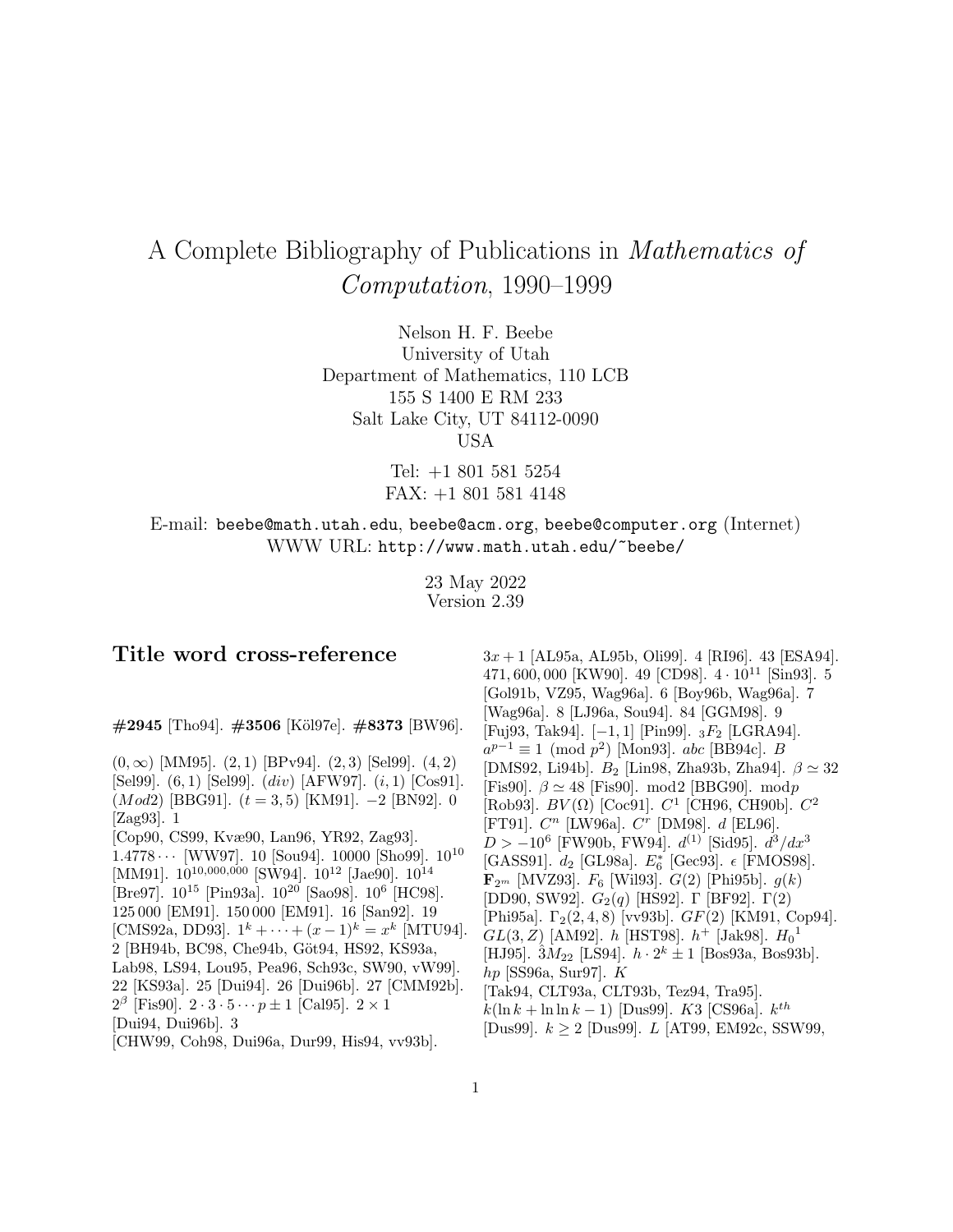Sil99a, FS95, Jak98, Sch98b, EM92a, EM94, Lou92].  $L^1$  [GW96, LX93].  $L^2$ [BS90b, HJ95, BX91, Coc91, Xu91].  $L^r(0, T; L^{\rho}(\Omega))$ [Ver98].  $L^{\rho}$  [WL99].  $L_2$ [TB97, Bai94c, BL95, Hei96].  $L_2(\mathbb{R}^d)$  [RS98].  $\lambda$ [FS95].  $lcm$  [Mor89, Mor90].  $\leq 2$  [Lou95].  $\leq 44497$ [KM91]. LU [BTW90]. m [BH94a, CM94a, FR94, Kui96, Rob93].  $m - a_m^{1/2}$  $\begin{bmatrix} \text{Zha94} \\ \text{Q}(\sqrt{3}) \end{bmatrix}$  [Hun91].  $\mathbf{F_2}$  [Roe99].  $n! \pm 1$ <br>[Cal95]  $n$  [Hor97 MS95]  $n - f u^2 + a v^2$  [H [Cal95]. *n* [Hor97, MS95].  $n = fu^2 + gv^2$  [HMW90].  $nk = 2ab$  [Goe98].  $O(\Delta x)L^1$  [TT95]. p [BS92a, BL93, BSW90, EM92a, EM92c, EM94, EM97b, FS95, HST98, HGK98, Jep96, SS96a, Sem98a, Ste94b, Xu94a].  $P-1$  [MS90]. φ [Ct98]. π [AW97].  $\pi(x)$  [DR96].  $\psi(x)$  [DR98a].  $PSL(2, Z)$  $[HA93b, HA93a]$ . q [GS90, Jep96, WH93].  $Q(\sqrt{3})$ [CD92].  $Q(\zeta_p)$  [Jha95].  $Q_1$  [CO98].  $QR$  [BD92a].  $qx + 1$  [FP95].  $r$  [Pap97, JS92, Joe93].  $R(1,6)$ [Mai91].  $R^3$  [CPS92].  $S$  [Sma99].  $S(5,6, v)$ [GGM98].  $S_n$  [Gra95].  $\sum_{i=1}^{n}(-1)^{n-i}i!$  [Živ99b].  $\sum g_n/2^{g_n}$  [BL90]. Sz(8) [Sch93c]. t [Bai94b, KM91].  $\tau$  [Kei96]. *u* [HMW90]. *v* [HMW90, BP93, Vas92].  $v = 72$  [GGM98].  $\varepsilon$  [NTS98]. w [Pea96].  $x, k$ [MTU94].  $x^3 + y^3 + z^3 = k$  [HBLT93].  $x^3 + y^3 + z^3 = n$  [KTS97].  $x^4 + 1 = Dy^2$  [Coh97c].  $x_1^6 + x_2^6 + x_3^6 = y_1^6 + y_2^6 + y_3^6$  [Del92b].  $x^p - y^q = 1$ [AI91].  $x_1^k + \cdots + x_s^k \equiv N(\mod p^n)$  [SK99].  $\xi$ [CSV94, Kei92].  $Z_3$  [Tay96].  $\zeta_K(2)$  [Tak94].  $|ax^n - by^n| = 1$  [Bd98].  $|\zeta(12 + it)|$  [It91].

### **-Adic**

[BSW90, EM92c, EM94, FS95, Xu94a, EM92a]. **-algorithm** [NTS98]. **-amicable** [Ct98]. **-approximation** [GW96, BS90b]. **-basic** [Pea96]. **-binomial** [GS90]. **-blocks** [HS92]. **-bridge** [KS93a]. **-Complete** [EL96]. **-conjecture** [BB94c]. **-connected** [Dui96a]. **-convergence** [Li94b]. **-cycle** [BP93, Vas92]. **-d** [Dur99, BH94b]. **-dimensional** [CLT93a, CLT93b, Lab98, Tez94]. **-Dirichlet** [Kei96]. **-distribution** [Bai94b]. **-divisibility** [EM97b, FR94]. **-error** [TT95, HJ95, Ver98]. **-extension** [FS95]. **-function** [BF92, CSV94]. **-Functions** [EM92a, EM92c, EM94, Lou92, SSW99, AT99]. **-groups** [Pea96]. **-invariant** [FS95]. **-invariants**

[Tay96]. **-Laplacian** [BL93]. **-manifolds** [CHW99]. **-modular** [Gol91b, HS92, His94]. **-Nomials** [KM91]. **-operator** [Tra95]. **-patches** [DMS92]. **-power** [Lou95]. **-powerful** [Coh98]. **-Projection** [Coc91]. **-projections** [HJ95]. **-rank** [Pap97]. **-Rotational** [YR92]. **-sequence** [Zha93b]. **-sequences** [Zha94, Lin98]. **-series** [Sil99a]. **-sets** [CM94a]. **-simplex** [MS95]. **-simplices** [Hor97]. **-spline** [DMS92, DM98]. **-stability** [LX93]. **-star** [BH94a, Kui96]. **-subtetrahedron** [LJ96a]. **-th** [Sch98b]. **-torsion** [Sem98a]. **-transformation** [GL98a, Sid95, GL98a]. **-triangles** [RI96]. **-uniform** [FMOS98]. **-unit** [Sma99]. **-version** [BS92a, HGK98].

**1** [K¨ol97g, Hig96]. **15** [K¨ol97h]. **1943-1993** [Len97]. **1995** [Tho97].

**2** [Kr¨o91, Mon94a, Fro97]. **2-adic** [SSW99]. **2-bridge** [KS93b]. **2-D** [Kr¨o91, Mon94a]. **21** [Tho94]. **25** [BW96].

**37** [MPR95]. **38** [Tho94].

**43** [K¨ol97e]. **46** [BW96].

**50th** [Gau94]. **52** [BO94, Mor90]. **53** [CH90a]. **55** [FW94]. **57** [Ano92, GC93]. **599pp** [Köl90].

**61** [LLMP95]. **62** [Woz97b]. **64** [JMS97].

**82k** [MPR95]. **868a** [K¨ol97h]. **88f** [K¨ol97g]. **89k** [BO94].

**90c** [CH90a]. **90m** [FW94]. **91j** [Ano92]. **92h** [GC93]. **93c** [K¨ol97f]. **93k** [LLMP95]. **94g** [Fik98, K¨ol95, Lam96, Lam97, Woz97b]. **95m** [JMS97]. **9th** [Smy91]. **9th-order** [Smy91].

**A.** [Cai96, Fal98, K¨ol97c, K¨ol97a, K¨ol97b, Tho97]. **˚Ake** [Col97]. **abelian** [AK99, BJT97, Far94, Pil90, Sho99, Yam94]. **Abell** [Mea96, Wri96]. **Abramowitz** [RW92]. **absolute** [Fla96, Odl93, RS95, Str92b]. **Absorbing** [Fen99, Krö91, She93]. **Abstract** [LT91b, Loz97, GP99, LT91a]. **Academic**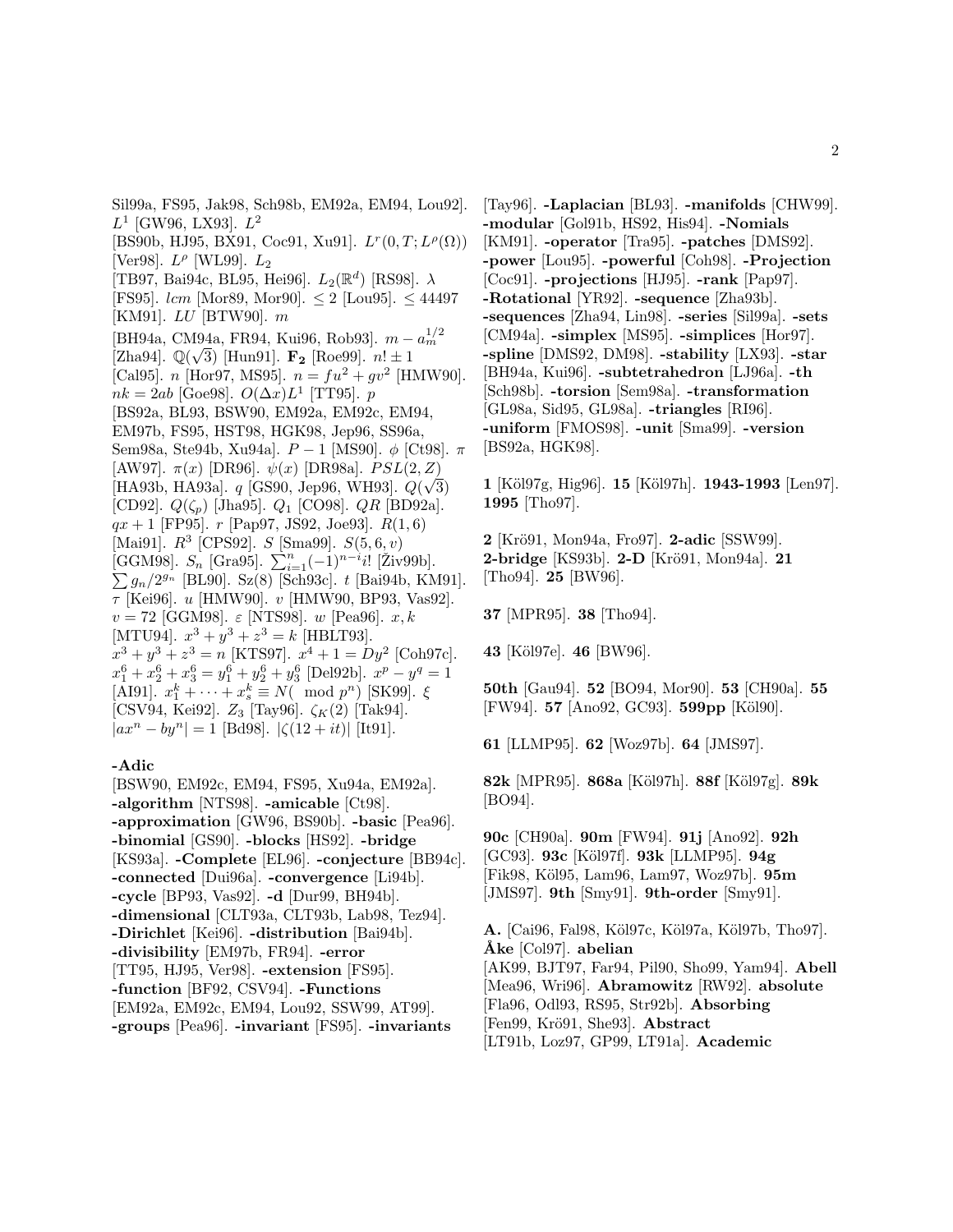[Fik98, K¨ol95, Lam96, Lam97]. **Accelerated** [AKL98, Mül97]. **Acceleration** [Van94, Göt94, LP95]. **Accuracy** [Van97, GS95, MS97b, S¨ul92]. **Accurate** [Ber90, Eck93, Eck95, HHM94a, HHM94b, Mac97, Noe96, Sun95, Zho97]. **acoustic** [BS94b]. **acoustics** [Gil98]. **Acta** [Fal98, Tho97]. **Adams** [Wri97]. **Adapted** [Chu96, Sch91]. **Adaptive** [BGLT95, DY90, EJ93, NPV91b, DR98b, NPV91a, WG92]. **add** [LF93]. **addenda** [Tem98]. **Addendum** [LLMP95, MPR95]. **addition** [AS93a, AS93b]. **additional** [CMV92]. **additive** [Bre96b, HST98, Ste96b]. **Adelaida** [Shi96]. **ADI** [LM94b]. **Adic** [BSW90, EM92c, EM94, FS95, SSW99, Xu94a, EM92a]. **adjoint** [EG90]. **adjustable** [Bai94c]. **admit** [GM96]. **advanced** [Kin99a, Loz98a]. **Advances** [BV99, War96]. **advection** [LT99]. **advection-diffusion** [LT99]. **affine** [RS98]. **Afternotes** [Kin99a, Ser97a]. **Ainsworth** [Kin97]. **Airy** [Tem94b]. **Airy-type** [Tem94b]. **Alain** [Bar96]. **Alan** [War98]. **alcoves** [Sut98]. **Alexander** [Qua96a]. **algebra** [Gec93, Hig94, Rud98, Bos98, Ste99c, Wat98]. **Algebraic** [Gal92, Jus90, LT91b, Zag93, Beu96, BC98, Dre98, FJP97, Fla96, Fuj93, Gra98, GL98b, KSS98, Kvæ90, LT91a, Mat97, Mon94b, RR94, Sch93a, Sch91, Sch96a, Tak94, Vas92]. **Algebras** [Den90, HW90, San92]. **Algorithm** [HMW90, HTS90, LZ92, Ada95, AD93, Bai94a, BD92a, Bel97, CFS95, CGT97a, CGT97b, Cop94, DDD91, DM98, Dew98, EG99, FBA99, GW96, Göt94, HT95, Huc95, Kal95, LLS96, LH98, LN96, MS90, NTS98, NY97, NG95, Oli98, Pih93, Roe99, Sem98b, SW93, Smi96, Swa93b, Tei98, Tes98, TB97, TW92, WH93, Woź94, Woz97b, DH99a]. **Algorithmic** [Wag98]. **Algorithms** [Bai94c, Ben98b, BB94a, BP92, Gol94b, Grö92, Hol97, Sho90, Tod96, Bos98, BPX91b, BPWX91a, BP93, BLP94, BPV98, Che94a, CEL96, Che96d, Coh96, EB99, EST90, Hei96, Hig96, LT99, LG97, MES98, Nie96b, PT92, PJV94, PST98, RI96, ST91, Val91, vSC92, Ye91, Ye94, Van97, Wag98]. **Aliquot** [MM91, BV99, GG94, MM93b]. **allowing** [CP97]. **Almost** [CHL99]. **along** [LM94b]. **alternating** [BF93b]. **alternating-direction** [BF93b]. **Ambiguous** [Mol93]. **Amicable**

[Cos91, Ct98, MM93b, tR94]. **Among** [Jus90]. **Analysis** [BF93a, BWW97, BG94, BP92, BPV98, Cal92, Cho97, CPS92, FBA99, Fis90, FK93, GHS91, GL98b, Kal95, KS92, KLL96, LM90, Mad90, Mel98, MSS97, NW96, Ste92, TB97, WT90, AM94, AN92, Bai94a, BS94b, BDR98, BPX91b, BLP94, Bra94, Cal91, Chu96, DVZ94, EHE96, ELV91, Gol91a, GS97, HDJ94, HL94, Isa96b, Kin99b, LT99, LS91b, LG93a, LG93b, Mel97, Néd94, NW98, Rum90, Sid95, SW93, Ste90, Ste99b, SO91, Tem91, Ye91, Zhe94, dB98, Bra96a, Dav96, Kin99a, Lar97, Ser97a]. **Analytic** [LT91b, Odl94, BR94, GS95, LT91a, LP95, OW97, Sch97]. **and/or** [DH90]. **Anderson** [Cai96]. **Andreas** [Isa96b, Ste98b]. **Andrew** [Wah98a]. **angle** [Žen95]. **Anne** [Sil99b]. **Anniversary** [Gau94]. **annular** [CM95]. **Anti** [Lau96]. **Anti-Gaussian** [Lau96]. **antidiffusive** [CL91c]. **appendix** [FS95]. **Application** [HW92, BS94b, Bra95, CQS98, KX94, Lan96, LSW94, Sid95, Hal96]. **Applications** [CD96, LT91b, Loz98a, Sch94, Abe94, AFW97, ABZ95, BBG93, BPWX91b, GvP98, GH97, Hob98, LSS99, LT91a, Ste98b, XZ94, Bra96b, Che96d, Sch96b, Ste99a, Tem97]. **Applied** [Wat98, AN92, Kvæ90, Zha98a]. **Applying** [Jac99]. **Approach** [CSW92, BPX91a, BLP97, CG96b, CL91c, GANT99, Gol94a, LS95, Lew94, LG97, NRS95, ST91, Auz98]. **approximants** [CD96]. **Approximate** [Che94a, Abr95, Cha94a, GANT99, Nes96, Nii92, Tho94, Ziv95]. **Approximated** [Dub92]. **Approximating** [HS97b, HS95a, KP92, OW97]. **Approximation** [Bos90, BR94, DY90, DHNL<sup>+</sup>99, Ell96, FK91, HW92, Jia98, Sho98, AKL98, BO94, BL93, BB99a, BS90b, BS94b, BF93a, CTW92, CLM94, CH96, CL91b, Cop99, Dem90, Dem95, DR98b, Fas97, FK93, GT94, Grö99, GM92b, GHS91, GMP91, HB92, HR94, Hua91, IK98, Kha99, Lan96, LSS99, Leh90, Lev92, Lev98, LL98, Lin94, LO95, Mül97, Pao97, Pes96, Qua97, RAG91, SS94, SBS95, TB97, Vv96, VC94, Zhu92, GW96]. **Approximations** [LT91b, Sch92, BL95, BCM92, CDT93, Cot91, DDP95, Du98, EG99, FG91c, GT91, KM90, KB97, LT91a, LNS93, LST96, Mak93, MM94a, Pal94, Pal95, RS96a, RVW96, Tad93, Tho94, Wal92, WL99, Wu95, Zha93a].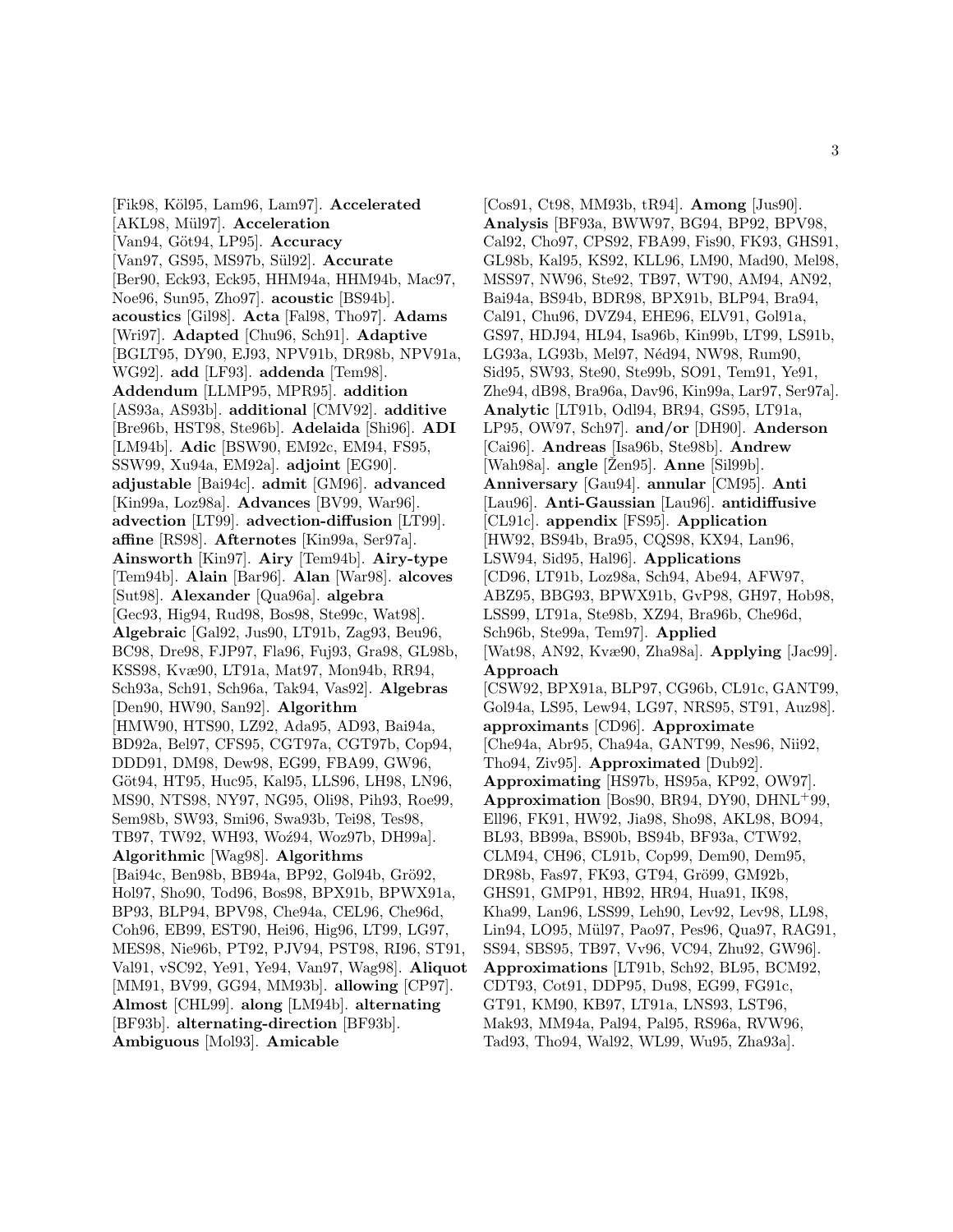**arbitrary** [LM94b]. **architecture** [Loz98a, Roj94]. **architectures** [LF93, Hou96b]. **arcs** [AS91b, He94]. **areas** [Bea97]. **arguments** [Bru94, CK99]. **Arieh** [Kin99b]. **arising** [AY94, CG90b, Mit90, Mon94a, Was91]. **Arithmetic** [Beu96, Abe94, CF94, DN97, Kno93, PMT95, RR96]. **Arithmetical** [MT93, Dil92a, Dil92b]. **Arjeh** [Rud98]. **Arkadii** [Tod96]. **Arnoldi** [MS97a, Mor96]. **arrowhead** [Oli98]. **art** [Loz98c]. **Artificial** [HW92]. **Artin** [Pap97]. **Aspects** [dR92, Che96a, Shu96, Tem94b]. **Assembling** [Ber90]. **assisted** [MM98]. **associated** [AT99, Bea97, Mas94, MPR95]. **assumptions** [BPWX91a, SW96]. **Astfalk** [Loz98a]. **Asymptotic** [BP96, Fal96, Fly98, Hag91, HHM94b, Tem92, CJT97, Dom96, HH99a, Sch98a, Tem94b, Til97, VC94, HHM94a]. **Asymptotically** [Bra93, Ser97b]. **asynchronous** [MES98]. **Atkin** [Dew98]. **atlas** [Lee99]. **attractors** [HS95a]. **Augmented** [LS95]. **August** [Gau94]. **Aurifeuillian** [Wag96c]. **Automatic** [EB99, HT91]. **automorphism** [CD98, CMS92b, CMS92a]. **automorphisms** [AK99]. **Average** [DLP93, EHL97, NRW95, EHE96]. **Average-case** [NRW95, EHE96]. **Avner** [Isa96a]. **avoid** [EH91]. **AWC** [CL94]. **AWC/SWB** [CL94]. **Axelsson** [Elm96].

**B** [Arn97b, BW96, Gil98, Köl90, Shi96, Peñ97]. **B-splines** [Peñ97]. **Bach** [Wag98]. **Backward** [AM94, AL91]. **Bad** [EdT90]. **Bai** [Cai96]. **Bailey** [Gau96]. **Baiocchi** [Bra96b]. **Bal** [Nie96b]. **Balancing** [CMW95, MB96]. **Banach** [Wan99]. **band** [Ser97b]. **band-Toeplitz** [Ser97b]. **Bank** [Ano95m]. **Banks** [Auc96]. **Barrett** [Ano95q]. **barrier** [CGT97a, CGT97b]. **barriers** [MO93, OZ91]. **Base** [KKS90]. **Based** [HTS90, Ad97, BLP97, Dem96, FP97, LS98, LJ96a, Mar90, Shy94, Str92a, VV93a]. **Bases** [Dör92a, DP96, DMS92, DS99, Dör92b, FvS99, Ga´a96, GP97, Jae93, LSW94, Nie94, Zhe94]. **basic** [Pea96]. **basis** [DM98, FG96, GV95, Hob98, JKN91, Sch99, Ste96b, Wen99]. **Battle** [Lai94]. **Bau** [Ste99c]. **be** [AH99]. **before** [WS94]. **begets**

[DMS92]. **behave** [CLR97]. **Behavior** [Ber90, Che91, Cot91]. **behaviour** [Mor99]. **Bell** [Wag94, Wag96c]. **Below** [MM91, SW94, Sho99]. **BEM** [BWW97, Car96, Li99]. **Bengt** [Shu97]. **Berg** [Ste98b]. **Bernard** [Hou96a]. **Bernstein** [FN90, FG96, Peh93]. **Berry** [Ano95q]. **Bessel** [Ben98a, FS92, FO93, GF97, GR95]. **Best** [BS90b, BS99, Dem90]. **beta** [Boy96a, Boy96b, Boy96c, Dom96]. **better** [DMS92, ST96]. **Between** [Len91b, BBN99, Bra95, CD99, EM91, Mar92, NHA97, Sil90]. **Beyerm** [BW96]. **B´ezier** [FN90]. **bifurcation** [ABZ95, BGJ99, WBL94]. **billion** [CD97]. **Binary** [DJ91, Bea97, EK97, Ziv94a, Ziv94b]. **Bini** [Hig96]. **binomial** [ELS93, FG91a, GS90, SdW99]. **biographical** [Kel95]. **biquadrates** [DD93]. **Birkhoff** [BN90]. **Bischof** [Cai96, Ste98b]. **bisection** [Hor97, LJ94, NRW95]. **Bivariate** [CH90b, CH90a, Shp93, Xu92]. **Björck** [Col97]. **Bjørstad** [Gau96]. **BKK** [LW96a]. **blessing** [AH99]. **block** [CV95a, Cop94, Gol91b, Kal95, PJV94, Til97, vS96]. **block-size** [CV95a]. **blocks** [HS92, Til97]. **Blossoming** [DMS92]. **bodies** [NRS95]. **body** [MP96]. **Boltzmann** [Léc91]. **Book** [Ach99, Ano95g, Ano95h, Ano95m, Ano95q, Ano95u, Ano95r, Ano95j, Ano95t, Ano95i, Ano95b, Ano95n, Ano95v, Ano95y, Ano95c, Ano95a, Ano95l, Ano95x, Ano95k, Ano95z, Ano95d, Ano95f, Ano95o, Ano95p, Ano95w, Ano95e, Ano95s, Tod96, Arn97b, Auc96, Auz98, Bai96, Bar96, Ben98b, Beu96, Bos98, Bra96a, Bra96b, Bre96a, Bre97, Bre96c, Cai96, Che96a, Che96b, Che96c, Che96d, Che97, Chu96, Coh97b, Coo98, Dav96, Ell96, Elm96, Elm97, Fal96, Fal98, Fro97, Gau96, Gil98, Hig96, Hol96, Hou96a, Hou96b, Isa96a, Isa96b, Isa96c, Kar97, Kea98, Kea97, Kin97, Kin99a, Kin99b, Kli96, Kok96, Köl90, Lar97, Len97, Loz96, Loz97, Loz98a, Loz98b, Loz98c, Mea96, Mey96, N.93, Nie96b, Nie96c, Nie96a, Noc96, Qua96a, Qua97, Res97, Rud98, Sch96a, Sch96b]. **Book** [SS96b, Ser97a, Sha96, Shi96, Shu96, Sil99b, Ste96a, Ste99a, Ste98b, Ste99b, Ste99c, Tem97, Tem98, Tho97, Tod98, Wag96b, Wag98, Wah97a, Wah98b, Wah98a, War96, War98, Wat98, Wim98, Wri96, Zha98a, dB98]. **Books** [Ano95-27, Ano95-28, Ano95-29, Ano97, Col97, Hol97, Mat97, Shu97,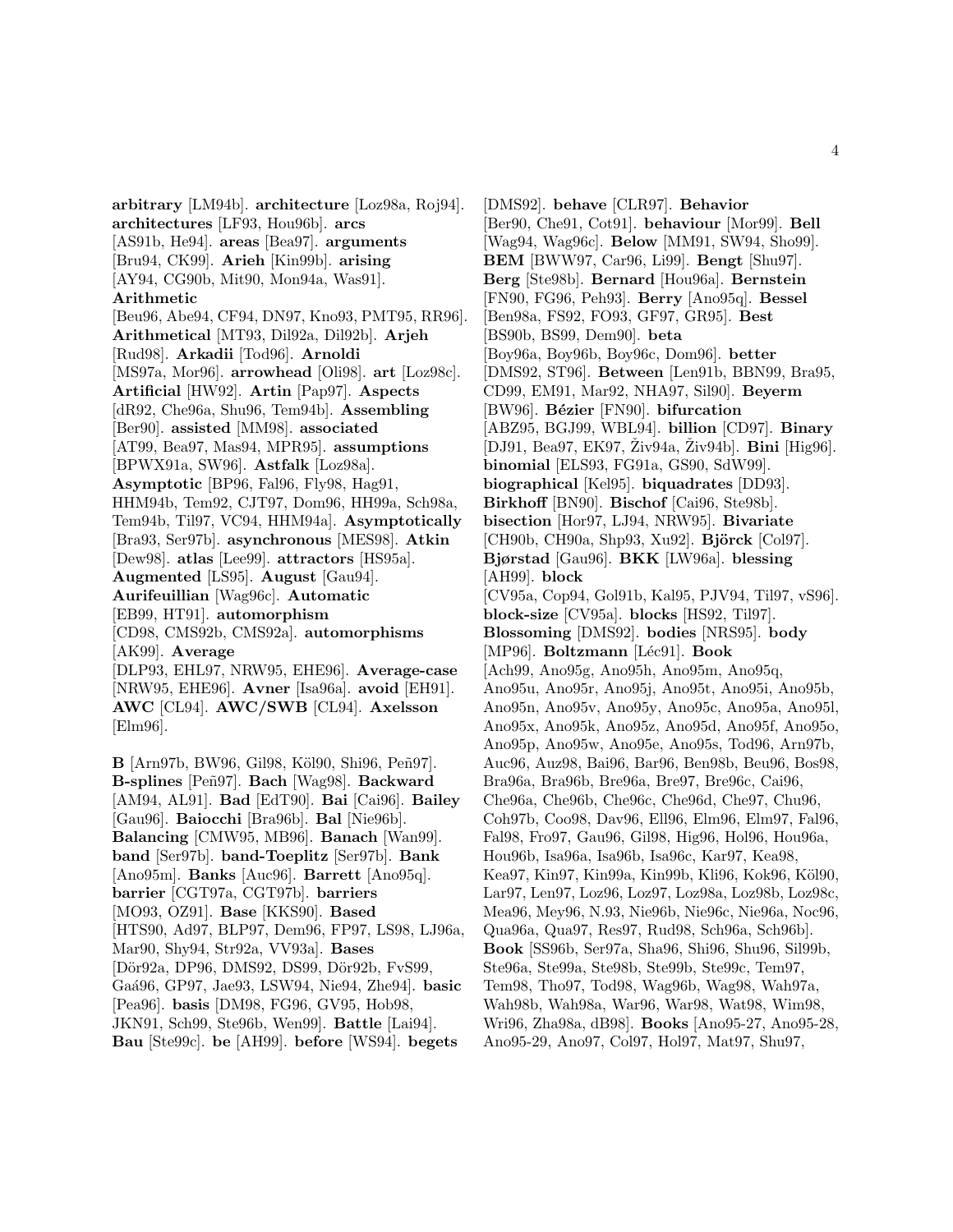Ste97a, Ste97b, Van97, Wah97b, Wri97]. **Boolean** [Del90]. **Boston** [Fik98, Köl95, Lam96, Lam97]. **both** [Zag93]. **Bouleau** [Ano95h]. **bound** [DGNP93, Hic98, NY97, PW98, Str92b, Ziv99a]. **boundaries** [BK94, Lev92]. **Boundary** [AC90, Bra96b, CPS92, DCNZ96, HW92, LM90, Sch92, Ste99a, Yan90, AY94, AD91, BL95, BS94b, BG99a, BS99, BLP93, BV92, BCMR95, Car94, CS95, CH98, DR98b, EG99, FMOS98, Fen99, FK93, FG91c, GT91, HDJ94, Hag91, HHM94a, HHM94b, Han90, HST98, Hon99, Hun92, Hun98b, Krö91, Mon94a, SS91, SS94, SS96a, SW99, SZ90, She93, Shi96, SO91, vBv92, Wu95, XZ96, Yin98, Zhu92]. **boundary-element** [BS94b]. **bounded** [Yin98]. **Boundedness** [ELR90]. **Bounds** [DS91, HGK98, Joe93, Pow97, AL95a, AL95b, Bac90, BS94a, BS96a, Bra93, BCT91, CGT97a, CGT97b, DM99, Ehr94, EHN92, EH94a, Fly98, L´ec96, Nie90, Nii92, Sch99, Ste98a, Ziv95]. **Boussinesq** [DOSS91]. **box** [CQS98, Neu94]. **BPX** [Osw99]. **BPX-preconditioner** [Osw99]. **brackets** [Sei99]. **branching** [Coh93]. **Braselton** [Mea96, Wri96]. **Brass** [Ano95g]. **Brauer** [HW90]. Breach [Köl97g, Köl97f]. **breakdown** [Ye94]. **breakdown-free** [Ye94]. **breaking** [BGJ99]. **Brenan** [Mat97]. **Brenner** [Bre96c]. **Brian** [Loz98c, Sha96]. **bridge** [KS93a, KS93b]. **brief** [Isa94]. **Briggs** [Nie96c]. **British** [Gau94]. **Brown** [Isa96c]. **Brun** [Bre97]. **Brychkov** [K¨ol97g, K¨ol97f, K¨ol97a, K¨ol97b]. **bubble** [ZZ97]. **building** [Kli96]. **built** [DMS92]. **Bulirsch** [Ano95u]. **Burgers** [BT97, BH94b]. **Buschman** [Tem98, Wah97b]. **Butuzov** [Shi96]. **Byrd** [K¨ol97e, K¨ol97d]. **Byrnes** [Boy97].

**C** [Bre96c, FS95, Isa96c, Kok96, WH93]. **C.** [Bra96b, Cai96, Coo98, Elm97, För94, War96]. **Cahn** [EL92b, BB99a, EL92a, Sun95]. **calculate** [Iya95]. **Calculation** [AT99, Ber90, Bri91, Lau97, TF93, Ura96a, Ura96b, KSS98]. **calculations** [Mas94]. **calculus** [MW94a]. **Calvo** [Ano95p]. **Campanato** [Dol99]. **Campbell** [Mat97]. **can** [AH99]. **Canas** [Ste99a]. **Canonical** [Hip99, OS92, Bun97, CS96a, LJ96b, Sil90, Sil97, Sil99a]. **capitulation** [FK96]. **Capturing** [JSH90]. **Cardinal** [CSW92, PT94]. **Carlo**

[Nie96a, BGLT95, HMN93, HM93, HM97, Léc91, L´ec96, TW92]. **Carmichael** [BN97, Jae90, LN96, Pin93a, SW94]. **carry** [CL97b]. **Cartesian** [CG97]. **case** [AC90, CHS90, CT92a, CT92b, CT94, Cop90, DLP93, DS95, EHE96, FP90, GP99, HDJ94, NRW95, Yan96b, Yan96a]. **Catalan** [AI91, Ste98a]. **Cauchy** [Bia90, Die94, HT91, Mon94a, Rab90a, Rab90b, Rab91]. **cavities** [Lev92]. **cell** [CFS95, ELV91, GS97, JS94, MSS97, Sül92]. **cell-centered** [ELV91]. **cell-vertex** [GS97, MSS97]. **census** [CHW99]. **centenary** [Isa96c]. **centered** [ELV91]. **Central** [Den90]. **centralizer** [HW90]. **centrally** [Cha92]. **century** [Gau94, Len97]. **Certain** [BBG90, BBG91, WT90, Al 94, CL94, Gau91b, Kid99, Lew94, LP95, Mac97, MT93, Mit90, MW94b]. **CFL** [GT91, HR93]. **chains** [AS93a, AS93b, For99]. **Chaitin** [Ste97b]. **Chaitin-Chatelin** [Ste97b]. **Chan** [Ano95q]. **Change** [Mar92, Mar90]. **Chaos** [MM98]. **characteristic** [GLW99, Göt94, LS94, Sch93c, Sch93b, Sem98a]. **characterization** [Dem90, Xu94b]. **characterizations** [MO93]. **characters** [HS92, His94]. **Charles** [Che96a, Che96d]. **chasing** [Oli98]. **Chatelin** [Ste97b]. **Chebyshev** [BBN99, BE96, Fly98, För94, HS97a, HTS90, Kui95, Mac93, Mac94b, Not92, RO91]. **Chebyshev-type** [Kui95]. **Checking** [Sao98, Sin93]. **Chevalley** [HS92]. **chi** [BD92b, CK99]. **chi-function** [BD92b]. **Choice** [DGPR92]. **Christian** [Ste98b]. **Christoph** [Fro97]. **Chu** [Isa96c]. **Chui** [Che96d]. **Ciarlet** [Bra96a, Fal96]. **circle** [MPV98]. **Circulant** [CY92, YC93, FG91a, ST96]. **Circular** [GHO92a, GHO92b, He94]. **Class** [BSW90, MW92b, Sol92, Ste98a, Ste94b, Wag96a, BPv94, CL90, CM94b, CDO98, CS99, CMM90, EH93, FR94, Gau91a, GN96, GLW99, Gir93a, Gir93b, HMN93, Jac99, JMS95, JMS97, Jak98, Jha95, KLL96, Lou92, Lou95, Lou97, MPR95, MES98, Pv93, PW98, Ros95a, Ros95b, Rüc99, SH98, Sch98b, SSW99, Sho99, Sri98, Vv96, XZ96, Yam94]. **classes** [BS94a, BS96a, But94, JM92, LT91c, Mol93, Phi95a, Phi95b, Wal99, Wal21]. **classical** [RS92, Wim98]. **Classification** [Mai91, SH98].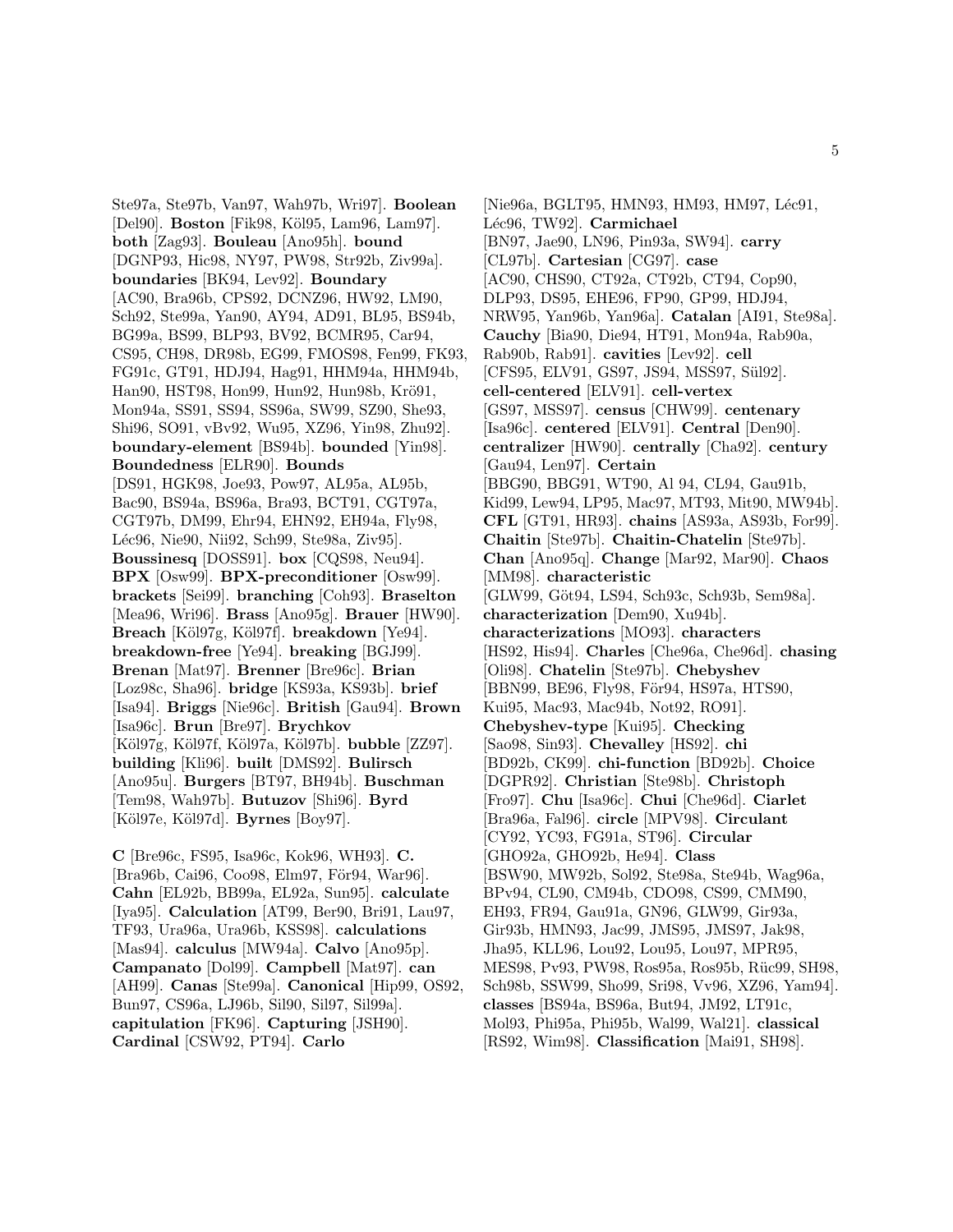**Clenshaw** [HST93]. **climate** [Res97]. **close** [Zag93]. **Closed** [CK95, SV98]. **Closed-form** [CK95]. **Clothoid** [MW92a]. **clusters** [For99]. **CM** [Lou97, van99]. **CM-fields** [Lou97]. **Code** [Mai91]. **Codes** [DJ91, vSv92]. **coefficient** [ELS93]. **coefficients** [BBBP98, BTT94a, BTT94b, Boy97, CHT96, FO94, Fly98, GS90, GH94, GZ93, Han96, HA93a, HA93b, HWC99, KT90, LSEG91, MB96, Osw99, lX96]. **Cohen** [Rud98, Sch96a, Shu96]. **Cohomology** [AM92, Pea96]. **Collocating** [Ste95]. **Collocation** [CPS92, Yan90, Arn94, BF93b, BS99, Bru94, BPV99, CDL97, CRV92, HS94, Hu98, KB97, Mak94, Rob94, Yin94]. **Columbia** [Gau94]. **combinations** [Peh90a]. **combined** [CG93, CLT93a, CLT93b, LT91c, L'E96, L'E99b, Tez94]. **Comments** [Bac97]. **Comp** [Ano92, BO94, BW96, CH90a, FW94, GC93, JMS97, LLMP95, MPR95, Tho94, Woz97b]. **compact** [Far94]. **Compactly** [RS98, CD96]. **companion** [EM95]. **Comparison** [BN90, AY94, ACEO98, PJV94, WH99]. **Complete** [EL96, MPR96, Pet91, Gra98]. **complex** [FW90b, FW94, Hig98, Pv93, Wei94, vW99]. **Complexity** [Gol92, HM93, Tei90]. **component** [LS93b]. **componentwise** [Hig94]. **Composite** [DS99, ADS98, Arn95, CL96, CDNY95, Vv96]. **Composition** [KL97]. **Compound** [EHE96, EHL97, Emm96]. **compressible** [BDR98, CL91a]. **Comput** [Mor90]. **Computation** [Abe94, BSW90, DD90, Dre94, Ell96, EM92a, EM92c, EM94, Law91, Len97, Lou97, Loz98b, MM97, Shi95, Tay96, BBP97, Bea97, BMO90, Bre99b, FW90b, FW94, Gau94, Hal96, Isa94, Jac99, Jha95, Lai94, Mas98, Oli92, Pv93, RR94, Tes98, Isa96b, Loz96, Qua97, Köl90]. **Computational** [BH97, Coo98, Gil98, Gol92, Nie96b, Ste98b, Zha98a, dR92, Auz98, BJT97, Gau94, Laz94, Len97, Oli99, Sch96a, Tei90, War96, War98, dB98]. **Computations** [DJ91, Pan90, Sko92, Sri98, BWW97, BS96b, Hig96, Odl94, Rum93a, Rum93b, Ste97b]. **compute** [Bel97, MP96]. **Computer** [Fro97, Rud98, Bos98, HBLT93, MM98, Roj94,

SW90, Wag96b]. **Computers**

[Köl90, BB94b, vSC92, WS94, Loz97, Loz98a]. **Computing** [AK99, BR90, BC94, CS96a, CDO98, Cre95, CS99, DR96, DR98a, DST97, Gaá96, HW90, JS92, McK94, MST99, OW94, OS97, Sil97, Sil99a, Ste96a, Wei94, Wei95, Xu94a, Bre93, But94, Hei96, Hou96b, Loz98c, MS93, Swa93b, Gau96, Hou96a]. **concentration** [BB99a]. **concerning** [Boy97, För94, FP95, FR94, Rum93a, Rum93b, Xu91, Zha93c]. **Condition** [Ede92, DN90, FN90, GT91, HR93, HGK98, LS91a, Zen95. **Conditionally** [MN90, NW94]. **conditioned** [AY94, Ser97b]. **Conditions** [HW92, AC90, BG99a, BV92, EG99, Fen99, HDJ94, Hag91, HHM94a, HHM94b, KP92, Krö91, LL99, SZ90, SK99, She93, Sul93, vBv92]. **conducting** [HR94]. **conductor** [Sho99]. **conductors** [CDO98]. **Conference** [Wah98a, Isa96c]. **configuration** [Mas94]. **Configurations** [BG92b, BG92c]. **conformal** [LS98]. **conforming** [DDP95, DM99]. **Congruence** [AM92, MST99, SK99]. **congruences** [AI91, SSW99]. **Congruential** [BB94b, Fis90, BW96, CL94, EH91, EHN92, EH93, EHI94, EH94b, EH94a, EHE96, EHL97, EHN97, KWY96a, L'E99a, Nie90]. **conjecture** [AS93a, AS93b, BB94c, Coh98, Cus93, FP95, FK96, Fuk96, iHT99, KW90, Sao98, SW94, Sin93, Zha95a, Pap97]. **conjectured** [VC94]. **Conjugacy** [Phi95a, Phi95b, But94]. **conjugate** [Gra98, Wri97]. **conjugates** [Str92b]. **conjugation** [LS98]. **connected** [Dui96a, Sma95]. **consecutive** [DN97, Odl93]. **consequences** [DD93]. **Conservation** [JSH90, Cha97, Cha99, CDT93, CL97a, Che91, CHS90, CCF94, CG96b, CG97, CL91c, CFN95a, CFN95b, Fan98, HR93, LW96b, LW97, TT94, ThT97, vBv92]. **conservative** [CV99, DD92]. **consistencies** [WBL94]. **Consistency** [BS94b]. **Consistent** [MS95]. **constant** [BBC97, Bai94c, Bre94d, Leh90, LSEG91, Bre97]. **Constants** [Bri91, BBP97, Dil92a, Dil92b, KL97]. **constrained** [CQS98, Ked98, LR94, NY97, Sei99]. **constraint** [Car94, Sur97]. **constraints** [CGT97a, CGT97b]. **Constructing** [BS96c, PP93, CV99, DM98, LN96, Mac94b]. **Construction**

[CH96, iN97, CMX99, Hip99, Lan96, LLS96].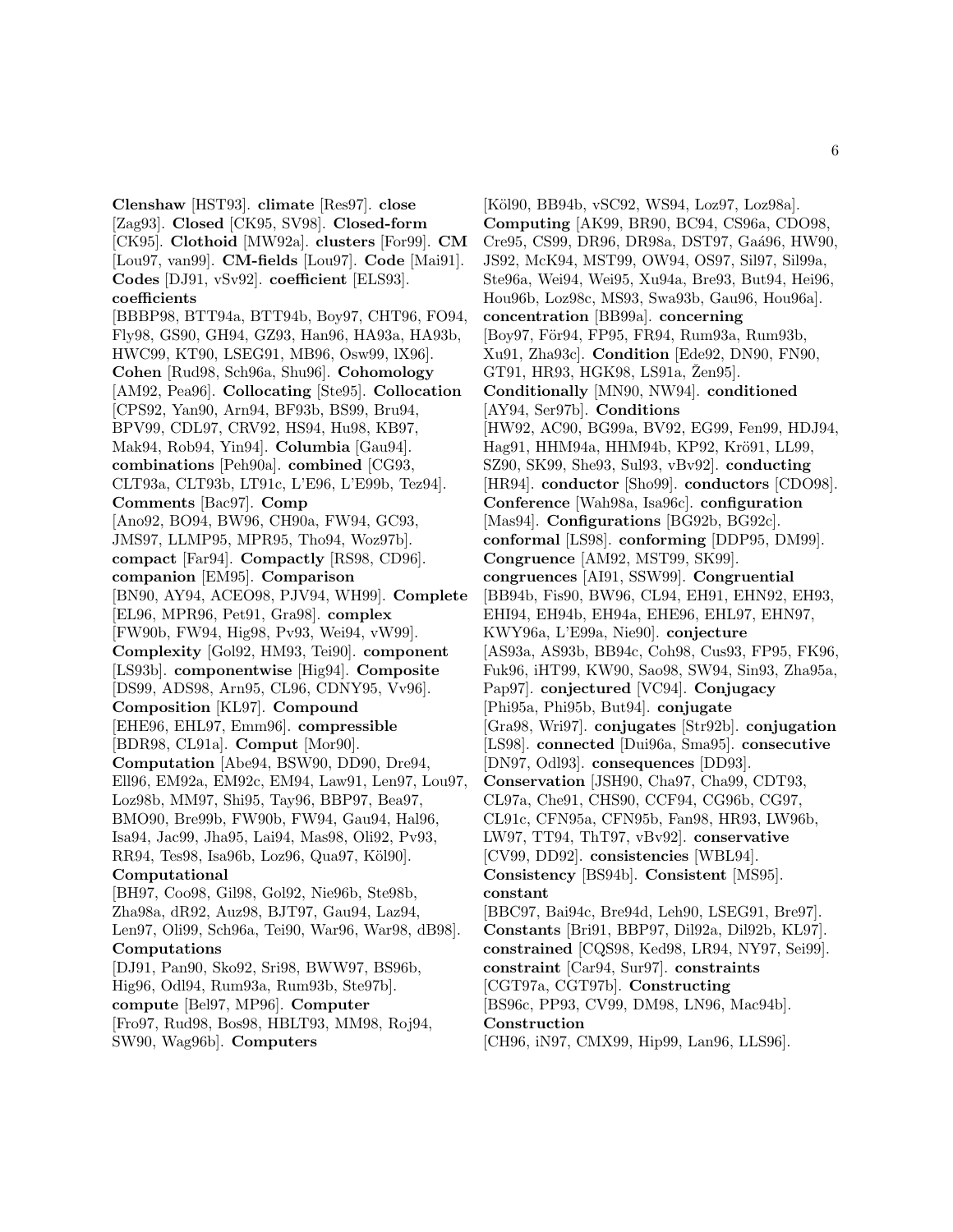**constructive** [BBG98]. **contact** [Cop99, Gau91b, Mac97]. **continuation** [Car94]. **Continued** [LS93a, Lor94, Shi95]. **Continuity** [Coc91, BC97]. **Continuous** [KB97, VZ95, Bai94c, Ber94, CY92, FP96, MO93, OZ91, Sho98, WBL94, YC93]. **continuous-time** [WBL94]. **Contractivity** [Len91a]. **Contractivity-preserving** [Len91a]. **Control** [Auc96, GHS91, HR94, Nie96b]. **controlled** [DR98b]. **controls** [GHS91]. **Convection** [Ric90, EJ93, GS97, LNS93, MM93a, MSS97, XZ99]. **Convection-Diffusion** [Ric90, EJ93, GS97, LNS93, MM93a, MSS97, XZ99]. **converge** [HL94]. **Convergence** [BG92a, BPWX91a, BPWX91b, Bre99a, CMP98, CH98, Cha99, CL93, CL97a, CL90, CT92a, CT92b, CL91c, CMO90, CMM90, FG91c, GS91, Gla92, HWC99, JSH90, LT99, Lu98, Mar92, MM95, Mor99, Nes96, NW98, Sid95, Sur90, Via91, Wal92, Wan99, BBN99, BD92a, BTT94a, BTT94b, BS99, BR94, CHL99, CFS95, Cha97, CQS98, Cho97, CMV92, DMT93, Dol99, FS92, GL96, Hon99, Hun92, Lab98, LP95, Li94b, Mar90, Mel97, NW95, NW96, OR92, Rab91, RS96a, Sul93, Van94, Ye91, DH99b]. **convergent** [BS90b, Che94a, CGT97a, CGT97b, Gau91a, Gau91b, Lew94, OS91, Sid95, SS96c, Van94]. **Converting** [Ziv95]. **convex** [Tod96, Dem95, LW97]. **Convolution** [Cal92, EL91, LO93, Pes96]. **convolutions** [Ste95]. **Coombes** [Sha96]. **Cooper** [Ano95r]. **coordinates** [Hal96]. **Coppersmith** [Kal95]. **Coprime** [HMW90]. **Corliss** [Ste98b]. **Cornelius** [Isa96c]. **Corner** [Bre99b]. **corrected** [CL91c, HHM94a, HHM94b]. **correction** [BPX91a, BCMR95, Hu98, Yin98]. **Corrigenda** [Ano92, BW96, CH90a, Mor90]. **Corrigendum** [Ano96, BO94, GC93, JMS97, Wal21, Woz97a]. **Cosets** [Mai91, Pow97]. **Cosine** [Dub92, ST91]. **Cosine-Series** [Dub92]. **count** [LW96a]. **counterexample** [Spi94]. **Counterexamples** [Xu91]. **Counting** [MVZ93, GN92]. **coupled** [Nes96]. **Coupling** [BDM90, BWW97, Li99]. **Courant** [Bre96a]. **course** [Isa96a, Isa96b, Kin99b, Sch96a]. **Covering** [DJ91, His94]. **covers** [MW94b]. **covolume**

[Cho97, CV99, NW98]. **Cox** [Kli96]. **Crandall** [FP95]. **Crank** [Hun92]. **crimes** [BF93a]. **criteria** [Bos93a, Bos93b]. **Criterion** [JS92, Cik94, Cop90, DS95, Joe93]. **critical** [Kei96, Tol97]. **crossings** [KS93a, KS93b]. **Croz** [Cai96]. **cryptographical** [GvP98]. **crystalline** [KLL96, LL98]. **cubature** [CS96b, LC94, Xu92]. **cube** [SW98]. **Cubes** [Vas91, BRZ99]. **cubic** [Bel97, Cla96, DST97, FT91, Fuj93, FW90b, FW94, GS93, Oli92]. **Cullen** [KN95, Kel95]. **Cunningham** [For99]. **Curtis** [HST93]. **curvature** [Pao97]. **curve** [AM93b, Cre95, Sem98a, SW93, Smy91, Tei90, vW99]. **curved** [BK94, Lyn94]. **Curves** [Bar96, EdT90, AT99, AM93a, AM93b, BB93, Che96b, CW94, CS99, DH94, FR94, GLW99, iHT99, Kid99, MVZ93, Mey96, iN97, Ros95a, Ros95b, Rüc99, SV98, Sil90, Sil99a, Tra95, War98, Was91, van99, Beu96]. **cusp** [CW94, vv93b]. **cusped** [CHW99]. **Cuspidal** [AM92, Kno93]. **cycle** [BP93, Vas92]. **Cycles** [MM91, MM93b]. **Cyclic** [DJ91, Phe90a, Phe90b, Acc96, AM94, Gaá96, GP97, Gir93a, Gir93b, GS93, Lou95, Was91]. **cyclically** [EG90, EG91]. **Cyclotomic** [EM91, EM92b, Fuk96, Bre93, BCEM93, Jak98, Ste94b]. **Cyclotomy** [Laz93].

**D** [Ach99, Ano92, Gau96, Köl97e, Köl97d, Dur99, BH94b, Che94b, Krö91, Mon94a]. **D.** [Cai96, Che96c, Coo98, Wah97a]. **DAEs** [Zha98a]. **Daniel** [Wil97]. **Dario** [Hig96]. **data** [BL95, DS93, EL92a, EL92b, FK93, JSW99, LST96, Sch99]. **David** [Isa96c, Gau96, Ste99c]. **Davies** [War98]. **Davis** [SW95b]. **Davy** [Loz97]. **Deák** [N.93]. **debate** [Roj94]. **Debnath** [Tem97]. **Decay** [LW97]. **Deciphering** [TG94]. **decomposable** [Sma95]. **Decomposing** [CD97]. **decomposition** [AV99, BPWX91b, BPV98, CEL96, CMW95, DDD91, DD92, Gec93, HP92, LS95, LT99, MB96, Ste96b, Swa93a]. **Dedekind** [Coh96, Tol97]. **Defect** [BCMR95]. **deficient** [LW91]. **defined** [van99]. **Definite** [Hun91, Leh92a, MN90, CMP98, Hig98, Kap95, Leh92b, NW94, RS96b, Ser97b]. **Deformations** [vKP95]. **degeneracies** [BGJ99]. **Degenerate** [KX91, LP92, NW95, Zha95b]. **Degree**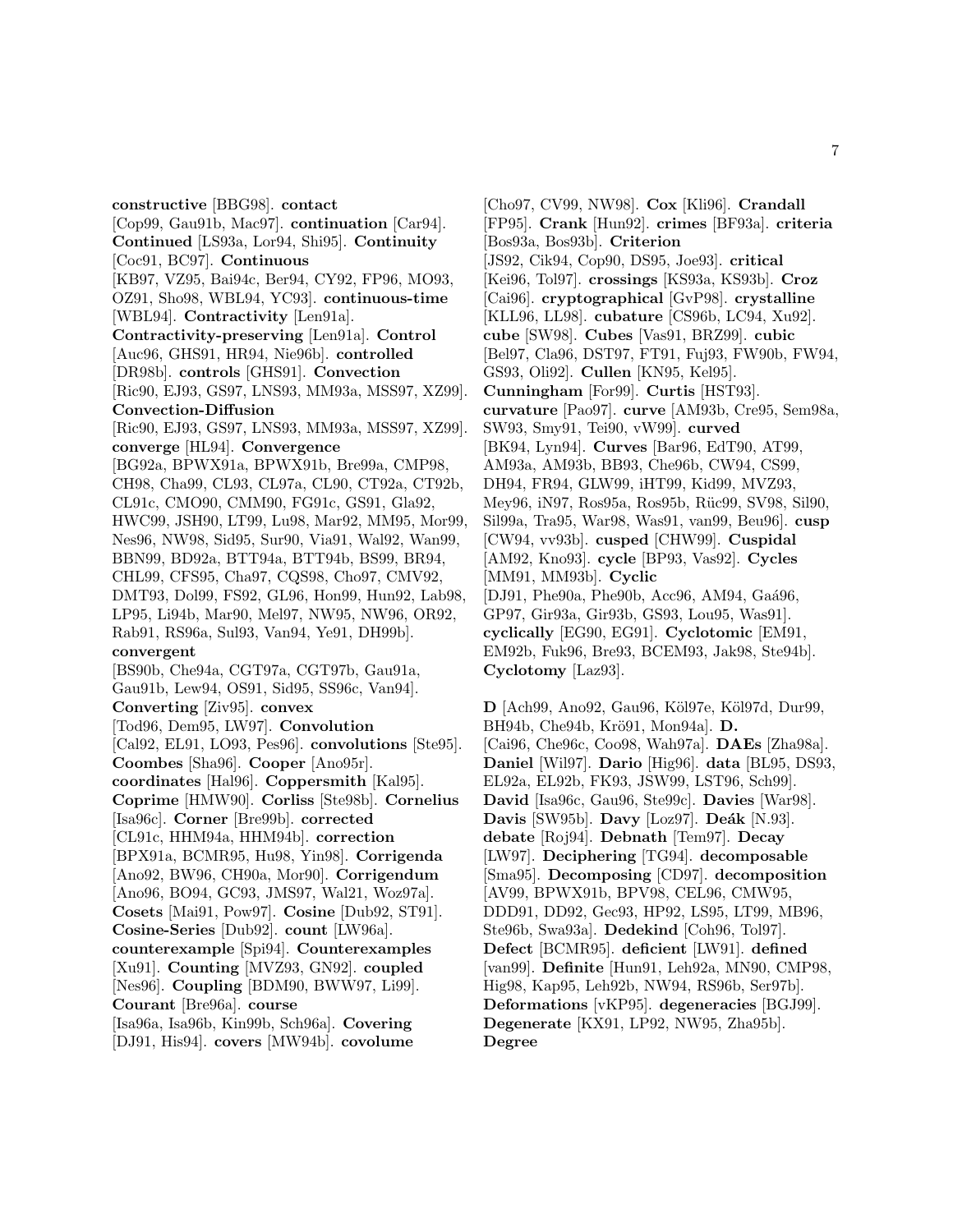[DY90, KM91, Abe94, Acc96, AS91a, BBG98, Boy96b, Boy96c, Bra93, CS96b, Cre95, DO95, DH90, Fuj93, Gra98, Jak98, Roe99, Sel99, Sou94, Tak94]. **degrees** [CJT97, Gir93a, Gir93b, HM98, Lou95]. **Del** [Ura96b, Ura96a]. **delay** [Bru94, CG90b]. **Delhi** [War96]. **delta** [Laz93]. **Demmel** [Ano95q, Cai96, Wat98]. **Dense** [Pan90]. **densest** [Cha92]. **Density** [AL95a, AL95b, BN97, BS96b, FW90a, HB92]. **Dependent** [Ric90, BB99a, Du98, EL95, GP99]. **depth** [HH99b]. **derivation** [vBv92]. **Derivative** [Zha98b]. **Derivatives** [CG90a]. **Descriptions** [Ano95-27, Ano95-28, Ano95-29, Ano97, Col97, Hol97, Mat97, Shu97, Ste97a, Ste97b, Van97, Wah97b, Wri97]. **design** [Bar96]. **Designing** [Mey96]. **designs** [GT93]. **Desingularization** [Hou92]. **Details** [MM98]. **Detecting** [Ber98]. **Detection** [GM92b, BGJ99, Pea96]. **Determinant** [LZ92, FG91a, Hel97]. **Determination** [Lou95, Yam94]. **determine** [Coh93]. **Determining** [Sma99]. **Deterministic** [HMW90, AN92, Cot91]. **Deuflhard** [Isa96b]. **development** [Bra94, Ste94a]. **developments** [Gol94b]. **device** [CT92a, CT92b, CT94, Hol96, Zhu92]. **Deville** [Kea98]. **Dew** [Loz97]. **DFT** [Nie96c]. **diagonal** [Ish95]. **diagonally** [vSC92]. **Diameters** [Gra98]. **Diaz** [Res97]. **Difference** [ELR90, Wad90, AD91, CGJ95a, CGJ95b, CL97a, Che91, CL91c, DDD91, FMOS98, GASS91, Gol94a, HT94, HT95, KT90, Liu94, MW94a, SA94, Sil90, Sun95, TT95, Wu95]. **Differences** [Mor89, Mor90, Odl93]. **different** [L'E99a, LSW94]. **differentiable** [Wal91]. **Differential** [Sha96, WT90, Ale91, Auz98, By99, BS99, Bra96b, BI93, BC98, CG90b, CTW92, Coo98, CHT96, DCNZ96, HM97, Hu98, KL97, Kin97, Kin99b, Kvæ90, LTW98, Liu94, Lu98, Mac94b, Mak94, Mat97, Nie94, OR92, RR94, Ren90, Sch91, SV90, Ste94a, Tem94a, Wah97a, Zha93a]. **differential-algebraic** [Kvæ90, Mat97, RR94, Sch91]. **differentiation** [AH99, EB99, Ste98b]. **Diffusion** [EJ93, JSH90, Ric90, Ric92, Che94b, Che97, CT92a, CT92b, CT94, CG93, FK91, GS97, LSS99, LM99, LT99, LNS93, MM93a, MSS97, Pes96,

SS96c, WL99, XZ99, Zho97]. **digital**

[AMN90, Nie96b]. **Dihedral** [May92a, May92b]. **Dikshit** [War96]. **dimension** [Buh95, CH90a, CLT94, Gla92]. **Dimensional** [GM92c, SZ92, Ach99, BLS94, BCM92, BL94, BV92, CLT93a, CLT93b, Lab98, LSW94, Mad90, Sun95, Tez94, Yin98]. **dimensionality** [AH99]. **Dimensions** [NPV91b, Bai94c, Cha94b, Chi95, CL91c, GS91, NW98, NPV91a, OS91]. **diminishing** [GS98]. **Diophantine** [Bd98, Coh97c, Del92b, HBLT93, KTS97, Lan96, Leh90, SdW99, Sty93]. **Dirac** [Sei99]. **direct** [Han90]. **direction** [BF93b]. **directional** [Neu94]. **Dirichlet** [BL95, BK94, Kei96]. **discontinuities** [LM94b]. **discontinuity** [ZZ97]. **Discontinuous** [Ric92, Bai94c, CHS90, Eck93, JS94, KM98, LTW98, TB97]. **discrepancies** [TF93]. **Discrepancy** [NS90, EHN92, EH94a, GT93, Hei96, Hic98, Nie90, WW97]. **Discrete** [CF94, Dem95, Du98, RAG91, AD93, BL95, BLP97, Dem90, DH99a, DH99b, Fas97, FR94, LL99, LX93, LW96b, LW97, MST99, Nie96c, Pao97, PST98, Rüc99, Sem98b, Sem98a, ST91, TG94, Tsu90, Zha93a]. **discretization** [BB99b, CFS95, GASS91]. **discretizations** [AD91, Osw96, Ver94, Ver98, WBL94, WH99]. **discretized** [BI93, CRV92]. **discriminant** [BFP93, Fuj93, FW90b, FW94, Sel99, Str92b]. **Discriminants** [May92a, CDO98, DO95, HW90, May92b]. **Dispersive** [ELR90]. **displacement** [CL91a, GKO95]. **Dissections** [Jep96]. **dissipative** [CJT97, Hag91]. **distance** [Dem95]. **distances** [BH97]. **distributed** [Auc96, GHS91]. **Distribution** [CL97b, Ede92, EHN97, HM98, Bai94b, CLT93a, CLT93b, GP91, GC93, Per92, Tez94]. **Divergence** [Lor94]. **divergent** [Sid95]. **dividing** [Gra95]. **Divisibility** [MTU94, EM97b, FR94, GN92, Jak98]. **division** [McK94, Smi96]. **divisor** [Cus93, FR94, Ian99, Rüc99]. **Divisors** [Coh90, Coh97a, Sch93a, Vou95]. **Dixon** [LGRA94]. **Domain** [CEL96, LS95, AV99, BPWX91b, BPV98, CMW95, DDD91, DD92, LT99, MB96, She93, Swa93a]. **domains** [BK94, Bra95, Coh96, FK91, HHM94a,

HHM94b, Hal96, Mad90, Wan91, Yin98]. **Donald**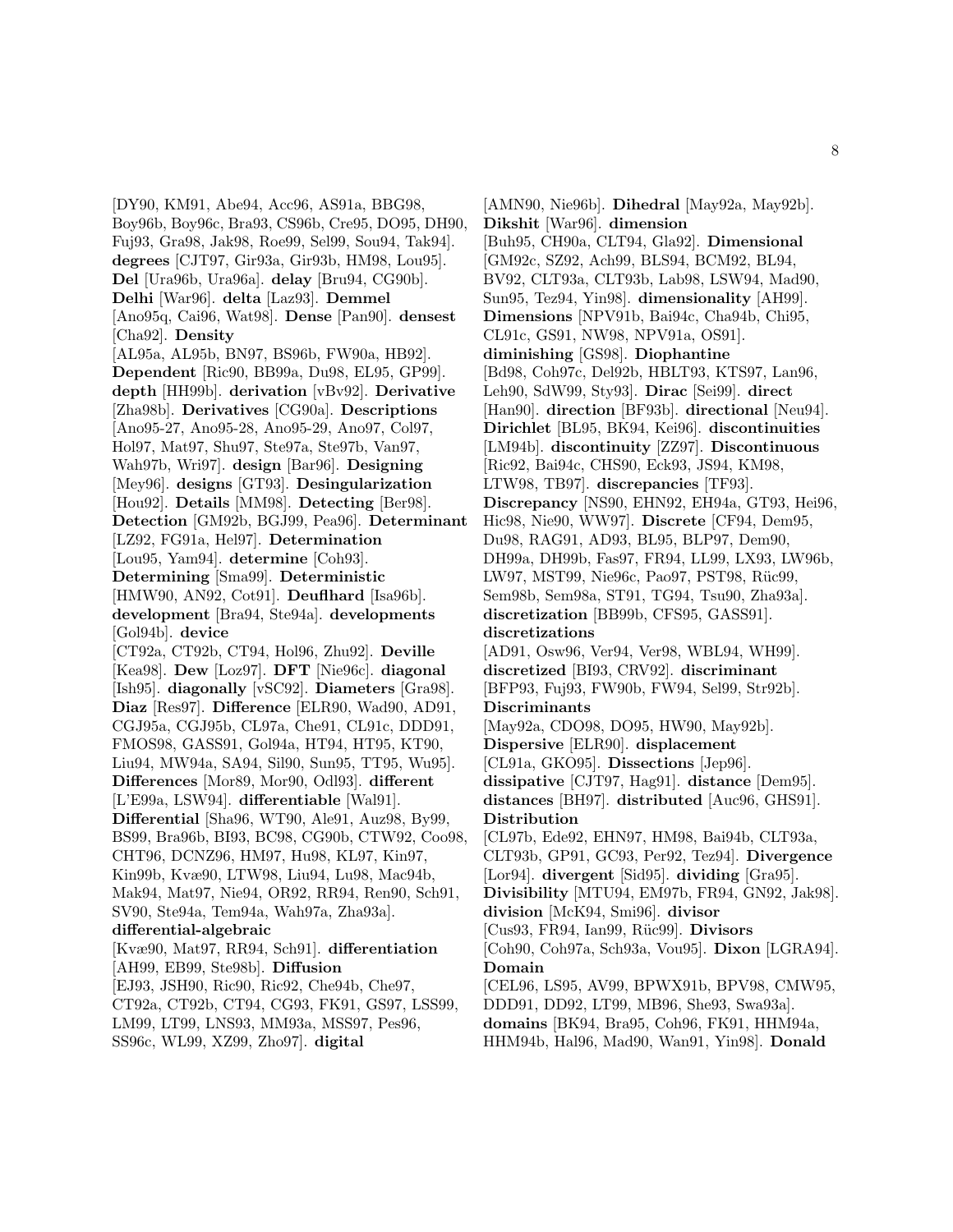[Isa96c]. **Donato** [Ano95q]. **Dong** [Nie96b]. **Dongarra** [Ano95q, Cai96, Hou96a]. **Dormand** [Auz98]. **Dorothy** [BW96]. **Double** [Pin99, BS94b, CP97, Del90, GL98a]. **double-layer** [BS94b]. **double-well** [CP97]. **Doubly** [AM92]. **Douglas** [Hun98a]. **drift** [Che94b, CT92a, CT92b, CT94]. **drift-diffusion** [Che94b, CT92a, CT92b, CT94]. **Drinfeld** [Hay91, DH94]. **dual** [NRS95, Tod98]. **Dumka** [K¨ol90]. **Dummit** [Ano92]. **dynamical** [BS97, WBL94]. **dynamics** [CL93, WBL94].

**E.** [Ach99, Cai96]. **Earl** [Kli96]. **edited** [Auc96, Bra96a, Bra96b, Bre96a, Che96d, Che97, Ell96, Fal98, Gau96, Hou96a, Hou96b, Loz97, Loz98a, Mey96, Res97, Rud98, SS96b, Shu96, Ste98b, Tho97, Wah98b, Wah98a, War96, Wri97]. **edition** [Fik98, Köl97e, Lam96, Lam97, Loz98c]. **Editor** [Ano95y, Len97]. **Editors** [RW92, Ano95g, Ano95u, Ano95r, Ano95j, Ano95n, Ano95d]. **effect** [BS92a]. **effects** [SS94, SBS95]. **Efficiency** [Car96, HH99a]. **Efficient** [BC98, Hei96, Hol97, PT92, She94, Wag98, CHT96, Eck93, Mas98, Nie92a, Nie92b, Tes98]. **Efi** [SS96b]. **Eigenforms** [GM92a]. **eigenfrequencies** [RS96a]. **Eigenvalue** [BN92, Lev92, LZ92, Lin94, Bai94a, EST90, Leb94, Mas94, Mor96, Vv96]. **Eigenvalues** [Bou99, BO94, EM95, HGK98, Swa93b]. **eigenvectors** [BO94, Leh97]. **Eight** [Mor89, Mor90, Sel99]. **Eijkhout** [Ano95q]. **Eisenbud** [Ano95j]. **Elastic** [HW92, Fal96, Mak93]. **elasticity** [BS92b, Bre94a, Bre94b, Fal91]. **elasto** [NRS95]. **elasto-perfectly** [NRS95]. **electrically** [HR94]. **electromagnetic** [Fen99]. **Electronic** [Köl90, Mas94]. **Element** [BDM90, Coc91, CPS92, JSH90, NPV91b, Ric90, Sur90, ACM98, Arn97b, AB97, BO94, BL95, BS92a, BL93, BB99a, BB99b, BS94b, BF93a, BDR98, BG94, BK94, BS92b, Bre96a, Bre96b, Bre96c, CS95, Car97b, Cha94b, CTW92, Che94b, CL90, CL91a, CHS90, CT92a, CT92b, CT94, CL91b, Cop99, CLT94, DDP95, DCNZ96, DM99, Dol99, DL92, EL92a, EL92b, EL95, EJ93, Fal91, FO94, FK93, FP96, Gol91a, Gra95, GHS91, GMP91, Han90, HST98, Hon99, HR94, HWC99, HGK98, KM98, KS92, LSS99,

Leb94, LL98, Mak93, MP95, NRS95, NPV91a, OS91, Pes96, RS96a, RVW96, SW95a, Sch98a, SS94, SS96a, SZ90, Ste90, Ste99a, SO91, SBS95, Sur97, Ver94, Ver98, Wal92, Wan91, WH99, XZ99, Zha90a, Zha90b, Zha95b, Zha98b, ZF93, Zho97, Zhu92]. **element** [Bre96a]. **element-Galerkin** [BO94]. **elementary** [SW98]. **elements** [Al 94, CO98, CH90b, CH96, CMW95, Dur99, Gir95, GH97, Hip99, KLL96, Pih93, Val91, WH99, Zen95. **elimination** [GKO95]. **Elkies** [Dew98]. **Elliptic** [AM93a, Car92, Dör92a, EdT90, GM92c, LM90, SdW99, Sur90, AT99, AC95, AM93b, BLP93, BB93, Bre99a, Car91, CFS95, CEL96, CV99, CW94, Cre95, CS99, CLT94, DCNZ96, Dör92b, DR98b, DH94, ELV91, GLW99, GP91, GC93, Hol97, HWC99, Kha99, Kid99, Köl97e, Köl97d, KT90, MVZ93, MP95, iN97, Nii92, Noc95, OS91, Ros95a, Ros95b, RW93, RVW96, Sem98a, She94, Sil90, SW93, Sil99a, Smy91, Swa93a, Tra95, Vv96, Ver94]. **elliptic-type** [Kha99]. **Ellison** [Isa96c]. **Embedded** [vSC92]. **Emden** [Nie96c]. **Emma** [Dar91]. **enclosing** [APS93]. **encyclopedia** [Bai96]. **endpoint** [MM94a]. **energy** [Gla92, HDJ94]. **energy-preserving** [Gla92]. **engineering** [Zha98a]. **engineers** [K¨ol97e, K¨ol97d, Kok96]. **Engl** [Che97]. **English** [Fik98, Lam97, K¨ol97g]. **enhanced** [BR94]. **entire** [Gr¨o99, M¨ul97, RS94]. **entropy** [BBP96, JS94, KP94, LL99, Noe96, Yan96b, Yan96a]. **Enumeration** [Bre97, BFP93, YR92]. **environment** [Res97]. **Environments** [Hou96a]. **Epstein** [Kha99]. **Equal** [Ekl96, Ekl98]. **Equation** [Del92b, Td91, WT90, AI91, Ad97, AN92, Arn94, AC90, AL91, BL95, BB99a, Bd98, BTT94a, BTT94b, BT97, BH94b, BV92, BI93, Car97a, CG90b, CTW92, Coh97c, DDD91, De 95, EL92a, EL92b, FK93, FP96, Goe98, Guo95, HDJ94, HHM94a, HHM94b, HS94, HBLT93, Hon99, Hua91, KM98, KTS97, LM99, Léc91, Li99, LNS93, Lu98, LST96, Mon94a, NTS98, SW95b, She93, SH95, Ste98a, Sun95, TW94, Zha98b, DOSS91, KM90]. **Equations**

[GM92c, HW92, KX91, LT91b, Ric90, Yan90, Acc96, Ach99, APS93, Ale91, AV99, Ang96, AS91b, Auz98, BB99b, By99, BS99, BG94, Bra96b, Bre90, Bru94, BPV99, BC98, Car96, CGJ95a, CGJ95b, Che91,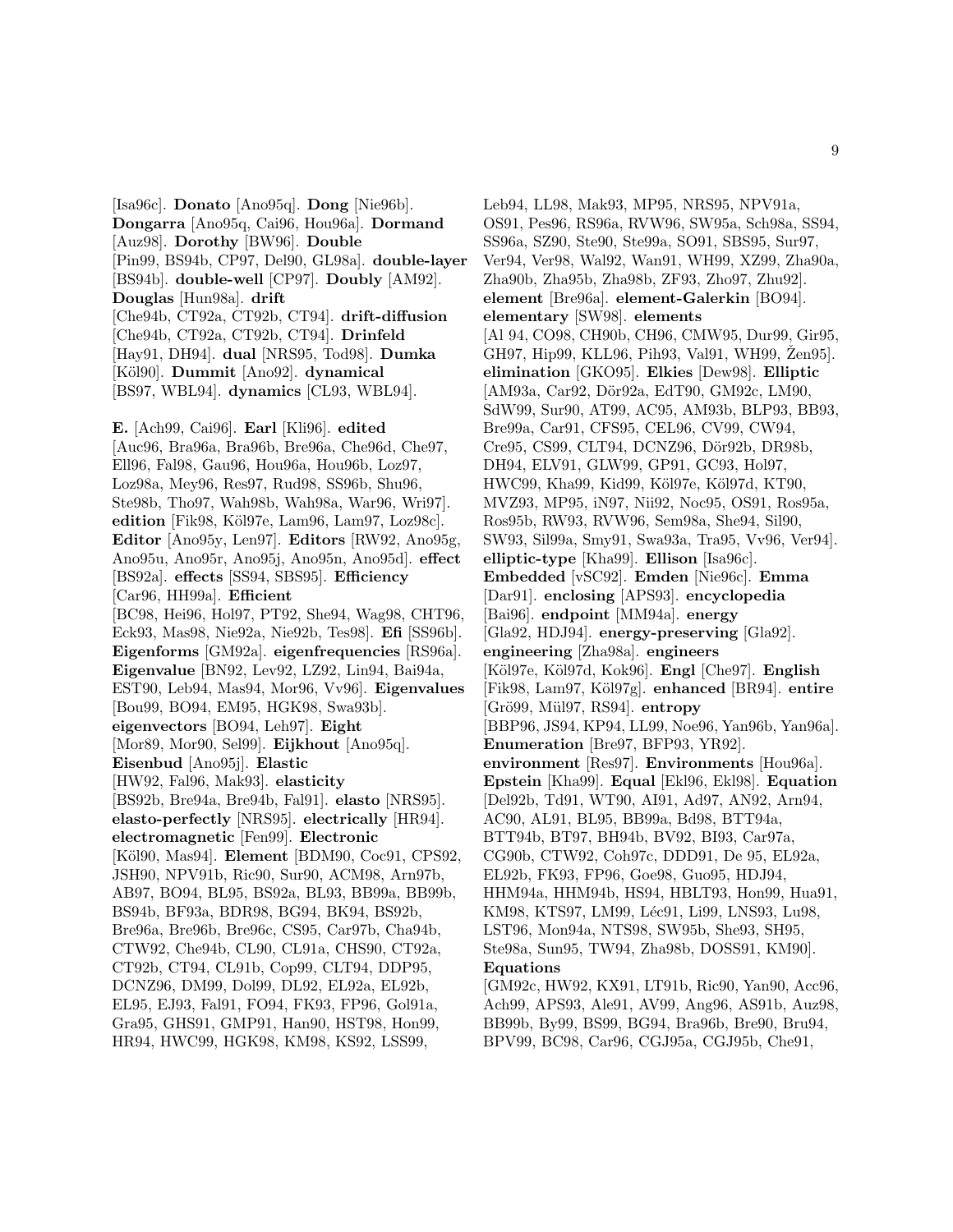CT92a, CT92b, CT94, Coh93, Coh95, Cop94, CFN95a, CFN95b, Cot91, CHT96, CRV92, CMM90, DS99, DCNZ96, DHNL<sup>+</sup>99, EL91, EL93, EDK97, Fal91, FJP97, FK91, GANT99, GS91, Gla92, GHS91, GMP91, GL98b, GL99, HT94, HT95, HM93, HS95a, HM97, Hu98, Iya95, KL97, KX94, KB97, Ked98, KSS98, Krö91, Kvæ90, Lar97, LTW98, LSS99, LT91a, LM94b, LSEG91, Liu94, LO93, LO95, Mac94b, Mak94, Mel97, Mel98, MPR96, MM98, MS98, Néd94, NW96, NW98, Nie94, Nii92, OR92, Pal96, Pes96, Pet91, RR94, Ren90, Rob94]. **equations** [Rum90, SV98, SW99, Sha96, She96, SA94, Sma95, Sma99, SV90, Ste97a, Ste94a, SdW99, Sty93, Tem94a, Tra95, vBv92, Ver94, Ver98, Wal92, Wal99, Wal21, WL99, XZ94, XZ96, XZ99, Yin90, Yin98, Zha90a, Zha90b, Zha93a, Zha95b, ZF93, Zhu92, Coo98, Elm97, Kar97, Kin97, Kin99b, Mat97, Wah97a]. **equidistributed** [L'E96, L'E99b]. **equidistribution** [EHL97]. **equivalence** [JM92, JMS95, JMS97]. **Equivalent** [Wei97]. **Eratosthenes** [CG90b]. **Erdélyi** [K¨ol97h, K¨ol97c]. **Erdos** [BL90, Coh98, LSW97, Zha93c]. **ERH** [Rum93b, Rum93a]. **Eric** [Wag98]. **Eriksson** [Coo98]. **Errata** [RW92, FW94, Köl97c, Köl97a, Köl97b, Köl97d, BR05, BR11, Köl95, Köl97e, K¨ol97g, K¨ol97f, K¨ol97h, Lam96, Lam97]. **Erratum** [Tho94, Woz97b, Fik98]. **Error** [Bai94a, By99, Cal92, CT94, CPS92, DDP95, Die94, DS91, Dur99, Ehr94, EL92a, EL92b, It91, JSW99, Leb94, Léc96, LP92, LM90, Mit90, NPV91b, Ste90, Ste92, Al 94, AM94, Bra93, Cal91, CS95, Car96, Car97a, Car97b, Cha94b, CCF94, CG96b, CG97, CL91b, DLP93, DM99, DN90, EL91, Fan98, Gas93, GT94, HJ95, Hic98, HL94, LST96, Nie96b, Nii92, NPV91a, Noc95, Noe96, Pao97, Sch99, SW96, Sch98a, She96, Tad93, TT95, Ver94, Ver98, WL99, Wei94, WH99, Ziv95, Ziv99a, de 96, ELV91]. **errors** [vS96]. **Escott** [Mal97]. **essentially** [Ber98]. **Estep** [Coo98]. **estimate** [Car97a, Car97b, Cha94b, CCF94, Leb94, Pao97, TT95]. **Estimates** [BX91, ELS93, NPV91b, Al 94, BLSW96, BL95, BS94b, BS99, BPWX91a, BPWX91b, BP93, CS95, Car96, CT94, CG96b, CG97, CL91b, CLT94, DLP93, Die94, DN90, Dur99, EL91, EL92a, EL92b, Fan98, FP90, Gas93, GT94, HJ95, JSW99, Kny97,

LP92, LST96, Mit90, NPV91a, Noc95, Noe96, SW95a, SW96, Sch98a, She96, Tad93, Tra95, Ver94, Ver98, WL99]. **Estimating** [CJT97]. **estimation** [Auc96, By99, Rum96]. **estimators** [DDP95, WH99]. **Euclid** [Tei98]. **Euclidean** [Cla96, GS93, RS96b]. **Eugene** [Loz96, Qua96a]. **Euler** [Dil92b, Bre94d, Dil92a, Krö91, SW94, Yin98]. **Euvrard** [Ano95t]. **evaluating** [SV90]. **Evaluation** [CG90a, Sem98a, Tak94, BD92b, Car98, Chi95, Cra98, LG97, LO94, McL94, Mon94a, Rab90b, Sem98b, lX96]. **Even** [Hun91]. **Every** [HC98]. **evidence** [BH93]. **evolution** [Car94, FK91, HS95a, LST96]. **evolutionary** [DVZ94, FSSC90]. **Exact** [HW92, Ziv95]. **example** [Wri96]. **Examples** [van99]. **exceeds** [HC98, Ian99]. **Exceptional** [BN92, NS98]. **excursion** [Oli99]. **Exhaustive** [Fis90]. **Existence** [Fan98, ESA94, FMOS98, GMP91, JKN91, Nie92a, Nie92b]. **Expansion** [BBG91, Rum96, Ada95, Boy96b, Boy96c, Dom96, Fly98, Sch98a, VC94]. **Expansions** [Kei92, BF92, Boy96a, Eck93, Eck95, HHM94a, HHM94b, Mac93, Tem94b]. **experiences** [BH97]. **Explicit** [Bac90, BS94a, BS96a, Bos93a, Bos93b, DD92, DM99, EHI94, GHO92a, GHO92b, OS92, ACM98, GF97, GM96, JZ92, OZ91, VZ95]. **Explicit/implicit** [DD92]. **Exponent** [KM91, WW97]. **Exponential** [BBN99, RS90, Ste92, Apo93, GS95, Grö99, Kui95, RS94, Sty93, Wag94, Wal91]. **exponents** [Lou95, Sut98]. **Extended** [CMO90, BS96c, CMV92, GL96, HST93]. **Extending** [KW90]. **Extension** [GH97, Apo93, Cik94, FS95, HT94, LLS96, MS90, Sch93a]. **Extensions** [Del92a, Bun97, DP96, JKN91, Lou92]. **exterior** [HHM94a, HHM94b, Li99]. **extraction** [SW99]. **extrapolation** [Lyn94, Sid95, Wan91, XZ96]. **extrema** [LL99]. **extremal** [Che96c].

**F** [K¨ol97e, K¨ol97d, K¨ol97h, Shi96, Wah97a]. **F.** [Bos98, K¨ol97c, K¨ol97h]. **Faber** [GHO92b, BH94a, CSW92, CM95, GHO92a, He94, Kui96]. **factor** [BE99, Car91, ELS93, HC98, Jha95]. **factored** [Wil93]. **Factoring** [LM94a, Nie94, Roe99, SW98, Wan90, WS94, KS98, McK99, MS90, SW93, Val91].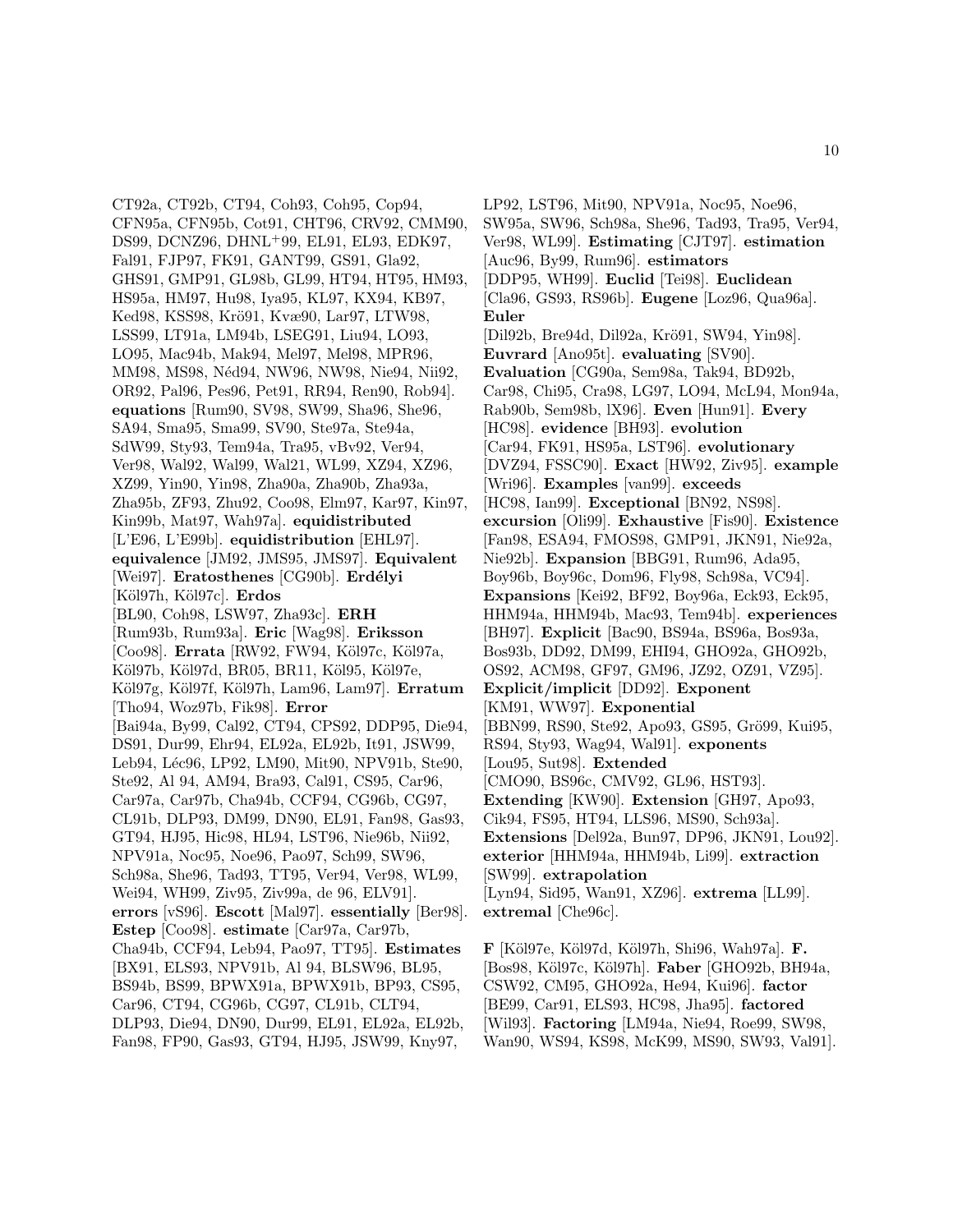Factorization [Bre99c, Del92a, AM93b, Göt94, LLMP93, LLMP95, NG95, Shp93, Sil97, Wag96b]. **factorizations** [BTW90, CV95a, HP92, Wag96c]. **Factorizing** [Hig98]. **Factors** [BR98, BR05, BR11, Car92, DK95, BN97, Bre99b, Bre93, CD99, FG91a, Gos95, HS97b, You98]. **fails** [HB92]. **fair** [Mey96]. **Families** [GM92a, Ada95, Goe98, Noe96, Pet91, Zha98b]. **family** [GP97, MPR96, NS98, PP96, Van94, Was91]. **Farin** [Che96b]. **Fast** [CB93, Cra98, GKO95, Nie96b, PST98, SV98, lX96, Bel97, EG99, Lab98, LM99, MP96, ST91, Str92a, Val91, WL99, Cal91]. **Faster** [Jha95, Lin98]. **Faulhaber** [Knu93]. **Feigenbaum** [Bri91]. **FEM** [BWW97, Li99]. **FEM/BEM** [BWW97]. **Fermat** [BR05, LLMP95, BR98, BR11, Bre99c, Cop90, CDNY95, DS95, DK95, EM97b, Gos95, LLMP93, McK99, RB94, You98]. **Festschrift** [Ell96]. **FFT** [HTS90, MS90]. **FFTs** [LF93]. **Fibonacci** [Bre94c, DK99, Mus93, TF93]. **field** [GLW99, Lou92, Pom94, Ste94b, Str92b]. **Fields** [Den90, Dia91a, Dia91b, HM92a, Len91b, MW92b, Sho90, Sho92, Sol92, Acc96, AK99, AD93, Bel97, BMO90, BG99b, BFP93, BPv94, BS96c, BE99, Cla96, CDO99, CW94, CS99, DO95, DST97, FJP97, Fuj93, FK96, Fuk96, FW90b, FW94, Gaá96, Ge94, Gir93a, Gir93b, GS93, HM98, Han96, HM92b, Iya95, JM92, JMS95, JMS97, Jak98, KS98, Kid99, Lou92, Lou95, Lou97, MM97, Mol93, MW94b, MM94b, MM94c, MST99, Nie94, NG95, NS98, Oli92, OS97, PR99, Pil90, Pv93, PW98, Pow97, Sch93a, Sch96b, Sch98b, SPD94, Sel99, Sem98b, Sho99, Shp93, Sri98, Tak94, Tay96, Tei98, Wan90, Wan97, Was91, Yam94, vKP95]. **Fifth** [Fik98, Lam96, Lam97, PP96]. **fifth-order** [PP96]. **Fifty** [Bre96a]. **Figures** [AMN90]. **filtering** [CHL99]. **Finding** [AM93b, Len91b, Lin98, Sho90, Zha94, FBA99, Pil90, tR94]. **Finite** [AD91, BO94, BL93, BB99a, BLS94, BDR98, BDM90, Bre96a, CGJ95a, CGJ95b, CTW92, Coc91, Cop99, Dub92, HM92a, HR94, JSH90, Len91b, MM93a, Mak93, NPV91b, Pes96, Ric90, SZ90, Sho90, Sho92, Sur90, Wad90, Zhu92, AD93, ACM98, Al 94, Arn97b, AB97, BR90, BL95, BS92a, BF93a, BG94, BK94, BS92b, Bre96b, Bre96c, BS96c, BJT97, Car97b, Cha94b, Che94b, Che91,

CL91a, CH90b, CHS90, CT92a, CT92b, CT94, CCF94, CL91b, CL91c, CMW95, CLT94, DDP95, DDD91, DM99, Dol99, DL92, Dur99, Eck95, EL92a, EL92b, EL95, EJ93, Fal91, FO94, FMOS98, FK93, FP96, GASS91, Gir95, Gol91a, GHS91, GMP91, GS97, HM98, Han96, HM92b, Hip99, HWC99, HGK98, Iya95, KS98, KM98, KS92, KLL96, LSS99, Leb94, LL98, Lin98, Liu94]. **finite** [MW94a, MP95, MM94b, MM94c, MSS97, Mül97, NRS95, Nie94, NG95, NPV91a, Noe96, OS91, OS97, Pil90, RS96a, RVW96, SW95a, Sch98a, Sch96b, SS94, SS96a, Sem98b, Shp93, Sou94, Ste90, Ste97b, SO91, Sül92, SBS95, Sur97, Sut98, Tei98, Ver98, Wal92, Wan90, Wan97, Wan91, WH99, XZ99,  $\text{Žen95}, \text{Zha90a}, \text{Zha90b}, \text{Zha94}, \text{Zha95b}, \text{Zha98b},$ ZF93, Zho97, Ziv99b, Ver94]. ˇ **Finn** [Gil98]. **First** [BDM90, Yan90, AS91b, BS99, BLP97, Car96, Car97a, DS95, Isa96b, Jha95, Kap95, KB97, Kin99b, Nic99, Wal92]. **First-Kind** [Yan90, AS91b, Car96, Car97a]. **first-order** [BS99, Wal92]. **fits** [Bai94c]. **Fiume** [Loz96]. **five** [DD93]. **Flannery** [Loz98c]. **flow** [BF93a, BWW97, MP96]. **flows** [CIZ97, CH98, HR94]. **fluid** [BDR98, HR94, RS96a]. **fluid-solid** [BDR98]. **fluid-structure** [RS96a]. **Flux** [CG97, CL91c]. **Flux-splitting** [CG97]. **Form** [BL90, Cos91, Coh96, CK95, MPR96, Oli98, Sma95]. **Forms** [Hun91, Leh92a, Sko92, Bea97, BPX91b, CLR97, CW94, EK97, HB92, Ish95, Kap95, Leh92b, Leh97, LJ96b, vv93b]. **Formula** [AW97, DLD90, FO93, GASS91, GF97, GR95, Neu94, RS94, de 96]. **Formulae** [BN90, RS90, Ben98a, CS96b, Ehr94, EG99, GN96, Not92, Wei97, Xu94b]. **Formulas** [vSv92, CMM90, GM96, Hab93, Lau96, MM94a, Peh90a, Peh93, VV93a, Xu94c]. **formulation** [SS91]. **formulations** [EST90]. **Fornberg** [Shu97]. **Fortan** [Loz98c]. **Fortran** [Loz98c]. **forward** [AL91]. **forward-backward** [AL91]. **Foufoula** [SS96b]. **Foufoula-Georgiou** [SS96b]. **four** [BCEM93, CD97, Ekl96, GS93]. **Fourier** [Cal91, HA93b, LG93b, Nie96c, CB93, DGPR92, Eck95, HA93a, LG93a, Mas98, ST91]. **Fourier-cosine** [ST91]. **Fourier-sine** [ST91]. **fourth** [BCM92]. **fourth-order** [BCM92]. **FPGA** [BB94b]. **fractional** [HR93, OR92]. **fractions**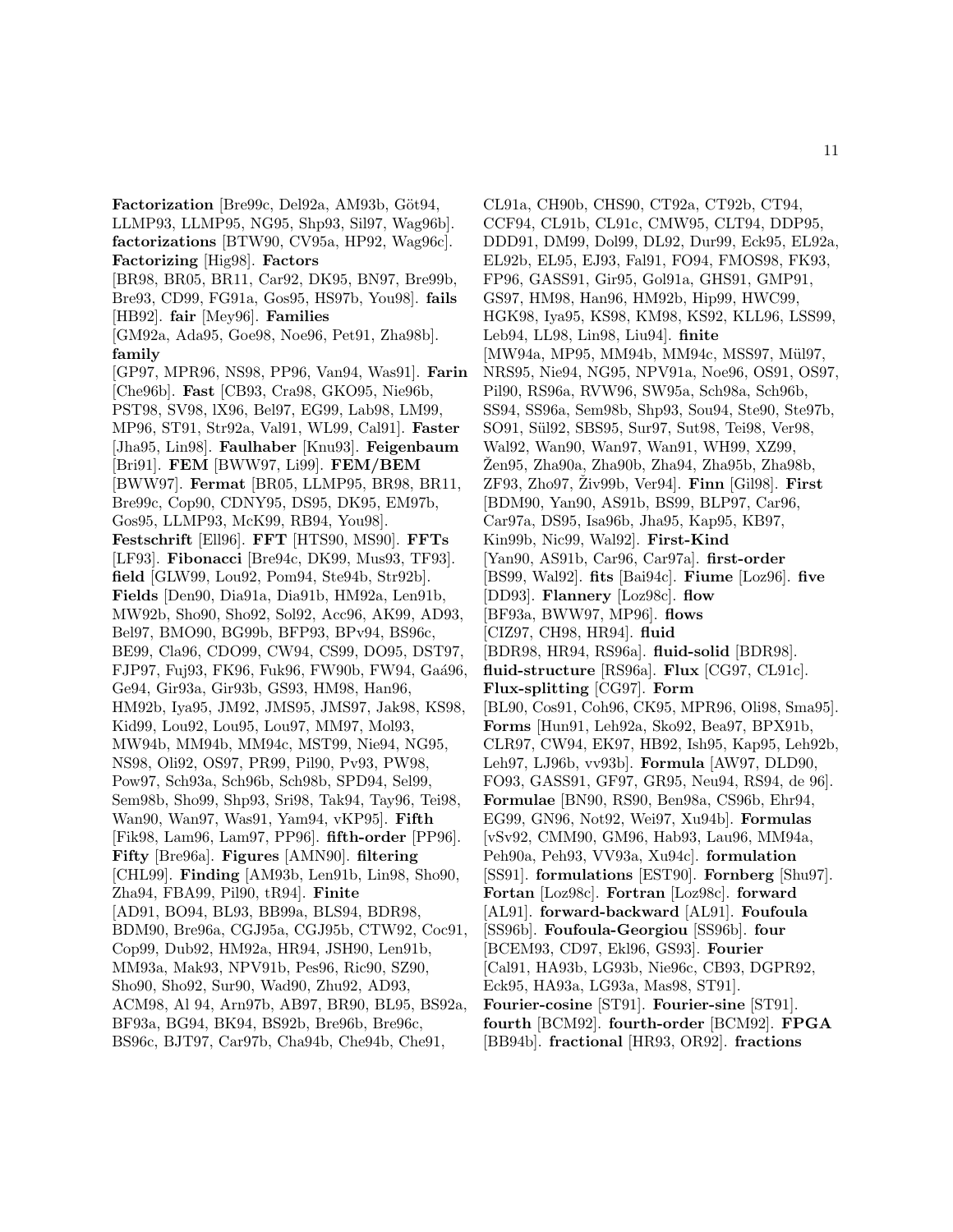[LS93a, Lor94, Shi95]. **frames** [RS98]. **framework** [CV95a, CV99, MS97b]. **Francoise** [Ste97b]. **Frank** [Qua97]. **Frayssé** [Ste97b]. **Frederico** [Ste99a]. **Fredholm** [HM93, Hu98, KX94, Lin94]. **free** [AB97, GN92, HS97b, SS91, Ye94]. **free-boundary** [SS91]. **freedom** [CJT97]. **frequency** [AV99, Ste96b]. **Friedman** [Isa96a, K¨ol97e, K¨ol97d]. **Friedrichs** [BL94, Che91]. **Frobenius** [Pil90]. **Front** [Shy94]. **full** [Bre99a, LT99]. **fully** [BL95, Kvæ90, Zha93a]. **Function** [Den90, Kei92, Alz93, Alz97b, BD92b, BF92, Car98, CHT96, CSV94, Cus93, Dem95, Dom96, Fly98, GLW99, GS95, GN92, LSW97, MM97, MST99, PR99, SW92, SW94, Shi96, Wah97b, Wan99, Wei94, XZ97, Ziv99a]. **functional** [Lar97, Tho94, dB98]. **Functions** [Ber90, BBG90, EM92a, Köl90, MN90, RS90, Tem92, AT99, Alz97a, Bai94c, Ben98a, Ber94, BR94, CM94a, CY92, CK99, DVZ94, Dim96, Eck93, Eck95, Eck98, EM92c, EM94, FS92, FO93, FK91, GS90, GN96, GLW99, GF97, GM96, Grö99, GR95, LSW94, Lou92, LO94, Mac93, MST96, MM94a, MM95, MS98, Mül97, NW94, OW97, Peh93, RS94, RS96b, Rum96, Sch99, Sch97, SZ90, Str92a, Tol97, Wal91, WG92, Wen99, Wim98, YC93, YZ97, ZZ97, SSW99, Köl97c, Loz98b]. **Fundamental** [Hig96, BBG93, SSW99]. **fundamentals** [Ste99a]. **Further** [Bur96, LSW97]. **fused** [LF93]. **fuzzy** [Kli96].

G [Bra96a, Fal96, Kel95, Köl90, Köl97c, Köl97h, Tem98, Wah97b]. **G.** [Che96c, Kin99a, Ser97a]. **Galerkin** [Arn97b, AL91, BO94, BS99, CHS90, DD92, DMT93, FSSC90, GANT99, GM92c, HST98, JS94, KM98, LTW98, Ric92, SW96, She94, Tem91, Tra95, WL99, Wen99, Zha93a, ZF93]. **Galois** [CM94a, Cla96, MM97]. **Gamma** [Tem92, Alz93, Alz97a, Alz97b]. **Gander** [Ste96a]. **Gaps** [CD99, Nic99]. **Garrett** [Sha96]. **Gary** [Hou96b, Shu96]. **gas** [CL93]. **gauge** [Du98]. **Gaunt** [lX96]. **Gauss** [Ehr94, FvS99, GvP98, GM96, KX94, Lau97, Not92, Peh90b, ZH90]. **Gauss-type** [KX94]. **Gaussian** [EG99, FP90, För94, Gau91a, GKO95, GZ93, Lau96, Peh93, Sch97, Xu92]. **Gautschi** [Len97, Ste99b, Ell96]. **GBDF** [Sul93].

**Gegenbauer** [GS95]. **General** [ZH90, CQS98, CV99, CG96b, CGT97a, CGT97b, FvS99, Fly98, LG93a, LG93b, MS97b, Hag91]. **generalised** [LS98]. **generalization** [LS91a]. **Generalizations** [LGRA94]. **Generalized** [Dil92a, Dil92b, Dub93, HTS90, LL99, Mus93, NW94, Rab90a, RB94, BR98, BR05, BR11, Bre94c, CGJ95a, CGJ95b, Cho97, DK95, EH94b, Far94, Hic98, Hor97, Kha99, Sid95, Wal91]. **generated** [BH94a, JKN91, Kui96]. **generating** [BH93, CY92, FG91b, LH98, Peh90a, TB97, YC93]. **Generation** [Val91, Bai94b, CM96, Emm96, Nie95]. **generator** [KWY96a, KWY96b, TW92]. **Generators** [Fis90, N.93, Wan97, CL94, CL96, CL97b, Deá90, GV95, LT91c, L'E96, L'E99a, L'E99b, WC93]. **Genus** [Den90, Sko92, iHT99, Kap95, MST99, van99, vW99]. **geometric** [Bar96, BG96]. **geometrical** [Che96a]. **geometries** [Lee99]. **geometry** [Che96b, War98]. **geophysics** [SS96b]. **George** [Ste98b]. **Georgiou** [SS96b]. **Gerald** [Che96b]. **Germain** [Dub96, IJ99]. **GFSR** [TF93, Tez94]. **Gibbs** [Gel97, GS95]. **Gilbert** [Gau96]. **Ginzburg** [Du98]. **given** [BBBP98, Bra93]. **Glen** [Wah98b]. **Global** [CQS98, Den90, Kea98, Sch98a]. **globally** [CGT97a, CGT97b, OS91]. **GMRES** [XC92]. **Godunov** [Fan98]. **Goede** [Ach99]. **goes** [Kin99a]. **going** [Ada95]. **Goldbach** [DGNP93, Sao98, Sin93]. **Good** [DS91, HMN93, CM94b, L'E99a, DOSS91]. Gordon<sup>[Köl97f, Köl97g]. **graded** [Noc95].</sup> **gradient** [Wri97]. **gradient-related** [Wri97]. **Gradshteın** [K¨ol95, Lam97]. **Gradshteyn** [Fik98, Lam96]. **graduate** [Kin99a]. **Graham** [BL90]. **graphical** [Loz96]. **Graphs** [BN92, Dui96a]. **Gray** [Ano95i]. **great** [BB93]. **greater** [Dus99]. **Green** [XZ97]. **Greenbaum** [Cai96, Sil99b]. **Greenberg** [FK96, Fuk96]. **Greg** [Loz98a]. **Grid** [Yan95, LSEG91, TV93]. **grids** [Ad97, BLS94, CG97, ELV91, GASS91, LS95, Noe96, Sch98a]. **Griewank** [Ste98b]. **group** [CMS92b, CMS92a, FR94, Gol91b, His94, Mas98, R¨uc99, San92, Sch93c, Sch93b, Sem98a, Tes98]. **Groups** [Sol92, BR90, BC94, BPv94, BJT97, But94, CM94a, CD98, CB93, CM94b, CDO98,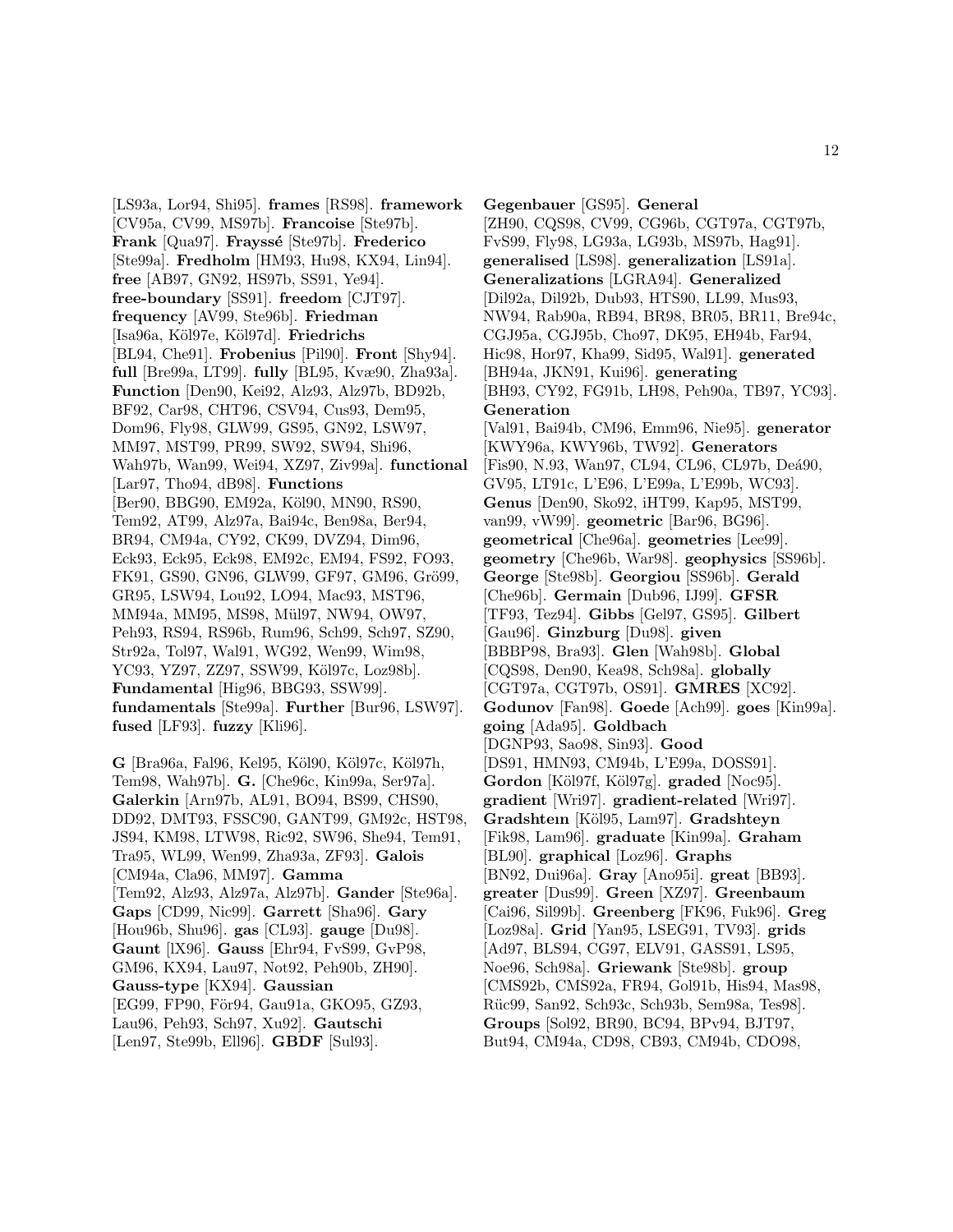Far94, HS92, Jac99, Kno93, Lee99, Leh90, Lou95, MM97, OS97, Pea96, Pv93, PW98, San92, Sch98b, Sou94, Sut98, SW98, Xu94a]. **growth** [M¨ul97]. **guide** [Kli96, Shu97, Cai96].

**H** [Gau96, Kea97, Loz98c, AFW97]. **H.** [Auc96, Kok96, War96, WH93]. **Hackbusch** [Ano95v, Ste97a]. **Half** [Coh95, EL91, Gau94, Len97]. **half-century** [Gau94, Len97]. **half-line** [EL91]. **Half-step** [Coh95]. **Hamilton** [CFN95b, CFN95a]. **Hamiltonian** [ASS93, Hua91, LR94, OS92, Sei99, vKP95]. **Hammarling** [Cai96]. **Hammerlin** [Ano95g]. **Hammerstein** [KX91]. **Handbook** [Bra96a, Köl97d, Qua96a, Kli96, Köl90, Mea96, Köl97e]. **Hans** [Wag96b]. **Hansbo** [Coo98]. **Harald** [Sch96b]. **Hari** [Nie96b]. **Harmonic** [Spi90, AV99, Coh97a, Zhe94]. **harmonics** [Gel97]. **having** [RS95, Rob93]. **heat** [AL91, DDD91, HS94, Hon99, LM94b]. **heating** [EL95]. **Hecke** [Gec93, Kno93, Leh90]. **height** [BB93, CS96a, Sil90]. **heights** [Dre98, Sil97, Sil99a]. **Heinz** [Che97]. **Helmholtz** [Ad97, Li99]. **Hemker** [Ano95n]. **Henri** [Sch96a]. **Henrik** [Gil98]. **Henson** [Nie96c]. **Hentenryck** [Kea98]. **Hereditary** [Den90]. **Hermite** [By99, Coh96, FN95, FK91, NW94, PT92, PT94, Qua96b, Zen95]. **Hermitian** [CMP98, EK97, Til97]. **Hessenberg** [vS96]. **Heuristics** [CM94b]. **Hierarchical** [D¨or92a, D¨or92b, Ste96b]. **High** [Hou96b, MS98, Wah98a, AS91a, CL97a, Eck98, FW90a, HJ95, KM90, LSW94, MS97b, iN97, Roe99, Shy94, Yan96b, Yan96a]. **high-accuracy** [MS97b]. **high-degree** [Roe99]. **high-dimensional** [LSW94]. **high-order** [HJ95, KM90]. **high-rank** [iN97]. **high-resolution** [Shy94, Yan96b, Yan96a]. **Higham** [Van97]. **Higher** [Köl97c, SZ92, Sur90, Gur90, Noe96, SA94]. **Higher-Dimensional** [SZ92]. **Higher-Order** [Sur90, Gur90, Noe96, SA94]. **highly** [Loz97, Mac97, Noc95]. **Hilbert** [Wei95]. **Hill** [Köl97h]. **Hilliard** [EL92b, BB99a, EL92a, Sun95]. **history** [Isa94]. **hodograph** [FN95]. **Hohmann** [Isa96b]. **H¨older** [GP99]. **holders** [Oli99]. **holomorphic** [Pal94, Pal95]. **Holt** [Kel95].

**homogeneous** [Cop94, HDJ94]. **homotopies** [LW91, LW93]. **Homotopy** [LZ92]. **Homotopy-Determinant** [LZ92]. **honor** [Ell96]. **Hopf** [ABZ95, EL93]. **Horst** [Gau96]. **Hoschek** [Ano95b]. **Hrebícek** [Ste96a]. **Hubbell** [Kha99]. **Hunt** [Sha96]. **Hunter** [Bia90]. **Hurwitz** [CK99, Leh90]. **Hybrid** [Vas92, NRW95]. **Hyperbolic** [JSH90, CHW99, Cha97, Cha99, Che91, FG91c, GS91, GT91, LSEG91, Ren90, Wal92, Yan95]. **hyperelliptic** [PR99]. **hypergeometric** [LP95, Lor94]. **hypotenuse** [Ziv99a]. **hypothesis** [BS96c].

**I.** [Kea97, K¨ol95, Lam97, Res97]. **IBM** [Roe99]. **Ideal** [Del92a, Smy91, Lou95]. **ideas** [Ste94a]. **Identities** [Spi90, BBG98]. **Identity** [BBG91, BBG93]. **II** [AL95b, BL96, CG97, EG91, EM94, MN90, MM98, NW96, Ols95b, PP93, SW95a, Zha90b, Ziv94b]. **III** [Ste99c, Zha95b]. **Ilin** [Wah98a]. **ill** [AY94, ACEO98, Car94, Ser97b]. **ill-conditioned** [AY94, Ser97b]. **ill-posed** [ACEO98, Car94]. **ILU** [CV95a]. **Ilya** [Nie96a]. **Image** [CG93]. **imaginary** [BF92, BG99b, CW94, Gir93a, Gir93b, Hig98, Lou92, Lou95, PR99, Sho99, Yam94]. **immersed** [AY94]. **impasse** [RR94]. **implementation** [AC95, CB93, Coo91, Ste94a]. **Implications** [Laz94]. **Implicit** [ACM98, WT90, Coo91, DD92, Kvæ90, Len91a, MO93, vSC92]. **Implicit-explicit** [ACM98]. **Implicitly** [MS97a]. **Imprimitive** [DO95]. **improper** [XZ94]. **Improved** [BG92a, BCT91, EH94a, GH94, Sch99]. **Improvement** [Str92b]. **including** [BP93, DR98b]. **Incomplete** [Tem92, Alz97b, BTW90, Dom96]. **incompressible** [BDR98, GMP91, Kar97]. **indecomposable** [LS94, Sch93c, Sch93b]. **indefinite** [BLP93, Hab93, XC92]. **independence** [EH93]. **independent** [SA94]. **index** [BC98, Kvæ90, MPR96]. **index-** [BC98]. **India** [War96]. **inductive** [But94]. **Industrial** [Isa96a]. **industry** [Rud98]. **inequalities** [Alz93, Alz97a, Alz97b, AL95b, BBP96, CQS98, Che96c, KT90, Noe96, Sch98a, Yan96b, Yan96a]. **inequality** [CGT97a, CGT97b, JS94]. **inertial** [GANT99]. **inexact** [BPV98, Mar90, Mor99]. **inf**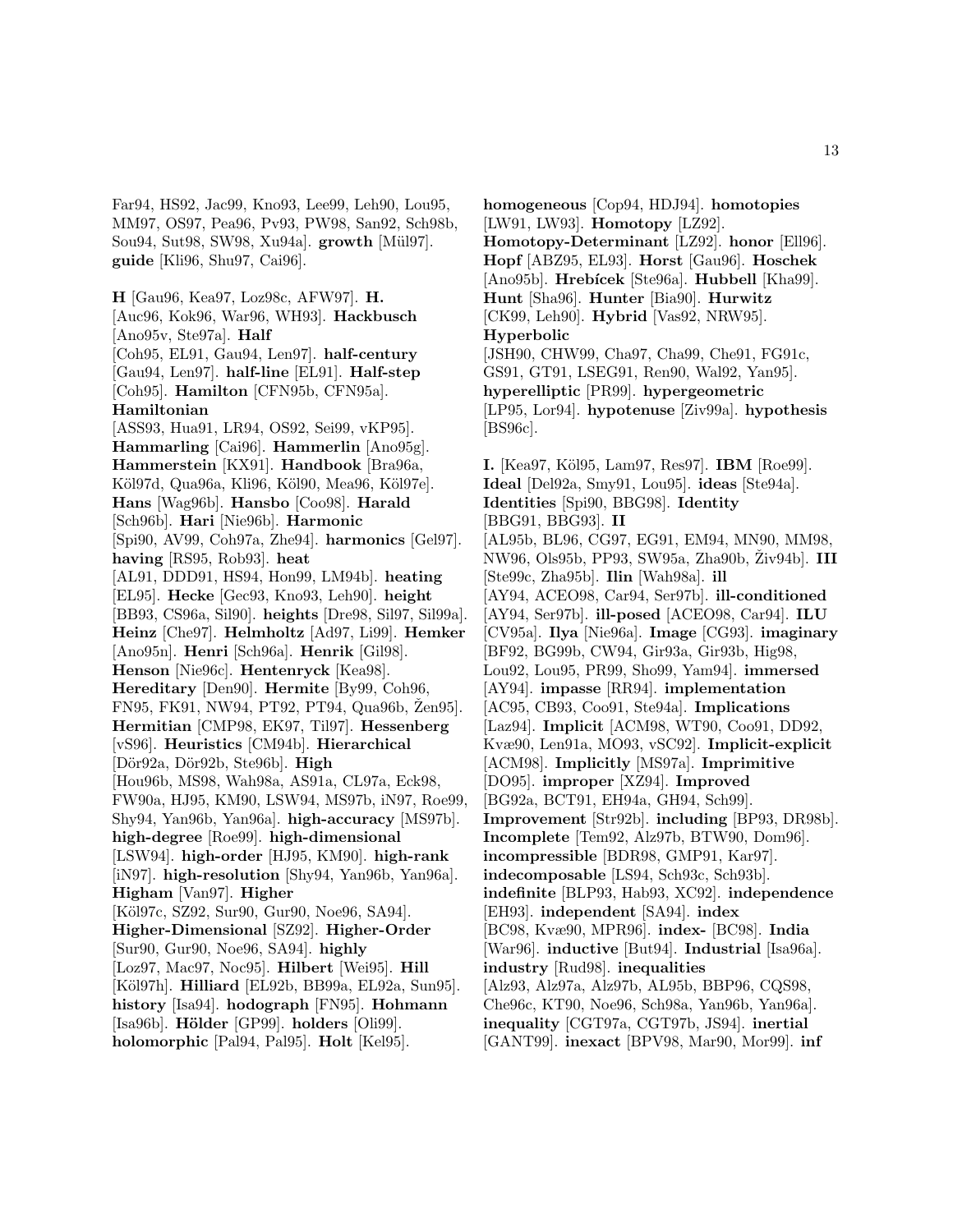[DN90]. **inf-sup** [DN90]. **Infinitary** [Coh90]. **Infinite** [BBG90, Goe98, GL98a]. **Infinitely** [Wal91]. **infinity** [Ada95, LW91]. **influence** [Zhu92]. **information** [KP92, OW97, WG92]. **inhomogeneous** [HT95, Lev92]. **Initial** [Ste94a, AD91, CDL97, DS93, GT91, Hon99, Hun92, Hun98b, LS91b, Mat97, Wu95, Zhu92]. **initial-boundary** [GT91, Hun92, Hun98b, Wu95, Zhu92]. **initial-Neumann** [Hon99]. **initial-value** [Mat97]. **inner** [BLP97]. **input** [MS98, Shi95]. **Integer** [Coh90, Jus90, LSK91, Bai96, BE96, CF94, FBA99, HS97a, Val91]. **Integers** [HMW90, BGN93, CD97, CD99, De 95, EL96, Fla96, Gra98, HP99, HS97b, MTU94, Wag94, WS94]. **Integral** [Pea96, Ste97a, Tem97, Yan90, AC90, AS91b, Bru94, Car96, Car97a, CH98, Coh97a, CRV92, CMM90, DP96, Dre94, EL93, Fly98, Gaá96, GP97, HM93, JKN91, KX94, Kha99, Köl97h, Lin94, Mak94, Mon94a, MS98, Néd94, Pal96, PP93, SV98, SH98, SW99, Sou94, XZ94, XZ96]. **Integrals** [Car92, Köl97a, Köl97b, Köl97g, Rab90a, Bia90, Car91, Chi95, Die94, Fik98, GT94, GL98a, HT91, KX94, Köl95, Köl97e, Köl97d, Lam96, Lam97, Rab90b, Rab91, VC94, Wei94, XZ94, Köl97f]. **integrands** [Cro93, Rab90b]. **Integration** [Dim96, LSK91, NS90, Del90, EB99, Gol91a, GT93, Hab93, HMN93, LT94a, LSW94, Léc96, LR94, MM94a, MM95, Nie92a, Nie92b, Pal96, Sei99, SW97, Kea97]. **integrators** [BC98]. **Integro** [WT90, CTW92, Hu98, LTW98, Mak94, Zha93a]. **Integro-Differential** [WT90, CTW92, Hu98, LTW98, Mak94, Zha93a]. **intensity** [Bre99b]. **interaction** [Mas94, RS96a]. **interface** [AD91, LM94b]. **Interfaces** [LM90]. **interfacial** [CH98]. **Interior** [Tod96, RVW96, SW95a, Gas93, PJV94, Tod98]. **Interior-point** [Tod96, PJV94, Tod98]. **Intermediate** [BG92a, Zha98b]. **International** [Wah98a, Isa96c]. **interpolant** [BBN99]. **interpolating** [CMX99, FT91]. **Interpolation** [Bra95, CSW92, CMO90, HTS90, Hu98, MN90, dR92, Ber94, BC97, CD96, CMV92, EM97a, FN95, GL96, JSW99, MS97b, NW94, PT92, PT94, Qua96b, SX95, Sch99, SZ90, VV93a, Xu92, de 96].

**interpolatory** [CD96, Dem96]. **interval** [Abe94, Ber94]. **intervals** [FG91b, HP99, MES98]. **intractability** [SW97]. **Introduction** [Sch96b, Che94c, Loz96, War98, Wim98, dB98, Ste99b]. **invariant** [CMX99, Du98, FS95, LW91, MS95, Ura96a, Ura96b, Xu94a]. **Invariants** [EM92b, BCEM93, CM96, EM91, KS93a, KS93b, Tay96]. **invented** [Roj94]. **Inverse** [Che97, Buf90, Che94c, RS92, Wan99]. **Inversion** [DGPR92, Tem92, CV95b, MST96]. **Inversive** [EH91, EHN97, EHN92, EH93, EHI94, EH94b, EH94a, EHE96, Emm96, Nie90]. **invert** [MS97a]. **investigations** [Bur96]. **Involving** [Spi90, FO93]. **Irreducible** [Sho90, Sou94, BR90, BC94, BH97, HM98, OS97, Wan97]. **Irregular** [BCS92, BCEM93, Grö92, Grö99, BLS94, CG97, Noe96, Sch98a]. **isentropic** [CL93]. **Iserles** [Fal98, Kin99b, Tho97]. **Isomorphisms** [Len91b]. **isoparametric** [Leb94]. **isospectral** [CIZ97]. **István** [N.93]. **Iterated** [Bru94, EDK97, Odl93]. **iteration** [BS90a, DCNZ96, DJLZ97]. **Iterative** [BLP93, EG90, EG91, Elm96, Elm97, GM92c, GL99, MS93, Sil99b, BPWX91b, CV95b, MP96, MES98, Woź94, Woz97b]. **IV** [CHS90, GS95]. **Iwasawa** [FS95].

**J** [Bai96, CMM92a, Gau96, Hou96a, Isa96c, Kin97, Leh92b, Res97, Sha96, Tod98, Van97, Wri97]. **J.** [Bra96a, Bra96b, Cai96, Dav96, Hol96, Isa96c, Res97]. **J.-I.** [Res97]. **J.-L** [Res97]. **J.-L.** [Bra96b]. **Jack** [Hou96a]. **Jacobi** [CFN95b, Mac94a, CFN95a]. **James** [Mea96, Kel95, Wat98, Wri96]. **Jean** [Bar96]. **Jeffrey** [Wag98]. **Jenn** [Nie96b]. **Jenn-Dong** [Nie96b]. **Jensen** [Gil98]. **Jianming** [Loz98b]. **Jin** [Loz98b]. **J´ır´ı** [Ste96a]. **Joe** [Kea97]. **Johann** [Knu93]. **John** [Auz98, Gau96, Loz97, Sha96]. **Johnson** [Coo98]. **Jose** [Ste99a]. **Joule** [EL95]. **Juan** [Fal96]. **jumps** [MB96, Osw99]. **justification** [Zha98b].

**K.** [Coo98, Mat97, Wah97a]. **Kalachev** [Shi96]. **K´atai** [Pih93]. **Kato** [IK98]. **keep** [LW91]. **Keller** [Kel95]. **Kelley** [Elm97]. **Kernel** [KX91, AS91b, CTW92]. **kernels** [BG99b, Pal96]. **Kevin** [Sha96]. **Khintchine** [BBC97]. **Kiev**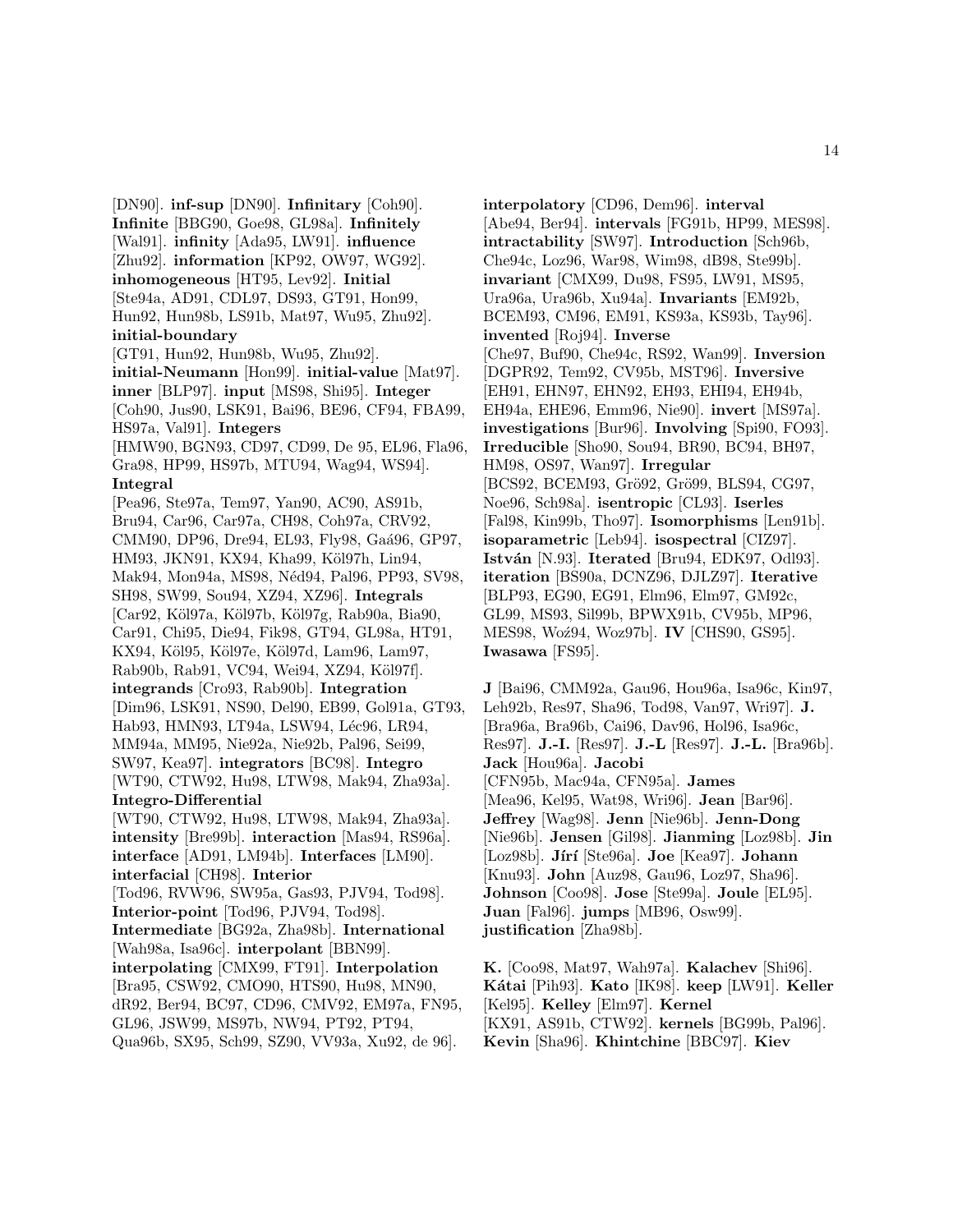[K¨ol90]. **Kind** [Yan90, AS91b, Car96, Car97a, KX94, KB97, Pal96]. **kinetic** [KP94]. **Kirkman** [CMM92a, MPR95, CMM92b]. **knots** [Buh95, CMV92, GH94, KS93a, KS93b]. **Known** [PSZ90, IJ96, IJ99]. **Kolmogorov** [BTT94b, BTT94a]. **Korteweg** [Hua91, KM90]. **Kowalski** [Qua97]. **Kraft** [Ano95u]. **Krasikov** [AL95b]. **Kreiss** [LS91a]. **Krishna** [Nie96b]. **Kr´ızek** [Bre96a]. **Kronrod** [Ehr94, Lau97, Not92, Peh90b]. **Krszysztof** [Qua97]. **Krylov** [Sch92]. **Kumar** [SS96b]. **Kuo** [Nie96b]. **Kuo-Yu** [Nie96b]. **Kuperman** [Gil98]. **Kutta** [ASS93, BC98, CHS90, Coo91, CL99, GP99, GS98, JZ92, Kvæ90, Li94b, LO93, LO95, MO93, OR92, OZ91, PP96, Ren90, TV93, vSC92, VZ95, WT90]. **Kuznetsov** [TT95]. **L** [Bar96, Bra96a, Mat97, Mea96, Nie96c, Noc96, Res97, Sha96, Wri96, Wri97]. **L.** [Bra96b, Bre96c, Kar97, Tem97, Wah98a]. **Lagarias** [DR96]. **Lagrange** [Al 94, BC97, CMO90, CMV92, EM97a, GL96, SX95, Swa93a]. **Lagrangian** [CGT97b, CGT97a, LS95]. **Laguerre** [DJLZ97, Str92a]. **Lanczos** [Isa96c, Bun97, Tei98, Bai94a, Huc95, Ye91, Ye94]. **Landau** [Du98]. **language** [Kea98]. **LAPACK** [Cai96]. **Laplace** [Tem98, AC90, BF93b, CV95b, SH95, Str92a]. **Laplace-modified** [BF93b]. **Laplacian** [BL93]. **Large** [Che91, Cot91, Dub96, Phe90b, You98, CF94, For97, HS97b, LM94a, LN96, MB96, Mas94, Mor96, MST99, NY97, Phe90a, SH98, Wan90]. **large-integer** [CF94]. **large-scale** [NY97]. **Large-time** [Che91, Cot91]. **larger** [Zha93b, Zha94]. **Largest** [IJ96, IJ99, PSZ90, Gra95, Ian99]. **Larry** [Bar96]. **Lars** [Arn97b]. **Lasser** [Ano95b]. **last** [Cop90, DS95]. **Lattice** [DS91, JS92, Kea97, LS93b, NS90, SL90, BW96, Cha92, CL94, Hob98, Joe93, L'E99a, Lan96, LJ96b, Nie92a, Nie92b, SW90, Sut98]. **lattices** [CL96, PP93, SH98]. **Lau** [Kok96]. **Laura** [Che96d]. **Laurent** [Bar96, Kea98]. **Lawrence** [FS95]. **Laws** [JSH90, Cha97, Cha99, CDT93,

CL97a, Che91, CHS90, CCF94, CG96b, CG97, CL91c, CFN95a, CFN95b, Fan98, HR93, LW96b, LW97, TT94, ThT97, vBv92]. **Lax** [BL94, Che91]. **layer** [BS94b, HS94, SS94]. **layers** [SS96a]. **Layne** [Gau96]. **Least** [Mar92, BG94, BLP97, BS98, Cha94b, Col97, ELS93, Fas97, Lev98, Mar90, PJV94, RAG91, ZF93]. **Least-Change** [Mar92]. **least-squares** [BLP97, Fas97, Lev98]. **Lebedev** [dB98]. **Lectures** [Ste97b, Kin99a]. **Legendre** [BD92b, CK99]. **Lehman** [Leh92b]. **Lehmer** [CSV94, Dar91, DR96, LL93, Ray94, Vou95]. Lehmers [Apo93]. Lemarié [Lai94]. Lemoine [Pih93]. **length** [Ada95, ESA94]. **Leonid** [Shi96]. **Lepingle** [Ano95h]. **less** [ESA94]. **Letac** [Smy91]. **level** [Bre96b]. **Levels** [Leh92a, Leh92b]. **Levesley** [Kin97]. **LFSR** [L'E99b]. **Liapunov** [ABZ95]. **library** [Kok96]. **Lidl** [Sch96b]. **Light** [Kin97]. **like** [CLR97, Ekl98, Yin94]. **limited** [NY97]. **limiting** [OW94]. **Lin** [Nie96b]. **line** [EL91, Wei95]. **Linear** [BD92a, Ber94, BS92b, HW92, KT90, Peh90a, Wri97, ZH90, Bai94c, BBN99, Ben98b, Ber98, Bre94a, Bre94b, Cop99, Cop94, CL94, CL96, EDK97, EG90, EG91, Elm97, Fal91, Gur90, HT94, HT95, Hig94, HS95a, KP92, Kal95, L'E99a, Len91a, LS93a, LO95, Nii92, PJV94, RR94, RI96, Rum90, Sil99b, SV90, Ste99c, Wal92, Wat98]. **linear-quadratic** [Ben98b]. **linearization** [Sho98]. **linearized** [Krö91, Sun95]. **lines** [BF92]. **Links** [DH91]. **Lions** [Bra96a, Bra96b, Res97]. **Liouville** [Abr95, Bou99, Cha94a, RS92]. **Lipschitz** [Bra95]. **Lipsman** [Sha96]. **little** [Sil97]. **Littman** [Isa96a]. **Lloyd** [Ste99c]. **Local** [ELV91, Mar90, Mar92, WBL94, CD96, CH96, CHS90, Gir95, Leh90, LJ96a, Sho98, TV93, Tra95]. **localized** [CLM94]. **locally** [Far94, KS92, Ray94, TB97]. **Locking** [AB97, SS94, SBS95]. **Locking-free** [AB97]. **LOD** [Hun92]. **logarithm** [FR94, R¨uc99]. **logarithmic** [AS91b, Cro93, Sid95, Wal91]. **logarithmic-kernel** [AS91b]. **logarithmically** [Van94]. **logarithms** [AD93, MST99, Sem98b, Sem98a]. **Lommel** [FS92]. **Long** [TW94, HHM94a, HHM94b]. **Long-time** [TW94, HHM94a, HHM94b]. **longest** [RI96]. **longest-side** [RI96]. **Lorenz** [MM98]. **Low** [Huc95, AV99, Dre98, TF93]. **low-frequency**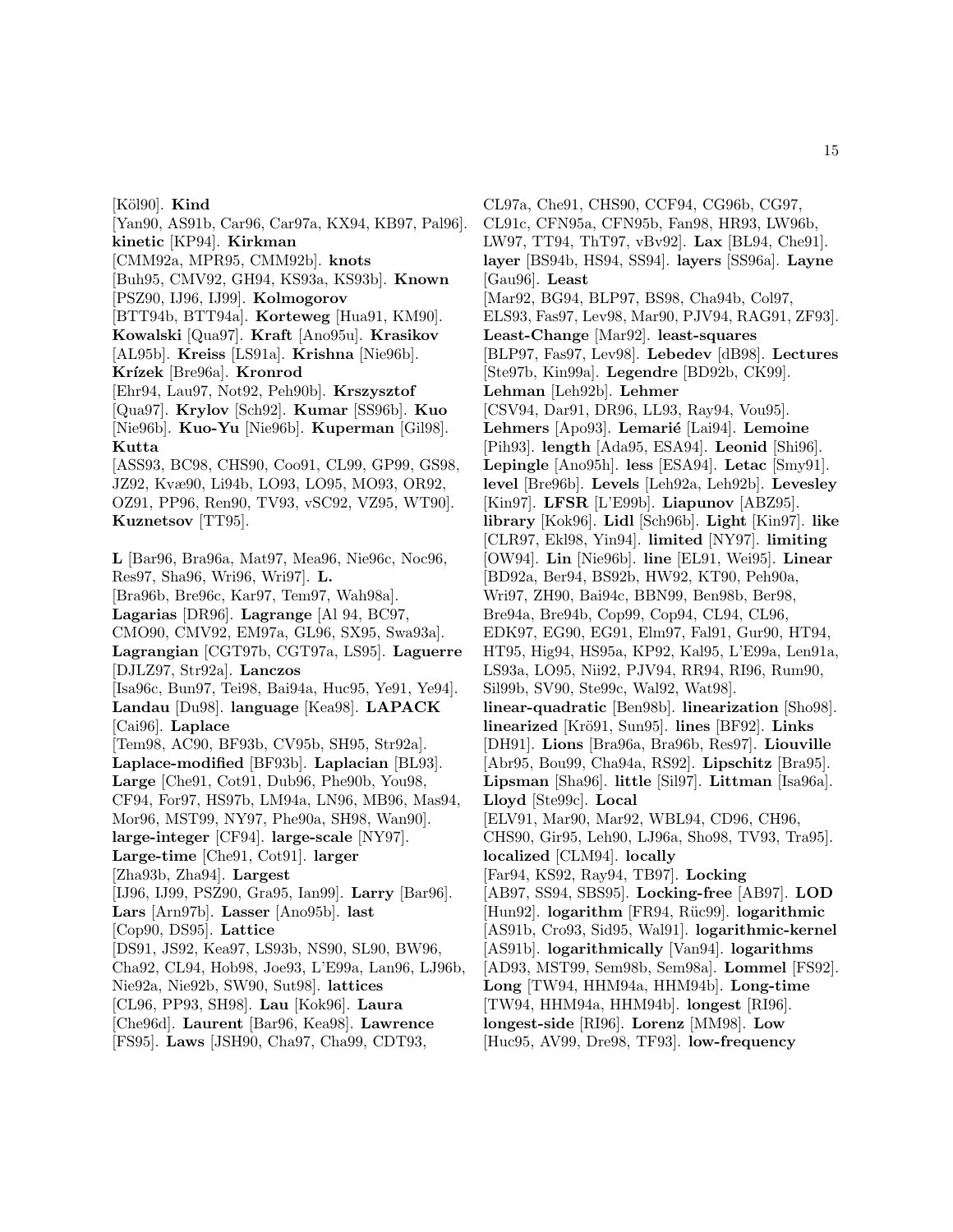[AV99]. **Low-rank** [Huc95]. **Lower**

[EHN92, Nie90, BCT91, EH94a]. **Loyce** [Wri97]. **Lucas**

[GC93, Arn97a, DK99, GP91, Mus93, Vou95]. Luigia<sup> [Che96d].</sup> Luís<sup>[Fal96]</sup>. lumped<sup>[EG99].</sup>

### **M**

[Che96c, Ell96, Fal96, Fik98, Kin97, Köl95, Köl97e, Lam96, Lam97, Loz97, Nie96a, Rud98, Wim98]. **M.** [Bre96a, Kin97, K¨ol97d]. **MA** [Fik98, Lam96, Lam97]. **Maass** [HA93b, HA93a]. **MAC** [NW96]. **machine** [Loz97]. **magnetic** [Zhu92]. **magnetohydrodynamics** [GMP91]. **Magnus** [K¨ol97c, K¨ol97h]. **Mahler** [Fla96, Mos98, RS95, Td91]. **maintaining** [Kli96]. **Mangasarian** [Noc96]. **manifolds** [CHW99, GANT99]. **Manin** [Ura96b, Ura96a]. **manual** [Nie96c]. **MAPLE** [Ste96a, Mea96, Wri96]. **mapping** [LS98]. **maps** [Pil90]. **Marchuk** [Ano95y]. **Marek** [Qua97]. **Marián** [Hol97]. Marichev [Köl97a, Köl97b, Köl97g, Köl97f]. **Markov** [MS93, ZH90]. **Marletta** [Kin97]. **Martha** [Mea96, Wri96]. **Martin** [SW95b, Ste98b]. **Mascagni** [Gau96]. **mass** [EG99]. **matching** [LS95]. **Math** [Ano92, BO94, BW96, CH90a, FW94, GC93, JMS97, LLMP95, MPR95, Mor90, Tho94, Woz97b]. **Mathematica** [Sha96]. **Mathematical** [Che96a, Shu96, Bre96c, Leh93, Wim98]. **Mathematics** [Isa94, Len97, Res97, Gau94, Isa96a, Laz94, Wah98b, War96, Zha98a, Gau94, Len97, dB98]. **Mathon** [CMM92a]. **MATLAB** [Ste96a]. **Matrices** [Pan90, BS90a, CMP98, CY92, GKO95, Grö99, Hig98, Mac94a, Oli98, Til97, YC93]. **Matrix** [Sch92, BL96, Buf90, EM95, GL99, Hig96, LLS96, LS91a, Li94a, NW94, Nie95, Sou94, Swa93b]. **matrix-valued** [NW94]. **matters** [Pin99]. **maximal** [Gra95, Nic99]. **Maximally** [L'E96, L'E99b]. **Maximum** [KP94, Oli99, Zen95, SW95a]. **Maximum-angle** [Žen95]. maximum-norm [SW95a]. Maxwell [AV99, BB99b, NW98]. **Mayers** [Wah97a]. **McGraw** [Köl97h]. **McGraw-Hill** [Köl97h]. **McKean** [BT97]. **McKenney** [Cai96]. **Mean**

[It91, Ad97, Coh97a]. **measure** [Fla96, Mos98, RS95]. **media** [CL91a]. **Mediants** [Bos90]. **medium** [WL99]. **Méhauté** [Bar96]. **Meissel** [DR96]. **Melas** [vSv92]. **memory** [LST96, NY97, TW94]. **merit** [AMN90]. **Mersenne** [CW91, KM91]. **meshes** [BCMR95, Car96, FMOS98, LJ96a, Neu94, Noc95, S¨ul92, TB97, Zha90a, Zha90b, Zha95b]. **Meshless** [Wen99]. **metallic** [Lev92]. **Method** [BBG91, CPS92, DGPR92, DS91, KX91, NPV91b, Ric90, Ric92, Yan90, Abr95, AY94, Ale91, AL95a, AN92, Arn94, ABZ95, AM93b, AL91, BS92a, By99, BWW97, BTT94a, BTT94b, BS99, BT97, BBP96, BK94, BS98, Bre90, Bre94a, Bre94b, BPV99, BR94, CHL99, CDL97, Car97b, CH98, Cha94b, CGJ95a, CGJ95b, Che94b, CQS98, Cho97, CHS90, CT92a, CT92b, CT94, CL99, CHT96, CV95b, DR96, DM99, Dol99, Eck98, EDK97, EL92a, EL92b, Emm96, FSSC90, FP96, GANT99, Guo95, GS97, GL98b, HS94, Han90, HT94, HST98, HR93, HWC99, HGK98, HS95b, Hun98a, Iya95, KM98, Kha99, Lab98, LTW98, Léc91, Lev92, LP95, Liu94, Lu98, Mac94a, MP96, McK99, MP95, Mit90, Mor96, MSS97, Nie95, NPV91a, NRW95, OS91, Sch98a, SW92, SS96a]. **method** [Shi96, Sho98, SV90, Ste99a, Ste96b, SS96c, Sur97, Tei98, Tem91, Tra95, Vv96, Wan99, Woź94, Woz97b, XC92, XZ96, Yin94, Yin98, ZZ97, ZF93, Zho97, DOSS91, tR94, Bun97, Nie96a]. **Methods** [BDM90, GM92c, Hou92, JSH90, LM90, Mar92, Mas94, OS92, SZ92, Sur90, WT90, ASS93, Ach99, ACM98, AC95, AB97, AC90, Auz98, BLS94, BF93b, BG94, BPWX91b, Bra94, BS92b, Bre96a, Bre96b, Bre99a, Bre99b, Bru94, CS95, CMP98, CEL96, CO98, CL91a, CCF94, CG96b, CG97, Col97, Coo91, CRV92, DVZ94, Del90, DMT93, DL92, DS93, EL91, EL93, EG90, EG91, Elm97, EJ93, Fal91, FO94, Fal96, FMOS98, Fas97, Gal92, Gol91a, GP99, HDJ94, Hal96, HS95a, Hol96, Hon99, Hun92, JZ92, JS94, Kea97, KS92, Kvæ90, LT94a, Len91a, LR90, LM94b, Li94b, LT94b, LG93a, LG93b, LO93, Mak94, MS93, Mar90, Mel97, Mel98, Mon94a, MS98, Mor99, Mus93, OR92, OZ91, Ren90, SW95a, SW96, Sch91, Ser99, She94, She96, Shy94, Sil99b]. **methods** [Ste90, Sul93, S¨ul92, TT94, ThT97, Tem94a, TG94, TV93, VZ95, Wag96b, Wan91,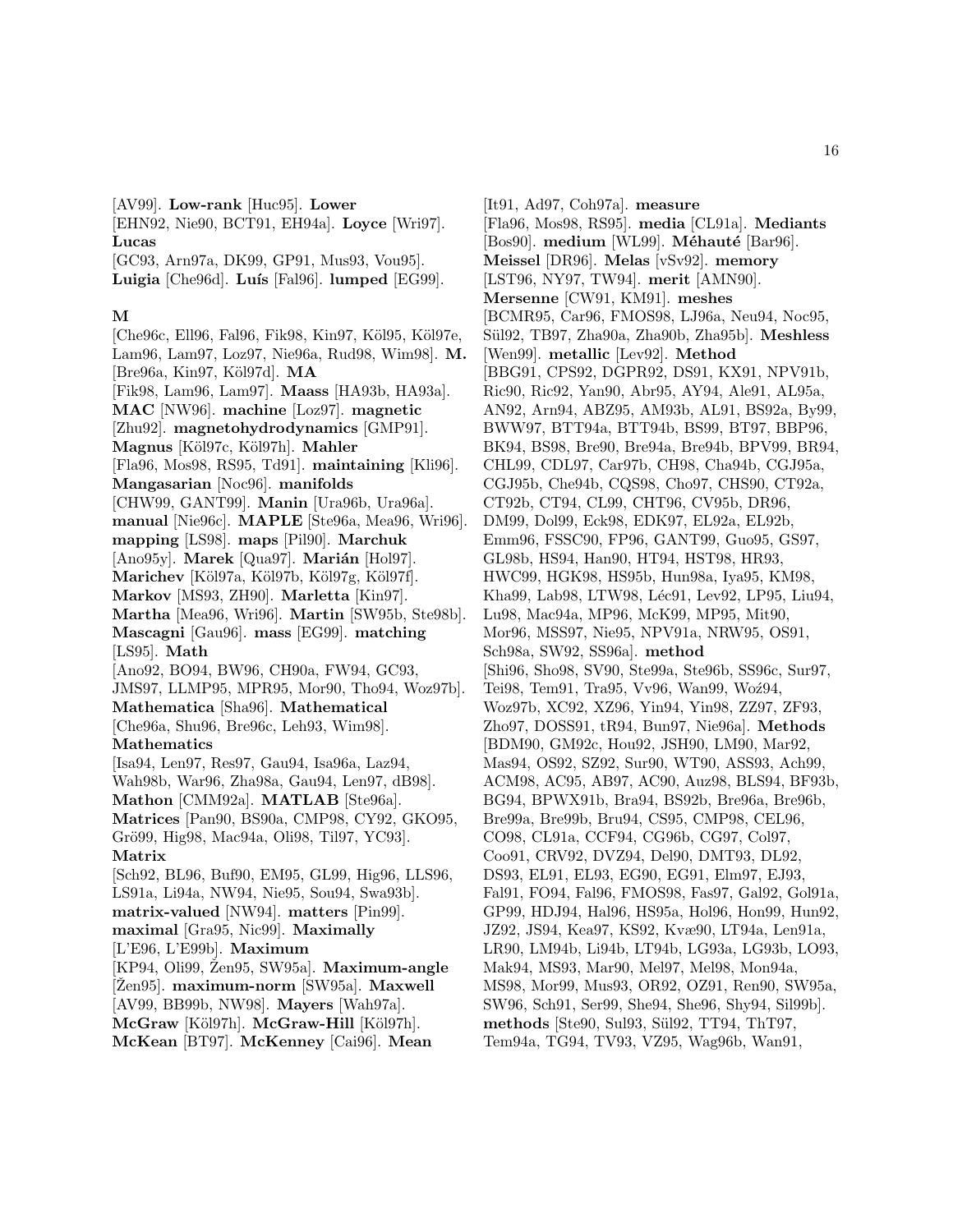Wen99, Zha90a, Zha90b, Zha95b, Wah98a, Arn97b, Bre96c, Elm96, Shu97, Tod98, Wri97]. **Micchelli** [Che96a, War96]. **Michael** [Gil98, Gau96]. **Michel** [Kea98]. **microfiche** [BR98, BN92, DO95, DH91, DJ91, DH94, Sou94, YR92]. **microstructure** [CP97, LL98]. **microstructures** [KLL96]. **midpoint** [Hun98b]. **Miller** [Arn95, DR96]. **Million** [BCS92, EM92b, BCEM93]. **Milovanovic** [Che96c]. **Mindlin** [BS98, DL92, DHNL<sup>+</sup>99, Gas93, SS94]. **Minimal** [CS96b, GZ93, Pih93, SW96]. **minimum** [Fuj93, HH99b, PP93]. **Minus** [Sch98b, BLP94, BLP97]. **miscible** [CL91a]. **Mitrinovic** [Che96c]. **Mixed** [CL91a, Sur90, AC95, Arn94, Bre94a, Bre94b, Car97b, CEL96, CV99, CMW95, DL92, EG99, FO94, KS92, Lev92, MP95, RVW96, Wan91, WH99]. **Mladen** [Chu96]. **mobility** [BB99a]. **Model** [Ber90, ZH90, Che94b, Du98, DL92, EL95, Gas93, SS91, SS94]. **modeling** [Che96a]. **Modelled** [LT91b, LT91a]. **modelling** [Kea98]. **models** [Loz97, SBS95]. **modes** [DHNL<sup>+</sup>99]. **modification** [GL98b, Huc95, Yan95]. **Modified** [LF93, Ale91, Gal92, Mac93, BF93b]. **Modular** [BBG90, CLR97, Gol92, GM92a, Sko92, BBG93, Coh93, Coh95, CM96, Cre95, Gol91b, HS92, His94, San92, Val91, Was91, YZ97]. **Modular-Part** [BBG90]. **Modules** [Hay91, DM98, DH94, LS94, Sch93c, Sch93b]. **Moduli** [CD92, ADS98, CL96]. **modulo** [Per92, Wag94, Wag96c]. **Modulus** [Fis90, EHN92, EHI94]. **molecule** [NTS98]. **Molenaar** [Hol96]. **Mollin** [Coh97b]. **moment** [BS90b]. **Monier** [Arn97a]. **mono** [MO93]. **mono-implicit** [MO93]. **monotone** [CG97, DCNZ96, LL99, Nii92, TT95, XZ99]. **monotonic** [Dem90, Dem95]. **Monte** [Nie96a, BGLT95, HMN93, HM93, HM97, Léc91, L´ec96, TW92]. **Montefusco** [Che96d]. **Moody** [Isa96c]. **Morgan** [Leh93]. **Morton** [Wah97a]. **most** [Ros95a, Ros95b, WW97]. **moving** [Lev98]. **MR** [Ano92, BO94, BW96, CH90a, Fik98, FW94, GC93, Köl95, Köl97e, Köl97g, Köl97f, Köl97h, Lam96, Lam97, LLMP95, MPR95, Tho94, JMS97, Woz97b]. **Muller** [Mai91]. **Mullineux** [Wah98b].

**Multiamicable** [CGH95]. **Multiconstrained** [EST90]. **multiderivative** [LR90]. **multidimensional** [CDT93, CHS90, CCF94, Nie92a, Nie92b, SW90]. **multigrades** [Smy91]. **Multigrid** [BP92, Bre99b, CO98, Gol91a, Hol96, SZ92, BPX91b, BPWX91a, BLP94, Bra94, Bra95, Bre90, Bre94a, Bre94b, Bre99a, LG93a, LG93b, Zha90a, Zha90b, Zha95b, ZZ97]. **Multilevel** [BPX90, HST98, BPX91a, BP93, CO98, Ste96b, Vas92]. **Multiple** [NS90, Cra98, JRZ98, Kea97, Nie95, SW97, Smi96, SS96c]. **multiple-precision** [Smi96]. **multiple-recursive** [Nie95]. **multiplication** [vW99]. **Multiplicative** [Fis90, BW96, Pow97]. **Multiplicities** [May92a, May92b]. **multiplicity** [KSS98]. **multipliers** [Swa93a]. **multiply** [CL97b, LF93]. **multiply-add** [LF93]. **multiply-with-carry** [CL97b]. **multipole** [Lab98]. **Multiquadric** [Buh95, Mak94]. **Multiresolution** [Tem94a]. **multiscale** [HWC99]. **multisplitting** [CMP98]. **multistep** [ACM98, AMN90, HS95a, Len91a, LR90, Li94b, Pal95]. **Multivariate** [CG90a, MN90, AS91a, BC97, Jia98, LG97, SX95, Sch94, Wan90, Xu94c, de 96]. **MUSCL** [BBP96].

**N** [Ste99c]. **N.** [Bai96]. **Nakamula** [Str92b]. **narrow** [Al 94, Dur99]. **natural** [Hob98]. **nature** [GS93]. **Naukova** [Köl90]. **Navier** [Kar97, Lar97, Cot91, GANT99, GHS91, NW96, She96, Yin90, ZF93]. **Nazareth** [Wri97]. **necessary** [Sul93]. **Negative** [BL95, BS98]. **negative-norm** [BS98]. **Neittaanmäki** [Bre96a]. **Nematic** [Ber90]. **Nemirovskii** [Tod96]. **Nesterov** [Tod96]. **nets** [HH99a, Léc96]. **networks** [CLM94]. **Neumann** [BH94b, GHS91, Hon99]. **Neural** [CLM94]. **Newton** [Ale91, CQS98, GL98b, Mar90, Mor99, NY97, Wan99]. **Nicely** [Bre97]. **Nicholas** [Van97]. **Nickolas** [Mey96]. **Nico** [Wim98]. **Nicolson** [Hun92]. **Niebuhr** [Kel95]. **Niederreiter** [G¨ot94, Nie92b, Roe99, Sch96b]. **ninth** [DO95, LLMP93, LLMP95]. **ninth-degree** [DO95]. **no** [Ano92, BO94, CH90a, FW94, GC93, JMS97, LLMP95, MPR95, Mor90, Oli92, Sil97, Wal99, Wal21, Woz97b]. **node** [HMN93]. **nodes** [Bai94c, Ben98a, GR95, PT94]. **noisy** [KP92].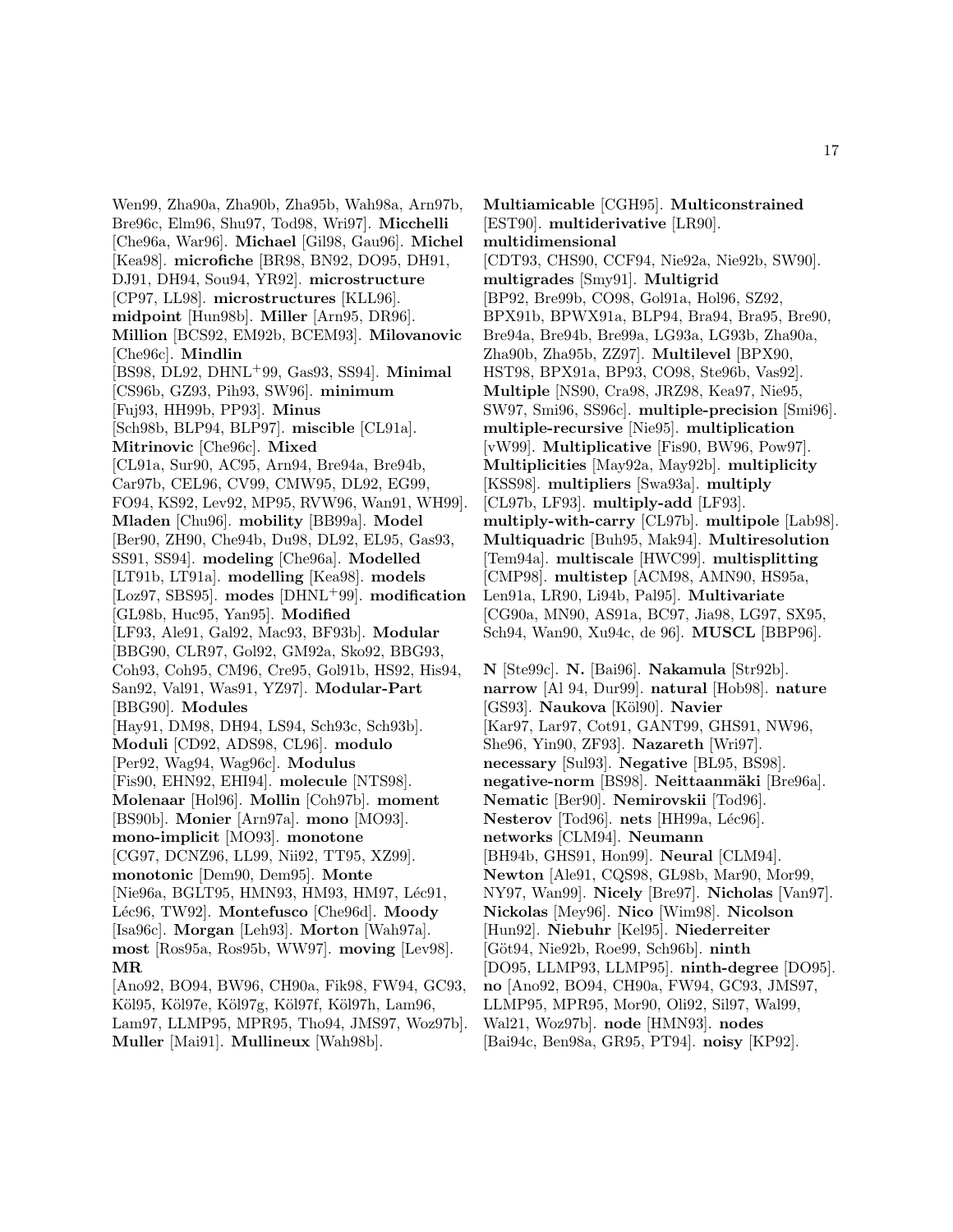**Nomials** [KM91]. **Non** [BG99a, Sel99, BPV98, CMP98, CH98, DDP95, EG90, FMOS98, LS95, Mor96, Zha90b, Cla96]. **non-conforming** [DDP95]. **non-existence** [FMOS98]. **Non-Galois** [Cla96]. **non-matching** [LS95]. **non-overlapping** [BPV98]. **Non-primitive** [Sel99]. **non-quasi-uniform** [Zha90b]. **Non-reflecting** [BG99a]. **non-self-adjoint** [EG90]. **non-stationary** [CMP98]. **non-stiff** [CH98]. **non-symmetric** [Mor96]. **Nonconforming** [Fal91, LL98, AC95, Bre90, Bre94a, Bre94b, Bre96b, Bre99a, CO98, CL90, KLL96, Osw96, Wal92]. **nonconservative** [HL94]. **nonconvex** [CL91b, LW96b]. **nondominant** [HT95]. **nonequally** [Buh95]. **nonequidistant** [BCMR95]. **Nonexistence** [SK99]. **nonhomogeneous** [BL95, BK94, TT94]. **noninherited** [BPX91b]. **Noninterpolatory** [Rab90a]. **Nonisomorphic** [YR92]. **Nonlinear** [GM92c, LR90, LW96b, Noc96, WT90, ACM98, APS93, AC90, By99, BGJ99, BPV99, CL90, CJT97, CG93, DMT93, EL91, EHL97, Elm97, EST90, KM98, KWY96a, KWY96b, Lar97, LP92, Mak93, MP95, Nes96, NY97, Rob94, Rum90, Rum96, Tem91, Ver94, Ver98, Wri97]. **Nonnegative** [Buf90, PJV94]. **Nonnested** [SZ92, BPX91b, Zha90a, Zha90b, Zha95b]. **nonprime** [Sem98b]. **nonquadratic** [Lou95]. **nonresidues** [BS96c, Per92]. **nonselfadjoint** [EG91]. **Nonsmooth** [LST96, DS93, EL92a, EL92b, MS98, SZ90]. **nonstandard** [Dav96]. **Nonsymmetric** [LZ92, Bai94a, BS90a, BLP93, XC92, Ye91, Ye94]. **nontrivial** [CMS92b, CMS92a, Kap95, iN97]. **nonuniform** [GASS91]. **norm** [Acc96, BL95, BS98, Cla96, FJP97, SW95a]. **norm-Euclidean** [Cla96]. **Normal** [FvS99, Coh96, Dre94, GV95, JKN91, MM94b, MM94c, Nie94]. **normals** [OW94]. **Note** [Arn91, Dar91, Hun98a, Noe96, Tsu90]. **Notes** [LSK91]. **Nu** [BG92b, BG92c]. **Nu-Configurations** [BG92b, BG92c]. **Number** [Del92a, Dia91a, Dia91b, Ede92, Fis90, MW92b, N.93, Wah97b, Acc96, AK99, Bre99c, BG99b, BE99, CJT97, CL96, CL97b, CDNY95, CS99, Deá90, DO95, Dui96a, FJP97, Fuj93, Gaá96, Ge94,

HC98, HS97b, Ian99, Ish95, Iya95, JM92, Jak98, Jha95, KWY96a, KWY96b, Kid99, LT91c, LT94a, LLMP93, LLMP95, Lou95, Nie96b, NS98, Odl94, Per92, Pom94, SH98, SW92, Sch93a, Sch96a, SPD94, Sel99, Sho99, Ste98a, Ste94b, Str92b, Sut98, Tak94, Wag96a, Wag98, WC93, Yam94, Živ99b]. **Number-theoretic** [Wah97b, LT94a, SW92]. **Numbers** [BL90, BSW90, Coh97a, Fla91, Jae90, Jus90, Rob93, Spi90, AMN90, Arn95, BN97, BR98, BR05, BR11, Boy96a, Boy96b, Boy96c, BCT91, CD97, CGH95, Coh98, Dre98, DK95, EH91, EHN92, EH93, EHI94, EH94b, EH94a, EHE96, EHL97, EHN97, Gec93, Gir93a, Gir93b, Gos95, HGK98, JKN91, JMS95, JMS97, LN96, Lou92, Lou97, Mon94b, Nie90, Pin93a, RB94, SSW99, Sri98, Wag96c, Wag96b, Zag93]. **Numerica** [Kea98, Tho97, Fal98]. **Numerical** [Ach99, AN92, Auz98, BGJ99, CIZ97, Car98, CP97, Chi95, Col97, CFN95a, CFN95b, DD93, Isa96b, Kar97, KSS98, LTW98, LT91a, LT91b, LM99, LS98, LO94, Loz98c, Mat97, McL94, Rab90b, Rum93a, Rum93b, Sei99, Ste99b, Ste99c, Tem94b, Wah97a, WT90, AH99, Ad97, ABZ95, AS91b, BS92a, BS94b, BF93a, BD92b, BBP96, Bra96a, CHL99, Cha97, CG96b, CG97, CRV92, CV95b, DDD91, DVZ94, EB99, Eck98, FN90, Fas97, GT94, Gol94a, Gol91a, GT93, Hab93, Hig94, Kin99a, Kin99b, Kok96, LT94a, LSW94, LS91b, LC94, Mak94, MST96, Mon94a, NW95, Nie92a, Nie92b, Ser97a, Shu96, SV90, Ste97a, TW94, Van97, WBL94, Wat98]. **numerics** [DH99a, Kin97]. **Numerik** [Fro97]. **NURB** [Che96b].

**O** [K¨ol97g, K¨ol97f]. **O.** [K¨ol97a, K¨ol97b]. **Oberhettinger** [K¨ol97c, K¨ol97h]. **object** [BS94b]. **obtaining** [Abr95, Cha94a]. **occurrences** [Nic99]. **occurring** [Gau91b, Mac97]. **ocean** [Gil98]. **octahedra** [Cha92]. **octic** [CDO99]. **odd** [BCT91, HC98, Ian99, Sao98]. **ODEs** [Zha98a]. **Odlyzko** [DR96]. **off** [NHA97]. **Olver** [HT94]. **Olvi** [Noc96]. **One** [BCS92, EdT90, EM92b, GM92c, Hay91, Bai94c, BLS94, BLP94, BLP97, Buh95, CRV92, CLT94, DH94, Gla92, Mad90, Yam94, Car91]. **One-Dimensional** [GM92c, BLS94, Mad90]. **one-step** [CRV92]. **ones** [Ziv95]. **Only**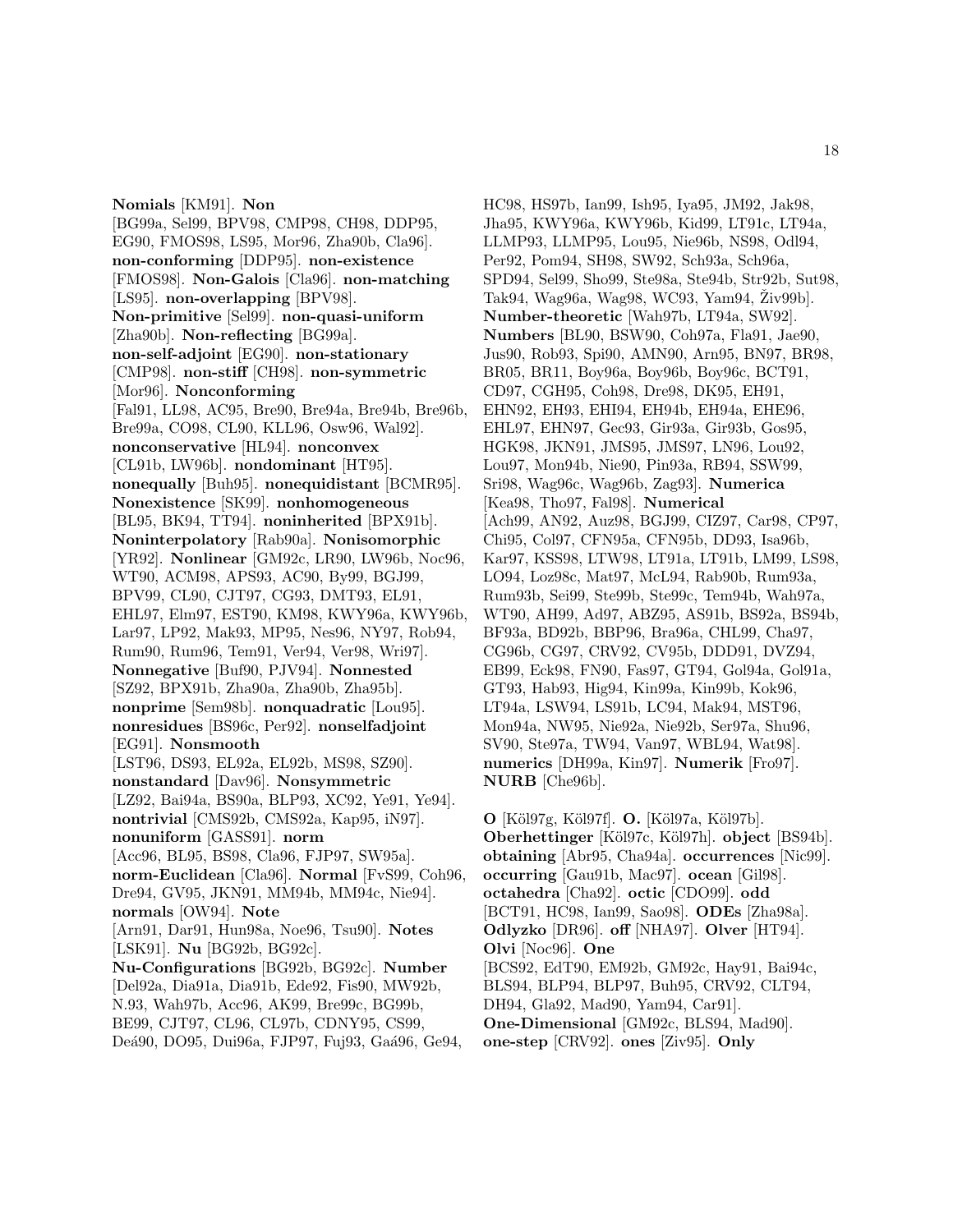[EdT90, DH90, SO91]. **onto** [HJ95]. **open** [AS91b]. **Operational** [EL93, EL91]. **operator** [Arn94, DS99, EDK97, Gir95, HS94, LS98, Tra95, XZ97]. **Operators** [Wad90, BLP94, CLT94, Lin94, MS93, MW94a]. **Optimal** [CL91b, Dol99, OW97, Ser97b, Zha90a, Zha90b, Zha95b, AV99, Bai94c, Bra93, CHL99, CH96, FG96, GV95, GHS91, HR94, KM90, Pao97, Peñ97, TB97, Woź94, Woz97b]. **Optimal-order** [CL91b, Zha90a, Zha90b, Zha95b, CH96]. **optimality** [NRW95]. **optimally** [CD96]. **Optimization** [Dav96, BGLT95, CGT97a, CGT97b, Gol94b, NY97, Ben98b, Kea98]. **Orbits** [CL96, Dre98]. **Order** [MO93, OZ91, Phe90b, Sur90, Wah98a, AC95, BCM92, BS99, BLP94, BLP97, CD98, CL93, CEL96, CH96, CMS92b, CMS92a, CMM92b, CL91b, Dui94, Dui96b, Eck98, FSSC90, Fly98, GS91, Gra95, Gur90, HJ95, HT94, HT95, KM90, KP94, LJ96b, MPR95, Mel97, Mel98, MES98, MP95, MS98, Mül97, Noe96, PP96, Phe90a, Pow97, RS96a, San92, She93, She96, SA94, Smy91, SV90, Sun95, SW98, VZ95, Wal92, Yan95, Zha90a, Zha90b, Zha95b]. **Orders** [Den90, BB94a, Gaá96, GV95, GvP98, KL97, OR92]. **ordinary** [Ale91, BS99, CHT96, KL97, Kin97, Ste94a]. **Oriented** [DH91]. **origin** [MM95]. **O'Rourke** [Ano95c]. **Orthogonal** [BF93b, Rob94, FG91b, FP97, Gal92, Peh90a, Xu94c]. **orthogonalization** [Yin94]. **Ortiz** [Bun97]. **Osborn** [Sha96]. **oscillating** [HWC99]. **Ostrouchov** [Cai96]. **overlapping** [BPV98, LT99]. **Owe** [Elm96]. **owner** [Nie96c]. **P** [K¨ol97e, K¨ol97a, K¨ol97b, K¨ol97g, K¨ol97f, Loz98c, Mea96, War96, Wri96]. **P.** [Bra96a, Bre96a, Coo98, Köl97d]. **packing** [Cha92]. **pair** [For97]. **Pairs** [Cos91, Ct98, CSV94, MM93b, PP96, tR94]. **Pan** [Hig96]. **pantograph** [BI93]. **Parabolic** [LNS93, ACM98, BF93b, CTW92, CL90, DD92,

FK93, Gol94a, GP99, GS97, LTW98, LP92, LO93, LO95, TW94, Ver98, Zha93a]. **Parallel** [BPX90, BPX91a, Gau96, CMP98, Hol97, Hou96a, Hou96b, Kal95, Loz97, Loz98c, Oli98, Swa93b, vSC92].

**Parameter** [DGPR92, Auc96]. **parameterized** [Ray94]. **parameters** [HMN93]. **parametric** [GP97, MS97b]. **parametrization** [Cre95]. **Paris** [Ste99a]. **Parity** [BBG90, JMS95, JMS97, Ste94b]. **Part** [BBG90, HDJ94, NPV91a, NPV91b, SW95a, CG96b, CG97, MM98, Sch98a]. **Partial** [Fis90, By99, Bra96b, DCNZ96, GKO95, GS95, Kin97, Kui95, Lu98, OR92, Ren90, Tem94a, Wah97a, Zha93a]. **particle** [AN92, BTT94a, BTT94b, BT97, Cot91]. **Partition** [BBG90, GS90, RI96]. **Partitioned** [ASS93]. **Partitions** [Dub92]. **parts** [Hig98, Ols95a, Ols95b, Ols95c]. **Pascal** [Kea98]. **pass** [Arn95]. **patch** [Zha96]. **patches** [DMS92]. **paths** [LL99]. **PCG** [Ser99]. **PDEs** [LG93b, IK98, LG93a, Zha98a]. **Pell** [Wal21, Ang96, Ked98, Wal99]. **penalty** [FG91c, RVW96]. **penalty-type** [FG91c]. **pencils** [BL96, Li94a]. **penetrable** [BS94b]. **perfect** [Ber98, BCT91, Dui94, Dui96b, HC98, Ian99]. **perfectly** [NRS95]. **performance** [Hou96b]. **period** [Ada95, Wag94, Wag96c]. **Periodic** [SA94, Bou99, DS93, OW97, PT92]. **Periods** [CW94, Bre94c, FvS99, GvP98, GZ93]. **permutation** [But94]. **Perrin** [Arn91]. **perturbation** [Hig94, LT94b, Shi96]. **perturbations** [BL96, Buf90, Li94a, LW97]. **perturbed** [BS99, OS91, Pao97, SO91, SS96c]. **Perturbing** [MPV98]. **Peter** [Isa96b, Loz97]. **Petrov** [GM92c, ZF93]. **Petter** [Gau96]. **Petzold** [Mat97]. **Pezzo** [Ura96b, Ura96a]. **Phase** [NPV91b, NPV91a]. **phenomenon** [Gel97, GS95]. **Philip** [War98]. **Philippe** [Fal96]. **philosophy** [Laz94]. **physicists** [Köl97d]. **physics** [Wim98]. **picturesque** [Apo93]. **piecewise** [Bai94c, BPV99, Dem95, GW96, GS95, HJ95, LSEG91, Nii92, ThT97, TB97, YC93]. **Pierre** [Bar96]. **Pierre-Jean** [Bar96]. **Pisot** [Boy96a]. **pivoting** [GKO95, PJV94]. **Plana** [DLD90]. **planar** [BS92b, Bre94a, Bre94b, Dui96a]. **plane** [LH98, MST96, Tei90, vKP95]. **planes** [CD98, EH91]. **plastic** [NRS95]. **plate** [DL92, DHNL<sup>+</sup>99, Gas93, Gau91b, GH97, Mac97, SS94, SBS95]. **plateau** [DH99b, DH99a, Tsu90]. **plates** [BS98]. **Plemmons** [Isa96c]. **Plis** [Qua96a]. Ploufee [Bai96]. **Pohst** [Ano95x]. **Poincaré**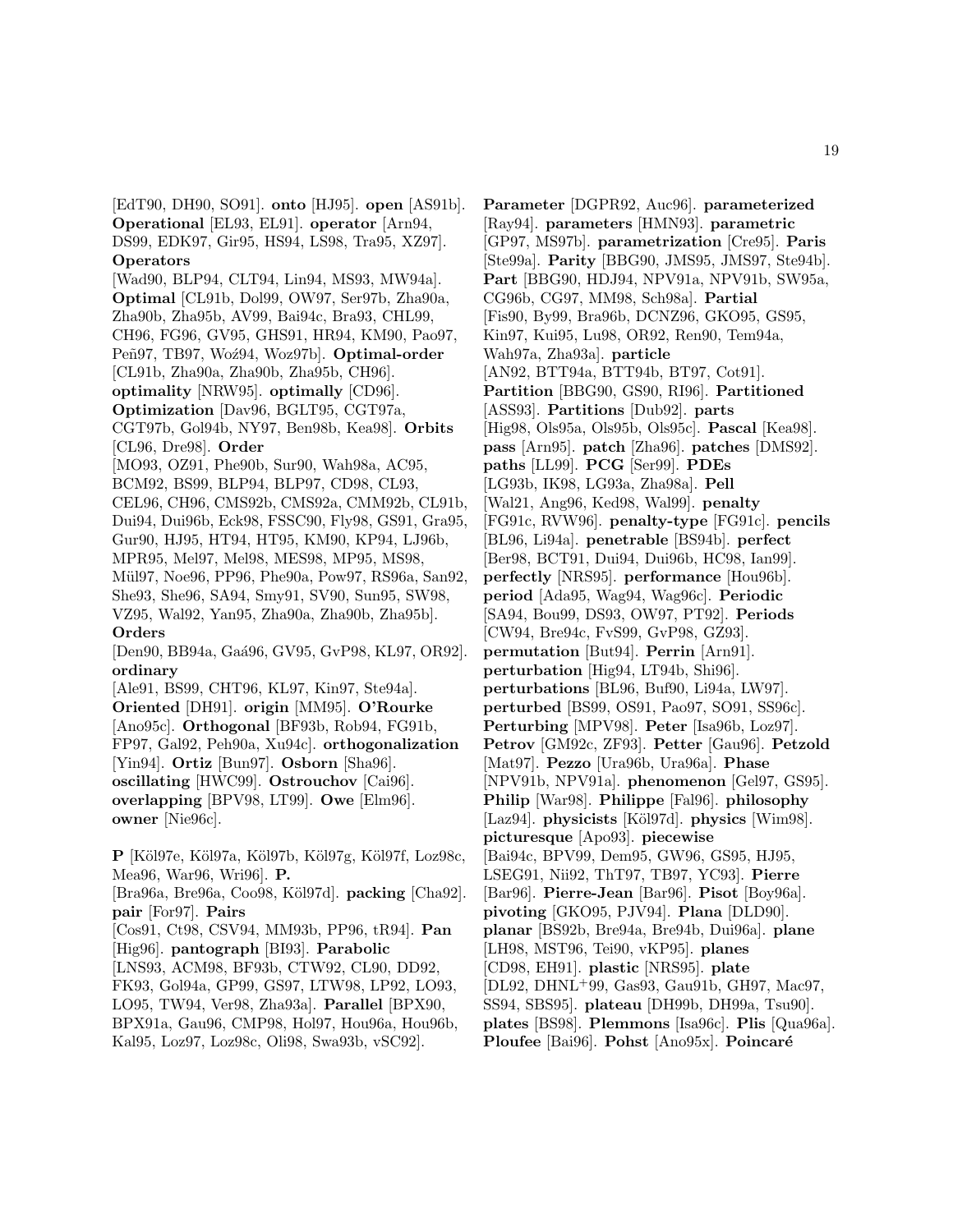[XZ97]. **point** [Tod96, BCMR95, CHL99, FMOS98, iN97, PJV94, RW93, SO91, Tod98, Via91]. **Points** [DS91, BBN99, BGJ99, BB93, Dem96, Fla96, MVZ93, RR94, Sem98a, Sil99a, Sut98, Zha98b]. **Pointwise** [CMV92, Noc95, Sch98a, DN90]. **Poisson** [Arn94, Yin94, Zha98b]. **Poisson-like** [Yin94]. **Polar** [Bai94b, Hal96]. **Polygonal** [Yan90]. **polyharmonic** [Dim96]. **polyhedra** [DH90]. **polyhedral** [Dui96a, HS95b]. **polylogarithmic** [BBP97]. **Polynomial** [Bos98, Dar91, EM95, Hig96, KS93a, KS93b, MM94a, Vas91, dR92, Tod96, BPV99, DM98, FT91, GW96, HS95b, LW91, LW93, Mül97, PST98, Shp93, ST91, Xu92, de 96]. **Polynomials** [CG90a, GHO92a, HM92a, Mos98, Sho90, BH94a, BH97, Boy97, Bre93, Bun97, Che96c, CM95, EM97a, Fas97, FS92, FG91b, FP97, FW90a, Gal92, GHO92b, GN96, GZ93, HS97a, HM98, HJ95, Han96, HM92b, He94, HH99b, KS98, Kui96, LG97, Mal97, McK94, MM94b, MM94c, MPV98, Nie94, NG95, Peh90a, Peh90b, RAG91, RS95, Roe99, TF93, TB97, Wan90, Wan97, WC93, Xu94a, Xu94c, Ziv94a, Ziv94b]. **Polytope** [Law91]. **polytopes** [LH98]. **Pomerance** [GC93]. **Popov** [Köl90]. **porous** [CL91a, WL99]. **Porter** [Gil98]. **posed** [ACEO98, Car94]. **Positive** [Hun91, Leh92a, MN90, Buf90, CMP98, CY92, Coh97a, Fla96, Hig98, Kap95, Leh92b, Liu94, LST96, NW94, Peh90a, RS96b, Ser97b, Xu94b]. **positive-type** [LST96]. **Positivity** [HST93]. **Posse** [För94]. **possible** [BS99]. **posteriori** [CS95, Car96, Car97a, Car97b, DR98b, Nii92, Noc95, Ver94, Ver98, WH99]. **postprocessing** [GANT99]. **potential** [BS94b, Car98]. **Power** [BBBP98, GP97, Kei92, BF92, CG96a, EHN92, EHI94, Gaá96, Lev98, Lou95, LJ96b, Pin99, WG92]. **powerful** [Coh98]. **powers** [Ber98, Ekl96, Ekl98, Knu93, Pih93]. **Pozo** [Ano95q]. **practical** [Bea97, Che96b, Shu97, SW93]. **practice** [Rud98]. **practitioner** [Kli96]. **Prathap** [Ano95l]. **Praveen** [SS96b]. **Precise** [Bri91, SH95]. **precision** [Smi96, Ste97b]. **preconditioned** [XC92]. **preconditioner** [AV99, Osw99, Ste96b, ST96]. **Preconditioners** [BPX90, Osw96, BPX91a, Bre96b, CY92, Mar93,

RW93, RVW96, Ser97b, Vas92, YC93].

**Preconditioning** [AFW97, XZ97]. **prescribed** [Pao97, PP93]. **Presentations** [San92]. **preserving** [FT91, Gla92, Len91a]. **Press** [Fik98, K¨ol95, Lam96, Lam97, Loz98c]. **prewavelets** [Buh95]. **Primal** [Tod98]. **Primal-dual** [Tod98]. **primality** [Arn95, AM93a, Bac90, Bos93a, Bos93b, Cal95]. **Prime** [CW91, Del92a, EdT90, For99, Wag96b, Acc96, BN97, Bur96, CD99, DLP93, Dus99, ELS93, FG91a, FW90a, Gra95, HC98, HS97b, Ian99, JKN91, Jak98, LJ96b, Nic99, Per92, Pow97, Sho99, SW98, Wag94, Wag96c]. **prime-power** [LJ96b]. **primer** [Nie96a]. **Primes** [BCS92, EM92b, Mor89, PSZ90, RR96, BS94a, BS96a, Bre97, BCEM93, CM94b, CDP97, Dub93, Dub96, DN97, DK99, EM91, For97, IJ96, IJ99, Kel95, KN95, LM94a, Mor90, Odl93, PMT95, You98, Živ99b]. **Primitive** [HM92a, HM92b, KM91, MM94b, MM94c, Sho92, Vou95, Bac97, Han96, Sch93a, Sel99, Zha93c,  $Ziv94a$ ,  $Ziv94b$ . **Principal** [AM92, Rab $90a$ , Bia $90$ , Die94, Gol91b, HT91, Mon94a, Rab90b, Rab91]. **principle** [BV92, KP94]. **principles** [vBv92]. **priori** [CG96b, CG97, WL99]. **probabilities** [BP96]. **probability** [MS93]. **probable** [Bur96, DLP93]. **Problem** [CPS92, DD90, Hou96b, Rud98, ACEO98, AL95a, AL95b, Bai94a, BE96, Boy97, Bre94a, Bre94b, CP97, Cha94a, Cha94b, CG96a, Cho97, CL91b, Cop99, DDP95, Dem90, DGNP93, DN90, DH99b, EL95, FSSC90, FP95, FK96, GS97, Hal96, Hob98, KS92, Leb94, LP92, Mal97, MP95, OS91, Oli99, Pao97, Ray94, SS91, Ste90, SO91, SS96c, Tsu90, Yin90, Zha93c, DH99a]. **Problems** [BG92a, BN92, Dör92a, LM90, LZ92, NPV91b, Sch92, Ste96a, Sur90, ASS93, Abr95, AY94, AD91, ACM98, AC95, BO94, Bac90, BCM92, BF93b, BS99, Bou99, BLP93, BK94, Bra96b, BJT97, BCMR95,

Car94, CDL97, CFS95, CEL96, Che94c, Che96c, Che97, CL90, CV99, DD92, DVZ94, Dör92b, DR98b, DS93, EJ93, ELV91, EST90, FO94, FMOS98, Gau91b, GP99, GT91, GHS91, Han90, Hol97, Hon99, HWC99, Hun92, Hun98b, KP92, Lab98, LT99, LS91b, Li99, LT94b, Mac97, MM93a, MB96, Mas94, Mat97, Mor96, MSS97, NW95, NPV91a, Noc95, PJV94, RS96a, RS92, RW93, RVW96, SS96a, She94, Ste94a, Sur97, Swa93a, Vv96, Ver94, Ver98, Wu95,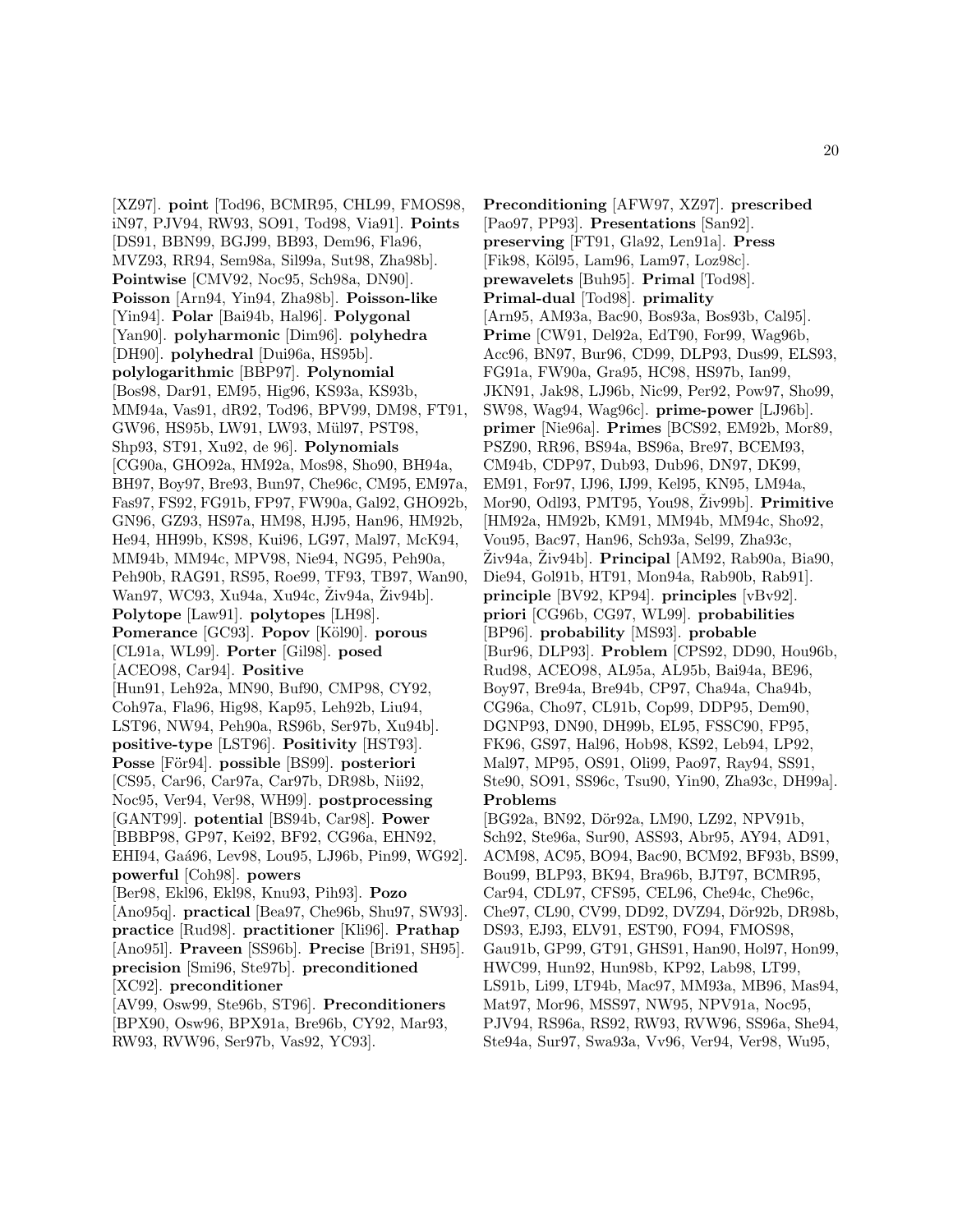XC92, Yan95, Yin94, Zhu92, Col97, Isa96a, Shi96]. **procedures** [Bac97, DD92]. **Proceedings** [Isa96c, Wah98a]. **process** [Sid95]. **processes** [FN90, Sho98, Che97]. **processing** [CG93, Gau96, Nie96b]. **Product** [Pal96, BBG98, BPWX91b, BLP97, BGN93, CMM90, HP99, Mal97, MM94a, MM95]. **Products** [BBG90, GN92, Mon94b, Fik98, Köl95, Lam96, Lam97, Wah97b]. **programming** [Tod96, Noc96]. **progression** [DN97, Pin93b, PMT95]. **progressions** [BG96, Dil92a, Dil92b, RR96]. **project** [LL93]. **Projection** [BX91, Coc91, CHS90, Gir95, She96, SL90, Xu91]. **projections** [HJ95, Ols95a, Ols95b, Ols95c]. **projective** [Che96b, LS94, Sch93c, Sch93b]. **projectors** [Mad90]. **Proof** [BBG91, VC94, MM98]. **propagation** [Fen99, Shy94, Shu96]. **properties** [Coh93, CL97b, CMM90, EHL97, GN92, Jia98, LT91c, Li94b, MTU94]. **property** [BC97]. **Prouhet** [Mal97]. **provably** [Val91]. **Proving** [vW99, AM93a]. **Prudnikov** [K¨ol97g, K¨ol97f, K¨ol97a, K¨ol97b]. **Pryce** [Ano95a]. **pseudo** [BW96]. **pseudo-random** [BW96]. **pseudodifferential** [BLP94, SV98]. **pseudoinverses** [Wei97]. **pseudopowers** [BLSW96]. **Pseudoprimes** [Arn91, Gur90, Arn97a, GP91, GC93, Jae93]. **Pseudorandom** [Emm96, Nie95, AMN90, EH91, EHN92, EH93, EHI94, EH94b, EH94a, EHE96, EHL97, EHN97, KWY96a, KWY96b, Mit90, Nie90, TW92]. **Pseudospectral** [DOSS91, FG91c, Shu97]. **pseudosquares** [LPW96a, LPW96b]. **psi** [Alz97a]. **PSLQ** [FBA99]. **Puccio** [Che96d]. **Pure** [Mal97, Bre94a, Bre94b, CG96a]. **purification** [MS97a]. **Pythagorean** [FN95].

**QM** [iHT99]. **QM-curves** [iHT99]. **QR** [HP92, Ste92]. **Quadratic** [BSW90, Car92, FW90a, Hun91, Leh92a, MW92b, MW94b, Sol92, Ben98b, BMO90, BB94a, BS96b, BPX91b, BG99b, Car91, CH90b, CW94, CS99, DP96, De 95, FK96, Fuk96, Iya95, Jac99, Kid99, Leh92b, Lou92, Mol93, MST99, Oli92, PR99, Per92, Pin93b, Sri98, Tay96]. **quadratically** [Che94a]. **Quadratics** [Coh97b].

#### **Quadrature**

[Ben98a, BN90, Cro93, Lyn94, RS90, VV93a, BS92a, Bia90, Bra93, Die94, EL91, EL93, Ehr94, EG99, FP90, För94, FO93, Gau91a, GL96, GN96, GF97, GM96, GR95, HT91, HST93, Hic98, HH99a, Kui95, Lan96, Lau96, Lau97, LO93, MS95, Not92, Peh90a, Peh90b, Peh93, RS94, SW90, Xu94b]. **Quadratures** [XZ94, KX94, Sch97]. **quadrilateral** [Gir95, S¨ul92]. **Quality** [LJ96a]. **Quartapelle** [Kar97]. **quartic** [Bea97, BFP93, BPv94, CH96, CDO99, JM92, JMS95, JMS97, MPR96, NS98, Pet91, Pv93, SW95b, Was91]. **Quasi** [Dem96, BGLT95, Car96, CL99, HMN93, HM97, Léc91, Léc96, LO95, Mit90, Pao97, RR94, Ser97b, Zha90a, Zha90b, DJLZ97, NY97]. **Quasi-interpolatory** [Dem96]. **quasi-Laguerre** [DJLZ97]. **quasi-linear** [LO95, RR94]. **quasi-Monte** [BGLT95, HMN93, HM97, Léc91, Léc96]. **quasi-Newton** [NY97]. **quasi-optimal** [Pao97, Ser97b]. **quasi-random** [Mit90]. **quasi-randomized** [CL99]. **quasi-uniform** [Zha90a]. **quaternary** [SW95b]. **quaternion** [Mac94a]. **quaternion-Jacobi** [Mac94a]. **Questions** [BL90, MT93]. **quick** [Cha94a]. **Quintic** [Dia91a, Dia91b, PW98, SPD94]. **Quintics** [Ano92, Dum91, FN95, GP97]. **quintuple** [BBG98]. **Quintuples** [Wag95]. **quotient** [BS90a]. **quotients** [ADS98, EM97b].

**R** [Auz98, BW96, Bre97, Gau96, Loz97, Mat97, Sha96, Tho94]. **R.** [Bre96a, Ell96, Tem98, Wah97b]. **Rabin** [Arn95, Arn97a]. **radial** [Sch99, Wen99]. **Radiation** [BV92, vBv92]. **radicals** [HH99b]. **Radius** [DJ91, Gol94a]. **raising** [KL97]. **Ramanujan** [Bre94d, Kei96]. **Random** [De´a90, Fis90, Bai94b, BW96, CL96, CL97b, KT90, LT91c, LH98, Lu98, Mit90, WC93, N.93]. **randomized** [CL99, HH99a]. **range** [Rum96]. **Rank** [DH94, Hay91, HP92, CS99, Huc95, Lan96, iN97, Pap97, Ros95a, Ros95b, Sil99a, SW90]. **rank-** [Lan96, SW90]. **Rank-One** [Hay91, DH94]. **Rank-revealing** [HP92]. **rapid** [BBP97]. **rapidly** [HWC99]. **Rassias** [Che96c]. **Rate** [BTT94a, BTT94b, CFS95, DMT93, FS92, LW97, Nes96]. **Rates** [BG92a]. **Rational**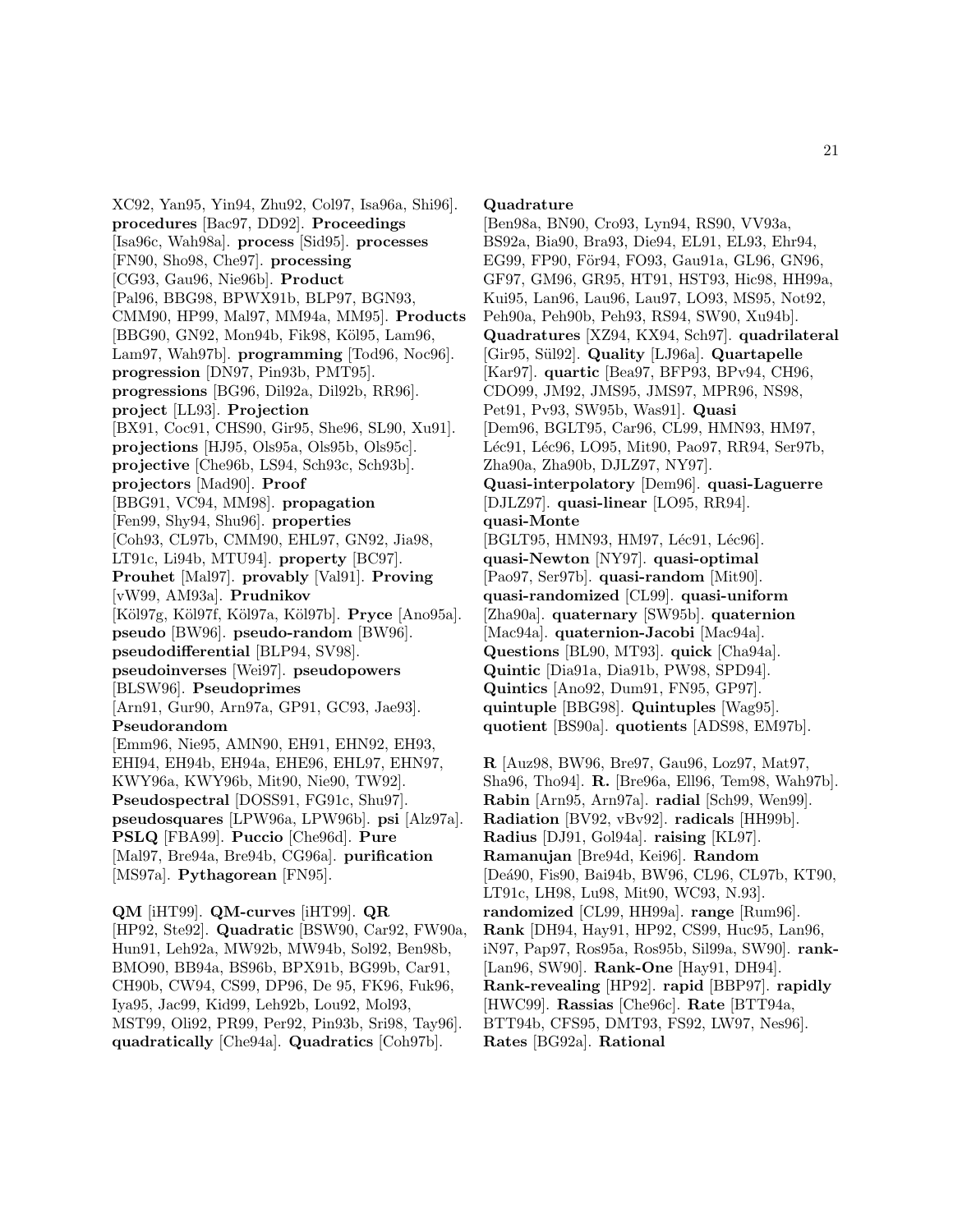[Leh97, BBN99, Ber94, CHT96, CK99, GLW99, JKN91, Pal94, Pal95, Sil99a, VV93a]. **Rationals** [EdT90, van99]. **Raviart** [WH99]. **ray** [BBBP98, CDO98]. **Rayleigh** [BS90a]. **reaction** [CG93, LSS99, SS96c]. **reaction-diffusion** [LSS99]. **Real** [BSW90, Dia91a, Dia91b, MW92b, PR99, BL96, BF92, BS96b, CS99, DST97, Fuj93, FK96, Fuk96, Ga´a96, GP97, Hig98, Isa96a, Jak98, Kid99, LW93, Li94a, MW94b, MST99, OW94, Sri98, Str92b, Tak94, Tay96, Wei95]. **real-imaginary** [BF92]. **real-world** [Isa96a]. **recipes** [Loz98c]. **reciprocal** [Zha93b]. **reciprocals** [BGN93]. **Reciprocation** [BBG90]. **Recognizing** [Ge94]. **Reconstruction** [Grö92, RS92, Eck93]. **reconstructions** [Eck95]. **record** [GG94, Oli99]. **record-holders** [Oli99]. **Recovering** [GS95]. **recovery** [Zha96]. **rectangles** [BF93b, Dui94, Dui96b, Jep96]. **rectangular** [She93, Wan91]. **Recurrence** [Xu94c, Gur90, MT93]. **recurrences** [Bre94c, LS93a]. **recursive** [Iya95, Nie95]. **reduced** [EG90, EG91, Sur97]. **reducible** [WC93]. **Reduction** [EdT90, Hay91, Kid99, AM94, CV95a, Mül97]. **Reed** [Mai91]. **refinement** [BE99, ELV91, LSEG91, LJ96a, RI96, TV93, WH93]. **reflecting** [BG99a]. **reflection** [BH94b, Xu94a]. **Regions** [Yan90, LS91b]. **regular** [Lee99]. **regularity** [BPWX91a, Bre99a, Eck95, NHA97, SW96, SL90]. **Regularization** [ZH90, NHA97]. **regularizations** [ACEO98]. **regulator** [PW98]. **Reissner** [BS98, DL92, DHNL<sup>+</sup>99, Gas93, SS94]. **Related** [BN92, AI91, AS93a, AS93b, Bac90, CL94, GN96, Lor94, Mac93, MT93, Pin99, Wri97]. **Relation** [Mar92, FBA99]. **Relations** [Jus90]. **Relative** [Sho99, DP96, FJP97, Gir93a, Gir93b, Lou97]. **relaxation** [BS97, Cha99]. **relaxed** [BTW90]. **remainder** [Peh93, Sch97]. **remark** [FR94]. **Remarks** [Dew98, FO94, BB94c]. **representable** [BGN93]. **Representation** [LSW94]. **representations** [BR90, BC94, Gol91b, OS97, PR99, SL90]. **repunit** [Dub93]. **residue** [BS94a, BS96a, MW94b]. **residues** [Per92]. **resolution**

[CL97a, Gel97, Shy94, Tei90, Yan96b, Yan96a].

**Resolvent** [CLT94, LS91a]. **resonant** [Lev92]. **respect** [Osw99]. **restarted** [MS97a]. **restarting** [Mor96]. **restricted** [BBBP98, Boy97]. **result** [LSS99, SW97]. **Results** [BLSW96, BDM90, CRV92, DD93, DH99b, Ekl98, FG91c, LPW96a, LPW96b, Oli99, Rab91]. **revealing** [HP92]. **Review** [Köl90, N.93, Gol94b]. **Reviews** [Ach99, Ano95g, Ano95h, Ano95m, Ano95q, Ano95u, Ano95r, Ano95j, Ano95t, Ano95i, Ano95b, Ano95n, Ano95v, Ano95y, Ano95c, Ano95a, Ano95l, Ano95x, Ano95k, Ano95z, Ano95d, Ano95f, Ano95o, Ano95p, Ano95w, Ano95e, Ano95s, Ano95-27, Ano95-28, Ano95-29, Tod96, Ano97, Arn97b, Auc96, Auz98, Bai96, Bar96, Ben98b, Beu96, Bos98, Bra96a, Bra96b, Bre96a, Bre97, Bre96c, Cai96, Che96a, Che96b, Che96c, Che96d, Che97, Chu96, Coh97b, Col97, Coo98, Dav96, Ell96, Elm96, Elm97, Fal96, Fal98, Fro97, Gau96, Gil98, Hig96, Hol96, Hol97, Hou96a, Hou96b, Isa96a, Isa96b, Isa96c, Kar97, Kea98, Kea97, Kin97, Kin99a, Kin99b, Kli96, Kok96, Lar97, Len97, Loz96, Loz97, Loz98a, Loz98b, Loz98c, Mat97, Mea96, Mey96, Nie96b, Nie96c, Nie96a, Noc96]. **Reviews** [Qua96a, Qua97, Res97, Rud98, Sch96a, Sch96b, SS96b, Ser97a, Sha96, Shi96, Shu96, Shu97, Sil99b, Ste96a, Ste97a, Ste99a, Ste97b, Ste98b, Ste99b, Ste99c, Tem97, Tem98, Tho97, Tod98, Van97, Wag96b, Wag98, Wah97a, Wah97b, Wah98b, Wah98a, War96, War98, Wat98, Wim98, Wri96, Wri97, Zha98a, dB98]. **revisited** [BF92]. **Riccati** [GL98b, LT91a, LT91b]. **Richard** [Coh97b]. **Richardson** [Sid95]. **Ridgeway** [Wah98a]. **Ridgway** [Bre96c]. **Riemann** [BS96c, CSV94, Kei92]. **Riesel** [Wag96b]. **rigidity** [Phi95a, Phi95b]. **Rigorous** [Rum90]. **Rings** [Del92a, Vas91, DM98]. **Ritz** [Kny97, SW96]. **Robbiano** [Ano95j]. **Robert** [Gau96, Isa96c]. **robust** [BK94, FK93, Ste96b]. **robustness** [Osw99]. **Roger** [Lar97]. **Rombaldi** [Ano95k]. **Romine** [Ano95q]. **Ronald** [Sha96]. **Roof** [BW96]. **root** [BBBP98, LW96a, WH93]. **rootfinding** [Mus93]. **Roots** [Sch92, Sho92, APS93, Bac97, EM95, HH99b, Mon94b, MPV98, Pil90, Pin99, Rob93, Sch98b]. **Rosenbrock** [Sch91]. **Rosenbrock-type** [Sch91]. **Rotational** [YR92]. **rough** [FO94, FK93].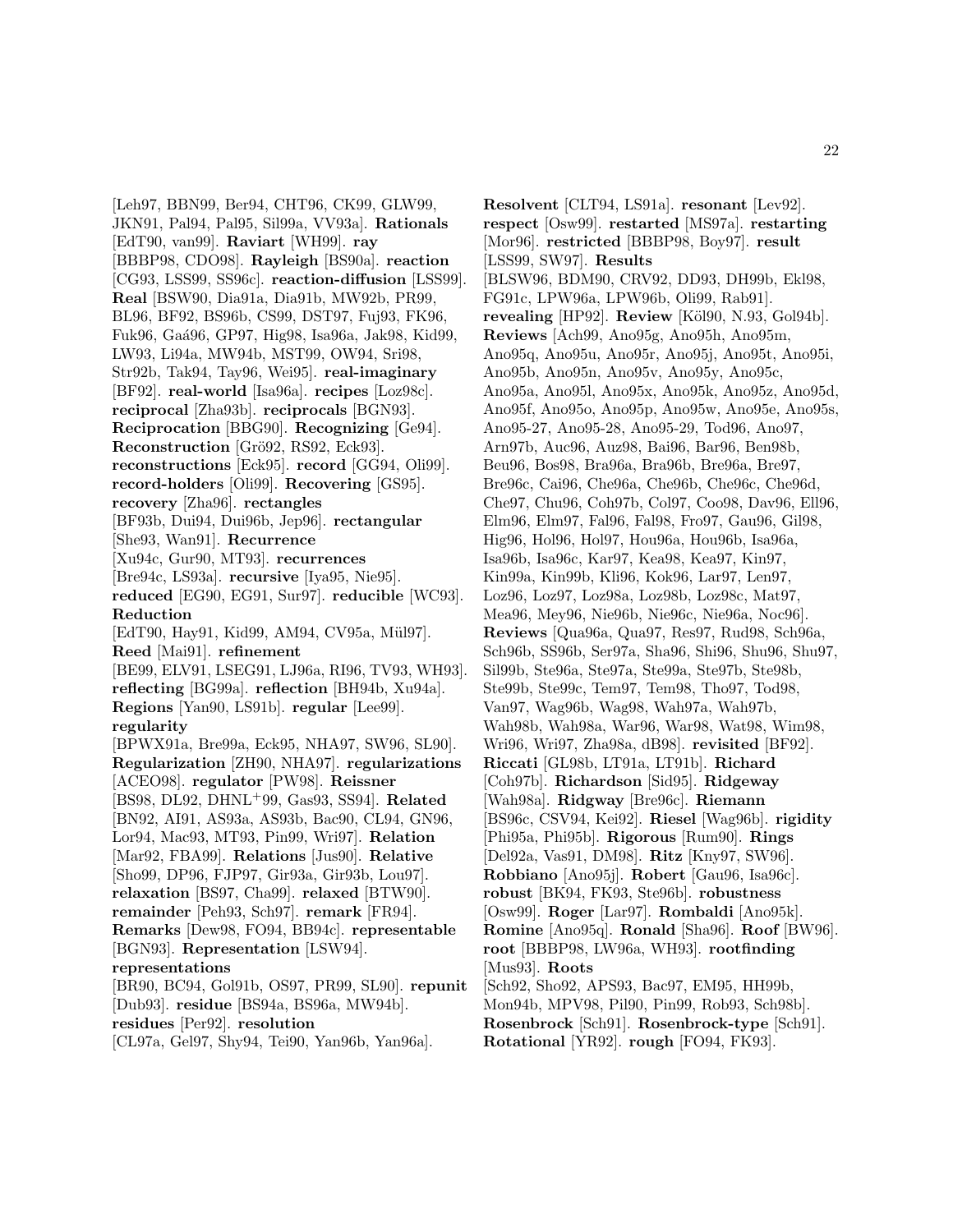**Rounding** [vS96, GH94, Ziv99a]. **Roundoff** [Cal92, Cal91]. **Rubio** [Dav96]. **Rudolf** [Sch96b]. **Rudvalis** [His94]. **Rule** [JS92, Bia90, Die94, Joe93]. **Rules** [NS90, Rab90a, Bra93, HST93, Lan96, Lau97, LS93b, LJ96b, MS95, MM95, Nie92a, Nie92b, SW90, SL90]. **Rundell** [Che97]. **Runge** [ASS93, BC98, CHS90, Coo91, CL99, GP99, GS98, JZ92, Kvæ90, Li94b, LO93, LO95, MO93, OR92, OZ91, PP96, Ren90, TV93, vSC92, VZ95, WT90]. **Russian** [K¨ol90]. **Ryzhik** [Köl95, Fik98, Lam96, Lam97].

**S** [Ano92, Che96c, CMM92a, Fik98, Gau96, Köl90, Köl95, Lam96, Lam97, Mat97, Mey96]. **S.** [Cai96, Kea97]. **Sabot** [Hou96b]. **saddle** [RW93]. **Salem** [Boy96c, Boy96b]. **same** [CD99]. **Sampling** [Grö92, Bou99, Far94, Grö99]. **Samuels** [War98]. **Sanz** [Ano95p]. **Sanz-Serna** [Ano95p]. **Sapidis** [Mey96]. **satisfying** [BBP96, MTU94, SZ90]. **Sato** [iHT99]. **Sauer** [de 96]. **Saul** [Loz98c]. **scalar** [CP97, CDT93, CG96b, CG97, HR93, LW96b, LW97, ThT97]. **scale** [NY97]. **Scaled** [Ede92]. **scaling** [LS93b]. **scattered** [JSW99, Sch99]. **scattering** [BS94b, Lab98]. **schema** [But94]. **scheme** [Ad97, BL94, DCNZ96, GS91, Gla92, NW96, NW98, Sun95, Via91, XZ99]. **Schemes** [ELR90, BLP93, Cha97, Cha99, CL93, CL97a, CV99, CG97, CL91c, CFN95a, CFN95b, Fan98, Gol94a, GS98, HL94, JRZ98, KL97, KP94, LL99, LSEG91, MO93, Noe96, She96, TT95, Yan96b, Yan96a]. **Schiesser** [Zha98a]. **Schmidt** [ABZ95, Gil98]. **Schoenberg** [Dem96]. **Scholz** [AS93b, AS93a]. **Schoof** [Dew98]. **school** [Kin99a]. **Schreiber** [Gau96]. **Schrödinger** [KM98, Rob94]. **Schumaker** [Ano95d, Bar96]. **Schwarz** [Bre96b, HST98]. **science** [Zha98a]. **Scientific** [Ste96a, Gau96, Hou96a, Isa96b, Loz96, Loz98c]. **scientists** [Kok96, K¨ol97e]. **Scott** [Bre96c, Wah98a]. **Screen** [CPS92]. **Search** [MM91, Bac97, BGLT95, CDP97, Mit90, MM93b, SW90, AL95a]. **Searching** [Sho92, KTS97]. **Secant** [Mar92, Mar93, NRW95]. **secant-bisection** [NRW95]. **Second** [Köl97e, She93, Sur90, AC95, BBG98, CL93, CEL96, CDNY95, GS91, HT94, HT95, Ian99, KX94, KP94, Loz98c, Mel97, MP95,

Pal96, SV90, Sun95, Yan95, She96]. **Second-Order** [Sur90, She93, AC95, CL93, CEL96, GS91, HT94, HT95, KP94, Mel97, MP95, SV90, Sun95, Yan95, She96]. **sector** [RS95]. **sectorial** [HS95a]. **Sectors** [GHO92a, CM95, GHO92b]. **secular** [Mel97, Mel98]. **segment** [GM92b]. **Selected** [Qua97]. **Self** [Ber90, EG90]. **Self-Assembling** [Ber90]. **selfadjoint** [BO94]. **Selfridge** [LSW97]. **semi** [MS93]. **semi-iterative** [MS93]. **semiconductor** [Che94b, CT92a, CT92b, CT94, Hol96, Zhu92]. **semicontinuity** [HS95a]. **semidiscrete** [Yan96b, Yan96a]. **semigroup** [Wu95]. **Semigroups** [LT91b, LT91a, Pal94, Pal95]. **semilinear** [DCNZ96, FMOS98, GS91, SS96c]. **semismoothness** [BP96]. **sensitivity** [Rum90]. **separable** [ASS93]. **sequence** [GG94, MT93, Pih93, Zha93b]. **Sequences** [KKS90, BV99, BG96, CLT93a, CLT93b, CL94, ESA94, EL96, Gur90, Lin98, Mit90, Mus93, Sid95, TF93, Tez94, Van94, Vou95, Zha93c, Zha94, Bai96]. **sequential** [Hol97]. **serendipity** [Zha98b]. **Serguei** [Beu96]. **serial** [KWY96b]. **Series** [CSW92, DGPR92, Dub92, Kei92, Köl97a, Köl97b, BS90b, BBBP98, BF92, CLR97, CK95, Eck93, Eck95, Fik98, Fly98, Gau91a, Gau91b, GL98a, Kei96, Köl95, Köl97g, Kui95, Lam96, Lam97, LT94a, LSW94, Lew94, LP95, Lor94, Mac97, Mac94b, McL94, Pin99, Sil99a, K¨ol97f]. **Serna** [Ano95p]. **Sets** [Phe90b, BH93, CM94a, CMX99, Gra98, HMN93, Phe90a]. **Seven** [DN97, BRZ99, DD93]. **seventh** [Ekl96]. **Several** [dR92, CL91c, FG91b, Jae93]. **sextic** [BMO90, Gaá96, Oli92, Str92b]. **shadowing** [LSS99]. **Shallit** [Wag98]. **shallow** [Ach99]. **Shampine** [Ano95o]. **Shanjie** [Loz98b]. **Shanks** [Wil97]. **Shannon** [Bou99]. **Shape** [FT91, LJ94]. **Shape-preserving** [FT91]. **Sharp** [Ziv99a]. **sharpness** [HJ95, TT95]. **sheets** [CHL99]. **shell** [Sur97]. **shells** [AB97]. **shift** [MS97a]. **shift-invert** [MS97a]. **shifted** [BD92a, PT94]. **Shikin** [Qua96a]. **Shock** [JSH90]. **Shock-Capturing** [JSH90]. **shocks** [LX93, LW96b, LW97]. **short** [HP99]. **side** [RI96]. **Siegel** [Sko92]. **sieve** [CG90b, Pom94]. **Sieved** [GS90]. **sieves** [BB94b]. **sieving** [Jac99]. sigma<sub>[Woz97b, Woź94]. **sigma-SOR**</sub>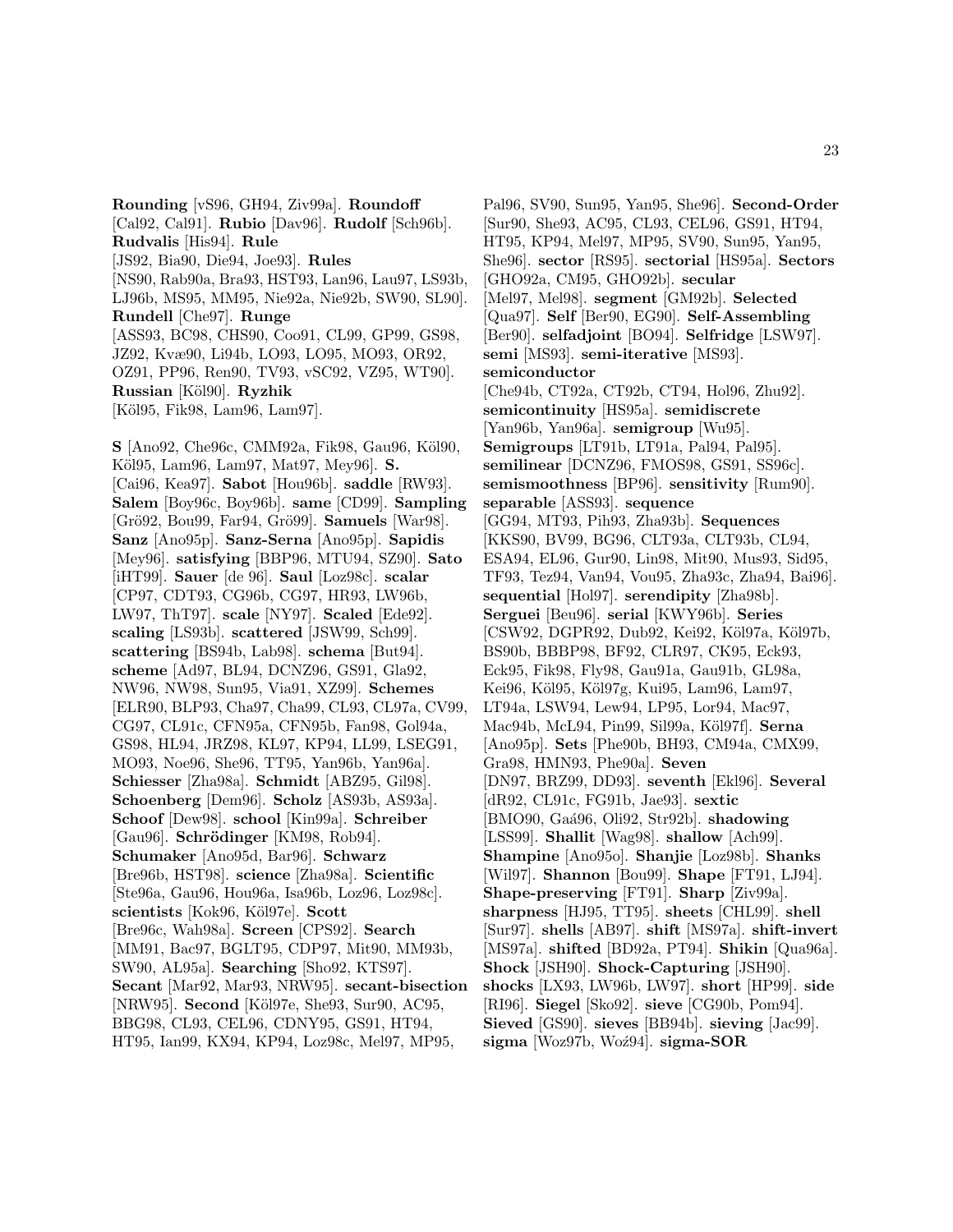[Woz97b, Wo´z94]. **signal** [Nie96b]. **signature** [BPv94, Sel99]. **Signorini** [Han90]. **Sikorski** [Qua97]. **Sima** [Ben98b]. **Simon** [Bai96, Gau96]. **Simple** [AW97, Den90, Dui94, Dui96b, APS93, CGT97a, CGT97b, CLT93a, CLT93b, Gol91b, His94, Lew94, LH98]. **simplex** [MS95]. **simplices** [Hor97]. **simulate** [Hua91]. **simulation** [De´a90, HM97, N.93, Hol96]. **Simultaneous** [Ang96, CMV92, Wal99, Wal21]. **Sinc** [Yin94, CDL97, Bia90]. **Sinc-collocation** [Yin94, CDL97]. **sine** [ST91]. **single** [HS94]. **single-layer** [HS94]. **singly** [Coo91]. **Singular** [CD92, Bre99b, BPV99, CTW92, CMM90, HP92, KX94, LT94b, MS98, Pal96, Rab90b, Shi96, Yin94, YZ97]. **singularities** [Bre99b, Eck98, GM92b, MM94a, MM95, Tei90, TG94, WG92]. **singularity** [Cro93]. **singularly** [BS99, OS91, Pao97, SO91, SS96c]. **size** [CV95a]. **sizes** [L'E99a]. **sketch** [Kel95]. **skew** [Buf90]. **skew-symmetric** [Buf90]. **Sloan** [Kea97]. **Sloane** [Bai96]. **Slow** [Car94]. **slowly** [Gau91a, Gau91b, Lew94]. **Small** [Sty93, YR92, BH93, BFP93, Coh97a, DO95, Gra98, HM98, Lee99, Mos98, OS97, Rob93, Sel99, Sma99, Val91]. **Smallest** [BN92]. **Smith** [Ano95f, Coh96]. **smooth** [AC90, AS91b, EL92a, EL92b, ThT97, Tra95]. **Smoothers** [BP92]. **smoothing** [CQS98]. **Sobol'** [Nie96a]. **Sobolev** [Ano95w, Bra95]. **Sociable** [Fla91]. **software** [Chu96]. **solid** [BDR98]. **solitary** [Hua91]. **solution** [Ale91, AM94, AS91b, CIZ97, CP97, Cha94a, CL91b, DDD91, Elm96, GL99, HHM94a, HHM94b, HT94, Kal95, Kar97, KSS98, LTW98, LM99, Mak94, Mat97, Rob94, SK99, SH95, Sma95, TW94, Wah97a]. **solutions** [Abr95, Ad97, Bre99b, Che91, EDK97, Goe98, GMP91, HT95, HL94, Hu98, Iya95, KB97, KTS97, Mac94b, MM93a, MPR96, Mon93, Nes96, NW95, Nii92, Pet91, SW95b, SA94, Sma99, SV90, SS96c, ThT97, Tsu90, Wal99, Wal21, Zha98b]. **Solvability** [Acc96]. **Solvable** [Ano92, Dum91]. **solvers** [SV98, Hol97]. **solves** [BPV98]. **Solving** [Ano92, Cop94, Dum91, GM92c, HMW90, HH99b, Ked98, LW91, LZ92, LW93, Ste96a, Td91, AY94, AC90, CFS95, FJP97, HBLT93, Hou96b, HS95b, Isa96a, Mas94, Rud98, Sil99b, Swa93a, Zha90a, Zha90b, Zha95b, vS96]. **Some**

[Alz93, BCM92, BL90, BX91, BB94c, Bun97, CD92, DH90, GT94, GN92, LSEG91, LPW96a, LPW96b, SW96, Spi90, Spi94, Sul93, AD91, Alz97a, Alz97b, BBG93, BJT97, CM94b, CK95, EG99, FK91, Hun92, McL94, Sem98b, She94, Ste90, Tak94]. **Sommeijer** [Ano95z]. **Sookne** [HT94]. **Sophie** [Dub96, IJ99]. **SOR** [Woz97b, Woź94]. **Sorensen** [Cai96]. **source** [Cha97, Cha99]. **SP2** [Roe99]. **Space** [NPV91b, CL91c, FP96, Gla92, KM98, NPV91a, Tes98, Wan99]. **space-time** [FP96, KM98]. **spaced** [Buh95]. **Spaces** [Coc91, AS91a, BPX91b, Bra95, CH90a, Dol99, Leh97, RS96b]. **sparse** [HS95b, Kal95]. **Special** [Sol92, Wim98, Cik94, LO94, Loz98b]. **Specific** [Td91]. **spectra** [BL96, Li94a]. **Spectral** [BB99b, BDM90, CDT93, DS93, Hal96, LT94b, Wah98a, AKL98, Arn94, By99, BCM92, CHT96, EG99, GT91, Guo95, Mad90, Phi95a, Phi95b, She94, Tad93]. **spectral-collocation** [Arn94]. **spectrum** [Fla96, Kno93, Til97]. **Speeding** [McK99]. **spheres** [JSW99, RS96b]. **Spherical** [GF97, GT93, Gel97]. **Spira** [Tho94]. **Spirals** [MW92a]. **Spline** [MW92a, Zhe94, BF93b, CH96, DMS92, DM98, GH94, HS94, PT92, PT94, Rob94, RS98]. **splines** [CH90b, Dem96, FT91, Neu94, Peñ97, Qua96a, Sch94]. **Splitting** [DVZ94, Arn94, CG97, Hun98a, TT94, Yin90]. **splittings** [Hun98b]. **Spontaneous** [CM96]. **sporadic** [His94]. **Springer** [K¨ol97e]. **Square** [BG92b, HP99, It91, Mon94b, Sch92, ABZ95, BG92c, Wag95]. **squared** [Dui94, Dui96b]. **Squares** [Pin93b, BG94, BLP97, BS98, Cha94b, Col97, Dui94, Dui96b, Fas97, Lev98, PJV94, RAG91, Val91, ZF93]. **Stability** [BI93, CRV92, GP99, LM90, NPV91b, Pal95, Sur90, Tem91, BTW90, FG96, HDJ94, Hun98a, LS91b, LR90, LX93, LW96b, NHA97, Ols95a, Ols95b, Ols95c, Pal94, Peñ97, Van97, Wei97, Wu95, NPV91a]. **stabilized** [FSSC90, KS92]. **stabilizing** [Car94]. **stable** [Gol94a]. **star** [BH94a, Kui96]. **Stark** [DST97]. **stationary** [Bre90, CMP98, DVZ94, EJ93, GHS91, GMP91, LX93, LW96b, LW97, MS93, ZF93]. **Statistical** [BH93, EH93]. **Stefan** [NPV91a, NPV91b]. **Stegun** [RW92]. **Steiner**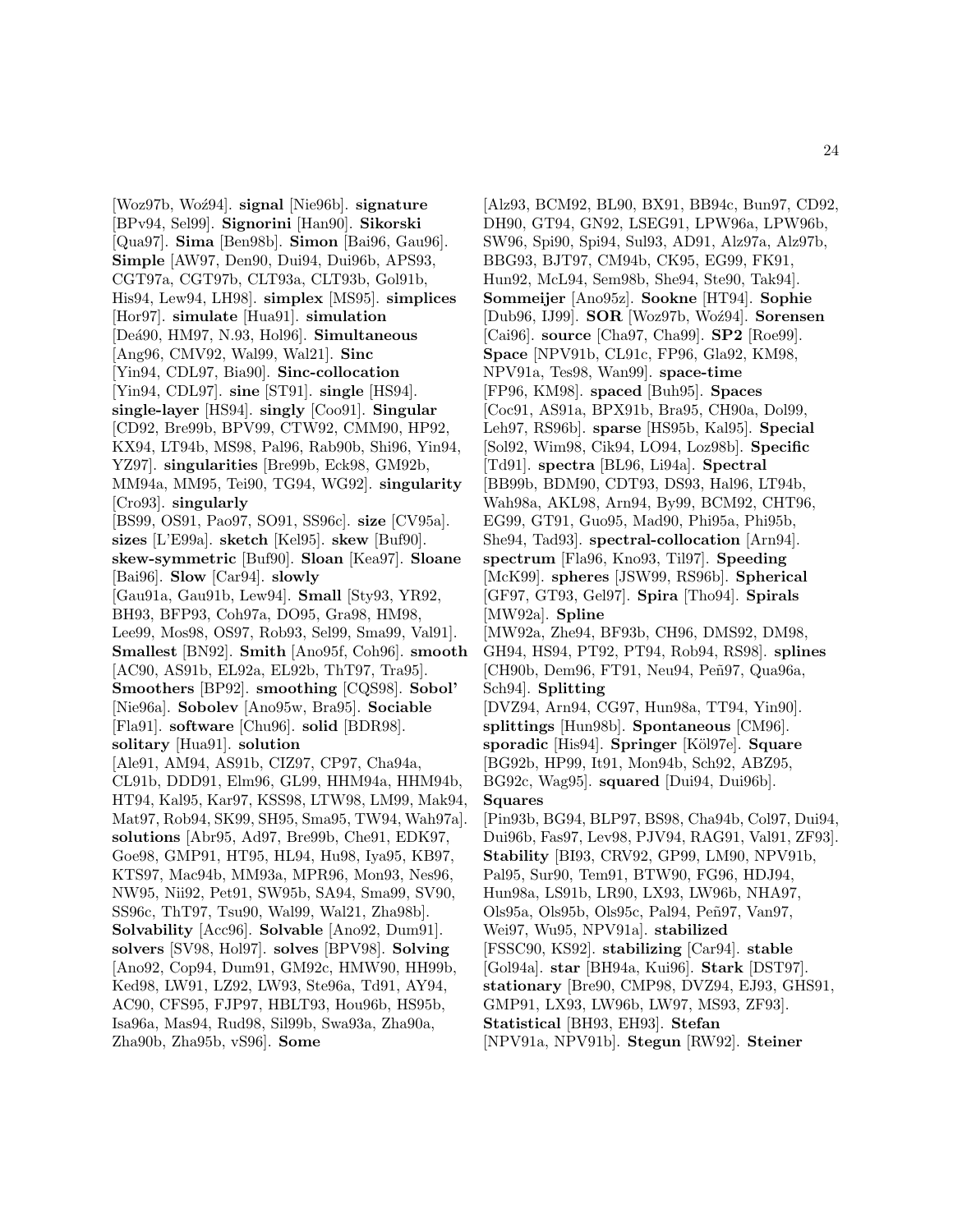[CMS92b, CMM92a, CMS92a, MPR95, CMM92b, GGM98, Phe90a, Phe90b]. **Steklov** [XZ97]. **Stenberg** [Bre96a]. **Stenger** [Qua97]. **step** [Coh95, CRV92, JZ92, Ren90]. **Stepanov** [Beu96]. **Stephen** [Tod98]. **steps** [HR93]. **stepsize** [JZ92, Pal94]. **Stewart** [Kin99a, Ser97a]. **Stieltjes** [EM97a, GN96, Peh90b]. **Stiff** [Sch92, Ale91, CH98, Cha97, Cha99]. **Stochastic** [Cal92, BTT94a, BTT94b, BT97, Cal91, HM97, Sho98]. **Stokes** [Kar97, Lar97, BG94, Bre90, Cha94b, Cho97, Cot91, DDP95, DN90, GANT99, GHS91, Hal96, KS92, NW96, She96, Ste90, Yin90, ZF93]. **stopping** [Oli99]. **strategy** [DR98b, Woź94, Woz97b]. **Streamline** [EJ93, JSH90, Zho97]. **stress** [Bre99b]. **stresses** [NRS95]. **Strictly** [RS96b, Dem95]. **strip** [Kei96, Tol97]. **Strong** [NW95, Bur96, DLP93, Jae93]. **strongly** [MP95, Tra95]. **Structural** [LT91c]. **structure** [AS91a, BW96, CL94, GKO95, L'E99a, LS94, Mas94, RS96a, Sch93c, Sch93b, Tes98]. **Structured** [Pan90, Mar90]. **structures** [MS95, Vv96, Fal96]. **Struve** [Mac93]. **Stuck** [Sha96]. **study** [MT93]. **Sturm** [Abr95, Bou99, Cha94a, RS92]. **subdivision** [FN90, JRZ98, LJ96a]. **subexponential** [AD93]. **subfield** [BMO90, CDO99, Oli92]. **subfields** [Fuj93]. **subgroup** [GN92]. **Subgroups** [AM92]. **subinterval** [GS95]. **Sublattices** [LSK91]. **submerged** [MP96]. **Subquadratic** [KS98]. **Subquadratic-time** [KS98]. **subschemes** [LW91]. **subsets** [SW98]. **subspace** [NY97]. **subspaces** [HJ95]. **Substructure** [RW93]. **subtetrahedron** [LJ96a]. **suitable** [AM93b]. **sum** [BGN93, CG96a, GS95, LGRA94, Zha93b]. **Summation** [DLD90, Ols95a, Ols95b, Ols95c, CK95, Gau91a, Lew94, Mac97]. **Sums** [Vas91, Apo93, BRZ99, Cra98, Cus93, DD93, Ekl96, Ekl98, Knu93, Kui95]. **Sun** [Nie96b]. **sup** [DN90]. **supercomputers** [Ach99]. **superconductivity** [Du98]. **Superconvergence** [Arn97b, Wan91]. **superconvergent** [Zha98b]. **Superlinear** [Ser99, CQS98, Ser97b]. **supersolvable** [BC94, OS97]. **superspline** [AS91a, CH90a]. **Supplement** [AS93b, BTT94b, Bos93b, Boy96c, BG92c, Bre94b, CGJ95b, CT92b, CMS92b,

CMM92a, CGT97b, CFN95b, CLT93b, Dia91a, Dil92b, Dör92b, EL92b, EM92c, GHO92b, Gir93b, HHM94b, HM92b, HA93b, KS93b, KN95, LT91b, Leh92b, LG93b, LPW96b, May92b, MM94c, Nie92b, NPV91b, Ols95c, Phe90b, Phi95b, Ros95b, Rum93b, Sch93b, Ura96b, Yan96b, BR98, BN92, DO95, DH91, DJ91, DH94, Kel95, Sou94, YR92]. **supported** [CD96, RS98]. **supremum** [Wei97]. **surface** [CH98, Chi95, GT94, Guo95, VC94]. **surfaces** [Bar96, CS96a, Che96b, Lyn94, OW94, Ura96a, Ura96b, Mey96, Wah98b, War98]. **survey** [Hig94, LC94]. **Susanne** [Bre96c]. **Suzuki** [Sch93b, Sch93c]. **SWB** [CL94]. **sweep** [LH98]. **sweep-plane** [LH98]. **symbolic** [Loz96]. **Symbols** [Gol92]. **Symmetric** [CM94a, Buf90, Car98, Cha92, CB93, Hig98, Liu94, Mac94a, Mas98, Mor96, Sch97, Ser99, Swa93b]. **Symmetrizable** [Wad90]. **symmetry** [BGJ99]. **Symplectic** [LR94]. **Symposium** [Gau94]. **System** [GM92c, BS97]. **Systems** [Ber90, LT91b, OS92, Phe90b, RO91, YR92, AM94, BDR98, BS99, BLP97, Che91, CJT97, CMS92b, CMM92a, CMS92a, CMM92b, EG90, EG91, FG91c, Gol94a, GGM98, HS95b, Kal95, Kli96, LT91a, LR94, LW91, LW93, LG93a, LG93b, MPR95, Nes96, Phe90a, Rum90, Sch91, Sei99, Ser97b, Ser99, WBL94, vS96, Auc96, Kli96, Sil99b]. **Sz** [Sch93b]. **Szego** [Peh93].

**T** [Auc96, Elm97, Gau96, Isa96c, Kok96, Loz98c]. **T.** [Kel95]. **Table** [RW92, BR05, BR11, Car92, Dia91a, Dia91b, Fik98, Köl95, Köl97c, Köl97e, Köl97a, Köl97b, Köl97g, Köl97f, Köl97d, Köl97h, Lam96, Lam97, Živ94b, Car91, FW90b, FW94, SPD94, Živ94a, Fik98. **Tables** [Ano95-27, Ano95-28, Ano95-29, Ano97, CDO99, Col97, Hol97, Köl97h, L'E99a, L'E99b, Mat97, PW98, Shu97, Ste97a, Ste97b, Tem98, Van97, Wah97b, Wri97]. **tabulating** [SW92]. **Tabulation** [DH91, LSW97]. **Tame** [BG99b]. **Tarry** [Mal97]. **Tate** [iHT99]. **Tau** [Kha99, Bun97, EDK97]. **Tausworthe** [CLT93b, CLT93a, L'E96]. **technique** [SW99, Zha96]. **techniques** [AY94, BCT91, ELV91, RS92, Ste94a, Ste98b, SO91, Nie96b]. **Temam** [Lar97]. **Temme** [Wim98]. **ten** [Ian99].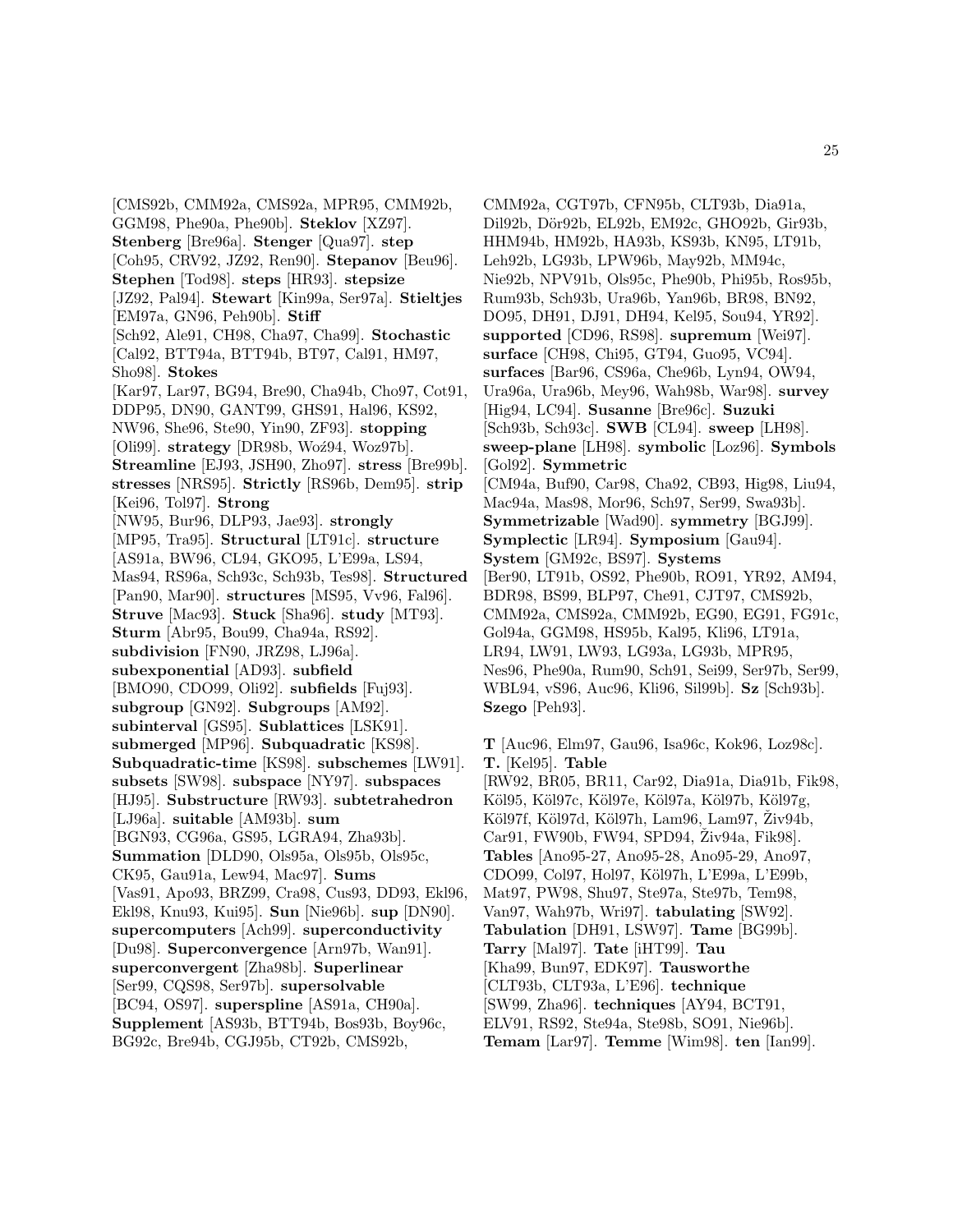**tension** [CH98]. **tenth** [Bre99c]. **Term** [It91, LST96, Sch97]. **Termination** [KP92]. **terms** [Cha97, Cha99, Pes96]. **Ternary** [Leh92a, vSv92, Kap95, Leh92b, Leh97, MT93]. **Tesler** [K¨ol90]. **test** [Arn95, Bur96, DLP93, KWY96b, MM93a]. **testing** [Bac90]. **tetrahedra** [LJ94]. **tetrahedral** [CD97, LJ96a]. **Teukolsky** [Loz98c]. **th** [Rob93, Sch98b, Ste94b, WH93]. **Th.** [Che96c]. **Their** [CG90a, Bra94, BGN93, CD98, Gau91a, KX94, MPV98, Sch96b, Tem97, WBL94, XZ94]. **theorem** [Arn97a, Bou99, Cop90, Dem90, DS95, Far94, För94, IK98, Lab98, LGRA94, LS91a, Sch93a, Wan99]. **theorems** [GH97]. **theoretic** [LT94a, SW92, Wah97b]. **theoretical** [Zha98b]. **Theories** [Mar92]. **Theory** [Kin97, Ste97a, BBG98, Bra95, Bre96c, Bun97, Che96d, Chu96, CB93, Hag91, Hig94, Mar90, Mar93, Nie96b, Odl94, Wag98, Sch96a]. **thermoelasticity** [Cop99]. **theta** [CLR97]. **thin** [Lee99]. **Third** [Wah98a, FSSC90, Mel98]. **third-order** [FSSC90, Mel98]. **Thomas** [Bre97, WH99]. **thousand** [Ian99]. **Three** [BB93, Ach99, BN97, BGN93, Cha94b, Chi95, HP99, Neu94, NW98]. **three-directional** [Neu94]. **Thron** [Ano95r]. **Thue** [De 95, MPR96, Pet91, Td91]. **tight** [RS98]. **Tikhonov** [NHA97]. **Tiling** [BG92b, BG92c]. **Time** [Ric90, TT94, AV99, Ber98, Che91, Cot91, Du98, EL95, FP96, GP99, HHM94a, HHM94b, KS98, KM90, KM98, Oli99, Sho98, TW94, WBL94]. **Time-Dependent** [Ric90, EL95, GP99]. **time-harmonic** [AV99]. **Time-splitting** [TT94]. **Titchmarsh** [Spi94]. **Tits** [Gol91b]. **Toda** [NTS98]. **Toeplitz** [CY92, Gr¨o99, Ser97b, Ser99, Til97, YC93]. **too** [CM94b]. **tools** [Hou96a, Ste98b]. **Topics** [Che96c, Qua97]. **topological** [Abe94]. **Torczon** [Gau96]. **torsion** [iN97, Sem98a]. **Total** [GS98, Tad93]. **Totally** [Dia91a, Dia91b, DST97, Fla96, Fuj93, Gaá96, GP97, Pv93, Tak94]. **Tourancheau** [Hou96a]. **Trabucho** [Fal96]. **tracking** [Shy94]. **traction** [Bre94a, Bre94b]. **trade** [NHA97]. **trade-off** [NHA97].

**transcendental** [K¨ol97c]. **transform**

[Str92a, Wei95, Cal91, Nie96c]. **transformation** [GL98a, MS97a, Sid95, GL98a]. **transformed** [BBN99]. **transforming** [Oli98]. **transforms** [CB93, CF94, CV95b, Köl97h, Mas98, PST98, ST91, Tem97, Tem98]. **Transition** [MW92a]. **Transitive** [CMM92a, CMM92b]. **translation** [CD98, Fik98, K¨ol97g, Lam97]. **transonic** [BF93a, BWW97]. **Trapezoidal** [Hun98b]. **traveling** [Fan98]. **treatment** [CRV92, FG91c, Ste97a]. **Treatments** [ZZ97]. **Tree** [AL95a]. **Tree-search** [AL95a]. **Trefethen** [Ste99c]. **trends** [N´ed94]. **triangles** [LC94, RI96]. **Triangular** [LJ96b, Ad97, Žen95]. **triangularly** [Sma95]. **Tricomi** [K¨ol97c, K¨ol97h]. **tridiagonal** [AM94, Oli98, Swa93b]. **Trigonometric** [Qua96b, CS96b, CK95, Fas97, McL94, RAG91]. **Triple** [Phe90b, YR92, BBG98, CMS92b, CMM92a, CMS92a, CMM92b, MPR95, Phe90a]. **triples** [EHN97]. **triplets** [Wag95]. **trivariate** [Dre94]. **Trotter** [IK98]. **truncated** [Eck93, Eck95]. **tuples** [LH98]. **Turán** [CG96a, GM96]. **Turyn** [ESA94, KKS90]. **Twenty** [PMT95, CDNY95]. **twenty-second** [CDNY95]. **Twenty-two** [PMT95]. **Twin** [PSZ90, Bre97, For97, IJ96, IJ99]. **Two** [Bre96b, Car92, Fla96, Hab93, Mar92, MW92b, NPV91b, Ren90, Sko92, Ada95, Bai94c, BCM92, BL94, BV92, BCMR95, EHN92, EHI94, FMOS98, GLW99, GL99, iHT99, JZ92, LT91c, LM94a, NPV91a, OS91, PMT95, Ros95a, SA94, Str92b, Sty93, SO91, Sun95, Via91, Wal99, Wal21, Yin98, van99]. **two-dimensional** [BCM92, BL94, BV92, Sun95, Yin98]. **Two-level** [Bre96b]. **Two-Phase** [NPV91b, NPV91a]. **two-point** [BCMR95, FMOS98, SO91, Via91]. **Two-step** [Ren90, JZ92]. **two-variable** [Sty93]. **Twofold** [YR92]. **Type** [BN90, RS90, DVZ94, EST90, EG99, För94, FG91c, Gec93, Grö99, Kha99, LST96, Nii92, Not92, RS94, Tem94b, Zen95, Zha93a, KX94, Kui95, Sch91.

**Überhuber** [Fro97]. **ULP** [Ziv99a]. **Ultraconvergence** [Zha96]. **ultraspherical** [FP90]. **unbounded** [FK91, Hal96, Yin90]. **Unconditional** [Hun92]. **unconstrained** [Gol94b]. **unconventional** [KL97]. **Unicity** [GW96]. **unified** [LG97]. **Uniform**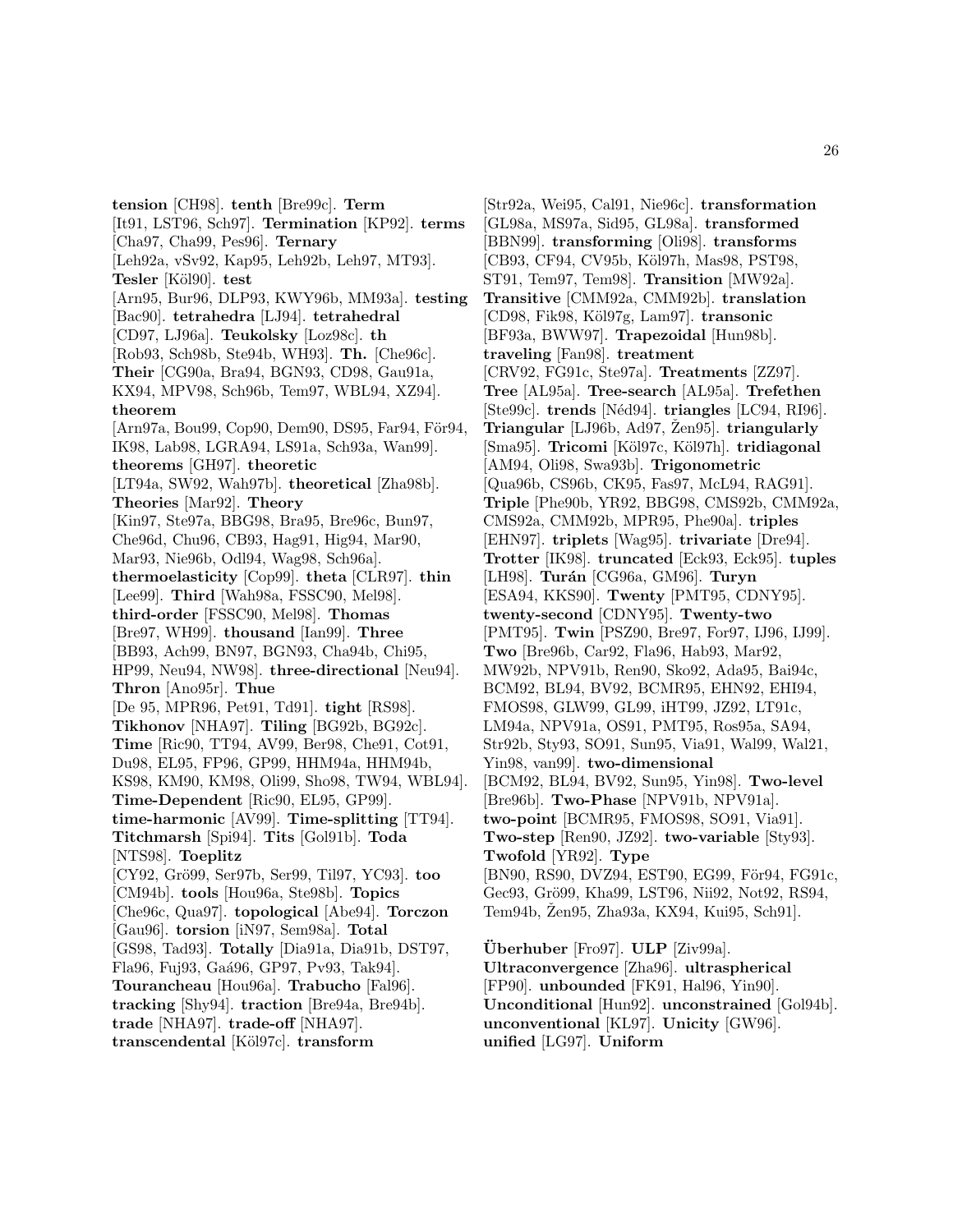[Al 94, EL91, Gas93, Rab91, Car96, FMOS98, Tem94b, TV93, Zha90a, Zha90b]. **uniformly** [OS91, SS96c]. **unifying** [BPX91a, Mel97]. **Unimodular** [Hun91]. **unique** [SL90]. **uniqueness** [Fan98, GMP91]. **unit** [BPv94, JKN91, MPV98, Pv93, PW98, San92, Sma99]. **units** [BS96b, DST97, Fuk96, Ge94, Laz93, NS98, SSW99]. **unity** [HH99b, Pil90, Sch98b]. **Universal** [EK97]. **unsymmetric** [Huc95]. **Update** [Mar92]. **updates** [Mar90]. **Updating** [Ste92]. **Upper** [HS95a, DGNP93, Fly98, Str92b]. **upstream** [Via91]. **use** [LS91b, N´ed94, Swa93a, WC93, Che96b]. **Used** [Ber90]. **User** [Cai96, Qua96a]. **Using** [Ste96a, Abe94, Ben98a, CHL99, CV95a, GM92b, Kli96, Nie94, Sei99, SO91, Wen99, XZ97]. **utilization** [Woź94, Woz97b].

**V** [Che96c, Ell96, Gau96, Mea96, Qua96a, Shi96, Wah98a, Wri96]. **V.** [dB98]. **Vajtersic** [Hol97]. **Valentin** [Shi96]. **Valérie** [Ste97b]. **valid** [SW94]. **Value** [Rab90a, Sch92, AD91, Ad97, Bia90, BS99, BLP93, Bra96b, BCMR95, CDL97, Die94, DS93, FMOS98, GT91, HT91, HP92, Hun92, Hun98b, LS91b, Mat97, Mon94a, Rab90b, Rab91, Ste94a, SO91, Wu95, Zhu92]. **valued** [NW94]. **Values** [CK99, AT99, FW90a, Odl93, Shi95, YZ97]. **Vancouver** [Gau94]. **Vandermonde** [RO91]. **Variable** [JZ92, BTT94a, BTT94b, Pal94, Sty93]. **Variable-stepsize** [JZ92]. **Variables** [dR92, De 95, PJV94, SA94]. **variates** [Bai94b]. **variation** [GS98, Tad93, Ye94]. **Variational** [SS91, vBv92, BF93a, BV92, CQS98, CL91b, EST90, NW95, Vv96]. **varieties** [Pil90]. **various** [BBP97]. **Vasile** [Ben98b]. **Vasil'eva** [Shi96]. **Vector**

[JRZ98, Emm96, HBLT93, Hou96b, Nie95, vKP95]. **vectors** [BW96, CLT93a, CLT93b, Kny97, MS93]. **version** [BS92a, BL94, HST98, HGK98, Ray94]. **versions** [SS96a]. **vertex** [CH90b, DH90, GS97, MSS97, Sül92]. Vetterling

[Loz98c]. **via** [Cop94, CFN95a, CFN95b, FvS99, GW96, NW94, Sil99a]. **Via˜no** [Fal96]. **vibration** [DHNL<sup>+</sup>99]. **Victor** [Chu96, Hig96]. **viewpoint** [Roj94]. **Virginia** [Gau96]. **Viscosity**

[ThT97, CDT93, Tad93]. **Viscous** [Yin90]. **Vlasov** [BT97]. **Vol** [Hig96, Köl97g, Köl97f, Köl97h]. **Volterra** [Bru94, BPV99, CRV92, KB97, Mak94, Pal96]. **Volume** [Köl97a, Köl97b, Law91, Loz98c, Wag98, BLS94, CCF94, GS97, MM93a, MSS97, Noe96, Sül92]. **Voronoı** [Ada95]. **Voronoı-algorithm** [Ada95]. **Vorst** [Ano95q]. **Vortex** [Hou92, Yin98, CHL99]. **vorticity** [Guo95]. **Vries** [KM90, Hua91]. **W** [BW96, Che97, Hou96b, Kin97, Kin99a, Ser97a, Wah97a, Wat98]. **W.** [K¨ol97c, K¨ol97h]. **Wahlbin** [Arn97b]. **walk** [Lu98]. **Walsh** [LT94a, LSW94]. **Walter** [Ell96, Isa96a, Len97, Ste96a, Ste99b]. **Ward** [Leh93]. **Waring** [DD90, KW90]. **was** [Wil93]. **Washington** [FS95]. **water** [Ach99]. **Watson** [Gau96]. **wave** [BL95, BV92, Fen99, FP96, HDJ94, HHM94a, HHM94b, She93, Shu96, Shy94, vBv92]. **Waveform** [BS97]. **waveforms** [HA93a, HA93b]. **waveguides** [BG99a]. **Wavelet** [MW94a, Chu96, DS99, LLS96, Zhe94]. **Wavelets** [Che96d, FP97, SS96b, CMX99, CD96, Jia98, JRZ98, Lai94, Qua96b]. **waves** [Fan98, Hag91, Hua91, Mak93]. **wavewise** [Yan96b, Yan96a]. **way** [Cha94a]. **weak** [HB92, MM95]. **weakly** [BPV99, CTW92, CMM90, KX94, MS98, Nes96, Pal96]. **Webb** [Ano95d]. **Weber** [YZ97]. **Weight** [vSv92, GN96, GM96, Peh93, vv93b]. **Weighted** [BX91, DN90, CF94, Wei97, Xu91]. **weighting** [Via91]. **weights** [FP90, HST93]. **Weil** [Sil90]. **well** [CP97]. **Wendt** [FG91a, Hel97]. **Wesseling** [Ano95n]. **Weyl** [Sut98]. **Which** [BGN93, ST96, Arn95, CLR97, Cla96, FG91b, FW90a, GM96, HC98, HB92, LW91]. **Whittaker** [Bou99]. **Who** [Roj94]. **Whose** [KM91, Coh97a]. **Wickerhauser** [Chu96]. **Wiedemann** [Cop94, Kal95]. **Wieferich** [Cik94, Cop90, CDP97]. **Wiener** [EL93]. **Wigner** [AN92, Arn94]. **wild** [BG99b]. **Wilfrid** [Kel95]. **William** [Gil98, Loz98c, Che97, Loz98c, Nie96c, Zha98a]. **Williams** [WH93]. **Williamson** [BW96]. **Wilson** [ADS98, CL90, CDP97]. **Windowing** [Ste92]. **Winkler** [Bos98]. **without**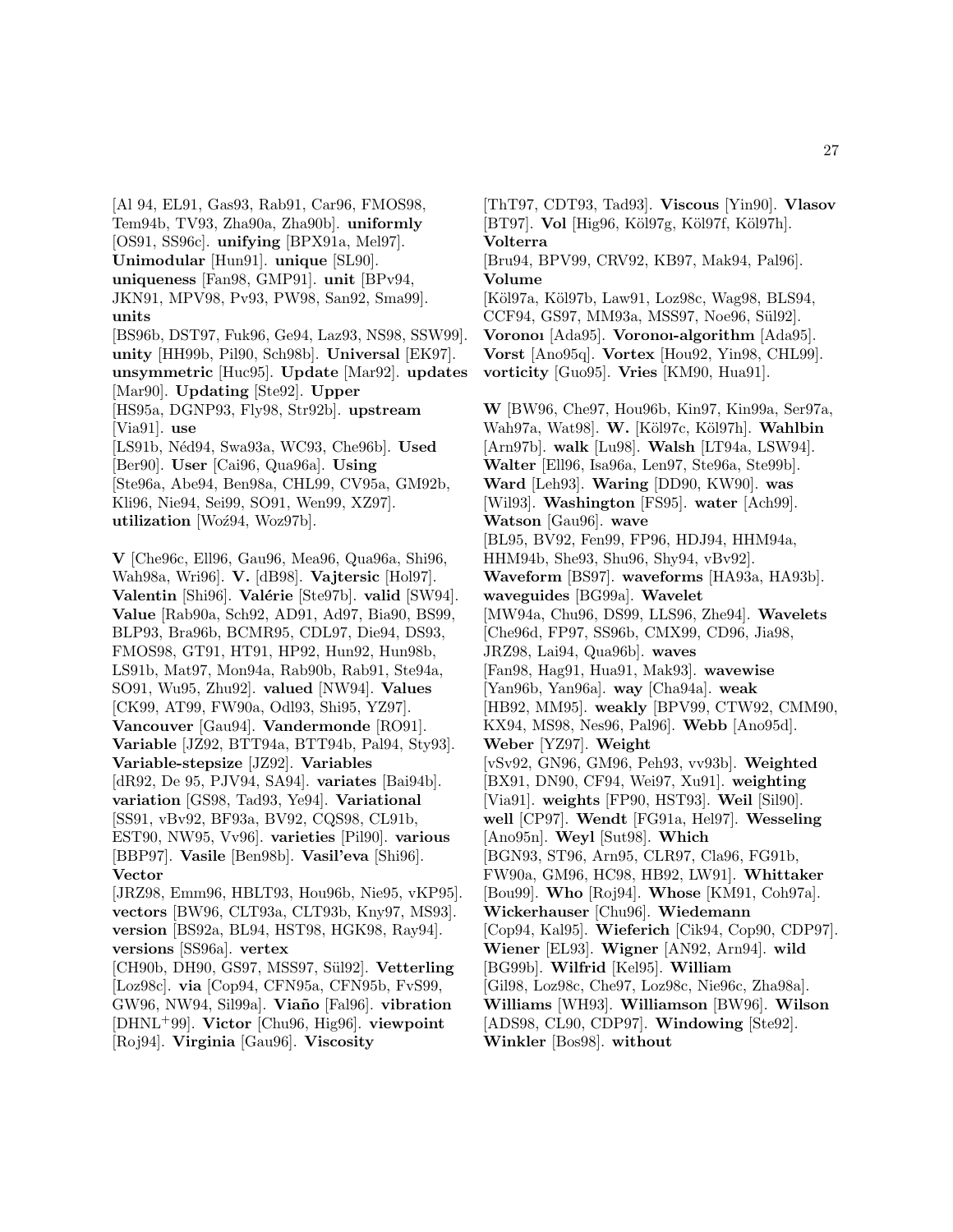[BPWX91a, Bre99a, BG96, HR93, Shi95]. **Witt** [JMS97, JM92, JMS95]. **Wolfgang** [Kel95, Ste97a]. **work** [Leh93]. **world** [Isa96a]. **WR** [DVZ94]. **WR-type** [DVZ94]. **Wright** [Tod98]. **wrong** [HL94].

**Xu** [de 96].

**years** [Bre96a]. **Yokoi** [Zha95a]. **York** [K¨ol97e, K¨ol97g, K¨ol97f, K¨ol97h]. **Yu** [Köl97g, Köl97f, Nie96b]. **Yu.** [Köl97a, Köl97b]. **Yurii** [Tod96]. **Yves** [Kea98].

**Z.** [Cai96]. **Zahar** [Ell96]. **Zakharov** [CGJ95b, CGJ95a, Gla92]. **Zaremba** [Cus93]. **zero** [BF92, CT92a, CT92b, CT94]. **Zeros** [EM92a, It91, SSW99, Tho94, Tol97, Ben98a, Che94a, CSV94, EM92c, EM94, FS92, FO93, GR95, HB92, Ish95, Kei96, Kui96, RS95, SV90, Spi94, Che96c]. **Zeta** [Den90, GLW99, Cra98, CK99, Tol97]. **Zhang** [Loz98b]. **Zippel** [Ano95s]. **Zwillinger** [Ano95e].

# **References**

### **Arnold:1997:LFF**

[AB97] Douglas N. Arnold and Franco Brezzi. Locking-free finite element methods for shells. Mathematics of Computation, 66(217):1– 14, January 1997. CODEN MCM-PAF. ISSN 0025-5718 (print), 1088- 6842 (electronic). URL http://www. ams.org/jourcgi/jour-pbprocess? fn=110&arg1=S0025-5718-97-00785- 0&u=/mcom/1997-66-217/.

# **Aberth:1994:CTD**

[Abe94] Oliver Aberth. Computation of topological degree using interval arithmetic, and applications. Mathematics of Computation, 62(205):171–178, January 1994. CODEN MCMPAF. ISSN 0025-5718 (print), 1088-6842 (electronic).

# **Abrate:1995:MOA**

[Abr95] Serge Abrate. On a method for obtaining approximate solutions to Sturm– Liouville problems. Mathematics of Computation, 64(212):1511–1515, October 1995. CODEN MCMPAF. ISSN 0025-5718 (print), 1088-6842 (electronic).

# **Ashwin:1995:NLM**

[ABZ95] Peter Ashwin, Klaus Böhmer, and Mei Zhen. A numerical Liapunov–Schmidt method with applications to Hopf bifurcation on a square. *Mathemat*ics of Computation, 64(210):649–670, S19–S22, April 1995. CODEN MCM-PAF. ISSN 0025-5718 (print), 1088- 6842 (electronic).

# **Atkinson:1990:BIE**

[AC90] Kendall E. Atkinson and Graeme Chandler. Boundary integral equation methods for solving Laplace's equation with nonlinear boundary conditions: The smooth boundary case. Mathematics of Computation, 55(192):451– 472, October 1990. CODEN MCM-PAF. ISSN 0025-5718 (print), 1088- 6842 (electronic).

# **Arbogast:1995:IMM**

[AC95] Todd Arbogast and Zhangxin Chen. On the implementation of mixed methods as nonconforming methods for secondorder elliptic problems. Mathematics of Computation, 64(211):943–972, July 1995. CODEN MCMPAF. ISSN 0025- 5718 (print), 1088-6842 (electronic).

# **Acciaro:1996:SNE**

[Acc96] Vincenzo Acciaro. Solvability of norm equations over cyclic number fields of prime degree. Mathematics of Computation, 65(216):1663–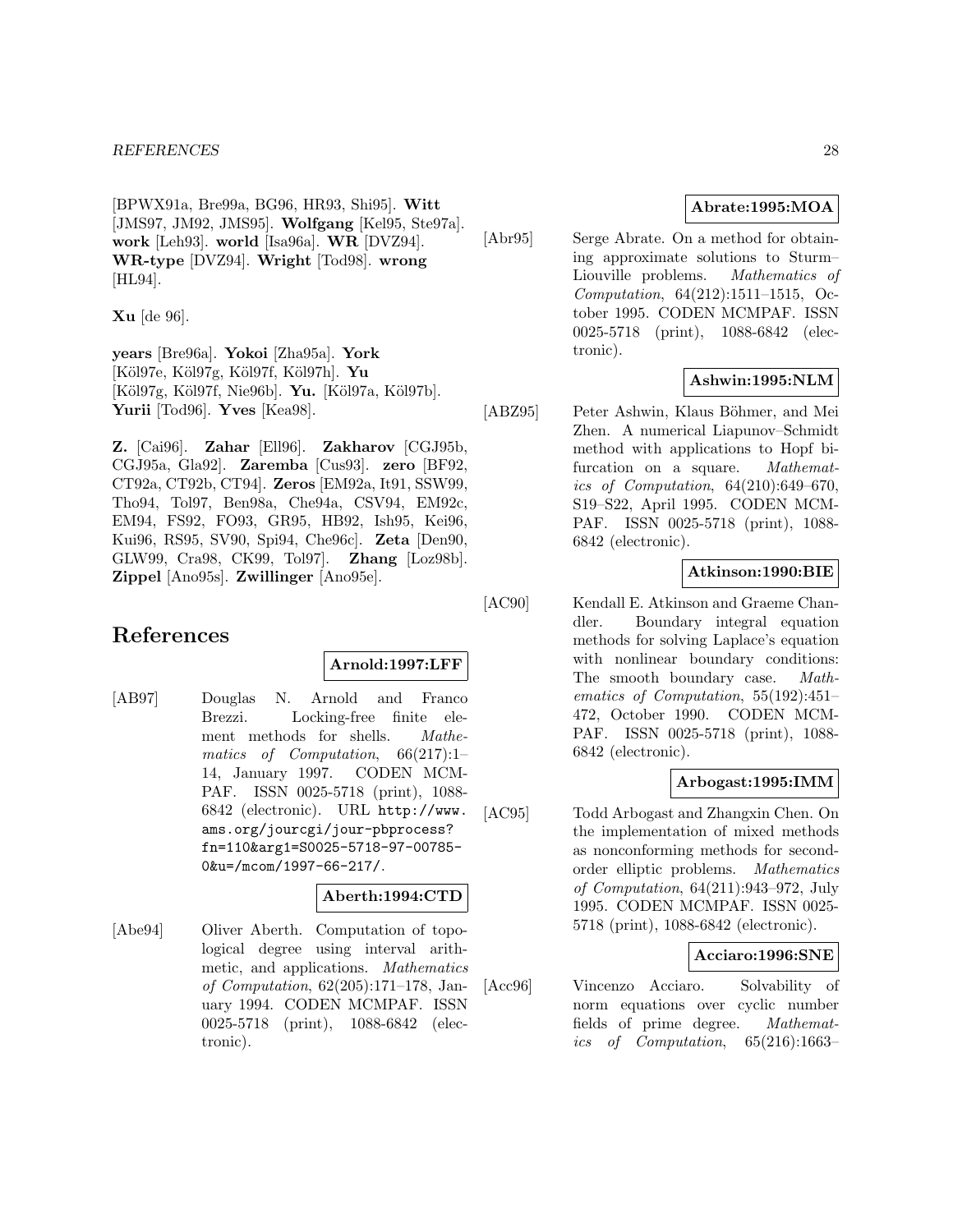1674, October 1996. CODEN MCM-PAF. ISSN 0025-5718 (print), 1088- 6842 (electronic). URL http://www. ams.org/jourcgi/jour-pbprocess? fn=110&arg1=S0025-5718-96-00760- 0&u=/mcom/1996-65-216/.

# **Ames:1998:CRI**

[ACEO98] Karen A. Ames, Gordon W. Clark, James F. Epperson, and Seth F. Oppenheimer. A comparison of regularizations for an ill-posed problem. Mathematics of Computation, 67(224):1451– 1471, October 1998. CODEN MCM-PAF. ISSN 0025-5718 (print), 1088- 6842 (electronic). URL http://www. ams.org/jourcgi/jour-pbprocess? fn=110&arg1=S0025-5718-98-01014- X&u=/mcom/1998-67-224/.

# **Achdou:1999:BRN**

[Ach99] Yves Achdou. Book reviews: Numerical methods for the three dimensional shallow water equations on supercomputers, by E. D. de Goede. Mathematics of Computation, 68(225): ??, January 1999. URL http://www. ams.org/jourcgi/jour-pbprocess? fn=110&arg1=S0025-5718-99-00992- 8&u=/mcom/1999-68-225/.

### **Akrivis:1998:IEM**

[ACM98] Georgios Akrivis, Michel Crouzeix, and Charalambos Makridakis. Implicitexplicit multistep finite element methods for nonlinear parabolic problems. Mathematics of Computation, 67(222): 457–477, April 1998. CODEN MCM-PAF. ISSN 0025-5718 (print), 1088- 6842 (electronic). URL http://www. ams.org/jourcgi/jour-pbprocess? fn=110&arg1=S0025-5718-98-00930- 2&u=/mcom/1998-67-222/.

### **Akrivis:1991:FDD**

[AD91] Georgios D. Akrivis and Vassilios A. Dougalis. Finite difference discretizations of some initial and boundary value problems with interface. Mathematics of Computation, 56(194):505–522, April 1991. CODEN MCMPAF. ISSN 0025- 5718 (print), 1088-6842 (electronic).

# **Adleman:1993:SAD**

[AD93] Leonard M. Adleman and Jonathan Demarrais. A subexponential algorithm for discrete logarithms over all finite fields. Mathematics of Computation, 61 (203):1–15, July 1993. CODEN MCM-PAF. ISSN 0025-5718 (print), 1088- 6842 (electronic).

# **Andrade:1997:NSB**

[Ad97] M. G. Andrade and J. B. R. do Val. A numerical scheme based on mean value solutions for the Helmholtz equation on triangular grids. Mathematics of Computation, 66(218):477– 493, April 1997. CODEN MCM-PAF. ISSN 0025-5718 (print), 1088- 6842 (electronic). URL http://www. ams.org/jourcgi/jour-pbprocess? fn=110&arg1=S0025-5718-97-00825- 9&u=/mcom/1997-66-218/.

### **Adam:1995:VAE**

[Ada95] Brigitte Adam. Voronoĭ-algorithm expansion of two families with period length going to infinity. Mathematics of Computation, 64(212):1687– 1704, October 1995. CODEN MCM-PAF. ISSN 0025-5718 (print), 1088- 6842 (electronic).

### **Agoh:1998:WQC**

[ADS98] Takashi Agoh, Karl Dilcher, and Ladislav Skula. Wilson quotients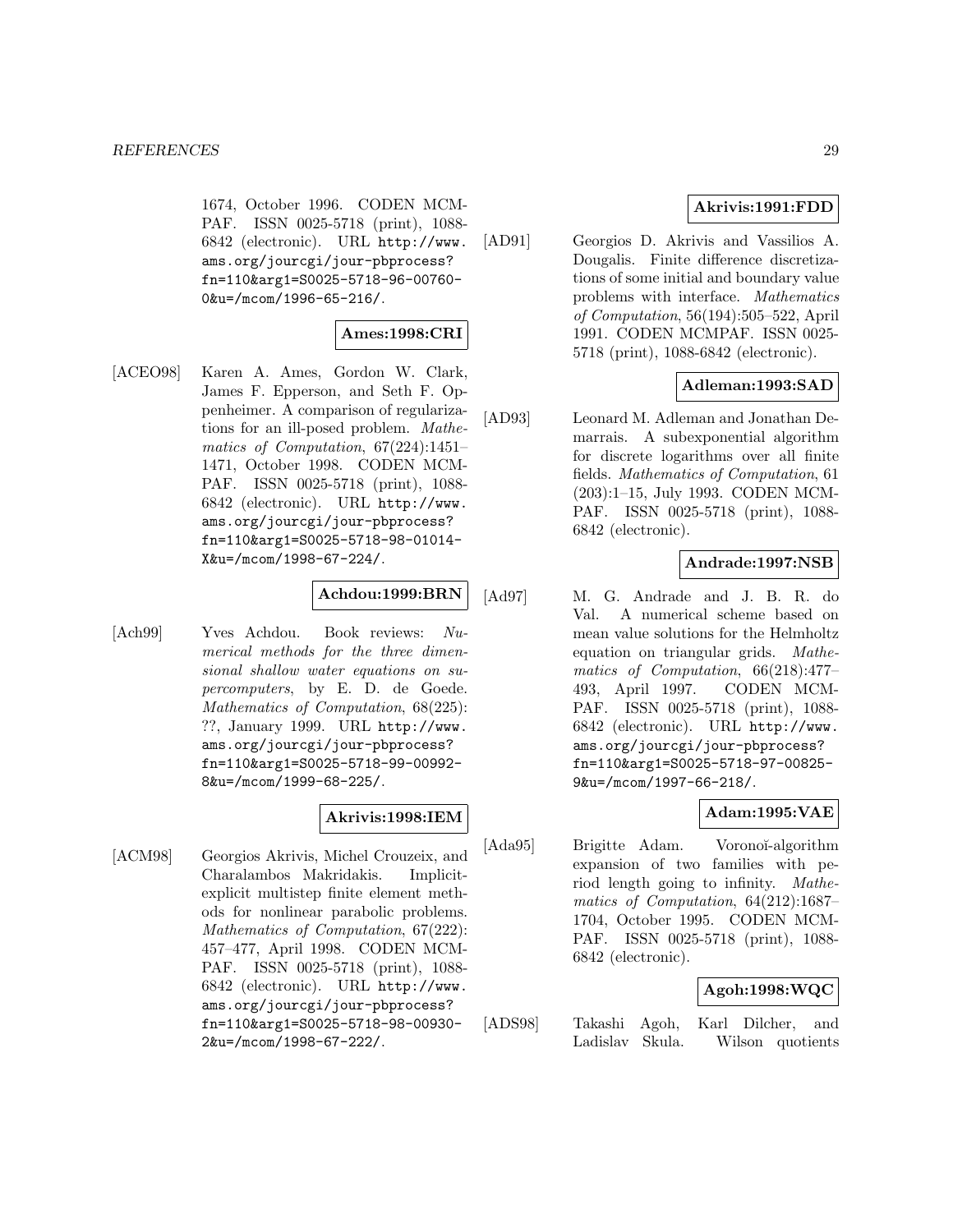for composite moduli. Mathematics of Computation, 67(222):843– 861, April 1998. CODEN MCM-PAF. ISSN 0025-5718 (print), 1088- 6842 (electronic). URL http://www. ams.org/jourcgi/jour-pbprocess? fn=110&arg1=S0025-5718-98-00951- X&u=/mcom/1998-67-222/.

**Arnold:1997:PA**

[AFW97] Douglas N. Arnold, Richard S. Falk, and R. Winther. Preconditioning in *h*(div) and applications. Mathematics of Computation, 66(219):957– 984, July 1997. CODEN MCM-PAF. ISSN 0025-5718 (print), 1088- 6842 (electronic). URL http://www. ams.org/jourcgi/jour-pbprocess? fn=110&arg1=S0025-5718-97-00826- 0&u=/mcom/1997-66-219/.

### **Anderssen:1999:NDD**

[AH99] Robert S. Anderssen and Markus Hegland. For numerical differentiation, dimensionality can be a blessing! Mathematics of Computation, 68(227):1121– 1141, July 1999. CODEN MCM-PAF. ISSN 0025-5718 (print), 1088- 6842 (electronic). URL http://www. ams.org/jourcgi/jour-pbprocess? fn=110&arg1=S0025-5718-99-01033- 9&u=/mcom/1999-68-227/.

### **Aaltonen:1991:CER**

[AI91] M. Aaltonen and K. Inkeri. Catalan's equation  $x^p - y^q = 1$  and related congruences. Mathematics of Computation, 56 (193):359–370, January 1991. CODEN MCMPAF. ISSN 0025-5718 (print), 1088-6842 (electronic).

### **Acciaro:1999:CAA**

[AK99] Vincenzo Acciaro and Jürgen Klüners. Computing automorphisms of abelian number fields. Mathematics of Computation, 68(227):1179–1186, July 1999.

CODEN MCMPAF. ISSN 0025-5718 (print), 1088-6842 (electronic). URL http://www.ams.org/jourcgi/jourpbprocess?fn=110&arg1=S0025-5718- 99-01084-4&u=/mcom/1999-68-227/.

### **Alam:1998:ASA**

[AKL98] Rafikul Alam, Rekha P. Kulkarni, and Balmohan V. Limaye. Accelerated spectral approximation. Mathematics of Computation, 67(224):1401– 1422, October 1998. CODEN MCM-PAF. ISSN 0025-5718 (print), 1088- 6842 (electronic). URL http://www. ams.org/jourcgi/jour-pbprocess? fn=110&arg1=S0025-5718-98-00980- 6&u=/mcom/1998-67-224/.

## **AlShenk:1994:UEE**

[Al 94] N. Al Shenk. Uniform error estimates for certain narrow Lagrange finite elements. Mathematics of Computation, 63(207):105–119, July 1994. CODEN MCMPAF. ISSN 0025-5718 (print), 1088-6842 (electronic).

### **Aziz:1991:GMF**

[AL91] A. K. Aziz and J.-L. Liu. A Galerkin method for the forward-backward heat equation. Mathematics of Computation, 56(193):35–44, January 1991. CODEN MCMPAF. ISSN 0025-5718 (print), 1088-6842 (electronic).

### **Applegate:1995:DBPa**

[AL95a] David Applegate and Jeffrey C. Lagarias. Density bounds for the  $3x + 1$ problem. I. Tree-search method. Mathematics of Computation, 64(209):411– 426, January 1995. CODEN MCM-PAF. ISSN 0025-5718 (print), 1088- 6842 (electronic).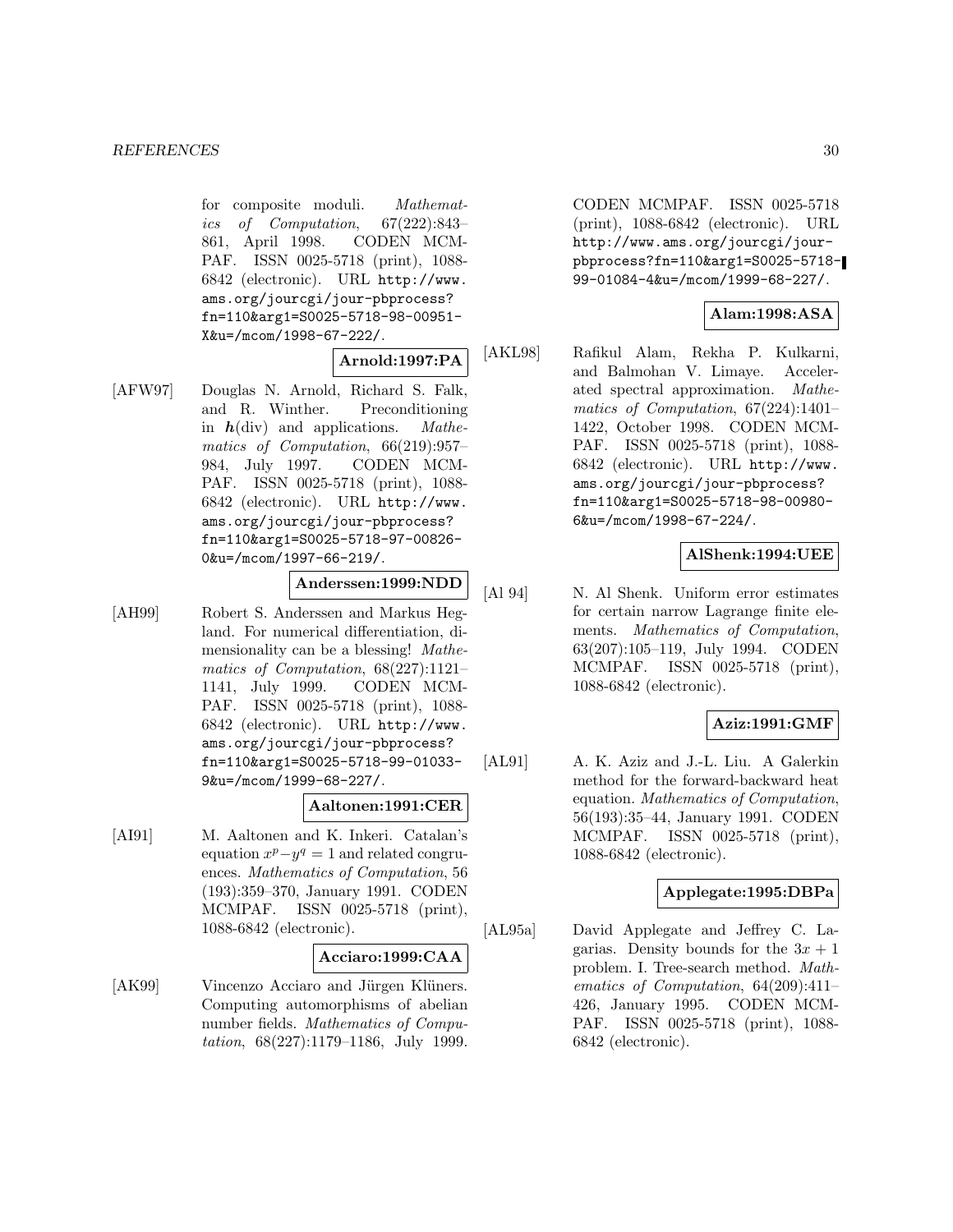### **Applegate:1995:DBPb**

[AL95b] David Applegate and Jeffrey C. Lagarias. Density bounds for the  $3x +$ 1 problem. II. Krasikov inequalities. Mathematics of Computation, 64(209): 427–438, January 1995. CODEN MCM-PAF. ISSN 0025-5718 (print), 1088- 6842 (electronic).

#### **Alexander:1991:MNM**

[Ale91] Roger Alexander. The modified Newton method in the solution of stiff ordinary differential equations. Mathematics of Computation, 57(196):673– 701, October 1991. CODEN MCM-PAF. ISSN 0025-5718 (print), 1088- 6842 (electronic).

#### **Alzer:1993:SGF**

[Alz93] Horst Alzer. Some gamma function inequalities. Mathematics of Computation, 60(201):337–346, January 1993. CODEN MCMPAF. ISSN 0025-5718 (print), 1088-6842 (electronic).

## **Alzer:1997:SIG**

[Alz97a] Horst Alzer. On some inequalities for the gamma and psi functions. Mathematics of Computation, 66(217):373– 389, January 1997. CODEN MCM-PAF. ISSN 0025-5718 (print), 1088- 6842 (electronic). URL http://www. ams.org/jourcgi/jour-pbprocess? fn=110&arg1=S0025-5718-97-00807- 7&u=/mcom/1997-66-217/.

# **Alzer:1997:SII**

[Alz97b] Horst Alzer. On some inequalities for the incomplete gamma function. Mathematics of Computation, 66(218): 771–778, April 1997. CODEN MCM-PAF. ISSN 0025-5718 (print), 1088- 6842 (electronic). URL http://www. ams.org/jourcgi/jour-pbprocess?

fn=110&arg1=S0025-5718-97-00814- 4&u=/mcom/1997-66-218/.

### **Ash:1992:DCC**

[AM92] Avner Ash and Mark McConnell. Doubly cuspidal cohomology for principal congruence subgroups of  $GL(3, \mathbb{Z})$ . Mathematics of Computation, 59(200): 673–688, October 1992. CODEN MCM-PAF. ISSN 0025-5718 (print), 1088- 6842 (electronic).

### **Atkin:1993:ECP**

[AM93a] A. O. L. Atkin and F. Morain. Elliptic curves and primality proving. Mathematics of Computation, 61(203): 29–68, July 1993. CODEN MCM-PAF. ISSN 0025-5718 (print), 1088- 6842 (electronic).

### **Atkin:1993:FSC**

[AM93b] A. O. L. Atkin and F. Morain. Finding suitable curves for the elliptic curve method of factorization. Mathematics of Computation, 60(201):399– 405, January 1993. CODEN MCM-PAF. ISSN 0025-5718 (print), 1088- 6842 (electronic).

#### **Amodio:1994:BEA**

[AM94] Pierluigi Amodio and Francesca Mazzia. Backward error analysis of cyclic reduction for the solution of tridiagonal systems. Mathematics of Computation, 62(206):601–617, April 1994. CODEN MCMPAF. ISSN 0025-5718 (print), 1088-6842 (electronic).

#### **Andre:1990:FMD**

[AMN90] Debra A. André, Gary L. Mullen, and Harald Niederreiter. Figures of merit for digital multistep pseudorandom numbers. Mathematics of Computation, 54 (190):737–748, April 1990. CODEN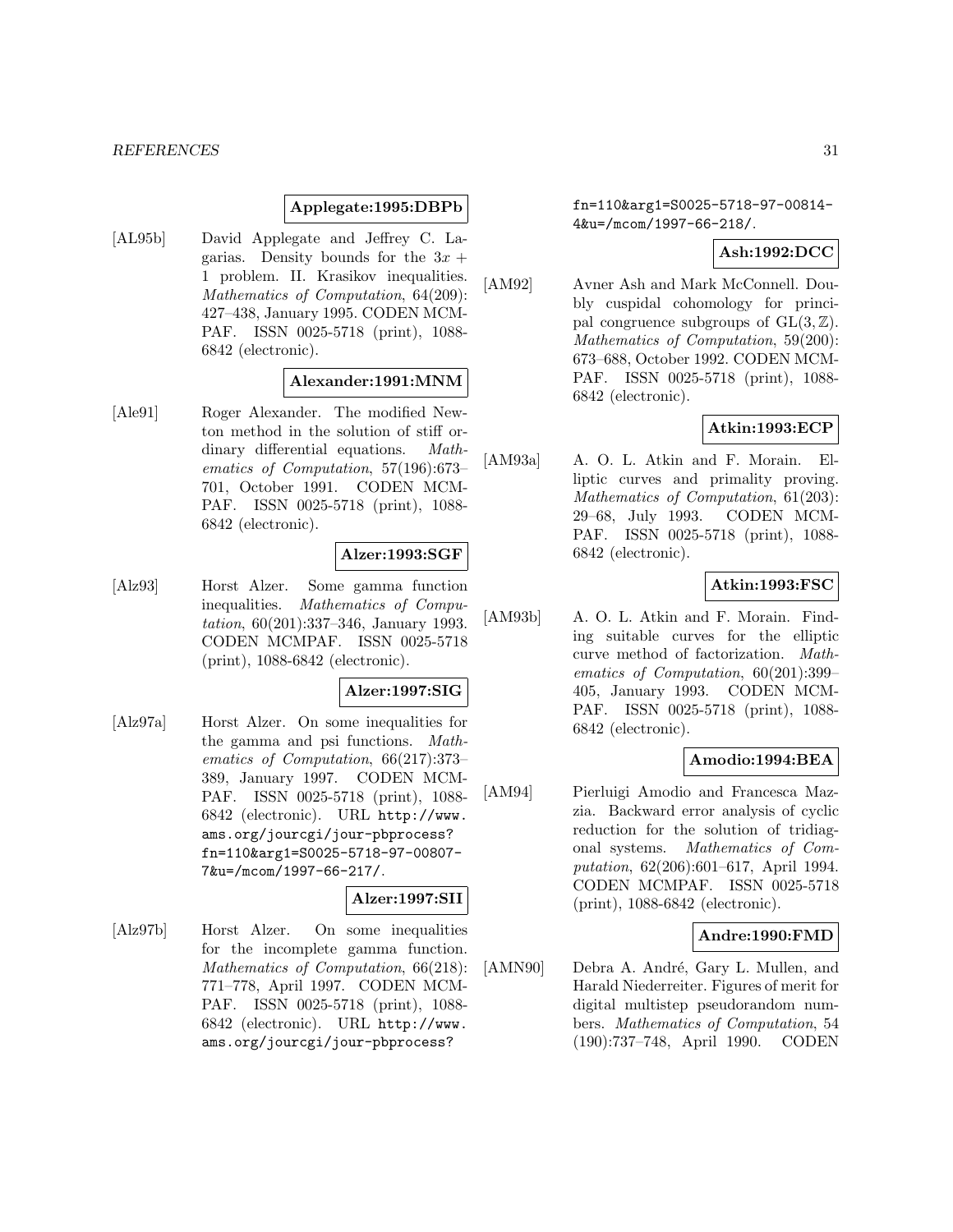MCMPAF. ISSN 0025-5718 (print), 1088-6842 (electronic).

### **Arnold:1992:NAD**

[AN92] Anton Arnold and Francis Nier. Numerical analysis of the deterministic particle method applied to the Wigner equation. Mathematics of Computation, 58 (198):645–669, April 1992. CODEN MCMPAF. ISSN 0025-5718 (print), 1088-6842 (electronic).

### **Anglin:1996:SPE**

[Ang96] W. S. Anglin. Simultaneous Pell equations. Mathematics of Computation, 65(213):355–359, January 1996. CO-DEN MCMPAF. ISSN 0025-5718 (print), 1088-6842 (electronic). URL http://www.ams.org/jourcgi/jourpbprocess?fn=110&arg1=S0025-5718- 96-00687-4&u=/mcom/1996-65-213/.

### **Anonymous:1992:CSS**

[Ano92] Anonymous. Corrigenda: "Solving Solvable Quintics" [Math. Comp. **57** (1991), no. 195, 387–401, MR 91j:12005] by D. S. Dummit. Mathematics of Computation, 59(199):309, July 1992. CODEN MCMPAF. ISSN 0025-5718 (print), 1088-6842 (electronic).

### **Anonymous:1995:BRPa**

[Ano95a] Anonymous. Book reviews: 10. Pryce. Mathematics of Computation, 64(210): ??, April 1995. CODEN MCM-PAF. ISSN 0025-5718 (print), 1088- 6842 (electronic).

#### **Anonymous:1995:BRHa**

[Ano95b] Anonymous. Book reviews: 11. Hoschek and Lasser. Mathematics of Computation, 64(210):??, April 1995. CODEN MCMPAF. ISSN 0025-5718 (print), 1088-6842 (electronic).

### **Anonymous:1995:BRO**

[Ano95c] Anonymous. Book reviews: 12. O'Rourke. Mathematics of Computation, 64(210):??, April 1995. CODEN MCMPAF. ISSN 0025-5718 (print), 1088-6842 (electronic).

### **Anonymous:1995:BRSb**

[Ano95d] Anonymous. Book reviews: 13. Schumaker and Webb, editors. Mathematics of Computation, 64(210):??, April 1995. CODEN MCMPAF. ISSN 0025-5718 (print), 1088-6842 (electronic).

### **Anonymous:1995:BRZa**

[Ano95e] Anonymous. Book reviews: 14. Zwillinger. Mathematics of Computation, 64 (210):??, April 1995. CODEN MCM-PAF. ISSN 0025-5718 (print), 1088- 6842 (electronic).

# **Anonymous:1995:BRSc**

[Ano95f] Anonymous. Book reviews: 15. Smith. Mathematics of Computation, 64(210): ??, April 1995. CODEN MCM-PAF. ISSN 0025-5718 (print), 1088- 6842 (electronic).

### **Anonymous:1995:BRBa**

[Ano95g] Anonymous. Book reviews: 16. Brass and Hammerlin, editors. Mathematics of Computation, 64(210):??, April 1995. CODEN MCMPAF. ISSN 0025-5718 (print), 1088-6842 (electronic).

### **Anonymous:1995:BRBb**

[Ano95h] Anonymous. Book reviews: 17. Bouleau and Lepingle. Mathematics of Computation, 64(210):??, April 1995. CODEN MCMPAF. ISSN 0025-5718 (print), 1088-6842 (electronic).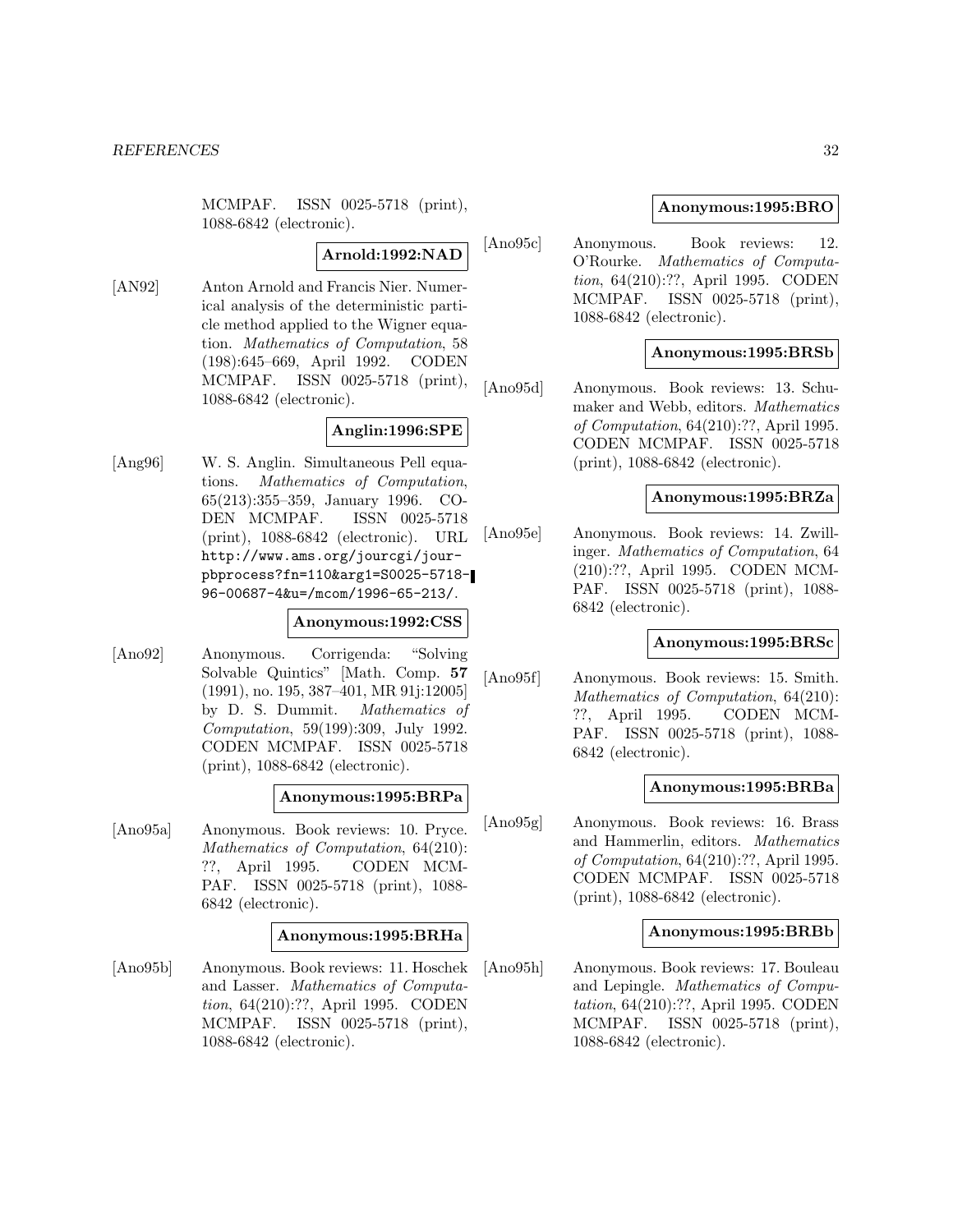#### *REFERENCES* 33

### **Anonymous:1995:BRG**

[Ano95i] Anonymous. Book reviews: 18. Gray. Mathematics of Computation, 64(210): ??, April 1995. CODEN MCM-PAF. ISSN 0025-5718 (print), 1088- 6842 (electronic).

### **Anonymous:1995:BREa**

[Ano95j] Anonymous. Book reviews: 19. Eisenbud and Robbiano, editors. Mathematics of Computation, 64(210):??, April 1995. CODEN MCMPAF. ISSN 0025- 5718 (print), 1088-6842 (electronic).

#### **Anonymous:1995:BRR**

[Ano95k] Anonymous. Book reviews: 20. Rombaldi. Mathematics of Computation, 64 (211):??, July 1995. CODEN MCM-PAF. ISSN 0025-5718 (print), 1088- 6842 (electronic).

### **Anonymous:1995:BRPb**

[Ano95l] Anonymous. Book reviews: 21. Prathap. Mathematics of Computation, 64(211):??, July 1995. CODEN MCM-PAF. ISSN 0025-5718 (print), 1088- 6842 (electronic).

#### **Anonymous:1995:BRBc**

[Ano95m] Anonymous. Book reviews: 22. Bank. Mathematics of Computation, 64 (211):??, July 1995. CODEN MCM-PAF. ISSN 0025-5718 (print), 1088- 6842 (electronic).

#### **Anonymous:1995:BRHb**

[Ano95n] Anonymous. Book reviews: 23. Hemker and Wesseling, editors. Mathematics of Computation, 64(211):??, July 1995. CODEN MCMPAF. ISSN 0025-5718 (print), 1088-6842 (electronic).

### **Anonymous:1995:BRSd**

[Ano95o] Anonymous. Book reviews: 24. Shampine. Mathematics of Computation, 64(211):??, July 1995. CODEN MCMPAF. ISSN 0025-5718 (print), 1088-6842 (electronic).

### **Anonymous:1995:BRSe**

[Ano95p] Anonymous. Book reviews: 25. Sanz-Serna and Calvo. Mathematics of Computation, 64(211):??, July 1995. CODEN MCMPAF. ISSN 0025-5718 (print), 1088-6842 (electronic).

#### **Anonymous:1995:BRBd**

[Ano95q] Anonymous. Book reviews: 26. Barrett, Berry, Chan, Demmel, Donato, Dongarra, Eijkhout, Pozo, Romine, and van der Vorst. Mathematics of Computation, 64(211):??, July 1995. CODEN MCMPAF. ISSN 0025-5718 (print), 1088-6842 (electronic).

#### **Anonymous:1995:BRC**

[Ano95r] Anonymous. Book reviews: 27. Cooper and Thron, editors. Mathematics of Computation, 64(211):??, July 1995. CODEN MCMPAF. ISSN 0025-5718 (print), 1088-6842 (electronic).

#### **Anonymous:1995:BRZb**

[Ano95s] Anonymous. Book reviews: 28. Zippel. Mathematics of Computation, 64 (211):??, July 1995. CODEN MCM-PAF. ISSN 0025-5718 (print), 1088- 6842 (electronic).

#### **Anonymous:1995:BREb**

[Ano95t] Anonymous. Book reviews: 29. Euvrard. Mathematics of Computation, 64 (212):??, October 1995. CODEN MCM-PAF. ISSN 0025-5718 (print), 1088- 6842 (electronic).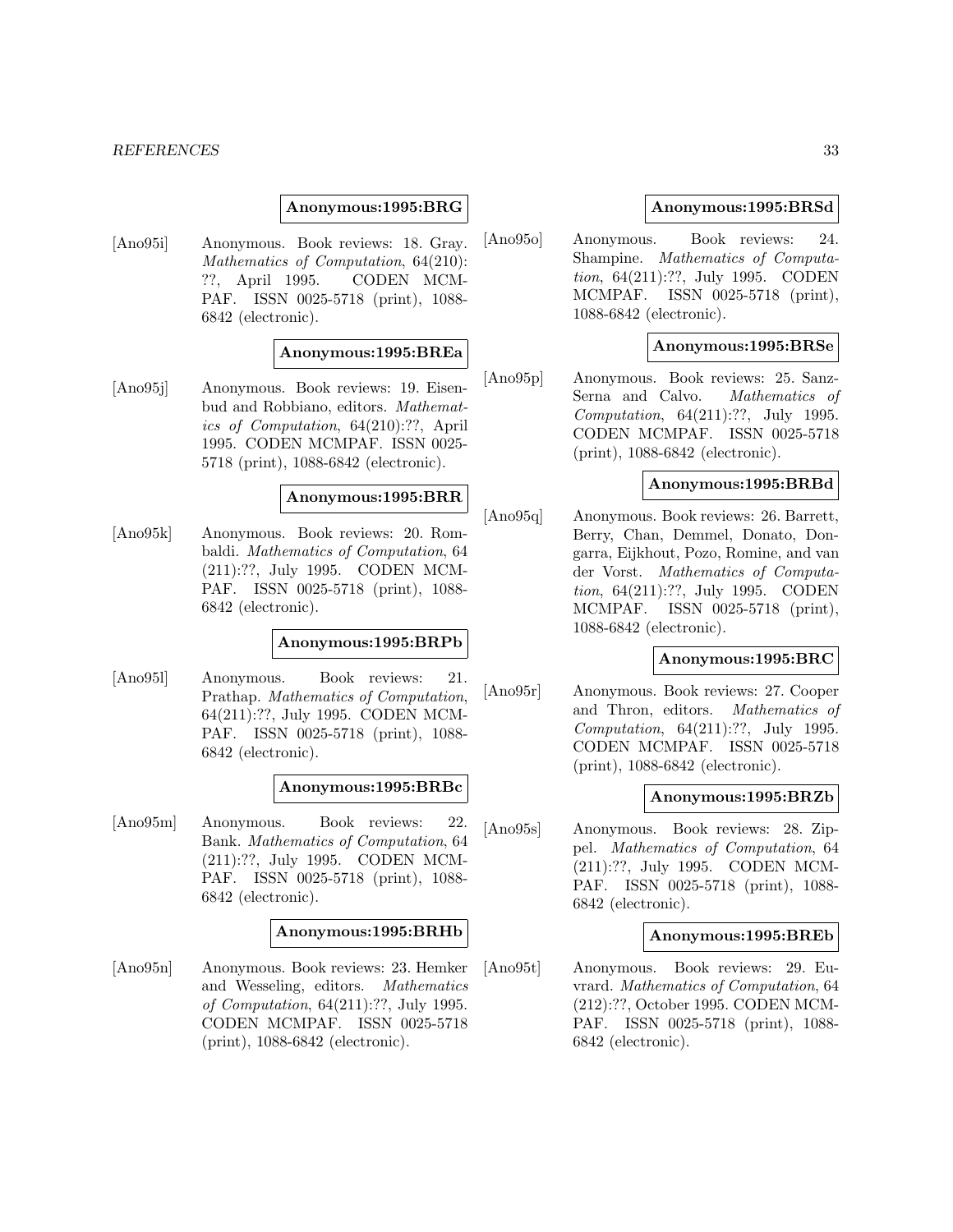#### *REFERENCES* 34

### **Anonymous:1995:BRBe**

[Ano95u] Anonymous. Book reviews: 30. Bulirsch and Kraft, editors. Mathematics of Computation, 64(212):??, October 1995. CODEN MCMPAF. ISSN 0025- 5718 (print), 1088-6842 (electronic).

### **Anonymous:1995:BRHc**

[Ano95v] Anonymous. Book reviews: 31. Hackbusch. Mathematics of Computation, 64 (212):??, October 1995. CODEN MCM-PAF. ISSN 0025-5718 (print), 1088- 6842 (electronic).

### **Anonymous:1995:BRSf**

[Ano95w] Anonymous. Book reviews: 32. Sobolev. Mathematics of Computation, 64(212):??, October 1995. CODEN MCMPAF. ISSN 0025-5718 (print), 1088-6842 (electronic).

# **Anonymous:1995:BRPc**

[Ano95x] Anonymous. Book reviews: 33. Pohst. Mathematics of Computation, 64(212): ??, October 1995. CODEN MCM-PAF. ISSN 0025-5718 (print), 1088- 6842 (electronic).

#### **Anonymous:1995:BRM**

[Ano95y] Anonymous. Book reviews: 8. Marchuk, editor. Mathematics of Computation, 64 (210):8–??, April 1995. CODEN MCM-PAF. ISSN 0025-5718 (print), 1088- 6842 (electronic).

#### **Anonymous:1995:BRSa**

[Ano95z] Anonymous. Book reviews: 9. Sommeijer. Mathematics of Computation, 64 (210):??, April 1995. CODEN MCM-PAF. ISSN 0025-5718 (print), 1088- 6842 (electronic).

### **Anonymous:1995:RDTa**

[Ano95-27] Anonymous. Reviews and descriptions of tables and books. Mathematics of Computation, 64(210):891–906, April 1995. CODEN MCMPAF. ISSN 0025- 5718 (print), 1088-6842 (electronic).

# **Anonymous:1995:RDTb**

[Ano95-28] Anonymous. Reviews and descriptions of tables and books. Mathematics of Computation, 64(211):1341–1354, July 1995. CODEN MCMPAF. ISSN 0025- 5718 (print), 1088-6842 (electronic).

# **Anonymous:1995:RDTc**

[Ano95-29] Anonymous. Reviews and descriptions of tables and books. Mathematics of Computation, 64(212):1757– ??, October 1995. CODEN MCM-PAF. ISSN 0025-5718 (print), 1088- 6842 (electronic).

### **Anonymous:1996:C**

[Ano96] Anonymous. Corrigendum. Mathematics of Computation, 65(213):445– 446, January 1996. CODEN MCM-PAF. ISSN 0025-5718 (print), 1088- 6842 (electronic). URL http://www. ams.org/jourcgi/jour-pbprocess? fn=110&arg1=S0025-5718-96-00697- 7&u=/mcom/1996-65-213/.

### **Anonymous:1997:RDT**

[Ano97] Anonymous. Reviews and descriptions of tables and books. Mathematics of Computation, 66(218):915–925, April 1997. CODEN MCMPAF. ISSN 0025- 5718 (print), 1088-6842 (electronic).

### **Apostol:1993:ELP**

[Apo93] Tom M. Apostol. An extension of the Lehmers' picturesque exponential sums. Mathematics of Computation, 61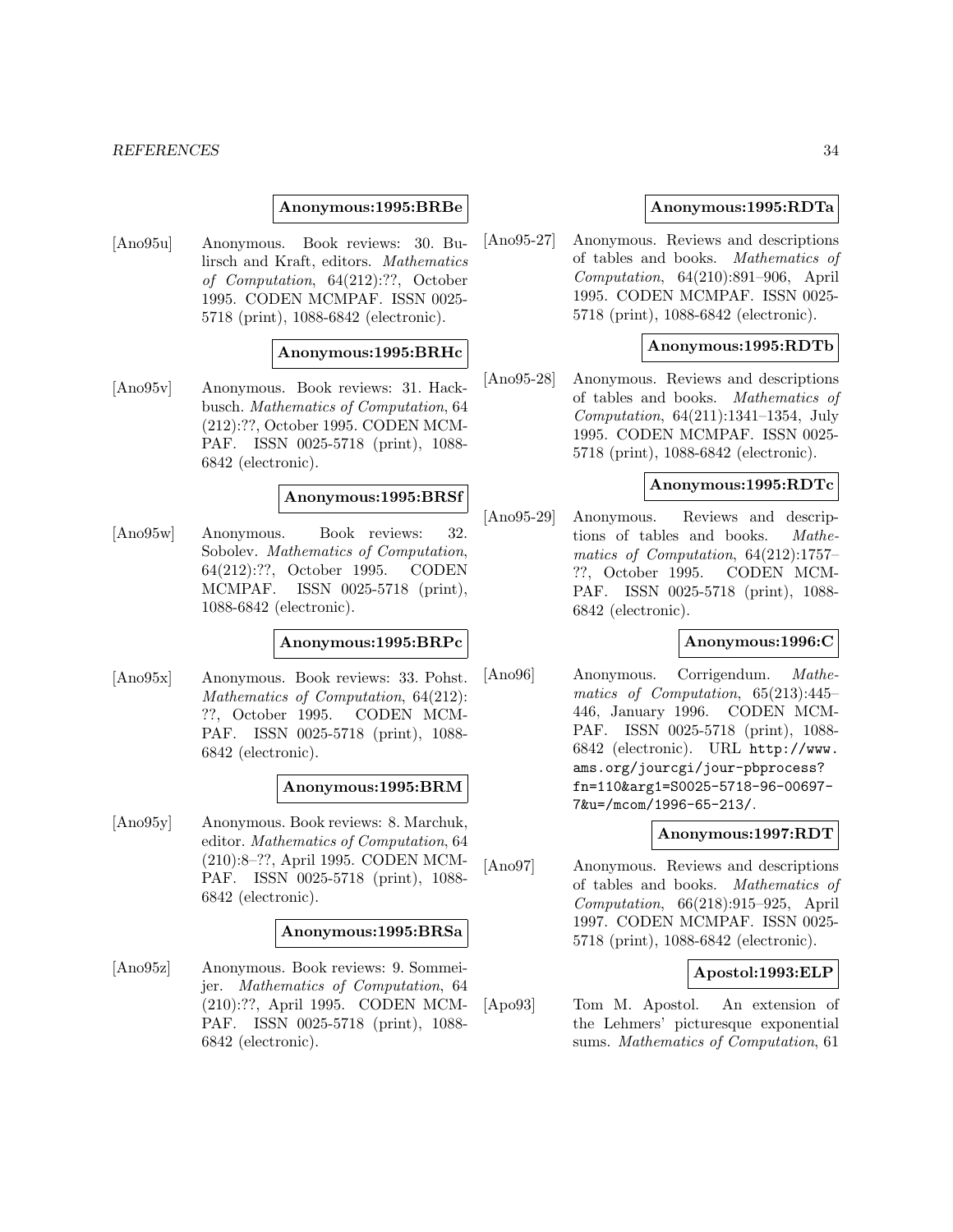(203):25–28, July 1993. CODEN MCM-PAF. ISSN 0025-5718 (print), 1088- 6842 (electronic).

### **Alefeld:1993:ESR**

[APS93] G. Alefeld, F. A. Potra, and Yixun Shi. On enclosing simple roots of nonlinear equations. Mathematics of Computation, 61(204):733–744, October 1993. CODEN MCMPAF. ISSN 0025-5718 (print), 1088-6842 (electronic).

# **Arno:1991:NPP**

[Arn91] Steven Arno. A note on Perrin pseudoprimes. Mathematics of Computation, 56(193):371–376, January 1991. CODEN MCMPAF. ISSN 0025-5718 (print), 1088-6842 (electronic).

# **Arnold:1994:MSC**

[Arn94] Anton Arnold. A mixed spectralcollocation and operator splitting method for the Wigner–Poisson equation. In Gautschi [Gau94], pages 249– 253. ISBN 0-8218-0291-7, 0-8218-0353- 0 (pt. 1), 0-8218-0354-9 (pt. 2). ISSN 0160-7634. LCCN QA1 .A56 v.48 1994. See also SIAM Review, September 1995, **37**(3), p. 483.

### **Arnault:1995:RMP**

[Arn95] F. Arnault. Rabin–Miller primality test: composite numbers which pass it. Mathematics of Computation, 64(209):355– 361, January 1995. CODEN MCM-PAF. ISSN 0025-5718 (print), 1088- 6842 (electronic).

### **Arnault:1997:RMT**

[Arn97a] F. Arnault. The Rabin–Monier theorem for Lucas pseudoprimes. Mathematics of Computation, 66(218):869– 881, April 1997. CODEN MCM-PAF. ISSN 0025-5718 (print), 1088- 6842 (electronic). URL http://www.

ams.org/jourcgi/jour-pbprocess? fn=110&arg1=S0025-5718-97-00836- 3&u=/mcom/1997-66-218/.

### **Arnold:1997:BRS**

[Arn97b] D. N. Arnold. Book reviews: Superconvergence in Galerkin finite element methods, by Lars B. Wahlbin. Mathematics of Computation, 66(217): ??, January 1997. CODEN MCM-PAF. ISSN 0025-5718 (print), 1088- 6842 (electronic). URL http://www. ams.org/jourcgi/jour-pbprocess? fn=110&arg1=S0025-5718-97-00793- X&u=/mcom/1997-66-217/.

# **Alfeld:1991:SMS**

[AS91a] Peter Alfeld and Maritza Sirvent. The structure of multivariate superspline spaces of high degree. Mathematics of Computation, 57(195):299–308, July 1991. CODEN MCMPAF. ISSN 0025- 5718 (print), 1088-6842 (electronic).

### **Atkinson:1991:NSF**

[AS91b] Kendall E. Atkinson and Ian H. Sloan. The numerical solution of firstkind logarithmic-kernel integral equations on smooth open arcs. Mathematics of Computation, 56(193):119– 139, January 1991. CODEN MCM-PAF. ISSN 0025-5718 (print), 1088- 6842 (electronic).

# **Aiello:1993:CAC**

[AS93a] Walter Aiello and M. V. Subbarao. A conjecture in addition chains related to Scholz's conjecture. Mathematics of Computation, 61(203):17–23, S1–S6, July 1993. CODEN MCM-PAF. ISSN 0025-5718 (print), 1088- 6842 (electronic).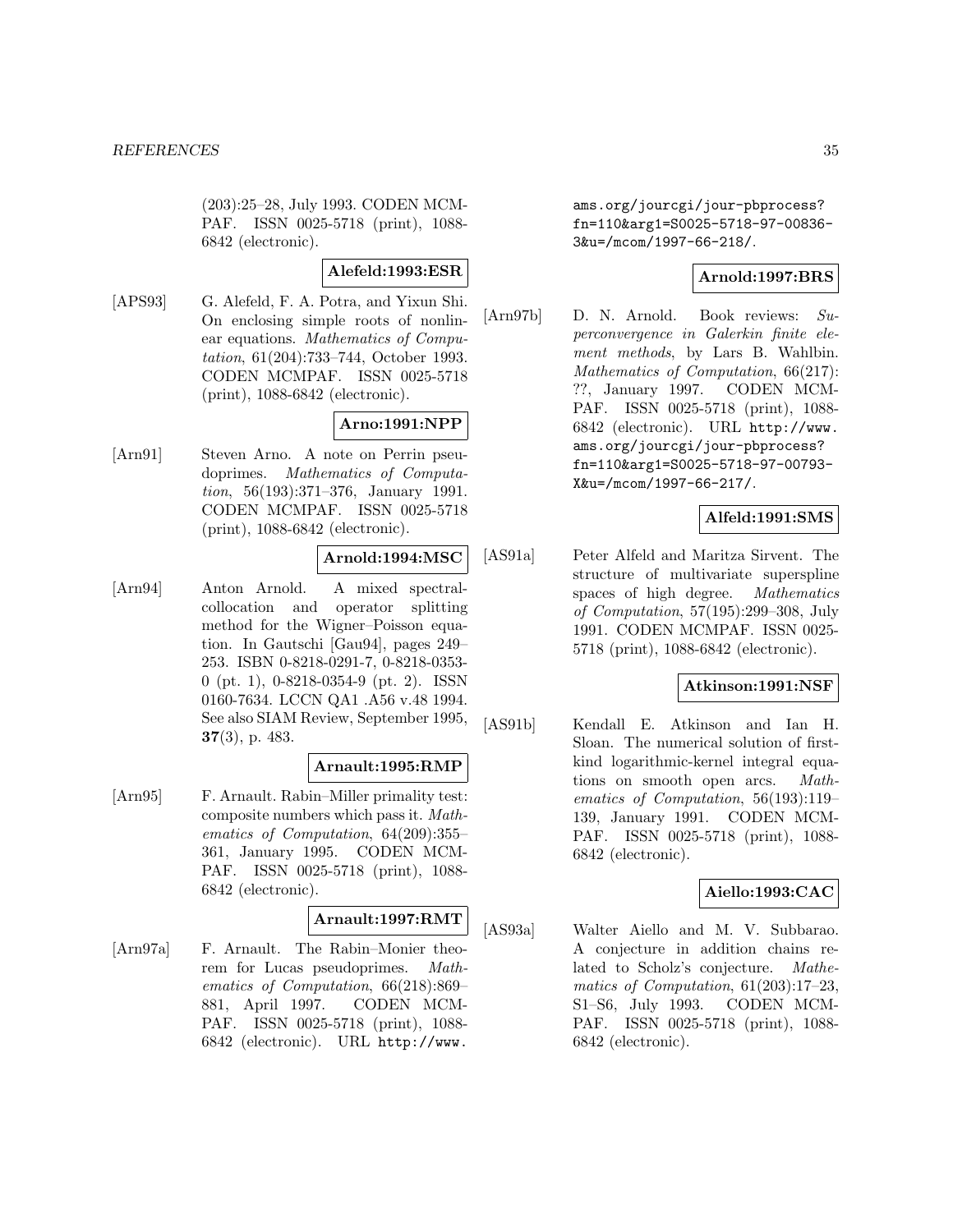### **Aiello:1993:SCA**

[AS93b] Walter Aiello and M. V. Subbarao. Supplement to "A conjecture in addition chains related to Scholz's conjecture". Mathematics of Computation, 61(203): S1–S6, July 1993. CODEN MCM-PAF. ISSN 0025-5718 (print), 1088- 6842 (electronic).

### **Abia:1993:PRK**

[ASS93] L. Abia and J. M. Sanz-Serna. Partitioned Runge–Kutta methods for separable Hamiltonian problems. Mathematics of Computation, 60(202):617– 634, April 1993. CODEN MCM-PAF. ISSN 0025-5718 (print), 1088- 6842 (electronic).

### **Akiyama:1999:CVF**

[AT99] Shigeki Akiyama and Yoshio Tanigawa. Calculation of values of L-functions associated to elliptic curves. Mathematics of Computation, 68(227):1201– 1231, July 1999. CODEN MCM-PAF. ISSN 0025-5718 (print), 1088- 6842 (electronic). URL http://www. ams.org/jourcgi/jour-pbprocess? fn=110&arg1=S0025-5718-99-01051- 0&u=/mcom/1999-68-227/.

### **Auchmuty:1996:BRC**

[Auc96] Giles Auchmuty. Book reviews: Control and estimation in distributed parameter systems, edited by H. T. Banks. Mathematics of Computation, 65(213): ??, January 1996. CODEN MCM-PAF. ISSN 0025-5718 (print), 1088- 6842 (electronic). URL http://www. ams.org/jourcgi/jour-pbprocess? fn=110&arg1=S0025-5718-96-00666- 7&u=/mcom/1996-65-213/.

### **Auzinger:1998:BRN**

[Auz98] Winfried Auzinger. Book reviews: Numerical methods for differential

equations. A computational approach, by John R. Dormand. Mathematics of Computation, 67(221):??, January 1998. CODEN MCM-PAF. ISSN 0025-5718 (print), 1088- 6842 (electronic). URL http://www. ams.org/jourcgi/jour-pbprocess? fn=110&arg1=S0025-5718-98-00891- 6&u=/mcom/1998-67-221/.

### **Alonso:1999:ODD**

[AV99] Ana Alonso and Alberto Valli. An optimal domain decomposition preconditioner for low-frequency timeharmonic Maxwell equations. Mathematics of Computation, 68(226):607– 631, April 1999. CODEN MCM-PAF. ISSN 0025-5718 (print), 1088- 6842 (electronic). URL http://www. ams.org/jourcgi/jour-pbprocess? fn=110&arg1=S0025-5718-99-01013- 3&u=/mcom/1999-68-226/.

# **Adamchik:1997:SF**

[AW97] Victor Adamchik and Stan Wagon. A simple formula for  $\pi$ . American Mathematical Monthly, 104(9):852–855, November 1997. CODEN AMMYAE. ISSN 0002-9890 (print), 1930-0972 (electronic). URL http://www.maa. org/pubs/monthly\_nov97\_toc.html. The authors employ Mathematica to extend earlier work of Bailey, Borwein, and Plouffe, [BBP97], done in 1995, but only just published, that discovered an amazing formula for  $\pi$  as is a power series in  $16^{-k}$ , enabling any base-16 digit of  $\pi$  to be computed without knowledge of any prior digits. In this paper, Mathematica is used to find several simpler formulas having powers of  $4^{-k}$ . They also note that it has been proven that their methods cannot be used to exhibit similar formulas in powers of  $10^{-k}$ .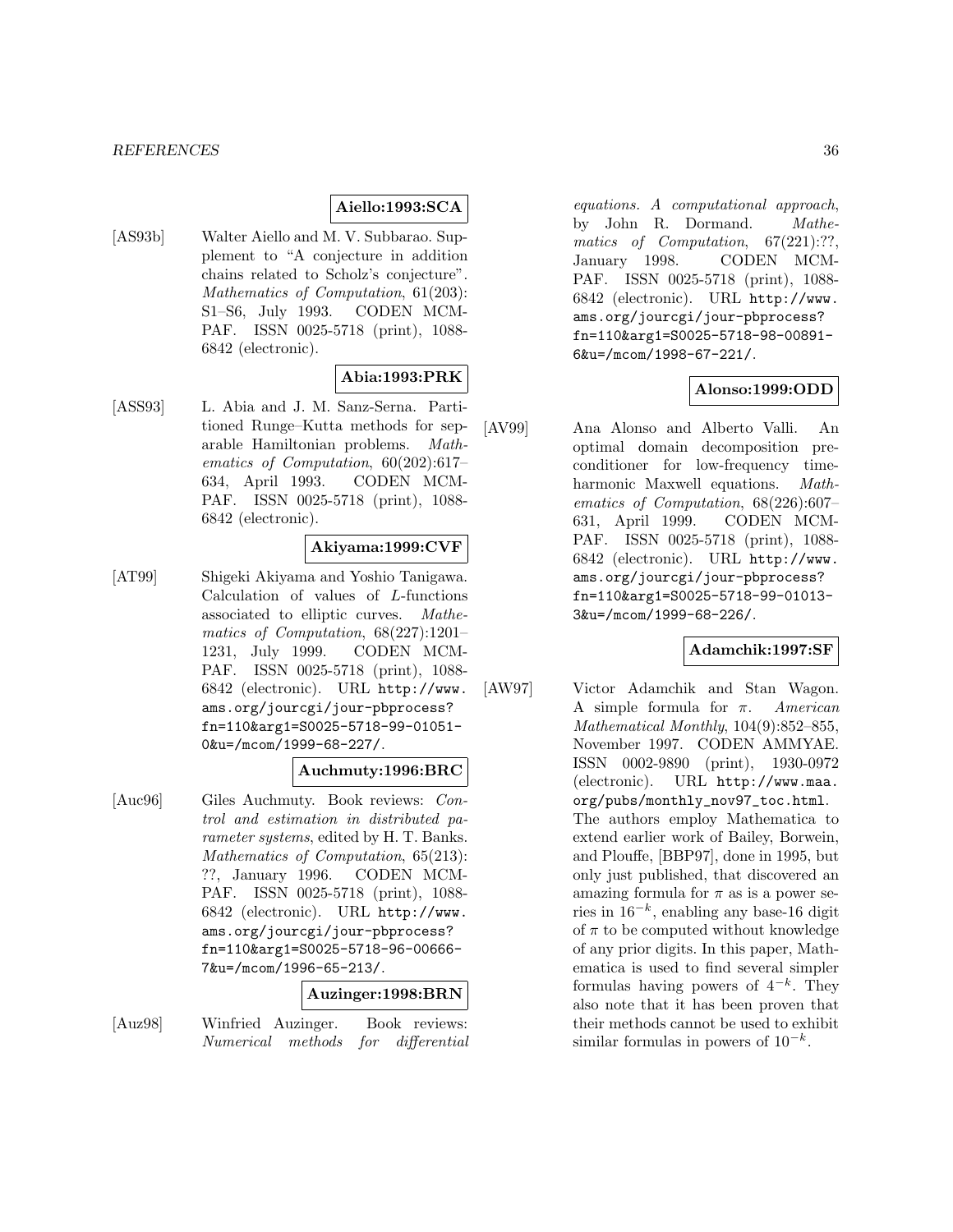#### **Adams:1994:CTS**

[AY94] Loyce Adams and Zhiyun Yang. A comparison of techniques for solving ill-conditioned problems arising from the immersed boundary method. In Gautschi [Gau94], pages 243–247. ISBN 0-8218-0291-7, 0-8218-0353-0 (pt. 1), 0- 8218-0354-9 (pt. 2). ISSN 0160-7634. LCCN QA1 .A56 v.48 1994. See also SIAM Review, September 1995, **37**(3), p. 483.

### **Bach:1990:EBP**

[Bac90] Eric Bach. Explicit bounds for primality testing and related problems. Mathematics of Computation, 55(191): 355–380, July 1990. CODEN MCM-PAF. ISSN 0025-5718 (print), 1088- 6842 (electronic).

#### **Bach:1997:CSP**

[Bac97] Eric Bach. Comments on search procedures for primitive roots. Mathematics of Computation, 66(220):1719– 1727, October 1997. CODEN MCM-PAF. ISSN 0025-5718 (print), 1088- 6842 (electronic). URL http://www. ams.org/jourcgi/jour-pbprocess? fn=110&arg1=S0025-5718-97-00890- 9&u=/mcom/1997-66-220/.

#### **Bai:1994:EAL**

[Bai94a] Zhao Jun Bai. Error analysis of the Lánczos algorithm for the nonsymmetric eigenvalue problem. Mathematics of Computation, 62(205):209– 226, January 1994. CODEN MCM-PAF. ISSN 0025-5718 (print), 1088- 6842 (electronic).

## **Bailey:1994:PGR**

[Bai94b] Ralph W. Bailey. Polar generation of random variates with the *t*-distribution. Mathematics of Computation, 62(206):

779–781, April 1994. CODEN MCM-PAF. ISSN 0025-5718 (print), 1088- 6842 (electronic).

### **Baines:1994:AOD**

[Bai94c] M. J. Baines. Algorithms for optimal discontinuous piecewise linear and constant  $L_2$  fits to continuous functions with adjustable nodes in one and two dimensions. Mathematics of Computation, 62(206):645–669, April 1994. CODEN MCMPAF. ISSN 0025-5718 (print), 1088-6842 (electronic).

### **Bailey:1996:BRE**

[Bai96] David H. Bailey. Book reviews: The encyclopedia of integer sequences, by N. J. A. Sloane and Simon Ploufee. Mathematics of Computation, 65(214): 894, April 1996. CODEN MCM-PAF. ISSN 0025-5718 (print), 1088- 6842 (electronic). URL http://www. ams.org/jourcgi/jour-pbprocess? fn=110&arg1=S0025-5718-96-00700- 4&u=/mcom/1996-65-214/.

## **Barry:1996:BRC**

[Bar96] Phillip Barry. Book reviews: Curves and surfaces in geometric design, by Pierre-Jean Laurent, Alain le Méhauté and Larry L. Schumaker. Mathematics of Computation, 65(213): 435, January 1996. CODEN MCM-PAF. ISSN 0025-5718 (print), 1088- 6842 (electronic). URL http://www. ams.org/jourcgi/jour-pbprocess? fn=110&arg1=S0025-5718-96-00666- 7&u=/mcom/1996-65-213/.

**Bremner:1993:TPG**

[BB93] Andrew Bremner and Duncan A. Buell. Three points of great height on elliptic curves. Mathematics of Computation, 61(203):111–115, July 1993. CODEN MCMPAF. ISSN 0025-5718 (print), 1088-6842 (electronic).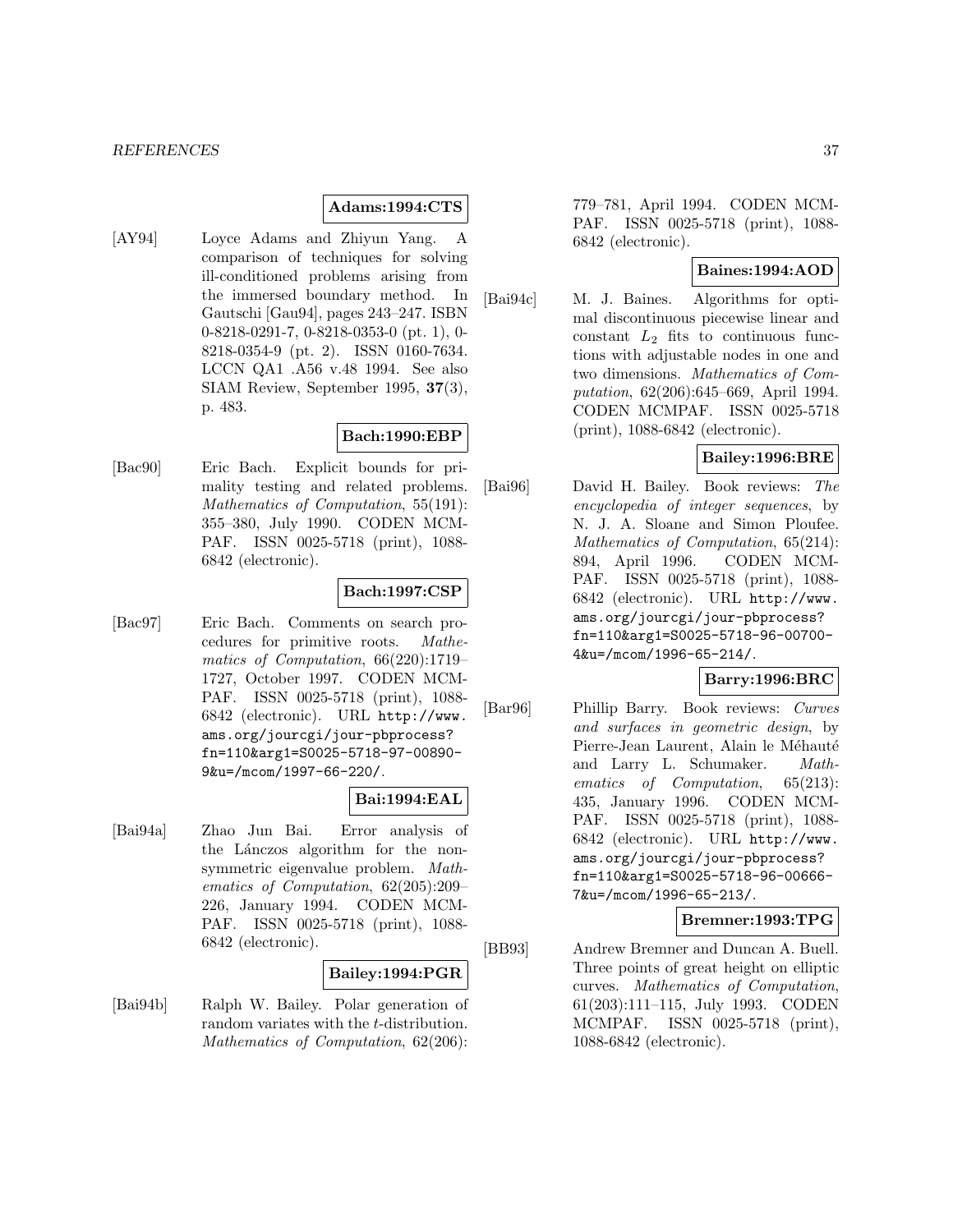### **Biehl:1994:AQO**

[BB94a] Ingrid Biehl and Johannes Buchmann. Algorithms for quadratic orders. In Gautschi [Gau94], pages 425–449. ISBN 0-8218-0291-7, 0-8218-0353-0 (pt. 1), 0- 8218-0354-9 (pt. 2). ISSN 0160-7634. LCCN QA1 .A56 v.48 1994. See also SIAM Review, September 1995, **37**(3), p. 483.

### **Bronson:1994:CSF**

[BB94b] Nathan D. Bronson and Duncan A. Buell. Congruential sieves on FPGA computers. In Gautschi [Gau94], pages 547–551. ISBN 0-8218-0291-7, 0-8218- 0353-0 (pt. 1), 0-8218-0354-9 (pt. 2). ISSN 0160-7634. LCCN QA1 .A56 v.48 1994. See also SIAM Review, September 1995, **37**(3), p. 483.

### **Browkin:1994:SRC**

[BB94c] J. Browkin and J. Brzeziński. Some remarks on the abc-conjecture. Mathematics of Computation, 62(206):931– 939, April 1994. CODEN MCM-PAF. ISSN 0025-5718 (print), 1088- 6842 (electronic).

#### **Barrett:1999:FEA**

[BB99a] John W. Barrett and James F. Blowey. Finite element approximation of the Cahn–Hilliard equation with concentration dependent mobility. Mathematics of Computation, 68(226):487– 517, April 1999. CODEN MCM-PAF. ISSN 0025-5718 (print), 1088- 6842 (electronic). URL http://www. ams.org/jourcgi/jour-pbprocess? fn=110&arg1=S0025-5718-99-01015- 7&u=/mcom/1999-68-226/.

#### **Belgacem:1999:SED**

[BB99b] F. Ben Belgacem and C. Bernardi. Spectral element discretization of

the Maxwell equations. Mathematics of Computation, 68(228):1497– 1520, October 1999. CODEN MCM-PAF. ISSN 0025-5718 (print), 1088- 6842 (electronic). URL http://www. ams.org/jourcgi/jour-pbprocess? fn=110&arg1=S0025-5718-99-01086- 8&u=/mcom/1999-68-228/.

#### **Beaucoup:1998:PSR**

[BBBP98] Franck Beaucoup, Peter Borwein, David W. Boyd, and Christopher Pinner. Power series with restricted coefficients and a root on a given ray. Mathematics of Computation, 67(222): 715–736, April 1998. CODEN MCM-PAF. ISSN 0025-5718 (print), 1088- 6842 (electronic). URL http://www. ams.org/jourcgi/jour-pbprocess? fn=110&arg1=S0025-5718-98-00960- 0&u=/mcom/1998-67-222/.

### **Bailey:1997:KC**

[BBC97] David H. Bailey, Jonathan M. Borwein, and Richard E. Crandall. On the Khintchine constant. Mathematics of Computation, 66(217):417– 431, January 1997. CODEN MCM-PAF. ISSN 0025-5718 (print), 1088- 6842 (electronic). URL http://www. ams.org/jourcgi/jour-pbprocess? fn=110&arg1=S0025-5718-97-00800- 4&u=/mcom/1997-66-217/.

### **Blecksmith:1990:MRI**

[BBG90] Richard Blecksmith, John Brillhart, and Irving Gerst. On the mod2 reciprocation of infinite modular-part products and the parity of certain partition functions. Mathematics of Computation, 54(189):345–376, January 1990. CODEN MCMPAF. ISSN 0025-5718 (print), 1088-6842 (electronic).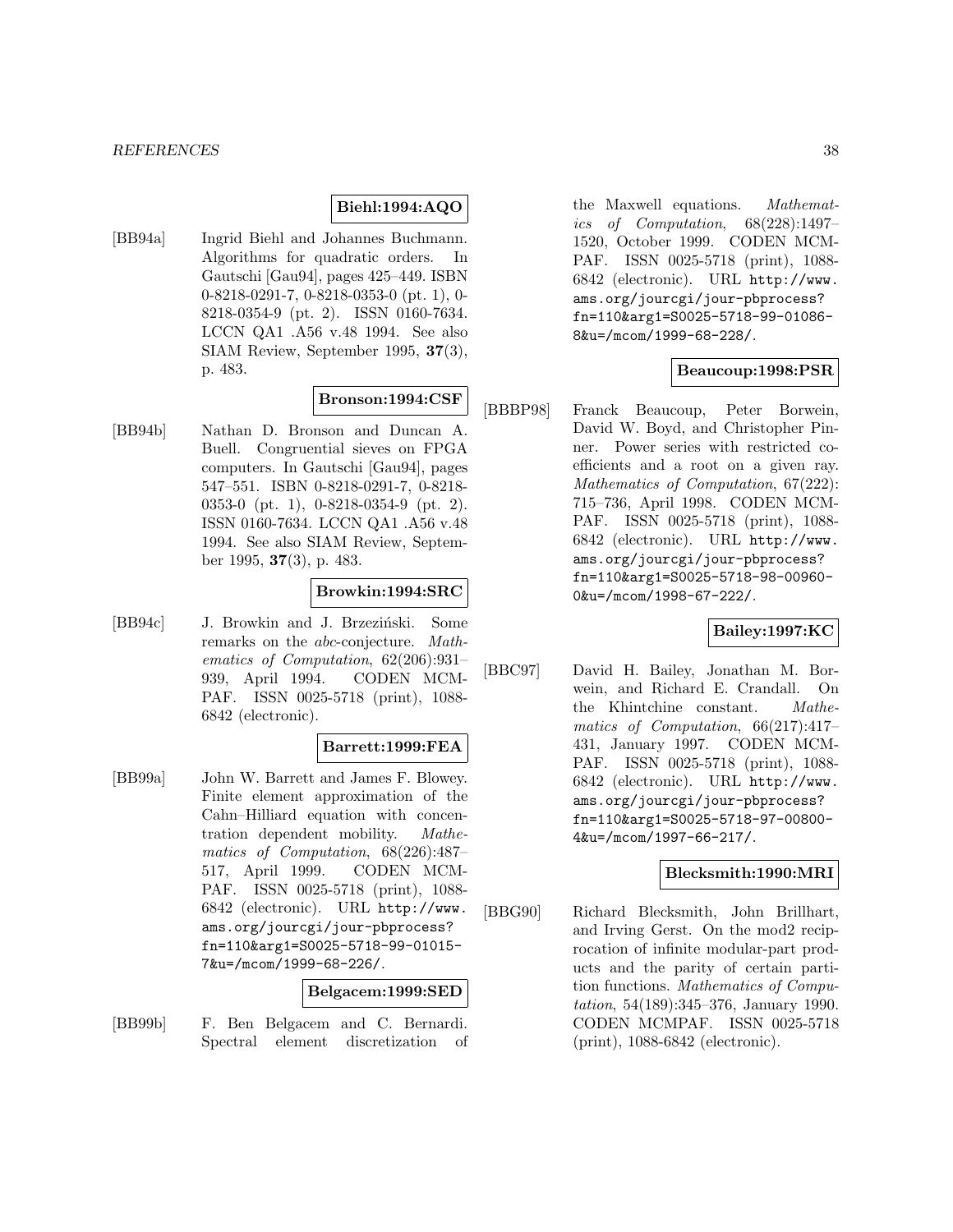### **Blecksmith:1991:CIM**

[BBG91] Richard Blecksmith, John Brillhart, and Irving Gerst. On a certain (Mod 2) identity and a method of proof by expansion. Mathematics of Computation, 56(194):775–794, April 1991. CODEN MCMPAF. ISSN 0025-5718 (print), 1088-6842 (electronic).

## **Blecksmith:1993:FMI**

[BBG93] Richard Blecksmith, John Brillhart, and Irving Gerst. A fundamental modular identity and some applications. Mathematics of Computation, 61(203): 83–95, July 1993. CODEN MCM-PAF. ISSN 0025-5718 (print), 1088- 6842 (electronic).

### **Blecksmith:1998:CTT**

[BBG98] Richard Blecksmith, John Brillhart, and Irving Gerst. A constructive theory of triple and quintuple product identities of the second degree. Mathematics of Computation, 67(222):797– 814, April 1998. CODEN MCM-PAF. ISSN 0025-5718 (print), 1088- 6842 (electronic). URL http://www. ams.org/jourcgi/jour-pbprocess? fn=110&arg1=S0025-5718-98-00931- 4&u=/mcom/1998-67-222/.

#### **Baltensperger:1999:ECL**

[BBN99] Richard Baltensperger, Jean-Paul Berrut, and Benjamin Noël. Exponential convergence of a linear rational interpolant between transformed Chebyshev points. Mathematics of Computation, 68(227):1109– 1120, July 1999. CODEN MCM-PAF. ISSN 0025-5718 (print), 1088- 6842 (electronic). URL http://www. ams.org/jourcgi/jour-pbprocess? fn=110&arg1=S0025-5718-99-01070- 4&u=/mcom/1999-68-227/.

### **Bouchut:1996:MMS**

[BBP96] F. Bouchut, Ch. Bourdarias, and B. Perthame. A MUSCL method satisfying all the numerical entropy inequalities. Mathematics of Computation, 65(216):1439–1461, October 1996. CODEN MCMPAF. ISSN 0025-5718 (print), 1088-6842 (electronic). URL http://www. ams.org/jourcgi/jour-pbprocess? fn=110&arg1=S0025-5718-96-00752- 1&u=/mcom/1996-65-216/.

## **Bailey:1997:RCV**

[BBP97] David Bailey, Peter Borwein, and Simon Plouffe. On the rapid computation of various polylogarithmic constants. Mathematics of Computation, 66(218):903–913, April 1997. CODEN MCMPAF. ISSN 0025- 5718 (print), 1088-6842 (electronic). URL http://www.ams.org/journals/ mcom/1997-66-218/S0025-5718-97- 00856-9/S0025-5718-97-00856-9.pdf. See [AW97].

# **Baum:1994:CIR**

[BC94] Ulrich Baum and Michael Clausen. Computing irreducible representations of supersolvable groups. Mathematics of Computation, 63(207):351–359, July 1994. CODEN MCMPAF. ISSN 0025- 5718 (print), 1088-6842 (electronic).

# **Bloom:1997:CPM**

[BC97] Thomas Bloom and Jean-Paul Calvi. A continuity property of multivariate Lagrange interpolation. Mathematics of Computation, 66(220):1561– 1577, October 1997. CODEN MCM-PAF. ISSN 0025-5718 (print), 1088- 6842 (electronic). URL http://www. ams.org/jourcgi/jour-pbprocess? fn=110&arg1=S0025-5718-97-00858- 2&u=/mcom/1997-66-220/.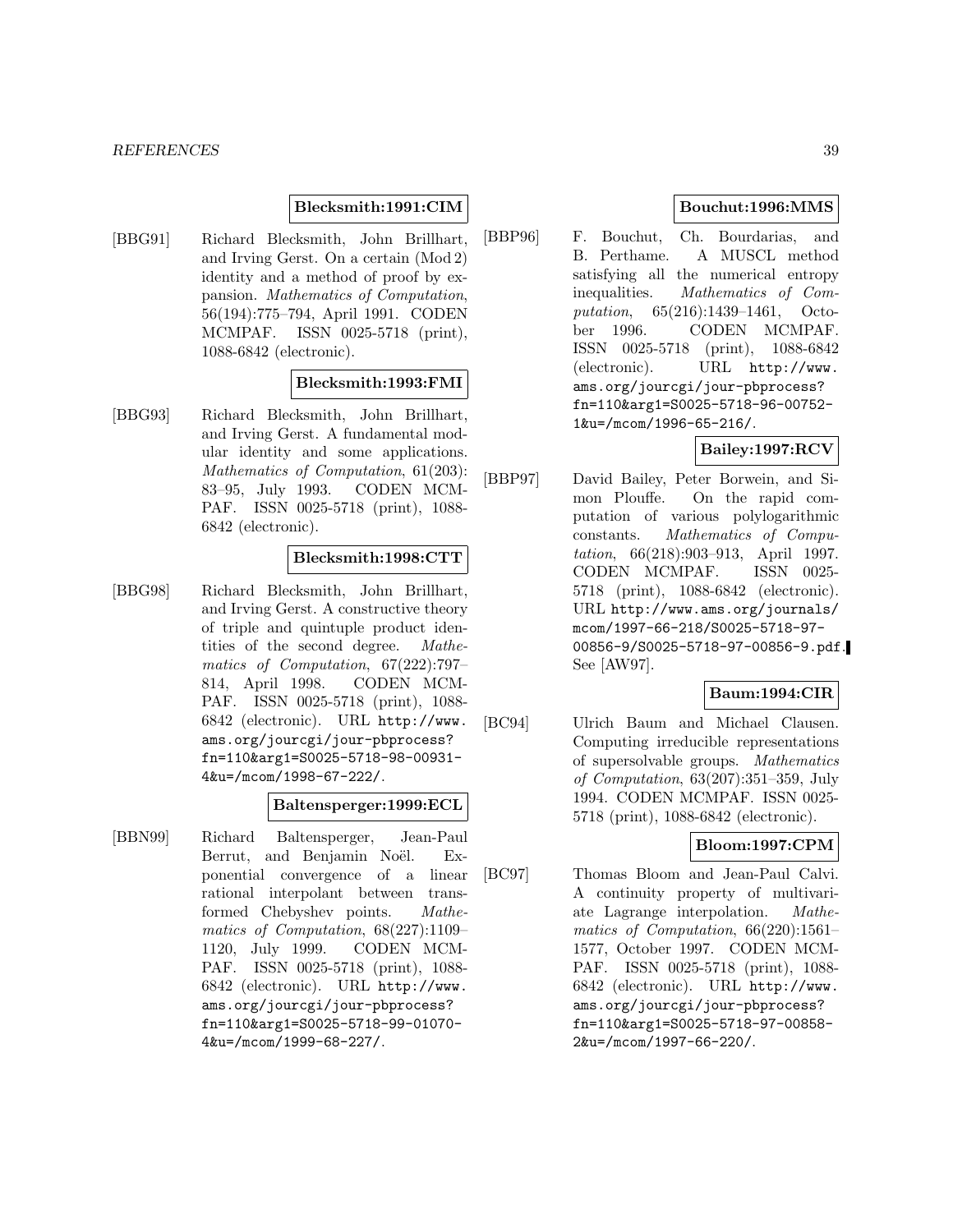#### *REFERENCES* 40

#### **Butcher:1998:ERK**

[BC98] J. C. Butcher and R. P. K. Chan. Efficient Runge–Kutta integrators for index-2 differential algebraic equations. Mathematics of Computation, 67(223): 1001–1021, July 1998. CODEN MCM-PAF. ISSN 0025-5718 (print), 1088- 6842 (electronic). URL http://www. ams.org/jourcgi/jour-pbprocess? fn=110&arg1=S0025-5718-98-00953- 3&u=/mcom/1998-67-223/.

# **Buhler:1993:IPC**

[BCEM93] J. Buhler, R. Crandall, R. Ernvall, and T. Metsänkylä. Irregular primes and cyclotomic invariants to four million. Mathematics of Computation, 61(203): 151–153, July 1993. CODEN MCM-PAF. ISSN 0025-5718 (print), 1088- 6842 (electronic).

### **Bernardi:1992:SSA**

[BCM92] Christine Bernardi, Giuseppe Coppoletta, and Yvon Maday. Some spectral approximations of two-dimensional fourth-order problems. Mathematics of Computation, 59(199):63–76, July 1992. CODEN MCMPAF. ISSN 0025-5718 (print), 1088-6842 (electronic).

### **Butcher:1995:DCT**

[BCMR95] J. C. Butcher, J. R. Cash, G. Moore, and R. D. Russell. Defect correction for two-point boundary value problems on nonequidistant meshes. Mathematics of Computation, 64(210):629–648, April 1995. CODEN MCMPAF. ISSN 0025- 5718 (print), 1088-6842 (electronic).

### **Buhler:1992:IPO**

[BCS92] J. P. Buhler, R. E. Crandall, and R. W. Sompolski. Irregular primes to one million. Mathematics of Computation, 59 (200):717–722, October 1992. CODEN

MCMPAF. ISSN 0025-5718 (print), 1088-6842 (electronic).

### **Brent:1991:ITL**

[BCT91] R. P. Brent, G. L. Cohen, and H. J. J. Te Riele. Improved techniques for lower bounds for odd perfect numbers. Mathematics of Computation, 57(196):857– 868, October 1991. CODEN MCM-PAF. ISSN 0025-5718 (print), 1088- 6842 (electronic).

#### **Batterson:1992:LCS**

[BD92a] Steve Batterson and David Day. Linear convergence in the shifted QR algorithm. Mathematics of Computation, 59(199):141–151, July 1992. CODEN MCMPAF. ISSN 0025-5718 (print), 1088-6842 (electronic).

#### **Boersma:1992:NEL**

[BD92b] J. Boersma and J. P. Dempsey. On the numerical evaluation of Legendre's chifunction. Mathematics of Computation, 59(199):157–163, July 1992. CODEN MCMPAF. ISSN 0025-5718 (print), 1088-6842 (electronic).

### **Bennett:1998:DE**

[Bd98] Michael A. Bennett and Benjamin M. M. de Weger. On the Diophantine equation  $|ax^n - by^n| = 1$ . Mathematics of Computation, 67(221):413– 438, January 1998. CODEN MCM-PAF. ISSN 0025-5718 (print), 1088- 6842 (electronic). URL http://www. ams.org/jourcgi/jour-pbprocess? fn=110&arg1=S0025-5718-98-00900- 4&u=/mcom/1998-67-221/.

### **Bernardi:1990:CFE**

[BDM90] Christine Bernardi, Naïma Debit, and Yvon Maday. Coupling finite element and spectral methods: First results. Mathematics of Computation, 54(189):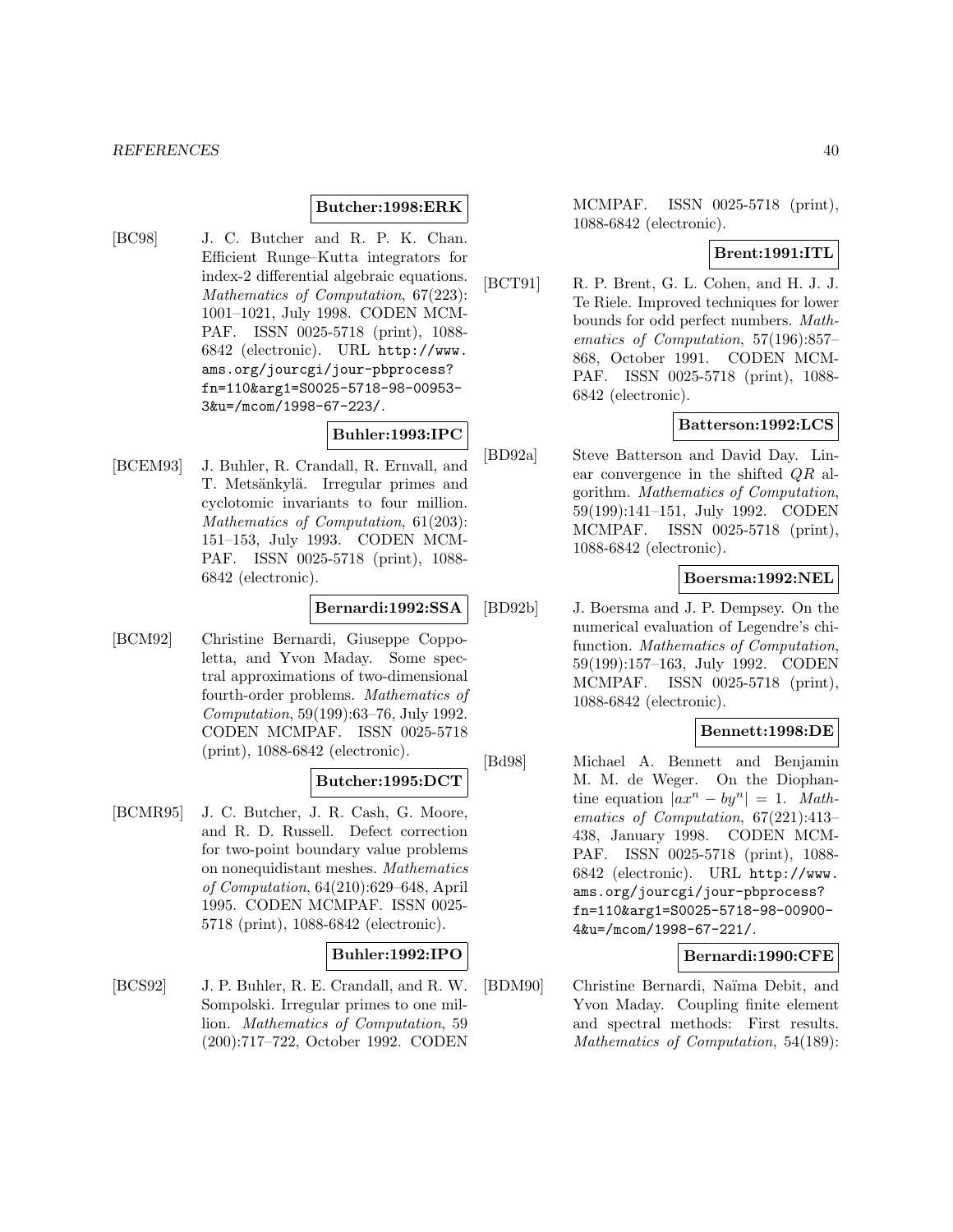21–39, January 1990. CODEN MCM-PAF. ISSN 0025-5718 (print), 1088- 6842 (electronic).

#### **Bermudez:1998:FEA**

[BDR98] Alfredo Bermúdez, Ricardo Durán, and Rodolfo Rodríguez. Finite element analysis of compressible and incompressible fluid-solid systems. Mathematics of Computation, 67(221):111– 136, January 1998. CODEN MCM-PAF. ISSN 0025-5718 (print), 1088- 6842 (electronic). URL http://www. ams.org/jourcgi/jour-pbprocess? fn=110&arg1=S0025-5718-98-00901- 6&u=/mcom/1998-67-221/.

#### **Borwein:1996:ICP**

[BE96] Peter Borwein and Tamás Erdélyi. The integer Chebyshev problem. Mathematics of Computation, 65(214):661– 681, April 1996. CODEN MCM-PAF. ISSN 0025-5718 (print), 1088- 6842 (electronic). URL http://www. ams.org/jourcgi/jour-pbprocess? fn=110&arg1=S0025-5718-96-00702- 8&u=/mcom/1996-65-214/.

### **Buchmann:1999:FRN**

[BE99] Johannes Buchmann and Friedrich Eisenbrand. On factor refinement in number fields. Mathematics of Computation, 68(225):345–350, January 1999. CODEN MCMPAF. ISSN 0025-5718 (print), 1088-6842 (electronic). URL http://www. ams.org/jourcgi/jour-pbprocess? fn=110&arg1=S0025-5718-99-01023- 6&u=/mcom/1999-68-225/.

### **Bean:1997:PCA**

[Bea97] Michael A. Bean. The practical computation of areas associated with binary quartic forms. *Mathemat*ics of Computation, 66(219):1269–

1293, July 1997. CODEN MCM-PAF. ISSN 0025-5718 (print), 1088- 6842 (electronic). URL http://www. ams.org/jourcgi/jour-pbprocess? fn=110&arg1=S0025-5718-97-00815- 6&u=/mcom/1997-66-219/.

### **Belabas:1997:FAC**

[Bel97] K. Belabas. A fast algorithm to compute cubic fields. Mathematics of Computation, 66(219):1213– 1237, July 1997. CODEN MCM-PAF. ISSN 0025-5718 (print), 1088- 6842 (electronic). URL http://www. ams.org/jourcgi/jour-pbprocess? fn=110&arg1=S0025-5718-97-00846- 6&u=/mcom/1997-66-219/.

### **BenGhanem:1998:QFU**

[Ben98a] Riadh Ben Ghanem. Quadrature formulae using zeros of Bessel functions as nodes. Mathematics of Computation, 67(221):323–336, January 1998. CODEN MCMPAF. ISSN 0025-5718 (print), 1088-6842 (electronic). URL http://www. ams.org/jourcgi/jour-pbprocess? fn=110&arg1=S0025-5718-98-00882- 5&u=/mcom/1998-67-221/.

### **Benner:1998:BRA**

[Ben98b] Peter Benner. Book reviews: Algorithms for linear-quadratic optimization, by Vasile Sima. Mathematics of Computation, 67(221): ??, January 1998. CODEN MCM-PAF. ISSN 0025-5718 (print), 1088- 6842 (electronic). URL http://www. ams.org/jourcgi/jour-pbprocess? fn=110&arg1=S0025-5718-98-00891- 6&u=/mcom/1998-67-221/.

### **Berger:1990:ACF**

[Ber90] Alan E. Berger. Accurate calculation of functions used in a model of the ne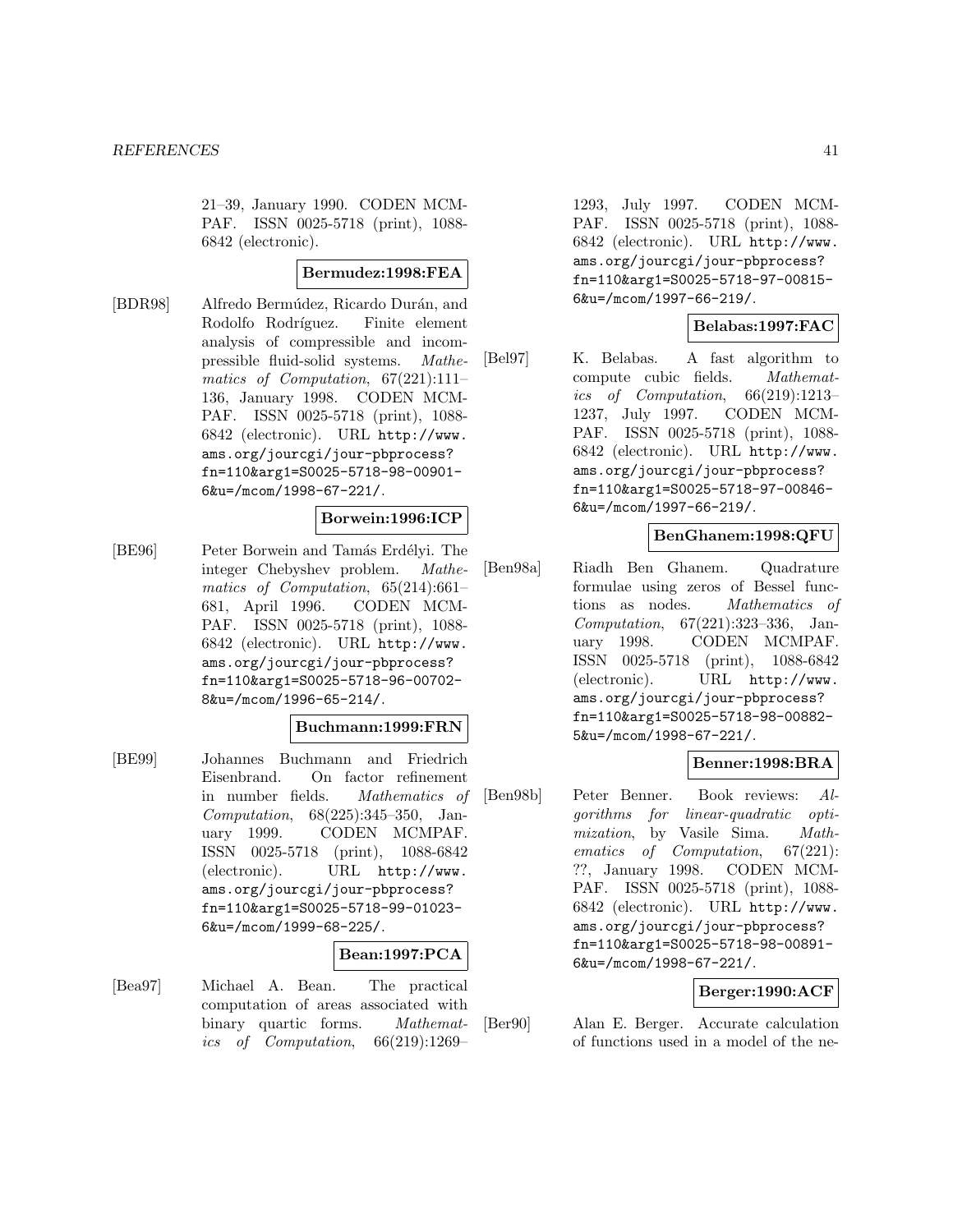matic behavior of self-assembling systems. Mathematics of Computation, 54 (189):313–330, January 1990. CODEN MCMPAF. ISSN 0025-5718 (print), 1088-6842 (electronic).

### **Berrut:1994:LRI**

[Ber94] Jean-Paul Berrut. Linear rational interpolation of continuous functions over an interval. In Gautschi [Gau94], pages 261–264. ISBN 0-8218-0291-7, 0-8218- 0353-0 (pt. 1), 0-8218-0354-9 (pt. 2). ISSN 0160-7634. LCCN QA1 .A56 v.48 1994. See also SIAM Review, September 1995, **37**(3), p. 483.

### **Bernstein:1998:DPP**

[Ber98] Daniel J. Bernstein. Detecting perfect powers in essentially linear time. Mathematics of Computation, 67(223): 1253–1283, July 1998. CODEN MCM-PAF. ISSN 0025-5718 (print), 1088- 6842 (electronic). URL http://www. ams.org/jourcgi/jour-pbprocess? fn=110&arg1=S0025-5718-98-00952- 1&u=/mcom/1998-67-223/.

### **Beukers:1996:BRA**

[Beu96] F. Beukers. Book reviews: Arithmetic of algebraic curves, by Serguei A. Stepanov. Mathematics of Computation, 65(216):??, October 1996. CODEN MCMPAF. ISSN 0025-5718 (print), 1088-6842 (electronic). URL http://www. ams.org/jourcgi/jour-pbprocess? fn=110&arg1=S0025-5718-96-00768- 5&u=/mcom/1996-65-216/.

### **Bohman:1992:FRP**

[BF92] Jan Bohman and Carl-Erik Fröberg. The Γ-function revisited: power series expansions and real-imaginary zero lines. Mathematics of Computation, 58 (197):315–322, January 1992. CODEN MCMPAF. ISSN 0025-5718 (print), 1088-6842 (electronic).

### **Berger:1993:AFE**

[BF93a] Harald Berger and Miloslav Feistauer. Analysis of the finite element variational crimes in the numerical approximation of transonic flow. Mathematics of Computation, 61(204):493– 521, October 1993. CODEN MCM-PAF. ISSN 0025-5718 (print), 1088- 6842 (electronic).

### **Bialecki:1993:OSC**

[BF93b] Bernard Bialecki and Ryan I. Fernandes. Orthogonal spline collocation Laplace-modified and alternatingdirection methods for parabolic problems on rectangles. Mathematics of Computation, 60(202):545–573, April 1993. CODEN MCMPAF. ISSN 0025- 5718 (print), 1088-6842 (electronic).

### **Buchmann:1993:EQF**

[BFP93] Johannes Buchmann, David Ford, and Michael Pohst. Enumeration of quartic fields of small discriminant. Mathematics of Computation, 61(204):873– 879, October 1993. CODEN MCM-PAF. ISSN 0025-5718 (print), 1088- 6842 (electronic).

### **Beattie:1992:ICR**

[BG92a] Christopher Beattie and W. M. Greenlee. Improved convergence rates for intermediate problems. Mathematics of Computation, 59(199):77–95, July 1992. CODEN MCMPAF. ISSN 0025-5718 (print), 1088-6842 (electronic).

#### **Bremner:1992:NCT**

[BG92b] Andrew Bremner and Richard K. Guy. Nu-configurations in tiling the square. Mathematics of Computation, 59(199): 195–202, S1–S20, July 1992. CODEN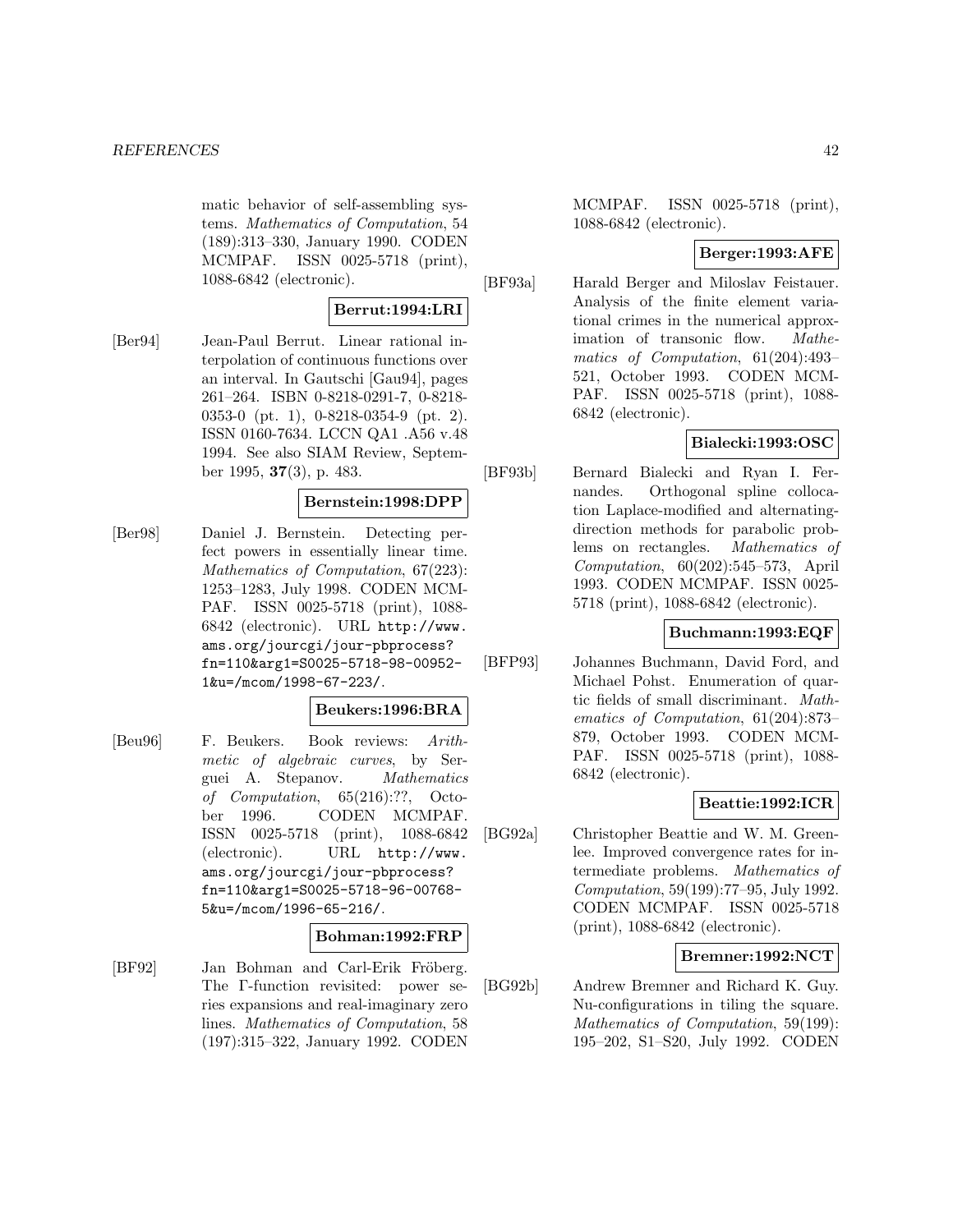MCMPAF. ISSN 0025-5718 (print), 1088-6842 (electronic).

### **Bremner:1992:SNC**

[BG92c] Andrew Bremner and Richard K. Guy. Supplement to "Nu-configurations in tiling the square". Mathematics of Computation, 59(199):S1–S20, July 1992. CODEN MCMPAF. ISSN 0025- 5718 (print), 1088-6842 (electronic).

## **Bochev:1994:ALS**

[BG94] Pavel B. Bochev and Max D. Gunzburger. Analysis of least squares finite element methods for the Stokes equations. Mathematics of Computation, 63 (208):479–506, October 1994. CODEN MCMPAF. ISSN 0025-5718 (print), 1088-6842 (electronic).

## **Brown:1996:SGP**

[BG96] Brienne E. Brown and Daniel M. Gordon. On sequences without geometric progressions. Mathematics of Computation, 65(216):1749– 1754, October 1996. CODEN MCM-PAF. ISSN 0025-5718 (print), 1088- 6842 (electronic). URL http://www. ams.org/jourcgi/jour-pbprocess? fn=110&arg1=S0025-5718-96-00765- X&u=/mcom/1996-65-216/.

## **Bendali:1999:NRB**

[BG99a] A. Bendali and Ph. Guillaume. Non-reflecting boundary conditions for waveguides. Mathematics of Computation, 68(225):123–144, January 1999. CODEN MCMPAF. ISSN 0025-5718 (print), 1088-6842 (electronic). URL http://www. ams.org/jourcgi/jour-pbprocess? fn=110&arg1=S0025-5718-99-01016- 9&u=/mcom/1999-68-225/.

### **Browkin:1999:TWK**

[BG99b] Jerzy Browkin and Herbert Gangl. Tame and wild kernels of quadratic imaginary number fields. Mathematics of Computation, 68(225):291– 305, January 1999. CODEN MCM-PAF. ISSN 0025-5718 (print), 1088- 6842 (electronic). URL http://www. ams.org/jourcgi/jour-pbprocess? fn=110&arg1=S0025-5718-99-01000- 5&u=/mcom/1999-68-225/.

### **Bohmer:1999:NDS**

[BGJ99] Klaus Böhmer, Willy Govaerts, and Vladimír Janovsky. Numerical detection of symmetry breaking bifurcation points with nonlinear degeneracies. Mathematics of Computation, 68(227): 1097–1108, July 1999. CODEN MCM-PAF. ISSN 0025-5718 (print), 1088- 6842 (electronic). URL http://www. ams.org/jourcgi/jour-pbprocess? fn=110&arg1=S0025-5718-99-01052- 2&u=/mcom/1999-68-227/.

# **Biester:1995:ASQ**

[BGLT95] Christian Biester, Peter J. Grabner, Gerhard Larcher, and Robert F. Tichy. Adaptive search in quasi-Monte Carlo optimization. Mathematics of Computation, 64(210):807–818, April 1995. CODEN MCMPAF. ISSN 0025-5718 (print), 1088-6842 (electronic).

### **Bremner:1993:WIR**

[BGN93] Andrew Bremner, Richard K. Guy, and Richard J. Nowakowski. Which integers are representable as the product of the sum of three integers with the sum of their reciprocals? Mathematics of Computation, 61(203):117–130, July 1993. CODEN MCMPAF. ISSN 0025- 5718 (print), 1088-6842 (electronic).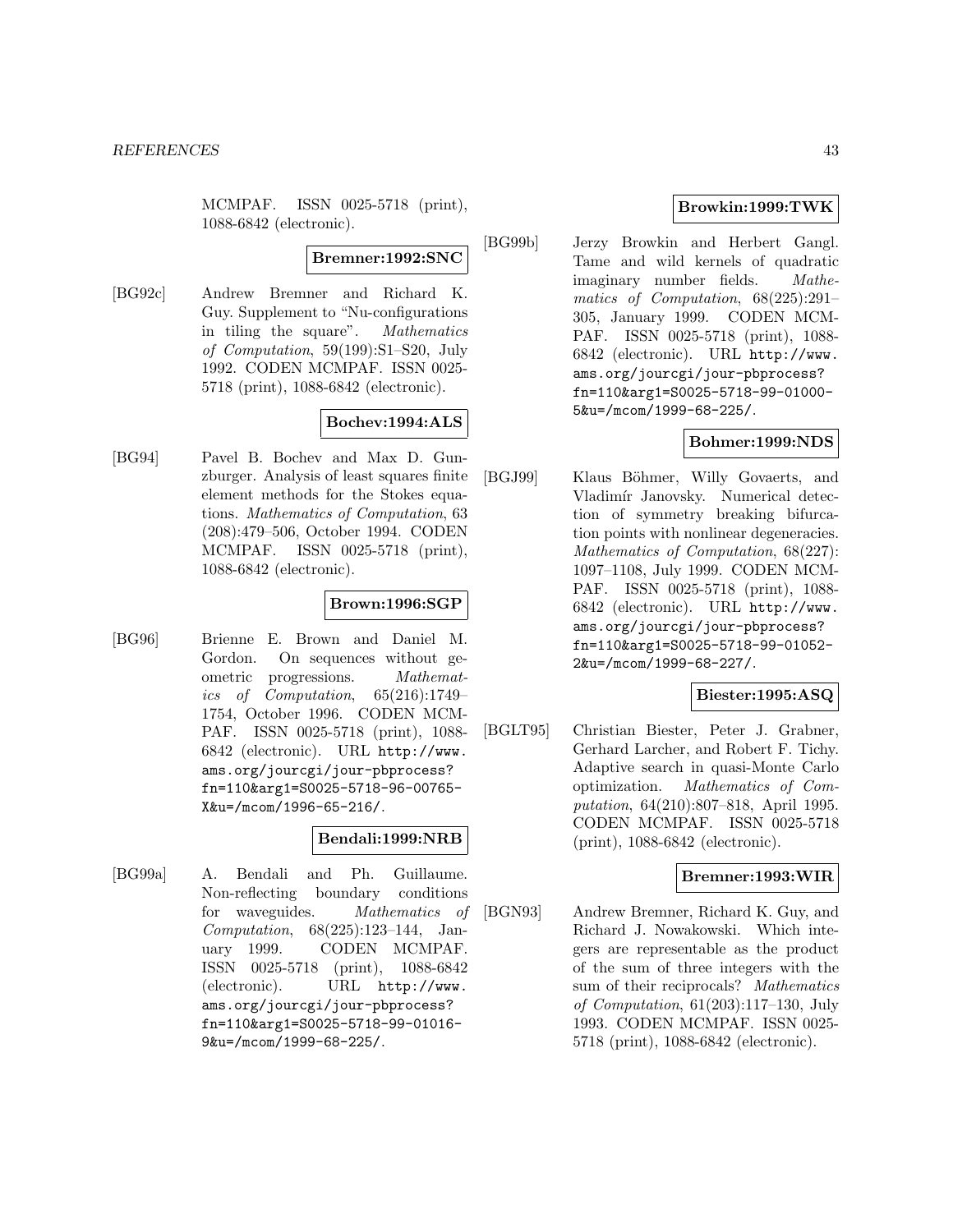### **Bach:1993:SES**

[BH93] Eric Bach and Lorenz Huelsbergen. Statistical evidence for small generating sets. Mathematics of Computation, 61 (203):69–82, July 1993. CODEN MCM-PAF. ISSN 0025-5718 (print), 1088- 6842 (electronic).

### **Bartolomeo:1994:FPG**

[BH94a] J. Bartolomeo and Matthew He. On Faber polynomials generated by an mstar. Mathematics of Computation, 62 (205):277–287, January 1994. CODEN MCMPAF. ISSN 0025-5718 (print), 1088-6842 (electronic).

#### **Brio:1994:NRD**

[BH94b] M. Brio and J. K. Hunter. A von Neumann reflection for the 2-D Burgers equation. In Gautschi [Gau94], pages 265–268. ISBN 0-8218-0291-7, 0-8218- 0353-0 (pt. 1), 0-8218-0354-9 (pt. 2). ISSN 0160-7634. LCCN QA1 .A56 v.48 1994. See also SIAM Review, September 1995, **37**(3), p. 483.

### **Berczes:1997:CED**

[BH97] A. Bérczes and L. Hajdu. Computational experiences on the distances of polynomials to irreducible polynomials. Mathematics of Computation, 66(217): 391–398, January 1997. CODEN MCM-PAF. ISSN 0025-5718 (print), 1088- 6842 (electronic). URL http://www. ams.org/jourcgi/jour-pbprocess? fn=110&arg1=S0025-5718-97-00801- 6&u=/mcom/1997-66-217/.

#### **Buhmann:1993:SDP**

[BI93] Martin Buhmann and Arieh Iserles. Stability of the discretized pantograph differential equation. Mathematics of Computation, 60(202):575–589, April 1993. CODEN MCMPAF. ISSN 0025- 5718 (print), 1088-6842 (electronic).

### **Bialecki:1990:SHQ**

[Bia90] Bernard Bialecki. A Sinc–Hunter quadrature rule for Cauchy principal value integrals. Mathematics of Computation, 55(192):665–681, October 1990. CODEN MCMPAF. ISSN 0025-5718 (print), 1088-6842 (electronic).

## **Buchmann:1997:SCP**

[BJT97] Johannes Buchmann, Michael J. Jacobson, Jr., and Edlyn Teske. On some computational problems in finite abelian groups. Mathematics of Computation, 66(220):1663– 1687, October 1997. CODEN MCM-PAF. ISSN 0025-5718 (print), 1088- 6842 (electronic). URL http://www. ams.org/jourcgi/jour-pbprocess? fn=110&arg1=S0025-5718-97-00880- 6&u=/mcom/1997-66-220/.

#### **Bramble:1994:RFE**

[BK94] James H. Bramble and J. Thomas King. A robust finite element method for nonhomogeneous Dirichlet problems in domains with curved boundaries. Mathematics of Computation, 63(207): 1–17, July 1994. CODEN MCM-PAF. ISSN 0025-5718 (print), 1088- 6842 (electronic).

#### **Borwein:1990:SQE**

[BL90] Peter B. Borwein and Terry A. Loring. Some questions of Erdős and Graham on numbers of the form  $\sum g_n/2^{g_n}$ . Mathematics of Computation, 54(189): 377–394, January 1990. CODEN MCM-PAF. ISSN 0025-5718 (print), 1088- 6842 (electronic).

### **Barrett:1993:FEA**

[BL93] John W. Barrett and W. B. Liu. Finite element approximation of the p-Laplacian. Mathematics of Computation, 61(204):523–537, October 1993.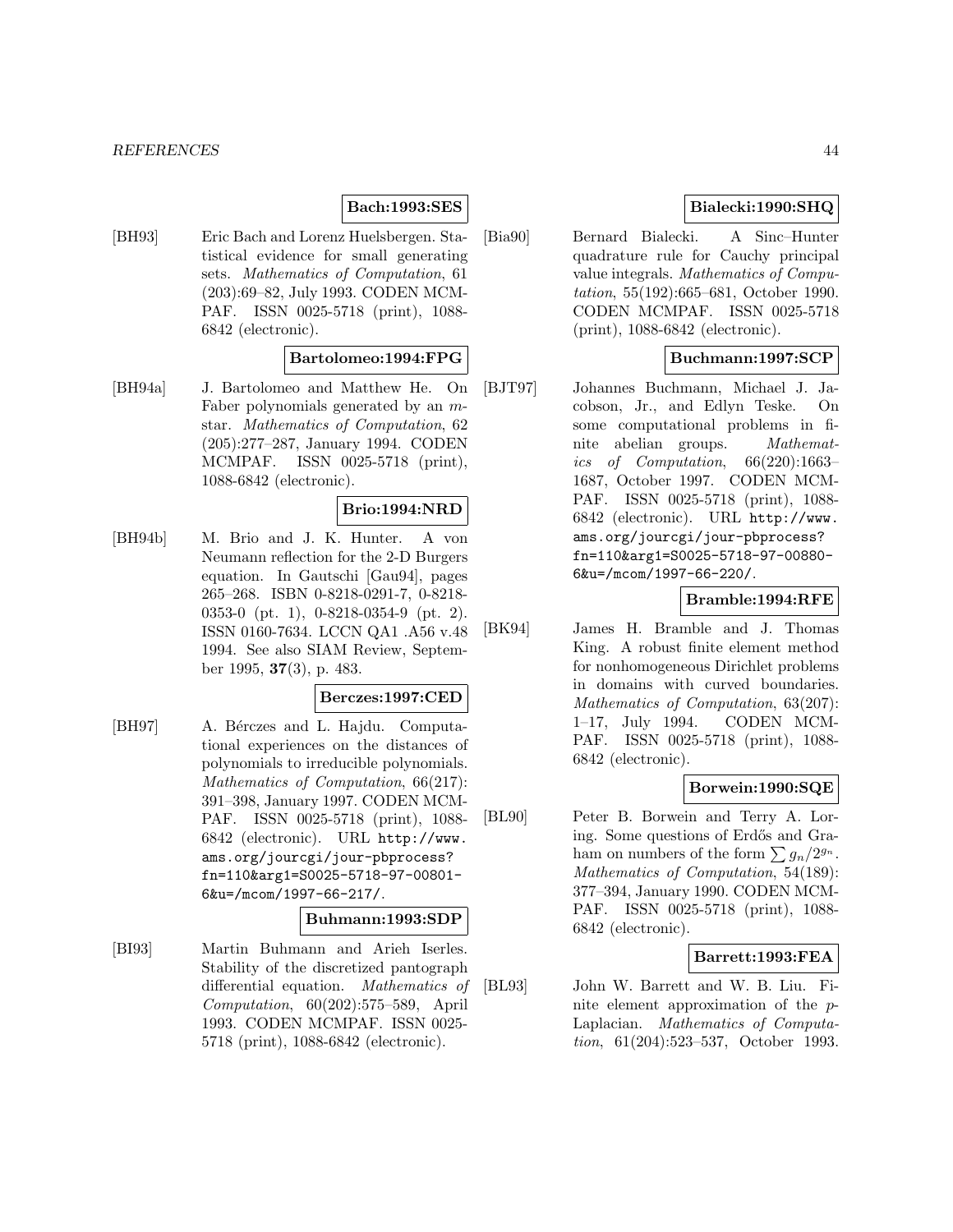CODEN MCMPAF. ISSN 0025-5718 (print), 1088-6842 (electronic).

### **Boukadida:1994:NVT**

[BL94] T. Boukadida and A. Y. LeRoux. A new version of the two-dimensional Lax– Friedrichs scheme. Mathematics of Computation, 63(208):541–553, October 1994. CODEN MCMPAF. ISSN 0025-5718 (print), 1088-6842 (electronic).

## **Bales:1995:NNE**

[BL95] L. Bales and I. Lasiecka. Negative norm estimates for fully discrete finite element approximations to the wave equation with nonhomogeneous  $L_2$  Dirichlet boundary data. Mathematics of Computation,  $64(209):89-115$ , January 1995. CODEN MCMPAF. ISSN 0025- 5718 (print), 1088-6842 (electronic).

## **Bhatia:1996:PMP**

[BL96] Rajendra Bhatia and Ren Cang Li. On perturbations of matrix pencils with real spectra. II. Mathematics of Computation, 65(214):637– 645, April 1996. CODEN MCM-PAF. ISSN 0025-5718 (print), 1088- 6842 (electronic). URL http://www. ams.org/jourcgi/jour-pbprocess? fn=110&arg1=S0025-5718-96-00699- 0&u=/mcom/1996-65-214/.

## **Bramble:1993:ISN**

[BLP93] James H. Bramble, Zbigniew Leyk, and Joseph E. Pasciak. Iterative schemes for nonsymmetric and indefinite elliptic boundary value problems. Mathematics of Computation, 60(201):1–22, January 1993. CODEN MCMPAF. ISSN 0025- 5718 (print), 1088-6842 (electronic).

### **Bramble:1994:AMA**

[BLP94] James H. Bramble, Zbigniew Leyk, and Joseph E. Pasciak. The analysis of multigrid algorithms for pseudodifferential operators of order minus one. Mathematics of Computation, 63(208):461– 478, October 1994. CODEN MCM-PAF. ISSN 0025-5718 (print), 1088- 6842 (electronic).

## **Bramble:1997:LSA**

[BLP97] James H. Bramble, Raytcho D. Lazarov, and Joseph E. Pasciak. A least-squares approach based on a discrete minus one inner product for first order systems. Mathematics of Computation, 66(219):935– 955, July 1997. CODEN MCM-PAF. ISSN 0025-5718 (print), 1088- 6842 (electronic). URL http://www. ams.org/jourcgi/jour-pbprocess? fn=110&arg1=S0025-5718-97-00848- X&u=/mcom/1997-66-219/.

## **Berger:1994:FVM**

[BLS94] M. J. Berger, R. J. LeVeque, and L. G. Stern. Finite volume methods for irregular one-dimensional grids. In Gautschi [Gau94], pages 255–259. ISBN 0-8218- 0291-7, 0-8218-0353-0 (pt. 1), 0-8218- 0354-9 (pt. 2). ISSN 0160-7634. LCCN QA1 .A56 v.48 1994. See also SIAM Review, September 1995, **37**(3), p. 483.

## **Bach:1996:REP**

[BLSW96] Eric Bach, Richard Lukes, Jeffrey Shallit, and H. C. Williams. Results and estimates on pseudopowers. Mathematics of Computation, 65(216):1737– 1747, October 1996. CODEN MCM-PAF. ISSN 0025-5718 (print), 1088- 6842 (electronic). URL http://www. ams.org/jourcgi/jour-pbprocess? fn=110&arg1=S0025-5718-96-00762- 4&u=/mcom/1996-65-216/.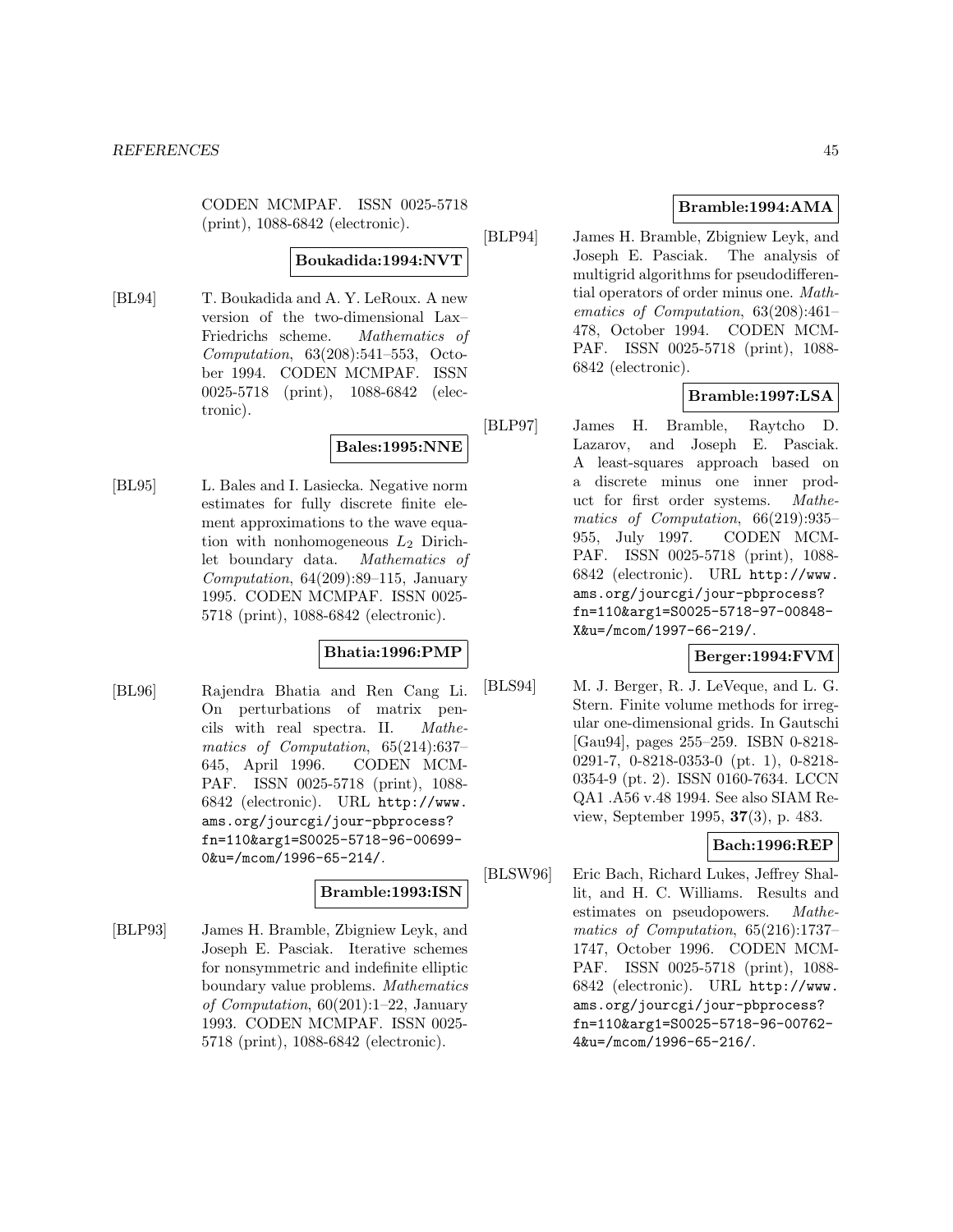#### **Berge:1990:CSF**

[BMO90] A.-M. Bergé, J. Martinet, and M. Olivier. The computation of sextic fields with a quadratic subfield. Mathematics of Computation, 54(190): 869–884, April 1990. CODEN MCM-PAF. ISSN 0025-5718 (print), 1088- 6842 (electronic).

### **Bojanov:1990:CBT**

[BN90] Borislav Bojanov and Geno Nikolov. Comparison of Birkhoff type quadrature formulae. Mathematics of Computation, 54(190):627–648, April 1990. CODEN MCMPAF. ISSN 0025-5718 (print), 1088-6842 (electronic).

#### **Bussemaker:1992:EGS**

[BN92] F. C. Bussemaker and A. Neumaier. Exceptional graphs with smallest eigenvalue  $-2$  and related problems. with<br>microfiche supplement. *Mathematics* microfiche supplement. of Computation, 59(200):583–608, October 1992. CODEN MCMPAF. ISSN 0025-5718 (print), 1088-6842 (electronic).

#### **Balasubramanian:1997:DCN**

[BN97] R. Balasubramanian and S. V. Nagaraj. Density of Carmichael numbers with three prime factors. Mathematics of Computation, 66(220):1705– 1708, October 1997. CODEN MCM-PAF. ISSN 0025-5718 (print), 1088- 6842 (electronic). URL http://www. ams.org/jourcgi/jour-pbprocess? fn=110&arg1=S0025-5718-97-00857- 0&u=/mcom/1997-66-220/.

### **Babuska:1994:CFE**

[BO94] I. Babuška and J. E. Osborn. Corrigendum: "Finite element-Galerkin approximation of the eigenvalues and eigenvectors of selfadjoint problems" [Math.

Comp. **52** (1989), no. 186, 275–297, MR 89k:65132]. Mathematics of Computation, 63(208):831–832, October 1994. CODEN MCMPAF. ISSN 0025-5718 (print), 1088-6842 (electronic).

#### **Bosma:1990:AM**

[Bos90] Wieb Bosma. Approximation by mediants. Mathematics of Computation, 54 (189):421–434, January 1990. CODEN MCMPAF. ISSN 0025-5718 (print), 1088-6842 (electronic).

### **Bosma:1993:EPC**

[Bos93a] Wieb Bosma. Explicit primality criteria for  $h \cdot 2^k \pm 1$ . Mathematics of Computation, 61(203):97–109, S7–S9, July 1993. CODEN MCMPAF. ISSN 0025-5718 (print), 1088-6842 (electronic).

### **Bosma:1993:SEP**

[Bos93b] Wieb Bosma. Supplement to "Explicit primality criteria for  $h \cdot 2^k \pm 1$ ". Mathematics of Computation, 61(203): S7–S9, July 1993. CODEN MCM-PAF. ISSN 0025-5718 (print), 1088- 6842 (electronic).

### **Bosma:1998:BRP**

[Bos98] Wieb Bosma. Book reviews: Polynomial algorithms in computer algebra, by F. Winkler. Mathematics of Computation, 67(224):??, October 1998. CODEN MCMPAF. ISSN 0025-5718 (print), 1088-6842 (electronic). URL http://www. ams.org/jourcgi/jour-pbprocess? fn=110&arg1=S0025-5718-98-00989- 2&u=/mcom/1998-67-224/.

#### **Boumenir:1999:EPS**

[Bou99] Amin Boumenir. Eigenvalues of periodic Sturm–Liouville problems by the Shannon–Whittaker sampling theorem. Mathematics of Computation, 68(227):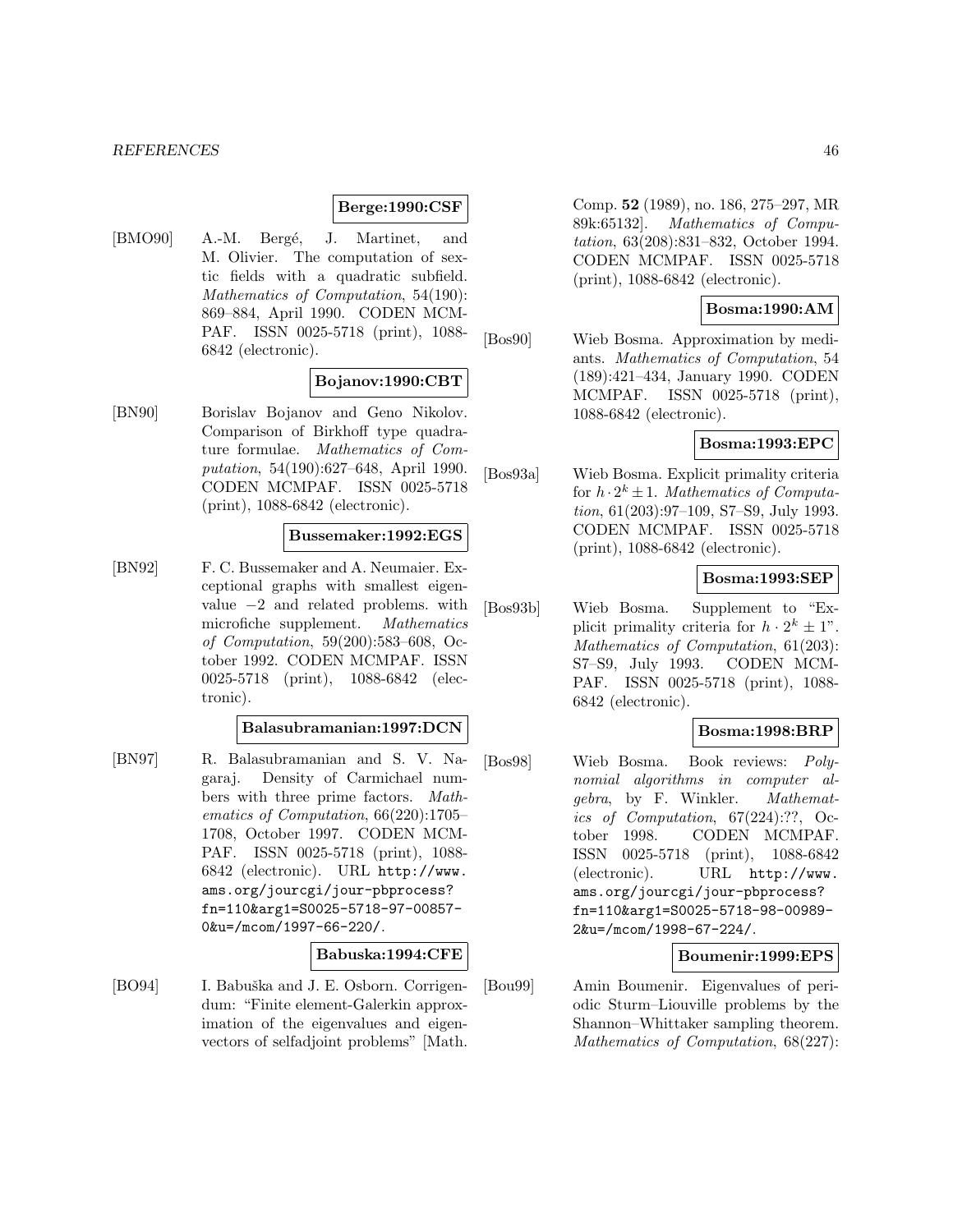1057–1066, July 1999. CODEN MCM-PAF. ISSN 0025-5718 (print), 1088- 6842 (electronic). URL http://www. ams.org/jourcgi/jour-pbprocess? fn=110&arg1=S0025-5718-99-01053- 4&u=/mcom/1999-68-227/.

## **Boyd:1996:BEP**

[Boy96a] David W. Boyd. On beta expansions for Pisot numbers. Mathematics of Computation, 65(214):841– 860, April 1996. CODEN MCM-PAF. ISSN 0025-5718 (print), 1088- 6842 (electronic). URL http://www. ams.org/jourcgi/jour-pbprocess? fn=110&arg1=S0025-5718-96-00693- X&u=/mcom/1996-65-214/.

### **Boyd:1996:BES**

[Boy96b] David W. Boyd. On the beta expansion for Salem numbers of degree 6. Mathematics of Computation, 65(214):861–875, S29–31, April 1996. CODEN MCMPAF. ISSN 0025-5718 (print), 1088-6842 (electronic). URL http://www. ams.org/jourcgi/jour-pbprocess? fn=110&arg1=S0025-5718-96-00700- 4&u=/mcom/1996-65-214/.

### **Boyd:1996:SBE**

[Boy96c] David W. Boyd. Supplement to "On the beta expansion for Salem numbers of degree 6". Mathematics of Computation, 65(214):S29–S31, April 1996. CODEN MCMPAF. ISSN 0025-5718 (print), 1088-6842 (electronic).

### **Boyd:1997:PBC**

[Boy97] David W. Boyd. On a problem of Byrnes concerning polynomials with restricted coefficients. Mathematics of Computation, 66(220):1697– 1703, October 1997. CODEN MCM-PAF. ISSN 0025-5718 (print), 10886842 (electronic). URL http://www. ams.org/jourcgi/jour-pbprocess? fn=110&arg1=S0025-5718-97-00892- 2&u=/mcom/1997-66-220/.

### **Bramble:1992:ASM**

[BP92] James H. Bramble and Joseph E. Pasciak. The analysis of smoothers for multigrid algorithms. Mathematics of Computation, 58(198):467–488, April 1992. CODEN MCMPAF. ISSN 0025- 5718 (print), 1088-6842 (electronic).

### **Bramble:1993:NEM**

[BP93] James H. Bramble and Joseph E. Pasciak. New estimates for multilevel algorithms including the V -cycle. Mathematics of Computation, 60(202):447– 471, April 1993. CODEN MCM-PAF. ISSN 0025-5718 (print), 1088- 6842 (electronic).

### **Bach:1996:ASP**

[BP96] Eric Bach and René Peralta. Asymptotic semismoothness probabilities. Mathematics of Computation, 65(216): 1701–1715, October 1996. CO-DEN MCMPAF. ISSN 0025-5718 (print), 1088-6842 (electronic). URL http://www.ams.org/jourcgi/jourpbprocess?fn=110&arg1=S0025-5718- 96-00775-2&u=/mcom/1996-65-216/.

## **Buchmann:1994:UGC**

[BPv94] J. Buchmann, M. Pohst, and J. Graf von Schmettow. On unit groups and class groups of quartic fields of signature (2, 1). Mathematics of Computation, 62(205):387–390, January 1994. CODEN MCMPAF. ISSN 0025-5718 (print), 1088-6842 (electronic).

### **Bramble:1998:ANO**

[BPV98] James H. Bramble, Joseph E. Pasciak, and Apostol T. Vassilev. Anal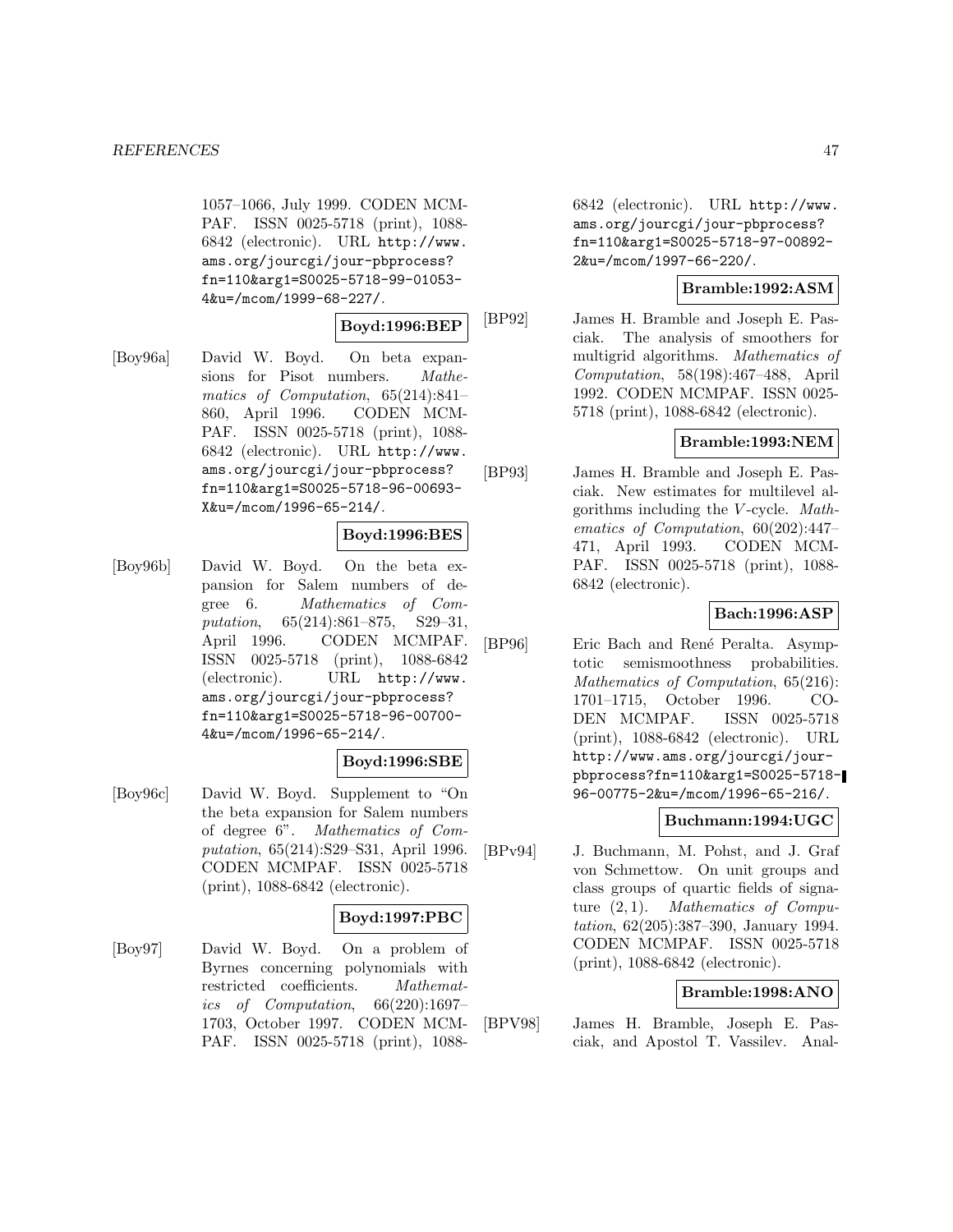ysis of non-overlapping domain decomposition algorithms with inexact solves. Mathematics of Computation, 67(221): 1–19, January 1998. CODEN MCM-PAF. ISSN 0025-5718 (print), 1088- 6842 (electronic). URL http://www. ams.org/jourcgi/jour-pbprocess? fn=110&arg1=S0025-5718-98-00879- 5&u=/mcom/1998-67-221/.

#### **Brunner:1999:PPC**

[BPV99] Hermann Brunner, Arvet Pedas, and Gennadi Vainikko. The piecewise polynomial collocation method for nonlinear weakly singular Volterra equations. Mathematics of Computation, 68(227): 1079–1095, July 1999. CODEN MCM-PAF. ISSN 0025-5718 (print), 1088- 6842 (electronic). URL http://www. ams.org/jourcgi/jour-pbprocess? fn=110&arg1=S0025-5718-99-01073- X&u=/mcom/1999-68-227/.

### **Bramble:1991:CEM**

[BPWX91a] James H. Bramble, Joseph E. Pasciak, Jun Ping Wang, and Jinchao Xu. Convergence estimates for multigrid algorithms without regularity assumptions. Mathematics of Computation, 57(195): 23–45, July 1991. CODEN MCM-PAF. ISSN 0025-5718 (print), 1088- 6842 (electronic).

### **Bramble:1991:CEP**

[BPWX91b] James H. Bramble, Joseph E. Pasciak, Jun Ping Wang, and Jinchao Xu. Convergence estimates for product iterative methods with applications to domain decomposition. Mathematics of Computation, 57(195):1–21, July 1991. CODEN MCMPAF. ISSN 0025-5718 (print), 1088-6842 (electronic).

### **Bramble:1990:PMP**

[BPX90] James H. Bramble, Joseph E. Pasciak, and Jin Chao Xu. Parallel multilevel preconditioners. Mathematics of Computation, 55(191):1–22, July 1990. CODEN MCMPAF. ISSN 0025-5718 (print), 1088-6842 (electronic).

### **Bramble:1991:PMP**

[BPX91a] J. H. Bramble, J. E. Pasciak, and J. Xu. Parallel multilevel preconditioners correction: A unifying approach. Mathematics of Computation, ??(??): ??, October 1991. CODEN MCM-PAF. ISSN 0025-5718 (print), 1088- 6842 (electronic).

### **Bramble:1991:AMA**

[BPX91b] James H. Bramble, Joseph E. Pasciak, and Jinchao Xu. The analysis of multigrid algorithms with nonnested spaces or noninherited quadratic forms. Mathematics of Computation, 56(193): 1–34, January 1991. CODEN MCM-PAF. ISSN 0025-5718 (print), 1088- 6842 (electronic).

### **Babai:1990:CIR**

[BR90] László Babai and Lajos Rónyai. Computing irreducible representations of finite groups. Mathematics of Computation, 55(192):705–722, October 1990. CODEN MCMPAF. ISSN 0025-5718 (print), 1088-6842 (electronic).

### **Bruno:1994:AAF**

[BR94] Oscar P. Bruno and Fernando Reitich. Approximation of analytic functions: a method of enhanced convergence. Mathematics of Computation, 63(207): 195–213, July 1994. CODEN MCM-PAF. ISSN 0025-5718 (print), 1088- 6842 (electronic).

## **Bjorn:1998:FGF**

[BR98] Anders Björn and Hans Riesel. Factors of generalized Fermat numbers.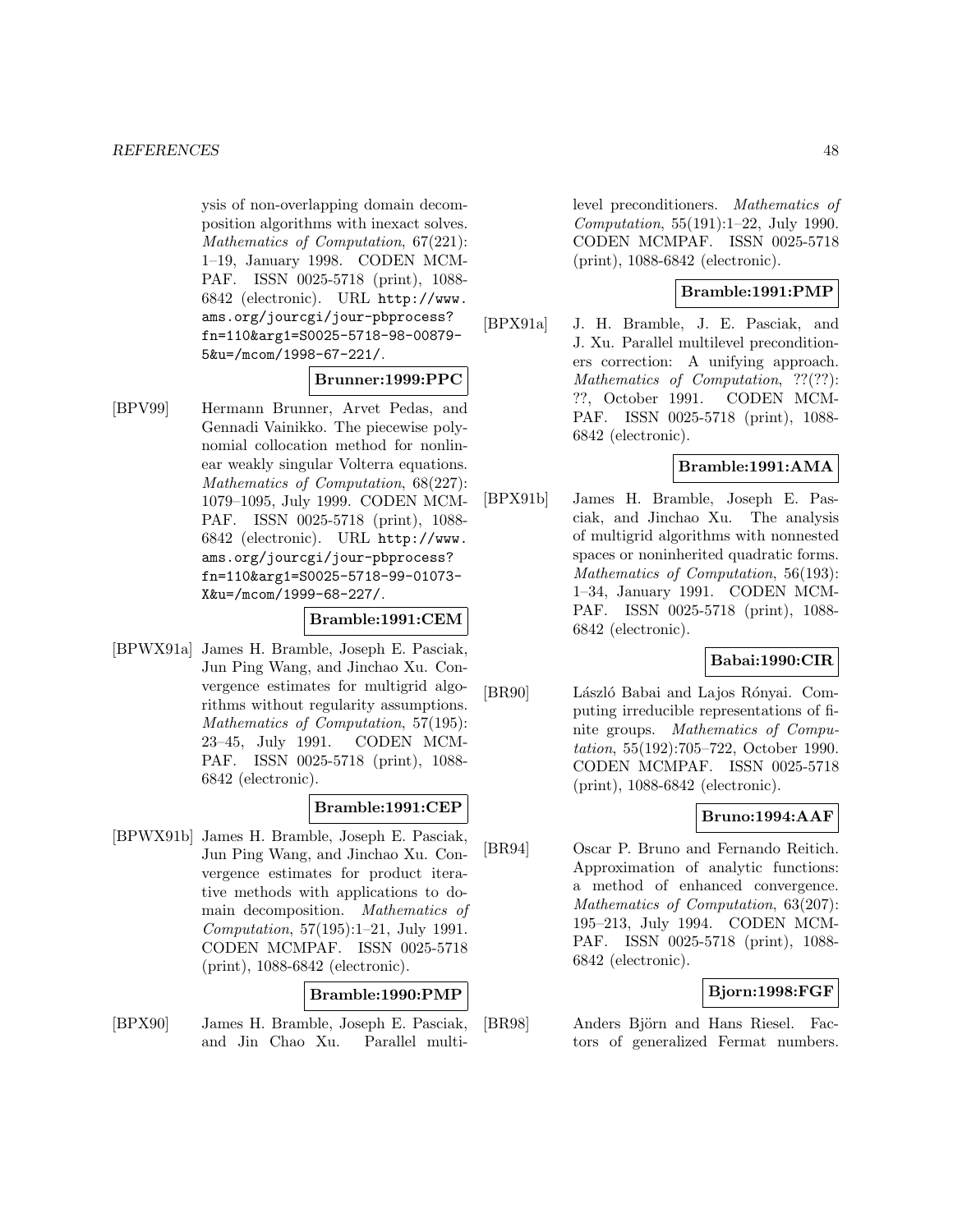With microfiche supplement. Mathematics of Computation, 67(221):441– 446, January 1998. CODEN MCM-PAF. ISSN 0025-5718 (print), 1088- 6842 (electronic). URL http://www. ams.org/jourcgi/jour-pbprocess? fn=110&arg1=S0025-5718-98-00891- 6&u=/mcom/1998-67-221/. See errata [BR05, BR11].

### **Bjorn:2005:TEF**

[BR05] Anders Björn and Hans Riesel. Table errata to "Factors of generalized Fermat numbers". Mathematics of Computation, 74(252):2099, October 2005. CODEN MCMPAF. ISSN 0025-5718 (print), 1088-6842 (electronic). URL http://www.ams.org/mcom/2005-74- 252/S0025-5718-05-01816-8/home. html; http://www.ams.org/mcom/ 2005-74-252/S0025-5718-05-01816- 8/S0025-5718-05-01816-8.dvi; http: //www.ams.org/mcom/2005-74-252/ S0025-5718-05-01816-8/S0025-5718- 05-01816-8.pdf; http://www.ams. org/mcom/2005-74-252/S0025-5718- 05-01816-8/S0025-5718-05-01816- 8.ps; http://www.ams.org/mcom/ 2005-74-252/S0025-5718-05-01816- 8/S0025-5718-05-01816-8.tex. See [BR11].

#### **Bjorn:2011:TEF**

[BR11] Anders Björn and Hans Riesel. Table errata 2 to "Factors of generalized Fermat numbers". Mathematics of Computation, 80(275):1865–1866, July 2011. CODEN MCMPAF. ISSN 0025- 5718 (print), 1088-6842 (electronic). URL http://www.ams.org/journals/ mcom/2011-80-275/S0025-5718-10- 02371-9/home.html; http://www. ams.org/journals/mcom/2011-80-275/ S0025-5718-10-02371-9/S0025-5718- 10-02371-9.pdf.

## **Brass:1993:AOE**

[Bra93] H. Brass. Asymptotically optimal error bounds for quadrature rules of given degree. Mathematics of Computation, 61 (204):785–798, October 1993. CODEN MCMPAF. ISSN 0025-5718 (print), 1088-6842 (electronic).

## **Bramble:1994:DMM**

[Bra94] James H. Bramble. On the development of multigrid methods and their analysis. In Gautschi [Gau94], pages 5–19. ISBN 0-8218-0291-7, 0-8218-0353-0 (pt. 1), 0- 8218-0354-9 (pt. 2). ISSN 0160-7634. LCCN QA1 .A56 v.48 1994. See also SIAM Review, September 1995, **37**(3), p. 483.

### **Bramble:1995:IBS**

[Bra95] James H. Bramble. Interpolation between Sobolev spaces in Lipschitz domains with an application to multigrid theory. Mathematics of Computation, 64(212):1359–1365, October 1995. CODEN MCMPAF. ISSN 0025-5718 (print), 1088-6842 (electronic).

### **Braess:1996:BRH**

[Bra96a] Dietrich Braess. Book reviews: Handbook of numerical analysis, edited by P. G. Ciarlet and J. L. Lions. Mathematics of Computation, 65(213): ??, January 1996. CODEN MCM-PAF. ISSN 0025-5718 (print), 1088- 6842 (electronic). URL http://www. ams.org/jourcgi/jour-pbprocess? fn=110&arg1=S0025-5718-96-00666- 7&u=/mcom/1996-65-213/.

### **Bramble:1996:BRB**

[Bra96b] James H. Bramble. Book reviews: Boundary value problems for partial differential equations and applications, edited by J.-L. Lions and C. Baiocchi. Mathematics of Computation, 65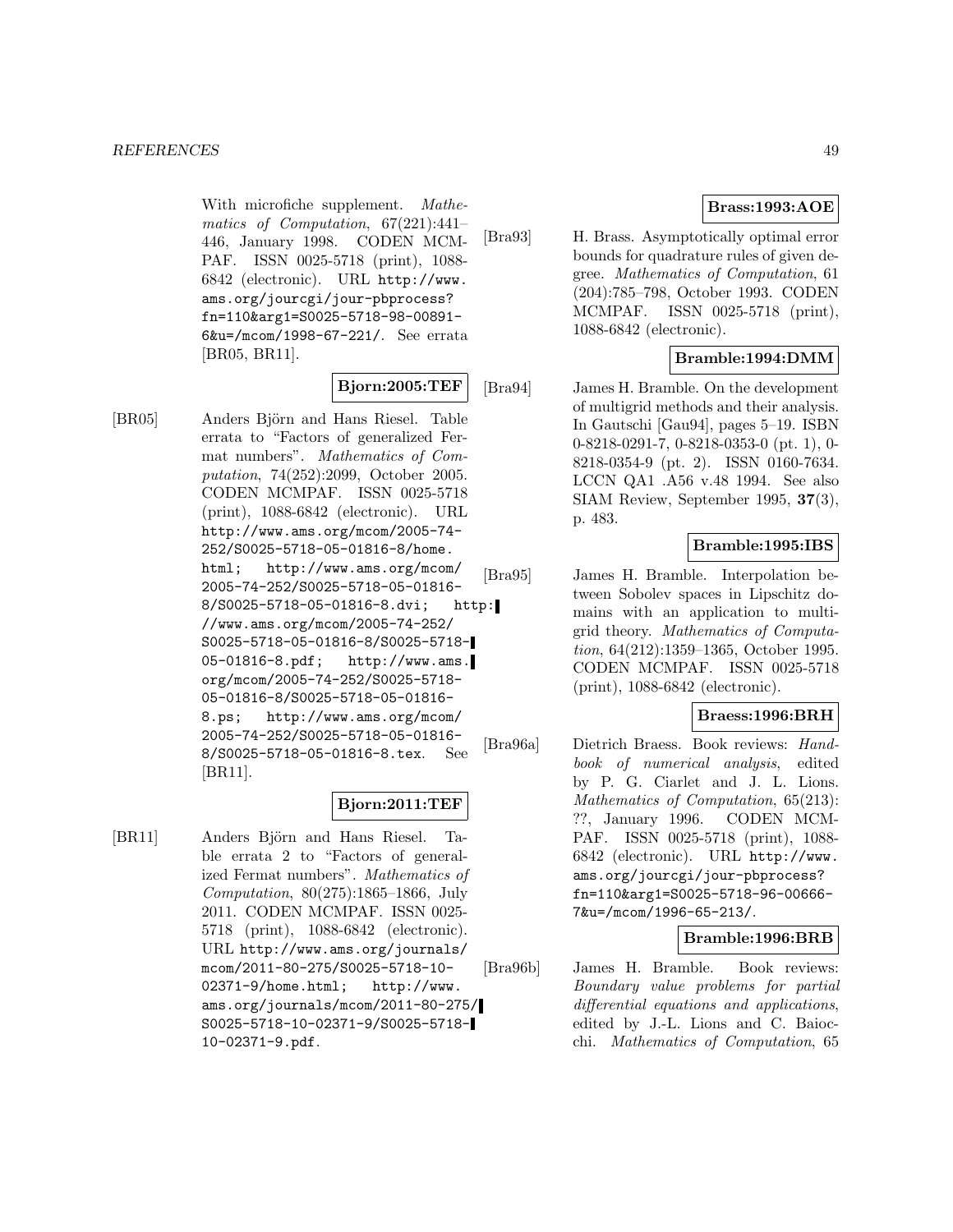(213):??, January 1996. CODEN MCM-PAF. ISSN 0025-5718 (print), 1088- 6842 (electronic). URL http://www. ams.org/jourcgi/jour-pbprocess? fn=110&arg1=S0025-5718-96-00666- 7&u=/mcom/1996-65-213/.

### **Brenner:1990:NMM**

[Bre90] Susanne C. Brenner. A nonconforming multigrid method for the stationary Stokes equations. Mathematics of Computation, 55(192):411– 437, October 1990. CODEN MCM-PAF. ISSN 0025-5718 (print), 1088- 6842 (electronic).

### **Brent:1993:CFC**

[Bre93] Richard P. Brent. On computing factors of cyclotomic polynomials. Mathematics of Computation, 61(203):131– 149, July 1993. CODEN MCM-PAF. ISSN 0025-5718 (print), 1088- 6842 (electronic).

### **Brenner:1994:NMM**

[Bre94a] Susanne C. Brenner. A nonconforming mixed multigrid method for the pure traction problem in planar linear elasticity. Mathematics of Computation, 63(208):435–460, S1–S5, October 1994. CODEN MCMPAF. ISSN 0025-5718 (print), 1088-6842 (electronic).

## **Brenner:1994:SNM**

[Bre94b] Susanne C. Brenner. Supplement to "A nonconforming mixed multigrid method for the pure traction problem in planar linear elasticity". Mathematics of Computation, 63(208):S1–S5, October 1994. CODEN MCMPAF. ISSN 0025-5718 (print), 1088-6842 (electronic).

# **Brent:1994:PGF**

[Bre94c] Richard P. Brent. On the periods of generalized Fibonacci recurrences.

Mathematics of Computation, 63(207): 389–401, July 1994. CODEN MCM-PAF. ISSN 0025-5718 (print), 1088- 6842 (electronic).

# **Brent:1994:REC**

[Bre94d] Richard P. Brent. Ramanujan and Euler's constant. In Gautschi [Gau94], pages 541–545. ISBN 0-8218-0291-7, 0- 8218-0353-0 (pt. 1), 0-8218-0354-9 (pt. 2). ISSN 0160-7634. LCCN QA1 .A56 v.48 1994. See also SIAM Review, September 1995, **37**(3), p. 483.

# **Brenner:1996:BRF**

[Bre96a] Susanne C. Brenner. Book reviews: Finite element methods: Fifty years of the Courant element, edited by M. Krízek, P. Neittaanmäki and R. Stenberg. Mathematics of Computation, 65 (215):??, July 1996. CODEN MCM-PAF. ISSN 0025-5718 (print), 1088- 6842 (electronic). URL http://www. ams.org/jourcgi/jour-pbprocess? fn=110&arg1=S0025-5718-96-00705- 3&u=/mcom/1996-65-215/.

## **Brenner:1996:TLA**

[Bre96b] Susanne C. Brenner. Two-level additive Schwarz preconditioners for nonconforming finite element methods. Mathematics of Computation, 65(215): 897–921, July 1996. CODEN MCM-PAF. ISSN 0025-5718 (print), 1088- 6842 (electronic). URL http://www. ams.org/jourcgi/jour-pbprocess? fn=110&arg1=S0025-5718-96-00746- 6&u=/mcom/1996-65-215/.

# **Brezzi:1996:BRM**

[Bre96c] Franco Brezzi. Book reviews: The mathematical theory of finite element methods, by Susanne C. Brenner and L. Ridgway Scott. Mathematics of Computation, 65(214):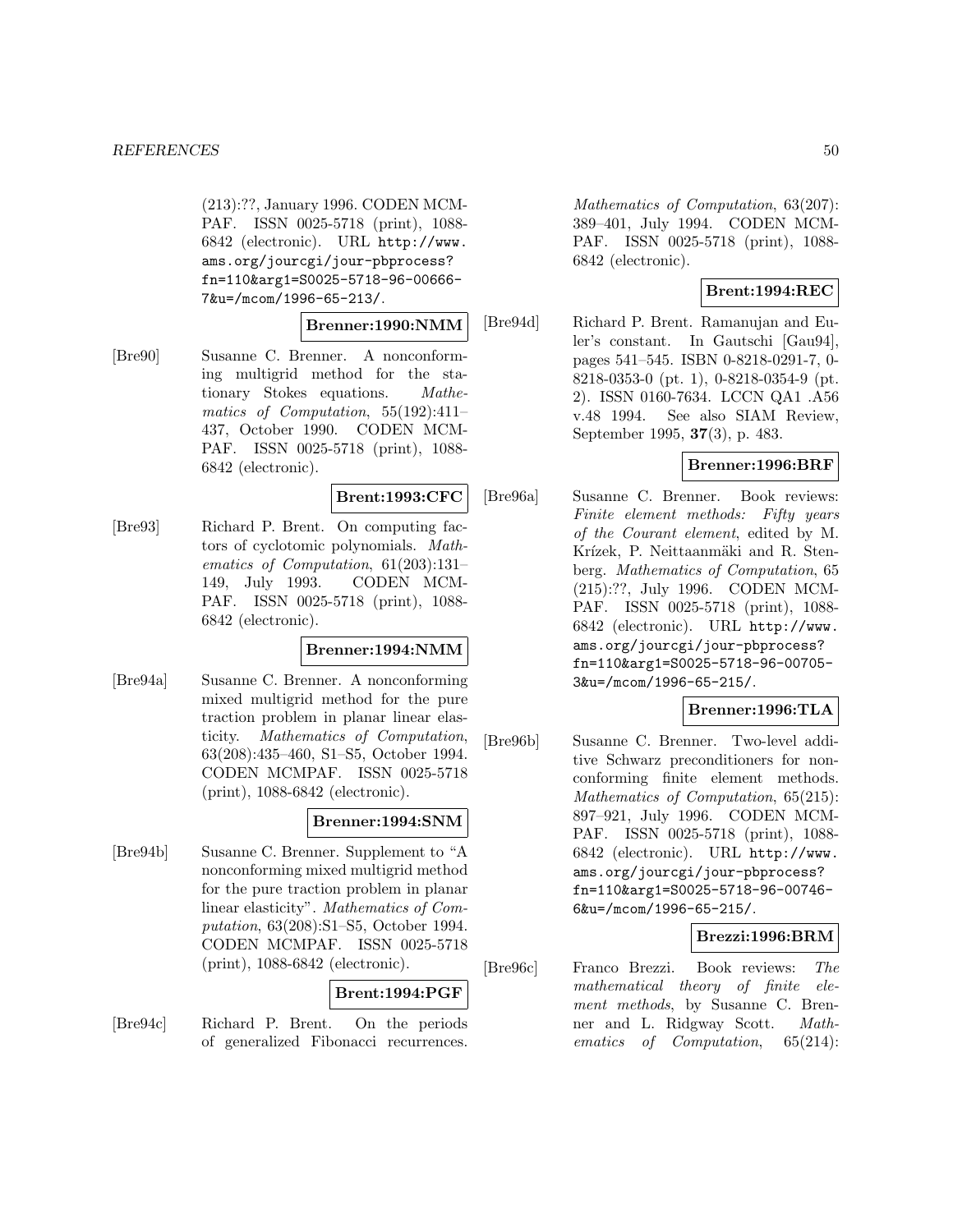??, April 1996. CODEN MCM-PAF. ISSN 0025-5718 (print), 1088- 6842 (electronic). URL http://www. ams.org/jourcgi/jour-pbprocess? fn=110&arg1=S0025-5718-96-00700- 4&u=/mcom/1996-65-214/.

## **Brent:1997:BRE**

[Bre97] Richard P. Brent. Book reviews: Enumeration to  $10^{14}$  of the twin primes and Brun's constant, by Thomas R. Nicely. Mathematics of Computation, 66(218):??, April 1997. CODEN MCM-PAF. ISSN 0025-5718 (print), 1088- 6842 (electronic). URL http://www. ams.org/jourcgi/jour-pbprocess? fn=110&arg1=S0025-5718-97-00856- 9&u=/mcom/1997-66-218/.

### **Brenner:1999:CNM**

[Bre99a] Susanne C. Brenner. Convergence of nonconforming multigrid methods without full elliptic regularity. Mathematics of Computation, 68(225):25– 53, January 1999. CODEN MCM-PAF. ISSN 0025-5718 (print), 1088- 6842 (electronic). URL http://www. ams.org/jourcgi/jour-pbprocess? fn=110&arg1=S0025-5718-99-01035- 2&u=/mcom/1999-68-225/.

### **Brenner:1999:MMC**

[Bre99b] Susanne C. Brenner. Multigrid methods for the computation of singular solutions and stress intensity factors I: Corner singularities. Mathematics of Computation, 68(226):559– 583, April 1999. CODEN MCM-PAF. ISSN 0025-5718 (print), 1088- 6842 (electronic). URL http://www. ams.org/jourcgi/jour-pbprocess? fn=110&arg1=S0025-5718-99-01017- 0&u=/mcom/1999-68-226/.

# **Brent:1999:FTF**

[Bre99c] Richard P. Brent. Factorization of the tenth Fermat number. Mathematics of Computation, 68(225):429– 451, January 1999. CODEN MCM-PAF. ISSN 0025-5718 (print), 1088- 6842 (electronic). URL http://www. ams.org/jourcgi/jour-pbprocess? fn=110&arg1=S0025-5718-99-00992- 8&u=/mcom/1999-68-225/.

# **Briggs:1991:PCF**

[Bri91] Keith Briggs. A precise calculation of the Feigenbaum constants. Mathematics of Computation, 57(195):435– 439, July 1991. CODEN MCM-PAF. ISSN 0025-5718 (print), 1088- 6842 (electronic).

# **Brunner:1994:ICM**

[Bru94] Hermann Brunner. Iterated collocation methods for Volterra integral equations with delay arguments. Mathematics of Computation, 62(206):581–599, April 1994. CODEN MCMPAF. ISSN 0025- 5718 (print), 1088-6842 (electronic).

### **Bertault:1999:SSC**

[BRZ99] F. Bertault, O. Ramaré, and P. Zimmermann. On sums of seven cubes. Mathematics of Computation, 68(227): 1303–1310, July 1999. CODEN MCM-PAF. ISSN 0025-5718 (print), 1088- 6842 (electronic). URL http://www. ams.org/jourcgi/jour-pbprocess? fn=110&arg1=S0025-5718-99-01071- 6&u=/mcom/1999-68-227/.

### **Batterson:1990:RQI**

[BS90a] Steve Batterson and John Smillie. Rayleigh quotient iteration for nonsymmetric matrices. Mathematics of Computation, 55(191):169–178, July 1990. CODEN MCMPAF. ISSN 0025-5718 (print), 1088-6842 (electronic).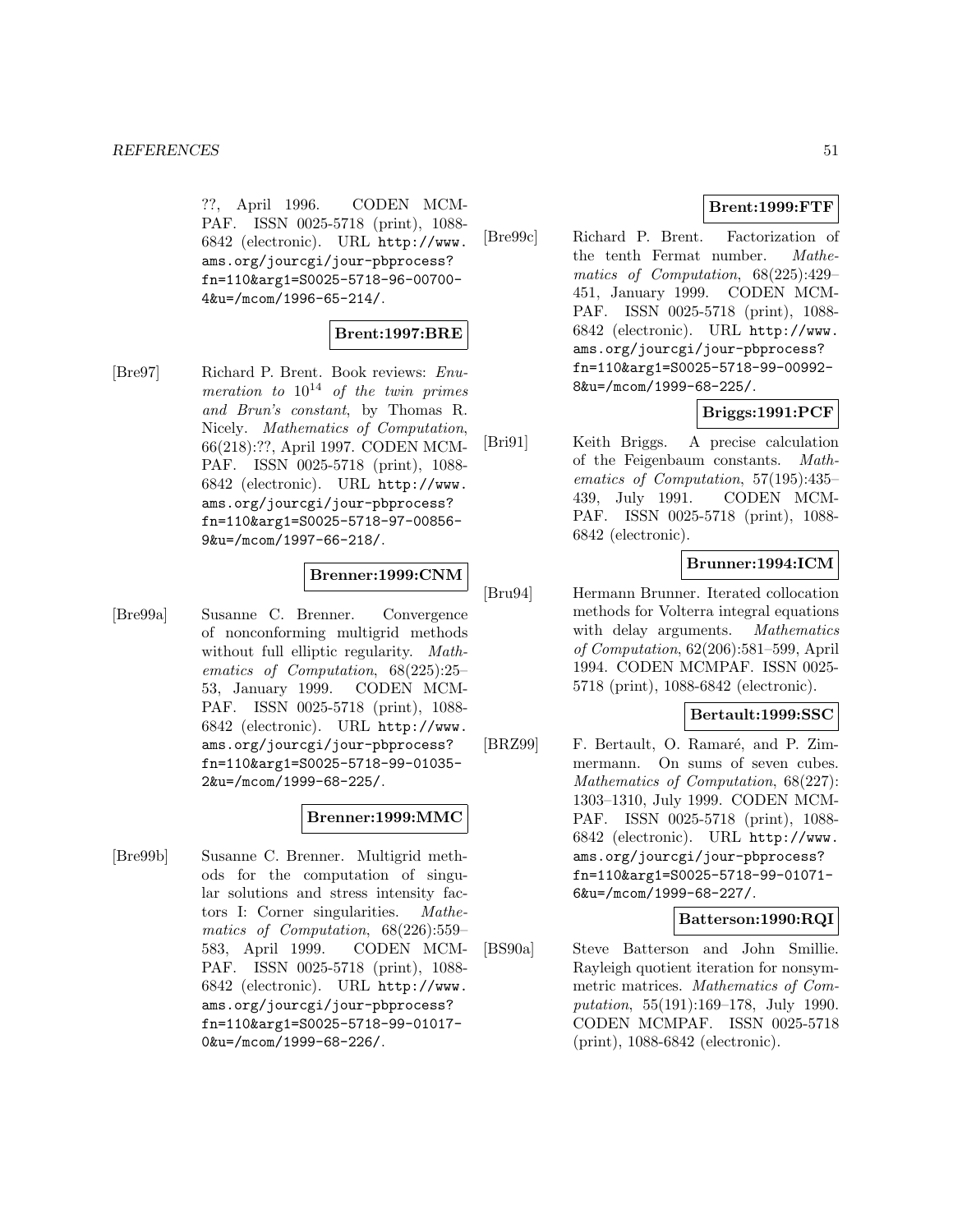#### **Baur:1990:BAC**

[BS90b] Gerhard Baur and Bruce Shawyer. Best  $L^2$ -approximation of convergent moment series. Mathematics of Computation, 54(190):661–669, April 1990. CODEN MCMPAF. ISSN 0025-5718 (print), 1088-6842 (electronic).

### **Banerjee:1992:ENQ**

[BS92a] Uday Banerjee and Manil Suri. The effect of numerical quadrature in the pversion of the finite element method. Mathematics of Computation, 59(199): 1–20, July 1992. CODEN MCM-PAF. ISSN 0025-5718 (print), 1088- 6842 (electronic).

# **Brenner:1992:LFE**

[BS92b] Susanne C. Brenner and Li-Yeng Y. Sung. Linear finite element methods for planar linear elasticity. Mathematics of Computation, 59(200):321– 338, October 1992. CODEN MCM-PAF. ISSN 0025-5718 (print), 1088- 6842 (electronic).

#### **Bach:1994:EBP**

[BS94a] Eric Bach and Jonathan Sorenson. Explicit bounds for primes in residue classes. In Gautschi [Gau94], pages 535– 539. ISBN 0-8218-0291-7, 0-8218-0353- 0 (pt. 1), 0-8218-0354-9 (pt. 2). ISSN 0160-7634. LCCN QA1 .A56 v.48 1994. See also SIAM Review, September 1995, **37**(3), p. 483.

### **Bendali:1994:CED**

[BS94b] A. Bendali and M. Souilah. Consistency estimates for a double-layer potential and application to the numerical analysis of the boundary-element approximation of acoustic scattering by a penetrable object. Mathematics of Computation, 62(205):65–91, January 1994. CODEN MCMPAF. ISSN 0025-5718 (print), 1088-6842 (electronic).

## **Bach:1996:EBP**

[BS96a] Eric Bach and Jonathan Sorenson. Explicit bounds for primes in residue classes. Mathematics of Computation, 65(216):1717–1735, October 1996. CODEN MCM-PAF. ISSN 0025-5718 (print), 1088- 6842 (electronic). URL http://www. ams.org/jourcgi/jour-pbprocess? fn=110&arg1=S0025-5718-96-00763- 6&u=/mcom/1996-65-216/.

### **Bosma:1996:DCR**

[BS96b] Wieb Bosma and Peter Stevenhagen. Density computations for real quadratic units. Mathematics of Computation, 65(215):1327– 1337, July 1996. CODEN MCM-PAF. ISSN 0025-5718 (print), 1088- 6842 (electronic). URL http://www. ams.org/jourcgi/jour-pbprocess? fn=110&arg1=S0025-5718-96-00725- 9&u=/mcom/1996-65-215/.

### **Buchmann:1996:CNF**

[BS96c] Johannes Buchmann and Victor Shoup. Constructing nonresidues in finite fields and the extended Riemann hypothesis. Mathematics of Computation, 65(215): 1311–1326, July 1996. CODEN MCM-PAF. ISSN 0025-5718 (print), 1088- 6842 (electronic). URL http://www. ams.org/jourcgi/jour-pbprocess? fn=110&arg1=S0025-5718-96-00751- X&u=/mcom/1996-65-215/.

### **Bjorhus:1997:WRD**

[BS97] Morten Bjørhus and Andrew M. Stuart. Waveform relaxation as a dynamical system. Mathematics of Computation,  $66(219):1101-$ 1117, July 1997. CODEN MCM-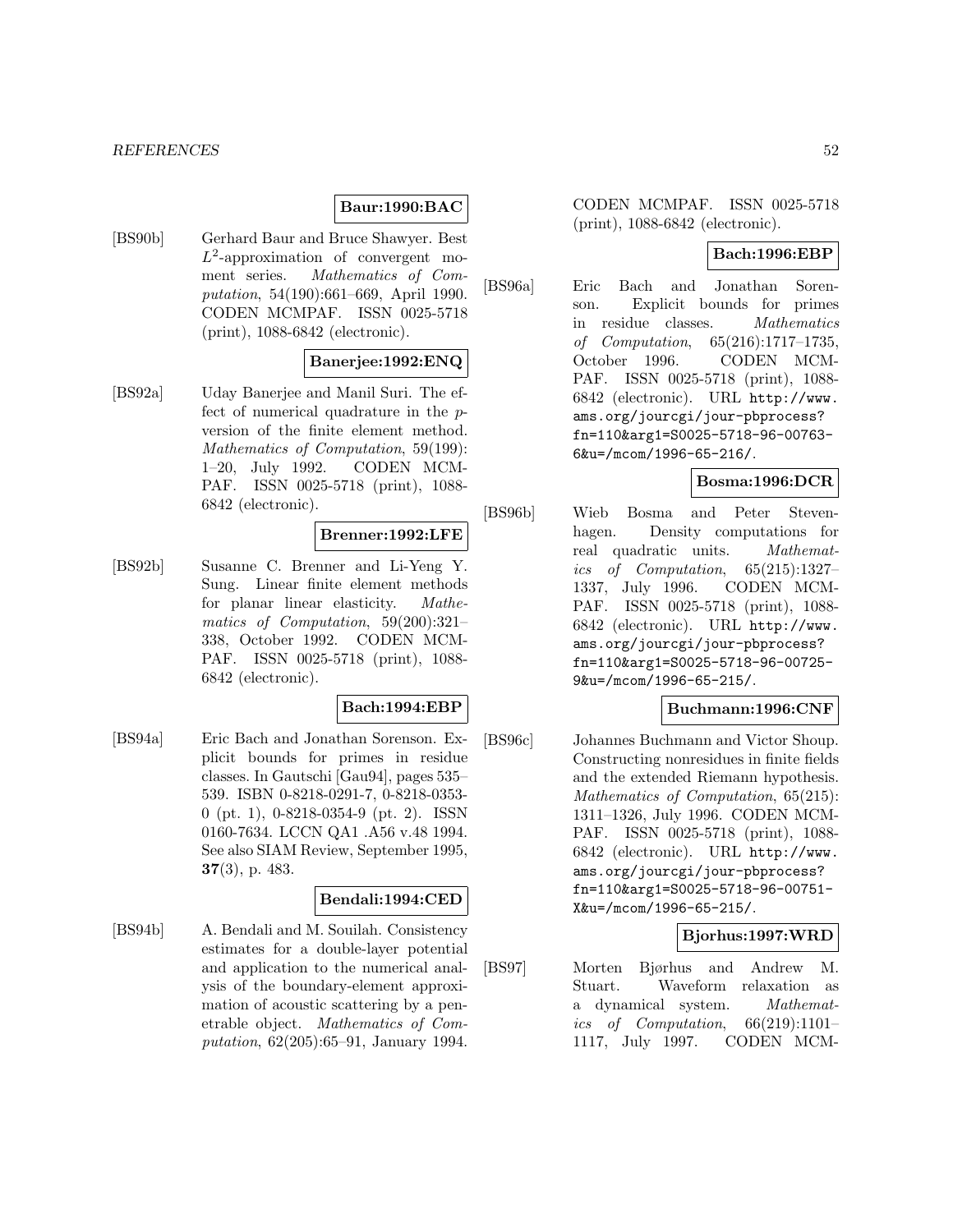PAF. ISSN 0025-5718 (print), 1088- 6842 (electronic). URL http://www. ams.org/jourcgi/jour-pbprocess? fn=110&arg1=S0025-5718-97-00847- 8&u=/mcom/1997-66-219/.

#### **Bramble:1998:NNL**

[BS98] James H. Bramble and Tong Sun. A negative-norm least squares method for Reissner–Mindlin plates. Mathematics of Computation, 67(223):901– 916, July 1998. CODEN MCM-PAF. ISSN 0025-5718 (print), 1088- 6842 (electronic). URL http://www. ams.org/jourcgi/jour-pbprocess? fn=110&arg1=S0025-5718-98-00972- 7&u=/mcom/1998-67-223/.

### **Blatov:1999:BPO**

[BS99] I. A. Blatov and V. V. Strygin. On best possible order of convergence estimates in the collocation method and Galerkin's method for singularly perturbed boundary value problems for systems of first-order ordinary differential equations. Mathematics of Computation, 68(226):683– 715, April 1999. CODEN MCM-PAF. ISSN 0025-5718 (print), 1088- 6842 (electronic). URL http://www. ams.org/jourcgi/jour-pbprocess? fn=110&arg1=S0025-5718-99-01034- 0&u=/mcom/1999-68-226/.

### **Buchmann:1990:ACR**

[BSW90] J. Buchmann, J. W. Sands, and H. C. Williams. p-adic computation of real quadratic class numbers. Mathematics of Computation, 54(190):855–868, April 1990. CODEN MCMPAF. ISSN 0025- 5718 (print), 1088-6842 (electronic).

#### **Bossy:1997:SPM**

[BT97] Mireille Bossy and Denis Talay. A stochastic particle method for the McKean–Vlasov and the Burgers equation. Mathematics of Computation, 66(217):157–192, January 1997. CO-DEN MCMPAF. ISSN 0025-5718 (print), 1088-6842 (electronic). URL http://www.ams.org/jourcgi/jourpbprocess?fn=110&arg1=S0025-5718- 97-00776-X&u=/mcom/1997-66-217/.

### **Bernard:1994:RCS**

[BTT94a] Pierre Bernard, Denis Talay, and Luciano Tubaro. Rate of convergence of a stochastic particle method for the Kolmogorov equation with variable coefficients. Mathematics of Computation, 63 (208):555–587, S11–S17, October 1994. CODEN MCMPAF. ISSN 0025-5718 (print), 1088-6842 (electronic).

### **Bernard:1994:SRC**

[BTT94b] Pierre Bernard, Denis Talay, and Luciano Tubaro. Supplement to "Rate of convergence of a stochastic particle method for the Kolmogorov equation with variable coefficients". Mathematics of Computation, 63(208):S11– S17, October 1994. CODEN MCM-PAF. ISSN 0025-5718 (print), 1088- 6842 (electronic).

#### **Bruaset:1990:SRI**

[BTW90] A. M. Bruaset, A. Tveito, and R. Winther. On the stability of relaxed incomplete LU factorizations. Mathematics of Computation, 54(190): 701–719, April 1990. CODEN MCM-PAF. ISSN 0025-5718 (print), 1088- 6842 (electronic).

#### **Buffoni:1990:NSS**

[Buf90] Giuseppe Buffoni. Nonnegative and skew-symmetric perturbations of a matrix with positive inverse. Mathematics of Computation, 54(189):189– 194, January 1990. CODEN MCM-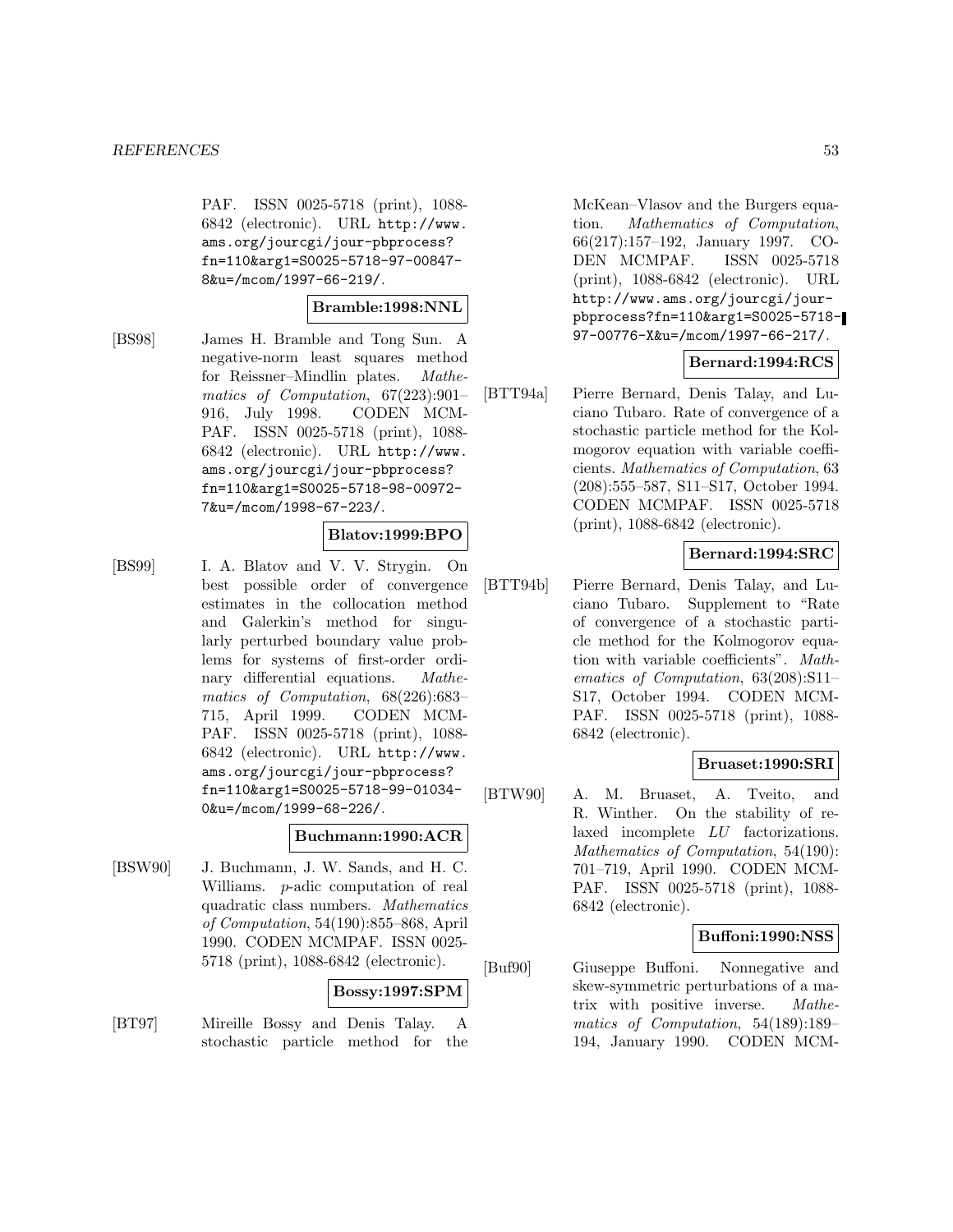PAF. ISSN 0025-5718 (print), 1088- 6842 (electronic).

# **Buhmann:1995:MPN**

[Buh95] M. D. Buhmann. Multiquadric prewavelets on nonequally spaced knots in one dimension. Mathematics of Computation, 64(212):1611–1625, October 1995. CODEN MCMPAF. ISSN 0025- 5718 (print), 1088-6842 (electronic).

### **Bunchaft:1997:SEL**

[Bun97] M. E. Froes Bunchaft. Some extensions of the Lanczos–Ortiz theory of canonical polynomials in the Tau Method. Mathematics of Computation, 66(218): 609–621, April 1997. CODEN MCM-PAF. ISSN 0025-5718 (print), 1088- 6842 (electronic). URL http://www. ams.org/jourcgi/jour-pbprocess? fn=110&arg1=S0025-5718-97-00816- 8&u=/mcom/1997-66-218/.

### **Burthe:1996:FIS**

[Bur96] Ronald Joseph Burthe, Jr. Further investigations with the strong probable prime test. Mathematics of Computation, 65(213):373– 381, January 1996. CODEN MCM-PAF. ISSN 0025-5718 (print), 1088- 6842 (electronic). URL http://www. ams.org/jourcgi/jour-pbprocess? fn=110&arg1=S0025-5718-96-00695- 3&u=/mcom/1996-65-213/.

### **Butler:1994:ISC**

[But94] Greg Butler. An inductive schema for computing conjugacy classes in permutation groups. Mathematics of Computation, 62(205):363–383, January 1994. CODEN MCMPAF. ISSN 0025-5718 (print), 1088-6842 (electronic).

### **Broeze:1992:RBC**

[BV92] Jan Broeze and Edwin F. G. Van Daalen. Radiation boundary conditions for the two-dimensional wave equation from a variational principle. Mathematics of Computation, 58(197):73– 82, January 1992. CODEN MCM-PAF. ISSN 0025-5718 (print), 1088- 6842 (electronic).

## **Benito:1999:AAS**

[BV99] Manuel Benito and Juan L. Varona. Advances in aliquot sequences. Mathematics of Computation, 68(225):389– 393, January 1999. CODEN MCM-PAF. ISSN 0025-5718 (print), 1088- 6842 (electronic). URL http://www. ams.org/jourcgi/jour-pbprocess? fn=110&arg1=S0025-5718-99-00991- 6&u=/mcom/1999-68-225/.

### **Beyer:1996:CLS**

[BW96] W. A. Beyer and W. W. Wood. Corrigenda: "The lattice structure of multiplicative congruential pseudo-random vectors" [Math. Comp. **25** (1971), 345– 363, MR **46** #8373] by W. A. Beyerm, R. B. Roof, and Dorothy Williamson. Mathematics of Computation, 65(213): 445–446, January 1996. CODEN MCM-PAF. ISSN 0025-5718 (print), 1088- 6842 (electronic).

### **Berger:1997:AFB**

[BWW97] H. Berger, G. Warnecke, and W. L. Wendland. Analysis of a FEM/ BEM coupling method for transonic flow computations. Mathematics of Computation, 66(220):1407– 1440, October 1997. CODEN MCM-PAF. ISSN 0025-5718 (print), 1088- 6842 (electronic). URL http://www. ams.org/jourcgi/jour-pbprocess? fn=110&arg1=S0025-5718-97-00878- 8&u=/mcom/1997-66-220/.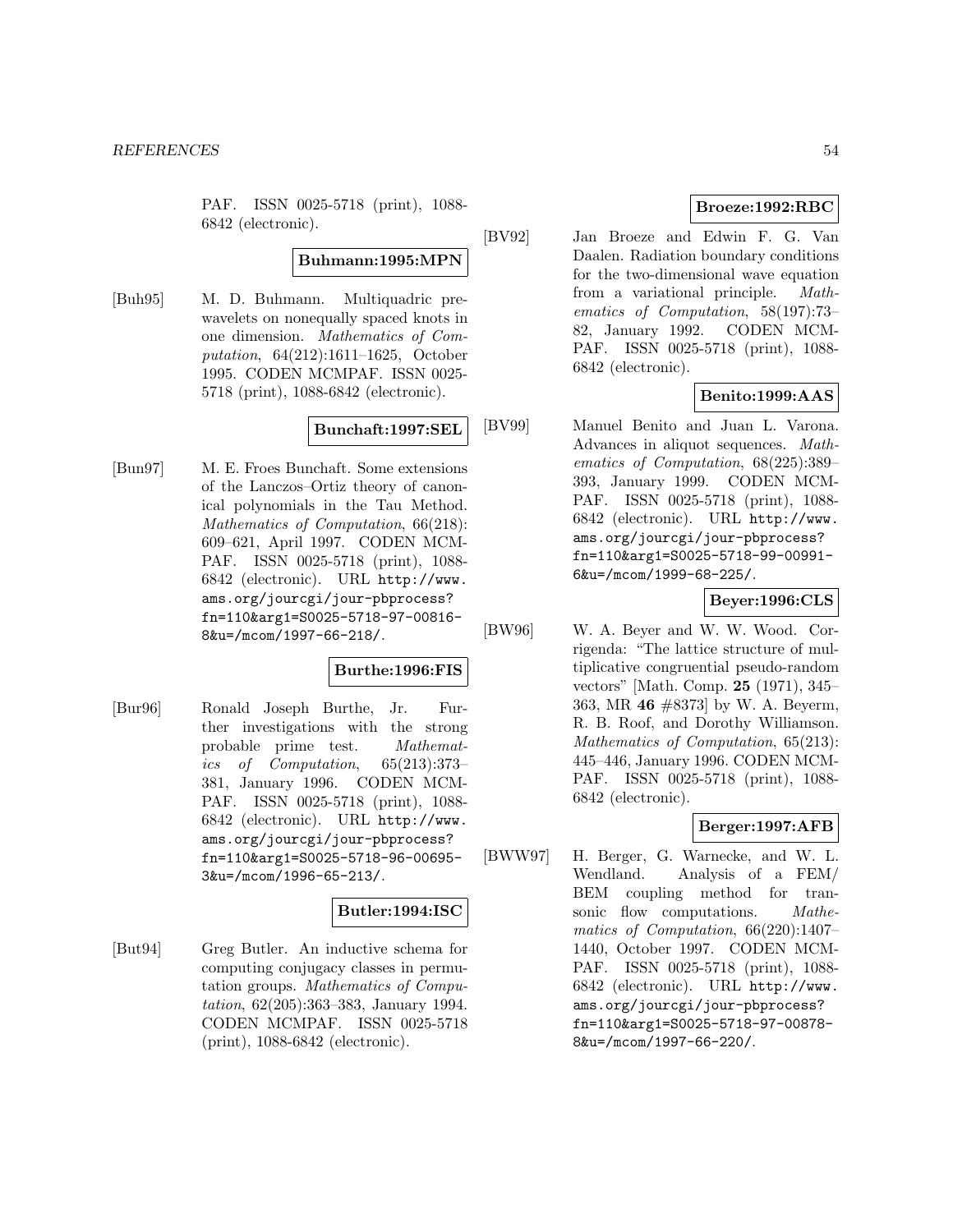#### **Bramble:1991:SEW**

[BX91] James H. Bramble and Jinchao Xu. Some estimates for a weighted  $L^2$  projection. Mathematics of Computation, 56(194):463–476, April 1991. CODEN MCMPAF. ISSN 0025-5718 (print), 1088-6842 (electronic).

### **Ben-yu:1999:EEH**

[By99] Guo Ben-yu. Error estimation of Hermite spectral method for nonlinear partial differential equations. Mathematics of Computation, 68(227):1067– 1078, July 1999. CODEN MCM-PAF. ISSN 0025-5718 (print), 1088- 6842 (electronic). URL http://www. ams.org/jourcgi/jour-pbprocess? fn=110&arg1=S0025-5718-99-01059- 5&u=/mcom/1999-68-227/.

### **Cai:1996:BRL**

[Cai96] Xiao-Chuan Cai. Book reviews: LA-PACK Users' guide, by E. Anderson, Z. Bai, C. Bischof, J. Demmel, J. Dongarra, J. du Croz, A. Greenbaum, S. Hammarling, A. McKenney, S. Ostrouchov and D. Sorensen. Mathematics of Computation, 65(216): ??, October 1996. CODEN MCM-PAF. ISSN 0025-5718 (print), 1088- 6842 (electronic). URL http://www. ams.org/jourcgi/jour-pbprocess? fn=110&arg1=S0025-5718-96-00768- 5&u=/mcom/1996-65-216/.

### **Calvetti:1991:SRE**

[Cal91] Daniela Calvetti. A stochastic roundoff error analysis for the Fast Fourier Transform. Mathematics of Computation, 56(194):755–774, April 1991. CODEN MCMPAF. ISSN 0025-5718 (print), 1088-6842 (electronic).

### **Calvetti:1992:SRE**

[Cal92] Daniela Calvetti. A stochastic roundoff error analysis for the convolution. Mathematics of Computation, 59(200): 569–582, October 1992. CODEN MCM-PAF. ISSN 0025-5718 (print), 1088- 6842 (electronic).

### **Caldwell:1995:PP**

[Cal95] Chris K. Caldwell. On the primality of  $n! \pm 1$  and  $2 \cdot 3 \cdot 5 \cdots p \pm 1$ . Mathematics of Computation, 64(210):889–890, April 1995. CODEN MCMPAF. ISSN 0025- 5718 (print), 1088-6842 (electronic).

## **Carlson:1991:TEI**

[Car91] B. C. Carlson. A table of elliptic integrals: One quadratic factor. Mathematics of Computation, 56(193):267– 280, January 1991. CODEN MCM-PAF. ISSN 0025-5718 (print), 1088- 6842 (electronic).

#### **Carlson:1992:TEI**

[Car92] B. C. Carlson. A table of elliptic integrals: Two quadratic factors. Mathematics of Computation, 59(199): 165–180, July 1992. CODEN MCM-PAF. ISSN 0025-5718 (print), 1088- 6842 (electronic).

### **Carasso:1994:SEB**

[Car94] Alfred S. Carasso. Slow evolution from the boundary: a new stabilizing constraint in ill-posed continuation problems. In Gautschi [Gau94], pages 269– 273. ISBN 0-8218-0291-7, 0-8218-0353- 0 (pt. 1), 0-8218-0354-9 (pt. 2). ISSN 0160-7634. LCCN QA1 .A56 v.48 1994. See also SIAM Review, September 1995, **37**(3), p. 483.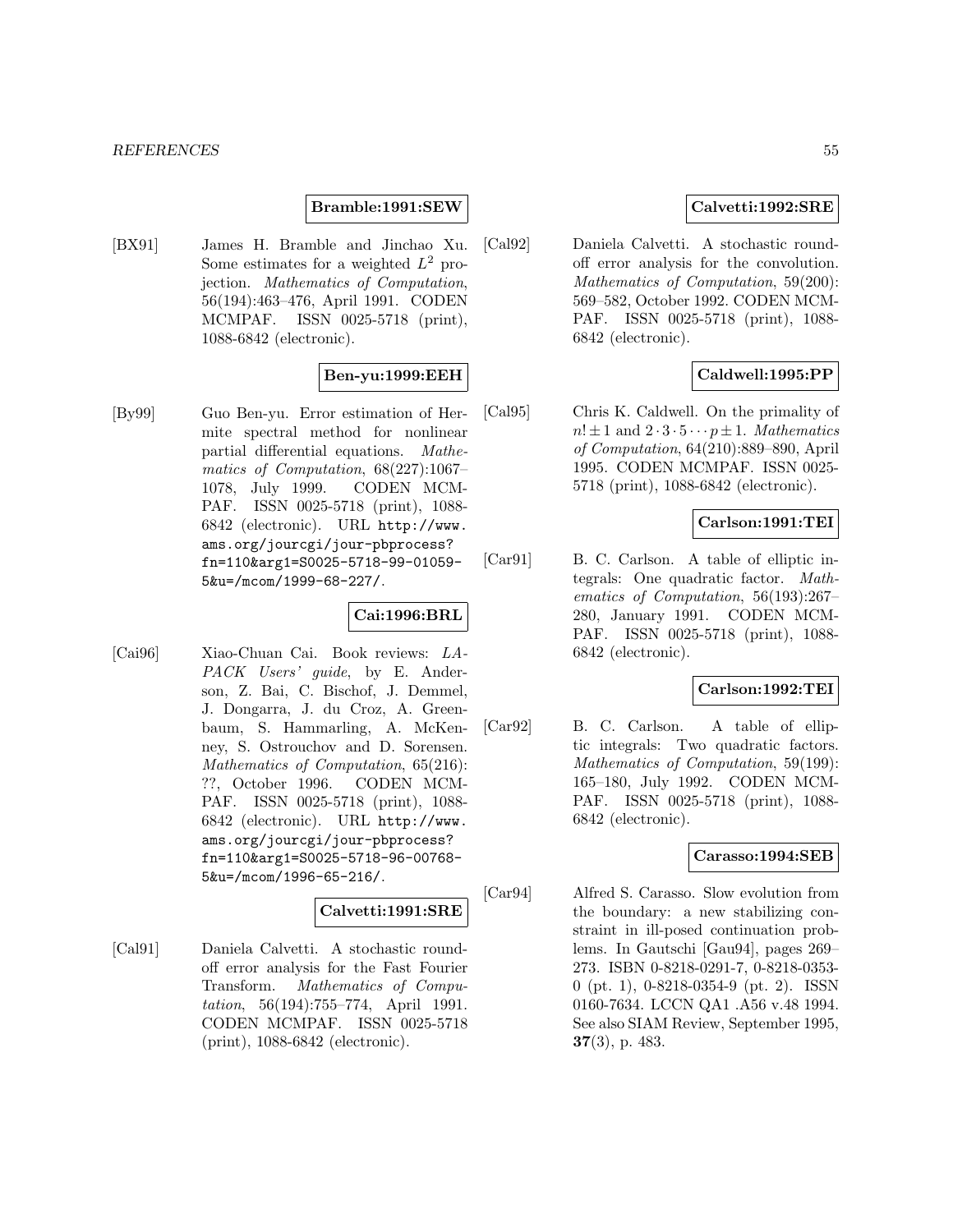#### **Carstensen:1996:EPB**

[Car96] Carsten Carstensen. Efficiency of a posteriori BEM–error estimates for first-kind integral equations on quasi–uniform meshes. Mathematics of Computation, 65(213):69–84, January 1996. CODEN MCM-PAF. ISSN 0025-5718 (print), 1088- 6842 (electronic). URL http://www. ams.org/jourcgi/jour-pbprocess? fn=110&arg1=S0025-5718-96-00671- 0&u=/mcom/1996-65-213/.

### **Carstensen:1997:PEEa**

[Car97a] Carsten Carstensen. An a posteriori error estimate for a firstkind integral equation. Mathematics of Computation, 66(217):139– 155, January 1997. CODEN MCM-PAF. ISSN 0025-5718 (print), 1088- 6842 (electronic). URL http://www. ams.org/jourcgi/jour-pbprocess? fn=110&arg1=S0025-5718-97-00790- 4&u=/mcom/1997-66-217/.

### **Carstensen:1997:PEEb**

[Car97b] Carsten Carstensen. A posteriori error estimate for the mixed finite element method. Mathematics of Computation, 66(218):465– 476, April 1997. CODEN MCM-PAF. ISSN 0025-5718 (print), 1088- 6842 (electronic). URL http://www. ams.org/jourcgi/jour-pbprocess? fn=110&arg1=S0025-5718-97-00837- 5&u=/mcom/1997-66-218/.

#### **Carmack:1998:NES**

[Car98] Lori A. Carmack. Numerical evaluation of a symmetric potential function. Mathematics of Computation, 67(222): 641–646, April 1998. CODEN MCM-PAF. ISSN 0025-5718 (print), 1088- 6842 (electronic). URL http://www. ams.org/jourcgi/jour-pbprocess?

fn=110&arg1=S0025-5718-98-00948- X&u=/mcom/1998-67-222/.

# **Clausen:1993:FFT**

[CB93] Michael Clausen and Ulrich Baum. Fast Fourier transforms for symmetric groups: theory and implementation. Mathematics of Computation, 61(204): 833–847, October 1993. CODEN MCM-PAF. ISSN 0025-5718 (print), 1088- 6842 (electronic).

### **Cockburn:1994:EEFb**

[CCF94] Bernardo Cockburn, Frédéric Coquel, and Philippe Le Floch. An error estimate for finite volume methods for multidimensional conservation laws. Mathematics of Computation, 63(207): 77–103, July 1994. CODEN MCM-PAF. ISSN 0025-5718 (print), 1088- 6842 (electronic).

## **Cohn:1992:SSM**

[CD92] Harvey Cohn and Jesse Deutsch. Some singular moduli for  $Q(\sqrt{\frac{g(\sqrt{g})}{n}})$ 3). Mathematics of Computation, 59(199):231– 247, July 1992. CODEN MCM-PAF. ISSN 0025-5718 (print), 1088- 6842 (electronic).

### **Chui:1996:AOL**

[CD96] Charles K. Chui and Johan M. De Villiers. Applications of optimally local interpolation to interpolatory approximants and compactly supported wavelets. Mathematics of Computation, 65(213):99– 114, January 1996. CODEN MCM-PAF. ISSN 0025-5718 (print), 1088- 6842 (electronic). URL http://www. ams.org/jourcgi/jour-pbprocess? fn=110&arg1=S0025-5718-96-00672- 2&u=/mcom/1996-65-213/.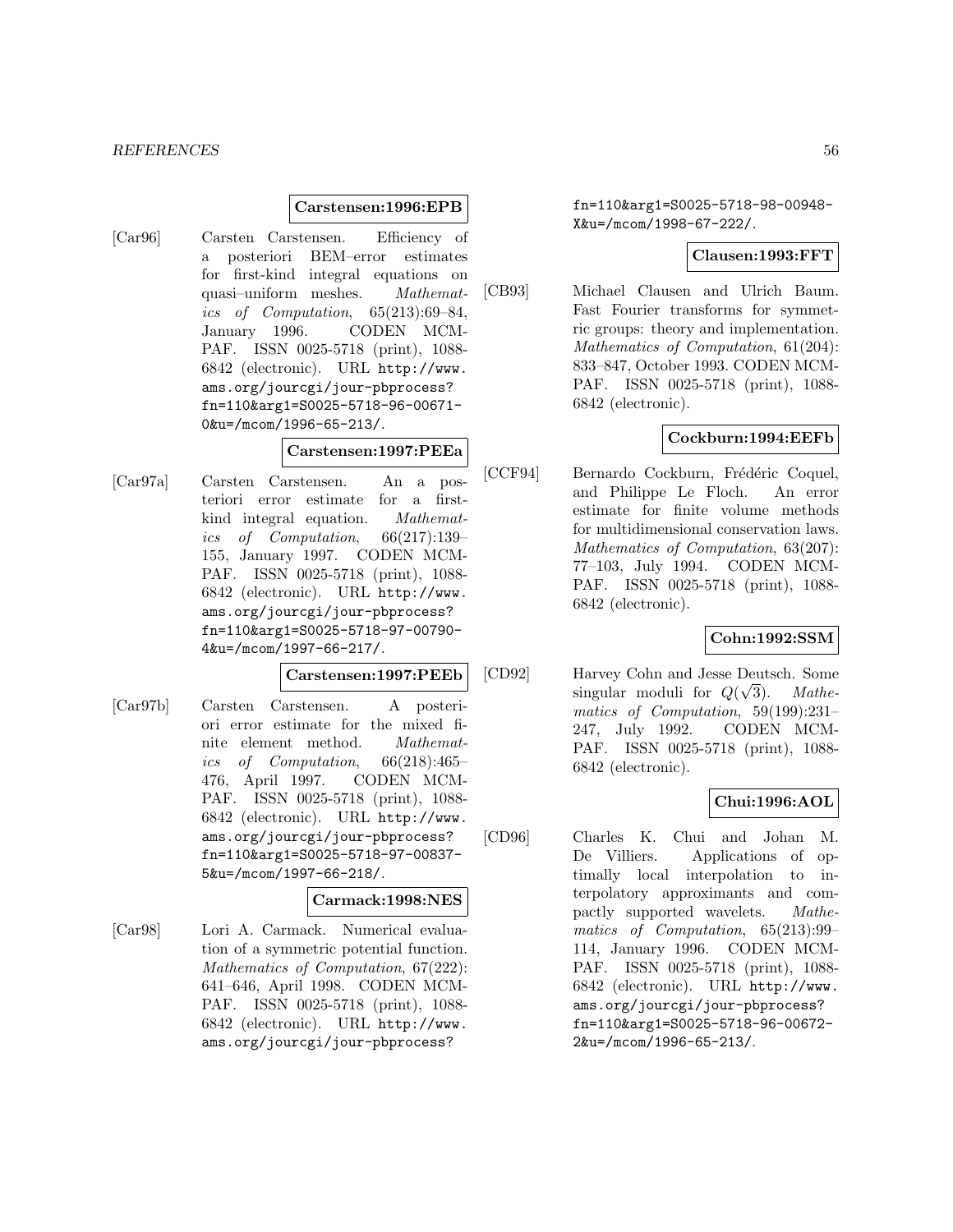### **Chou:1997:DBI**

[CD97] Chung-Chiang Chou and Yuefan Deng. Decomposing 40 billion integers by four tetrahedral numbers. Mathematics of Computation, 66(218):893– 901, April 1997. CODEN MCM-PAF. ISSN 0025-5718 (print), 1088- 6842 (electronic). URL http://www. ams.org/jourcgi/jour-pbprocess? fn=110&arg1=S0025-5718-97-00818- 1&u=/mcom/1997-66-218/.

#### **Charnes:1998:TPO**

[CD98] C. Charnes and U. Dempwolff. The translation planes of order 49 and their automorphism groups. Mathematics of Computation, 67(223):1207– 1224, July 1998. CODEN MCM-PAF. ISSN 0025-5718 (print), 1088- 6842 (electronic). URL http://www. ams.org/jourcgi/jour-pbprocess? fn=110&arg1=S0025-5718-98-00961- 2&u=/mcom/1998-67-223/.

#### **Cochrane:1999:GBI**

[CD99] Todd Cochrane and Robert E. Dressler. Gaps between integers with the same prime factors. Mathematics of Computation, 68(225):395– 401, January 1999. CODEN MCM-PAF. ISSN 0025-5718 (print), 1088- 6842 (electronic). URL http://www. ams.org/jourcgi/jour-pbprocess? fn=110&arg1=S0025-5718-99-01024- 8&u=/mcom/1999-68-225/.

### **Carlson:1997:SCM**

[CDL97] Timothy S. Carlson, Jack Dockery, and John Lund. A sinc-collocation method for initial value problems. Mathematics of Computation, 66(217):215– 235, January 1997. CODEN MCM-PAF. ISSN 0025-5718 (print), 1088- 6842 (electronic). URL http://www. ams.org/jourcgi/jour-pbprocess?

fn=110&arg1=S0025-5718-97-00789- 8&u=/mcom/1997-66-217/.

### **Crandall:1995:TSF**

[CDNY95] R. Crandall, J. Doenias, C. Norrie, and J. Young. The twenty-second Fermat number is composite. Mathematics of Computation, 64(210):863–868, April 1995. CODEN MCMPAF. ISSN 0025- 5718 (print), 1088-6842 (electronic).

### **Cohen:1998:CRC**

[CDO98] H. Cohen, F. Diaz y Diaz, and M. Olivier. Computing ray class groups, conductors and discriminants. Mathematics of Computation, 67(222):773– 795, April 1998. CODEN MCM-PAF. ISSN 0025-5718 (print), 1088- 6842 (electronic). URL http://www. ams.org/jourcgi/jour-pbprocess? fn=110&arg1=S0025-5718-98-00912- 0&u=/mcom/1998-67-222/.

### **Cohen:1999:TOF**

[CDO99] H. Cohen, F. Diaz y Diaz, and M. Olivier. Tables of octic fields with a quartic subfield. *Mathemat*ics of Computation, 68(228):1701– 1716, October 1999. CODEN MCM-PAF. ISSN 0025-5718 (print), 1088- 6842 (electronic). URL http://www. ams.org/jourcgi/jour-pbprocess? fn=110&arg1=S0025-5718-99-01074- 1&u=/mcom/1999-68-228/.

### **Crandall:1997:SWW**

[CDP97] Richard Crandall, Karl Dilcher, and Carl Pomerance. A search for Wieferich and Wilson primes. Mathematics of Computation, 66(217):433– 449, January 1997. CODEN MCM-PAF. ISSN 0025-5718 (print), 1088- 6842 (electronic). URL http://www. ams.org/jourcgi/jour-pbprocess? fn=110&arg1=S0025-5718-97-00791- 6&u=/mcom/1997-66-217/.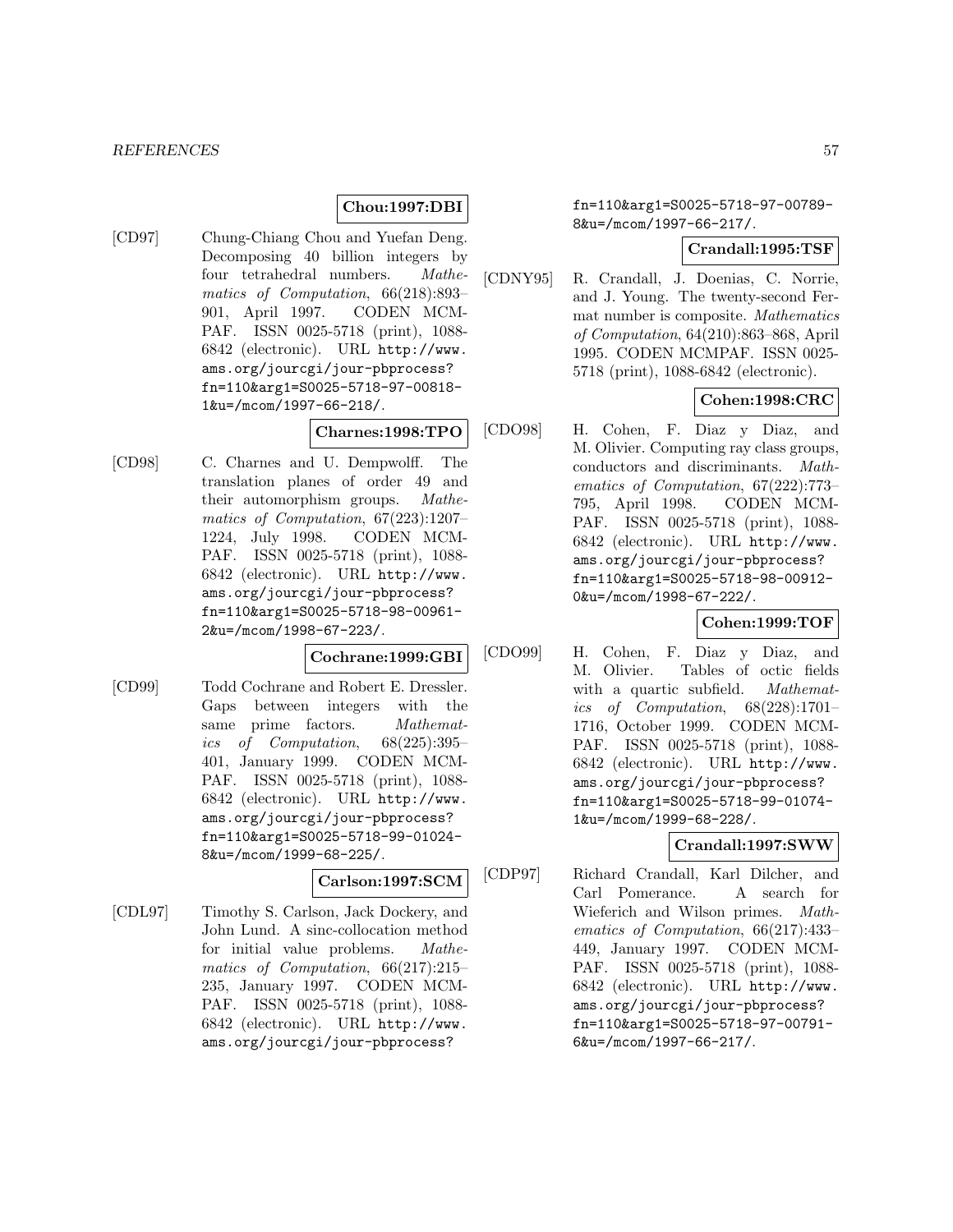### **Chen:1993:SVA**

[CDT93] Gui Qiang Chen, Qiang Du, and Eitan Tadmor. Spectral viscosity approximations to multidimensional scalar conservation laws. Mathematics of Computation, 61(204):629–643, October 1993. CODEN MCMPAF. ISSN 0025-5718 (print), 1088-6842 (electronic).

### **Chen:1996:DDA**

[CEL96] Zhangxin Chen, Richard E. Ewing, and Raytcho Lazarov. Domain decomposition algorithms for mixed methods for second-order elliptic problems. Mathematics of Computation, 65(214): 467–490, April 1996. CODEN MCM-PAF. ISSN 0025-5718 (print), 1088- 6842 (electronic). URL http://www. ams.org/jourcgi/jour-pbprocess? fn=110&arg1=S0025-5718-96-00703- X&u=/mcom/1996-65-214/.

#### **Crandall:1994:DWT**

[CF94] Richard Crandall and Barry Fagin. Discrete weighted transforms and largeinteger arithmetic. Mathematics of Computation, 62(205):305–324, January 1994. CODEN MCMPAF. ISSN 0025-5718 (print), 1088-6842 (electronic).

### **Corrias:1995:NSC**

[CFN95a] L. Corrias, M. Falcone, and R. Natalini. Numerical schemes for conservation laws via Hamilton–Jacobi equations. Mathematics of Computation, 64 (210):555–580, S13–18, S13–S18, April 1995. CODEN MCMPAF. ISSN 0025- 5718 (print), 1088-6842 (electronic).

### **Corrias:1995:SNS**

[CFN95b] L. Corrias, M. Falcone, and R. Natalini. Supplement to "Numerical schemes for conservation laws via Hamilton–Jacobi equations". Mathematics of Computation, 64(210):S13–S18, April 1995. CODEN MCMPAF. ISSN 0025-5718 (print), 1088-6842 (electronic).

### **Cayco:1995:CRC**

[CFS95] Maria Cayco, Leslie Foster, and Howard Swann. On the convergence rate of the cell discretization algorithm for solving elliptic problems. Mathematics of Computation, 64(212):1397–1419, October 1995. CODEN MCMPAF. ISSN 0025- 5718 (print), 1088-6842 (electronic).

### **Carnicer:1990:EMP**

[CG90a] J. Carnicer and M. Gasca. Evaluation of multivariate polynomials and their derivatives. Mathematics of Computation, 54(189):231–243, January 1990. CODEN MCMPAF. ISSN 0025-5718 (print), 1088-6842 (electronic).

## **Cheer:1990:DDE**

[CG90b] A. Y. Cheer and D. A. Goldston. A differential delay equation arising from the sieve of Eratosthenes. Mathematics of Computation, 55(191):129–141, July 1990. CODEN MCMPAF. ISSN 0025- 5718 (print), 1088-6842 (electronic).

### **Cottet:1993:IPT**

[CG93] G.-H. Cottet and L. Germain. Image processing through reaction combined with nonlinear diffusion. Mathematics of Computation, 61(204):659– 673, October 1993. CODEN MCM-PAF. ISSN 0025-5718 (print), 1088- 6842 (electronic).

#### **Cheer:1996:TPP**

[CG96a] A. Y. Cheer and D. A. Goldston. Turán's pure power sum problem. Mathematics of Computation, 65(215): 1349–1358, July 1996. CODEN MCM-PAF. ISSN 0025-5718 (print), 1088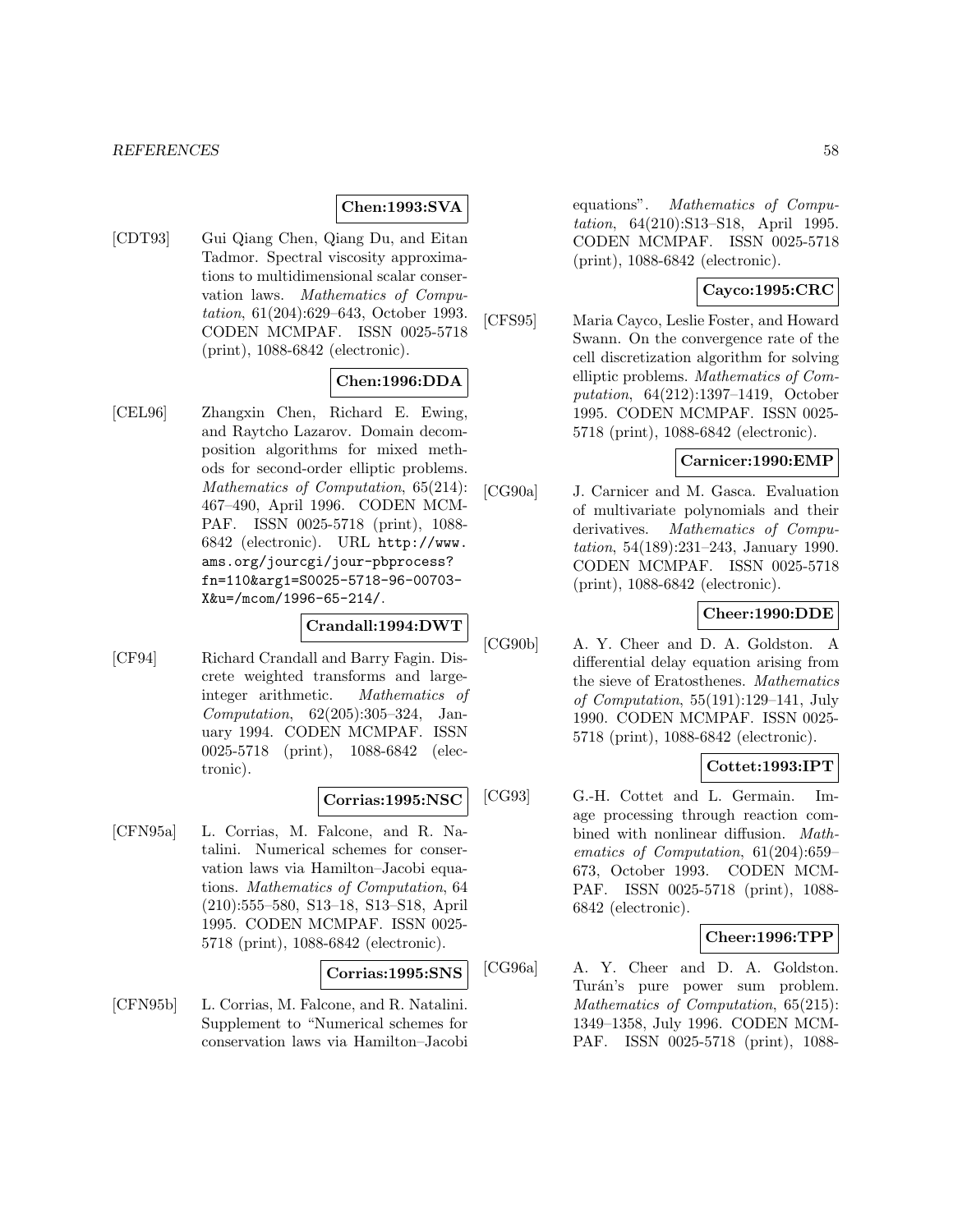6842 (electronic). URL http://www. ams.org/jourcgi/jour-pbprocess? fn=110&arg1=S0025-5718-96-00744- 2&u=/mcom/1996-65-215/.

### **Cockburn:1996:PEE**

[CG96b] Bernardo Cockburn and Pierre-Alain Gremaud. A priori error estimates for numerical methods for scalar conservation laws. Part I: The general approach. Mathematics of Computation, 65(214): 533–573, April 1996. CODEN MCM-PAF. ISSN 0025-5718 (print), 1088- 6842 (electronic). URL http://www. ams.org/jourcgi/jour-pbprocess? fn=110&arg1=S0025-5718-96-00701- 6&u=/mcom/1996-65-214/.

## **Cockburn:1997:PEE**

[CG97] Bernardo Cockburn and Pierre-Alain Gremaud. A priori error estimates for numerical methods for scalar conservation laws. Part II: Fluxsplitting monotone schemes on irregular Cartesian grids. Mathematics of Computation, 66(218):547– 572, April 1997. CODEN MCM-PAF. ISSN 0025-5718 (print), 1088- 6842 (electronic). URL http://www. ams.org/jourcgi/jour-pbprocess? fn=110&arg1=S0025-5718-97-00838- 7&u=/mcom/1997-66-218/.

#### **Cohen:1995:MN**

[CGH95] Graeme L. Cohen, Stephen F. Gretton, and Peter Hagis, Jr. Multiamicable numbers. Mathematics of Computation, 64(212):1743–1753, October 1995. CODEN MCMPAF. ISSN 0025-5718 (print), 1088-6842 (electronic).

# **Chang:1995:FDM**

[CGJ95a] Qian Shun Chang, Bo Ling Guo, and Hong Jiang. Finite difference method for generalized Zakharov equations.

Mathematics of Computation, 64(210): 537–553, S7–S11, April 1995. CODEN MCMPAF. ISSN 0025-5718 (print), 1088-6842 (electronic).

### **Chang:1995:SFD**

[CGJ95b] Qian Shun Chang, Bo Ling Guo, and Hong Jiang. Supplement to "Finite difference method for generalized Zakharov equations". Mathematics of Computation, 64(210):S7–S12, April 1995. CODEN MCMPAF. ISSN 0025- 5718 (print), 1088-6842 (electronic).

### **Conn:1997:GCL**

[CGT97a] A. R. Conn, Nick Gould, and Ph. L. Toint. A globally convergent Lagrangian barrier algorithm for optimization with general inequality constraints and simple bounds. Mathematics of Computation, 66(217):261– 288, January 1997. CODEN MCM-PAF. ISSN 0025-5718 (print), 1088- 6842 (electronic). URL http://www. ams.org/jourcgi/jour-pbprocess? fn=110&arg1=S0025-5718-97-00777- 1&u=/mcom/1997-66-217/.

## **Conn:1997:SGC**

[CGT97b] A. R. Conn, Nick Gould, and Ph. L. Toint. Supplement to "A globally convergent Lagrangian barrier algorithm for optimization with general inequality constraints and simple bounds". Mathematics of Computation, 66(217):S1– S11, January 1997. CODEN MCM-PAF. ISSN 0025-5718 (print), 1088- 6842 (electronic).

### **Chui:1990:CDB**

[CH90a] Charles Chui and Tian Xiao He. Corrigenda: "On the dimension of bivariate superspline spaces" [Math. Comp. **53** (1989), no. 187, 219–234, MR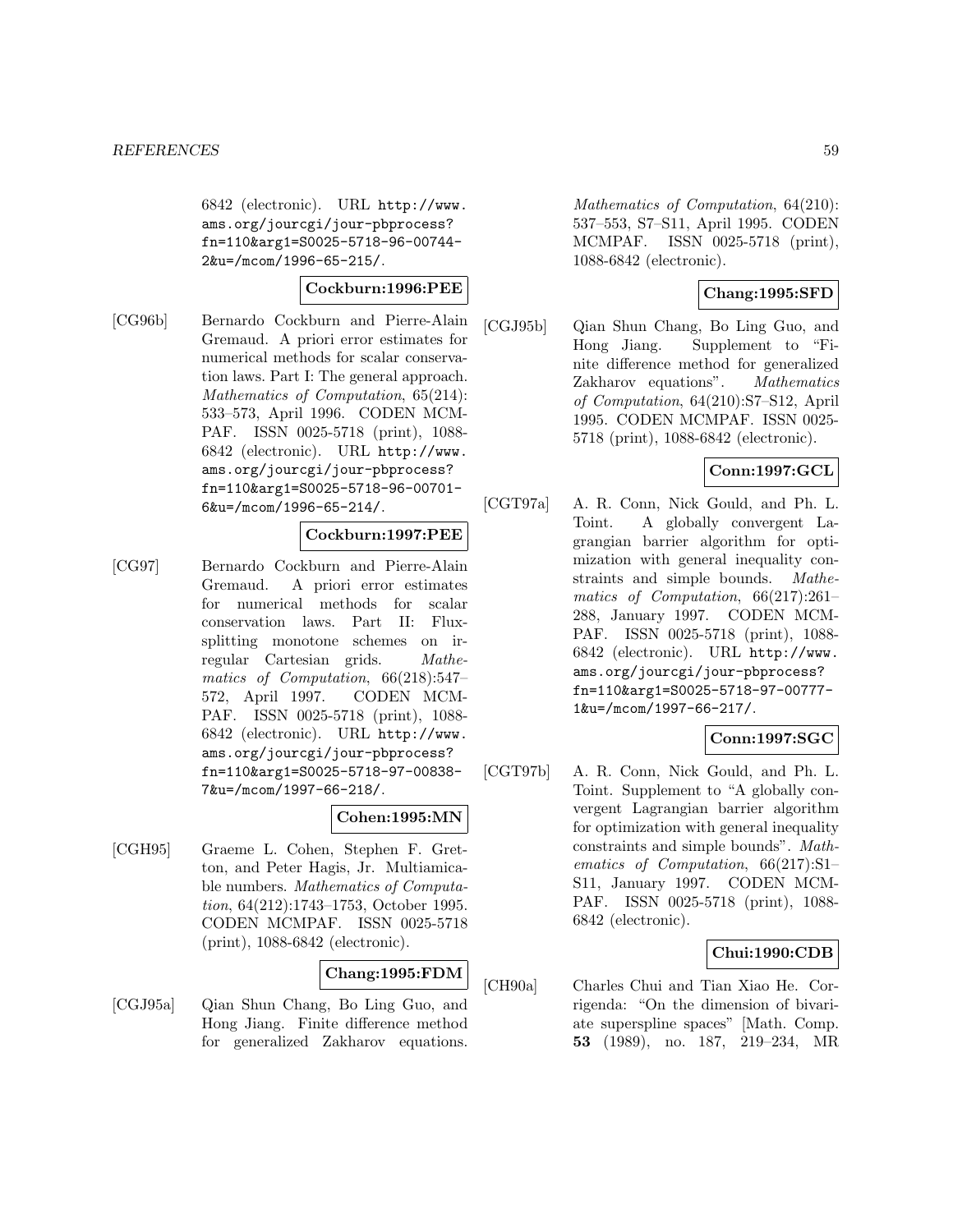90c:41014]. Mathematics of Computation, 55(191):407–409, July 1990. CO-DEN MCMPAF. ISSN 0025-5718 (print), 1088-6842 (electronic).

# **Chui:1990:BQF**

[CH90b] Charles K. Chui and Tian Xiao He. Bivariate  $C<sup>1</sup>$  quadratic finite elements and vertex splines. Mathematics of Computation, 54(189):169–187, January 1990. CODEN MCMPAF. ISSN 0025-5718 (print), 1088-6842 (electronic).

# **Chui:1996:CLQ**

[CH96] Charles K. Chui and Dong Hong. Construction of local  $C<sup>1</sup>$  quartic spline elements for optimal-order approximation. Mathematics of Computation, 65(213): 85–98, January 1996. CODEN MCM-PAF. ISSN 0025-5718 (print), 1088- 6842 (electronic). URL http://www. ams.org/jourcgi/jour-pbprocess? fn=110&arg1=S0025-5718-96-00689- 8&u=/mcom/1996-65-213/.

### **Ceniceros:1998:CNS**

[CH98] Héctor D. Ceniceros and Thomas Y. Hou. Convergence of a non-stiff boundary integral method for interfacial flows with surface tension. Mathematics of Computation, 67(221):137– 182, January 1998. CODEN MCM-PAF. ISSN 0025-5718 (print), 1088- 6842 (electronic). URL http://www. ams.org/jourcgi/jour-pbprocess? fn=110&arg1=S0025-5718-98-00911- 9&u=/mcom/1998-67-221/.

#### **Chaladus:1992:DLP**

[Cha92] Stefan Cha ladus. On the densest lattice packing of centrally symmetric octahedra. Mathematics of Computation, 58 (197):341–345, January 1992. CODEN MCMPAF. ISSN 0025-5718 (print), 1088-6842 (electronic).

## **Chambers:1994:QWO**

[Cha94a] Ll. G. Chambers. A quick way of obtaining an approximate solution to a Sturm–Liouville problem. Mathematics of Computation, 62(206):577–579, April 1994. CODEN MCMPAF. ISSN 0025- 5718 (print), 1088-6842 (electronic).

### **Chang:1994:EEL**

[Cha94b] Ching Lung Chang. An error estimate of the least squares finite element method for the Stokes problem in three dimensions. Mathematics of Computation, 63(207):41–50, July 1994. CODEN MCMPAF. ISSN 0025-5718 (print), 1088-6842 (electronic).

### **Chalabi:1997:CNS**

[Cha97] Abdallah Chalabi. On convergence of numerical schemes for hyperbolic conservation laws with stiff source terms. Mathematics of Computation, 66(218): 527–545, April 1997. CODEN MCM-PAF. ISSN 0025-5718 (print), 1088- 6842 (electronic). URL http://www. ams.org/jourcgi/jour-pbprocess? fn=110&arg1=S0025-5718-97-00817- X&u=/mcom/1997-66-218/.

## **Chalabi:1999:CRS**

[Cha99] A. Chalabi. Convergence of relaxation schemes for hyperbolic conservation laws with stiff source terms. Mathematics of Computation, 68(227): 955–970, July 1999. CODEN MCM-PAF. ISSN 0025-5718 (print), 1088- 6842 (electronic). URL http://www. ams.org/jourcgi/jour-pbprocess? fn=110&arg1=S0025-5718-99-01089- 3&u=/mcom/1999-68-227/.

### **Chern:1991:LTB**

[Che91] I-Liang Chern. Large-time behavior of solutions of Lax–Friedrichs finite dif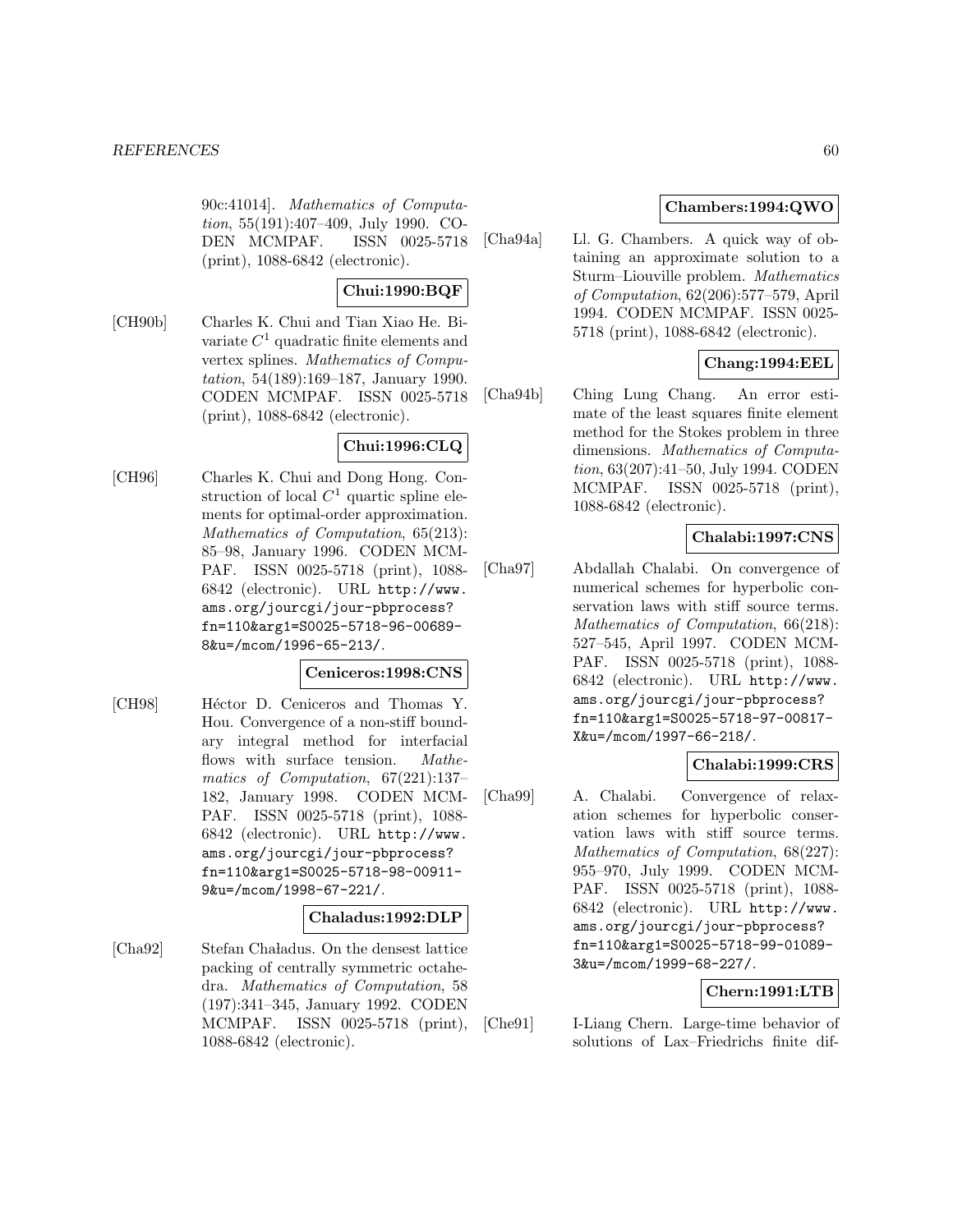ference equations for hyperbolic systems of conservation laws. Mathematics of Computation, 56(193):107– 118, January 1991. CODEN MCM-PAF. ISSN 0025-5718 (print), 1088- 6842 (electronic).

### **Chen:1994:AZQ**

[Che94a] Pengyuan Chen. Approximate zeros of quadratically convergent algorithms. Mathematics of Computation, 63(207): 247–270, July 1994. CODEN MCM-PAF. ISSN 0025-5718 (print), 1088- 6842 (electronic).

### **Chen:1994:FEM**

[Che94b] Zhangxin Chen. A finite element method for the 2D drift-diffusion semiconductor model. In Gautschi [Gau94], pages 275–279. ISBN 0-8218-0291-7, 0- 8218-0353-0 (pt. 1), 0-8218-0354-9 (pt. 2). ISSN 0160-7634. LCCN QA1 .A56 v.48 1994. See also SIAM Review, September 1995, **37**(3), p. 483.

### **Cheney:1994:IIP**

[Che94c] Margaret Cheney. An introduction to inverse problems. In Gautschi [Gau94], pages 21–32. ISBN 0-8218-0291-7, 0- 8218-0353-0 (pt. 1), 0-8218-0354-9 (pt. 2). ISSN 0160-7634. LCCN QA1 .A56 v.48 1994. See also SIAM Review, September 1995, **37**(3), p. 483.

#### **Cheney:1996:BRM**

[Che96a] E. W. Cheney. Book reviews: Mathematical aspects of geometrical modeling, by Charles A. Micchelli. Mathematics of Computation, 65(214):889– 890, April 1996. CODEN MCM-PAF. ISSN 0025-5718 (print), 1088- 6842 (electronic). URL http://www. ams.org/jourcgi/jour-pbprocess? fn=110&arg1=S0025-5718-96-00700- 4&u=/mcom/1996-65-214/.

### **Cheney:1996:BRN**

[Che96b] E. W. Cheney. Book reviews: NURB curves and surfaces: from projective geometry to practical use, by Gerald E. Farin. Mathematics of Computation, 65(214):891– 892, April 1996. CODEN MCM-PAF. ISSN 0025-5718 (print), 1088- 6842 (electronic). URL http://www. ams.org/jourcgi/jour-pbprocess? fn=110&arg1=S0025-5718-96-00700- 4&u=/mcom/1996-65-214/.

### **Cheney:1996:BRT**

[Che96c] E. W. Cheney. Book reviews: Topics in polynomials: extremal problems, inequalities, zeros, by G. V. Milovanovic, D. S. Mitrinovic and Th. M. Rassias. Mathematics of Computation, 65(213): ??, January 1996. CODEN MCM-PAF. ISSN 0025-5718 (print), 1088- 6842 (electronic). URL http://www. ams.org/jourcgi/jour-pbprocess? fn=110&arg1=S0025-5718-96-00666- 7&u=/mcom/1996-65-213/.

### **Cheney:1996:BRW**

[Che96d] E. W. Cheney. Book reviews: Wavelets: theory, algorithms, and applications, edited by Charles K. Chui, Laura Montefusco and Luigia Puccio. Mathematics of Computation, 65(214):890– 891, April 1996. CODEN MCM-PAF. ISSN 0025-5718 (print), 1088- 6842 (electronic). URL http://www. ams.org/jourcgi/jour-pbprocess? fn=110&arg1=S0025-5718-96-00700- 4&u=/mcom/1996-65-214/.

### **Cheney:1997:BRI**

[Che97] M. Cheney. Book reviews: Inverse problems in diffusion processes, edited by Heinz W. Engl and William Rundell. Mathematics of Computation, 66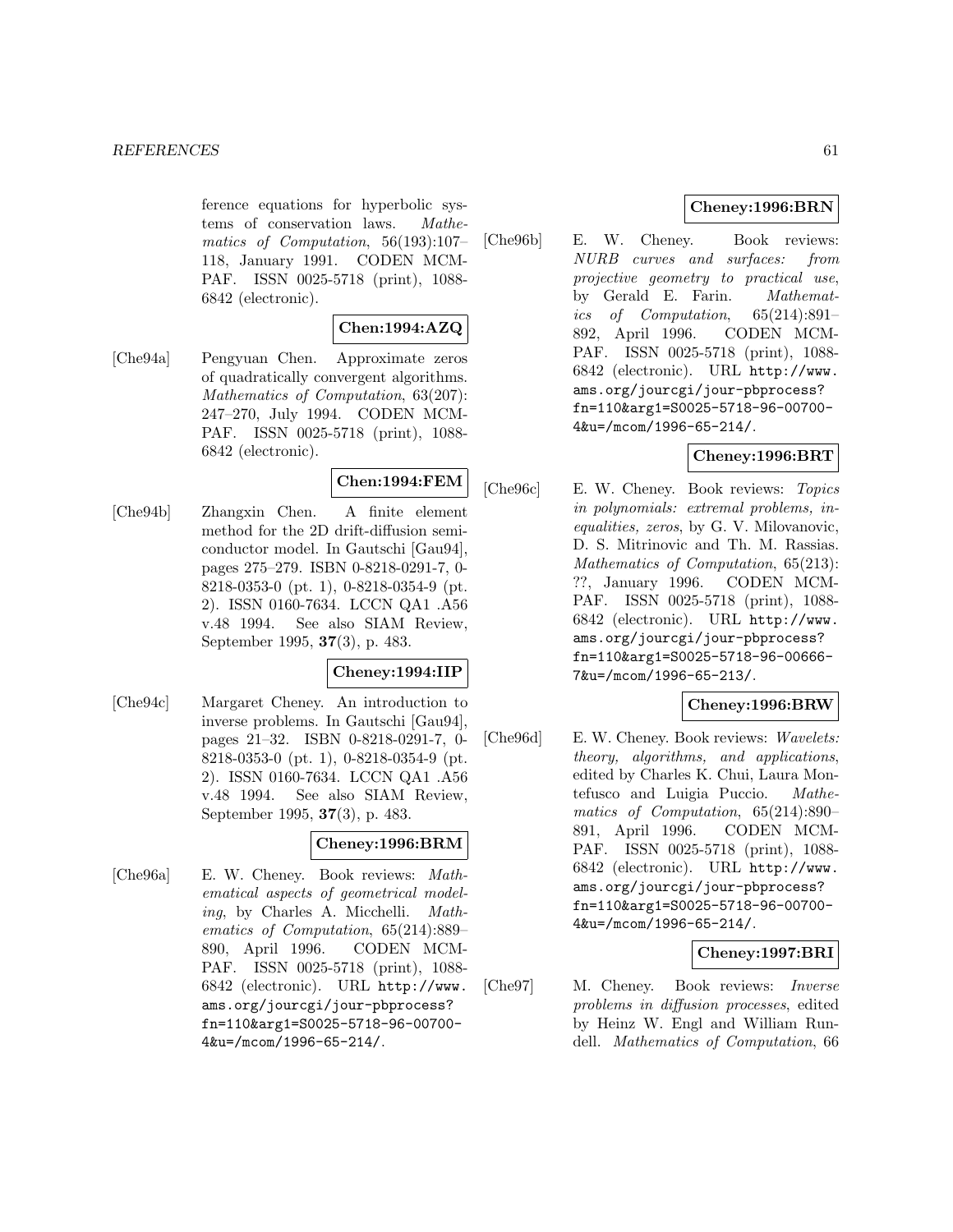(217):??, January 1997. CODEN MCM-PAF. ISSN 0025-5718 (print), 1088- 6842 (electronic). URL http://www. ams.org/jourcgi/jour-pbprocess? fn=110&arg1=S0025-5718-97-00793- X&u=/mcom/1997-66-217/.

### **Chien:1995:NES**

[Chi95] David Chien. Numerical evaluation of surface integrals in three dimensions. Mathematics of Computation, 64(210): 727–743, April 1995. CODEN MCM-PAF. ISSN 0025-5718 (print), 1088- 6842 (electronic).

#### **Caflisch:1999:AOC**

[CHL99] Russel E. Caflisch, Thomas Y. Hou, and John Lowengrub. Almost optimal convergence of the point vortex method for vortex sheets using numerical filtering. Mathematics of Computation, 68(228):1465– 1496, October 1999. CODEN MCM-PAF. ISSN 0025-5718 (print), 1088- 6842 (electronic). URL http://www. ams.org/jourcgi/jour-pbprocess? fn=110&arg1=S0025-5718-99-01108- 4&u=/mcom/1999-68-228/.

### **Chou:1997:ACC**

[Cho97] S. H. Chou. Analysis and convergence of a covolume method for the generalized Stokes problem. Mathematics of Computation, 66(217):85– 104, January 1997. CODEN MCM-PAF. ISSN 0025-5718 (print), 1088- 6842 (electronic). URL http://www. ams.org/jourcgi/jour-pbprocess? fn=110&arg1=S0025-5718-97-00792- 8&u=/mcom/1997-66-217/.

#### **Cockburn:1990:RKL**

[CHS90] Bernardo Cockburn, Suchung Hou, and Chi-Wang Shu. The Runge–Kutta local projection discontinuous Galerkin finite element method for conservation

laws. IV. the multidimensional case. Mathematics of Computation, 54(190): 545–581, April 1990. CODEN MCM-PAF. ISSN 0025-5718 (print), 1088- 6842 (electronic).

### **Coutsias:1996:ESM**

[CHT96] Evangelos A. Coutsias, Thomas Hagstrom, and David Torres. An efficient spectral method for ordinary differential equations with rational function coefficients. Mathematics of Computation, 65(214):611– 635, April 1996. CODEN MCM-PAF. ISSN 0025-5718 (print), 1088- 6842 (electronic). URL http://www. ams.org/jourcgi/jour-pbprocess? fn=110&arg1=S0025-5718-96-00704- 1&u=/mcom/1996-65-214/.

## **Chui:1996:BRA**

[Chu96] Charles Chui. Book reviews: Adapted wavelet analysis from theory to software, by Mladen Victor Wickerhauser. Mathematics of Computation, 65(213): ??, January 1996. CODEN MCM-PAF. ISSN 0025-5718 (print), 1088- 6842 (electronic). URL http://www. ams.org/jourcgi/jour-pbprocess? fn=110&arg1=S0025-5718-96-00666- 7&u=/mcom/1996-65-213/.

## **Callahan:1999:CCH**

[CHW99] Patrick J. Callahan, Martin V. Hildebrand, and Jeffrey R. Weeks. A census of cusped hyperbolic 3-manifolds. Mathematics of Computation, 68(225): 321–332, January 1999. CODEN MCM-PAF. ISSN 0025-5718 (print), 1088- 6842 (electronic). URL http://www. ams.org/jourcgi/jour-pbprocess? fn=110&arg1=S0025-5718-99-01036- 4&u=/mcom/1999-68-225/. With microfiche supplement.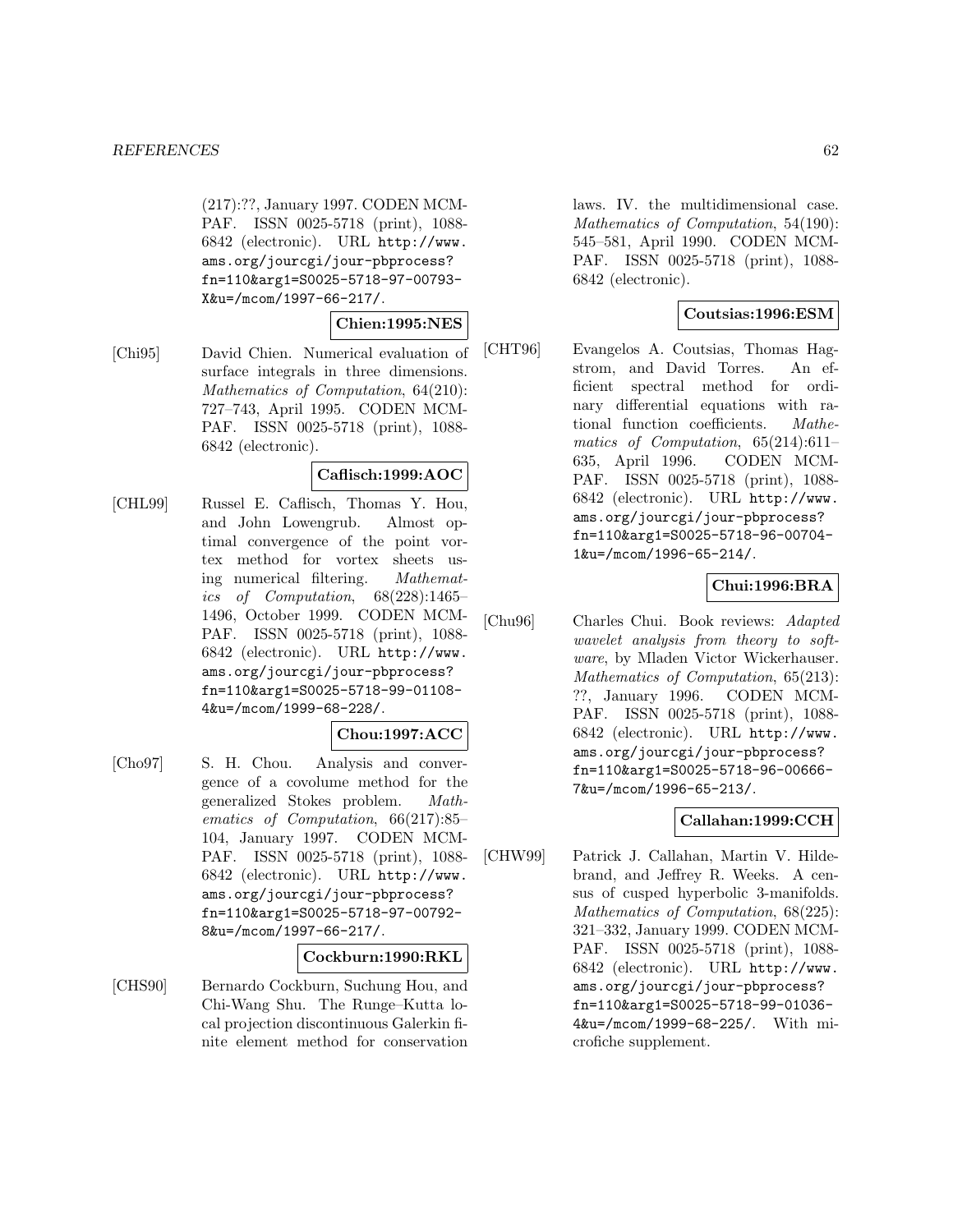#### *REFERENCES* 63

### **Cikanek:1994:SEW**

[Cik94] Petr Cikánek. A special extension of Wieferich's criterion. Mathematics of Computation, 62(206):923–930, April 1994. CODEN MCMPAF. ISSN 0025- 5718 (print), 1088-6842 (electronic).

#### **Calvo:1997:NSI**

[CIZ97] Mari Paz Calvo, Arieh Iserles, and Antonella Zanna. Numerical solution of isospectral flows. Mathematics of Computation, 66(220):1461– 1486, October 1997. CODEN MCM-PAF. ISSN 0025-5718 (print), 1088- 6842 (electronic). URL http://www. ams.org/jourcgi/jour-pbprocess? fn=110&arg1=S0025-5718-97-00902- 2&u=/mcom/1997-66-220/.

### **Cockburn:1997:ENA**

[CJT97] Bernardo Cockburn, Don A. Jones, and Edriss S. Titi. Estimating the number of asymptotic degrees of freedom for nonlinear dissipative systems. Mathematics of Computation, 66(219): 1073–1087, July 1997. CODEN MCM-PAF. ISSN 0025-5718 (print), 1088- 6842 (electronic). URL http://www. ams.org/jourcgi/jour-pbprocess? fn=110&arg1=S0025-5718-97-00850- 8&u=/mcom/1997-66-219/.

### **Cvijovic:1995:CFS**

[CK95] Djurdje Cvijović and Jacek Klinowski. Closed-form summation of some trigonometric series. Mathematics of Computation, 64(209):205– 210, January 1995. CODEN MCM-PAF. ISSN 0025-5718 (print), 1088- 6842 (electronic).

### **Cvijovic:1999:VLC**

[CK99] Djurdje Cvijovic and Jacek Klinowski. Values of the Legendre chi and Hurwitz zeta functions at rational arguments. Mathematics of Computation, 68(228):1623–1630, October 1999. CODEN MCM-PAF. ISSN 0025-5718 (print), 1088- 6842 (electronic). URL http://www. ams.org/jourcgi/jour-pbprocess? fn=110&arg1=S0025-5718-99-01091- 1&u=/mcom/1999-68-228/.

### **Chou:1990:CNW**

[CL90] S. H. Chou and Q. Li. Convergence of the nonconforming Wilson element for a class of nonlinear parabolic problems. Mathematics of Computation, 54(190): 509–524, April 1990. CODEN MCM-PAF. ISSN 0025-5718 (print), 1088- 6842 (electronic).

### **Chou:1991:MFE**

[CL91a] So-Hsiang Chou and Qian Li. Mixed finite element methods for compressible miscible displacement in porous media. Mathematics of Computation, 57(196): 507–527, October 1991. CODEN MCM-PAF. ISSN 0025-5718 (print), 1088- 6842 (electronic).

### **Collins:1991:OOE**

[CL91b] Charles Collins and Mitchell Luskin. Optimal-order error estimates for the finite element approximation of the solution of a nonconvex variational problem. Mathematics of Computation, 57 (196):621–637, October 1991. CODEN MCMPAF. ISSN 0025-5718 (print), 1088-6842 (electronic).

#### **Coquel:1991:CFD**

[CL91c] Frédéric Coquel and Philippe Le Floch. Convergence of finite difference schemes for conservation laws in several space dimensions: the corrected antidiffusive flux approach. Mathematics of Computation, 57(195):169–210, July 1991.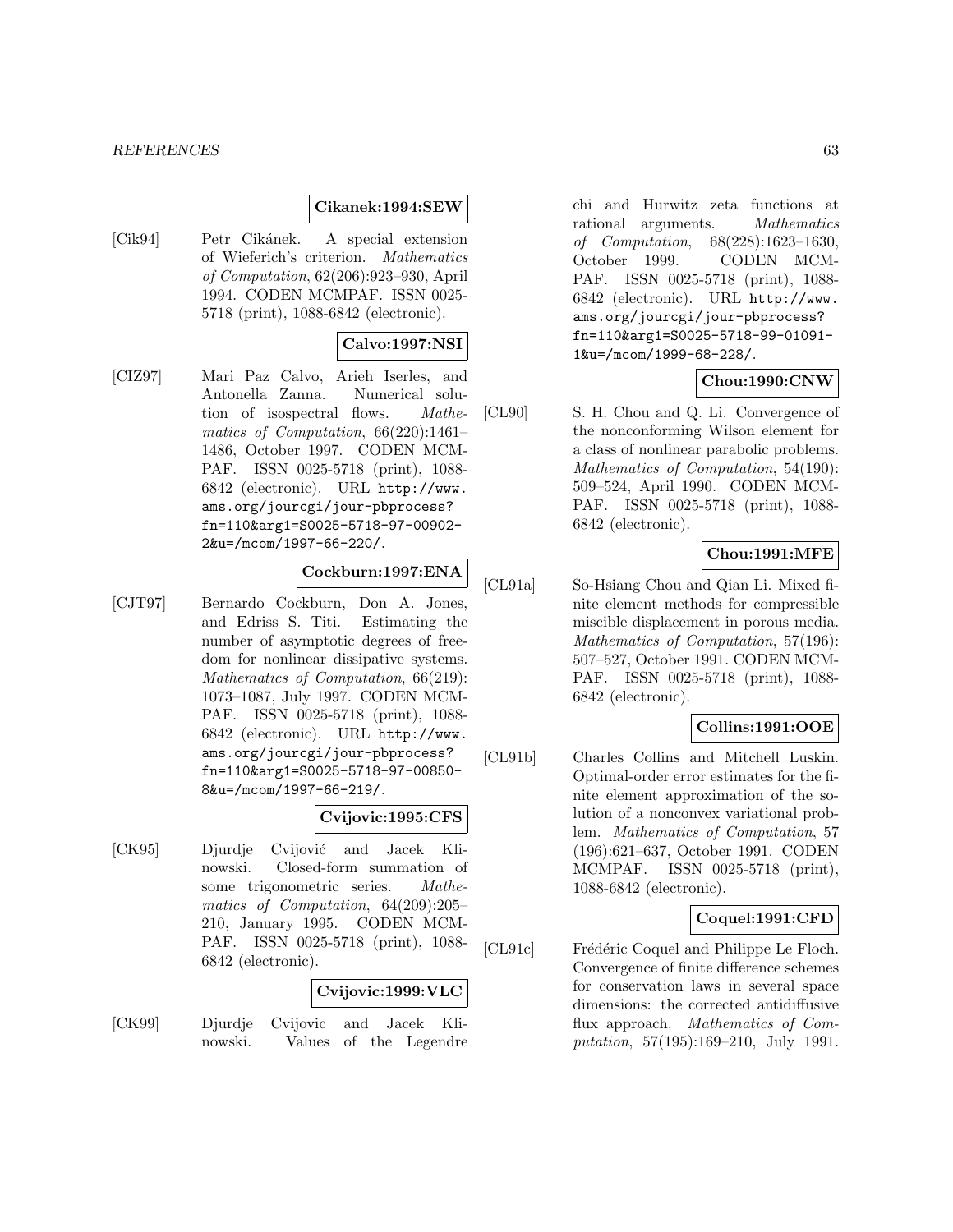CODEN MCMPAF. ISSN 0025-5718 (print), 1088-6842 (electronic).

### **Chen:1993:CSO**

[CL93] Gui-Qiang Chen and Jian-Guo Liu. Convergence of second-order schemes for isentropic gas dynamics. Mathematics of Computation, 61(204):607– 627, October 1993. CODEN MCM-PAF. ISSN 0025-5718 (print), 1088- 6842 (electronic).

### **Couture:1994:LSC**

[CL94] Raymond Couture and Pierre L'Ecuyer. On the lattice structure of certain linear congruential sequences related to AWC/SWB generators. Mathematics of Computation, 62(206):799–808, April 1994. CODEN MCMPAF. ISSN 0025- 5718 (print), 1088-6842 (electronic).

### **Couture:1996:OLL**

[CL96] Raymond Couture and Pierre L'Ecuyer. Orbits and lattices for linear random number generators with composite moduli. Mathematics of Computation, 65(213):189–201, January 1996. CODEN MCMPAF. ISSN 0025-5718 (print), 1088-6842 (electronic). URL http://www. ams.org/jourcgi/jour-pbprocess? fn=110&arg1=S0025-5718-96-00673- 4&u=/mcom/1996-65-213/; http:// www.jstor.org/stable/2153839.

### **Chen:1997:CDS**

[CL97a] Gui-Qiang Chen and Jian-Guo Liu. Convergence of difference schemes with high resolution for conservation laws. Mathematics of Computation, 66(219): 1027–1053, July 1997. CODEN MCM-PAF. ISSN 0025-5718 (print), 1088- 6842 (electronic). URL http://www. ams.org/jourcgi/jour-pbprocess?

fn=110&arg1=S0025-5718-97-00859- 4&u=/mcom/1997-66-219/.

## **Couture:1997:DPM**

[CL97b] Raymond Couture and Pierre L'Ecuyer. Distribution properties of multiplywith-carry random number generators. Mathematics of Computation, 66(218): 591–607, April 1997. CODEN MCM-PAF. ISSN 0025-5718 (print), 1088- 6842 (electronic). URL http://www. ams.org/jourcgi/jour-pbprocess? fn=110&arg1=S0025-5718-97-00827- 2&u=/mcom/1997-66-218/.

# **Coulibaly:1999:QRR**

[CL99] Ibrahim Coulibaly and Christian Lécot. A quasi-randomized Runge–Kutta method. Mathematics of Computation, 68(226):651–659, April 1999. CO-DEN MCMPAF. ISSN 0025-5718 (print), 1088-6842 (electronic). URL http://www.ams.org/jourcgi/jourpbprocess?fn=110&arg1=S0025-5718- 99-01056-X&u=/mcom/1999-68-226/.

## **Clark:1996:NGC**

[Cla96] David A. Clark. Non-Galois cubic fields which are Euclidean but not norm-Euclidean. *Mathemat*ics of Computation, 65(216):1675– 1679, October 1996. CODEN MCM-PAF. ISSN 0025-5718 (print), 1088- 6842 (electronic). URL http://www. ams.org/jourcgi/jour-pbprocess? fn=110&arg1=S0025-5718-96-00764- 8&u=/mcom/1996-65-216/.

## **Chui:1994:NNL**

[CLM94] C. K. Chui, Xin Li, and H. N. Mhaskar. Neural networks for localized approximation. Mathematics of Computation, 63(208):607–623, October 1994. CODEN MCMPAF. ISSN 0025-5718 (print), 1088-6842 (electronic).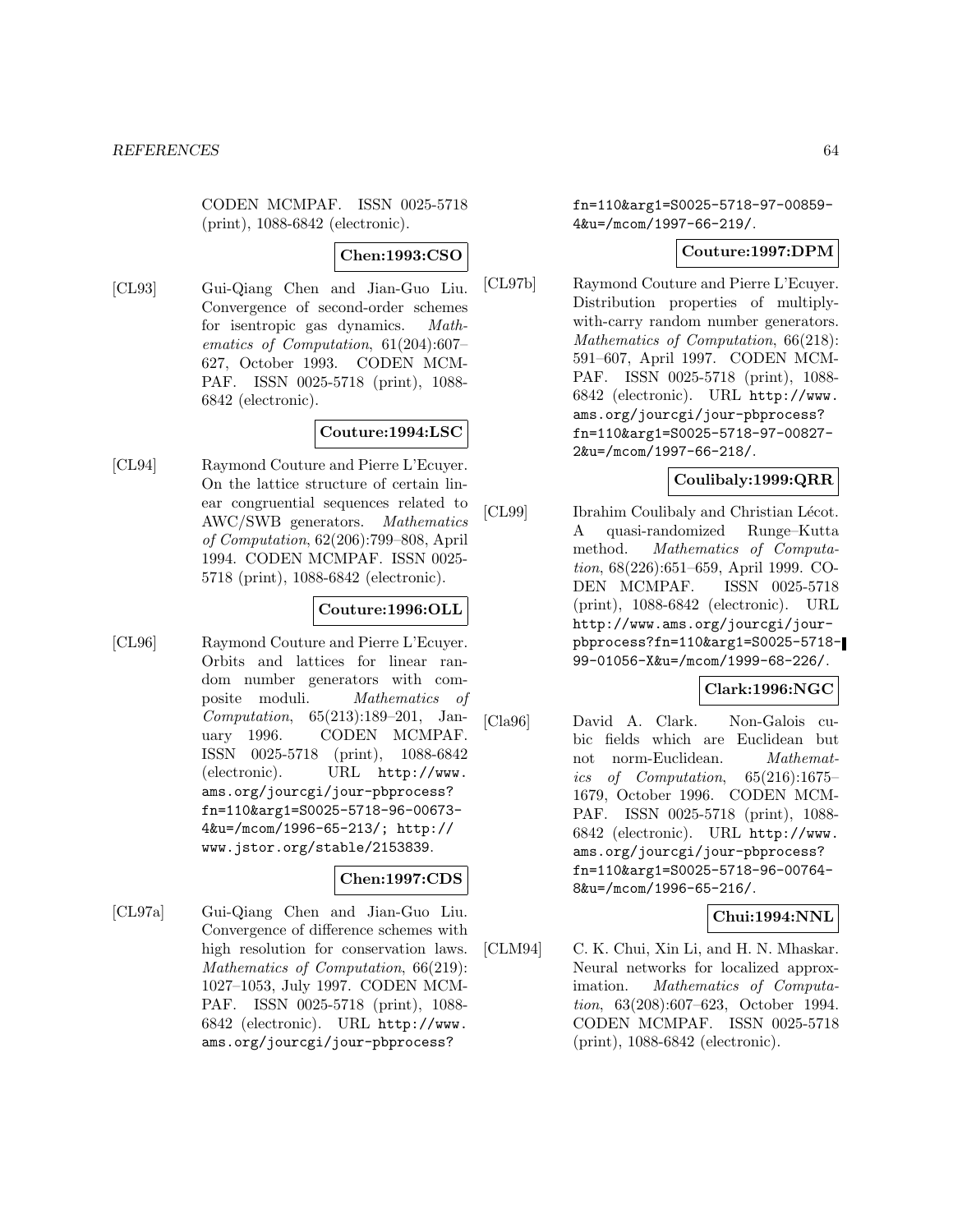#### **Chakraborty:1997:MFW**

[CLR97] K. Chakraborty, A. K. Lal, and B. Ramakrishnan. Modular forms which behave like theta series. Mathematics of Computation, 66(219):1169– 1183, July 1997. CODEN MCM-PAF. ISSN 0025-5718 (print), 1088- 6842 (electronic). URL http://www. ams.org/jourcgi/jour-pbprocess? fn=110&arg1=S0025-5718-97-00872- 7&u=/mcom/1997-66-219/.

## **Couture:1993:DDV**

[CLT93a] Raymond Couture, Pierre L'Ecuyer, and Shu Tezuka. On the distribution of k-dimensional vectors for simple and combined Tausworthe sequences. Mathematics of Computation, 60(202):749– 761, S11–S16, April 1993. CODEN MCMPAF. ISSN 0025-5718 (print), 1088-6842 (electronic).

#### **Couture:1993:SDK**

[CLT93b] Raymond Couture, Pierre L'Ecuyer, and Shu Tezuka. Supplement to "On the distribution of k-dimensional vectors for simple and combined Tausworthe sequences". Mathematics of Computation, 60(202):S11–S16, April 1993. CODEN MCMPAF. ISSN 0025- 5718 (print), 1088-6842 (electronic).

### **Crouzeix:1994:REE**

[CLT94] M. Crouzeix, S. Larsson, and V. Thomée. Resolvent estimates for elliptic finite element operators in one dimension. Mathematics of Computation, 63(207): 121–140, July 1994. CODEN MCM-PAF. ISSN 0025-5718 (print), 1088- 6842 (electronic).

#### **Casperson:1994:SFS**

[CM94a] David Casperson and John McKay. Symmetric functions, m-sets, and Galois groups. Mathematics of Computation, 63(208):749–757, October 1994. CODEN MCMPAF. ISSN 0025-5718 (print), 1088-6842 (electronic).

### **Cohen:1994:HCG**

[CM94b] Henri Cohen and Jacques Martinet. Heuristics on class groups: some good primes are not too good. Mathematics of Computation, 63(207):329–334, July 1994. CODEN MCMPAF. ISSN 0025- 5718 (print), 1088-6842 (electronic).

### **Coleman:1995:FPA**

[CM95] John P. Coleman and Nick J. Myers. The Faber polynomials for annular sectors. Mathematics of Computation, 64 (209):181–203, S1–S6, January 1995. CODEN MCMPAF. ISSN 0025-5718 (print), 1088-6842 (electronic).

### **Cohn:1996:SGM**

[CM96] Harvey Cohn and John McKay. Spontaneous generation of modular invariants. Mathematics of Computation, 65(215): 1295–1309, July 1996. CODEN MCM-PAF. ISSN 0025-5718 (print), 1088- 6842 (electronic). URL http://www. ams.org/jourcgi/jour-pbprocess? fn=110&arg1=S0025-5718-96-00726- 0&u=/mcom/1996-65-215/.

### **Criscuolo:1990:CPC**

[CMM90] Giuliana Criscuolo, Giuseppe Mastroianni, and Giovanni Monegato. Convergence properties of a class of product formulas for weakly singular integral equations. Mathematics of Computation, 55(191):213–230, July 1990. CODEN MCMPAF. ISSN 0025-5718 (print), 1088-6842 (electronic).

### **Colbourn:1992:STSa**

[CMM92a] Charles J. Colbourn, Spyros S. Magliveras, and Rudolf A. Mathon. Sup-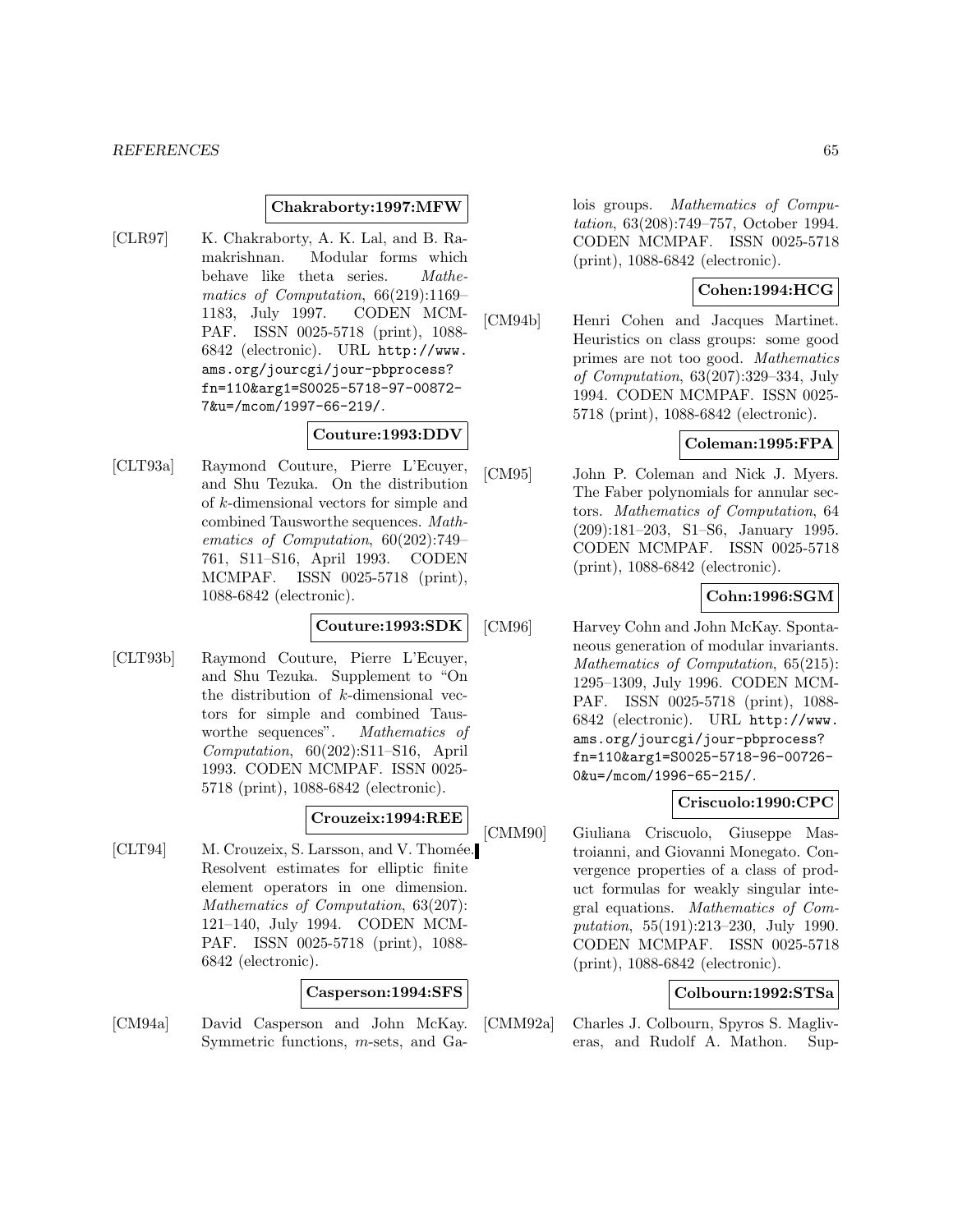plement to "Transitive Steiner and Kirkman triple systems" by Charles J. Colbourn, Spyros S. Magliveras, and Rudolf A. Mathon. Mathematics of Computation, 58(197):S23– S27, January 1992. CODEN MCM-PAF. ISSN 0025-5718 (print), 1088- 6842 (electronic).

### **Colbourn:1992:TSK**

[CMM92b] Charles J. Colbourn, Spyros S. Magliveras, and Rudolf A. Mathon. Transitive Steiner and Kirkman triple systems of order 27. Mathematics of Computation, 58(197):441–449, S23– S27, January 1992. CODEN MCM-PAF. ISSN 0025-5718 (print), 1088- 6842 (electronic).

### **Criscuolo:1990:CEL**

[CMO90] Giuliana Criscuolo, Giuseppe Mastroianni, and Donatella Occorsio. Convergence of extended Lagrange interpolation. Mathematics of Computation, 55(191):197–212, July 1990. CODEN MCMPAF. ISSN 0025-5718 (print), 1088-6842 (electronic).

#### **Castel:1998:CNS**

[CMP98] M. Jesús Castel, Violeta Migallón, and José Penadés. Convergence of non-stationary parallel multisplitting methods for Hermitian positive definite matrices. Mathematics of Computation, 67(221):209– 220, January 1998. CODEN MCM-PAF. ISSN 0025-5718 (print), 1088- 6842 (electronic). URL http://www. ams.org/jourcgi/jour-pbprocess? fn=110&arg1=S0025-5718-98-00893- X&u=/mcom/1998-67-221/.

#### **Colbourn:1992:STSb**

[CMS92a] Charles J. Colbourn, Spyros S. Magliveras, and D. R. Stinson. Steiner

triple systems of order 19 with nontrivial automorphism group. Mathematics of Computation, 59(199):283–295, S25–S27, July 1992. CODEN MCM-PAF. ISSN 0025-5718 (print), 1088- 6842 (electronic).

## **Colbourn:1992:SST**

[CMS92b] Charles J. Colbourn, Spyros S. Magliveras, and D. R. Stinson. Supplement to "Steiner triple systems of order 19 with nontrivial automorphism group". Mathematics of Computation, 59(199): S25–S27, July 1992. CODEN MCM-PAF. ISSN 0025-5718 (print), 1088- 6842 (electronic).

### **Criscuolo:1992:PSC**

[CMV92] Giuliana Criscuolo, Giuseppe Mastroianni, and Péter Vértesi. Pointwise simultaneous convergence of extended Lagrange interpolation with additional knots. Mathematics of Computation, 59 (200):515–531, October 1992. CODEN MCMPAF. ISSN 0025-5718 (print), 1088-6842 (electronic).

## **Cowsar:1995:BDD**

[CMW95] Lawrence C. Cowsar, Jan Mandel, and Mary F. Wheeler. Balancing domain decomposition for mixed finite elements. Mathematics of Computation, 64(211): 989–1015, July 1995. CODEN MCM-PAF. ISSN 0025-5718 (print), 1088- 6842 (electronic).

### **Chen:1999:CIW**

[CMX99] Zhongying Chen, Charles A. Micchelli, and Yuesheng Xu. A construction of interpolating wavelets on invariant sets. Mathematics of Computation, 68(228):1569–1587, October 1999. CODEN MCMPAF. ISSN 0025-5718 (print), 1088-6842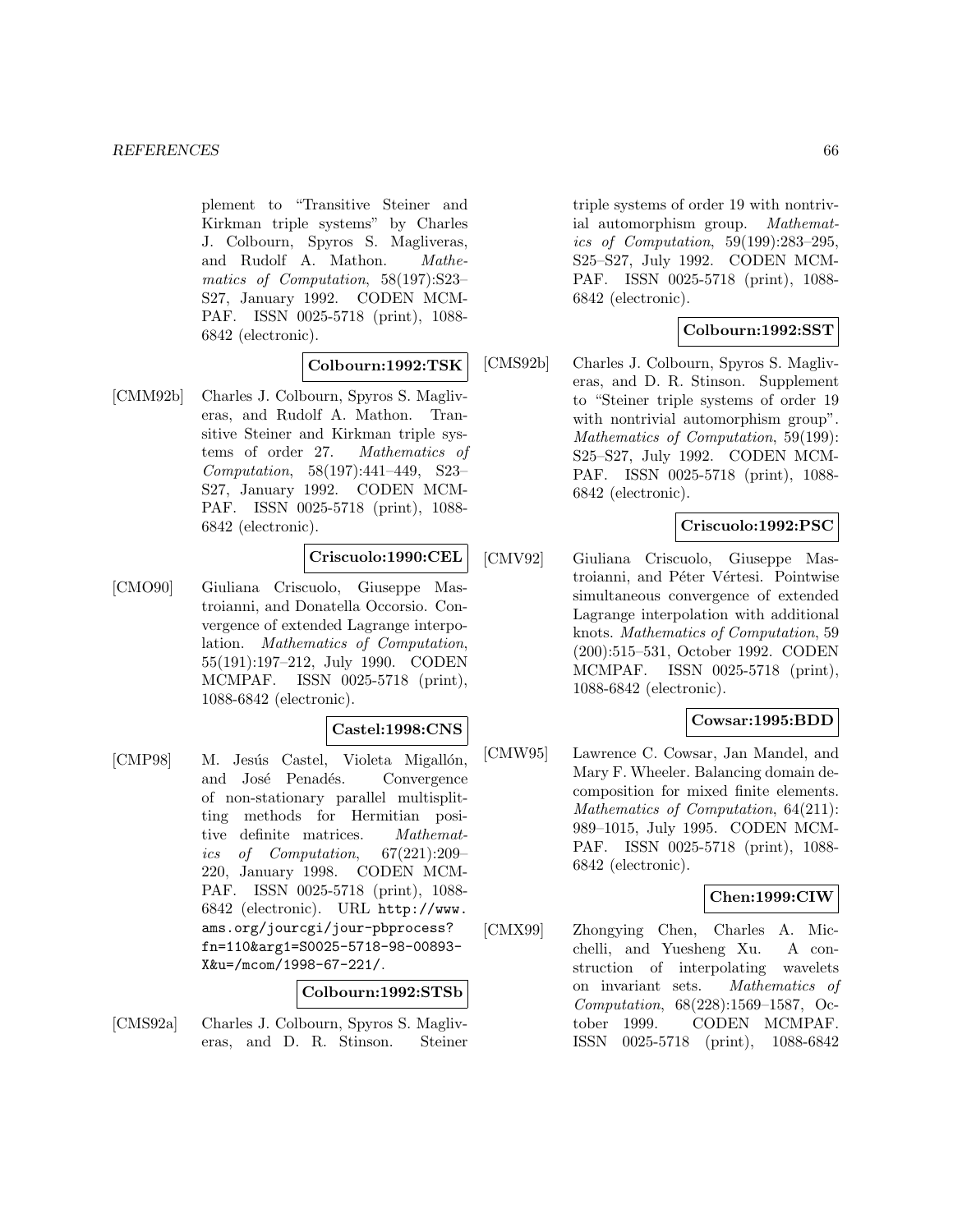(electronic). URL http://www. ams.org/jourcgi/jour-pbprocess? fn=110&arg1=S0025-5718-99-01110- 2&u=/mcom/1999-68-228/.

# **Chen:1998:MMM**

[CO98] Zhangxin Chen and Peter Oswald. Multigrid and multilevel methods for nonconforming  $Q_1$  elements. Mathematics of Computation, 67(222):667– 693, April 1998. CODEN MCM-PAF. ISSN 0025-5718 (print), 1088- 6842 (electronic). URL http://www. ams.org/jourcgi/jour-pbprocess? fn=110&arg1=S0025-5718-98-00920- X&u=/mcom/1998-67-222/.

# **Cockburn:1991:CPF**

[Coc91] Bernardo Cockburn. On the continuity in  $BV(\Omega)$  of the  $L^2$ -projection into finite element spaces. Mathematics of Computation, 57(196):551– 561, October 1991. CODEN MCM-PAF. ISSN 0025-5718 (print), 1088- 6842 (electronic).

## **Cohen:1990:IID**

[Coh90] Graeme L. Cohen. On an integer's infinitary divisors. Mathematics of Computation, 54(189):395–411, January 1990. CODEN MCMPAF. ISSN 0025-5718 (print), 1088-6842 (electronic).

# **Cohn:1993:HBP**

[Coh93] Harvey Cohn. How branching properties determine modular equations. Mathematics of Computation, 61(203): 155–170, July 1993. CODEN MCM-PAF. ISSN 0025-5718 (print), 1088- 6842 (electronic).

# **Cohn:1995:HSM**

[Coh95] Harvey Cohn. Half-step modular equations. Mathematics of Computation, 64

(211):1267–1285, July 1995. CODEN MCMPAF. ISSN 0025-5718 (print), 1088-6842 (electronic).

# **Cohen:1996:HSN**

[Coh96] Henri Cohen. Hermite and Smith normal form algorithms over Dedekind domains. Mathematics of Computation, 65(216):1681–1699, October 1996. CODEN MCMPAF. ISSN 0025-5718 (print), 1088-6842 (electronic). URL http://www. ams.org/jourcgi/jour-pbprocess? fn=110&arg1=S0025-5718-96-00766- 1&u=/mcom/1996-65-216/.

# **Cohen:1997:NWP**

[Coh97a] G. L. Cohen. Numbers whose positive divisors have small integral harmonic mean. Mathematics of Computation, 66(218):883– 891, April 1997. CODEN MCM-PAF. ISSN 0025-5718 (print), 1088- 6842 (electronic). URL http://www. ams.org/jourcgi/jour-pbprocess? fn=110&arg1=S0025-5718-97-00819- 3&u=/mcom/1997-66-218/.

# **Cohn:1997:BRQ**

[Coh97b] Harvey Cohn. Book reviews: Quadratics, by Richard A Mollin. Mathematics of Computation, 66(218): ??, April 1997. CODEN MCM-PAF. ISSN 0025-5718 (print), 1088- 6842 (electronic). URL http://www. ams.org/jourcgi/jour-pbprocess? fn=110&arg1=S0025-5718-97-00856- 9&u=/mcom/1997-66-218/.

# **Cohn:1997:DE**

[Coh97c] J. H. E. Cohn. The Diophantine equation  $x^4 + 1 = Dy^2$ . Mathematics of Computation, 66(219):1347– 1351, July 1997. CODEN MCM-PAF. ISSN 0025-5718 (print), 1088-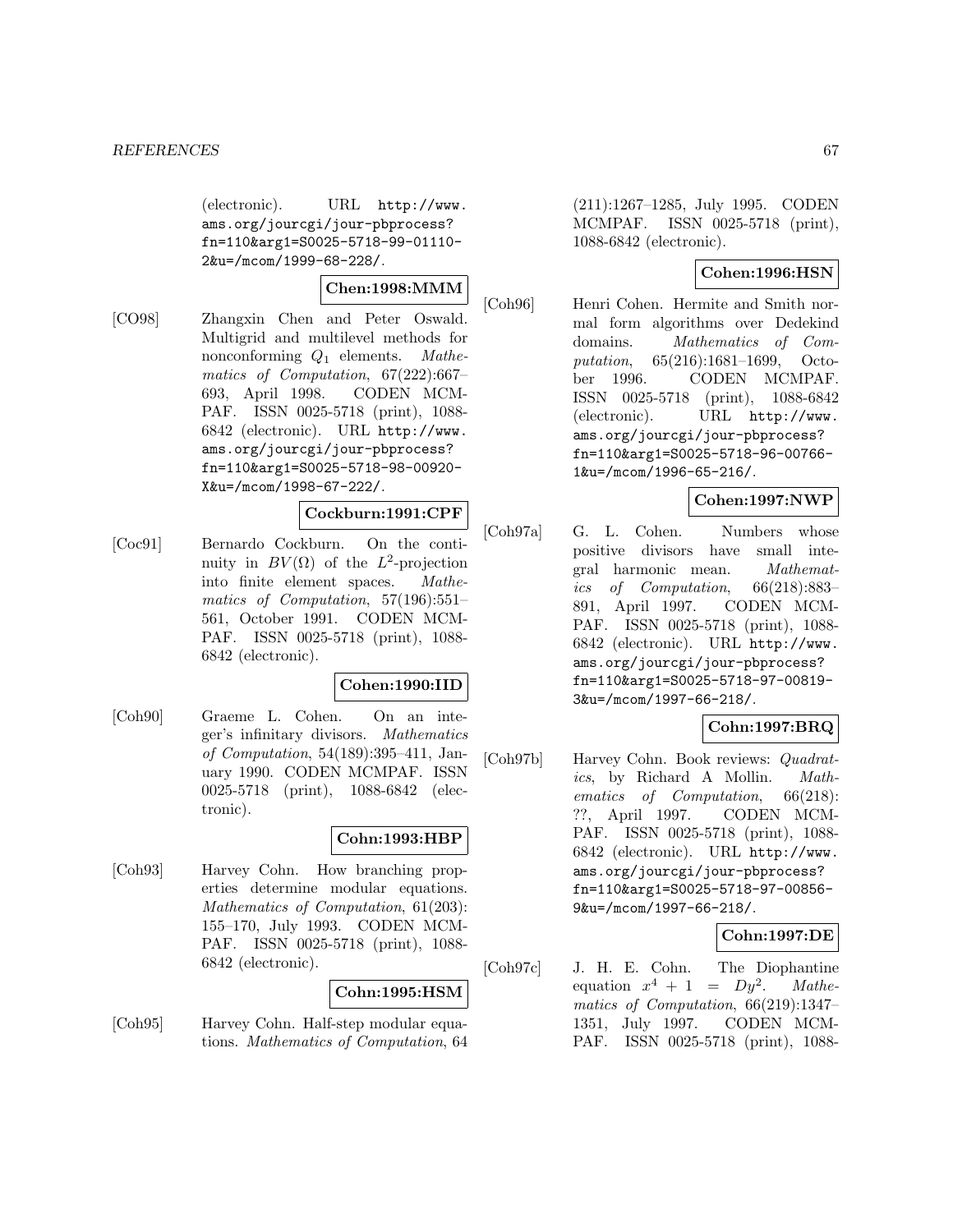6842 (electronic). URL http://www. ams.org/jourcgi/jour-pbprocess? fn=110&arg1=S0025-5718-97-00851- X&u=/mcom/1997-66-219/.

# **Cohn:1998:CEP**

[Coh98] J. H. E. Cohn. A conjecture of Erdős on 3-powerful numbers. Mathematics of Computation, 67(221):439– 440, January 1998. CODEN MCM-PAF. ISSN 0025-5718 (print), 1088- 6842 (electronic). URL http://www. ams.org/jourcgi/jour-pbprocess? fn=110&arg1=S0025-5718-98-00881- 3&u=/mcom/1998-67-221/.

## **Coleman:1997:RDT**

[Col97] Thomas F. Coleman. Reviews and descriptions of tables and books: 26. Numerical methods for least squares problems, by Åke Björck.  $Math$ ematics of Computation, 66(220): ??, October 1997. CODEN MCM-PAF. ISSN 0025-5718 (print), 1088- 6842 (electronic). URL http://www. ams.org/jourcgi/jour-pbprocess? fn=110&arg1=S0025-5718-97-00843- 0&u=/mcom/1997-66-220/.

# **Cooper:1991:ISI**

[Coo91] G. J. Cooper. On the implementation of singly implicit Runge–Kutta methods. Mathematics of Computation, 57(196): 663–672, October 1991. CODEN MCM-PAF. ISSN 0025-5718 (print), 1088- 6842 (electronic).

### **Cooper:1998:BRC**

[Coo98] Jeffery Cooper. Book reviews: Computational differential equations, by K. Eriksson, D. Estep, P. Hansbo, and C. Johnson. Mathematics of Computation, 67(224):??, October 1998. CODEN MCMPAF. ISSN 0025-5718 (print), 1088-6842

(electronic). URL http://www. ams.org/jourcgi/jour-pbprocess? fn=110&arg1=S0025-5718-98-00989- 2&u=/mcom/1998-67-224/.

# **Coppersmith:1990:FLT**

[Cop90] Don Coppersmith. Fermat's last theorem (case 1) and the Wieferich criterion. Mathematics of Computation, 54(190): 895–902, April 1990. CODEN MCM-PAF. ISSN 0025-5718 (print), 1088- 6842 (electronic).

# **Coppersmith:1994:SHL**

[Cop94] Don Coppersmith. Solving homogeneous linear equations over gf(2) via block Wiedemann algorithm. Mathematics of Computation, 62(205):333– 350, January 1994. CODEN MCM-PAF. ISSN 0025-5718 (print), 1088- 6842 (electronic).

## **Copetti:1999:FEA**

[Cop99] M. I. M. Copetti. Finite element approximation to a contact problem in linear thermoelasticity. Mathematics of Computation, 68(227):1013– 1024, July 1999. CODEN MCM-PAF. ISSN 0025-5718 (print), 1088- 6842 (electronic). URL http://www. ams.org/jourcgi/jour-pbprocess? fn=110&arg1=S0025-5718-99-01054- 6&u=/mcom/1999-68-227/.

## **Costello:1991:APF**

[Cos91] Patrick Costello. Amicable pairs of the form  $(i, 1)$ . Mathematics of Computation, 56(194):859–865, April 1991. CODEN MCMPAF. ISSN 0025-5718 (print), 1088-6842 (electronic).

# **Cottet:1991:LTB**

[Cot91] Georges-Henri Cottet. Large-time behavior of deterministic particle approximations to the Navier–Stokes equa-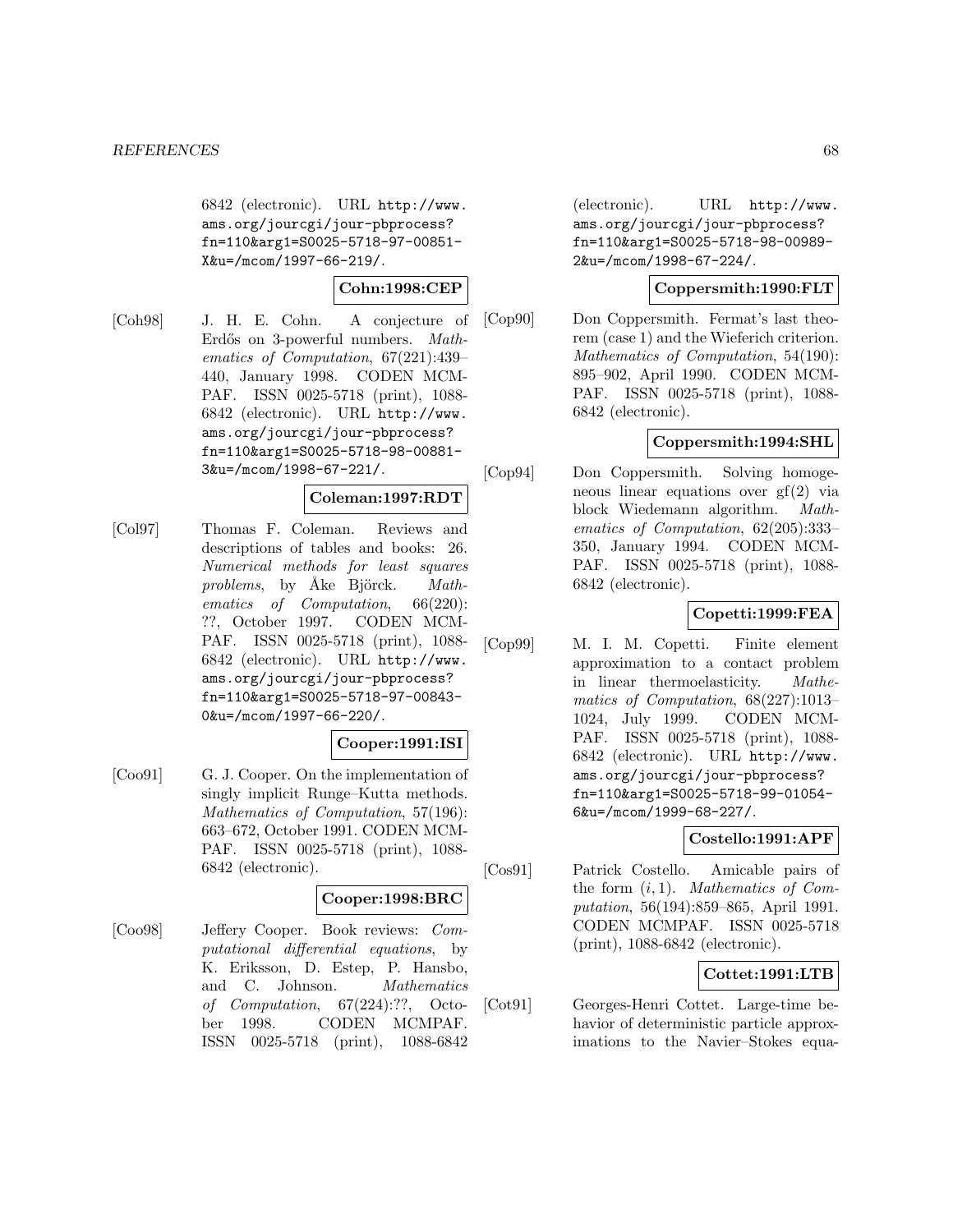tions. Mathematics of Computation, 56 (193):45–59, January 1991. CODEN MCMPAF. ISSN 0025-5718 (print), 1088-6842 (electronic).

### **Carstensen:1997:NSS**

[CP97] Carsten Carstensen and Petr Plecháč. Numerical solution of the scalar doublewell problem allowing microstructure. Mathematics of Computation, 66(219): 997–1026, July 1997. CODEN MCM-PAF. ISSN 0025-5718 (print), 1088- 6842 (electronic). URL http://www. ams.org/jourcgi/jour-pbprocess? fn=110&arg1=S0025-5718-97-00849- 1&u=/mcom/1997-66-219/.

### **Costabel:1992:EAB**

[CPS92] M. Costabel, F. Penzel, and R. Schneider. Error analysis of a boundary element collocation method for a screen problem in  $\mathbb{R}^3$ . Mathematics of Computation, 58(198):575–586, April 1992. CODEN MCMPAF. ISSN 0025-5718 (print), 1088-6842 (electronic).

# **Chen:1998:GSC**

[CQS98] X. Chen, L. Qi, and D. Sun. Global and superlinear convergence of the smoothing Newton method and its application to general box constrained variational inequalities. Mathematics of Computation, 67(222):519– 540, April 1998. CODEN MCM-PAF. ISSN 0025-5718 (print), 1088- 6842 (electronic). URL http://www. ams.org/jourcgi/jour-pbprocess? fn=110&arg1=S0025-5718-98-00932- 6&u=/mcom/1998-67-222/.

## **Crandall:1998:FEM**

[Cra98] Richard E. Crandall. Fast evaluation of multiple zeta sums. Mathematics of Computation, 67(223):1163– 1172, July 1998. CODEN MCM-

PAF. ISSN 0025-5718 (print), 1088- 6842 (electronic). URL http://www. ams.org/jourcgi/jour-pbprocess? fn=110&arg1=S0025-5718-98-00950- 8&u=/mcom/1998-67-223/.

## **Cremona:1995:CDM**

[Cre95] J. E. Cremona. Computing the degree of the modular parametrization of a modular elliptic curve. Mathematics of Computation, 64(211):1235–1250, July 1995. CODEN MCMPAF. ISSN 0025- 5718 (print), 1088-6842 (electronic).

# **Crow:1993:QIL**

[Cro93] John A. Crow. Quadrature of integrands with a logarithmic singularity. Mathematics of Computation, 60(201): 297–301, January 1993. CODEN MCM-PAF. ISSN 0025-5718 (print), 1088- 6842 (electronic).

### **Crisci:1992:SRO**

[CRV92] M. R. Crisci, E. Russo, and A. Vecchio. Stability results for one-step discretized collocation methods in the numerical treatment of Volterra integral equations. Mathematics of Computation, 58(197):119–134, January 1992. CODEN MCMPAF. ISSN 0025-5718 (print), 1088-6842 (electronic).

### **Carstensen:1995:PEE**

[CS95] Carsten Carstensen and Ernst P. Stephan. A posteriori error estimates for boundary element methods. Mathematics of Computation, 64(210):483– 500, April 1995. CODEN MCM-PAF. ISSN 0025-5718 (print), 1088- 6842 (electronic).

# **Call:1996:CCH**

[CS96a] Gregory S. Call and Joseph H. Silverman. Computing the canonical height on K3 surfaces. Mathe-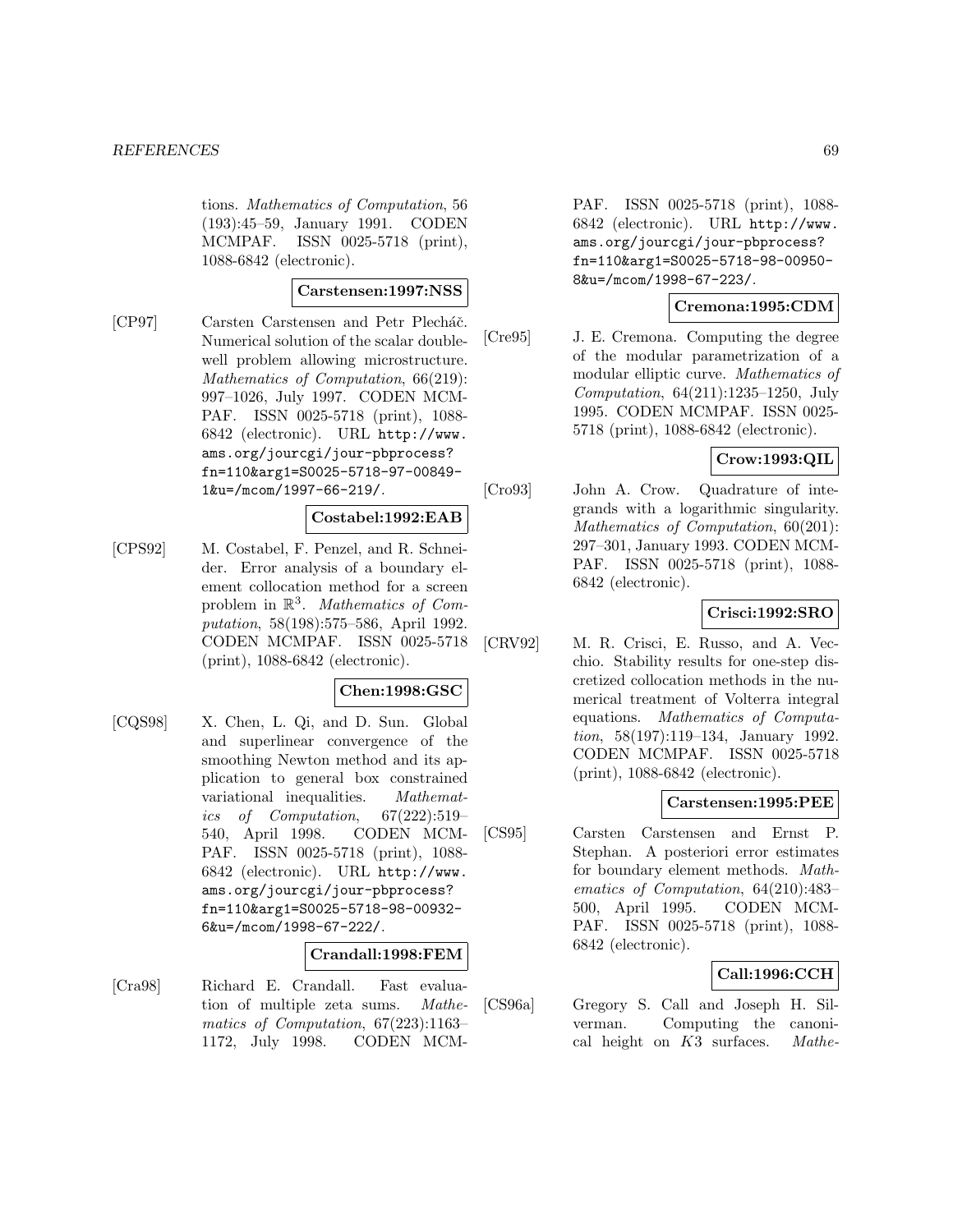matics of Computation, 65(213):259– 290, January 1996. CODEN MCM-PAF. ISSN 0025-5718 (print), 1088- 6842 (electronic). URL http://www. ams.org/jourcgi/jour-pbprocess? fn=110&arg1=S0025-5718-96-00680- 1&u=/mcom/1996-65-213/.

### **Cools:1996:MCF**

[CS96b] Ronald Cools and Ian H. Sloan. Minimal cubature formulae of trigonometric degree. Mathematics of Computation, 65(216):1583–1600, October 1996. CODEN MCMPAF. ISSN 0025-5718 (print), 1088-6842 (electronic). URL http://www. ams.org/jourcgi/jour-pbprocess? fn=110&arg1=S0025-5718-96-00767- 3&u=/mcom/1996-65-216/.

### **Cremona:1999:CRE**

[CS99] J. E. Cremona and P. Serf. Computing the rank of elliptic curves over real quadratic number fields of class number 1. Mathematics of Computation, 68(227):1187– 1200, July 1999. CODEN MCM-PAF. ISSN 0025-5718 (print), 1088- 6842 (electronic). URL http://www. ams.org/jourcgi/jour-pbprocess? fn=110&arg1=S0025-5718-99-01055- 8&u=/mcom/1999-68-227/.

## **Csordas:1994:LPZ**

[CSV94] George Csordas, Wayne Smith [Wayne Stewart Smith], and Richard S. Varga. Lehmer pairs of zeros and the Riemann ξ-function. In Gautschi [Gau94], pages 553–556. ISBN 0-8218-0291-7, 0-8218- 0353-0 (pt. 1), 0-8218-0354-9 (pt. 2). ISSN 0160-7634. LCCN QA1 .A56 v.48 1994. See also SIAM Review, September 1995, **37**(3), p. 483.

## **Chui:1992:FSA**

[CSW92] C. K. Chui, J. Stöckler, and J. D. Ward. A Faber series approach to cardinal interpolation. Mathematics of Computation, 58(197):255–273, January 1992. CODEN MCMPAF. ISSN 0025-5718 (print), 1088-6842 (electronic).

### **Cockburn:1992:CFE**

[CT92a] Bernardo Cockburn and Ioana Triandaf. Convergence of a finite element method for the drift-diffusion semiconductor device equations: the zero diffusion case. Mathematics of Computation, 59 (200):383–401, S29–S46, October 1992. CODEN MCMPAF. ISSN 0025-5718 (print), 1088-6842 (electronic).

### **Cockburn:1992:SCF**

[CT92b] Bernardo Cockburn and Ioana Triandaf. Supplement to "Convergence of a finite element method for the driftdiffusion semiconductor device equations: the zero diffusion case". Mathematics of Computation, 59(200):S29– S46, October 1992. CODEN MCM-PAF. ISSN 0025-5718 (print), 1088- 6842 (electronic).

### **Cockburn:1994:EEFa**

[CT94] Bernardo Cockburn and Ioana Triandaf. Error estimates for a finite element method for the drift-diffusion semiconductor device equations: the zero diffusion case. Mathematics of Computation, 63(207):51–76, July 1994. CODEN MCMPAF. ISSN 0025-5718 (print), 1088-6842 (electronic).

### **Cohen:1998:AP**

[Ct98] Graeme L. Cohen and Herman J. J. te Riele. On  $\phi$ -amicable pairs. *Math*ematics of Computation, 67(221):399– 411, January 1998. CODEN MCM-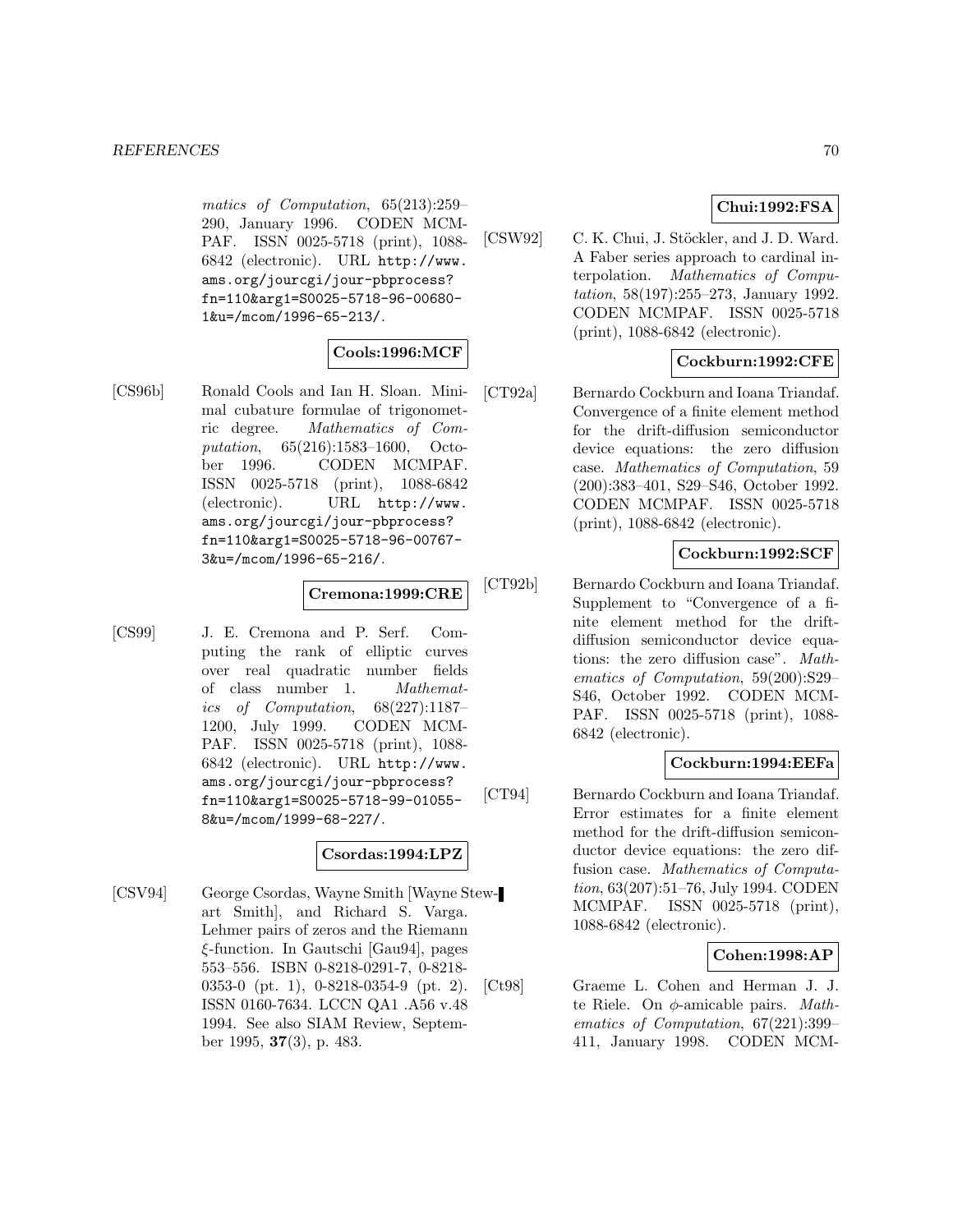PAF. ISSN 0025-5718 (print), 1088- 6842 (electronic). URL http://www. ams.org/jourcgi/jour-pbprocess? fn=110&arg1=S0025-5718-98-00933- 8&u=/mcom/1998-67-221/.

$$
{\bf Chen:} 1992{:}{\bf FEA}
$$

[CTW92] C. Chen, V. Thomée, and L. B. Wahlbin. Finite element approximation of a parabolic integro-differential equation with a weakly singular kernel. Mathematics of Computation, 58(198): 587–602, April 1992. CODEN MCM-PAF. ISSN 0025-5718 (print), 1088- 6842 (electronic).

### **Cusick:1993:ZCS**

[Cus93] T. W. Cusick. Zaremba's conjecture and sums of the divisor function. Mathematics of Computation, 61(203): 171–176, July 1993. CODEN MCM-PAF. ISSN 0025-5718 (print), 1088- 6842 (electronic).

### **Chan:1995:FBI**

[CV95a] Tony F. Chan and Panayot S. Vassilevski. A framework for block ILU factorizations using block-size reduction. Mathematics of Computation, 64(209): 129–156, January 1995. CODEN MCM-PAF. ISSN 0025-5718 (print), 1088- 6842 (electronic).

### **Cunha:1995:IMN**

[CV95b] Cristina Cunha and Fermin Viloche. An iterative method for the numerical inversion of Laplace transforms. Mathematics of Computation, 64(211): 1193–1198, July 1995. CODEN MCM-PAF. ISSN 0025-5718 (print), 1088- 6842 (electronic).

### **Chou:1999:GMC**

[CV99] So-Hsiang Chou and Panayot S. Vassilevski. A general mixed covolume

framework for constructing conservative schemes for elliptic problems. Mathematics of Computation, 68(227):991– 1011, July 1999. CODEN MCM-PAF. ISSN 0025-5718 (print), 1088- 6842 (electronic). URL http://www. ams.org/jourcgi/jour-pbprocess? fn=110&arg1=S0025-5718-99-01090- X&u=/mcom/1999-68-227/.

### **Colquitt:1991:NMP**

[CW91] W. N. Colquitt and L. Welsh, Jr. A new Mersenne prime. Mathematics of Computation, 56(194):867–870, April 1991. CODEN MCMPAF. ISSN 0025-5718 (print), 1088-6842 (electronic).

### **Cremona:1994:PCF**

[CW94] J. E. Cremona and E. Whitley. Periods of cusp forms and elliptic curves over imaginary quadratic fields. Mathematics of Computation, 62(205):407– 429, January 1994. CODEN MCM-PAF. ISSN 0025-5718 (print), 1088- 6842 (electronic).

## **Chan:1992:CPT**

[CY92] Raymond H. Chan and Man-Chung Yeung. Circulant preconditioners for Toeplitz matrices with positive continuous generating functions. Mathematics of Computation, 58(197):233– 240, January 1992. CODEN MCM-PAF. ISSN 0025-5718 (print), 1088- 6842 (electronic).

### **Darmon:1991:NPE**

[Dar91] Henri Darmon. Note on a polynomial of Emma Lehmer. Mathematics of Computation, 56(194):795–800, April 1991. CODEN MCMPAF. ISSN 0025-5718 (print), 1088-6842 (electronic).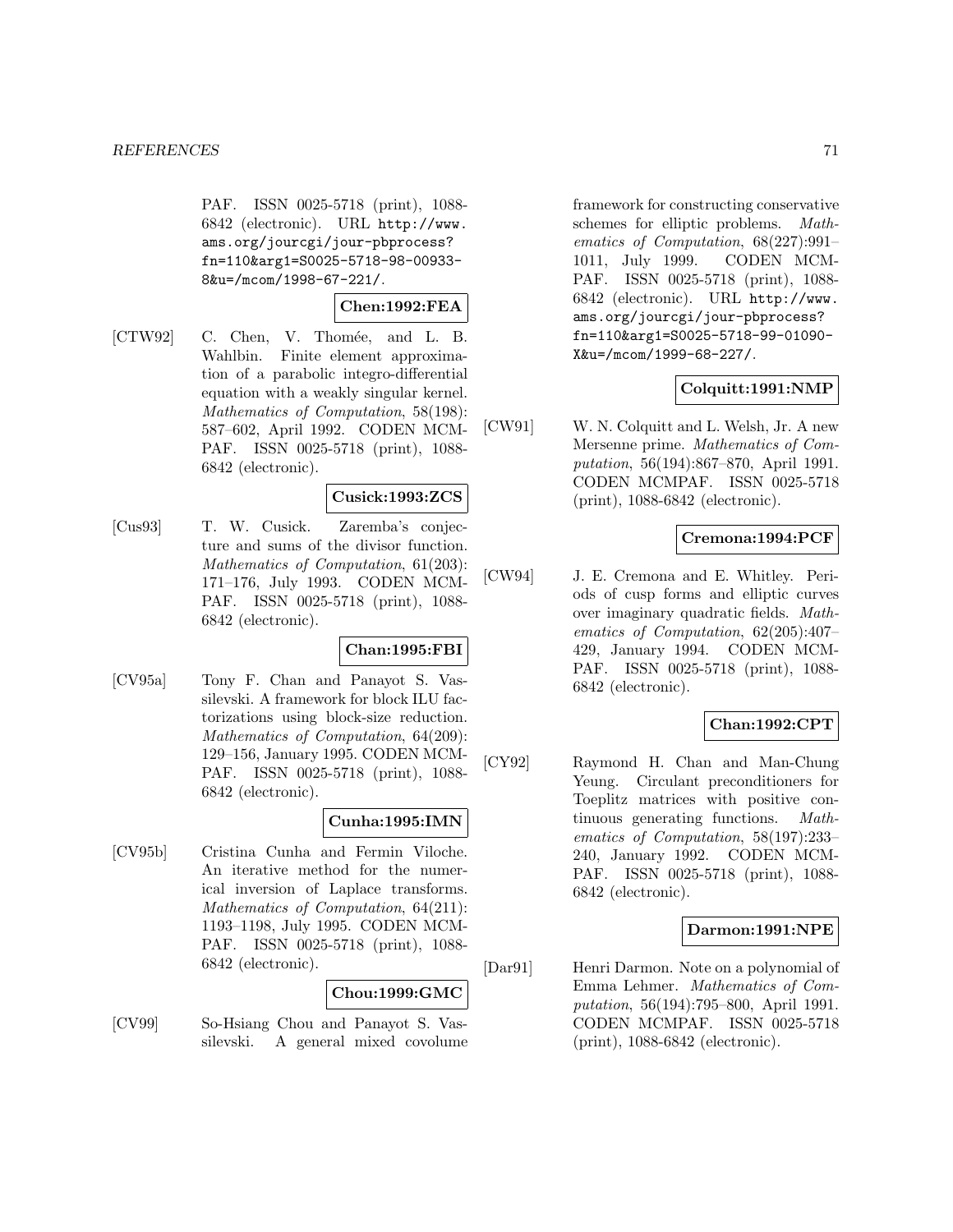### **Davidon:1996:BRO**

[Dav96] William C. Davidon. Book reviews: Optimization and nonstandard analysis, by J. E. Rubio. Mathematics of Computation, 65(213): ??, January 1996. CODEN MCM-PAF. ISSN 0025-5718 (print), 1088- 6842 (electronic). URL http://www. ams.org/jourcgi/jour-pbprocess? fn=110&arg1=S0025-5718-96-00666- 7&u=/mcom/1996-65-213/.

#### **deBoor:1998:BRI**

[dB98] Carl de Boor. Book reviews: An introduction to functional analysis and computational mathematics, by V. I. Lebedev. Mathematics of Computation, 67 (221):??, January 1998. CODEN MCM-PAF. ISSN 0025-5718 (print), 1088- 6842 (electronic). URL http://www. ams.org/jourcgi/jour-pbprocess? fn=110&arg1=S0025-5718-98-00891- 6&u=/mcom/1998-67-221/.

### **Deng:1996:BEM**

[DCNZ96] Yuanhua Deng, Goong Chen, Wei-Ming Ni, and Jianxin Zhou. Boundary element monotone iteration scheme for semilinear elliptic partial differential equations. Mathematics of Computation, 65(215):943– 982, July 1996. CODEN MCM-PAF. ISSN 0025-5718 (print), 1088- 6842 (electronic). URL http://www. ams.org/jourcgi/jour-pbprocess? fn=110&arg1=S0025-5718-96-00743- 0&u=/mcom/1996-65-215/.

#### **Delmer:1990:CWP**

[DD90] Francine Delmer and Jean-Marc Deshouillers. On the computation of  $g(k)$  in Waring's problem. *Mathematics* of Computation, 54(190):885–893, April 1990. CODEN MCMPAF. ISSN 0025- 5718 (print), 1088-6842 (electronic).

### **Dawson:1992:EIC**

[DD92] Clint N. Dawson and Todd F. Dupont. Explicit/implicit conservative Galerkin domain decomposition procedures for parabolic problems. Mathematics of Computation,  $58(197):21-34$ , January 1992. CODEN MCMPAF. ISSN 0025- 5718 (print), 1088-6842 (electronic).

### **Deshouillers:1993:NRS**

[DD93] J.-M. Deshouillers and F. Dress. Numerical results for sums of five and seven biquadrates and consequences for sums of 19 biquadrates. Mathematics of Computation, 61(203):195–207, July 1993. CODEN MCMPAF. ISSN 0025- 5718 (print), 1088-6842 (electronic).

### **Dawson:1991:FDD**

[DDD91] Clint N. Dawson, Qiang Du, and Todd F. Dupont. A finite difference domain decomposition algorithm for numerical solution of the heat equation. Mathematics of Computation, 57(195): 63–71, July 1991. CODEN MCM-PAF. ISSN 0025-5718 (print), 1088- 6842 (electronic).

### **Dari:1995:EEN**

[DDP95] Enzo Dari, Ricardo Durán, and Claudio Padra. Error estimators for nonconforming finite element approximations of the Stokes problem. Mathematics of Computation, 64(211):1017– 1033, July 1995. CODEN MCM-PAF. ISSN 0025-5718 (print), 1088- 6842 (electronic).

### **DeWeger:1995:TEQ**

[De 95] B. M. M. De Weger. A Thue equation with quadratic integers as variables. Mathematics of Computation, 64(210):855–861, April 1995. CODEN MCMPAF. ISSN 0025-5718 (print), 1088-6842 (electronic).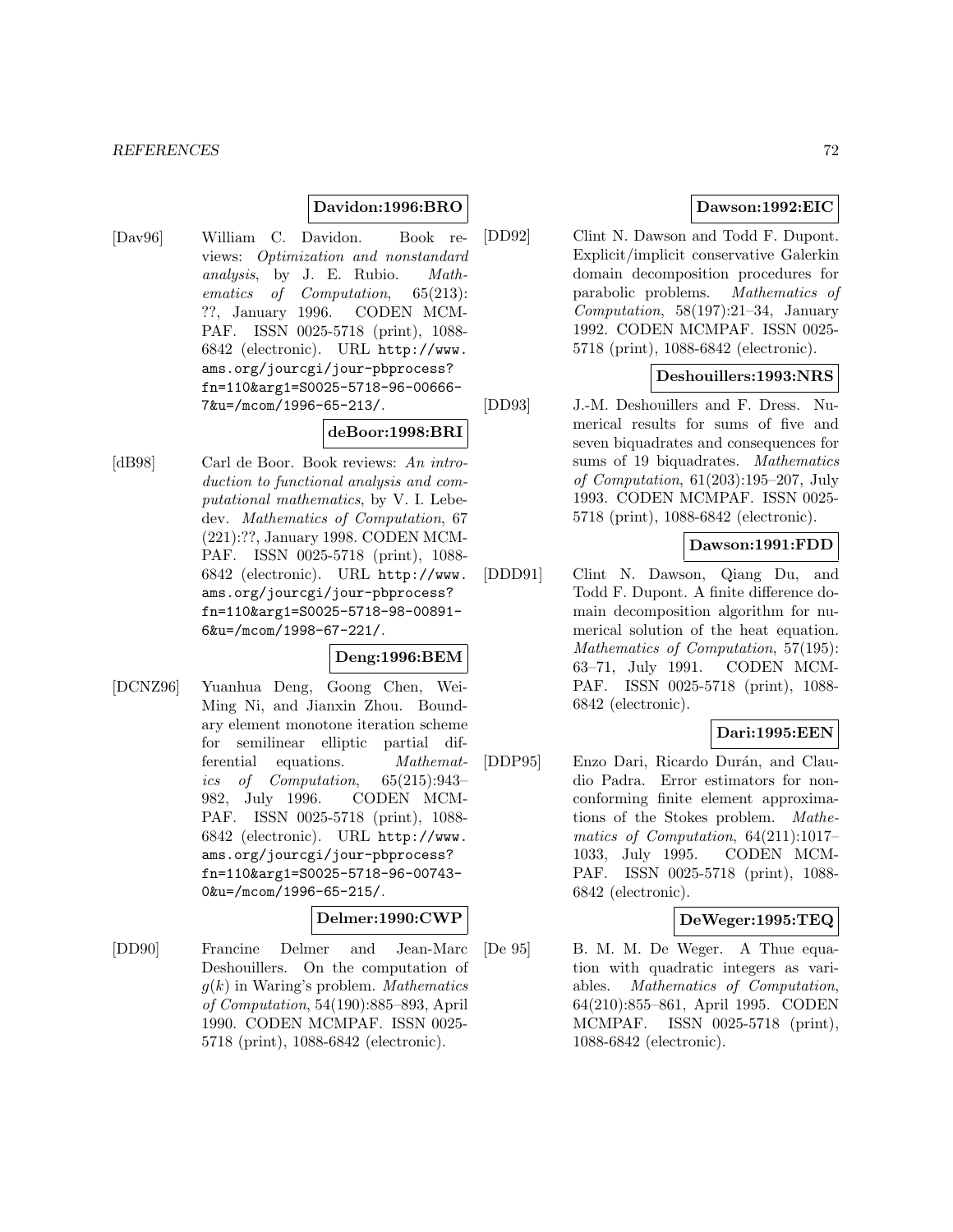#### *REFERENCES* 73

### **deBoor:1996:SXF**

[de 96] Carl de Boor. On the Sauer–Xu formula for the error in multivariate polynomial interpolation. Mathematics of Computation, 65(215):1231– 1234, July 1996. CODEN MCM-PAF. ISSN 0025-5718 (print), 1088- 6842 (electronic). URL http://www. ams.org/jourcgi/jour-pbprocess? fn=110&arg1=S0025-5718-96-00727- 2&u=/mcom/1996-65-215/.

# **Deak:1990:RNG**

[Deá90] István Deák. Random number generators and simulation, volume 4 of Mathematical methods of operations research. Akadémiai Kiadó, Budapest, Hungary, 1990. ISBN 963-05-5316-3. 341 pp. LCCN QA298 .D4313 1990.

## **Delvos:1990:BMD**

[Del90] Franz-J. Delvos. Boolean methods for double integration. Mathematics of Computation, 55(192):683–692, October 1990. CODEN MCMPAF. ISSN 0025-5718 (print), 1088-6842 (electronic).

#### **DelCorso:1992:FPI**

[Del92a] Ilaria Del Corso. Factorization of prime ideal extensions in number rings. Mathematics of Computation, 58(198): 849–853, April 1992. CODEN MCM-PAF. ISSN 0025-5718 (print), 1088- 6842 (electronic).

### **Delorme:1992:DE**

[Del92b] Jean-Joël Delorme. On the Diophantine equation  $x_1^6 + x_2^6 + x_3^6 = y_1^6 + y_2^6 + y_3^6$ . Mathematics of Computation, 59(200): 703–715, October 1992. CODEN MCM-PAF. ISSN 0025-5718 (print), 1088- 6842 (electronic).

#### **Demetriou:1990:CTD**

[Dem90] I. C. Demetriou. A characterization theorem for the discrete best monotonic approximation problem. Mathematics of Computation,  $55(191):191-195$ , July 1990. CODEN MCMPAF. ISSN 0025- 5718 (print), 1088-6842 (electronic).

## **Demetriou:1995:DPM**

[Dem95] I. C. Demetriou. Discrete piecewise monotonic approximation by a strictly convex distance function. Mathematics of Computation, 64(209):157– 180, January 1995. CODEN MCM-PAF. ISSN 0025-5718 (print), 1088- 6842 (electronic).

## **Demichelis:1996:QIS**

[Dem96] V. Demichelis. Quasi-interpolatory splines based on Schoenberg points. Mathematics of Computation, 65(215): 1235–1247, July 1996. CODEN MCM-PAF. ISSN 0025-5718 (print), 1088- 6842 (electronic). URL http://www. ams.org/jourcgi/jour-pbprocess? fn=110&arg1=S0025-5718-96-00728- 4&u=/mcom/1996-65-215/.

## **Denert:1990:GZF**

[Den90] M. Denert. The genus zeta function of hereditary orders in central simple algebras over global fields. Mathematics of Computation, 54(189):449– 465, January 1990. CODEN MCM-PAF. ISSN 0025-5718 (print), 1088- 6842 (electronic).

#### **Dewaghe:1998:RSE**

[Dew98] L. Dewaghe. Remarks on the Schoof– Elkies–Atkin algorithm. Mathematics of Computation, 67(223):1247– 1252, July 1998. CODEN MCM-PAF. ISSN 0025-5718 (print), 1088- 6842 (electronic). URL http://www.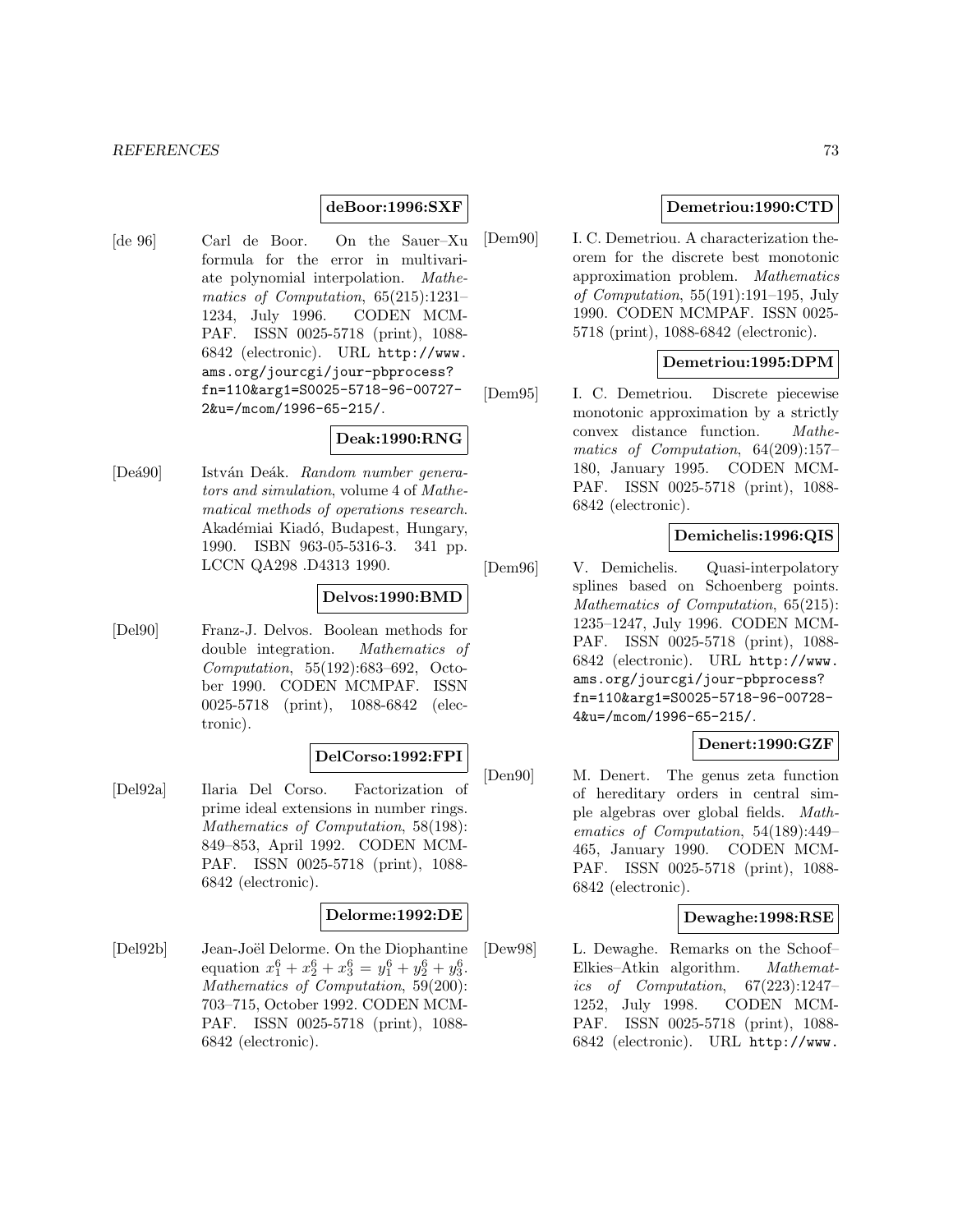ams.org/jourcgi/jour-pbprocess? fn=110&arg1=S0025-5718-98-00962- 4&u=/mcom/1998-67-223/.

## **Deshouillers:1993:UBG**

[DGNP93] Jean-Marc Deshouillers, Andrew Granville, Władysław Narkiewicz, and Carl Pomerance. An upper bound in Goldbach's problem. Mathematics of Computation, 61(203):209–213, July 1993. CODEN MCMPAF. ISSN 0025-5718 (print), 1088-6842 (electronic).

## **DiNatale:1992:CPM**

[DGPR92] M. Di Natale, L. Gotusso, R. Pavani, and D. Roux. On the choice of parameter in a method for the inversion of Fourier series. Mathematics of Computation, 58(198):737–744, April 1992. CODEN MCMPAF. ISSN 0025-5718 (print), 1088-6842 (electronic).

# **Duijvestijn:1990:SNP**

[DH90] A. J. W. Duijvestijn and B. Helthuis. Some new polyhedra with vertex degree 4 and/or 5 only. Mathematics of Computation, 54(190):749–753, April 1990. CODEN MCMPAF. ISSN 0025-5718 (print), 1088-6842 (electronic).

## **Doll:1991:TOL**

[DH91] Helmut Doll and Jim Hoste. A tabulation of oriented links. with microfiche supplement. Mathematics of Computation, 57(196):747–761, October 1991. CODEN MCMPAF. ISSN 0025-5718 (print), 1088-6842 (electronic).

## **Dummit:1994:ROD**

[DH94] D. S. Dummit and David Hayes. Rankone Drinfeld modules on elliptic curves. ´ With microfiche supplement. Mathematics of Computation, 62(206):875– 883, April 1994. CODEN MCM-

PAF. ISSN 0025-5718 (print), 1088- 6842 (electronic).

# **Dziuk:1999:DPPa**

[DH99a] Gerhard Dziuk and John E. Hutchinson. The discrete Plateau Problem: Algorithm and numerics. Mathematics of Computation, 68(225):1– 23, January 1999. CODEN MCM-PAF. ISSN 0025-5718 (print), 1088- 6842 (electronic). URL http://www. ams.org/jourcgi/jour-pbprocess? fn=110&arg1=S0025-5718-99-01025- X&u=/mcom/1999-68-225/.

# **Dziuk:1999:DPPb**

[DH99b] Gerhard Dziuk and John E. Hutchinson. The discrete plateau problem: Convergence results. Mathematics of Computation, 68(226):519– 546, April 1999. CODEN MCM-PAF. ISSN 0025-5718 (print), 1088- 6842 (electronic). URL http://www. ams.org/jourcgi/jour-pbprocess? fn=110&arg1=S0025-5718-99-01026- 1&u=/mcom/1999-68-226/.

## **Duran:1999:AVM**

[DHNL<sup>+</sup>99] R. G. Durán, L. Hervella-Nieto, E. Liberman, R. Rodríguez, and J. Solomin. Approximation of the vibration modes of a plate by Reissner– Mindlin equations. Mathematics of Computation, 68(228):1447–1463, October 1999. CODEN MCMPAF. ISSN 0025-5718 (print), 1088-6842 (electronic). URL http://www. ams.org/jourcgi/jour-pbprocess? fn=110&arg1=S0025-5718-99-01094- 7&u=/mcom/1999-68-228/.

# **DiazyDiaz:1991:STT**

[Dia91a] F. Diaz y Diaz. Supplement to A table of totally real quintic number fields. Mathematics of Computation, 56(194):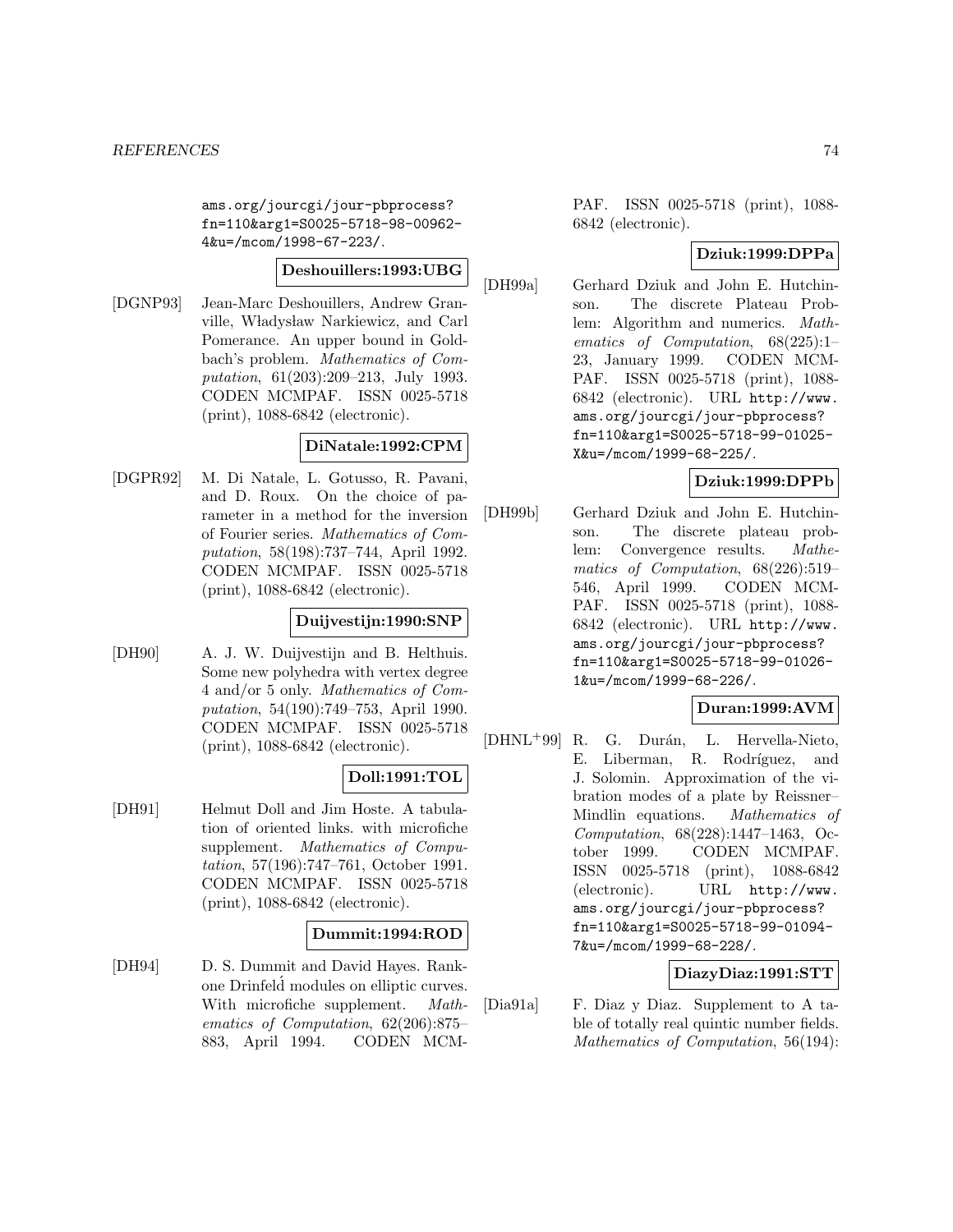S1–S12, April 1991. CODEN MCM-PAF. ISSN 0025-5718 (print), 1088- 6842 (electronic).

## **DiazyDiaz:1991:TTR**

[Dia91b] F. Diaz y Diaz. A table of totally real quintic number fields. Mathematics of Computation, 56(194):801–808, S1–S12, April 1991. CODEN MCM-PAF. ISSN 0025-5718 (print), 1088- 6842 (electronic).

## **Diethelm:1994:EEQ**

[Die94] Kai Diethelm. Error estimates for a quadrature rule for Cauchy principal value integrals. In Gautschi [Gau94], pages 287–291. ISBN 0-8218-0291-7, 0- 8218-0353-0 (pt. 1), 0-8218-0354-9 (pt. 2). ISSN 0160-7634. LCCN QA1 .A56 v.48 1994. See also SIAM Review, September 1995, **37**(3), p. 483.

### **Dilcher:1992:GEC**

[Dil92a] Karl Dilcher. Generalized Euler constants for arithmetical progressions. Mathematics of Computation, 59(199): 259–282, S21–S24, July 1992. CODEN MCMPAF. ISSN 0025-5718 (print), 1088-6842 (electronic).

### **Dilcher:1992:SGE**

[Dil92b] Karl Dilcher. Supplement to "Generalized Euler constants for arithmetical progressions". Mathematics of Computation, 59(199):S21–S24, July 1992. CODEN MCMPAF. ISSN 0025-5718 (print), 1088-6842 (electronic).

#### **Dimitrov:1996:IPF**

[Dim96] Dimitar K. Dimitrov. Integration of polyharmonic functions. Mathematics of Computation, 65(215):1269– 1281, July 1996. CODEN MCM-PAF. ISSN 0025-5718 (print), 1088- 6842 (electronic). URL http://www.

ams.org/jourcgi/jour-pbprocess? fn=110&arg1=S0025-5718-96-00747- 8&u=/mcom/1996-65-215/.

## **Dougherty:1991:CRC**

[DJ91] Randall Dougherty and Heeralal Janwa. Covering radius computations for binary cyclic codes. with microfiche supplement. Mathematics of Computation, 57(195):415–434, July 1991. CODEN MCMPAF. ISSN 0025-5718 (print), 1088-6842 (electronic).

# **Du:1997:QLI**

[DJLZ97] Qiang Du, Ming Jin, T. Y. Li, and Z. Zeng. The quasi-Laguerre iteration. Mathematics of Computation, 66(217): 345–361, January 1997. CODEN MCM-PAF. ISSN 0025-5718 (print), 1088- 6842 (electronic). URL http://www. ams.org/jourcgi/jour-pbprocess? fn=110&arg1=S0025-5718-97-00786- 2&u=/mcom/1997-66-217/.

## **Dubner:1995:FGF**

[DK95] Harvey Dubner and Wilfrid Keller. Factors of generalized Fermat numbers. Mathematics of Computation, 64(209): 397–405, January 1995. CODEN MCM-PAF. ISSN 0025-5718 (print), 1088- 6842 (electronic).

### **Dubner:1999:NFL**

[DK99] Harvey Dubner and Wilfrid Keller. New Fibonacci and Lucas primes. Mathematics of Computation, 68(225):417– 427, January 1999. CODEN MCM-PAF. ISSN 0025-5718 (print), 1088- 6842 (electronic). URL http://www. ams.org/jourcgi/jour-pbprocess? fn=110&arg1=S0025-5718-99-00981- 3&u=/mcom/1999-68-225/.

## **Duran:1992:MFE**

[DL92] Ricardo Durán and Elsa Liberman. On mixed finite element methods for the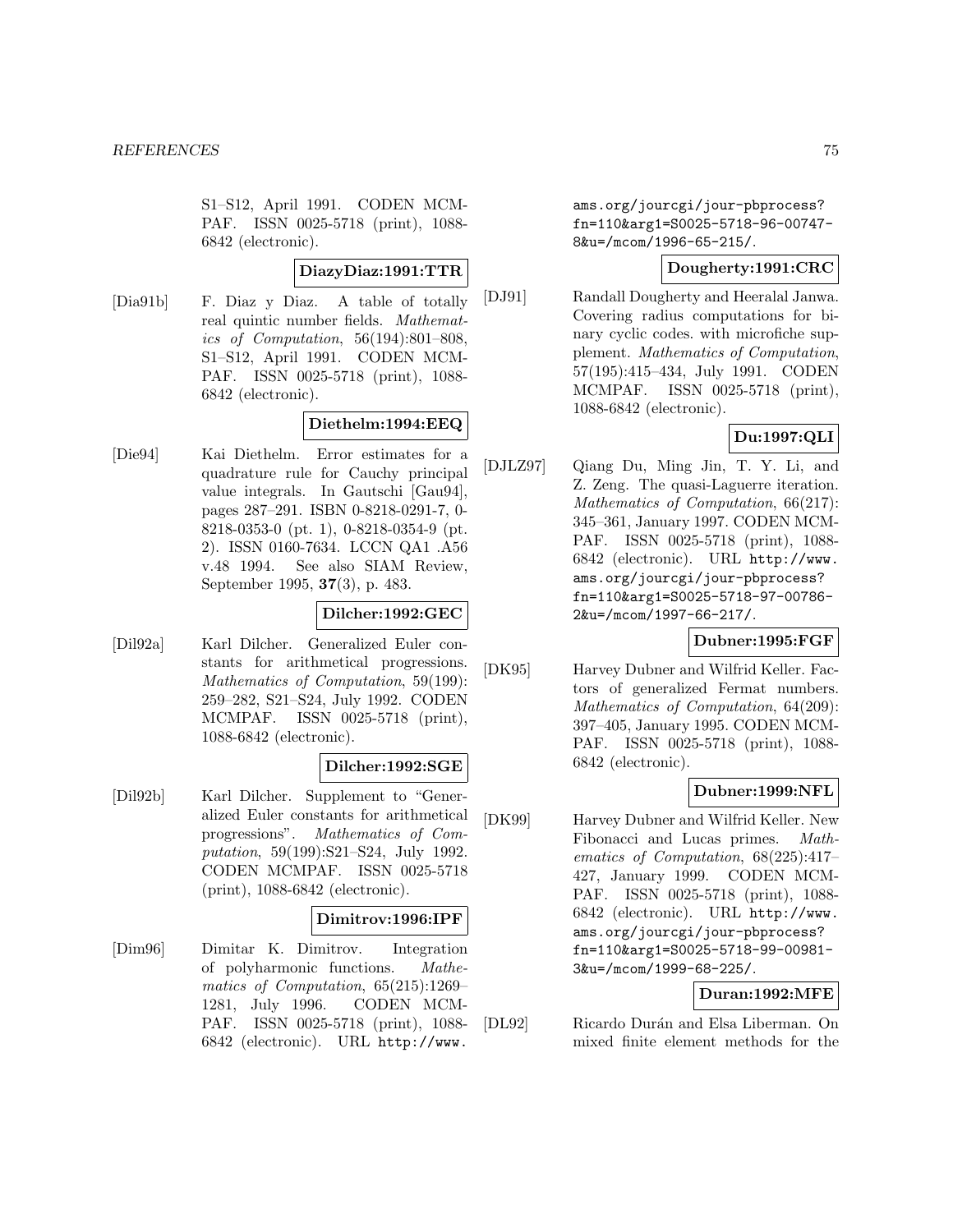Reissner–Mindlin plate model. Mathematics of Computation, 58(198):561– 573, April 1992. CODEN MCM-PAF. ISSN 0025-5718 (print), 1088- 6842 (electronic).

## **Dempsey:1990:PSF**

[DLD90] Kevin M. Dempsey, Dajin Liu, and John P. Dempsey. Plana's summation Mathematics of Computation, 55(192): 693–703, October 1990. CODEN MCM-PAF. ISSN 0025-5718 (print), 1088- 6842 (electronic).

## **Damgaard:1993:ACE**

[DLP93] Ivan Damgård, Peter Landrock, and Carl Pomerance. Average case error estimates for the strong probable prime test. Mathematics of Computation, 61 (203):177–194, July 1993. CODEN MCMPAF. ISSN 0025-5718 (print), 1088-6842 (electronic).

## **Deo:1998:ACB**

[DM98] Satya Deo and Lipika Mazumdar. An algorithm for constructing a basis for  $C<sup>r</sup>$ -spline modules over polynomial rings. Mathematics of Computation, 67(223):1107–1120, July 1998. CODEN MCMPAF. ISSN 0025-5718 (print), 1088-6842 (electronic). URL http://www. ams.org/jourcgi/jour-pbprocess? fn=110&arg1=S0025-5718-98-00943- 0&u=/mcom/1998-67-223/.

#### **Destuynder:1999:EEB**

[DM99] Philippe Destuynder and Brigitte Métivet. Explicit error bounds in a conforming finite element method. Mathematics of Computation, 68(228):1379– 1396, October 1999. CODEN MCM-PAF. ISSN 0025-5718 (print), 1088- 6842 (electronic). URL http://www.

ams.org/jourcgi/jour-pbprocess? fn=110&arg1=S0025-5718-99-01093- 5&u=/mcom/1999-68-228/.

#### **Dahmen:1992:BBS**

formula for  $\sum_{m=1,3,...}^{\infty} m^{-2} \sin(m\alpha)$ ,  $m^{-3} \cos(m\alpha)$ ,  $m^{-2} \frac{Nm}{m} \frac{B_r}{m}$  by  $\frac{B_r}{m}$  for  $\frac{M}{m}$  and  $\frac{M}{m}$  for  $\frac{M}{m}$   $\frac{M}{m}$  for  $\frac{M}{m}$   $\frac{M}{m}$   $\frac{M}{m}$   $\frac{M}{m}$   $\frac{M}{m}$   $\frac{M}{m}$   $\frac{M}{m}$   $\frac$ [DMS92] Wolfgang Dahmen, Charles A. Micchelli, and Hans-Peter Seidel. Blossoming begets B-spline bases built better putation, 59(199):97-115, July 1992. CODEN MCMPAF. ISSN 0025-5718 (print), 1088-6842 (electronic).

## **Devulder:1993:RCN**

[DMT93] Christophe Devulder, Martine Marion, and Edriss S. Titi. On the rate of convergence of the nonlinear Galerkin methods. Mathematics of Computation, 60(202):495–514, April 1993. CODEN MCMPAF. ISSN 0025-5718 (print), 1088-6842 (electronic).

## **Duran:1990:WIS**

[DN90] Ricardo G. Durán and Ricardo H. Nochetto. Weighted inf-sup condition and pointwise error estimates for the Stokes problem. Mathematics of Computation, 54(189):63–79, January 1990. CODEN MCMPAF. ISSN 0025-5718 (print), 1088-6842 (electronic).

## **Dubner:1997:SCP**

[DN97] Harvey Dubner and Harry Nelson. Seven consecutive primes in arithmetic progression. Mathematics of Computation, 66(220):1743–1749, October 1997. CODEN MCMPAF. ISSN 0025-5718 (print), 1088-6842 (electronic). URL http://www. ams.org/jourcgi/jour-pbprocess? fn=110&arg1=S0025-5718-97-00875- 2&u=/mcom/1997-66-220/.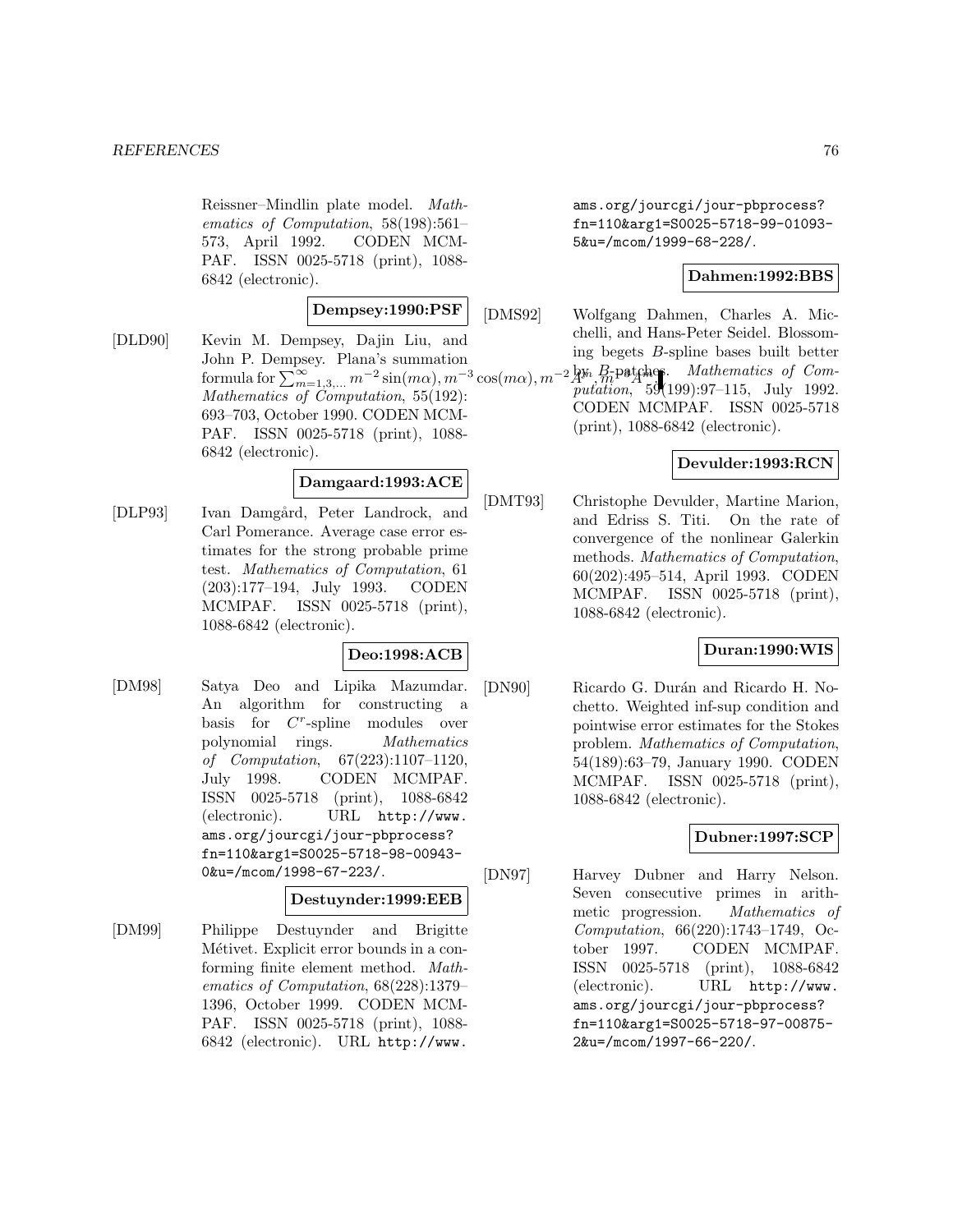#### **DiazyDiaz:1995:IND**

[DO95] F. Diaz y Diaz and M. Olivier. Imprimitive ninth-degree number fields with small discriminants. with microfiche supplement. *Mathematics of Compu*tation, 64(209):305–321, January 1995. CODEN MCMPAF. ISSN 0025-5718 (print), 1088-6842 (electronic).

## **Dolzmann:1999:OCF**

[Dol99] Georg Dolzmann. Optimal convergence for the finite element method in Campanato spaces. Mathematics of Computation, 68(228):1397– 1427, October 1999. CODEN MCM-PAF. ISSN 0025-5718 (print), 1088- 6842 (electronic). URL http://www. ams.org/jourcgi/jour-pbprocess? fn=110&arg1=S0025-5718-99-01175- 8&u=/mcom/1999-68-228/.

## **Doman:1996:AEI**

[Dom96] B. G. S. Doman. An asymptotic expansion for the incomplete beta function. Mathematics of Computation, 65(215): 1283–1288, July 1996. CODEN MCM-PAF. ISSN 0025-5718 (print), 1088- 6842 (electronic). URL http://www. ams.org/jourcgi/jour-pbprocess? fn=110&arg1=S0025-5718-96-00729- 6&u=/mcom/1996-65-215/.

### **Dorfler:1992:HBE**

[Dör92a] W. Dörfler. Hierarchical bases for elliptic problems. Mathematics of Computation, 58(198):513–529, S29–S32, April 1992. CODEN MCMPAF. ISSN 0025- 5718 (print), 1088-6842 (electronic).

### **Dorfler:1992:SHB**

[Dör92b] W. Dörfler. Supplement to "Hierarchical bases for elliptic problems". Mathematics of Computation, 58(198): S29–S32, April 1992. CODEN MCM- PAF. ISSN 0025-5718 (print), 1088- 6842 (electronic).

#### **deFrutos:1991:PMG**

[DOSS91] J. De Frutos, T. Ortega, and J. M. Sanz-Serna. Pseudospectral method for the "good" Boussinesq equation. Mathematics of Computation, 57(195): 109–122, July 1991. CODEN MCM-PAF. ISSN 0025-5718 (print), 1088- 6842 (electronic).

## **Daberkow:1996:IBR**

[DP96] M. Daberkow and M. Pohst. On integral bases in relative quadratic extensions. Mathematics of Computation, 65(213): 319–329, January 1996. CODEN MCM-PAF. ISSN 0025-5718 (print), 1088- 6842 (electronic). URL http://www. ams.org/jourcgi/jour-pbprocess? fn=110&arg1=S0025-5718-96-00686- 2&u=/mcom/1996-65-213/.

## **deBoor:1992:CAP**

[dR92] Carl de Boor and Amos Ron. Computational aspects of polynomial interpolation in several variables. Mathematics of Computation, 58(198):705–727, April 1992. CODEN MCMPAF. ISSN 0025- 5718 (print), 1088-6842 (electronic).

#### **Deleglise:1996:CML**

[DR96] M. Deléglise and J. Rivat. Computing  $\pi(x)$ : the Meissel, Lehmer, Lagarias, Miller, Odlyzko method. Mathematics of Computation, 65(213):235– 245, January 1996. CODEN MCM-PAF. ISSN 0025-5718 (print), 1088- 6842 (electronic). URL http://www. ams.org/jourcgi/jour-pbprocess? fn=110&arg1=S0025-5718-96-00674- 6&u=/mcom/1996-65-213/.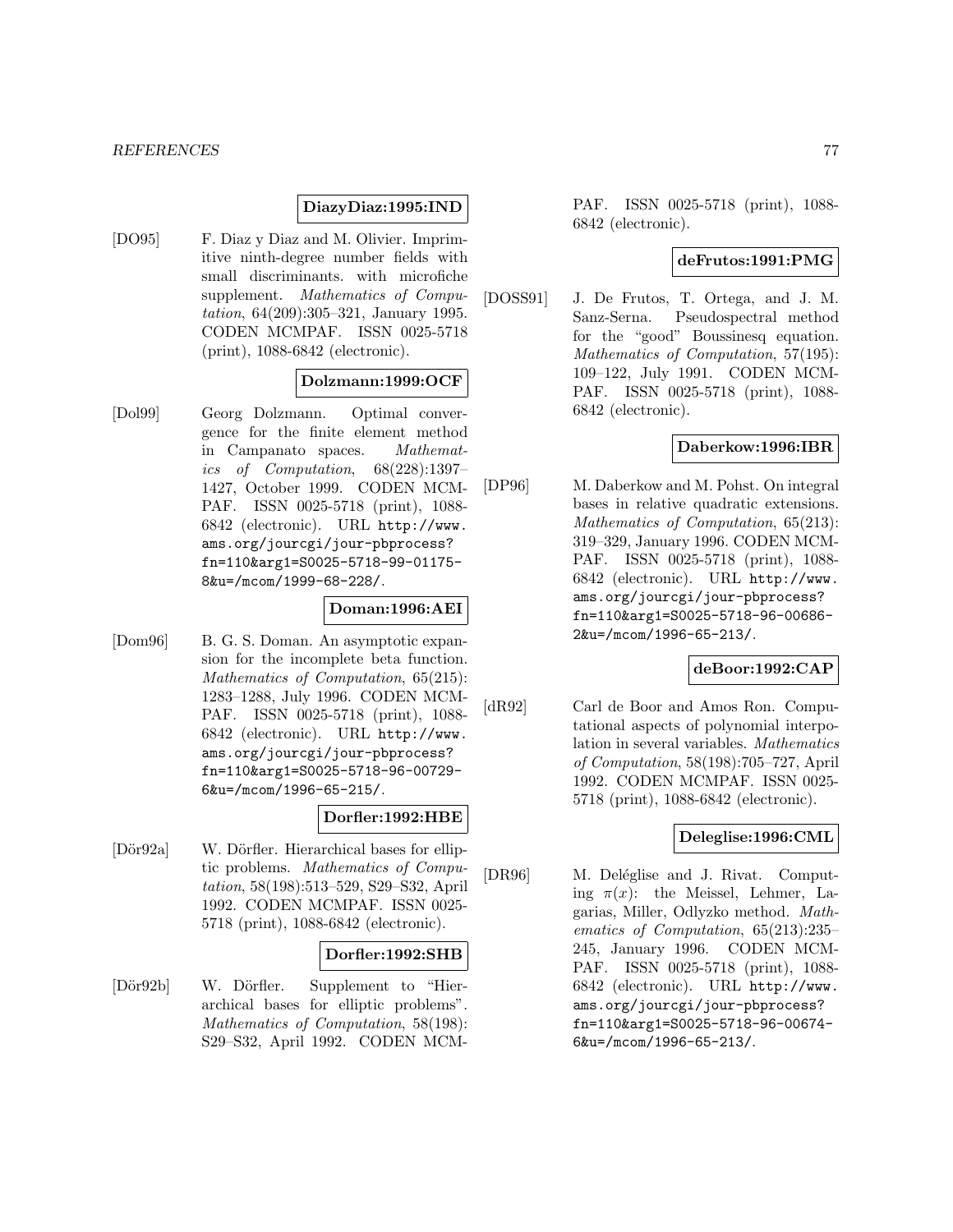#### **Deleglise:1998:C**

[DR98a] Marc Deléglise and Joël Rivat. Computing  $\psi(x)$ . Mathematics of Computation, 67(224):1691–1696, October 1998. CODEN MCMPAF. ISSN 0025-5718 (print), 1088-6842 (electronic). URL http://www. ams.org/jourcgi/jour-pbprocess? fn=110&arg1=S0025-5718-98-00977- 6&u=/mcom/1998-67-224/.

### **Dorfler:1998:ASE**

[DR98b] W. Dörfler and M. Rumpf. An adaptive strategy for elliptic problems including a posteriori controlled boundary approximation. Mathematics of Computation, 67(224):1361– 1382, October 1998. CODEN MCM-PAF. ISSN 0025-5718 (print), 1088- 6842 (electronic). URL http://www. ams.org/jourcgi/jour-pbprocess? fn=110&arg1=S0025-5718-98-00993- 4&u=/mcom/1998-67-224/.

#### **Drezner:1994:CTN**

[Dre94] Zvi Drezner. Computation of the trivariate normal integral. Mathematics of Computation, 62(205):289– 294, January 1994. CODEN MCM-PAF. ISSN 0025-5718 (print), 1088- 6842 (electronic).

# **Dresden:1998:OAN**

[Dre98] Gregory P. Dresden. Orbits of algebraic numbers with low heights. Mathematics of Computation, 67(222):815– 820, April 1998. CODEN MCM-PAF. ISSN 0025-5718 (print), 1088- 6842 (electronic). URL http://www. ams.org/jourcgi/jour-pbprocess? fn=110&arg1=S0025-5718-98-00963- 6&u=/mcom/1998-67-222/.

## **Disney:1991:EBM**

[DS91] Shaun Disney and Ian H. Sloan. Error bounds for the method of good lattice points. Mathematics of Computation, 56(193):257–266, January 1991. CODEN MCMPAF. ISSN 0025-5718 (print), 1088-6842 (electronic).

## **Dutt:1993:SMP**

[DS93] Pravir K. Dutt and A. K. Singh. Spectral methods for periodic initial value problems with nonsmooth data. Mathematics of Computation, 61(204):645– 658, October 1993. CODEN MCM-PAF. ISSN 0025-5718 (print), 1088- 6842 (electronic).

## **Dilcher:1995:NCF**

[DS95] Karl Dilcher and Ladislav Skula. A new criterion for the first case of Fermat's last theorem. Mathematics of Computation, 64(209):363–392, January 1995. CODEN MCMPAF. ISSN 0025-5718 (print), 1088-6842 (electronic).

# **Dahmen:1999:CWB**

[DS99] Wolfgang Dahmen and Reinhold Schneider. Composite wavelet bases for operator equations. Mathematics of Computation, 68(228):1533– 1567, October 1999. CODEN MCM-PAF. ISSN 0025-5718 (print), 1088- 6842 (electronic). URL http://www. ams.org/jourcgi/jour-pbprocess? fn=110&arg1=S0025-5718-99-01092- 3&u=/mcom/1999-68-228/.

### **Dummit:1997:CSU**

[DST97] David S. Dummit, Jonathan W. Sands, and Brett A. Tangedal. Computing Stark units for totally real cubic fields. Mathematics of Computation, 66(219): 1239–1267, July 1997. CODEN MCM-PAF. ISSN 0025-5718 (print), 1088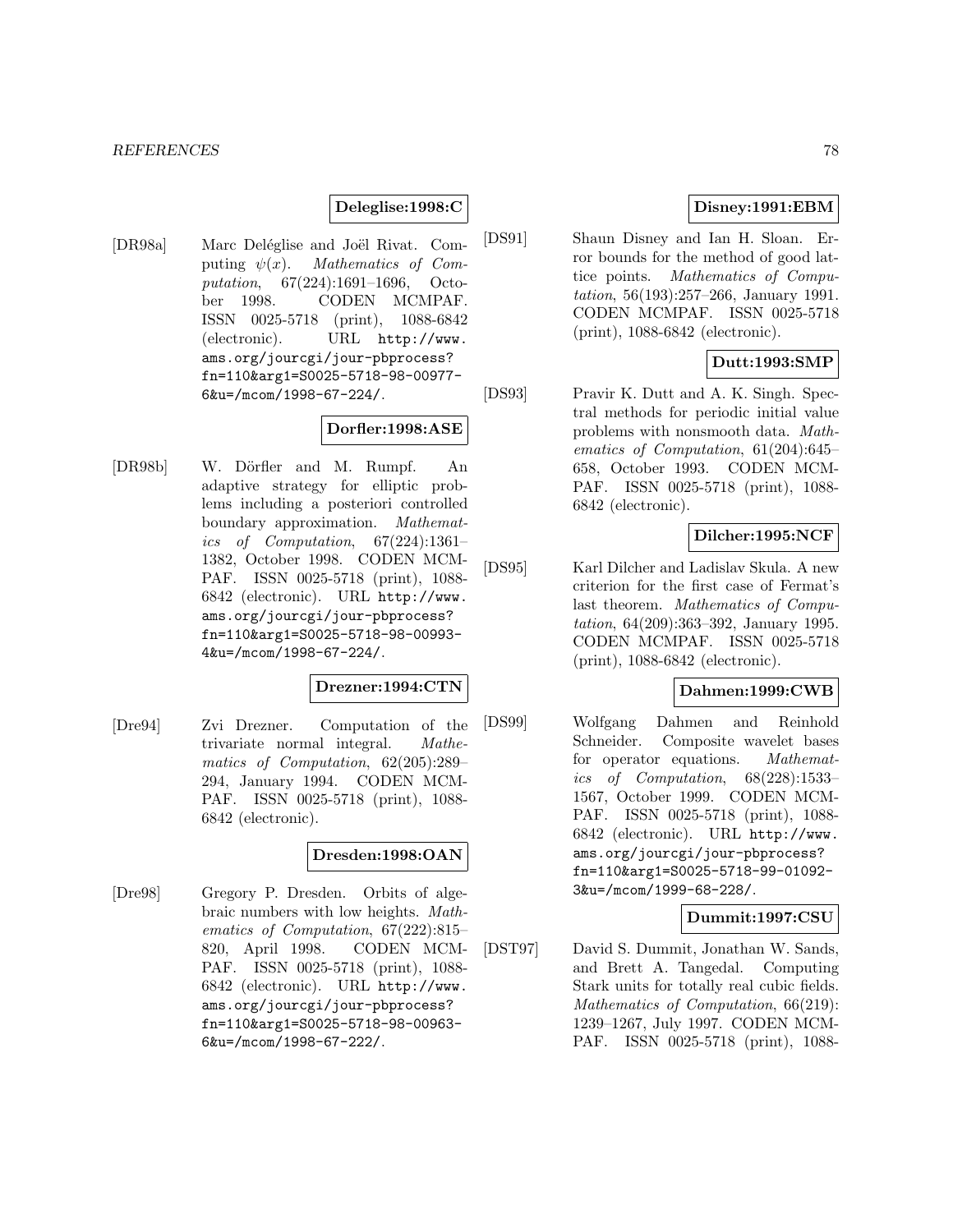6842 (electronic). URL http://www. ams.org/jourcgi/jour-pbprocess? fn=110&arg1=S0025-5718-97-00852- 1&u=/mcom/1997-66-219/.

#### **Du:1998:DGI**

[Du98] Qiang Du. Discrete gauge invariant approximations of a time dependent Ginzburg–Landau model of superconductivity. Mathematics of Computation, 67(223):965– 986, July 1998. CODEN MCM-PAF. ISSN 0025-5718 (print), 1088- 6842 (electronic). URL http://www. ams.org/jourcgi/jour-pbprocess? fn=110&arg1=S0025-5718-98-00954- 5&u=/mcom/1998-67-223/.

## **Dubner:1992:PAF**

[Dub92] Harvey Dubner. Partitions approximated by finite cosine-series. Mathematics of Computation, 58(198):729– 736, April 1992. CODEN MCM-PAF. ISSN 0025-5718 (print), 1088- 6842 (electronic).

#### **Dubner:1993:GRP**

[Dub93] Harvey Dubner. Generalized repunit primes. Mathematics of Computation, 61(204):927–930, October 1993. CODEN MCMPAF. ISSN 0025-5718 (print), 1088-6842 (electronic).

#### **Dubner:1996:LSG**

[Dub96] Harvey Dubner. Large Sophie Germain primes. Mathematics of Computation, 65(213):393–396, January 1996. CODEN MCMPAF. ISSN 0025-5718 (print), 1088-6842 (electronic). URL http://www. ams.org/jourcgi/jour-pbprocess? fn=110&arg1=S0025-5718-96-00670- 9&u=/mcom/1996-65-213/.

# **Duijvestijn:1994:SPS**

[Dui94] A. J. W. Duijvestijn. Simple perfect squared squares and  $2 \times 1$  squared<br>rectangles of order 25. *Mathematics* rectangles of order 25. of Computation, 62(205):325–332, January 1994. CODEN MCMPAF. ISSN 0025-5718 (print), 1088-6842 (electronic).

### **Duijvestijn:1996:NPC**

[Dui96a] A. J. W. Duijvestijn. The number of polyhedral (3-connected planar) graphs. Mathematics of Computation, 65(215):1289–1293, July 1996. CODEN MCMPAF. ISSN 0025-5718 (print), 1088-6842 (electronic). URL http://www.ams.org/jourcgi/jourpbprocess?fn=110&arg1=S0025-5718- 96-00749-1&u=/mcom/1996-65-215/.

## **Duijvestijn:1996:SPS**

[Dui96b] A. J. W. Duijvestijn. Simple perfect squared squares and  $2 \times 1$  squared<br>rectangles of order 26. *Mathemat* $rectangles$  of order 26. ics of Computation, 65(215):1359– 1364, July 1996. CODEN MCM-PAF. ISSN 0025-5718 (print), 1088- 6842 (electronic). URL http://www. ams.org/jourcgi/jour-pbprocess? fn=110&arg1=S0025-5718-96-00705- 3&u=/mcom/1996-65-215/.

### **Dummit:1991:SSQ**

[Dum91] D. S. Dummit. Solving solvable quintics. Mathematics of Computation, 57 (195):387–401, July 1991. CODEN MCMPAF. ISSN 0025-5718 (print), 1088-6842 (electronic).

### **Duran:1999:EED**

[Dur99] Ricardo G. Durán. Error estimates for 3-d narrow finite elements. Mathematics of Computation, 68(225):187– 199, January 1999. CODEN MCM-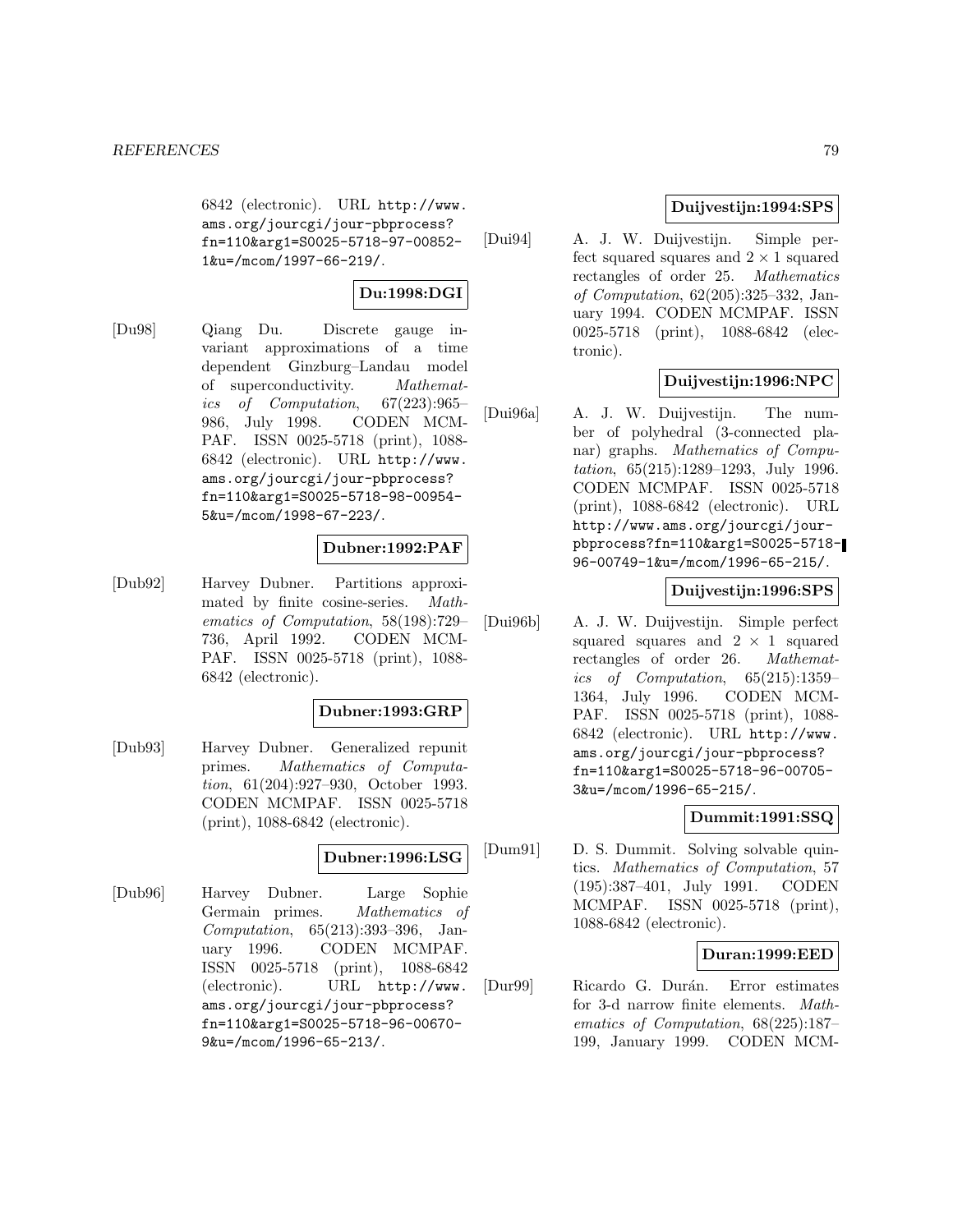PAF. ISSN 0025-5718 (print), 1088- 6842 (electronic). URL http://www. ams.org/jourcgi/jour-pbprocess? fn=110&arg1=S0025-5718-99-00994- 1&u=/mcom/1999-68-225/.

### **Dusart:1999:PGT**

[Dus99] Pierre Dusart. The  $k^{th}$  prime is greater than  $k(\ln k + \ln \ln k - 1)$  for  $k \geq 2$ . Mathematics of Computation, 68(225): 411–415, January 1999. CODEN MCM-PAF. ISSN 0025-5718 (print), 1088- 6842 (electronic). URL http://www. ams.org/jourcgi/jour-pbprocess? fn=110&arg1=S0025-5718-99-01037- 6&u=/mcom/1999-68-225/.

### **DeMarchi:1994:SFN**

[DVZ94] S. De Marchi, M. (Marco) Vianello, and R. Zanovello. Splitting functions and numerical analysis of WR-type methods for evolutionary and stationary problems. In Gautschi [Gau94], pages 281– 285. ISBN 0-8218-0291-7, 0-8218-0353- 0 (pt. 1), 0-8218-0354-9 (pt. 2). ISSN 0160-7634. LCCN QA1 .A56 v.48 1994. See also SIAM Review, September 1995, **37**(3), p. 483.

## **DeVore:1990:DAA**

[DY90] Ronald A. DeVore and Xiang Ming Yu. Degree of adaptive approximation. Mathematics of Computation, 55(192): 625–635, October 1990. CODEN MCM-PAF. ISSN 0025-5718 (print), 1088- 6842 (electronic).

#### **Eberhard:1999:ADN**

[EB99] Peter Eberhard and Christian Bischof. Automatic differentiation of numerical integration algorithms. Mathematics of Computation, 68(226):717– 731, April 1999. CODEN MCM-PAF. ISSN 0025-5718 (print), 1088- 6842 (electronic). URL http://www.

ams.org/jourcgi/jour-pbprocess? fn=110&arg1=S0025-5718-99-01027- 3&u=/mcom/1999-68-226/.

## **Eckhoff:1993:AER**

[Eck93] Knut S. Eckhoff. Accurate and efficient reconstruction of discontinuous functions from truncated series expansions. Mathematics of Computation, 61 (204):745–763, October 1993. CODEN MCMPAF. ISSN 0025-5718 (print), 1088-6842 (electronic).

# **Eckhoff:1995:ARF**

[Eck95] Knut S. Eckhoff. Accurate reconstructions of functions of finite regularity from truncated Fourier series expansions. Mathematics of Computation, 64(210):671–690, April 1995. CODEN MCMPAF. ISSN 0025-5718 (print), 1088-6842 (electronic).

## **Eckhoff:1998:HON**

[Eck98] Knut S. Eckhoff. On a high order numerical method for functions with singularities. Mathematics of Computation, 67(223):1063– 1087, July 1998. CODEN MCM-PAF. ISSN 0025-5718 (print), 1088- 6842 (electronic). URL http://www. ams.org/jourcgi/jour-pbprocess? fn=110&arg1=S0025-5718-98-00949- 1&u=/mcom/1998-67-223/.

## **Edelman:1992:DSC**

[Ede92] Alan Edelman. On the distribution of a scaled condition number. Mathematics of Computation, 58(197):185– 190, January 1992. CODEN MCM-PAF. ISSN 0025-5718 (print), 1088- 6842 (electronic).

## **El-Daou:1997:ISL**

[EDK97] M. K. El-Daou and H. G. Khajah. Iterated solutions of linear operator equa-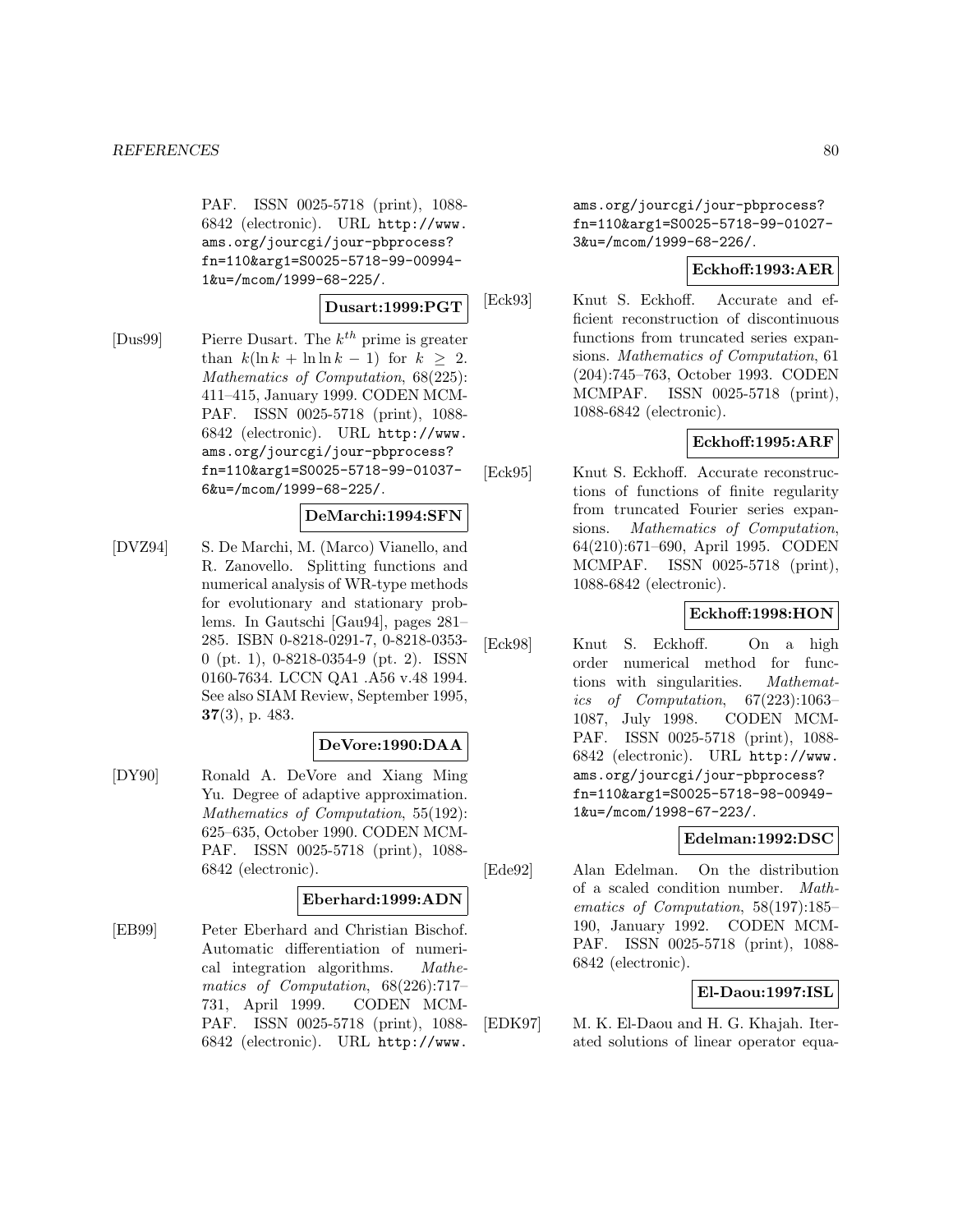tions with the Tau method. Mathematics of Computation, 66(217):207– 213, January 1997. CODEN MCM-PAF. ISSN 0025-5718 (print), 1088- 6842 (electronic). URL http://www. ams.org/jourcgi/jour-pbprocess? fn=110&arg1=S0025-5718-97-00803- X&u=/mcom/1997-66-217/.

### **Edixhoven:1990:ECR**

[EdT90] Bas Edixhoven, Arnold de Groot, and Jaap Top. Elliptic curves over the rationals with bad reduction at only one prime. Mathematics of Computation, 54 (189):413–419, January 1990. CODEN MCMPAF. ISSN 0025-5718 (print), 1088-6842 (electronic).

## **Elman:1990:IMC**

[EG90] Howard C. Elman and Gene H. Golub. Iterative methods for cyclically reduced non-self-adjoint linear systems. Mathematics of Computation, 54(190):671– 700, April 1990. CODEN MCM-PAF. ISSN 0025-5718 (print), 1088- 6842 (electronic).

### **Elman:1991:IMC**

[EG91] Howard C. Elman and Gene H. Golub. Iterative methods for cyclically reduced nonselfadjoint linear systems. II. Mathematics of Computation, 56(193):215– 242, January 1991. CODEN MCM-PAF. ISSN 0025-5718 (print), 1088- 6842 (electronic).

### **Ezzirani:1999:FAG**

[EG99] Abdelkrim Ezzirani and Allal Guessab. A fast algorithm for Gaussian type quadrature formulae with mixed boundary conditions and some lumped mass spectral approximations. *Mathe*matics of Computation, 68(225):217– 248, January 1999. CODEN MCM-PAF. ISSN 0025-5718 (print), 10886842 (electronic). URL http://www. ams.org/jourcgi/jour-pbprocess? fn=110&arg1=S0025-5718-99-01001- 7&u=/mcom/1999-68-225/.

#### **Eichenauer-Herrmann:1991:ICP**

[EH91] Jürgen Eichenauer-Herrmann. Inversive congruential pseudorandom numbers avoid the planes. Mathematics of Computation, 56(193):297–301, January 1991. CODEN MCMPAF. ISSN 0025-5718 (print), 1088-6842 (electronic). URL http://www.jstor.org/ stable/2008543.

### **Eichenauer-Herrmann:1993:SIN**

[EH93] Jürgen Eichenauer-Herrmann. Statistical independence of a new class of inversive congruential pseudorandom numbers. Mathematics of Computation, 60 (201):375–384, January 1993. CODEN MCMPAF. ISSN 0025-5718 (print), 1088-6842 (electronic). URL http:// www.jstor.org/stable/2153174.

## **Eichenauer-Herrmann:1994:ILB**

[EH94a] Jürgen Eichenauer-Herrmann. Improved lower bounds for the discrepancy of inversive congruential pseudorandom numbers. Mathematics of Computation, 62(206):783–786, April 1994. CODEN MCMPAF. ISSN 0025-5718 (print), 1088-6842 (electronic).

### **Eichenauer-Herrmann:1994:GIC**

[EH94b] Jürgen Eichenauer-Herrmann. On generalized inversive congruential pseudorandom numbers. Mathematics of Computation, 63(207):293–299, July 1994. CODEN MCMPAF. ISSN 0025- 5718 (print), 1088-6842 (electronic). URL http://www.jstor.org/stable/ 2153575.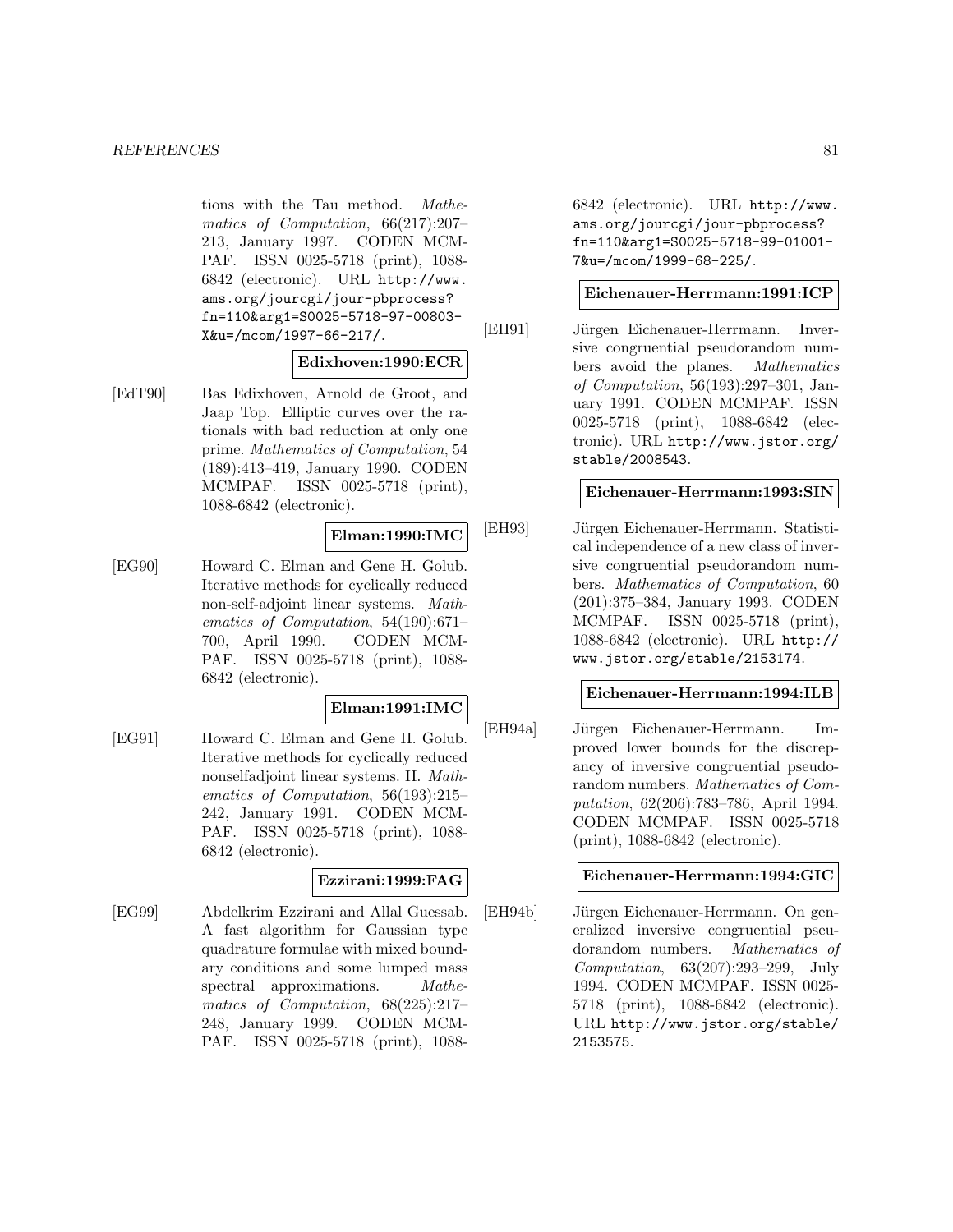#### **Eichenauer-Herrmann:1996:CIC**

[EHE96] Jürgen Eichenauer-Herrmann and Frank Emmerich. Compound inversive congruential pseudorandom numbers: an average-case analysis. Mathematics of Computation, 65(213):215– 225, January 1996. CODEN MCM-PAF. ISSN 0025-5718 (print), 1088- 6842 (electronic). URL http://www. ams.org/jourcgi/jour-pbprocess? fn=110&arg1=S0025-5718-96-00675- 8&u=/mcom/1996-65-213/; http:// www.jstor.org/stable/2153841.

#### **Eichenauer-Herrmann:1994:EIC**

[EHI94] Jürgen Eichenauer-Herrmann and Katja Ickstadt. Explicit inversive congruential pseudorandom numbers with power of two modulus. Mathematics of Computation, 62(206):787–797, April 1994. CODEN MCMPAF. ISSN 0025- 5718 (print), 1088-6842 (electronic). URL http://www.jstor.org/stable/ 2153539.

#### **Eichenauer-Herrmann:1997:AEP**

[EHL97] Jürgen Eichenauer-Herrmann and Gerhard Larcher. Average equidistribution properties of compound nonlinear congruential pseudorandom numbers. Mathematics of Computation, 66(217): 363–372, January 1997. CODEN MCM-PAF. ISSN 0025-5718 (print), 1088- 6842 (electronic). URL http://www. ams.org/jourcgi/jour-pbprocess? fn=110&arg1=S0025-5718-97-00802- 8&u=/mcom/1997-66-217/.

### **Eichenauer-Herrmann:1992:LBD**

[EHN92] Jürgen Eichenauer-Herrmann and Harald Niederreiter. Lower bounds for the discrepancy of inversive congruential pseudorandom numbers with power of two modulus. Mathematics of Computation, 58(198):775–779, April 1992.

CODEN MCMPAF. ISSN 0025-5718 (print), 1088-6842 (electronic).

#### **Eichenauer-Herrmann:1997:ICP**

[EHN97] Jürgen Eichenauer-Herrmann and Harald Niederreiter. Inversive congruential pseudorandom numbers: Distribution of triples. Mathematics of Computation, 66(220):1629– 1644, October 1997. CODEN MCM-PAF. ISSN 0025-5718 (print), 1088- 6842 (electronic). URL http://www. ams.org/jourcgi/jour-pbprocess? fn=110&arg1=S0025-5718-97-00867- 3&u=/mcom/1997-66-220/.

## **Ehrich:1994:EBG**

[Ehr94] Sven Ehrich. Error bounds for Gauss– Kronrod quadrature formulae. Mathematics of Computation, 62(205):295– 304, January 1994. CODEN MCM-PAF. ISSN 0025-5718 (print), 1088- 6842 (electronic).

#### **Eriksson:1993:ASD**

[EJ93] Kenneth Eriksson and Claes Johnson. Adaptive streamline diffusion finite element methods for stationary convection-diffusion problems. Mathematics of Computation, 60(201):167– 188, S1–S2, January 1993. CODEN MCMPAF. ISSN 0025-5718 (print), 1088-6842 (electronic).

## **Earnest:1997:UBH**

[EK97] A. G. Earnest and Azar Khosravani. Universal binary Hermitian forms. Mathematics of Computation, 66(219): 1161–1168, July 1997. CODEN MCM-PAF. ISSN 0025-5718 (print), 1088- 6842 (electronic). URL http://www. ams.org/jourcgi/jour-pbprocess? fn=110&arg1=S0025-5718-97-00860- 0&u=/mcom/1997-66-219/.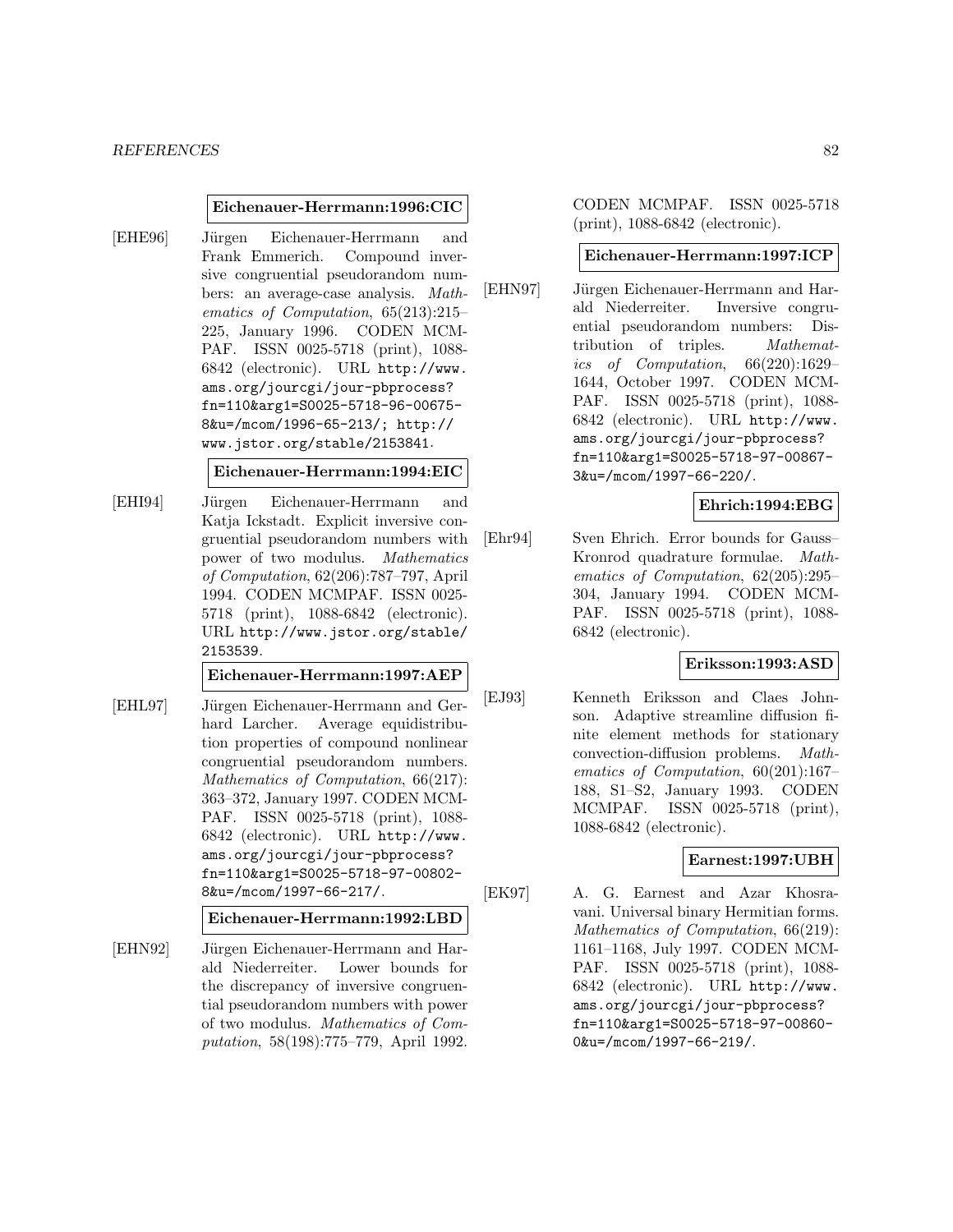#### *REFERENCES* 83

#### **Ekl:1996:ESF**

[Ekl96] Randy L. Ekl. Equal sums of four seventh powers. Mathematics of Computation, 65(216):1755– 1756, October 1996. CODEN MCM-PAF. ISSN 0025-5718 (print), 1088- 6842 (electronic). URL http://www. ams.org/jourcgi/jour-pbprocess? fn=110&arg1=S0025-5718-96-00768- 5&u=/mcom/1996-65-216/.

#### **Ekl:1998:NRE**

[Ekl98] Randy L. Ekl. New results in equal sums of like powers. Mathematics of Computation, 67(223):1309– 1315, July 1998. CODEN MCM-PAF. ISSN 0025-5718 (print), 1088- 6842 (electronic). URL http://www. ams.org/jourcgi/jour-pbprocess? fn=110&arg1=S0025-5718-98-00979- X&u=/mcom/1998-67-223/.

## **Eggermont:1991:UEE**

[EL91] P. P. B. Eggermont and C. H. Lubich. Uniform error estimates of operational quadrature methods for nonlinear convolution equations on the half-line. Mathematics of Computation, 56(193): 149–176, January 1991. CODEN MCM-PAF. ISSN 0025-5718 (print), 1088- 6842 (electronic).

### **Elliott:1992:EES**

[EL92a] Charles M. Elliott and Stig Larsson. Error estimates with smooth and nonsmooth data for a finite element method for the Cahn–Hilliard equation. Mathematics of Computation, 58(198):603– 630, S33–S36, April 1992. CODEN MCMPAF. ISSN 0025-5718 (print), 1088-6842 (electronic).

### **Elliott:1992:SEE**

[EL92b] Charles M. Elliott and Stig Larsson. Supplement to "Error estimates with smooth and nonsmooth data for a finite element method for the Cahn–Hilliard equation". Mathematics of Computation, 58(198):S33–S36, April 1992. CODEN MCMPAF. ISSN 0025-5718 (print), 1088-6842 (electronic).

### **Eggermont:1993:OQM**

[EL93] P. P. B. Eggermont and Ch. Lubich. Operational quadrature methods for Wiener–Hopf integral equations. Mathematics of Computation, 60(202):699– 718, April 1993. CODEN MCM-PAF. ISSN 0025-5718 (print), 1088- 6842 (electronic).

## **Elliott:1995:FEM**

[EL95] Charles M. Elliott and Stig Larsson. A finite element model for the time-dependent Joule heating problem. Mathematics of Computation, 64(212): 1433–1453, October 1995. CODEN MCMPAF. ISSN 0025-5718 (print), 1088-6842 (electronic).

# **Erdos:1996:CSI**

[EL96] P. Erd˝os and Mordechai Lewin. dcomplete sequences of integers. Mathematics of Computation, 65(214):837– 840, April 1996. CODEN MCM-PAF. ISSN 0025-5718 (print), 1088- 6842 (electronic). URL http://www. ams.org/jourcgi/jour-pbprocess? fn=110&arg1=S0025-5718-96-00707- 7&u=/mcom/1996-65-214/.

#### **Elliott:1996:BRA**

[Ell96] David Elliott. Book reviews: Approximation and Computation: A Festschrift in honor of Walter Gautschi, edited by R. V. M. Zahar. Mathematics of Computation, 65(215): ??, July 1996. CODEN MCM-PAF. ISSN 0025-5718 (print), 1088- 6842 (electronic). URL http://www.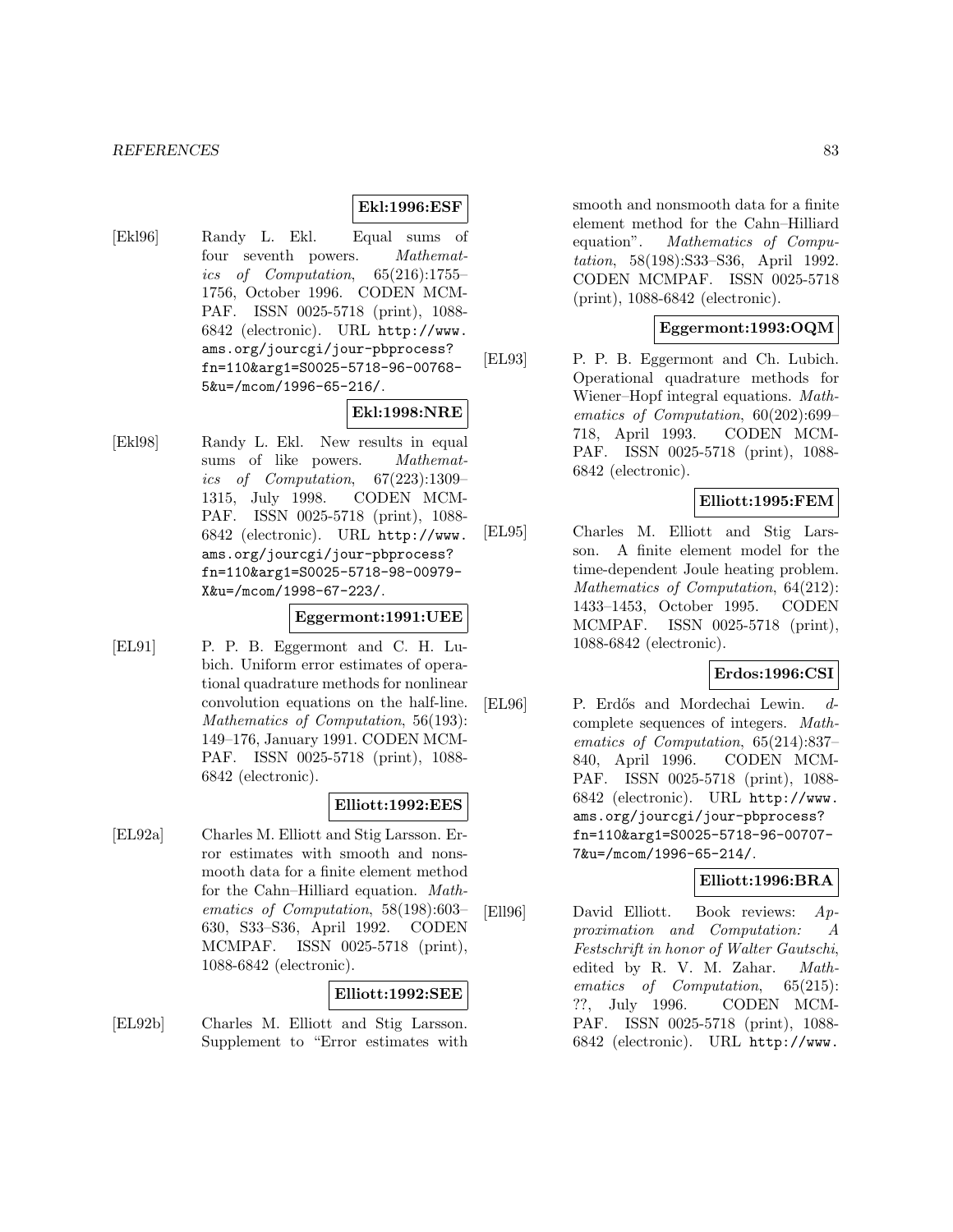ams.org/jourcgi/jour-pbprocess? fn=110&arg1=S0025-5718-96-00705- 3&u=/mcom/1996-65-215/.

# **Elman:1996:BRI**

[Elm96] Howard Elman. Book reviews: Iterative solution methods, by Owe Axelsson. Mathematics of Computation, 65(214): 886–888, April 1996. CODEN MCM-PAF. ISSN 0025-5718 (print), 1088- 6842 (electronic). URL http://www. ams.org/jourcgi/jour-pbprocess? fn=110&arg1=S0025-5718-96-00700- 4&u=/mcom/1996-65-214/.

## **Elman:1997:BRI**

[Elm97] Howard Elman. Book reviews: Iterative methods for linear and nonlinear equations, by C. T. Kelley. Mathematics of Computation, 66(218): ??, April 1997. CODEN MCM-PAF. ISSN 0025-5718 (print), 1088- 6842 (electronic). URL http://www. ams.org/jourcgi/jour-pbprocess? fn=110&arg1=S0025-5718-97-00856- 9&u=/mcom/1997-66-218/.

### **Estep:1990:BDD**

[ELR90] Donald Estep, Michael Loss, and Jeffrey Rauch. Boundedness of dispersive difference schemes. Mathematics of Computation, 55(191):55–87, July 1990. CODEN MCMPAF. ISSN 0025-5718 (print), 1088-6842 (electronic).

### **Erdos:1993:ELP**

[ELS93] P. Erd˝os, C. B. Lacampagne, and J. L. Selfridge. Estimates of the least prime factor of a binomial coefficient. Mathematics of Computation, 61(203): 215–224, July 1993. CODEN MCM-PAF. ISSN 0025-5718 (print), 1088- 6842 (electronic).

## **Ewing:1991:LRT**

[ELV91] R. E. Ewing, R. D. Lazarov, and P. S. Vassilevski. Local refinement techniques for elliptic problems on cellcentered grids. I. Error analysis. Mathematics of Computation, 56(194):437– 461, April 1991. CODEN MCM-PAF. ISSN 0025-5718 (print), 1088- 6842 (electronic).

## **Ernvall:1991:CIP**

[EM91] R. Ernvall and T. Metsänkylä. Cyclotomic invariants for primes between 125 000 and 150 000. Mathematics of Computation, 56(194):851–858, April 1991. CODEN MCMPAF. ISSN 0025- 5718 (print), 1088-6842 (electronic).

## **Ernvall:1992:CZA**

[EM92a] R. Ernvall and T. Metsänkylä. Computation of the zeros of p-ADIC Lfunctions. Mathematics of Computation, 58(198):815–830, S37–S53, April 1992. CODEN MCMPAF. ISSN 0025- 5718 (print), 1088-6842 (electronic).

# **Ernvall:1992:CIP**

[EM92b] R. Ernvall and T. Metsänkylä. Cyclotomic invariants for primes to one million. Mathematics of Computation, 59(199):249–250, July 1992. CODEN MCMPAF. ISSN 0025-5718 (print), 1088-6842 (electronic).

### **Ernvall:1992:SCZ**

[EM92c] R. Ernvall and T. Metsankyla. Supplement to "Computation of the zeros of p-adic L-functions". Mathematics of Computation, 58(198):S37–S53, April 1992. CODEN MCMPAF. ISSN 0025- 5718 (print), 1088-6842 (electronic).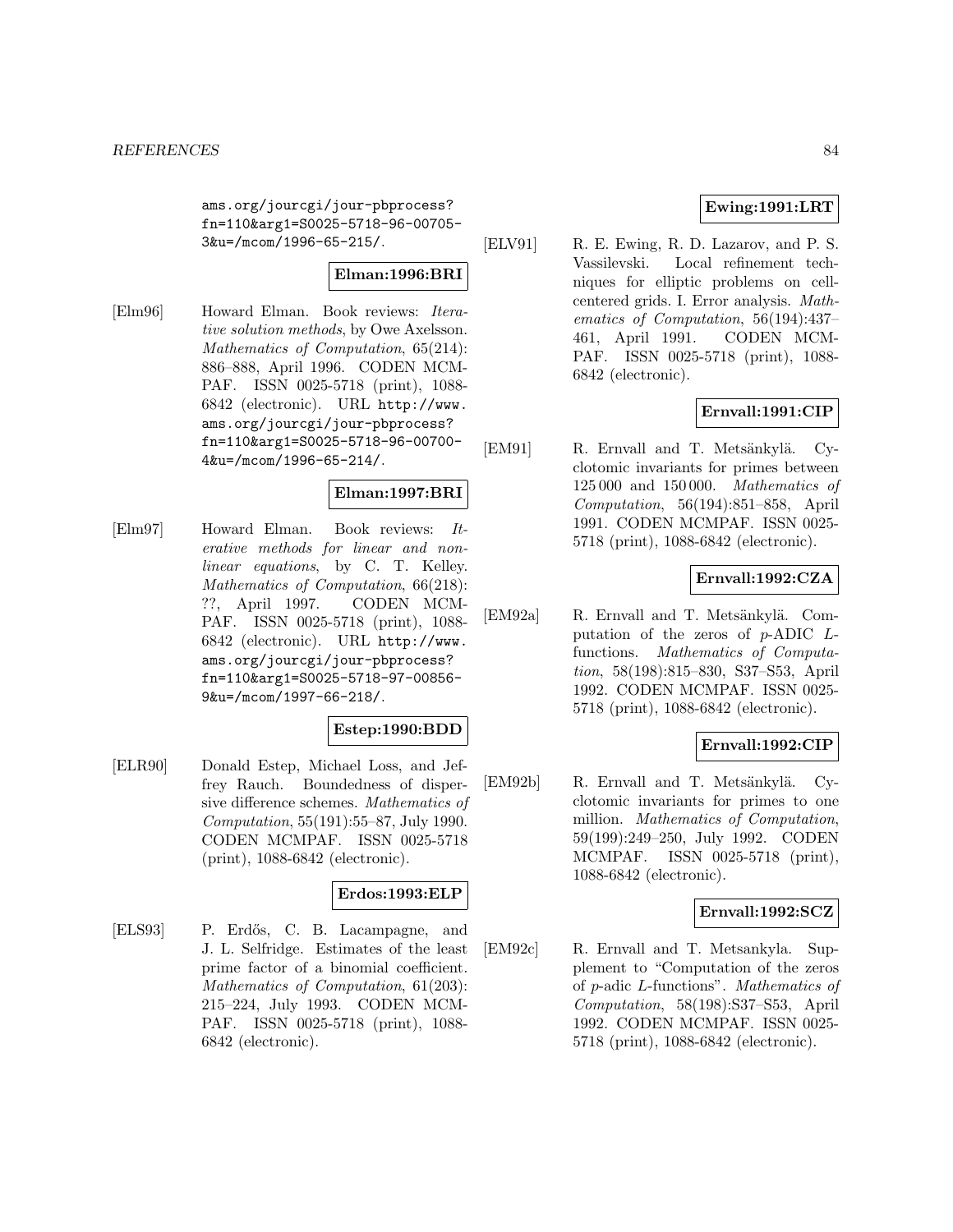#### **Ernvall:1994:CZA**

[EM94] R. Ernvall and T. Metsänkylä. Computation of the zeros of p-adic L-functions. II. Mathematics of Computation, 62 (205):391–406, January 1994. CODEN MCMPAF. ISSN 0025-5718 (print), 1088-6842 (electronic).

### **Edelman:1995:PRC**

[EM95] Alan Edelman and H. Murakami. Polynomial roots from companion matrix eigenvalues. Mathematics of Computation, 64(210):763–776, April 1995. CODEN MCMPAF. ISSN 0025-5718 (print), 1088-6842 (electronic).

## **Ehrich:1997:SPL**

[EM97a] Sven Ehrich and Giuseppe Mastroianni. Stieltjes polynomials and Lagrange interpolation. Mathematics of Computation, 66(217):311– 331, January 1997. CODEN MCM-PAF. ISSN 0025-5718 (print), 1088- 6842 (electronic). URL http://www. ams.org/jourcgi/jour-pbprocess? fn=110&arg1=S0025-5718-97-00808- 9&u=/mcom/1997-66-217/.

#### **Ernvall:1997:DFQ**

[EM97b] R. Ernvall and T. Metsänkylä. On the p-divisibility of Fermat quotients. Mathematics of Computation, 66(219): 1353–1365, July 1997. CODEN MCM-PAF. ISSN 0025-5718 (print), 1088- 6842 (electronic). URL http://www. ams.org/jourcgi/jour-pbprocess? fn=110&arg1=S0025-5718-97-00843- 0&u=/mcom/1997-66-219/.

#### **Emmerich:1996:PVG**

[Emm96] Frank Emmerich. Pseudorandom vector generation by the compound inversive method. Mathematics of Computation, 65(214):749–760,

April 1996. CODEN MCMPAF. ISSN 0025-5718 (print), 1088-6842 (electronic). URL http://www. ams.org/jourcgi/jour-pbprocess? fn=110&arg1=S0025-5718-96-00706- 5&u=/mcom/1996-65-214/.

## **Edmondson:1994:ETS**

[ESA94] Genet M. Edmondson, Jennifer Seberry, and Malcolm R. Anderson. On the existence of Turyn sequences of length less than 43. Mathematics of Computation, 62(205):351–362, January 1994. CODEN MCMPAF. ISSN 0025-5718 (print), 1088-6842 (electronic).

## **Eydeland:1990:MVP**

[EST90] Alexander Eydeland, Joel Spruck, and Bruce Turkington. Multiconstrained variational problems of nonlinear eigenvalue type: New formulations and algorithms. Mathematics of Computation, 55(192):509–535, October 1990. CODEN MCMPAF. ISSN 0025-5718 (print), 1088-6842 (electronic).

#### **Falk:1991:NFE**

[Fal91] Richard S. Falk. Nonconforming finite element methods for the equations of linear elasticity. Mathematics of Computation, 57(196):529– 550, October 1991. CODEN MCM-PAF. ISSN 0025-5718 (print), 1088- 6842 (electronic).

## **Falk:1996:BRA**

[Fal96] Richard S. Falk. Book reviews: Asymptotic methods for elastic structures, by Philippe G. Ciarlet, Luís Trabucho and Juan M. Viaño. Mathematics of Computation, 65(216): ??, October 1996. CODEN MCM-PAF. ISSN 0025-5718 (print), 1088- 6842 (electronic). URL http://www. ams.org/jourcgi/jour-pbprocess?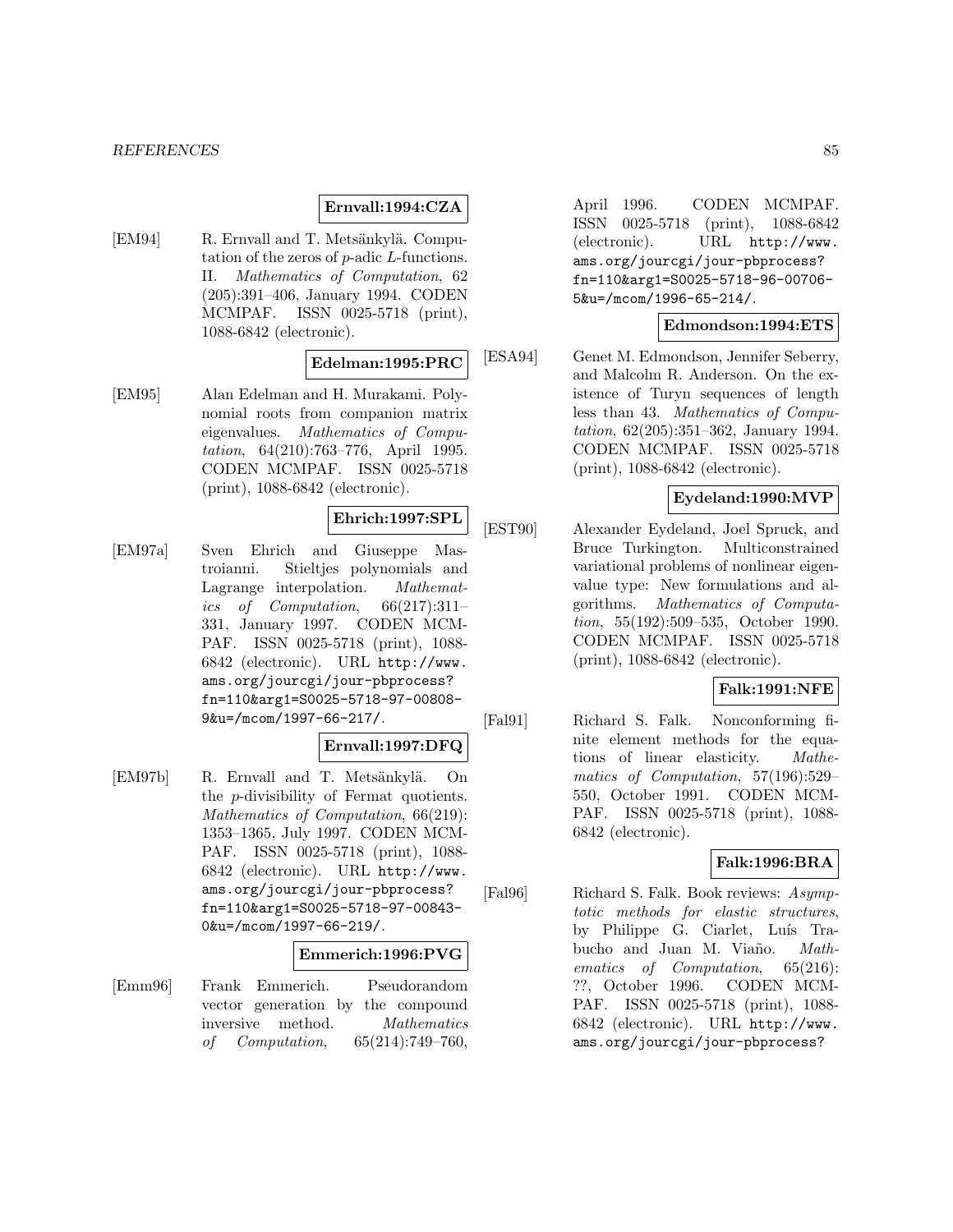#### *REFERENCES* 86

fn=110&arg1=S0025-5718-96-00768- 5&u=/mcom/1996-65-216/.

**Falk:1998:BRA**

[Fal98] Richard S. Falk. Book reviews: Acta numerica, edited by A. Iserles. Mathematics of Computation, 67(224): ??, October 1998. CODEN MCM-PAF. ISSN 0025-5718 (print), 1088- 6842 (electronic). URL http://www. ams.org/jourcgi/jour-pbprocess? fn=110&arg1=S0025-5718-98-00989- 2&u=/mcom/1998-67-224/.

# **Fan:1998:EUT**

[Fan98] Haitao Fan. Existence and uniqueness of traveling waves and error estimates for Godunov schemes of conservation laws. Mathematics of Computation, 67(221):87–109, January 1998. CODEN MCM-PAF. ISSN 0025-5718 (print), 1088- 6842 (electronic). URL http://www. ams.org/jourcgi/jour-pbprocess? fn=110&arg1=S0025-5718-98-00921- 1&u=/mcom/1998-67-221/.

#### **Faridani:1994:GST**

[Far94] Adel Faridani. A generalized sampling theorem for locally compact Abelian groups. Mathematics of Computation, 63(207):307–327, July 1994. CODEN MCMPAF. ISSN 0025-5718 (print), 1088-6842 (electronic).

## **Fassbender:1997:NMD**

[Fas97] Heike Fassbender. On numerical methods for discrete least-squares approximation by trigonometric polynomials. Mathematics of Computation, 66(218): 719–741, April 1997. CODEN MCM-PAF. ISSN 0025-5718 (print), 1088- 6842 (electronic). URL http://www. ams.org/jourcgi/jour-pbprocess? fn=110&arg1=S0025-5718-97-00845- 4&u=/mcom/1997-66-218/.

## **Ferguson:1999:API**

[FBA99] Helaman R. P. Ferguson, David H. Bailey, and Steve Arno. Analysis of PSLQ, an integer relation finding algorithm. Mathematics of Computation, 68(225): 351–369, January 1999. CODEN MCM-PAF. ISSN 0025-5718 (print), 1088- 6842 (electronic). URL http://www. ams.org/jourcgi/jour-pbprocess? fn=110&arg1=S0025-5718-99-00995- 3&u=/mcom/1999-68-225/.

# **Feng:1999:ABC**

[Fen99] Xiaobing Feng. Absorbing boundary conditions for electromagnetic wave propagation. Mathematics of Computation, 68(225):145–168, January 1999. CODEN MCMPAF. ISSN 0025-5718 (print), 1088-6842 (electronic). URL http://www. ams.org/jourcgi/jour-pbprocess? fn=110&arg1=S0025-5718-99-01028- 5&u=/mcom/1999-68-225/.

## **Fee:1991:PFW**

[FG91a] Greg Fee and Andrew Granville. The prime factors of Wendt's binomial circulant determinant. Mathematics of Computation, 57(196):839–848, October 1991. CODEN MCMPAF. ISSN 0025-5718 (print), 1088-6842 (electronic).

## **Fischer:1991:GPW**

[FG91b] Bernd Fischer and Gene H. Golub. On generating polynomials which are orthogonal over several intervals. Mathematics of Computation, 56(194):711– 730, April 1991. CODEN MCM-PAF. ISSN 0025-5718 (print), 1088- 6842 (electronic).

## **Funaro:1991:CRP**

[FG91c] Daniele Funaro and David Gottlieb. Convergence results for pseudospectral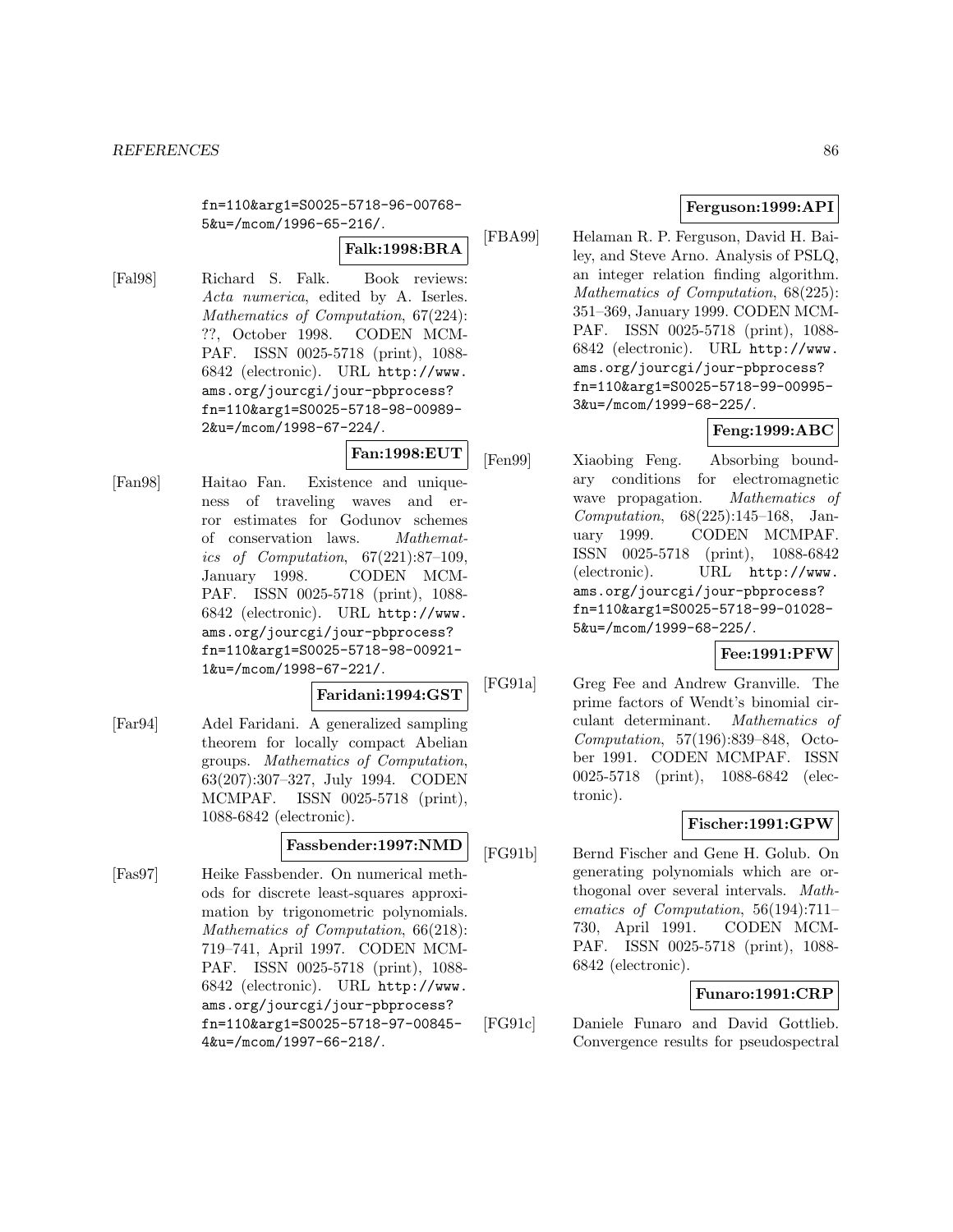approximations of hyperbolic systems by a penalty-type boundary treatment. Mathematics of Computation, 57(196): 585–596, October 1991. CODEN MCM-PAF. ISSN 0025-5718 (print), 1088- 6842 (electronic).

#### **Farouki:1996:OSB**

[FG96] R. T. Farouki and T. N. T. Goodman. On the optimal stability of the Bernstein basis. Mathematics of Computation, 65(216):1553– 1566, October 1996. CODEN MCM-PAF. ISSN 0025-5718 (print), 1088- 6842 (electronic). URL http://www. ams.org/jourcgi/jour-pbprocess? fn=110&arg1=S0025-5718-96-00759- 4&u=/mcom/1996-65-216/.

#### **Fikioris:1998:TET**

[Fik98] George Fikioris. Table erratum: Table of integrals, series, and products, [English translation, Fifth edition, Academic Press, Boston, MA, 1994; MR 94g:00008] by I. S. Gradshteyn and I. M. Ryzhik. Mathematics of Computation, 67(224):1753–1754, October 1998. CODEN MCMPAF. ISSN 0025-5718 (print), 1088-6842 (electronic).

## **Fishman:1990:MCR**

[Fis90] George S. Fishman. Multiplicative congruential random number generators with modulus  $2^{\beta}$ : An exhaustive analysis for  $\beta \simeq 32$  and a partial analysis for  $\beta \simeq 48$ . Mathematics of Computation, 54(189):331– 344, January 1990. CODEN MCM-PAF. ISSN 0025-5718 (print), 1088- 6842 (electronic). URL http://www. jstor.org/stable/2008698.

#### **Fieker:1997:SRN**

[FJP97] C. Fieker, A. Jurk, and M. Pohst. On solving relative norm equations in algebraic number fields. Mathematics of Computation, 66(217):399– 410, January 1997. CODEN MCM-PAF. ISSN 0025-5718 (print), 1088- 6842 (electronic). URL http://www. ams.org/jourcgi/jour-pbprocess? fn=110&arg1=S0025-5718-97-00761- 8&u=/mcom/1997-66-217/.

## **Funaro:1991:ASD**

[FK91] Daniele Funaro and Otared Kavian. Approximation of some diffusion evolution equations in unbounded domains by Hermite functions. Mathematics of Computation, 57(196):597– 619, October 1991. CODEN MCM-PAF. ISSN 0025-5718 (print), 1088- 6842 (electronic).

## **French:1993:ARF**

[FK93] Donald A. French and J. Thomas King. Analysis of a robust finite element approximation for a parabolic equation with rough boundary data. Mathematics of Computation, 60(201):79– 104, January 1993. CODEN MCM-PAF. ISSN 0025-5718 (print), 1088- 6842 (electronic).

## **Fukuda:1996:CPG**

[FK96] T. Fukuda and K. Komatsu. A capitulation problem and Greenberg's conjecture on real quadratic fields. Mathematics of Computation, 65(213):313– 318, January 1996. CODEN MCM-PAF. ISSN 0025-5718 (print), 1088- 6842 (electronic). URL http://www. ams.org/jourcgi/jour-pbprocess? fn=110&arg1=S0025-5718-96-00676- X&u=/mcom/1996-65-213/.

## **Flammenkamp:1991:NSN**

[Fla91] Achim Flammenkamp. New sociable numbers. Mathematics of Computation, 56(194):871–873, April 1991. CODEN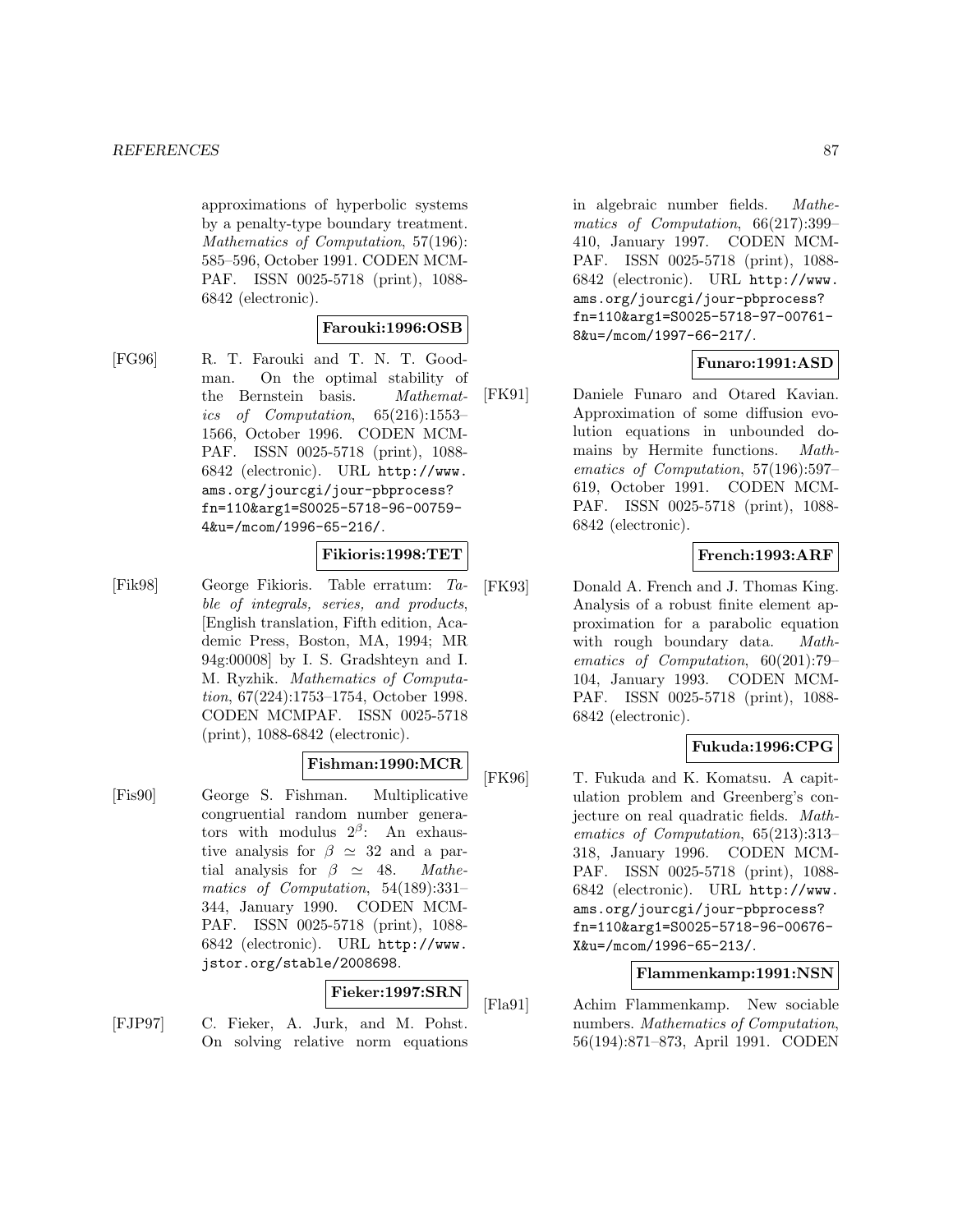MCMPAF. ISSN 0025-5718 (print), 1088-6842 (electronic).

## **Flammang:1996:TNP**

[Fla96] V. Flammang. Two new points in the spectrum of the absolute Mahler measure of totally positive algebraic integers. Mathematics of Computation, 65(213):307–311, January 1996. CODEN MCMPAF. ISSN 0025-5718 (print), 1088-6842 (electronic). URL http://www. ams.org/jourcgi/jour-pbprocess? fn=110&arg1=S0025-5718-96-00664- 3&u=/mcom/1996-65-213/.

## **Flyer:1998:AUB**

[Fly98] Natasha Flyer. Asymptotic upper bounds for the coefficients in the Chebyshev series expansion for a general order integral of a function. Mathematics of Computation, 67(224):1601– 1616, October 1998. CODEN MCM-PAF. ISSN 0025-5718 (print), 1088- 6842 (electronic). URL http://www. ams.org/jourcgi/jour-pbprocess? fn=110&arg1=S0025-5718-98-00976- 4&u=/mcom/1998-67-224/.

## **Farrell:1998:NEU**

[FMOS98] Paul A. Farrell, John J. H. Miller, Eugene O'Riordan, and Grigorii I. Shishkin. On the non-existence of  $\epsilon$ uniform finite difference methods on uniform meshes for semilinear twopoint boundary value problems. Mathematics of Computation, 67(222):603– 617, April 1998. CODEN MCM-PAF. ISSN 0025-5718 (print), 1088- 6842 (electronic). URL http://www. ams.org/jourcgi/jour-pbprocess? fn=110&arg1=S0025-5718-98-00922- 3&u=/mcom/1998-67-222/.

## **Farouki:1990:NCB**

[FN90] R. T. Farouki and C. A. Neff. On the numerical condition of Bernstein– Bézier subdivision processes. Mathematics of Computation, 55(192):637– 647, October 1990. CODEN MCM-PAF. ISSN 0025-5718 (print), 1088- 6842 (electronic).

## **Farouki:1995:HIP**

[FN95] R. T. Farouki and C. A. Neff. Hermite interpolation by Pythagorean hodograph quintics. Mathematics of Computation, 64(212):1589–1609, October 1995. CODEN MCMPAF. ISSN 0025- 5718 (print), 1088-6842 (electronic).

## **Frappier:1993:QFI**

[FO93] Clément Frappier and Patrick Olivier. A quadrature formula involving zeros of Bessel functions. Mathematics of Computation, 60(201):303–316, January 1993. CODEN MCMPAF. ISSN 0025-5718 (print), 1088-6842 (electronic).

## **Falk:1994:RMF**

[FO94] Richard S. Falk and John E. Osborn. Remarks on mixed finite element methods for problems with rough coefficients. Mathematics of Computation, 62(205):1–19, January 1994. CODEN MCMPAF. ISSN 0025-5718 (print), 1088-6842 (electronic).

### **Forster:1994:TCP**

[För94] Klaus-Jürgen Förster. On a theorem of C. Posse concerning Gaussian quadrature of Chebyshev type. Mathematics of Computation, 62(206):719–724, April 1994. CODEN MCMPAF. ISSN 0025- 5718 (print), 1088-6842 (electronic).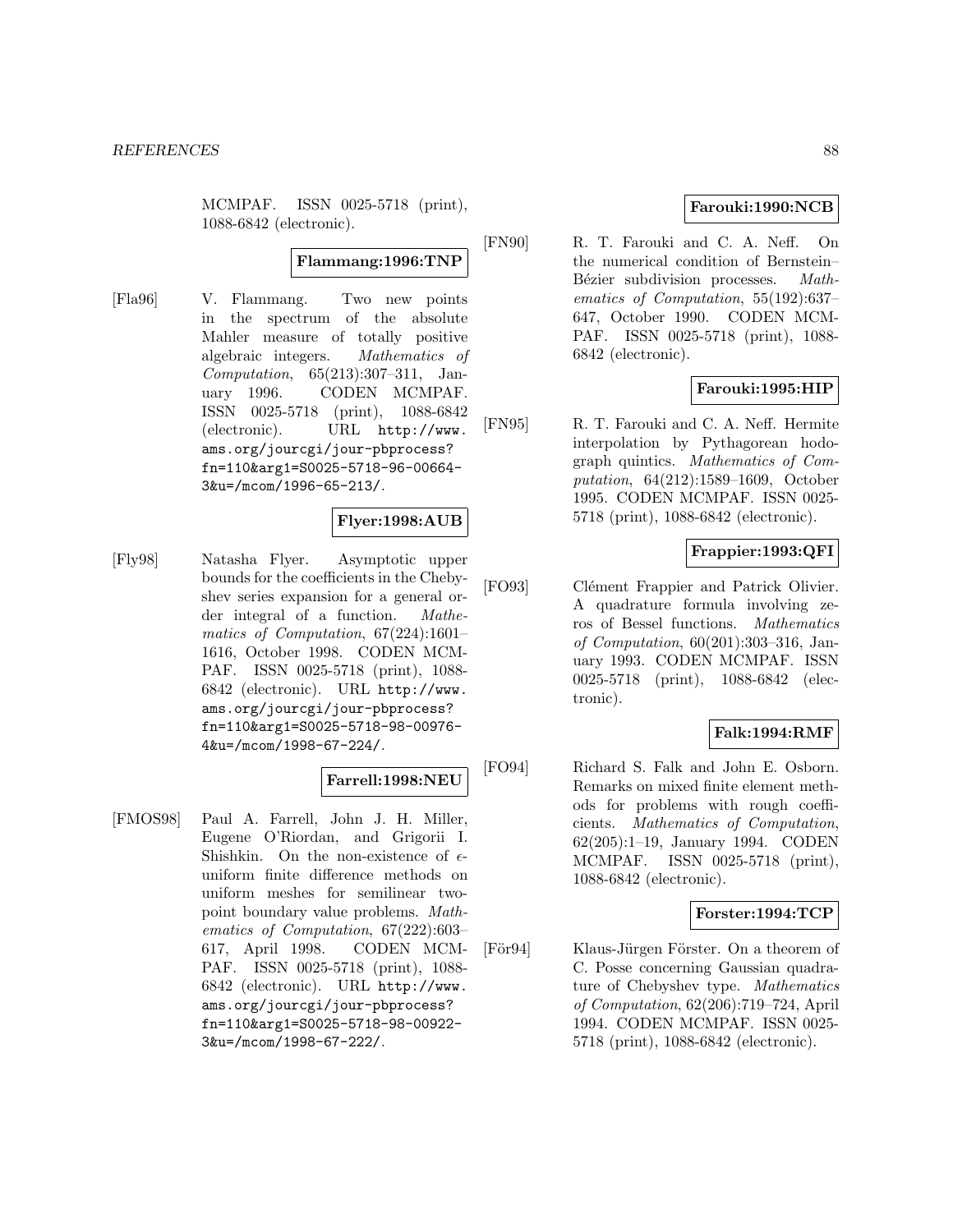#### **Forbes:1997:LPT**

[For97] Tony Forbes. A large pair of twin primes. Mathematics of Computation, 66(217):451–455, January 1997. CODEN MCMPAF. ISSN 0025-5718 (print), 1088-6842 (electronic). URL http://www.ams.org/jourcgi/jourpbprocess?fn=110&arg1=S0025-5718- 97-00793-X&u=/mcom/1997-66-217/.

### **Forbes:1999:PCC**

[For99] Tony Forbes. Prime clusters and Cunningham chains. Mathematics of Computation, 68(228):1739– 1747, October 1999. CODEN MCM-PAF. ISSN 0025-5718 (print), 1088- 6842 (electronic). URL http://www. ams.org/jourcgi/jour-pbprocess? fn=110&arg1=S0025-5718-99-01117- 5&u=/mcom/1999-68-228/.

#### **Forster:1990:EWG**

[FP90] Klaus-Jürgen Förster and Knut Petras. On estimates for the weights in Gaussian quadrature in the ultraspherical case. Mathematics of Computation, 55(191):243–264, July 1990. CODEN MCMPAF. ISSN 0025-5718 (print), 1088-6842 (electronic).

### **Franco:1995:CCC**

[FP95] Zachary Franco and Carl Pomerance. On a conjecture of Crandall concerning the  $qx + 1$  problem. Mathematics of Computation, 64(211):1333–1336, July 1995. CODEN MCMPAF. ISSN 0025- 5718 (print), 1088-6842 (electronic).

#### **French:1996:CST**

[FP96] Donald A. French and Todd E. Peterson. A continuous space-time finite element method for the wave equation. Mathematics of Computation, 65(214): 491–506, April 1996. CODEN MCM- PAF. ISSN 0025-5718 (print), 1088- 6842 (electronic). URL http://www. ams.org/jourcgi/jour-pbprocess? fn=110&arg1=S0025-5718-96-00685- 0&u=/mcom/1996-65-214/.

### **Fischer:1997:WBO**

[FP97] Bernd Fischer and Jürgen Prestin. Wavelets based on orthogonal polynomials. Mathematics of Computation, 66(220):1593–1618, October 1997. CODEN MCMPAF. ISSN 0025-5718 (print), 1088-6842 (electronic). URL http://www. ams.org/jourcgi/jour-pbprocess? fn=110&arg1=S0025-5718-97-00876- 4&u=/mcom/1997-66-220/.

## **Frey:1994:RCD**

[FR94] Gerhard Frey and Hans-Georg Rück. A remark concerning m-divisibility and the discrete logarithm in the divisor class group of curves. Mathematics of Computation, 62(206):865–874, April 1994. CODEN MCMPAF. ISSN 0025- 5718 (print), 1088-6842 (electronic).

### **Frommer:1997:BRC**

[Fro97] Andreas Frommer. Book reviews: Computer Numerik 1, 2, by Christoph Uberhuber. Mathematics of Computation, 66(218):??, April 1997. CO-DEN MCMPAF. ISSN 0025-5718 (print), 1088-6842 (electronic). URL http://www.ams.org/jourcgi/jourpbprocess?fn=110&arg1=S0025-5718- 97-00856-9&u=/mcom/1997-66-218/.

### **Feinsilver:1992:BFR**

[FS92] P. Feinsilver and R. Schott. On Bessel functions and rate of convergence of zeros of Lommel polynomials. Mathematics of Computation, 59(199): 153–156, July 1992. CODEN MCM-PAF. ISSN 0025-5718 (print), 1088- 6842 (electronic).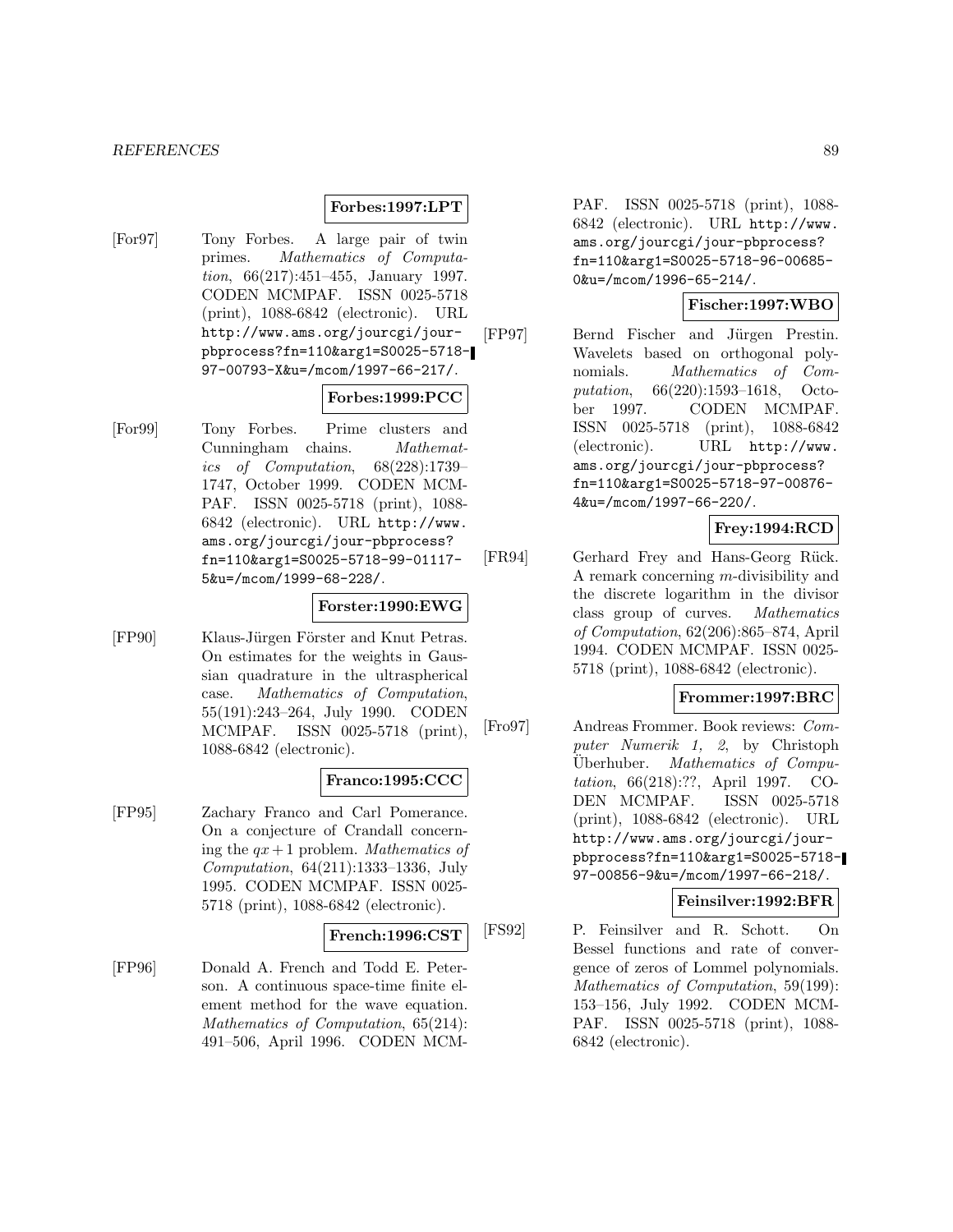## **Friedman:1995:AII**

[FS95] Eduardo Friedman and Jonathan W. Sands. On the *l*-adic Iwasawa  $\lambda$ invariant in a p-extension. with an appendix by Lawrence C. Washington. Mathematics of Computation, 64(212): 1659–1674, October 1995. CODEN MCMPAF. ISSN 0025-5718 (print), 1088-6842 (electronic).

## **Fairweather:1990:SGM**

[FSSC90] Graeme Fairweather, J. M. Sanz-Serna, and I. Christie. A stabilized Galerkin method for a third-order evolutionary problem. Mathematics of Computation, 55(192):497–507, October 1990. CODEN MCMPAF. ISSN 0025-5718 (print), 1088-6842 (electronic).

## **Fiorot:1991:SPC**

[FT91] J. C. Fiorot and J. Tabka. Shapepreserving  $C^2$  cubic polynomial interpolating splines. Mathematics of Computation, 57(195):291–298, July 1991. CODEN MCMPAF. ISSN 0025-5718 (print), 1088-6842 (electronic).

## **Fujita:1993:MDT**

[Fuj93] Hiroyuki Fujita. The minimum discriminant of totally real algebraic number fields of degree 9 with cubic subfields. Mathematics of Computation, 60(202): 801–810, April 1993. CODEN MCM-PAF. ISSN 0025-5718 (print), 1088- 6842 (electronic).

## **Fukuda:1996:CUG**

[Fuk96] Takashi Fukuda. Cyclotomic units and Greenberg's conjecture for real quadratic fields. Mathematics of Computation, 65(215):1339–1348, July 1996. CODEN MCMPAF. ISSN 0025-5718 (print), 1088-6842 (electronic). URL

http://www.ams.org/jourcgi/jourpbprocess?fn=110&arg1=S0025-5718- 96-00730-2&u=/mcom/1996-65-215/.

## **Feisel:1999:NBG**

[FvS99] Sandra Feisel, Joachim von zur Gathen, and M. Amin Shokrollahi. Normal bases via general Gauss periods. Mathematics of Computation, 68(225): 271–290, January 1999. CODEN MCM-PAF. ISSN 0025-5718 (print), 1088- 6842 (electronic). URL http://www. ams.org/jourcgi/jour-pbprocess? fn=110&arg1=S0025-5718-99-00988- 6&u=/mcom/1999-68-225/.

# **Fung:1990:QPW**

[FW90a] G. W. Fung and H. C. Williams. Quadratic polynomials which have a high density of prime values. Mathematics of Computation, 55(191):345– 353, July 1990. CODEN MCM-PAF. ISSN 0025-5718 (print), 1088- 6842 (electronic).

### **Fung:1990:CTC**

[FW90b] Gilbert W. Fung and H. C. Williams. On the computation of a table of complex cubic fields with discriminant  $D >$  $-10^6$ . Mathematics of Computation, 55(191):313–325, July 1990. CODEN MCMPAF. ISSN 0025-5718 (print), 1088-6842 (electronic).

## **Fung:1994:ECT**

[FW94] G. W. Fung and H. C. Williams. Errata: "On the computation of a table of complex cubic fields with discriminant  $D > -10^{6}$ " [Math. Comp. **55** (1990), no. 191, 313–325, MR 90m:11155]. Mathematics of Computation, 63(207):433, July 1994. CODEN MCMPAF. ISSN 0025-5718 (print), 1088-6842 (electronic).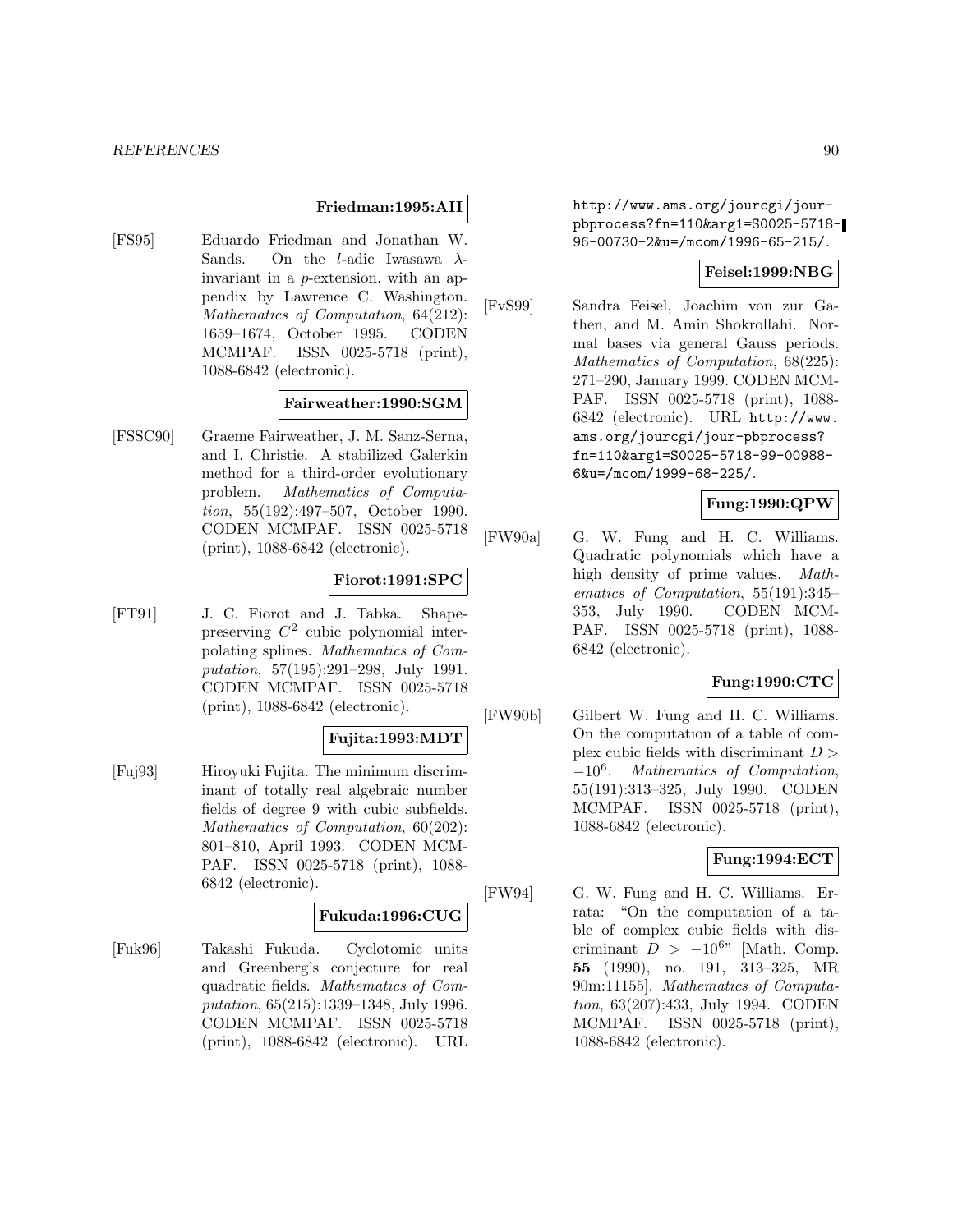#### **Gaal:1996:CAP**

[Gaá96] István Gaál. Computing all power integral bases in orders of totally real cyclic sextic number fields. Mathematics of Computation, 65(214):801– 822, April 1996. CODEN MCM-PAF. ISSN 0025-5718 (print), 1088- 6842 (electronic). URL http://www. ams.org/jourcgi/jour-pbprocess? fn=110&arg1=S0025-5718-96-00708- 9&u=/mcom/1996-65-214/.

## **Galant:1992:AMM**

[Gal92] David Galant. Algebraic methods for modified orthogonal polynomials. Mathematics of Computation, 59(200): 541–546, October 1992. CODEN MCM-PAF. ISSN 0025-5718 (print), 1088- 6842 (electronic).

#### **Garcia-Archilla:1999:AIM**

[GANT99] Bosco García-Archilla, Julia Novo, and Edriss S. Titi. An approximate inertial manifolds approach to postprocessing the Galerkin method for the Navier–Stokes equations. Mathematics of Computation, 68(227):893– 911, July 1999. CODEN MCM-PAF. ISSN 0025-5718 (print), 1088- 6842 (electronic). URL http://www. ams.org/jourcgi/jour-pbprocess? fn=110&arg1=S0025-5718-99-01057- 1&u=/mcom/1999-68-227/.

## **Gastaldi:1993:UIE**

[Gas93] Lucia Gastaldi. Uniform interior error estimates for the Reissner–Mindlin plate model. Mathematics of Computation, 61(204):539–567, October 1993. CODEN MCMPAF. ISSN 0025-5718 (print), 1088-6842 (electronic).

### **Garcia-Archilla:1991:FDF**

[GASS91] B. García-Archilla and J. M. Sanz-Serna. A finite difference formula for the discretization of  $d^3/dx^3$  on nonuniform grids. Mathematics of Computation, 57(195):239–257, July 1991. CODEN MCMPAF. ISSN 0025-5718 (print), 1088-6842 (electronic).

## **Gautschi:1991:CSCa**

[Gau91a] Walter Gautschi. A class of slowly convergent series and their summation by Gaussian quadrature. Mathematics of Computation, 57(195):309–324, July 1991. CODEN MCMPAF. ISSN 0025- 5718 (print), 1088-6842 (electronic).

#### **Gautschi:1991:CSCb**

[Gau91b] Walter Gautschi. On certain slowly convergent series occurring in plate contact problems. Mathematics of Computation, 57(195):325–338, July 1991. CODEN MCMPAF. ISSN 0025-5718 (print), 1088-6842 (electronic).

## **Gautschi:1994:MCH**

[Gau94] Walter Gautschi, editor. Mathematics of computation, 1943–1993: a halfcentury of computational mathematics: Mathematics of Computation 50th Anniversary Symposium, August 9–13, 1993, Vancouver, British Columbia, volume 48 of Proceedings of Symposia in Applied Mathematics. American Mathematical Society, Providence, RI, USA, 1994. ISBN 0-8218-0291-7, 0-8218-0353- 0 (pt. 1), 0-8218-0354-9 (pt. 2). ISSN 0160-7634. LCCN QA1 .A56 v.48 1994. See also SIAM Review, September 1995, **37**(3), p. 483.

#### **Gautschi:1996:BRP**

[Gau96] Walter Gautschi. Book reviews: Parallel processing for scientific computing, edited by David H. Bailey, Petter E. Bjørstad, John R. Gilbert, Michael V. Mascagni, Robert S. Schreiber,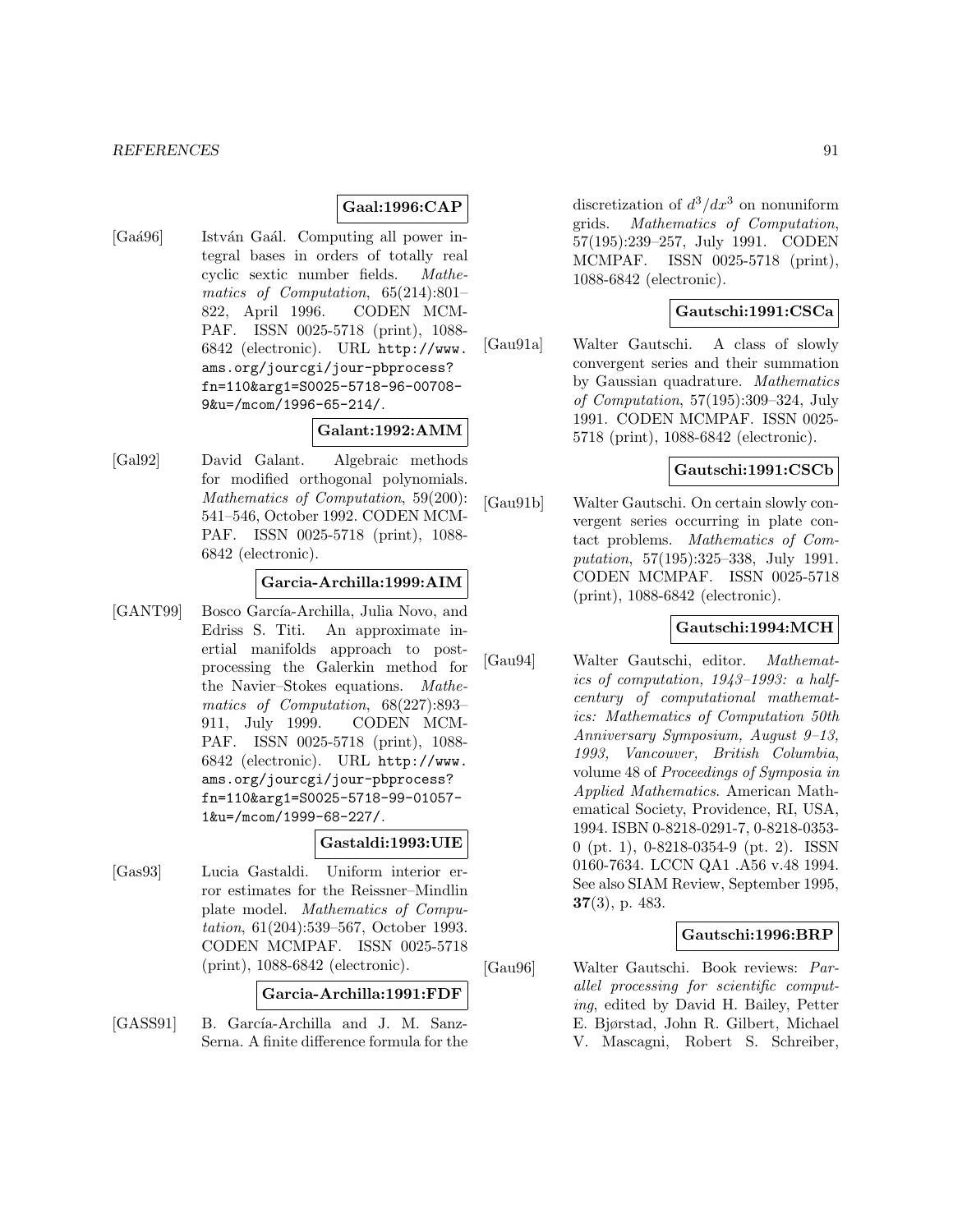Horst D. Simon, Virginia J. Torczon and Layne T. Watson. Mathematics of Computation, 65(213): ??, January 1996. CODEN MCM-PAF. ISSN 0025-5718 (print), 1088- 6842 (electronic). URL http://www. ams.org/jourcgi/jour-pbprocess? fn=110&arg1=S0025-5718-96-00666- 7&u=/mcom/1996-65-213/.

#### **Gordon:1993:CDL**

[GC93] D. M. Gordon and C. Corrigendum: "The distribution of Lucas Pomerance and elliptic pseudoprimes" [Math. Comp. **57** (1991), no. 196, 825–838, MR 92h:11081]. Mathematics of Computation, 60(202):877, April 1993. CODEN MCMPAF. ISSN 0025-5718 (print), 1088-6842 (electronic).

### **Ge:1994:RUN**

[Ge94] Guoqiang Ge. Recognizing units in number fields. Mathematics of Computation, 63(207):377–387, July 1994. CODEN MCMPAF. ISSN 0025-5718 (print), 1088-6842 (electronic).

### **Geck:1993:DNH**

[Gec93] Meinolf Geck. The decomposition numbers of the Hecke algebra of type  $E_6^*$ . Mathematics of Computation, 61(204): 889–899, October 1993. CODEN MCM-PAF. ISSN 0025-5718 (print), 1088- 6842 (electronic).

# **Gelb:1997:RGP**

[Gel97] Anne Gelb. The resolution of the Gibbs phenomenon for spherical harmonics. Mathematics of Computation, 66(218): 699–717, April 1997. CODEN MCM-PAF. ISSN 0025-5718 (print), 1088- 6842 (electronic). URL http://www. ams.org/jourcgi/jour-pbprocess? fn=110&arg1=S0025-5718-97-00828- 4&u=/mcom/1997-66-218/.

## **Ghanem:1997:SBF**

[GF97] Riadh Ben Ghanem and Clément Frappier. Spherical Bessel functions and explicit quadrature formula. Mathematics of Computation, 66(217):289– 296, January 1997. CODEN MCM-PAF. ISSN 0025-5718 (print), 1088- 6842 (electronic). URL http://www. ams.org/jourcgi/jour-pbprocess? fn=110&arg1=S0025-5718-97-00794- 1&u=/mcom/1997-66-217/.

## **Guy:1994:RAS**

[GG94] Andrew W. P. Guy and Richard K. Guy. A record aliquot sequence. In Gautschi [Gau94], pages 557–559. ISBN 0-8218-0291-7, 0-8218-0353-0 (pt. 1), 0- 8218-0354-9 (pt. 2). ISSN 0160-7634. LCCN QA1 .A56 v.48 1994. See also SIAM Review, September 1995, **37**(3), p. 483.

### **Grannell:1998:SS**

[GGM98] M. J. Grannell, T. S. Griggs, and R. A. Mathon. Steiner systems  $S(5,6, v)$ with  $v = 72$  and 84. Mathematics of Computation, 67(221):357– 359, January 1998. CODEN MCM-PAF. ISSN 0025-5718 (print), 1088- 6842 (electronic). URL http://www. ams.org/jourcgi/jour-pbprocess? fn=110&arg1=S0025-5718-98-00924- 7&u=/mcom/1998-67-221/.

## **Grosse:1994:IRS**

[GH94] Eric Grosse and John D. Hobby. Improved rounding for spline coefficients and knots. Mathematics of Computation, 63(207):175–194, July 1994. CODEN MCMPAF. ISSN 0025-5718 (print), 1088-6842 (electronic).

## **Gu:1997:ETP**

[GH97] Jinsheng Gu and Xiancheng Hu. Extension theorems for plate ele-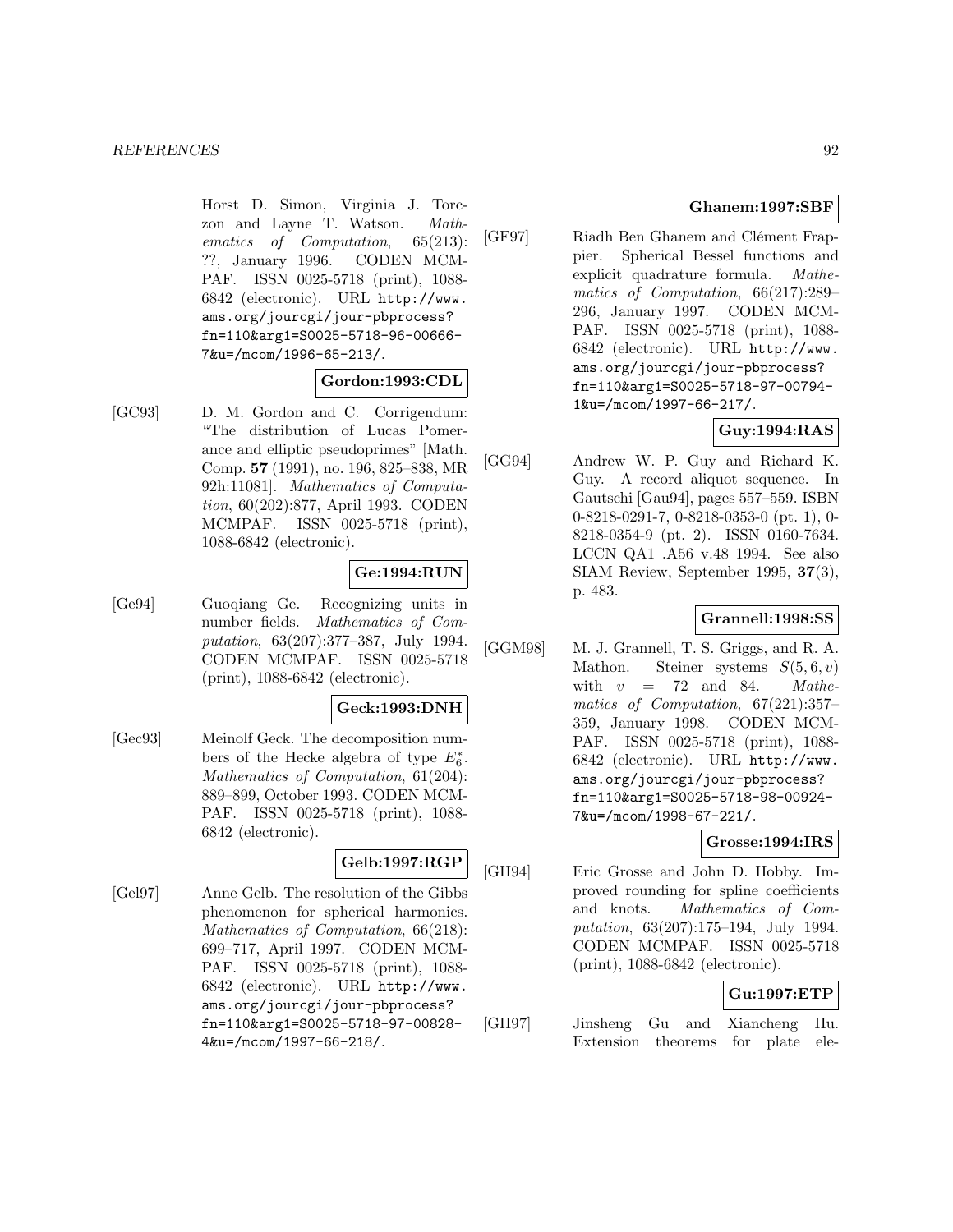ments with applications. Mathematics of Computation, 66(220):1375– 1388, October 1997. CODEN MCM-PAF. ISSN 0025-5718 (print), 1088- 6842 (electronic). URL http://www. ams.org/jourcgi/jour-pbprocess? fn=110&arg1=S0025-5718-97-00903- 4&u=/mcom/1997-66-220/.

### **Gatermann:1992:EFP**

[GHO92a] Karin Gatermann, Christoph Hoffmann, and Gerhard Opfer. Explicit Faber polynomials on circular sectors. Mathematics of Computation, 58(197): 241–253, S1–S6, January 1992. CODEN MCMPAF. ISSN 0025-5718 (print), 1088-6842 (electronic).

# **Gatermann:1992:SEF**

[GHO92b] Karin Gatermann, Christoph Hoffmann, and Gerhard Opfer. Supplement to "Explicit Faber polynomials on circular sectors". Mathematics of Computation, 58(197):S1–S6, January 1992. CODEN MCMPAF. ISSN 0025-5718 (print), 1088-6842 (electronic).

## **Gunzburger:1991:AFE**

[GHS91] M. D. Gunzburger, L. Hou, and T. P. Svobodny. Analysis and finite element approximation of optimal control problems for the stationary Navier–Stokes equations with distributed and Neumann controls. Mathematics of Computation, 57(195):123–151, July 1991. CODEN MCMPAF. ISSN 0025-5718 (print), 1088-6842 (electronic).

### **Gilbert:1998:BRC**

[Gil98] R. P. Gilbert. Book reviews: Computational ocean acoustics, by Finn B. Jensen, William A. Kuperman, Michael B. Porter and Henrik Schmidt. Mathematics of Computation, 67(221):

??, January 1998. CODEN MCM-PAF. ISSN 0025-5718 (print), 1088- 6842 (electronic). URL http://www. ams.org/jourcgi/jour-pbprocess? fn=110&arg1=S0025-5718-98-00891- 6&u=/mcom/1998-67-221/.

# **Girstmair:1993:RCN**

[Gir93a] Kurt Girstmair. The relative class numbers of imaginary cyclic fields of degrees 4, 6, 8, and 10. Mathematics of Computation, 61(204):881–887, S25– S27, October 1993. CODEN MCM-PAF. ISSN 0025-5718 (print), 1088- 6842 (electronic).

## **Girstmair:1993:SRC**

[Gir93b] Kurt Girstmair. Supplement to "The relative class numbers of imaginary cyclic fields of degrees 4, 6, 8, and 10". Mathematics of Computation, 61 (204):S25–S27, October 1993. CODEN MCMPAF. ISSN 0025-5718 (print), 1088-6842 (electronic).

### **Girault:1995:LPO**

[Gir95] V. Girault. A local projection operator for quadrilateral finite elements. Mathematics of Computation, 64(212):1421– 1431, October 1995. CODEN MCM-PAF. ISSN 0025-5718 (print), 1088- 6842 (electronic).

## **Gohberg:1995:FGE**

[GKO95] I. Gohberg, T. Kailath, and V. Olshevsky. Fast Gaussian elimination with partial pivoting for matrices with displacement structure. Mathematics of Computation, 64(212):1557–1576, October 1995. CODEN MCMPAF. ISSN 0025-5718 (print), 1088-6842 (electronic).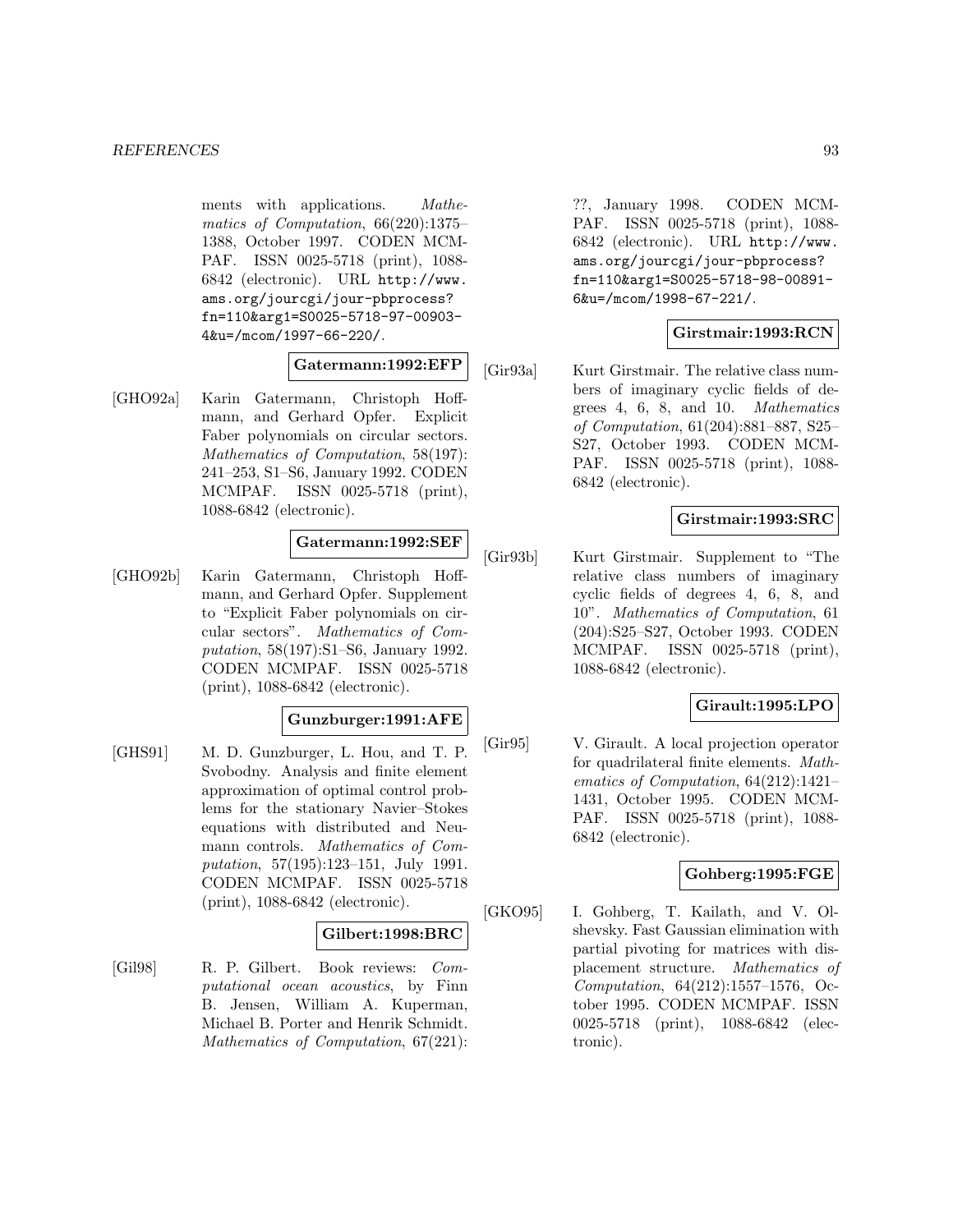### **Gautschi:1996:QCE**

[GL96] Walter Gautschi and Shikang Li. On quadrature convergence of extended Lagrange interpolation. Mathematics of Computation, 65(215):1249– 1256, July 1996. CODEN MCM-PAF. ISSN 0025-5718 (print), 1088- 6842 (electronic). URL http://www. ams.org/jourcgi/jour-pbprocess? fn=110&arg1=S0025-5718-96-00731- 4&u=/mcom/1996-65-215/.

## **Greif:1998:TID**

[GL98a] Chen Greif and David Levin. The  $d_2$ -transformation for infinite double series and the  $D_2$ -transformation for infinite double integrals. Mathematics of Computation, 67(222):695– 714, April 1998. CODEN MCM-PAF. ISSN 0025-5718 (print), 1088- 6842 (electronic). URL http://www. ams.org/jourcgi/jour-pbprocess? fn=110&arg1=S0025-5718-98-00955- 7&u=/mcom/1998-67-222/.

#### **Guo:1998:AMN**

[GL98b] Chun-Hua Guo and Peter Lancaster. Analysis and modification of Newton's method for algebraic Riccati equations. Mathematics of Computation, 67(223): 1089–1105, July 1998. CODEN MCM-PAF. ISSN 0025-5718 (print), 1088- 6842 (electronic). URL http://www. ams.org/jourcgi/jour-pbprocess? fn=110&arg1=S0025-5718-98-00947- 8&u=/mcom/1998-67-223/.

## **Guo:1999:IST**

[GL99] Chun-Hua Guo and Peter Lancaster. Iterative solution of two matrix equations. Mathematics of Computation, 68(228):1589–1603, October 1999. CODEN MCMPAF. ISSN 0025-5718 (print), 1088-6842

(electronic). URL http://www. ams.org/jourcgi/jour-pbprocess? fn=110&arg1=S0025-5718-99-01122- 9&u=/mcom/1999-68-228/.

### **Glassey:1992:CEP**

[Gla92] R. T. Glassey. Convergence of an energy-preserving scheme for the Zakharov equations in one space dimension. Mathematics of Computation, 58 (197):83–102, January 1992. CODEN MCMPAF. ISSN 0025-5718 (print), 1088-6842 (electronic).

## **Gekeler:1999:ZFC**

[GLW99] Ernst-Ulrich Gekeler, Rita Leitl, and Bodo Wack. Zeta functions of a class of elliptic curves over a rational function field of characteristic two. Mathematics of Computation, 68(226):823– 833, April 1999. CODEN MCM-PAF. ISSN 0025-5718 (print), 1088- 6842 (electronic). URL http://www. ams.org/jourcgi/jour-pbprocess? fn=110&arg1=S0025-5718-99-01058- 3&u=/mcom/1999-68-226/.

## **Gouvea:1992:FME**

[GM92a] F. Gouvêa and B. Mazur. Families of modular eigenforms. Mathematics of Computation, 58(198):793–805, April 1992. CODEN MCMPAF. ISSN 0025- 5718 (print), 1088-6842 (electronic).

#### **Grothmann:1992:DSU**

[GM92b] R. Grothmann and H. N. Mhaskar. Detection of singularities using segment approximation. Mathematics of Computation, 59(200):533–540, October 1992. CODEN MCMPAF. ISSN 0025-5718 (print), 1088-6842 (electronic).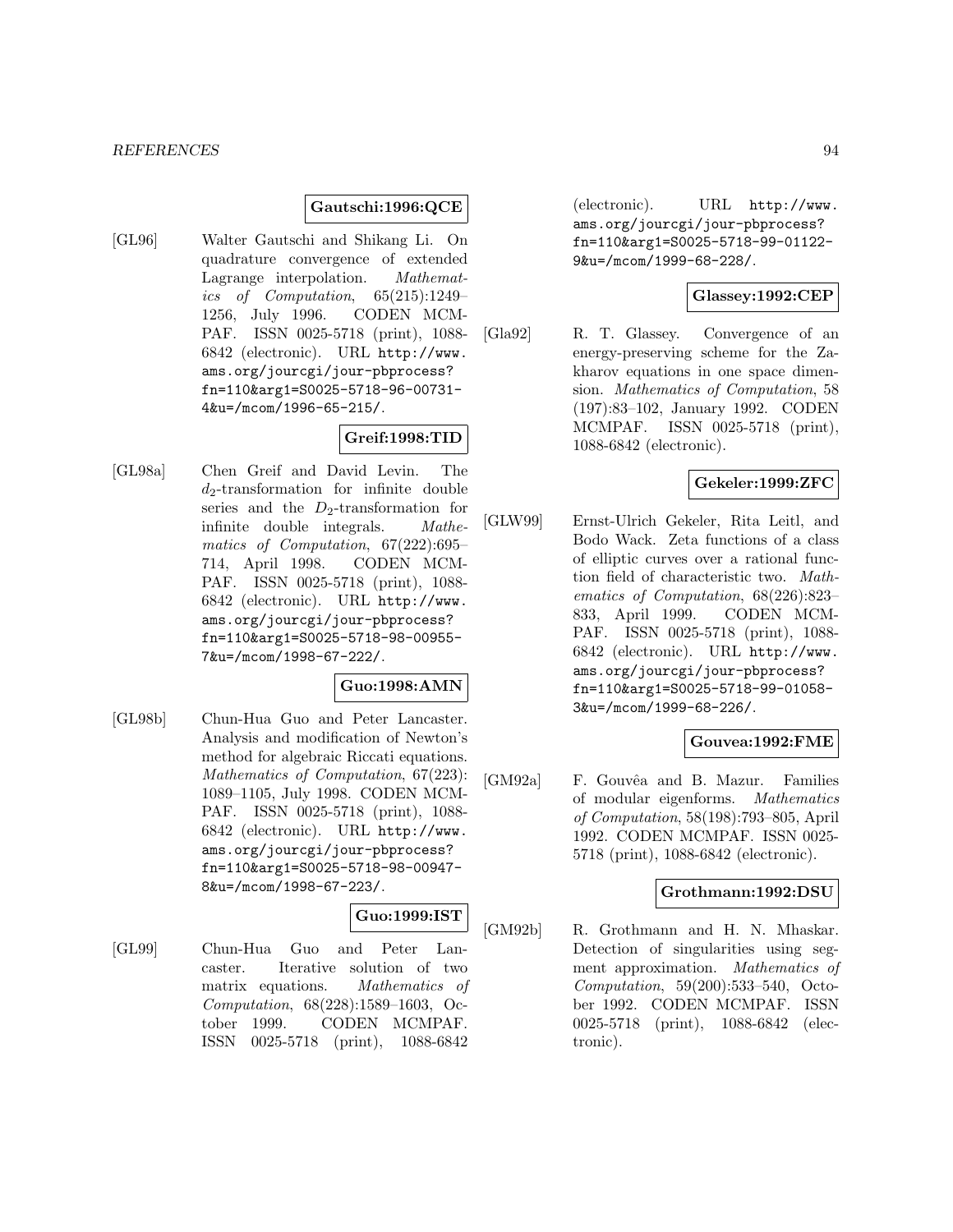## **Guo:1992:IPG**

[GM92c] Ben Yu Guo and J. J. H. Miller. Iterative and Petrov–Galerkin methods for solving a system of one-dimensional nonlinear elliptic equations. Mathematics of Computation, 58(198):531– 547, April 1992. CODEN MCM-PAF. ISSN 0025-5718 (print), 1088- 6842 (electronic).

## **Gori:1996:WFW**

[GM96] Laura Gori and Charles A. Micchelli. On weight functions which admit explicit Gauss–Turán quadrature formulas. Mathematics of Computation, 65(216):1567–1581, October 1996. CODEN MCMPAF. ISSN 0025-5718 (print), 1088-6842 (electronic). URL http://www. ams.org/jourcgi/jour-pbprocess? fn=110&arg1=S0025-5718-96-00769- 7&u=/mcom/1996-65-216/.

## **Gunzburger:1991:EUF**

[GMP91] Max D. Gunzburger, Amnon J. Meir, and Janet S. Peterson. On the existence, uniqueness, and finite element approximation of solutions of the equations of stationary, incompressible magnetohydrodynamics. Mathematics of Computation, 56(194):523–563, April 1991. CODEN MCMPAF. ISSN 0025- 5718 (print), 1088-6842 (electronic).

### **Grady:1992:SDP**

[GN92] Michael Grady and Morris Newman. Some divisibility properties of the subgroup counting function for free products. Mathematics of Computation, 58 (197):347–353, January 1992. CODEN MCMPAF. ISSN 0025-5718 (print), 1088-6842 (electronic).

## **Gautschi:1996:SPR**

[GN96] Walter Gautschi and Sotirios E. Notaris. Stieltjes polynomials and related quadrature formulae for a class of weight functions. Mathematics of Computation, 65(215):1257– 1268, July 1996. CODEN MCM-PAF. ISSN 0025-5718 (print), 1088- 6842 (electronic). URL http://www. ams.org/jourcgi/jour-pbprocess? fn=110&arg1=S0025-5718-96-00732- 6&u=/mcom/1996-65-215/.

### **Goetgheluck:1998:IFS**

[Goe98] P. Goetgheluck. Infinite families of solutions of the equation  $\binom{n}{k} = 2\binom{a}{b}$ . *Math*ematics of Computation, 67(224):1727– 1733, October 1998. CODEN MCM-PAF. ISSN 0025-5718 (print), 1088- 6842 (electronic). URL http://www. ams.org/jourcgi/jour-pbprocess? fn=110&arg1=S0025-5718-98-01002- 3&u=/mcom/1998-67-224/.

### **Goldstein:1991:MAF**

[Gol91a] Charles I. Goldstein. Multigrid analysis of finite element methods with numerical integration. Mathematics of Computation, 56(194):409–436, April 1991. CODEN MCMPAF. ISSN 0025-5718 (print), 1088-6842 (electronic).

## **Gollan:1991:MRT**

[Gol91b] Holger W. Gollan. The 5-modular representations of the Tits simple group in the principal block. Mathematics of Computation, 57(195):369–386, July 1991. CODEN MCMPAF. ISSN 0025- 5718 (print), 1088-6842 (electronic).

## **Goldfeld:1992:CCM**

[Gol92] Dorian Goldfeld. On the computational complexity of modular symbols. Mathematics of Computation, 58(198):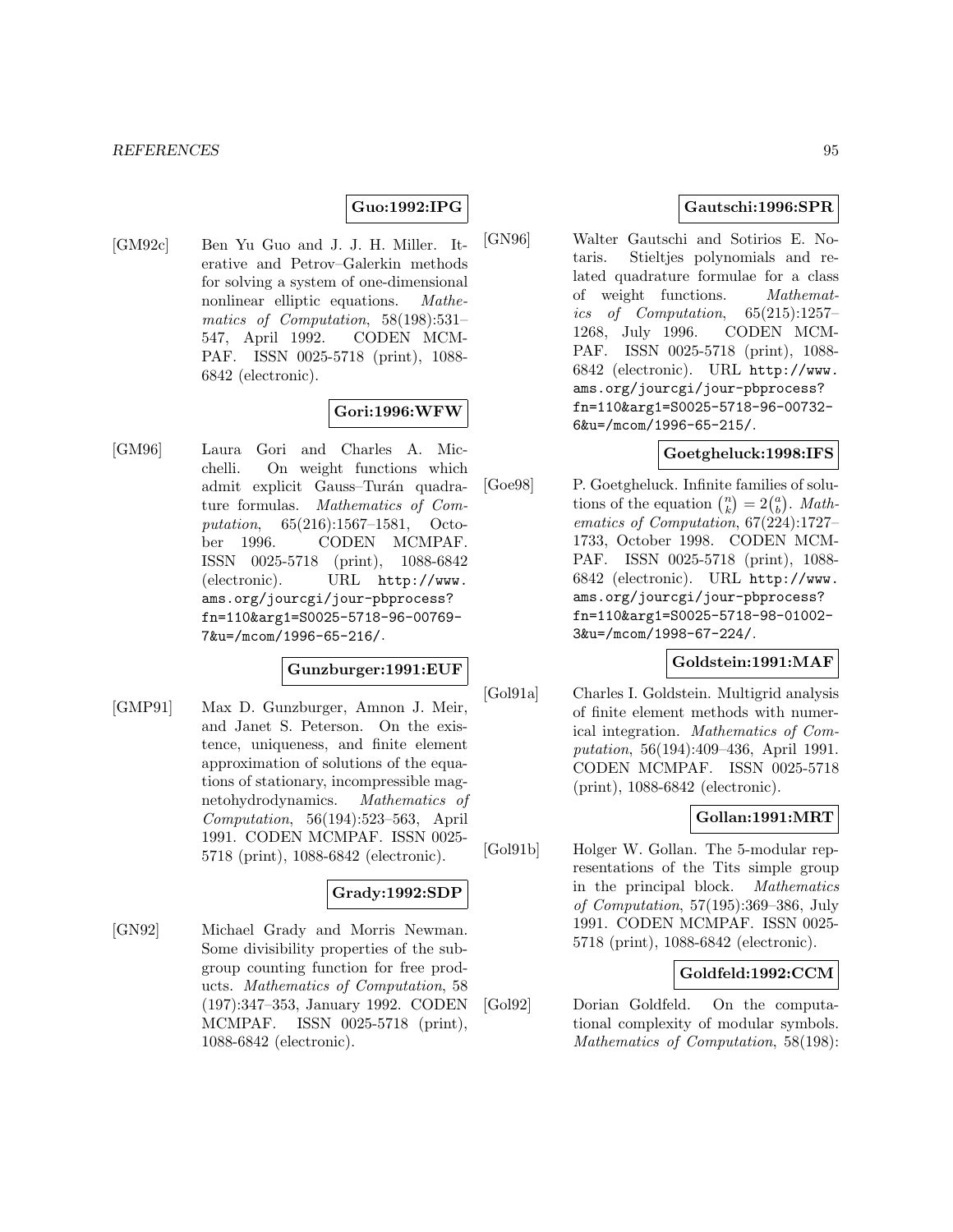807–814, April 1992. CODEN MCM-PAF. ISSN 0025-5718 (print), 1088- 6842 (electronic).

## **Goldberg:1994:NRA**

[Gol94a] Moshe Goldberg. A numerical radius approach to stable difference schemes for parabolic systems. In Gautschi [Gau94], pages 293–296. ISBN 0-8218- 0291-7, 0-8218-0353-0 (pt. 1), 0-8218- 0354-9 (pt. 2). ISSN 0160-7634. LCCN QA1 .A56 v.48 1994. See also SIAM Review, September 1995, **37**(3), p. 483.

## **Goldfarb:1994:AUO**

[Gol94b] Donald Goldfarb. Algorithms for unconstrained optimization: a review of recent developments. In Gautschi [Gau94], pages 33–48. ISBN 0-8218- 0291-7, 0-8218-0353-0 (pt. 1), 0-8218- 0354-9 (pt. 2). ISSN 0160-7634. LCCN QA1 .A56 v.48 1994. See also SIAM Review, September 1995, **37**(3), p. 483.

### **Gostin:1995:NFF**

[Gos95] Gary B. Gostin. New factors of Fermat numbers. Mathematics of Computation, 64(209):393–395, January 1995. CODEN MCMPAF. ISSN 0025-5718 (print), 1088-6842 (electronic).

## **Gottfert:1994:ANF**

[Göt94] Rainer Göttfert. An acceleration of the Niederreiter factorization algorithm in characteristic 2. Mathematics of Computation, 62(206):831–839, April 1994. CODEN MCMPAF. ISSN 0025-5718 (print), 1088-6842 (electronic).

### **Gordon:1991:DLE**

[GP91] Daniel M. Gordon and Carl Pomerance. The distribution of Lucas and elliptic pseudoprimes. Mathematics of Computation, 57(196):825–838, October 1991. CODEN MCMPAF. ISSN 0025-5718 (print), 1088-6842 (electronic).

# **Gaal:1997:PIB**

[GP97] István Gaál and Michael Pohst. Power integral bases in a parametric family of totally real cyclic quintics. Mathematics of Computation, 66(220):1689– 1696, October 1997. CODEN MCM-PAF. ISSN 0025-5718 (print), 1088- 6842 (electronic). URL http://www. ams.org/jourcgi/jour-pbprocess? fn=110&arg1=S0025-5718-97-00868- 5&u=/mcom/1997-66-220/.

## **Gonzalez:1999:SRK**

[GP99] C. González and C. Palencia. Stability of Runge–Kutta methods for abstract time-dependent parabolic problems: The Hölder case. Mathematics of Computation, 68(225):73– 89, January 1999. CODEN MCM-PAF. ISSN 0025-5718 (print), 1088- 6842 (electronic). URL http://www. ams.org/jourcgi/jour-pbprocess? fn=110&arg1=S0025-5718-99-01018- 2&u=/mcom/1999-68-225/.

## **Grozev:1995:QFZ**

[GR95] Georgi R. Grozev and Qazi I. Rahman. A quadrature formula with zeros of Bessel functions as nodes. Mathematics of Computation, 64(210):715–725, April 1995. CODEN MCMPAF. ISSN 0025- 5718 (print), 1088-6842 (electronic).

## **Grantham:1995:LPD**

[Gra95] Jon Grantham. The largest prime dividing the maximal order of an element of  $S_n$ . Mathematics of Computation, 64(209):407–410, January 1995. CODEN MCMPAF. ISSN 0025-5718 (print), 1088-6842 (electronic).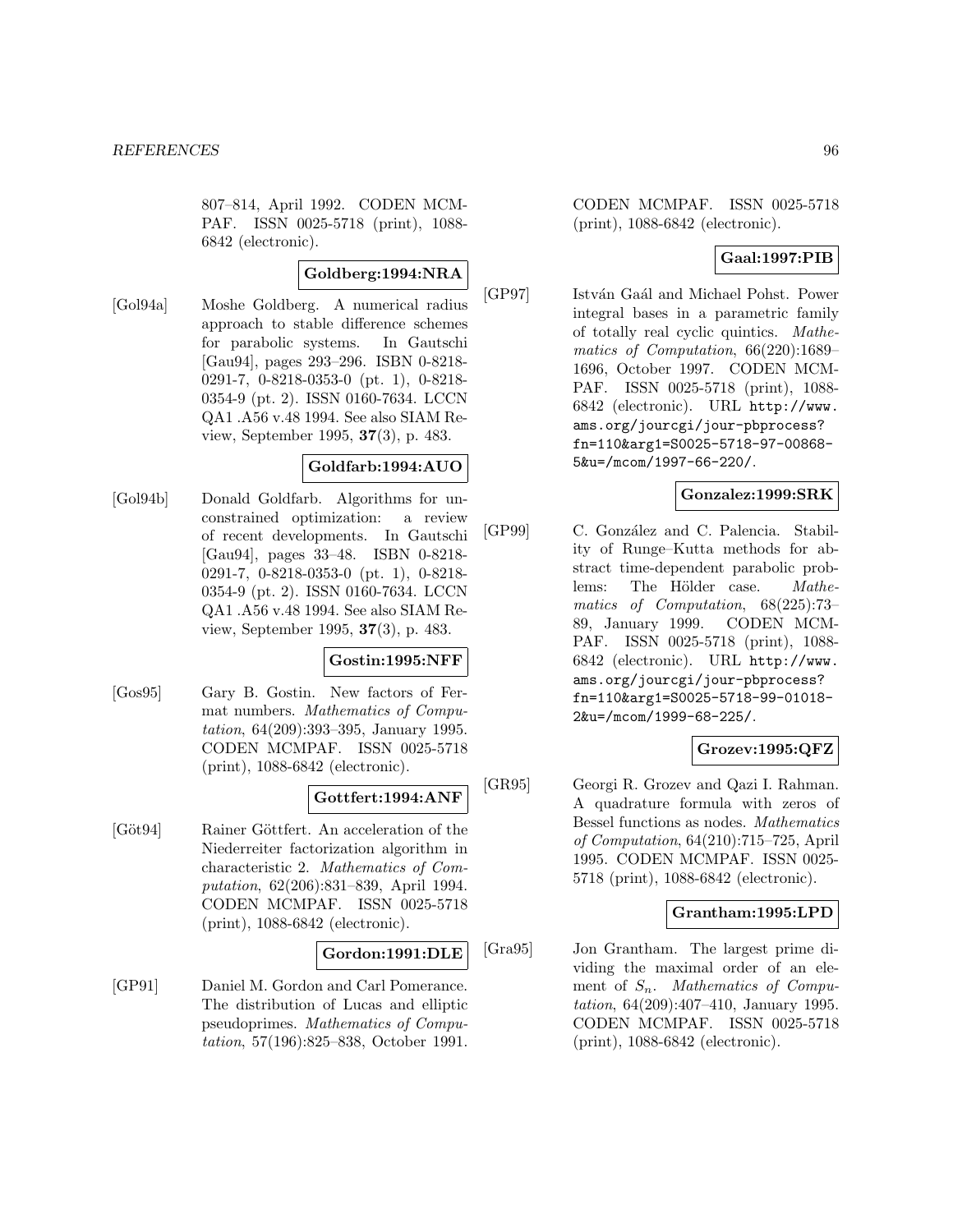### **Grandcolas:1998:DCS**

[Gra98] Michel Grandcolas. Diameters of complete sets of conjugate algebraic integers of small degree. Mathematics of Computation, 67(222):821– 831, April 1998. CODEN MCM-PAF. ISSN 0025-5718 (print), 1088- 6842 (electronic). URL http://www. ams.org/jourcgi/jour-pbprocess? fn=110&arg1=S0025-5718-98-00923- 5&u=/mcom/1998-67-222/.

## **Grochenig:1992:RAI**

[Grö92] Karlheinz Gröchenig. Reconstruction algorithms in irregular sampling. Mathematics of Computation, 59(199):181– 194, July 1992. CODEN MCM-PAF. ISSN 0025-5718 (print), 1088- 6842 (electronic).

## **Grochenig:1999:IST**

[Grö99] Karlheinz Gröchenig. Irregular sampling, Toeplitz matrices, and the approximation of entire functions of exponential type. Mathematics of Computation, 68(226):749– 765, April 1999. CODEN MCM-PAF. ISSN 0025-5718 (print), 1088- 6842 (electronic). URL http://www. ams.org/jourcgi/jour-pbprocess? fn=110&arg1=S0025-5718-99-01029- 7&u=/mcom/1999-68-226/.

#### **Garvan:1990:SPF**

[GS90] Frank Garvan and Dennis Stanton. Sieved partition functions and qbinomial coefficients. Mathematics of Computation, 55(191):299–311, July 1990. CODEN MCMPAF. ISSN 0025- 5718 (print), 1088-6842 (electronic).

#### **Glassey:1991:CSO**

[GS91] Robert Glassey and Jack Schaeffer. Convergence of a second-order scheme

for semilinear hyperbolic equations in 2 + 1 dimensions. Mathematics of  $Computation$ , 56(193):87–106, January 1991. CODEN MCMPAF. ISSN 0025- 5718 (print), 1088-6842 (electronic).

## **Godwin:1993:ENF**

[GS93] H. J. Godwin and J. R. Smith. On the Euclidean nature of four cyclic cubic fields. Mathematics of Computation, 60 (201):421–423, January 1993. CODEN MCMPAF. ISSN 0025-5718 (print), 1088-6842 (electronic).

## **Gottlieb:1995:GPI**

[GS95] David Gottlieb and Chi-Wang Shu. On the Gibbs phenomenon. IV. Recovering exponential accuracy in a subinterval from a Gegenbauer partial sum of a piecewise analytic function. Mathematics of Computation, 64(211):1081– 1095, July 1995. CODEN MCM-PAF. ISSN 0025-5718 (print), 1088- 6842 (electronic).

## **Guo:1997:ACV**

[GS97] Wen Guo and Martin Stynes. An analysis of a cell-vertex finite volume method for a parabolic convectiondiffusion problem. Mathematics of Computation, 66(217):105–124, January 1997. CODEN MCMPAF. ISSN 0025-5718 (print), 1088-6842 (electronic). URL http://www. ams.org/jourcgi/jour-pbprocess? fn=110&arg1=S0025-5718-97-00795- 3&u=/mcom/1997-66-217/.

### **Gottlieb:1998:TVD**

[GS98] Sigal Gottlieb and Chi-Wang Shu. Total variation diminishing Runge– Kutta schemes. Mathematics of Computation, 67(221):73–85, January 1998. CODEN MCMPAF. ISSN 0025-5718 (print), 1088-6842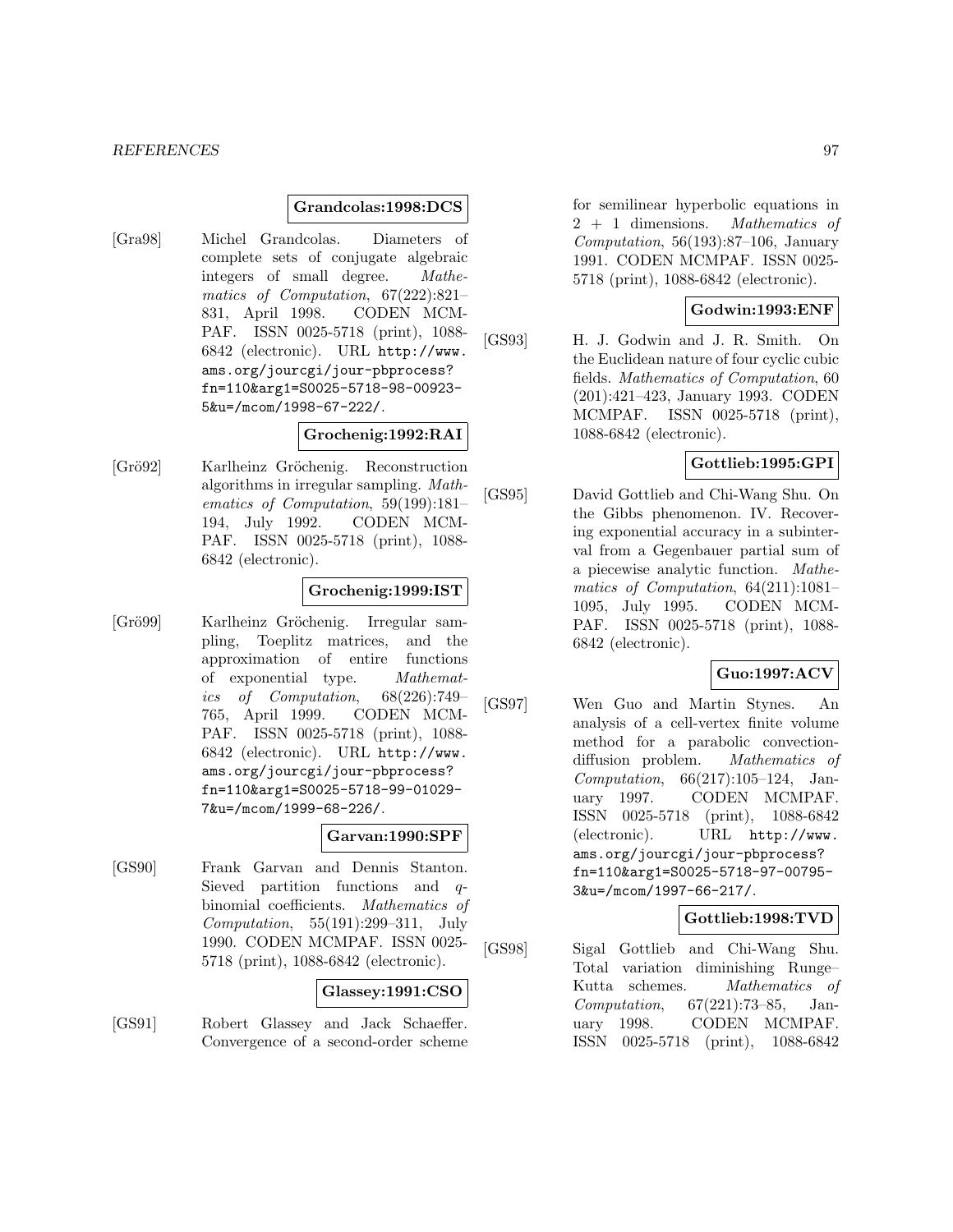(electronic). URL http://www. ams.org/jourcgi/jour-pbprocess? fn=110&arg1=S0025-5718-98-00913- 2&u=/mcom/1998-67-221/.

# **Gottlieb:1991:CCS**

[GT91] David Gottlieb and Eitan Tadmor. The CFL condition for spectral approximations to hyperbolic initial-boundary value problems. Mathematics of Computation, 56(194):565–588, April 1991. CODEN MCMPAF. ISSN 0025-5718 (print), 1088-6842 (electronic).

## **Grabner:1993:SDD**

[GT93] Peter J. Grabner and Robert F. Tichy. Spherical designs, discrepancy and numerical integration. Mathematics of Computation, 60(201):327– 336, January 1993. CODEN MCM-PAF. ISSN 0025-5718 (print), 1088- 6842 (electronic).

## **Georg:1994:SEE**

[GT94] Kurt Georg and Johannes Tausch. Some error estimates for the numerical approximation of surface integrals. Mathematics of Computation, 62(206): 755–763, April 1994. CODEN MCM-PAF. ISSN 0025-5718 (print), 1088- 6842 (electronic).

## **Guo:1995:SMV**

[Guo95] Ben Yu Guo. A spectral method for the vorticity equation on the surface. Mathematics of Computation, 64(211): 1067–1079, July 1995. CODEN MCM-PAF. ISSN 0025-5718 (print), 1088- 6842 (electronic).

## **Gurak:1990:PHO**

[Gur90] S. Gurak. Pseudoprimes for higherorder linear recurrence sequences. Mathematics of Computation, 55(192):

783–813, October 1990. CODEN MCM-PAF. ISSN 0025-5718 (print), 1088- 6842 (electronic).

# **Gao:1995:OON**

[GV95] Shuhong Gao and Scott A. Vanstone. On orders of optimal normal basis generators. Mathematics of Computation, 64(211):1227–1233, July 1995. CODEN MCMPAF. ISSN 0025-5718 (print), 1088-6842 (electronic).

# **Gao:1998:GPO**

[GvP98] Shuhong Gao, Joachim von zur Gathen, and Daniel Panario. Gauss periods: orders and cryptographical applications. Mathematics of Computation, 67(221): 343–352, January 1998. CODEN MCM-PAF. ISSN 0025-5718 (print), 1088- 6842 (electronic). URL http://www. ams.org/jourcgi/jour-pbprocess? fn=110&arg1=S0025-5718-98-00935- 1&u=/mcom/1998-67-221/.

# **Gayle:1996:UPP**

[GW96] R. C. Gayle and J. M. Wolfe. Unicity in piecewise polynomial  $L^1$ approximation via an algorithm. Mathematics of Computation, 65(214):647– 660, April 1996. CODEN MCM-PAF. ISSN 0025-5718 (print), 1088- 6842 (electronic). URL http://www. ams.org/jourcgi/jour-pbprocess? fn=110&arg1=S0025-5718-96-00709- 0&u=/mcom/1996-65-214/.

# **Gupta:1993:CMP**

[GZ93] S. Gupta and D. Zagier. On the coefficients of the minimal polynomials of Gaussian periods. Mathematics of Computation, 60(201):385– 398, January 1993. CODEN MCM-PAF. ISSN 0025-5718 (print), 1088- 6842 (electronic).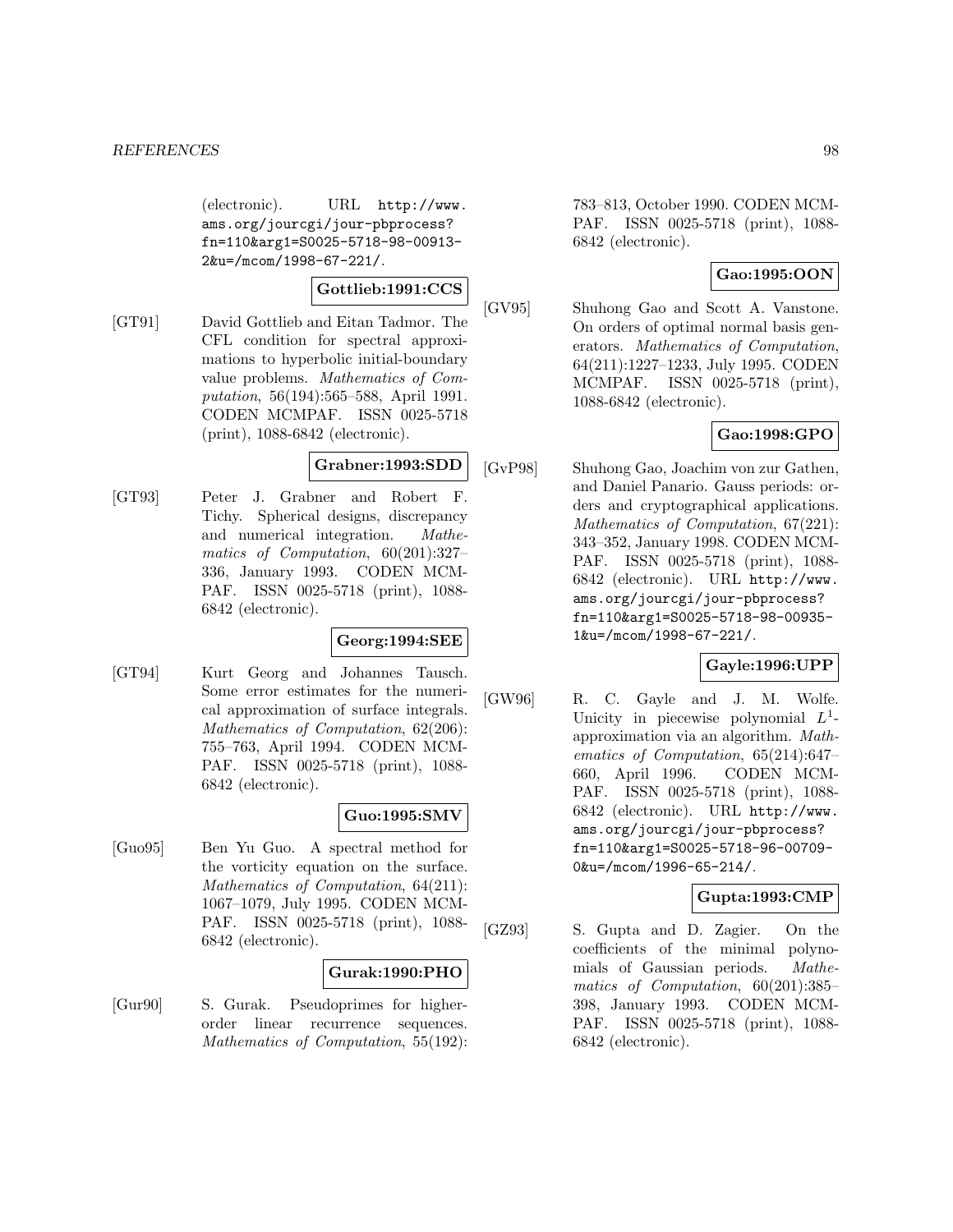#### *REFERENCES* 99

## **Hejhal:1993:FCM**

[HA93a] D. A. Hejhal and S. Arno. On Fourier coefficients of Maass waveforms for psl(2, **z**). Mathematics of Computation, 61(203):245–267, S11–S16, July 1993. CODEN MCMPAF. ISSN 0025-5718 (print), 1088-6842 (electronic).

## **Hejhal:1993:SFC**

[HA93b] D. A. Hejhal and S. Arno. Supplement to "On Fourier coefficients of Maass waveforms for  $PSL(2, Z)$ ". Mathematics of Computation, 61(203): S11–S16, July 1993. CODEN MCM-PAF. ISSN 0025-5718 (print), 1088- 6842 (electronic).

#### **Haber:1993:TFN**

[Hab93] Seymour Haber. Two formulas for numerical indefinite integration. Mathematics of Computation, 60(201):279– 296, January 1993. CODEN MCM-PAF. ISSN 0025-5718 (print), 1088- 6842 (electronic).

#### **Hagstrom:1991:ABC**

[Hag91] Thomas Hagstrom. Asymptotic boundary conditions for dissipative waves: General theory. Mathematics of Computation, 56(194):589–606, April 1991. CODEN MCMPAF. ISSN 0025-5718 (print), 1088-6842 (electronic).

# **Halpern:1996:SMP**

[Hal96] Laurence Halpern. Spectral methods in polar coordinates for the Stokes problem. Application to computation in unbounded domains. Mathematics of Computation, 65(214):507– 531, April 1996. CODEN MCM-PAF. ISSN 0025-5718 (print), 1088- 6842 (electronic). URL http://www. ams.org/jourcgi/jour-pbprocess? fn=110&arg1=S0025-5718-96-00710- 7&u=/mcom/1996-65-214/.

# **Han:1990:DBE**

[Han90] Hou De Han. A direct boundary element method for Signorini problems. Mathematics of Computation, 55(191): 115–128, July 1990. CODEN MCM-PAF. ISSN 0025-5718 (print), 1088- 6842 (electronic).

## **Han:1996:CPP**

[Han96] Wen Bao Han. The coefficients of primitive polynomials over finite fields. Mathematics of Computation, 65(213):331– 340, January 1996. CODEN MCM-PAF. ISSN 0025-5718 (print), 1088- 6842 (electronic). URL http://www. ams.org/jourcgi/jour-pbprocess? fn=110&arg1=S0025-5718-96-00663- 1&u=/mcom/1996-65-213/.

## **Hayes:1991:RRO**

[Hay91] David R. Hayes. On the reduction of rank-one Drinfeld modules. Mathematics of Computation, 57(195):339– 349, July 1991. CODEN MCM-PAF. ISSN 0025-5718 (print), 1088- 6842 (electronic).

### **Heath-Brown:1992:DZF**

[HB92] D. R. Heath-Brown. The density of zeros of forms for which weak approximation fails. Mathematics of Computation, 59(200):613–623, October 1992. CODEN MCMPAF. ISSN 0025-5718 (print), 1088-6842 (electronic).

# **Heath-Brown:1993:SDE**

[HBLT93] D. R. Heath-Brown, W. M. Lioen, and H. J. J. Te Riele. On solving the Diophantine equation  $x^3 + y^3 + z^3 = k$  on a vector computer. Mathematics of Computation, 61(203):235–244, July 1993. CODEN MCMPAF. ISSN 0025-5718 (print), 1088-6842 (electronic).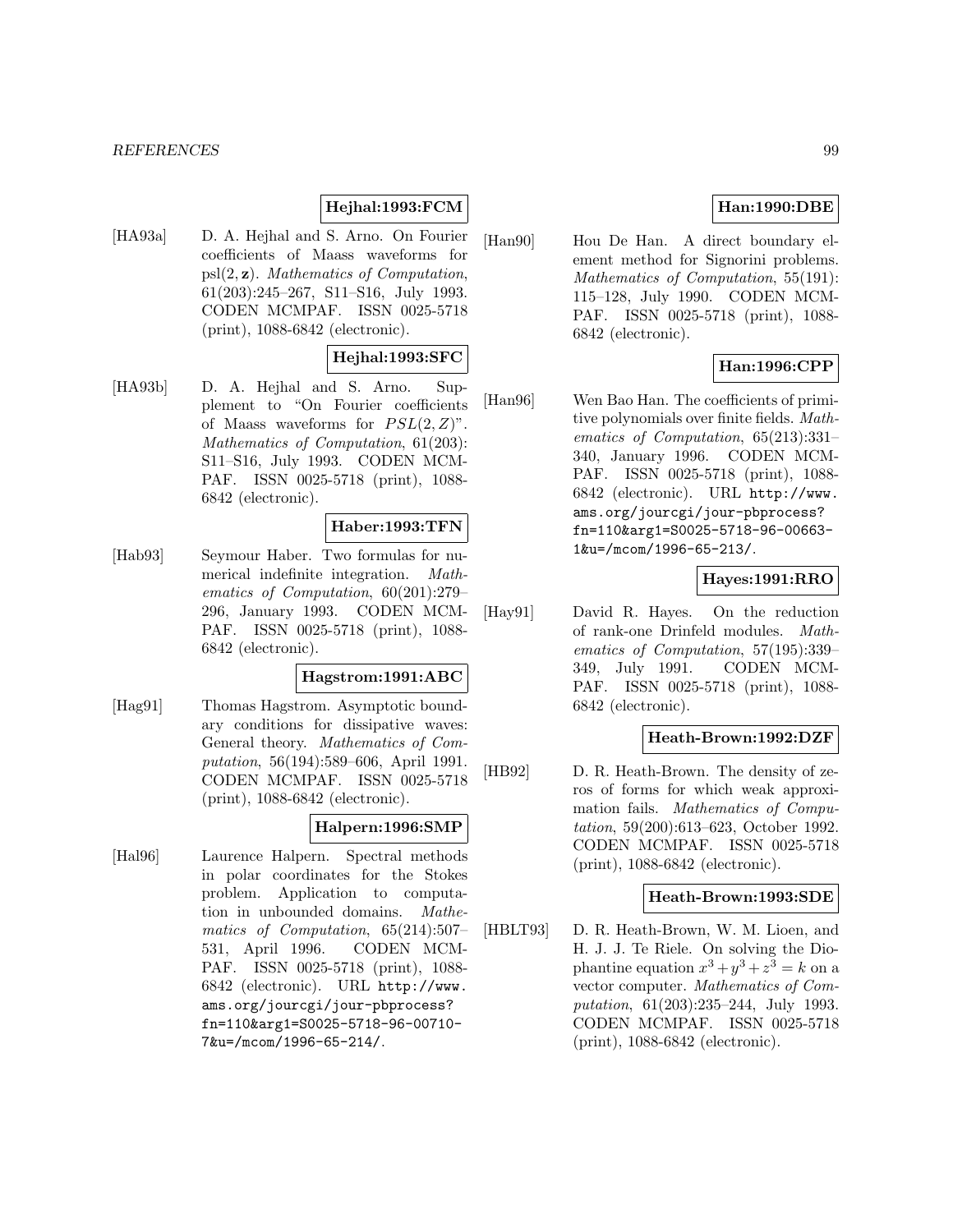#### **Hagis:1998:EOP**

[HC98] Peter Hagis, Jr. and Graeme L. Cohen. Every odd perfect number has a prime factor which exceeds  $10^6$ . Mathematics of Computation, 67(223):1323– 1330, July 1998. CODEN MCM-PAF. ISSN 0025-5718 (print), 1088- 6842 (electronic). URL http://www. ams.org/jourcgi/jour-pbprocess? fn=110&arg1=S0025-5718-98-00982- X&u=/mcom/1998-67-223/.

### **Ha-Duong:1994:SAB**

[HDJ94] T. Ha-Duong and P. Joly. On the stability analysis of boundary conditions for the wave equation by energy methods. part I. the homogeneous case. Mathematics of Computation, 62(206): 539–563, April 1994. CODEN MCM-PAF. ISSN 0025-5718 (print), 1088- 6842 (electronic).

#### **He:1994:FPC**

[He94] Matthew He. The Faber polynomials for circular arcs. In Gautschi [Gau94], pages 301–304. ISBN 0-8218-0291-7, 0- 8218-0353-0 (pt. 1), 0-8218-0354-9 (pt. 2). ISSN 0160-7634. LCCN QA1 .A56 v.48 1994. See also SIAM Review, September 1995, **37**(3), p. 483.

### **Heinrich:1996:EAC**

[Hei96] S. Heinrich. Efficient algorithms for computing the  $L_2$  discrepancy. Mathematics of Computation, 65(216):1621– 1633, October 1996. CODEN MCM-PAF. ISSN 0025-5718 (print), 1088- 6842 (electronic). URL http://www. ams.org/jourcgi/jour-pbprocess? fn=110&arg1=S0025-5718-96-00756- 9&u=/mcom/1996-65-216/.

#### **Helou:1997:WD**

[Hel97] Charles Helou. On Wendt's determinant. Mathematics of Computa-

tion, 66(219):1341–1346, July 1997. CODEN MCMPAF. ISSN 0025-5718 (print), 1088-6842 (electronic). URL http://www.ams.org/jourcgi/jourpbprocess?fn=110&arg1=S0025-5718- 97-00870-3&u=/mcom/1997-66-219/.

## **Hu:1998:BEC**

[HGK98] Ning Hu, Xian-Zhong Guo, and I. Norman Katz. Bounds for eigenvalues and condition numbers in the p-version of the finite element method. Mathematics of Computation, 67(224):1423– 1450, October 1998. CODEN MCM-PAF. ISSN 0025-5718 (print), 1088- 6842 (electronic). URL http://www. ams.org/jourcgi/jour-pbprocess? fn=110&arg1=S0025-5718-98-00983- 1&u=/mcom/1998-67-224/.

## **Hickernell:1999:AER**

[HH99a] Fred J. Hickernell and Hee Sun Hong. The asymptotic efficiency of randomized nets for quadrature. Mathematics of Computation, 68(226):767– 791, April 1999. CODEN MCM-PAF. ISSN 0025-5718 (print), 1088- 6842 (electronic). URL http://www. ams.org/jourcgi/jour-pbprocess? fn=110&arg1=S0025-5718-99-01019- 4&u=/mcom/1999-68-226/.

## **Horng:1999:SPR**

[HH99b] Gwoboa Horng and Ming-Deh Huang. Solving polynomials by radicals with roots of unity in minimum depth. Mathematics of Computation, 68(226):881– 885, April 1999. CODEN MCM-PAF. ISSN 0025-5718 (print), 1088- 6842 (electronic). URL http://www. ams.org/jourcgi/jour-pbprocess? fn=110&arg1=S0025-5718-99-01060- 1&u=/mcom/1999-68-226/.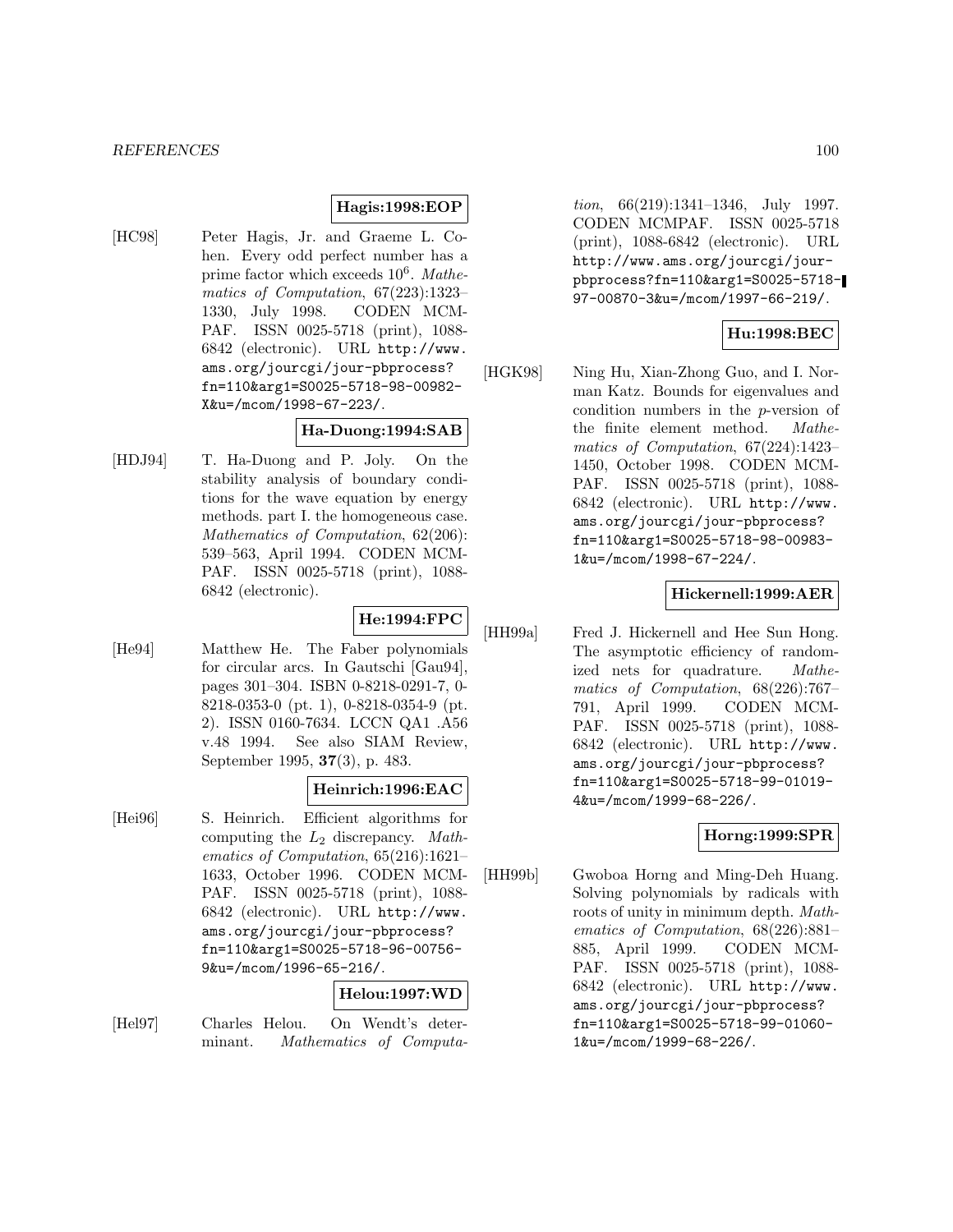### **Hagstrom:1994:ALT**

[HHM94a] Thomas Hagstrom, S. I. Hariharan, and R. C. MacCamy. On the accurate longtime solution of the wave equation in exterior domains: Asymptotic expansions and corrected boundary conditions. Mathematics of Computation, 63 (208):507–539, S7–S10, October 1994. CODEN MCMPAF. ISSN 0025-5718 (print), 1088-6842 (electronic).

#### **Hagstrom:1994:SAL**

[HHM94b] Thomas Hagstrom, S. I. Hariharan, and R. C. MacCamy. Supplement to "On the accurate long-time solution of the wave equation in exterior domains: Asymptotic expansions and corrected boundary conditions". Mathematics of Computation, 63(208):S7–S10, October 1994. CODEN MCMPAF. ISSN 0025- 5718 (print), 1088-6842 (electronic).

### **Hickernell:1998:GDQ**

[Hic98] Fred J. Hickernell. A generalized discrepancy and quadrature error bound. Mathematics of Computation, 67(221): 299–322, January 1998. CODEN MCM-PAF. ISSN 0025-5718 (print), 1088- 6842 (electronic). URL http://www. ams.org/jourcgi/jour-pbprocess? fn=110&arg1=S0025-5718-98-00894- 1&u=/mcom/1998-67-221/.

#### **Higham:1994:SCP**

[Hig94] Nicholas J. Higham. A survey of componentwise perturbation theory in numerical linear algebra. In Gautschi [Gau94], pages 49–77. ISBN 0-8218-0291-7, 0- 8218-0353-0 (pt. 1), 0-8218-0354-9 (pt. 2). ISSN 0160-7634. LCCN QA1 .A56 v.48 1994. See also SIAM Review, September 1995, **37**(3), p. 483.

## **Higham:1996:BRP**

[Hig96] Nicholas J. Higham. Book reviews: Polynomial and matrix computations: Fundamental algorithms, Vol. 1, by Dario Bini and Victor Y. Pan. Mathematics of Computation, 65(214):888– 889, April 1996. CODEN MCM-PAF. ISSN 0025-5718 (print), 1088- 6842 (electronic). URL http://www. ams.org/jourcgi/jour-pbprocess? fn=110&arg1=S0025-5718-96-00700- 4&u=/mcom/1996-65-214/.

### **Higham:1998:FCS**

[Hig98] Nicholas J. Higham. Factorizing complex symmetric matrices with positive definite real and imaginary parts. Mathematics of Computation, 67(224):1591– 1599, October 1998. CODEN MCM-PAF. ISSN 0025-5718 (print), 1088- 6842 (electronic). URL http://www. ams.org/jourcgi/jour-pbprocess? fn=110&arg1=S0025-5718-98-00978- 8&u=/mcom/1998-67-224/.

## **Hiptmair:1999:CCF**

[Hip99] R. Hiptmair. Canonical construction of finite elements. Mathematics of Computation, 68(228):1325– 1346, October 1999. CODEN MCM-PAF. ISSN 0025-5718 (print), 1088- 6842 (electronic). URL http://www. ams.org/jourcgi/jour-pbprocess? fn=110&arg1=S0025-5718-99-01166- 7&u=/mcom/1999-68-228/.

# **Hiss:1994:MCR**

[His94] Gerhard Hiss. The 3-modular characters of the Rudvalis sporadic simple group and its covering group. Mathematics of Computation, 62(206):851– 863, April 1994. CODEN MCM-PAF. ISSN 0025-5718 (print), 1088- 6842 (electronic).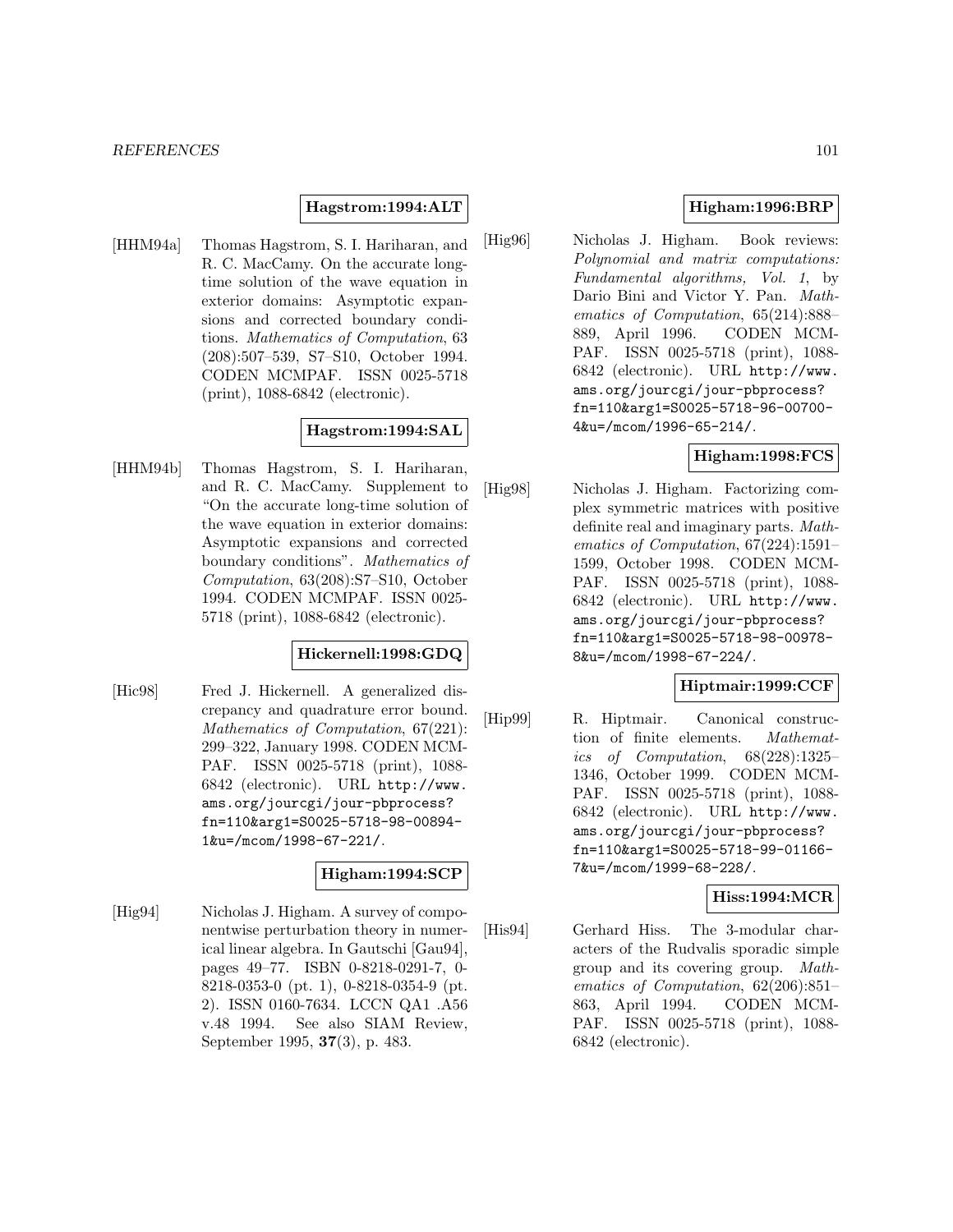## **Han:1995:SEE**

[HJ95] Weimin Han and Søren Jensen. On the sharpness of  $L^2$ -error estimates of  $H_0^1$ projections onto subspaces of piecewise, high-order polynomials. Mathematics of Computation, 64(209):51–70, January 1995. CODEN MCMPAF. ISSN 0025- 5718 (print), 1088-6842 (electronic).

### **Hou:1994:WNS**

[HL94] Thomas Y. Hou and Philippe G. Le Floch. Why nonconservative schemes converge to wrong solutions: error analysis. Mathematics of Computation, 62 (206):497–530, April 1994. CODEN MCMPAF. ISSN 0025-5718 (print), 1088-6842 (electronic).

### **Hansen:1992:PPF**

[HM92a] Tom Hansen and Gary L. Mullen. Primitive polynomials over finite fields. Mathematics of Computation, 59(200): 639–643, S47–S50, October 1992. CO-DEN MCMPAF. ISSN 0025-5718 (print), 1088-6842 (electronic).

#### **Hansen:1992:SPP**

[HM92b] Tom Hansen and Gary L. Mullen. Supplement to "Primitive polynomials over finite fields". Mathematics of Computation, 59(200):S47–S50, October 1992. CODEN MCMPAF. ISSN 0025-5718 (print), 1088-6842 (electronic).

## **Heinrich:1993:MCC**

[HM93] Stefan Heinrich and Peter Mathé. The Monte Carlo complexity of Fredholm integral equations. Mathematics of Computation, 60(201):257–278, January 1993. CODEN MCMPAF. ISSN 0025-5718 (print), 1088-6842 (electronic).

## **Hofmann:1997:QMC**

[HM97] Norbert Hofmann and Peter Mathé. On quasi-Monte Carlo simulation of stochastic differential equations. Mathematics of Computation, 66(218):573– 589, April 1997. CODEN MCM-PAF. ISSN 0025-5718 (print), 1088- 6842 (electronic). URL http://www. ams.org/jourcgi/jour-pbprocess? fn=110&arg1=S0025-5718-97-00820- X&u=/mcom/1997-66-218/.

## **Ham:1998:DIP**

[HM98] Kie H. Ham and Gary L. Mullen. Distribution of irreducible polynomials of small degrees over finite fields. Mathematics of Computation, 67(221):337– 341, January 1998. CODEN MCM-PAF. ISSN 0025-5718 (print), 1088- 6842 (electronic). URL http://www. ams.org/jourcgi/jour-pbprocess? fn=110&arg1=S0025-5718-98-00904- 1&u=/mcom/1998-67-221/.

## **Hansen:1993:GPC**

[HMN93] Tom Hansen, Gary L. Mullen, and Harald Niederreiter. Good parameters for a class of node sets in quasi-Monte Carlo integration. Mathematics of Computation, 61(203):225–234, July 1993. CODEN MCMPAF. ISSN 0025- 5718 (print), 1088-6842 (electronic).

## **Hardy:1990:DAS**

[HMW90] Kenneth Hardy, Joseph B. Muskat, and Kenneth S. Williams. A deterministic algorithm for solving  $n = fu^2 + qv^2$  in coprime integers  $u$  and  $v$ . Mathematics of Computation, 55(191):327–343, July 1990. CODEN MCMPAF. ISSN 0025- 5718 (print), 1088-6842 (electronic).

## **Hobby:1998:NLB**

[Hob98] John D. Hobby. A natural lattice basis problem with applications. Mathe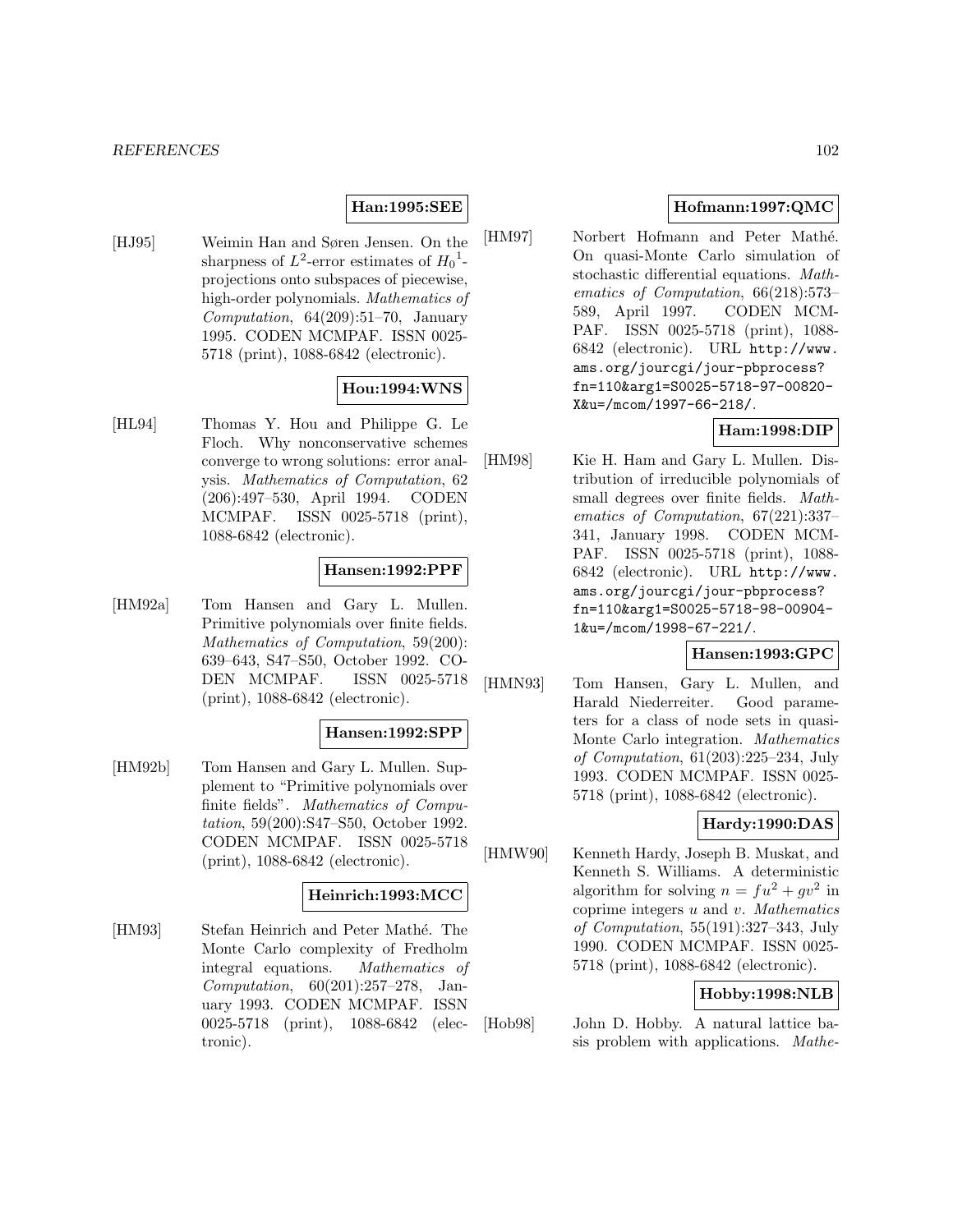matics of Computation, 67(223):1149– 1161, July 1998. CODEN MCM-PAF. ISSN 0025-5718 (print), 1088- 6842 (electronic). URL http://www. ams.org/jourcgi/jour-pbprocess? fn=110&arg1=S0025-5718-98-00936- 3&u=/mcom/1998-67-223/.

## **Holst:1996:BRM**

[Hol96] Michael Holst. Book reviews: Multigrid methods for semiconductor device simulation, by J. Molenaar. Mathematics of Computation, 65(216): ??, October 1996. CODEN MCM-PAF. ISSN 0025-5718 (print), 1088- 6842 (electronic). URL http://www. ams.org/jourcgi/jour-pbprocess? fn=110&arg1=S0025-5718-96-00768- 5&u=/mcom/1996-65-216/.

## **Holst:1997:RDT**

[Hol97] Michael Holst. Reviews and descriptions of tables and books: 21. Algorithms for elliptic problems: Efficient sequential and parallel solvers, by Marián Vajteršic. Mathematics of Computation, 66(220):??, October 1997. CODEN MCMPAF. ISSN 0025-5718 (print), 1088-6842 (electronic). URL http://www. ams.org/jourcgi/jour-pbprocess? fn=110&arg1=S0025-5718-97-00843- 0&u=/mcom/1997-66-220/.

## **Hongtao:1999:CBE**

[Hon99] Yang Hongtao. On the convergence of boundary element methods for initial-Neumann problems for the heat equation. Mathematics of Computation, 68(226):547– 557, April 1999. CODEN MCM-PAF. ISSN 0025-5718 (print), 1088- 6842 (electronic). URL http://www. ams.org/jourcgi/jour-pbprocess? fn=110&arg1=S0025-5718-99-01022- 4&u=/mcom/1999-68-226/.

# **Horst:1997:GBS**

[Hor97] Reiner Horst. On generalized bisection of *n*-simplices. *Mathemat*ics of Computation, 66(218):691– 698, April 1997. CODEN MCM-PAF. ISSN 0025-5718 (print), 1088- 6842 (electronic). URL http://www. ams.org/jourcgi/jour-pbprocess? fn=110&arg1=S0025-5718-97-00809- 0&u=/mcom/1997-66-218/.

# **Hou:1992:NDV**

[Hou92] Thomas Y. Hou. A new desingularization for vortex methods. Mathematics of Computation, 58(197):103– 117, January 1992. CODEN MCM-PAF. ISSN 0025-5718 (print), 1088- 6842 (electronic).

# **Houstis:1996:BRE**

[Hou96a] Elias N. Houstis. Book reviews: Environments and tools for parallel scientific computing, edited by Jack J. Dongarra and Bernard Tourancheau. Mathematics of Computation, 65(214): 879–880, April 1996. CODEN MCM-PAF. ISSN 0025-5718 (print), 1088- 6842 (electronic). URL http://www. ams.org/jourcgi/jour-pbprocess? fn=110&arg1=S0025-5718-96-00700- 4&u=/mcom/1996-65-214/.

# **Houstis:1996:BRH**

[Hou96b] Elias N. Houstis. Book reviews: High performance computing: Problem solving with parallel and vector architectures, edited by Gary W. Sabot. Mathematics of Computation, 65(216): ??, October 1996. CODEN MCM-PAF. ISSN 0025-5718 (print), 1088- 6842 (electronic). URL http://www. ams.org/jourcgi/jour-pbprocess? fn=110&arg1=S0025-5718-96-00768- 5&u=/mcom/1996-65-216/.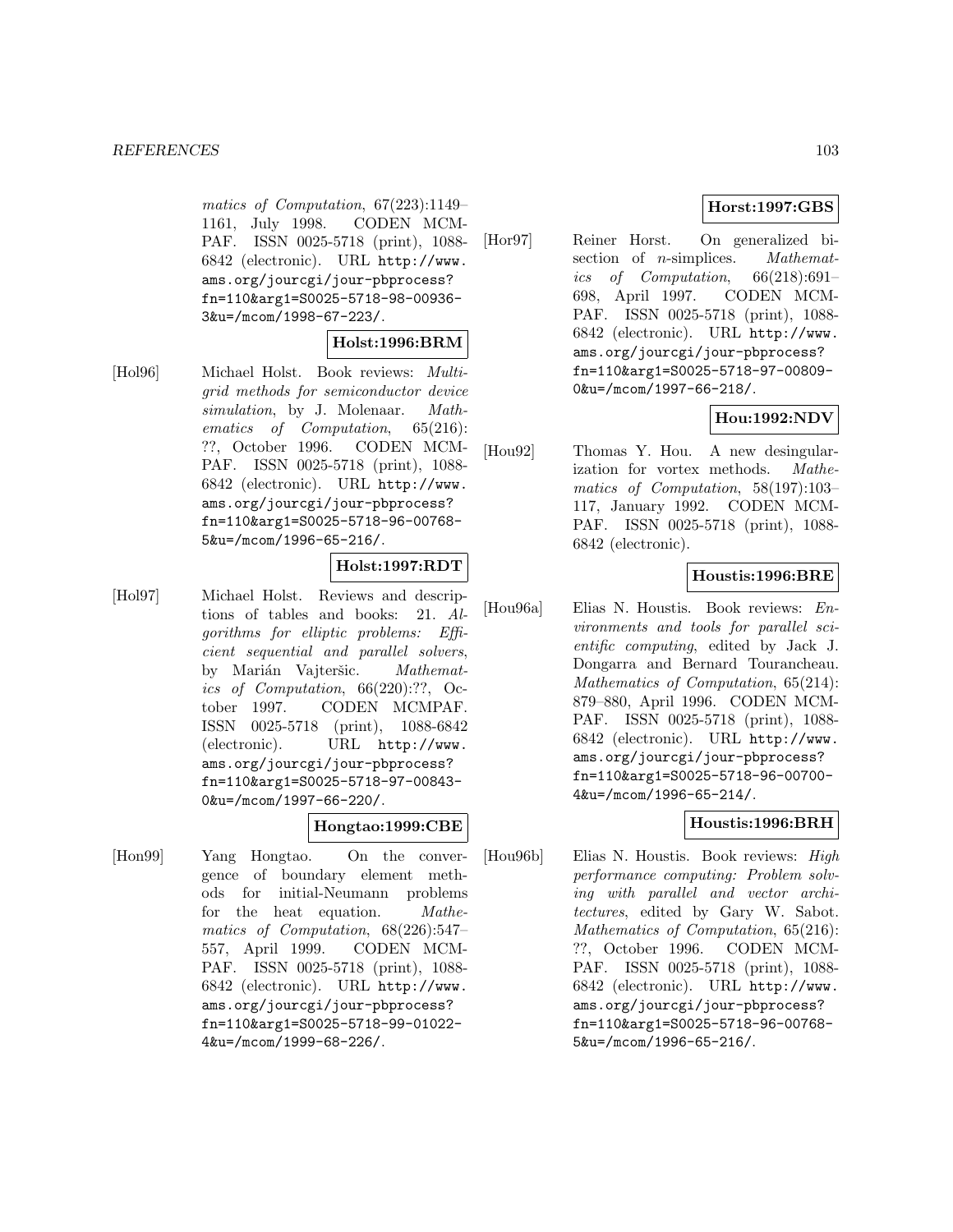## **Hong:1992:RRQ**

[HP92] Y. P. Hong and C.-T. Pan. Rankrevealing QR factorizations and the singular value decomposition. Mathematics of Computation, 58(197):213– 232, January 1992. CODEN MCM-PAF. ISSN 0025-5718 (print), 1088- 6842 (electronic).

# **Hajdu:1999:SPT**

[HP99] L. Hajdu and A. Pintér. Square product of three integers in short intervals. Mathematics of Computation, 68(227): 1299–1301, July 1999. CODEN MCM-PAF. ISSN 0025-5718 (print), 1088- 6842 (electronic). URL http://www. ams.org/jourcgi/jour-pbprocess? fn=110&arg1=S0025-5718-99-01095- 9&u=/mcom/1999-68-227/.

#### **Holden:1993:MFS**

[HR93] Helge Holden and Nils Henrik Risebro. A method of fractional steps for scalar conservation laws without the CFL condition. Mathematics of Computation, 60 (201):221–232, January 1993. CODEN MCMPAF. ISSN 0025-5718 (print), 1088-6842 (electronic).

## **Hou:1994:FEA**

[HR94] L. S. Hou and S. S. Ravindran. Finite element approximation for optimal control of electrically conducting fluid flows. In Gautschi [Gau94], pages 305– 309. ISBN 0-8218-0291-7, 0-8218-0353- 0 (pt. 1), 0-8218-0354-9 (pt. 2). ISSN 0160-7634. LCCN QA1 .A56 v.48 1994. See also SIAM Review, September 1995, **37**(3), p. 483.

#### **Hiss:1992:BMC**

[HS92] Gerhard Hiss and Josephine Shamash. 2-blocks and 2-modular characters of

the Chevalley groups  $G_2(q)$ . Mathematics of Computation, 59(200):645– 672, October 1992. CODEN MCM-PAF. ISSN 0025-5718 (print), 1088- 6842 (electronic).

## **Hamina:1994:SCM**

[HS94] Martti Hamina and Jukka Saranen. On the spline collocation method for the single-layer heat operator equation. Mathematics of Computation, 62(205): 41–64, January 1994. CODEN MCM-PAF. ISSN 0025-5718 (print), 1088- 6842 (electronic).

# **Hill:1995:USA**

[HS95a] Adrian T. Hill and Endre Süli. Upper semicontinuity of attractors for linear multistep methods approximating sectorial evolution equations. Mathematics of Computation, 64(211):1097– 1122, July 1995. CODEN MCM-PAF. ISSN 0025-5718 (print), 1088- 6842 (electronic).

#### **Huber:1995:PMS**

[HS95b] Birkett Huber and Bernd Sturmfels. A polyhedral method for solving sparse polynomial systems. Mathematics of Computation, 64(212):1541–1555, October 1995. CODEN MCMPAF. ISSN 0025-5718 (print), 1088-6842 (electronic).

### **Habsieger:1997:ICP**

[HS97a] Laurent Habsieger and Bruno Salvy. On integer Chebyshev polynomials. Mathematics of Computation, 66(218): 763–770, April 1997. CODEN MCM-PAF. ISSN 0025-5718 (print), 1088- 6842 (electronic). URL http://www. ams.org/jourcgi/jour-pbprocess? fn=110&arg1=S0025-5718-97-00829- 6&u=/mcom/1997-66-218/.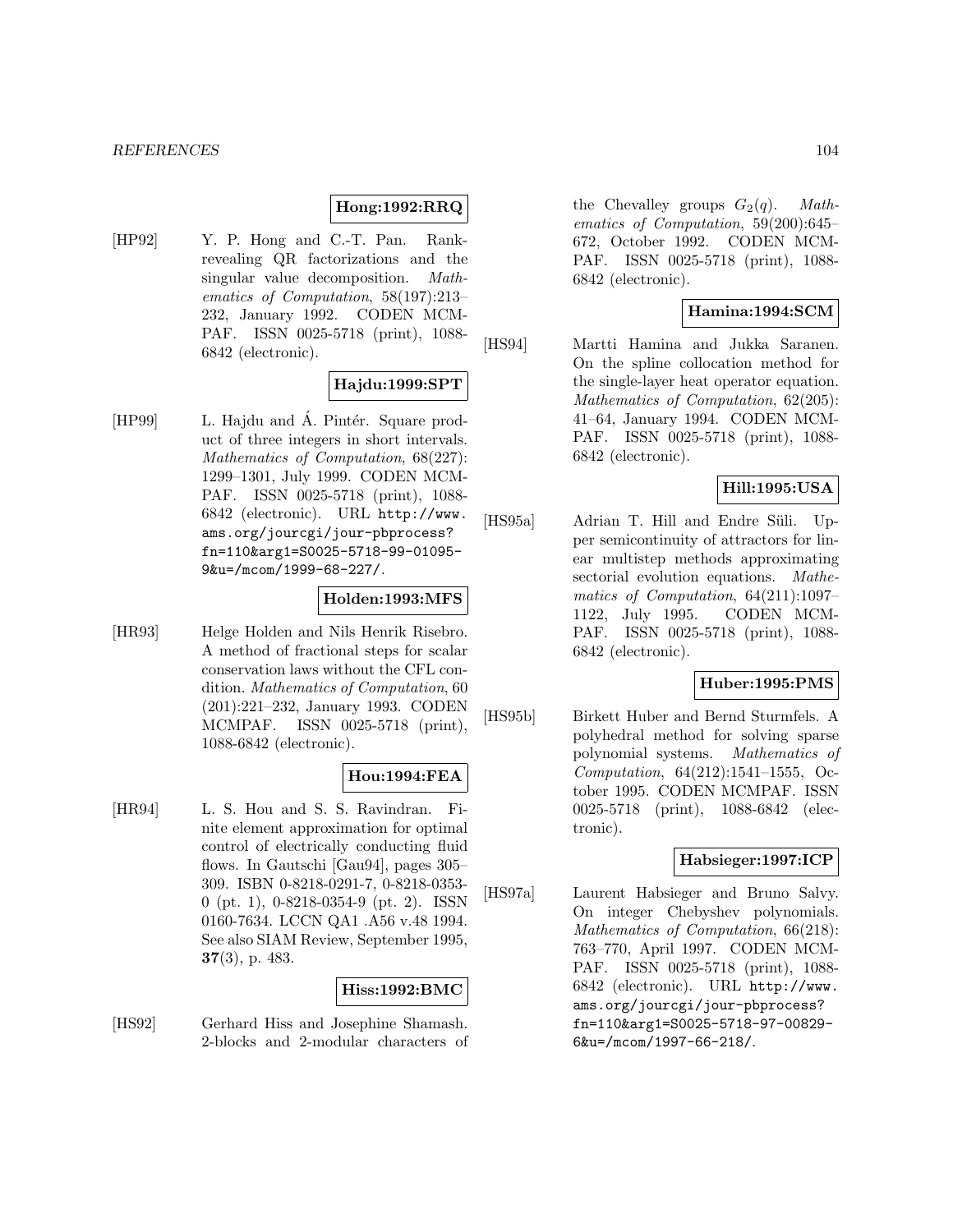#### **Hunter:1997:ANI**

[HS97b] Simon Hunter and Jonathan Sorenson. Approximating the number of integers free of large prime factors. Mathematics of Computation, 66(220):1729– 1741, October 1997. CODEN MCM-PAF. ISSN 0025-5718 (print), 1088- 6842 (electronic). URL http://www. ams.org/jourcgi/jour-pbprocess? fn=110&arg1=S0025-5718-97-00874- 0&u=/mcom/1997-66-220/.

## **Hasegawa:1993:PWE**

[HST93] Takemitsu Hasegawa, Hirosi Sugiura, and Tatsuo Torii. Positivity of the weights of extended Clenshaw–Curtis quadrature rules. Mathematics of Computation, 60(202):719–734, April 1993. CODEN MCMPAF. ISSN 0025-5718 (print), 1088-6842 (electronic).

## **Heuer:1998:MAS**

[HST98] Norbert Heuer, Ernst P. Stephan, and Thanh Tran. Multilevel additive Schwarz method for the  $h-p$  version of the Galerkin boundary element method. Mathematics of Computation, 67(222): 501–518, April 1998. CODEN MCM-PAF. ISSN 0025-5718 (print), 1088- 6842 (electronic). URL http://www. ams.org/jourcgi/jour-pbprocess? fn=110&arg1=S0025-5718-98-00926- 0&u=/mcom/1998-67-222/.

## **Hasegawa:1991:AQC**

[HT91] Takemitsu Hasegawa and Tatsuo Torii. An automatic quadrature for Cauchy principal value integrals. Mathematics of Computation, 56(194):741–754, April 1991. CODEN MCMPAF. ISSN 0025- 5718 (print), 1088-6842 (electronic).

#### **Hasegawa:1994:EOS**

[HT94] Takemitsu Hasegawa and Tatsuo Torii. An extension of the Olver–Sookne method for the solution of second-order linear difference equations. In Gautschi [Gau94], pages 297–300. ISBN 0-8218- 0291-7, 0-8218-0353-0 (pt. 1), 0-8218- 0354-9 (pt. 2). ISSN 0160-7634. LCCN QA1 .A56 v.48 1994. URL http:// math.nist.gov/nesf/. See also SIAM Review, September 1995, **37**(3), p. 483.

### **Hasegawa:1995:ANS**

[HT95] Takemitsu Hasegawa and Tatsuo Torii. An algorithm for nondominant solutions of linear second-order inhomogeneous difference equations. Mathematics of Computation, 64(211):1199– 1214, July 1995. CODEN MCM-PAF. ISSN 0025-5718 (print), 1088- 6842 (electronic).

#### **Hasegawa:1990:ABF**

[HTS90] Takemitsu Hasegawa, Tatsuo Torii, and Hiroshi Sugiura. An algorithm based on the FFT for a generalized Chebyshev interpolation. Mathematics of Computation, 54(189):195–210, January 1990. CODEN MCMPAF. ISSN 0025-5718 (print), 1088-6842 (electronic).

## **Hu:1998:ICC**

[Hu98] Qiya Hu. Interpolation correction for collocation solutions of Fredholm integro-differential equations. Mathematics of Computation, 67(223):987– 999, July 1998. CODEN MCM-PAF. ISSN 0025-5718 (print), 1088- 6842 (electronic). URL http://www. ams.org/jourcgi/jour-pbprocess? fn=110&arg1=S0025-5718-98-00956- 9&u=/mcom/1998-67-223/.

### **Huang:1991:HAS**

[Hua91] Ming You Huang. A Hamiltonian approximation to simulate solitary waves of the Korteweg–de Vries equation. Mathematics of Computation, 56(194):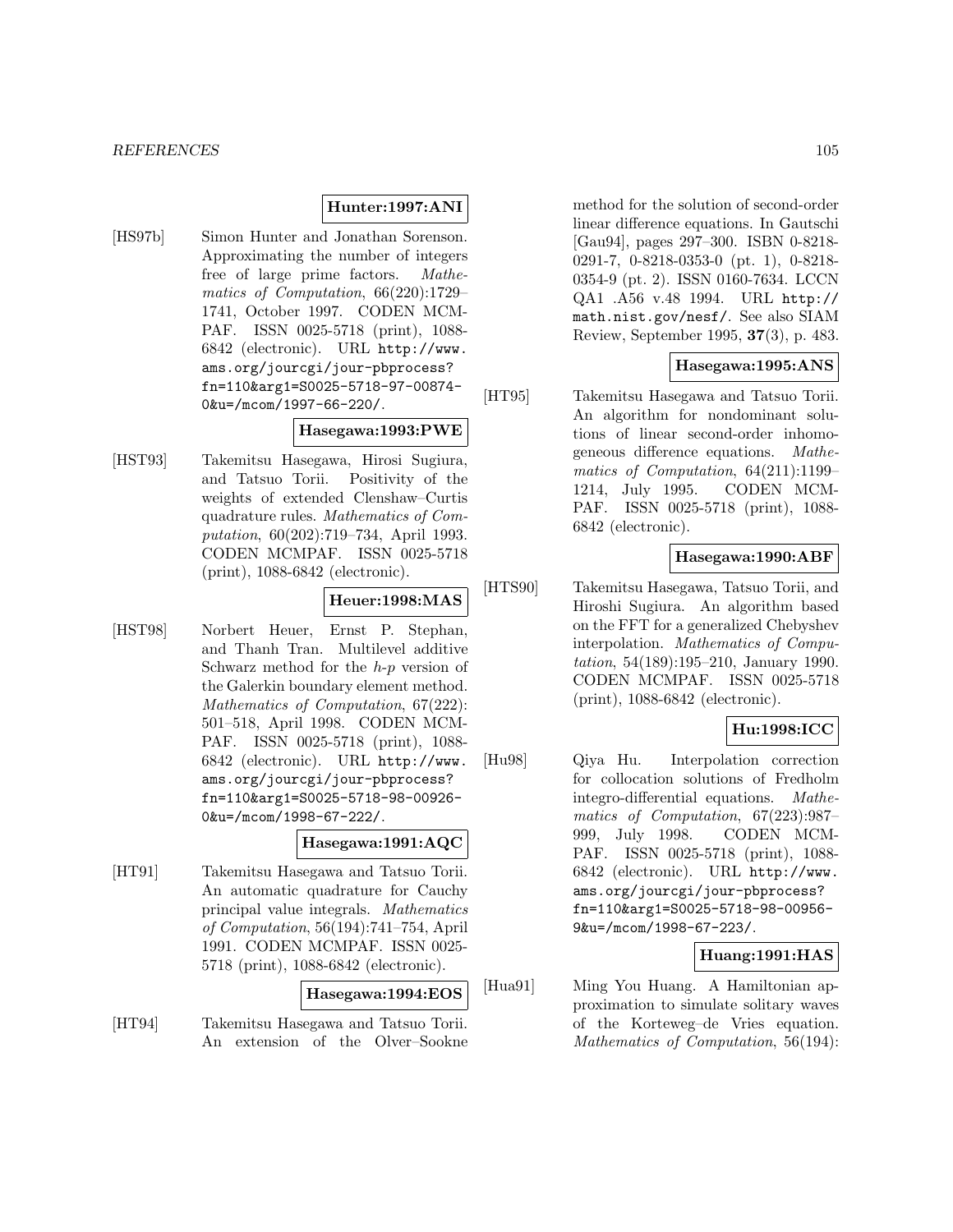607–620, April 1991. CODEN MCM-PAF. ISSN 0025-5718 (print), 1088- 6842 (electronic).

#### **Huckle:1995:LRM**

[Huc95] Thomas Huckle. Low-rank modification of the unsymmetric Lánczos algorithm. Mathematics of Computation, 64(212):1577–1588, October 1995. CODEN MCMPAF. ISSN 0025-5718 (print), 1088-6842 (electronic).

# **Hung:1991:EPD**

[Hun91] David C. Hung. Even positive definite unimodular quadratic forms over  $\eta(\sqrt{3})$ .<br> *Mathematics* of *Computation* 57(195). Mathematics of Computation, 57(195): 351–368, July 1991. CODEN MCM-PAF. ISSN 0025-5718 (print), 1088- 6842 (electronic).

## **Hundsdorfer:1992:UCS**

[Hun92] Willem Hundsdorfer. Unconditional convergence of some Crank–Nicolson LOD methods for initial-boundary value problems. Mathematics of Computation, 58(197):35–53, January 1992. CODEN MCMPAF. ISSN 0025-5718 (print), 1088-6842 (electronic).

### **Hundsdorfer:1998:NSD**

[Hun98a] Willem Hundsdorfer. A note on stability of the Douglas splitting method. Mathematics of Computation, 67(221): 183–190, January 1998. CODEN MCM-PAF. ISSN 0025-5718 (print), 1088- 6842 (electronic). URL http://www. ams.org/jourcgi/jour-pbprocess? fn=110&arg1=S0025-5718-98-00914- 4&u=/mcom/1998-67-221/.

# **Hundsdorfer:1998:TMS**

[Hun98b] Willem Hundsdorfer. Trapezoidal and midpoint splittings for initialboundary value problems. Mathematics of Computation, 67(223):1047–

1062, July 1998. CODEN MCM-PAF. ISSN 0025-5718 (print), 1088- 6842 (electronic). URL http://www. ams.org/jourcgi/jour-pbprocess? fn=110&arg1=S0025-5718-98-00984- 3&u=/mcom/1998-67-223/.

## **Hanlon:1990:CDB**

[HW90] Phil Hanlon and David Wales. Computing the discriminants of Brauer's centralizer algebras. Mathematics of Computation, 54(190):771–796, April 1990. CODEN MCMPAF. ISSN 0025-5718 (print), 1088-6842 (electronic).

## **Han:1992:AEB**

[HW92] Hou De Han and Xiao Nan Wu. The approximation of the exact boundary conditions at an artificial boundary for linear elastic equations and its application. Mathematics of Computation, 59 (199):21–37, July 1992. CODEN MCM-PAF. ISSN 0025-5718 (print), 1088- 6842 (electronic).

## **Hou:1999:CMF**

[HWC99] Thomas Y. Hou, Xiao-Hui Wu, and Zhiqiang Cai. Convergence of a multiscale finite element method for elliptic problems with rapidly oscillating coefficients. Mathematics of Computation, 68(227):913– 943, July 1999. CODEN MCM-PAF. ISSN 0025-5718 (print), 1088- 6842 (electronic). URL http://www. ams.org/jourcgi/jour-pbprocess? fn=110&arg1=S0025-5718-99-01077- 7&u=/mcom/1999-68-227/.

## **Iannucci:1999:SLP**

[Ian99] Douglas E. Iannucci. The second largest prime divisor of an odd perfect number exceeds ten thousand. Mathematics of Computation, 68(228):1749– 1760, October 1999. CODEN MCM-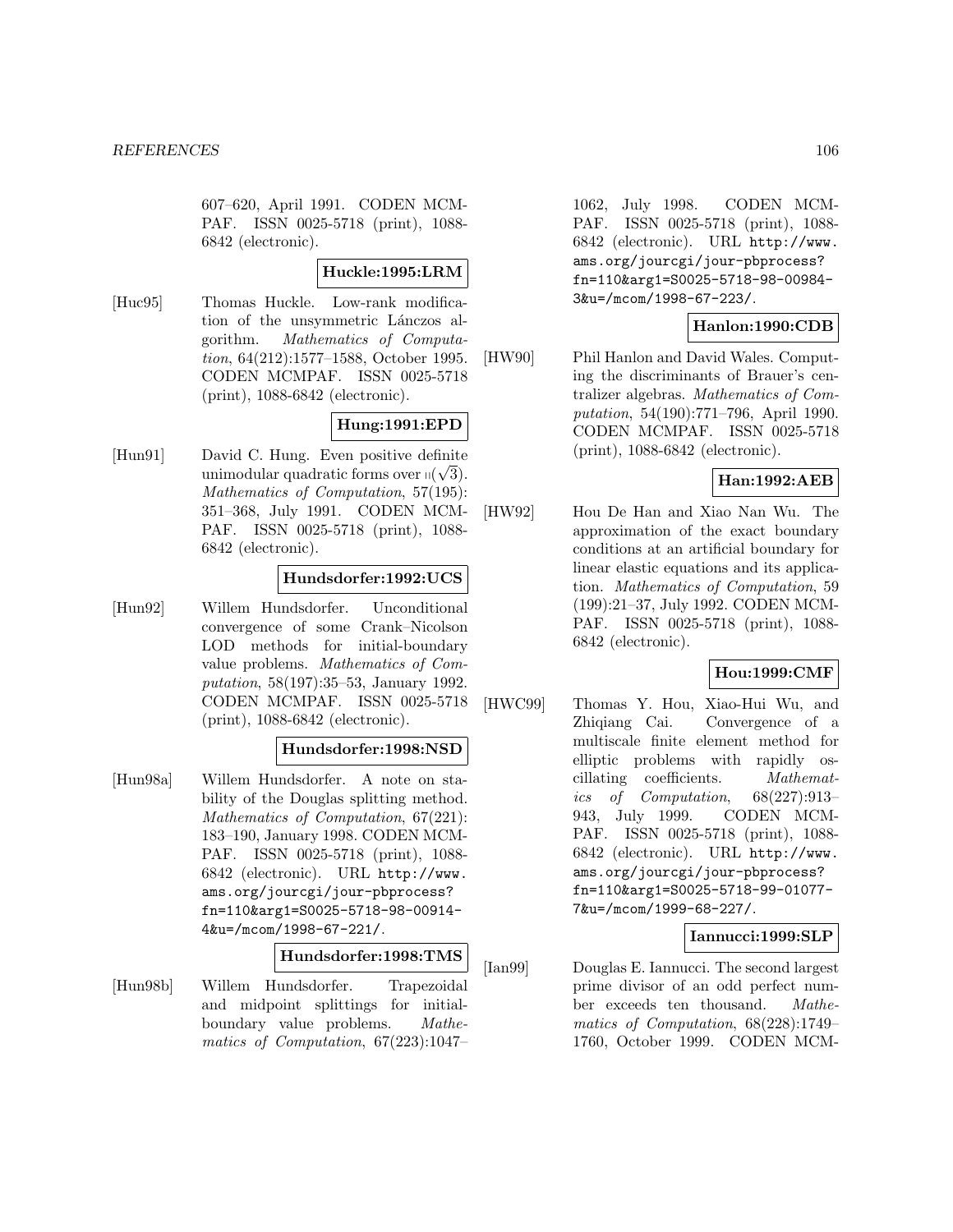PAF. ISSN 0025-5718 (print), 1088- 6842 (electronic). URL http://www. ams.org/jourcgi/jour-pbprocess? fn=110&arg1=S0025-5718-99-01126- 6&u=/mcom/1999-68-228/.

### **Hashimoto:1999:STC**

[iHT99] Ki ichiro Hashimoto and Hiroshi Tsunogai. On the Sato–Tate conjecture for QM-curves of genus two. Mathematics of Computation, 68(228):1649– 1662, October 1999. CODEN MCM-PAF. ISSN 0025-5718 (print), 1088- 6842 (electronic). URL http://www. ams.org/jourcgi/jour-pbprocess? fn=110&arg1=S0025-5718-99-01061- 3&u=/mcom/1999-68-228/.

#### **Indlekofer:1996:LKT**

[IJ96] Karl-Heinz Indlekofer and Antal Járai. Largest known twin primes. Mathematics of Computation, 65(213):427– 428, January 1996. CODEN MCM-PAF. ISSN 0025-5718 (print), 1088- 6842 (electronic). URL http://www. ams.org/jourcgi/jour-pbprocess? fn=110&arg1=S0025-5718-96-00666- 7&u=/mcom/1996-65-213/.

### **Indlekofer:1999:LKT**

[IJ99] Karl-Heinz Indlekofer and Antal Járai. Largest known twin primes and Sophie Germain primes. Mathematics of Computation, 68(227):1317– 1324, July 1999. CODEN MCM-PAF. ISSN 0025-5718 (print), 1088- 6842 (electronic). URL http://www. ams.org/jourcgi/jour-pbprocess? fn=110&arg1=S0025-5718-99-01079- 0&u=/mcom/1999-68-227/.

### **Ito:1998:TKT**

[IK98] Kazufumi Ito and Franz Kappel. The Trotter–Kato theorem and approximation of PDEs. Mathematics of Computation,  $67(221):21-44$ , January 1998. CODEN MCM-PAF. ISSN 0025-5718 (print), 1088- 6842 (electronic). URL http://www. ams.org/jourcgi/jour-pbprocess? fn=110&arg1=S0025-5718-98-00915- 6&u=/mcom/1998-67-221/.

## **Nagao:1997:CHR**

[iN97] Koh ichi Nagao. Construction of high-rank elliptic curves with a nontrivial torsion point. Mathematics of Computation, 66(217):411– 415, January 1997. CODEN MCM-PAF. ISSN 0025-5718 (print), 1088- 6842 (electronic). URL http://www. ams.org/jourcgi/jour-pbprocess? fn=110&arg1=S0025-5718-97-00779- 5&u=/mcom/1997-66-217/.

## **Isaacson:1994:MCB**

[Isa94] Eugene Isaacson. Mathematics of computation: a brief history. In Gautschi [Gau94], pages xvii–xix. ISBN 0-8218- 0291-7, 0-8218-0353-0 (pt. 1), 0-8218- 0354-9 (pt. 2). ISSN 0160-7634. LCCN QA1 .A56 v.48 1994. See also SIAM Review, September 1995, **37**(3), p. 483.

### **Isaacson:1996:BRI**

[Isa96a] Eugene Isaacson. Book reviews: Industrial mathematics: A course in solving real-world problems, by Avner Friedman and Walter Littman. Mathematics of Computation, 65(214):878– 879, April 1996. CODEN MCM-PAF. ISSN 0025-5718 (print), 1088- 6842 (electronic). URL http://www. ams.org/jourcgi/jour-pbprocess? fn=110&arg1=S0025-5718-96-00700- 4&u=/mcom/1996-65-214/.

# **Isaacson:1996:BRN**

[Isa96b] Eugene Isaacson. Book reviews: Numerical analysis: A first course in scientific computation, by Peter Deufl-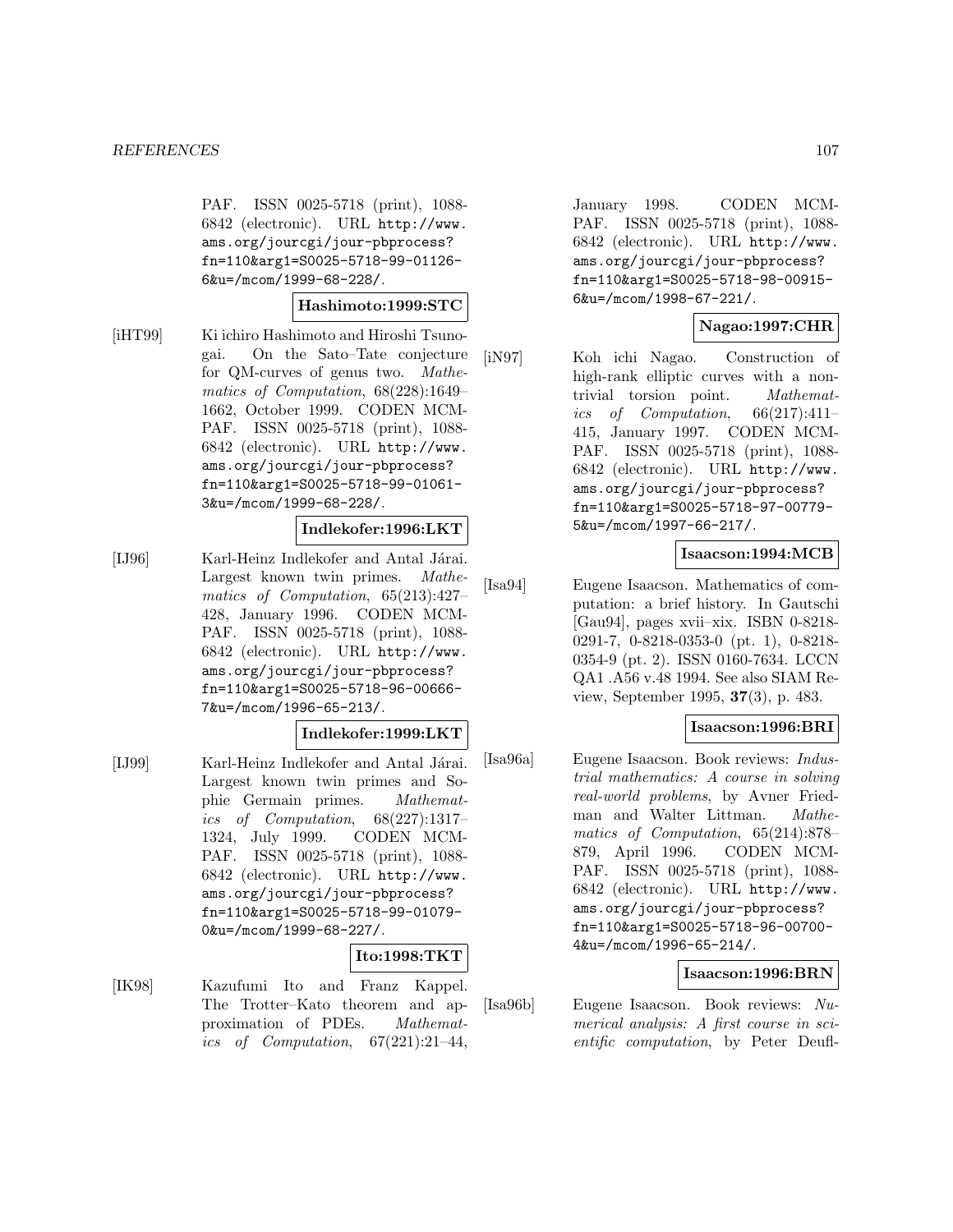#### *REFERENCES* 108

hard and Andreas Hohmann. Mathematics of Computation, 65(216): ??, October 1996. CODEN MCM-PAF. ISSN 0025-5718 (print), 1088- 6842 (electronic). URL http://www. ams.org/jourcgi/jour-pbprocess? fn=110&arg1=S0025-5718-96-00768- 5&u=/mcom/1996-65-216/.

### **Isaacson:1996:BRP**

[Isa96c] Eugene Isaacson. Book reviews: Proceedings of the Cornelius Lanczos international centenary conference, by J. David Brown, Moody T. Chu, Donald C. Ellison and Robert J. Plemmons. Mathematics of Computation, 65(213): 423–435, January 1996. CODEN MCM-PAF. ISSN 0025-5718 (print), 1088- 6842 (electronic). URL http://www. ams.org/jourcgi/jour-pbprocess? fn=110&arg1=S0025-5718-96-00666- 7&u=/mcom/1996-65-213/.

## **Ishikawa:1995:NZD**

[Ish95] Tsuneo Ishikawa. On the number of zeros of diagonal forms. Mathematics of Computation, 64(210):841–854, April 1995. CODEN MCMPAF. ISSN 0025- 5718 (print), 1088-6842 (electronic).

### **Ivic:1991:ZET**

[It91] A. Ivić and H. J. J. te Riele. On the zeros of the error term for the mean square of  $|\zeta(\frac{1}{2} + it)|$ . Mathematics of Computation, 56(193):303–328, January 1991. CODEN MCMPAF. ISSN 0025-5718 (print), 1088-6842 (electronic).

### **Iyanaga:1995:RMC**

[Iya95] Kenichi Iyanaga. A recursive method to calculate the number of solutions of quadratic equations over finite fields. Mathematics of Computation, 64(211): 1319–1331, July 1995. CODEN MCM-PAF. ISSN 0025-5718 (print), 1088- 6842 (electronic).

## **Jacobson:1999:ASC**

[Jac99] Michael J. Jacobson, Jr. Applying sieving to the computation of quadratic class groups. Mathematics of Computation, 68(226):859– 867, April 1999. CODEN MCM-PAF. ISSN 0025-5718 (print), 1088- 6842 (electronic). URL http://www. ams.org/jourcgi/jour-pbprocess? fn=110&arg1=S0025-5718-99-01003- 0&u=/mcom/1999-68-226/.

## **Jaeschke:1990:CN**

[Jae90] Gerhard Jaeschke. The Carmichael numbers to  $10^{12}$ . Mathematics of Computation, 55(191):383–389, July 1990. CODEN MCMPAF. ISSN 0025-5718 (print), 1088-6842 (electronic).

### **Jaeschke:1993:SPS**

[Jae93] Gerhard Jaeschke. On strong pseudoprimes to several bases. Mathematics of Computation, 61(204):915– 926, October 1993. CODEN MCM-PAF. ISSN 0025-5718 (print), 1088- 6842 (electronic).

## **Jakubec:1998:DCN**

[Jak98] Stanislav Jakubec. On divisibility of the class number  $h^+$  of the real cyclotomic fields of prime degree l. Mathematics of Computation, 67(221):369– 398, January 1998. CODEN MCM-PAF. ISSN 0025-5718 (print), 1088- 6842 (electronic). URL http://www. ams.org/jourcgi/jour-pbprocess? fn=110&arg1=S0025-5718-98-00916- 8&u=/mcom/1998-67-221/.

### **Jepsen:1996:DR**

[Jep96] Charles H. Jepsen. Dissections of p:q rectangles. Mathematics of Computation, 65(214):771–778, April 1996. CODEN MCMPAF.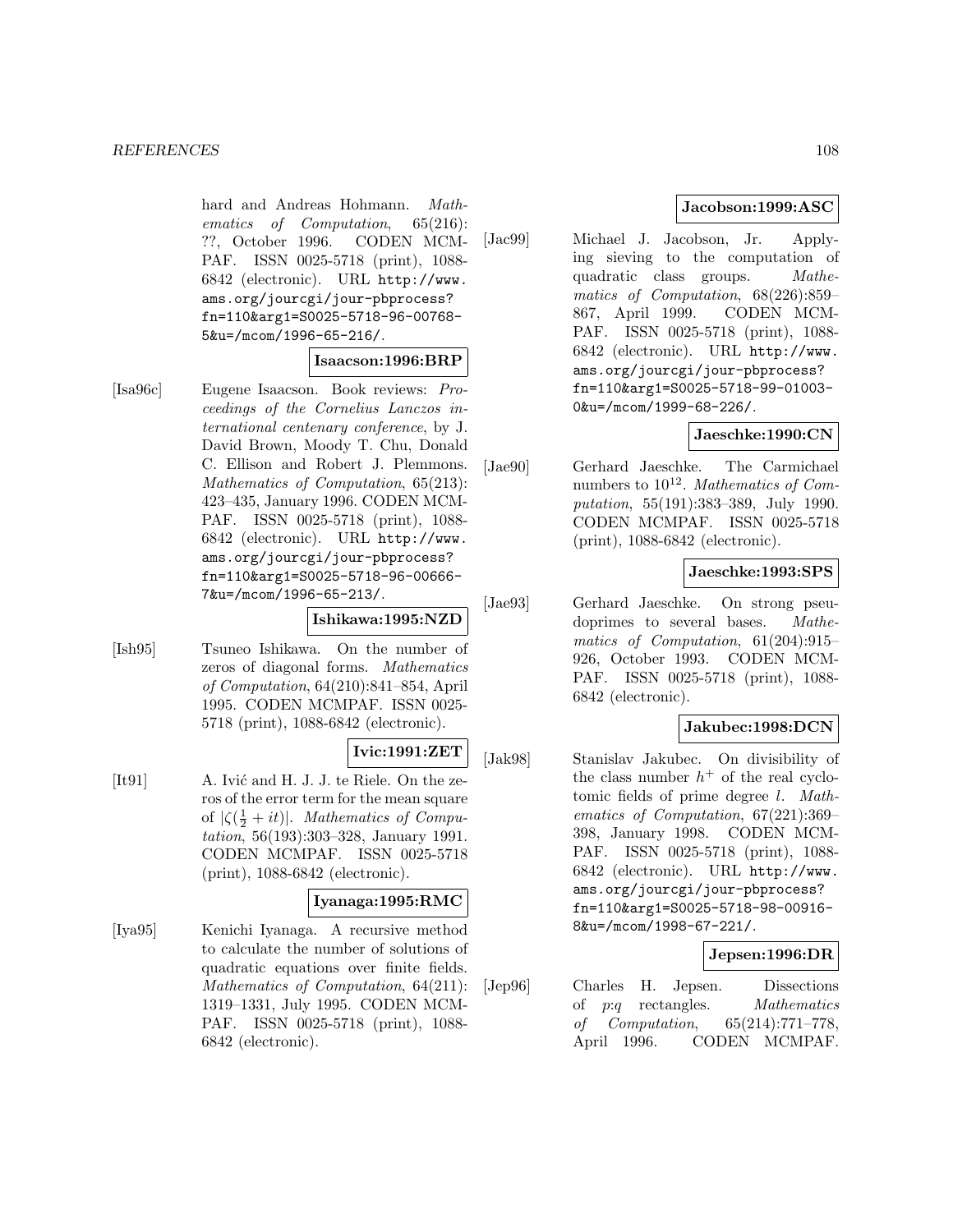ISSN 0025-5718 (print), 1088-6842 (electronic). URL http://www. ams.org/jourcgi/jour-pbprocess? fn=110&arg1=S0025-5718-96-00711- 9&u=/mcom/1996-65-214/.

# **Jha:1995:FCF**

[Jha95] Vijay Jha. Faster computation of the first factor of the class number of  $\mathbb{Q}(\zeta_n)$ . Mathematics of Computation, 64(212): 1705–1710, October 1995. CODEN MCMPAF. ISSN 0025-5718 (print), 1088-6842 (electronic).

# **Jia:1998:APM**

[Jia98] Rong-Qing Jia. Approximation properties of multivariate wavelets. Mathematics of Computation, 67(222):647– 665, April 1998. CODEN MCM-PAF. ISSN 0025-5718 (print), 1088- 6842 (electronic). URL http://www. ams.org/jourcgi/jour-pbprocess? fn=110&arg1=S0025-5718-98-00925- 9&u=/mcom/1998-67-222/.

# **Jakubec:1991:EIN**

[JKN91] Stanislav Jakubec, Juraj Kostra, and Karol Nemoga. On the existence of an integral normal basis generated by a unit in prime extensions of rational numbers. Mathematics of Computation, 56(194):809–815, April 1991. CODEN MCMPAF. ISSN 0025-5718 (print), 1088-6842 (electronic).

#### **Jakubec:1992:WEC**

[JM92] Stanislav Jakubec and František Marko. Witt equivalence classes of quartic number fields. Mathematics of Computation, 58(197):355–368, January 1992. CODEN MCMPAF. ISSN 0025-5718 (print), 1088-6842 (electronic).

# **Jakubec:1995:PCN**

[JMS95] Stanislav Jakubec, František Marko, and Kazimierz Szymiczek. Parity of class numbers and Witt equivalence of quartic fields. Mathematics of Computation, 64(212):1711–1715, October 1995. CODEN MCMPAF. ISSN 0025- 5718 (print), 1088-6842 (electronic).

# **Jakubec:1997:CPC**

[JMS97] Stanislav Jakubec, František Marko, and Kazimierz Szymiczek. Corrigendum: "Parity of class numbers and Witt equivalence of quartic fields" [math. comp. **64** (1995), no. 212, 1711–1715, MR 95m:11123]. Mathematics of Computation, 66(218): 927, April 1997. CODEN MCM-PAF. ISSN 0025-5718 (print), 1088- 6842 (electronic). URL http://www. ams.org/jourcgi/jour-pbprocess? fn=110&arg1=S0025-5718-97-00842- 9&u=/mcom/1997-66-218/.

# **Joe:1993:BLR**

[Joe93] Stephen Joe. Bounds on the lattice rule criterion R. Mathematics of Computation, 61(204):821–831, October 1993. CODEN MCMPAF. ISSN 0025-5718 (print), 1088-6842 (electronic).

# **Jia:1998:VSS**

[JRZ98] Rong-Qing Jia, S. D. Riemenschneider, and Ding-Xuan Zhou. Vector subdivision schemes and multiple wavelets. Mathematics of Computation, 67(224):1533–1563, October 1998. CODEN MCMPAF. ISSN 0025-5718 (print), 1088-6842 (electronic). URL http://www. ams.org/jourcgi/jour-pbprocess? fn=110&arg1=S0025-5718-98-00985- 5&u=/mcom/1998-67-224/.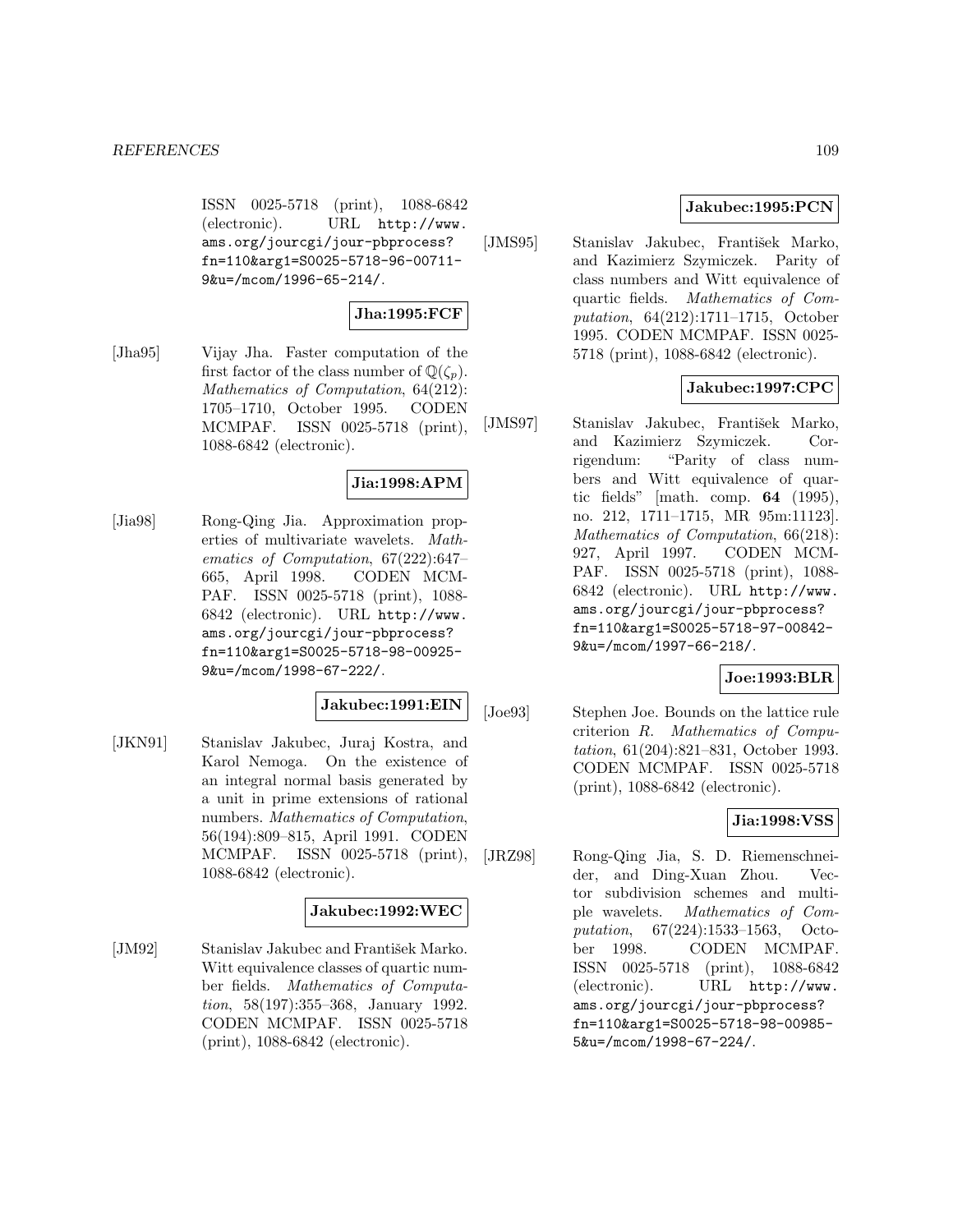# **Joe:1992:CLR**

[JS92] Stephen Joe and Ian H. Sloan. On computing the lattice rule criterion R. Mathematics of Computation, 59(200): 557–568, October 1992. CODEN MCM-PAF. ISSN 0025-5718 (print), 1088- 6842 (electronic).

# **Jiang:1994:CEI**

[JS94] Guang Shan Jiang and Chi-Wang Shu. On a cell entropy inequality for discontinuous Galerkin methods. Mathematics of Computation, 62(206):531– 538, April 1994. CODEN MCM-PAF. ISSN 0025-5718 (print), 1088- 6842 (electronic).

#### **Johnson:1990:CSC**

[JSH90] Claes Johnson, Anders Szepessy, and Peter Hansbo. On the convergence of shock-capturing streamline diffusion finite element methods for hyperbolic conservation laws. Mathematics of Computation, 54(189):107– 129, January 1990. CODEN MCM-PAF. ISSN 0025-5718 (print), 1088- 6842 (electronic).

### **Jetter:1999:EES**

[JSW99] Kurt Jetter, Joachim Stöckler, and Joseph D. Ward. Error estimates for scattered data interpolation on spheres. Mathematics of Computation, 68(226): 733–747, April 1999. CODEN MCM-PAF. ISSN 0025-5718 (print), 1088- 6842 (electronic). URL http://www. ams.org/jourcgi/jour-pbprocess? fn=110&arg1=S0025-5718-99-01080- 7&u=/mcom/1999-68-226/.

# **Just:1990:IRA**

[Jus90] Bettina Just. Integer relations among algebraic numbers. Mathematics of Computation, 54(189):467–477, January 1990. CODEN MCMPAF. ISSN

0025-5718 (print), 1088-6842 (electronic).

#### **Jackiewicz:1992:VSE**

[JZ92] Z. Jackiewicz and M. Zennaro. Variable-stepsize explicit two-step Runge–Kutta methods. Mathematics of Computation, 59(200):421–438, October 1992. CODEN MCMPAF. ISSN 0025-5718 (print), 1088-6842 (electronic).

## **Kaltofen:1995:ACB**

[Kal95] Erich Kaltofen. Analysis of Coppersmith's block Wiedemann algorithm for the parallel solution of sparse linear systems. Mathematics of Computation, 64(210):777–806, April 1995. CODEN MCMPAF. ISSN 0025-5718 (print), 1088-6842 (electronic).

# **Kaplansky:1995:FNG**

[Kap95] Irving Kaplansky. The first nontrivial genus of positive definite ternary forms. Mathematics of Computation, 64(209): 341–345, January 1995. CODEN MCM-PAF. ISSN 0025-5718 (print), 1088- 6842 (electronic).

### **Karakashian:1997:BRN**

[Kar97] Ohannes Karakashian. Book reviews: Numerical solution of the incompressible Navier–Stokes equations, by L. Quartapelle. Mathematics of Computation, 66(219):??, July 1997. CODEN MCMPAF. ISSN 0025-5718 (print), 1088-6842 (electronic).

#### **Kauthen:1997:CCA**

[KB97] J.-P. Kauthen and H. Brunner. Continuous collocation approximations to solutions of first kind Volterra equations. Mathematics of Computation, 66(220):1441–1459, October 1997. CODEN MCMPAF.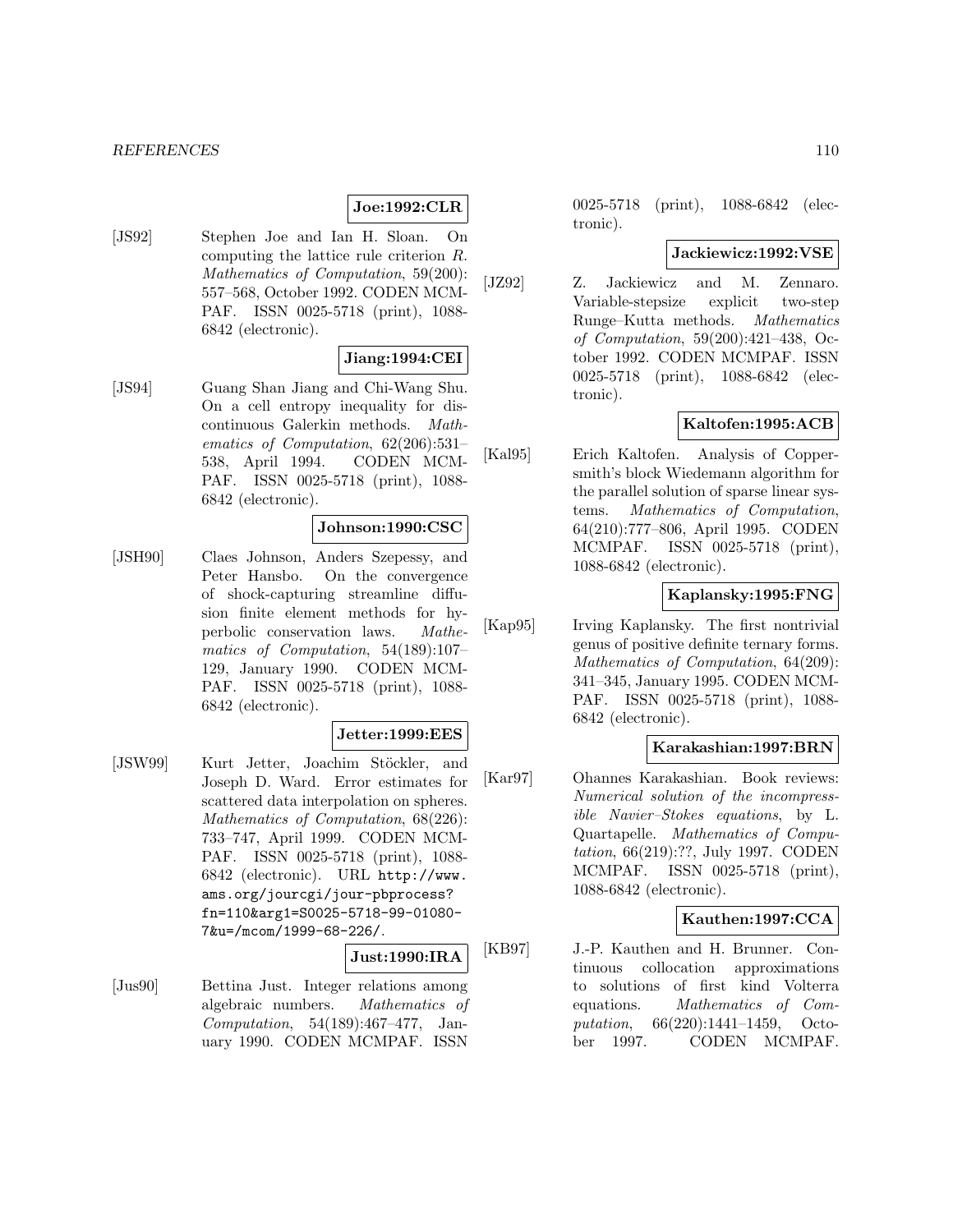ISSN 0025-5718 (print), 1088-6842 (electronic). URL http://www. ams.org/jourcgi/jour-pbprocess? fn=110&arg1=S0025-5718-97-00905- 8&u=/mcom/1997-66-220/.

#### **Keast:1997:BRL**

[Kea97] Patrick Keast. Book reviews: Lattice methods for multiple integration, by I. H. Sloan and S. Joe. Mathematics of Computation, 66(217): ??, January 1997. CODEN MCM-PAF. ISSN 0025-5718 (print), 1088- 6842 (electronic). URL http://www. ams.org/jourcgi/jour-pbprocess? fn=110&arg1=S0025-5718-97-00793- X&u=/mcom/1997-66-217/.

#### **Kearfott:1998:BRN**

[Kea98] R. Baker Kearfott. Book reviews: Numerica: A modelling language for global optimization, by Pascal Van Hentenryck, Laurent Michel, and Yves Deville. Mathematics of Computation, 67 (224):??, October 1998. CODEN MCM-PAF. ISSN 0025-5718 (print), 1088- 6842 (electronic). URL http://www. ams.org/jourcgi/jour-pbprocess? fn=110&arg1=S0025-5718-98-00989- 2&u=/mcom/1998-67-224/.

# **Kedlaya:1998:SCP**

[Ked98] Kiran S. Kedlaya. Solving constrained Pell equations. Mathematics of Computation, 67(222):833– 842, April 1998. CODEN MCM-PAF. ISSN 0025-5718 (print), 1088- 6842 (electronic). URL http://www. ams.org/jourcgi/jour-pbprocess? fn=110&arg1=S0025-5718-98-00918- 1&u=/mcom/1998-67-222/.

#### **Keiper:1992:PSE**

[Kei92] J. B. Keiper. Power series expansions of Riemann's  $\xi$  function. *Mathematics* 

of Computation, 58(198):765–773, April 1992. CODEN MCMPAF. ISSN 0025- 5718 (print), 1088-6842 (electronic).

# **Keiper:1996:ZRD**

[Kei96] J. B. Keiper. On the zeros of the Ramanujan  $\tau$ -Dirichlet series in the critical strip. Mathematics of Computation, 65(216):1613–1619, October 1996. CODEN MCMPAF. ISSN 0025-5718 (print), 1088-6842 (electronic). URL http://www. ams.org/jourcgi/jour-pbprocess? fn=110&arg1=S0025-5718-96-00734- X&u=/mcom/1996-65-216/.

# **Keller:1995:NCP**

[Kel95] Wilfrid Keller. New Cullen primes. with a biographical sketch of James Cullen by T. G. Holt and a supplement by Wilfrid Keller and Wolfgang Niebuhr. Mathematics of Computation, 64(212):1733–1741, 539–546, October 1995. CODEN MCMPAF. ISSN 0025- 5718 (print), 1088-6842 (electronic).

# **Khajah:1999:TMA**

[Kha99] H. G. Khajah. Tau method approximation of a generalized Epstein– Hubbell elliptic-type integral. Mathematics of Computation, 68(228):1615– 1621, October 1999. CODEN MCM-PAF. ISSN 0025-5718 (print), 1088- 6842 (electronic). URL http://www. ams.org/jourcgi/jour-pbprocess? fn=110&arg1=S0025-5718-99-01128- X&u=/mcom/1999-68-228/.

# **Kida:1999:REC**

[Kid99] Masanari Kida. Reduction of elliptic curves over certain real quadratic number fields. Mathematics of Computation, 68(228):1679–1685, October 1999. CODEN MCMPAF. ISSN 0025-5718 (print), 1088-6842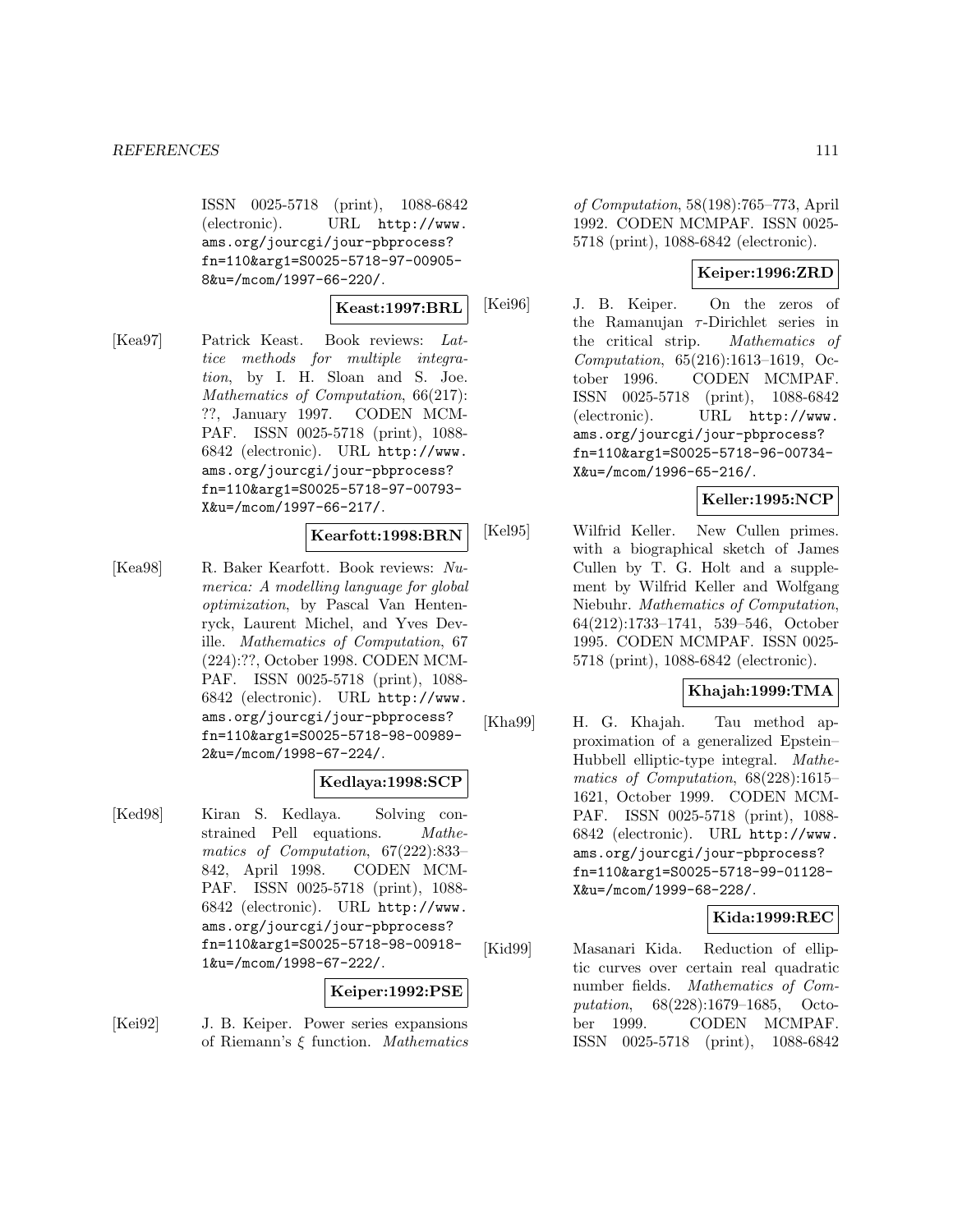(electronic). URL http://www. ams.org/jourcgi/jour-pbprocess? fn=110&arg1=S0025-5718-99-01129- 1&u=/mcom/1999-68-228/.

# **King:1997:BRT**

[Kin97] J. Thomas King. Book reviews: Theory and numerics of ordinary and partial differential equations, by M. Ainsworth, J. Levesley, W. A. Light and M. Marletta. Mathematics of Computation, 66 (219):??, July 1997. CODEN MCM-PAF. ISSN 0025-5718 (print), 1088- 6842 (electronic).

# **King:1999:BRA**

[Kin99a] J. Thomas King. Book reviews: Afternotes goes to graduate school, lectures in advanced numerical analysis, by G. W. Stewart. Mathematics of Computation, 68(226):??, April 1999. CODEN MCM-PAF. ISSN 0025-5718 (print), 1088- 6842 (electronic). URL http://www. ams.org/jourcgi/jour-pbprocess? fn=110&arg1=S0025-5718-99-01060- 1&u=/mcom/1999-68-226/.

# **King:1999:BRF**

[Kin99b] Tom King. Book reviews: A first course in the numerical analysis of differential equations, by Arieh Iserles. Mathematics of Computation, 68(225): ??, January 1999. URL http://www. ams.org/jourcgi/jour-pbprocess? fn=110&arg1=S0025-5718-99-00992- 8&u=/mcom/1999-68-225/.

#### **Koukouvinos:1990:BTS**

[KKS90] C. Koukouvinos, S. Kounias, and K. Sotirakoglou. On base and Turyn sequences. Mathematics of Computation, 55(192):825–837, October 1990. CODEN MCMPAF. ISSN 0025-5718 (print), 1088-6842 (electronic).

# **Kahan:1997:CCR**

[KL97] William Kahan and Ren-Cang Li. Composition constants for raising the orders of unconventional schemes for ordinary differential equations. Mathematics of Computation, 66(219):1089– 1099, July 1997. CODEN MCM-PAF. ISSN 0025-5718 (print), 1088- 6842 (electronic). URL http://www. ams.org/jourcgi/jour-pbprocess? fn=110&arg1=S0025-5718-97-00873- 9&u=/mcom/1997-66-219/.

# **Klir:1996:BRF**

[Kli96] George J. Klir. Book reviews: The fuzzy systems handbook: A practitioner's guide to building, using, and maintaining fuzzy systems, by Earl Cox. Mathematics of Computation, 65(213): ??, January 1996. CODEN MCM-PAF. ISSN 0025-5718 (print), 1088- 6842 (electronic). URL http://www. ams.org/jourcgi/jour-pbprocess? fn=110&arg1=S0025-5718-96-00666- 7&u=/mcom/1996-65-213/.

# **Kloucek:1996:ACN**

[KLL96] Petr Klouček, Bo Li, and Mitchell Luskin. Analysis of a class of nonconforming finite elements for crystalline microstructures. Mathematics of Computation,  $65(215):1111-$ 1135, July 1996. CODEN MCM-PAF. ISSN 0025-5718 (print), 1088- 6842 (electronic). URL http://www. ams.org/jourcgi/jour-pbprocess? fn=110&arg1=S0025-5718-96-00735- 1&u=/mcom/1996-65-215/.

# **Karakashian:1990:OHO**

[KM90] Ohannes Karakashian and William McKinney. On optimal high-order in time approximations for the Korteweg– de Vries equation. Mathematics of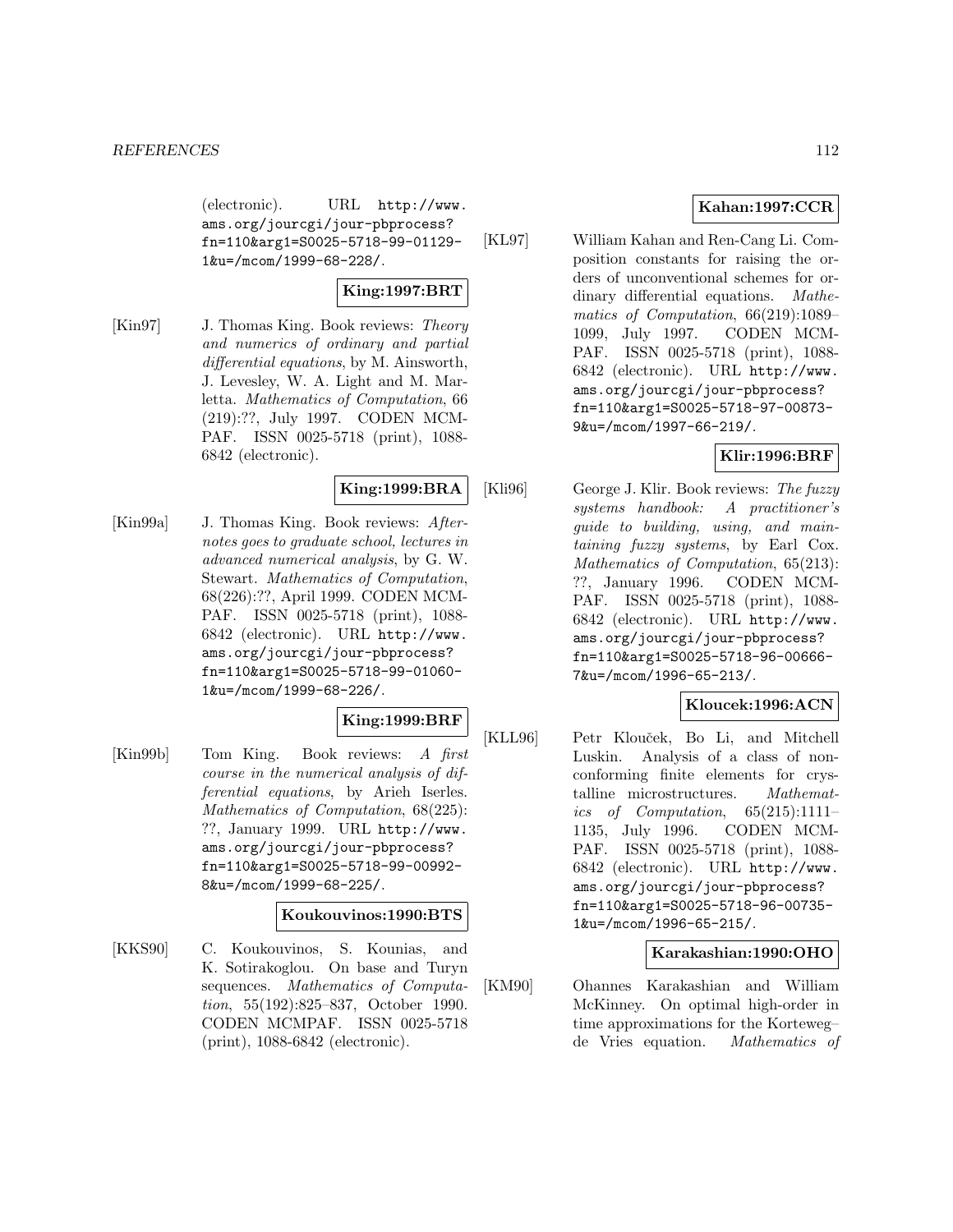Computation, 55(192):473–496, October 1990. CODEN MCMPAF. ISSN 0025-5718 (print), 1088-6842 (electronic).

#### **Kurita:1991:PNW**

[KM91] Yoshiharu Kurita and Makoto Matsumoto. Primitive *t*-nomials  $(t = 3, 5)$ over  $GF(2)$  whose degree is a Mersenne exponent  $\leq$  44497. Mathematics of Computation, 56(194):817–821, April 1991. CODEN MCMPAF. ISSN 0025- 5718 (print), 1088-6842 (electronic).

#### **Karakashian:1998:STF**

[KM98] Ohannes Karakashian and Charalambos Makridakis. A space-time finite element method for the nonlinear Schrödinger equation: the discontinuous Galerkin method. Mathematics of Computation, 67(222):479– 499, April 1998. CODEN MCM-PAF. ISSN 0025-5718 (print), 1088- 6842 (electronic). URL http://www. ams.org/jourcgi/jour-pbprocess? fn=110&arg1=S0025-5718-98-00946- 6&u=/mcom/1998-67-222/.

# **Keller:1995:SNC**

[KN95] Wilfrid Keller and Wolfgang Niebuhr. Supplement to "New Cullen primes". Mathematics of Computation, 64(212): S39–S46, October 1995. CODEN MCMPAF. ISSN 0025-5718 (print), 1088-6842 (electronic).

#### **Knopp:1993:CSA**

[Kno93] Marvin I. Knopp. On the cuspidal spectrum of the arithmetic Hecke groups. Mathematics of Computation, 61(203): 269–275, July 1993. CODEN MCM-PAF. ISSN 0025-5718 (print), 1088- 6842 (electronic).

# **Knuth:1993:JFS**

[Knu93] Donald E. Knuth. Johann Faulhaber and sums of powers. Mathematics of Computation, 61(203):277–294, July 1993. CODEN MCMPAF. ISSN 0025- 5718 (print), 1088-6842 (electronic).

## **Knyazev:1997:NER**

[Kny97] Andrew V. Knyazev. New estimates for Ritz vectors. Mathematics of Computation, 66(219):985– 995, July 1997. CODEN MCM-PAF. ISSN 0025-5718 (print), 1088- 6842 (electronic). URL http://www. ams.org/jourcgi/jour-pbprocess? fn=110&arg1=S0025-5718-97-00855- 7&u=/mcom/1997-66-219/.

# **Kok:1996:BRN**

[Kok96] Jan Kok. Book reviews: A numerical library in C for scientists and engineers, by H. T. Lau. Mathematics of Computation, 65(215): ??, July 1996. CODEN MCM-PAF. ISSN 0025-5718 (print), 1088- 6842 (electronic). URL http://www. ams.org/jourcgi/jour-pbprocess? fn=110&arg1=S0025-5718-96-00705- 3&u=/mcom/1996-65-215/.

### **Kolbig:1990:BRC**

[Köl90] K. S. Kölbig. Book review: Computation of Functions on Electronic  $Computers - Handbook$  (in Russian). Naukova Dumka, Kiev, 194, 599pp, by B. A. Popov, G. S. Tesler. Mathematics of Computation, 55(191):395–397, July 1990. CODEN MCMPAF. ISSN 0025- 5718 (print), 1088-6842 (electronic). URL http://www.jstor.org/stable/ 2008818.

#### **Kolbig:1995:TET**

[Köl95] K. S. Kölbig. Table errata: Table of integrals, series, and products by I. S.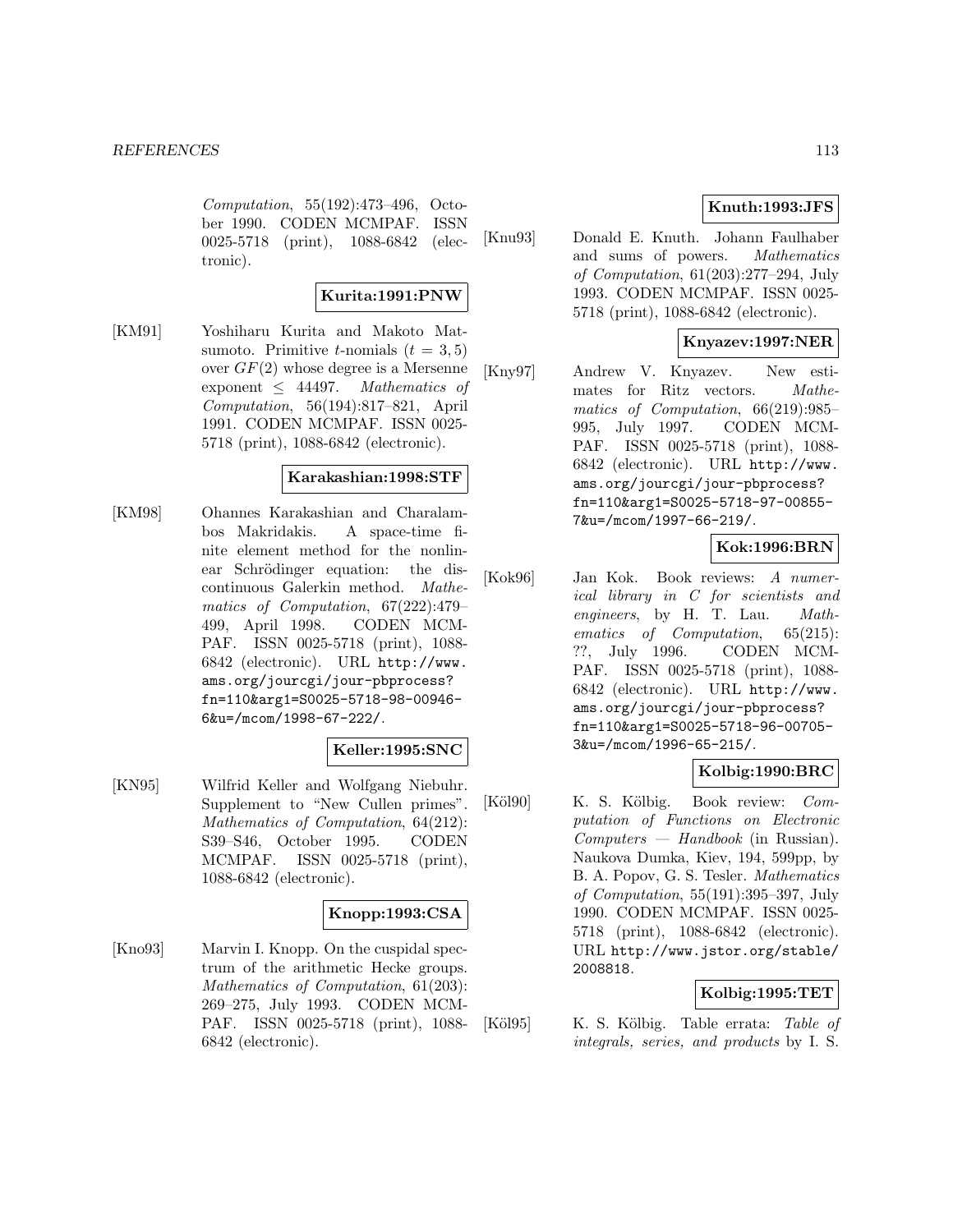Gradshteĭn, 1994 I. M. Ryzhik [Academic Press, Boston, MR 94g:00008]. Mathematics of Computation, 64(209): 449–460, January 1995. CODEN MCM-PAF. ISSN 0025-5718 (print), 1088- 6842 (electronic).

# **Kolbig:1997:TEIa**

[K¨ol97a] K. S. K¨olbig. Table errata: 629. integrals and series, volume 1, by A. P. Prudnikov, Yu. A. Brychkov, and O. I. Marichev. Mathematics of Computation, 66(220):??, October 1997. CODEN MCMPAF. ISSN 0025-5718 (print), 1088-6842 (electronic).

#### **Kolbig:1997:TEIb**

[Köl97b] K. S. Kölbig. Table errata: 630. integrals and series, volume 1, by A. P. Prudnikov, Yu. A. Brychkov, and O. I. Marichev. Mathematics of Computation, 66(220):1765–1767, October 1997. CODEN MCMPAF. ISSN 0025-5718 (print), 1088-6842 (electronic).

#### **Kolbig:1997:TEE**

[Köl97c] K. S. Kölbig. Table errata: 631. *Higher* transcendental functions, by A. Erdelyi, W. Magnus, F. Oberhettinger, and F. G. Tricomi. Mathematics of Computation, 66(220):1766–1777, October 1997. CODEN MCMPAF. ISSN 0025-5718 (print), 1088-6842 (electronic).

#### **Kolbig:1997:TEP**

[Köl97d] K. S. Kölbig. Table errata: 632. Handbook of elliptic integrals for engineers and physicists, by P. F. Byrd and M. D. Friedman. Mathematics of Computation, 66(220):1767, October 1997. CODEN MCMPAF. ISSN 0025-5718 (print), 1088-6842 (electronic).

# **Kolbig:1997:TEH**

[Köl97e] K. S. Kölbig. Table errata: *Handbook of* elliptic integrals for engineers and scientists [Second edition, Springer, New York, 1971, MR **43** #3506] by P. F. Byrd and M. D. Friedman. Mathematics of Computation, 66(220):1767, October 1997. CODEN MCMPAF. ISSN 0025- 5718 (print), 1088-6842 (electronic).

## **Kolbig:1997:TEId**

[Köl97f] K. S. Kölbig. Table errata: Integrals and series. Vol. 4 [Gordon and Breach, New York, 1992 and MR 93c:44003] by A. P. Prudnikov, Yu. A. Brychkov and O. I. Marichev. Mathematics of Computation, 66(220):1766, October 1997. CODEN MCMPAF. ISSN 0025-5718 (print), 1088-6842 (electronic).

## **Kolbig:1997:TEIc**

 $[K\ddot{o}l97g]$  K. S. Kölbig. Table errata: *Integrals* and series. Vol. 1 [English translation, Gordon & Breach, New York, 1986, MR 88f:00013 by A. P. Prudnikov, Yu. A. Brychkov and O. I. Marichev]. Mathematics of Computation, 66(220):1765– 1766, October 1997. CODEN MCM-PAF. ISSN 0025-5718 (print), 1088- 6842 (electronic).

#### **Kolbig:1997:TET**

[Köl97h] K. S. Kölbig. Table errata: Tables of integral transforms. Vol. I [McGraw-Hill, New York, 1954, MR **15**, 868a] by A. Erdélyi, W. Magnus and F. Oberhettinger and F. G. Tricomi. Mathematics of Computation, 66(220):1766– 1767, October 1997. CODEN MCM-PAF. ISSN 0025-5718 (print), 1088- 6842 (electronic).

#### **Kacewicz:1992:TCA**

[KP92] B. Z. Kacewicz and L. Plaskota. Termination conditions for approximating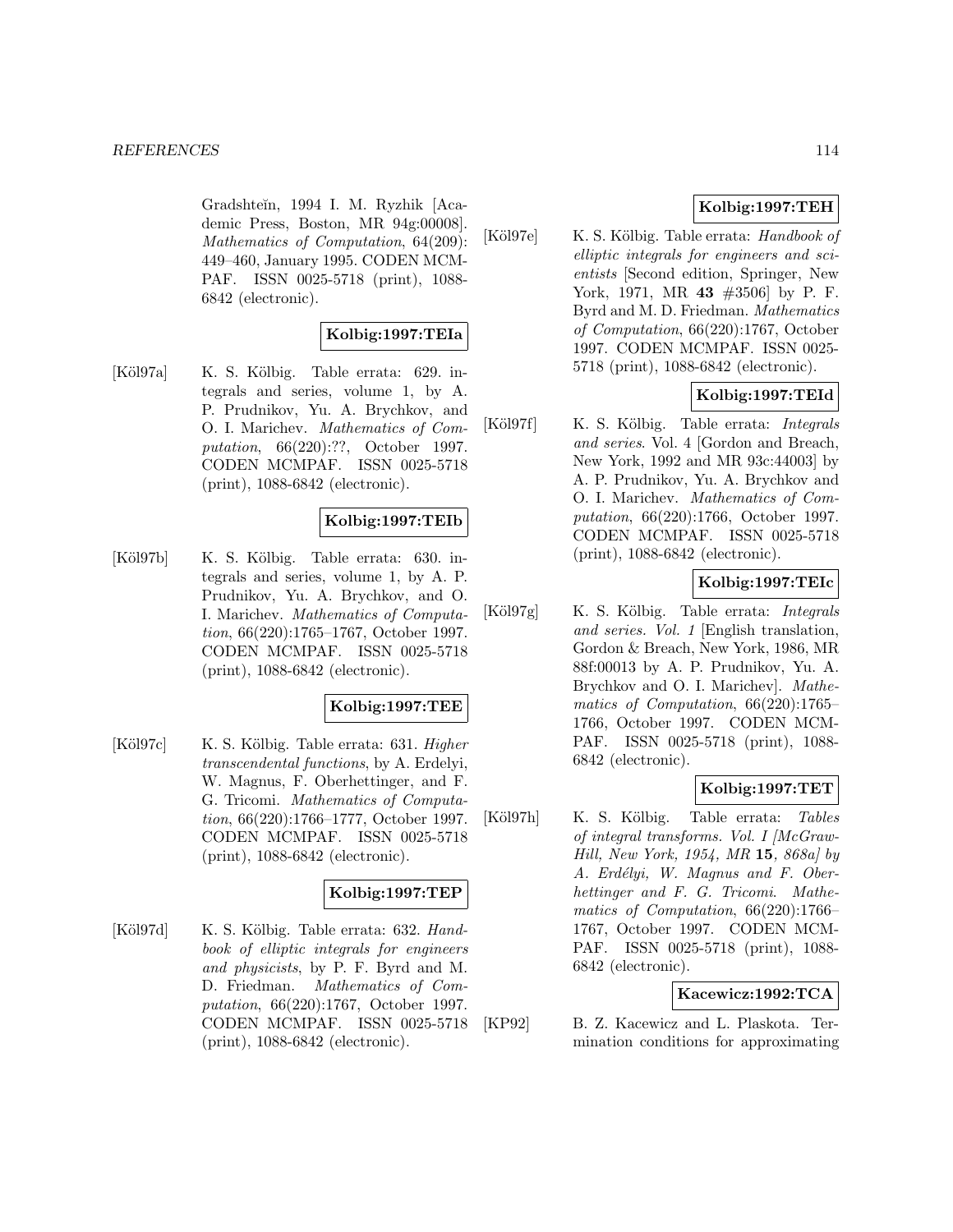linear problems with noisy information. Mathematics of Computation, 59(200): 503–513, October 1992. CODEN MCM-PAF. ISSN 0025-5718 (print), 1088- 6842 (electronic).

# **Khobalatte:1994:MPE**

[KP94] Brahim Khobalatte and Benoît Perthame. Maximum principle on the entropy and second-order kinetic schemes. Mathematics of Computation, 62(205): 119–131, January 1994. CODEN MCM-PAF. ISSN 0025-5718 (print), 1088- 6842 (electronic).

#### **Kroner:1991:ABC**

[Krö91] Dietmar Kröner. Absorbing boundary conditions for the linearized Euler equations in 2-D. Mathematics of Computation, 57(195):153–167, July 1991. CODEN MCMPAF. ISSN 0025-5718 (print), 1088-6842 (electronic).

#### **Kechkar:1992:ALS**

[KS92] Nasserdine Kechkar and David Silvester. Analysis of locally stabilized mixed finite element methods for the Stokes problem. Mathematics of Computation, 58(197):1–10, January 1992. CODEN MCMPAF. ISSN 0025-5718 (print), 1088-6842 (electronic).

# **Kanenobu:1993:PIB**

[KS93a] Taizo Kanenobu and Toshio Sumi. Polynomial invariants of 2-bridge knots through 22 crossings. Mathematics of Computation, 60(202):771–778, S17– S28, April 1993. CODEN MCM-PAF. ISSN 0025-5718 (print), 1088- 6842 (electronic).

#### **Kanenobu:1993:SPI**

[KS93b] Taizo Kanenobu and Toshio Sumi. Supplement to "Polynomial invariants of 2-bridge knots through 22 crossings".

Mathematics of Computation, 60(202): S17–S28, April 1993. CODEN MCM-PAF. ISSN 0025-5718 (print), 1088- 6842 (electronic).

# **Kaltofen:1998:STF**

[KS98] Erich Kaltofen and Victor Shoup. Subquadratic-time factoring of polynomials over finite fields. Mathematics of Computation, 67(223):1179– 1197, July 1998. CODEN MCM-PAF. ISSN 0025-5718 (print), 1088- 6842 (electronic). URL http://www. ams.org/jourcgi/jour-pbprocess? fn=110&arg1=S0025-5718-98-00944- 2&u=/mcom/1998-67-223/.

# **Kobayashi:1998:NCM**

[KSS98] Hidetsune Kobayashi, Hideo Suzuki, and Yoshihiko Sakai. Numerical calculation of the multiplicity of a solution to algebraic equations. Mathematics of Computation, 67(221):257– 270, January 1998. CODEN MCM-PAF. ISSN 0025-5718 (print), 1088- 6842 (electronic). URL http://www. ams.org/jourcgi/jour-pbprocess? fn=110&arg1=S0025-5718-98-00906- 5&u=/mcom/1998-67-221/.

#### **Kuo:1990:LED**

[KT90] Hung-Ju Kuo and Neil S. Trudinger. Linear elliptic difference inequalities with random coefficients. Mathematics of Computation, 55(191):37–53, July 1990. CODEN MCMPAF. ISSN 0025- 5718 (print), 1088-6842 (electronic).

#### **Koyama:1997:SSD**

[KTS97] Kenji Koyama, Yukio Tsuruoka, and Hiroshi Sekigawa. On searching for solutions of the Diophantine equation  $x^3 + y^3 + z^3 = n$ . Mathematics of Computation, 66(218):841– 851, April 1997. CODEN MCM-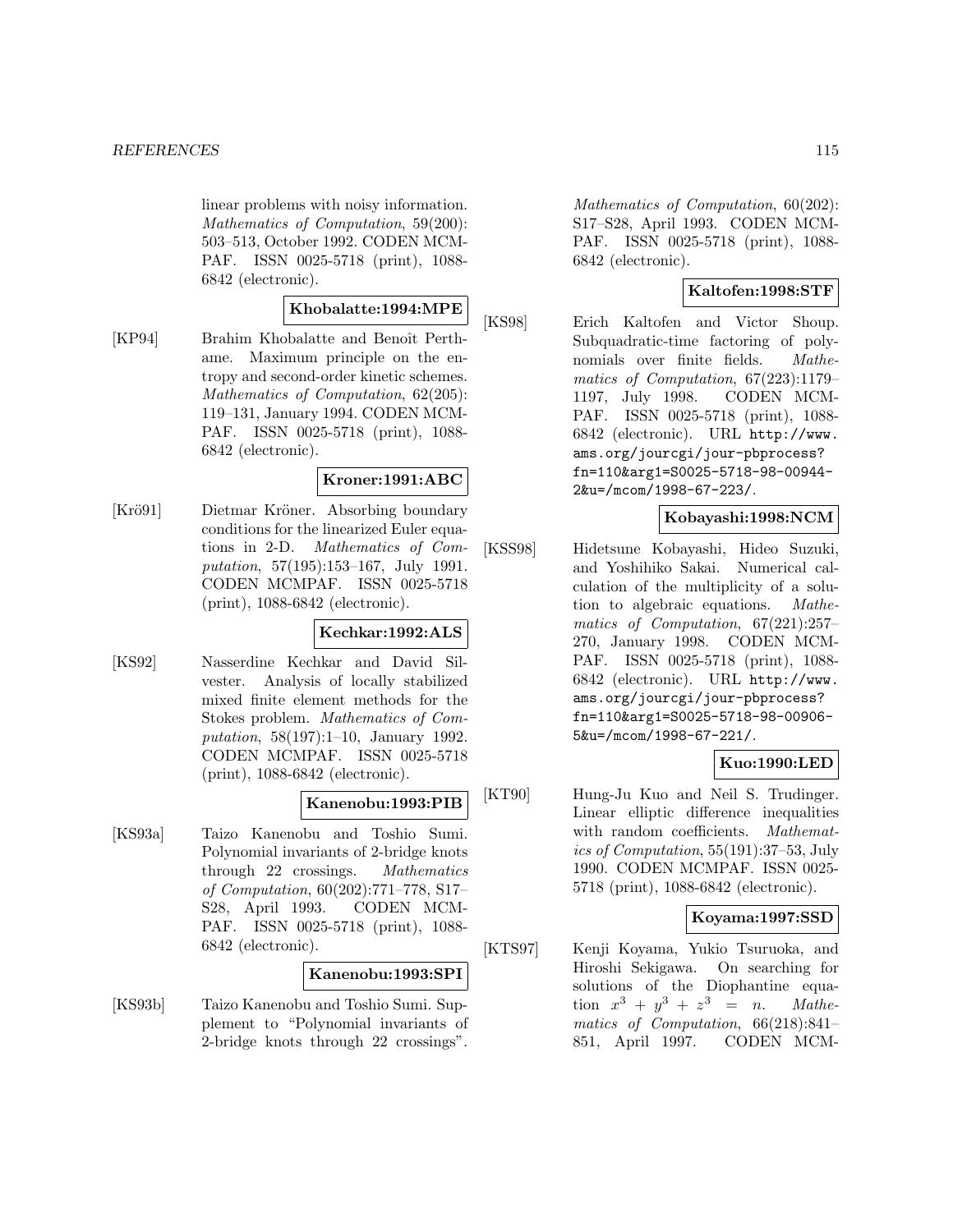PAF. ISSN 0025-5718 (print), 1088- 6842 (electronic). URL http://www. ams.org/jourcgi/jour-pbprocess? fn=110&arg1=S0025-5718-97-00830- 2&u=/mcom/1997-66-218/.

# **Kuijlaars:1995:CTQ**

[Kui95] Arno Kuijlaars. Chebyshev-type quadrature and partial sums of the exponential series. Mathematics of Computation, 64(209):251–263, January 1995. CODEN MCMPAF. ISSN 0025- 5718 (print), 1088-6842 (electronic).

# **Kuijlaars:1996:ZFP**

[Kui96] Arno B. J. Kuijlaars. The zeros of Faber polynomials generated by an m-star. Mathematics of Computation, 65(213): 151–156, January 1996. CODEN MCM-PAF. ISSN 0025-5718 (print), 1088- 6842 (electronic). URL http://www. ams.org/jourcgi/jour-pbprocess? fn=110&arg1=S0025-5718-96-00684- 9&u=/mcom/1996-65-213/.

#### **Kvaerno:1990:RKM**

[Kvæ90] Anne Kværnø. Runge–Kutta methods applied to fully implicit differentialalgebraic equations of index 1. Mathematics of Computation, 54(190):583– 625, April 1990. CODEN MCM-PAF. ISSN 0025-5718 (print), 1088- 6842 (electronic).

# **Kubina:1990:EWC**

[KW90] Jeffrey M. Kubina and Marvin C. Wunderlich. Extending Waring's conjecture to 471, 600, 000. Mathematics of Computation, 55(192):815–820, October 1990. CODEN MCMPAF. ISSN 0025-5718 (print), 1088-6842 (electronic).

# **Kato:1996:NCP**

[KWY96a] Takashi Kato, Li-Ming Wu, and Niro Yanagihara. On a nonlinear congruential pseudorandom number generator. Mathematics of Computation, 65 (213):227–233, January 1996. CODEN MCMPAF. ISSN 0025-5718 (print), 1088-6842 (electronic). URL http:/ /www.jstor.org/stable/2153842; http://www.ams.org/jourcgi/jourpbprocess?fn=110&arg1=S0025-5718- 96-00694-1&u=/mcom/1996-65-213/.

# **Kato:1996:STN**

[KWY96b] Takashi Kato, Li-Ming Wu, and Niro Yanagihara. The serial test for a nonlinear pseudorandom number generator. Mathematics of Computation, 65 (214):761–769, April 1996. CODEN MCMPAF. ISSN 0025-5718 (print), 1088-6842 (electronic). URL http:/ /www.jstor.org/stable/2153612; http://www.ams.org/jourcgi/jourpbprocess?fn=110&arg1=S0025-5718- 96-00712-0&u=/mcom/1996-65-214/.

# **Kaneko:1991:DKM**

[KX91] Hideaki Kaneko and Yuesheng Xu. Degenerate kernel method for Hammerstein equations. Mathematics of Computation, 56(193):141–148, January 1991. CODEN MCMPAF. ISSN 0025-5718 (print), 1088-6842 (electronic).

# **Kaneko:1994:GTQ**

[KX94] Hideaki Kaneko and Yuesheng Xu. Gauss-type quadratures for weakly singular integrals and their application to Fredholm integral equations of the second kind. Mathematics of Computation, 62(206):739–753, April 1994. CODEN MCMPAF. ISSN 0025-5718 (print), 1088-6842 (electronic).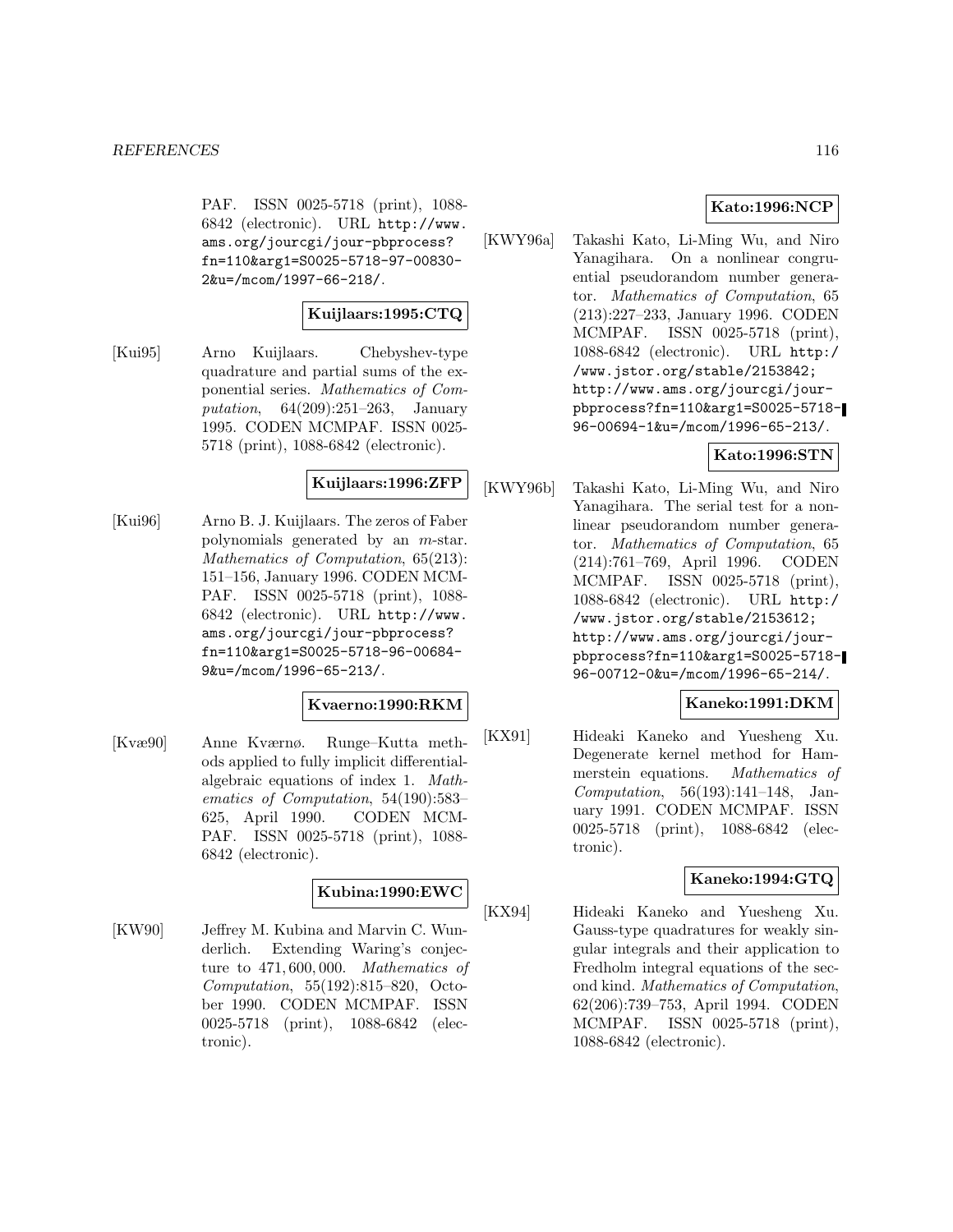#### **Labreuche:1998:CTF**

[Lab98] Christophe Labreuche. A convergence theorem for the fast multipole method for 2-dimensional scattering problems. Mathematics of Computation, 67(222): 553–591, April 1998. CODEN MCM-PAF. ISSN 0025-5718 (print), 1088- 6842 (electronic). URL http://www. ams.org/jourcgi/jour-pbprocess? fn=110&arg1=S0025-5718-98-00937- 5&u=/mcom/1998-67-222/.

#### **Lai:1994:CBL**

[Lai94] Ming Jun Lai. On the computation of Battle–Lemarié's wavelets. Mathematics of Computation, 63(208):689– 699, October 1994. CODEN MCM-PAF. ISSN 0025-5718 (print), 1088- 6842 (electronic).

#### **Lambert:1996:TET**

[Lam96] Adeline Lambert. Table errata: Table of integrals, series, and products [fifth edition, Academic Press, Boston, MA, 1994 and MR 94g:00008] by I. S. Gradshteyn and I. M. Ryzhik. Mathematics of Computation, 65(216):1769, October 1996. CODEN MCMPAF. ISSN 0025- 5718 (print), 1088-6842 (electronic).

#### **Lambert:1997:TET**

[Lam97] Adeline Lambert. Table errata: Table of integrals, series, and products [fifth edition, English translation, Academic Press, Boston, MA, 1994, MR 94g:00008] by I. S. Gradshteĭn and I. M. Ryzhik. Mathematics of Computation, 66(217):463, January 1997. CODEN MCMPAF. ISSN 0025-5718 (print), 1088-6842 (electronic).

#### **Langtry:1996:ADA**

[Lan96] T. N. Langtry. An application of Diophantine approximation to the construction of rank-1 lattice quadrature rules. Mathematics of Computation, 65(216):1635–1662, October 1996. CODEN MCMPAF. ISSN 0025-5718 (print), 1088-6842 (electronic). URL http://www. ams.org/jourcgi/jour-pbprocess? fn=110&arg1=S0025-5718-96-00758- 2&u=/mcom/1996-65-216/.

#### **Larsson:1997:BRN**

[Lar97] Stig Larsson. Book reviews: Navier– Stokes equations and nonlinear functional analysis, by Roger Temam. Mathematics of Computation, 66(219): ??, July 1997. CODEN MCM-PAF. ISSN 0025-5718 (print), 1088- 6842 (electronic).

## **Laurie:1996:AGQ**

[Lau96] Dirk P. Laurie. Anti-Gaussian quadrature formulas. Mathematics of Computation, 65(214):739– 747, April 1996. CODEN MCM-PAF. ISSN 0025-5718 (print), 1088- 6842 (electronic). URL http://www. ams.org/jourcgi/jour-pbprocess? fn=110&arg1=S0025-5718-96-00713- 2&u=/mcom/1996-65-214/.

# **Laurie:1997:CGK**

[Lau97] Dirk P. Laurie. Calculation of Gauss– Kronrod quadrature rules. Mathematics of Computation, 66(219):1133– 1145, July 1997. CODEN MCM-PAF. ISSN 0025-5718 (print), 1088- 6842 (electronic). URL http://www. ams.org/jourcgi/jour-pbprocess? fn=110&arg1=S0025-5718-97-00861- 2&u=/mcom/1997-66-219/.

# **Lawrence:1991:PVC**

[Law91] Jim Lawrence. Polytope volume computation. Mathematics of Computation, 57(195):259–271, July 1991. CODEN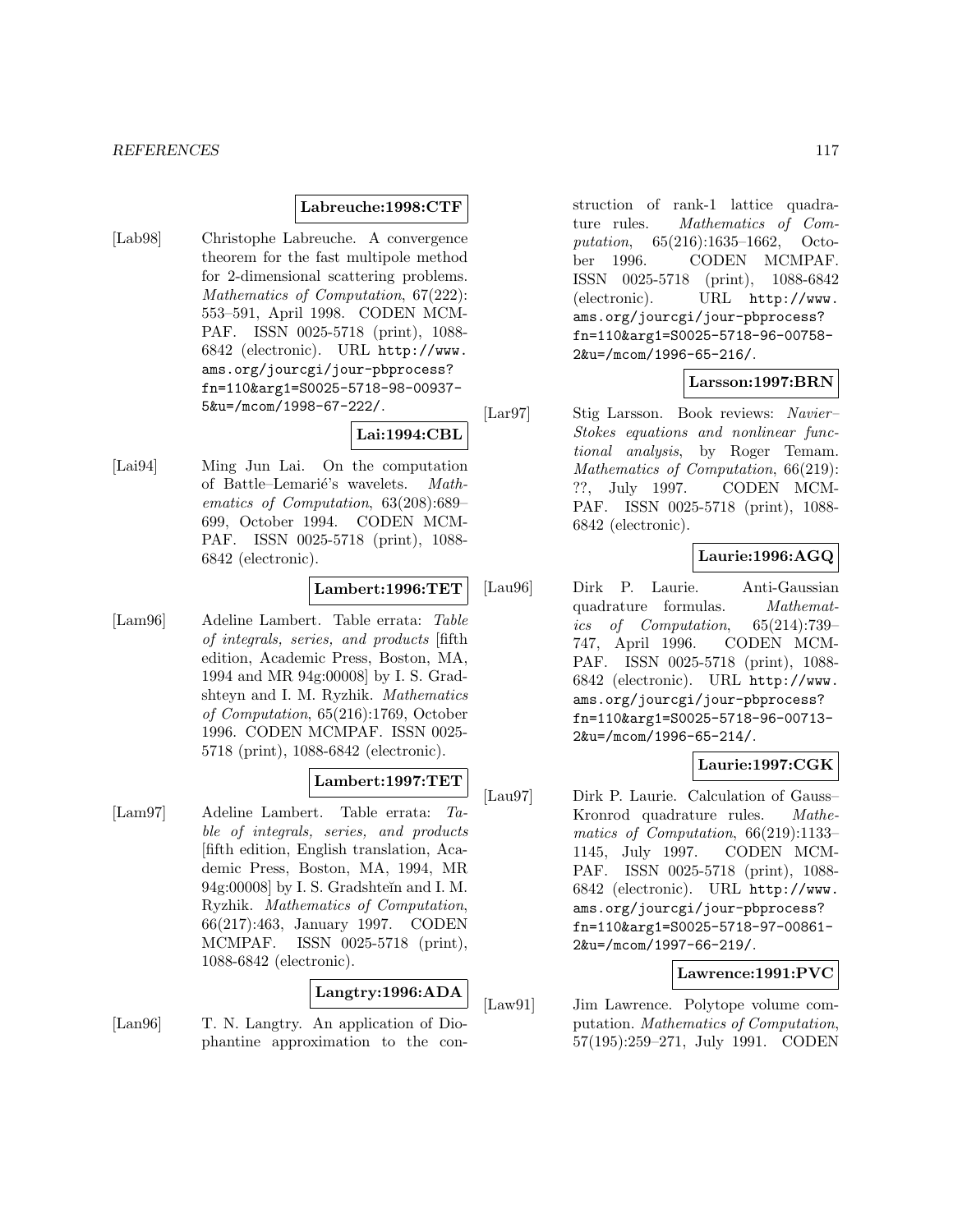MCMPAF. ISSN 0025-5718 (print), 1088-6842 (electronic).

#### **Lazarus:1993:CDU**

[Laz93] Andrew J. Lazarus. Cyclotomy and delta units. Mathematics of Computation, 61(203):295–305, July 1993. CODEN MCMPAF. ISSN 0025-5718 (print), 1088-6842 (electronic).

#### **Lazarus:1994:ICM**

[Laz94] Andrew J. Lazarus. Implications of computational mathematics for the philosophy of mathematics. In Gautschi [Gau94], pages 561–565. ISBN 0-8218- 0291-7, 0-8218-0353-0 (pt. 1), 0-8218- 0354-9 (pt. 2). ISSN 0160-7634. LCCN QA1 .A56 v.48 1994. See also SIAM Review, September 1995, **37**(3), p. 483.

# **Lyness:1994:SNC**

[LC94] J. N. Lyness and Ronald Cools. A survey of numerical cubature over triangles. In Gautschi [Gau94], pages 127– 150. ISBN 0-8218-0291-7, 0-8218-0353- 0 (pt. 1), 0-8218-0354-9 (pt. 2). ISSN 0160-7634. LCCN QA1 .A56 v.48 1994. See also SIAM Review, September 1995, **37**(3), p. 483.

#### **LEcuyer:1996:MEC**

[L'E96] Pierre L'Ecuyer. Maximally equidistributed combined Tausworthe generators. Mathematics of Computation, 65(213):203–213, January 1996. CODEN MCMPAF. ISSN 0025-5718 (print), 1088-6842 (electronic). URL http://www.ams.org/jourcgi/jourpbprocess?fn=110&arg1=S0025-5718- 96-00696-5&u=/mcom/1996-65-213/.

# **LEcuyer:1999:TLC**

[L'E99a] Pierre L'Ecuyer. Tables of linear congruential generators of different sizes and good lattice structure. Mathematics of Computation, 68(225):249– 260, January 1999. CODEN MCM-PAF. ISSN 0025-5718 (print), 1088- 6842 (electronic). URL http://www. ams.org/jourcgi/jour-pbprocess? fn=110&arg1=S0025-5718-99-00996- 5&u=/mcom/1999-68-225/.

# **LEcuyer:1999:TME**

[L'E99b] Pierre L'Ecuyer. Tables of maximally equidistributed combined LFSR generators. Mathematics of Computation, 68(225):261–269, January 1999. CODEN MCMPAF. ISSN 0025-5718 (print), 1088-6842 (electronic). URL http://www.ams.org/jourcgi/jourpbprocess?fn=110&arg1=S0025-5718- 99-01039-X&u=/mcom/1999-68-225/.

# **Lebaud:1994:EEI**

[Leb94] M. P. Lebaud. Error estimate in an isoparametric finite element eigenvalue problem. Mathematics of Computation, 63(207):19–40, July 1994. CODEN MCMPAF. ISSN 0025-5718 (print), 1088-6842 (electronic).

#### **Lecot:1991:QMC**

[Léc91] Christian Lécot. A quasi-Monte Carlo method for the Boltzmann equation. Mathematics of Computation, 56(194): 621–644, April 1991. CODEN MCM-PAF. ISSN 0025-5718 (print), 1088- 6842 (electronic).

# **Lecot:1996:EBQ**

[Léc96] Christian Lécot. Error bounds for quasi-Monte Carlo integration with nets. Mathematics of Computation, 65(213):179–187, January 1996. CO-DEN MCMPAF. ISSN 0025-5718 (print), 1088-6842 (electronic). URL http://www.ams.org/jourcgi/jourpbprocess?fn=110&arg1=S0025-5718- 96-00690-4&u=/mcom/1996-65-213/.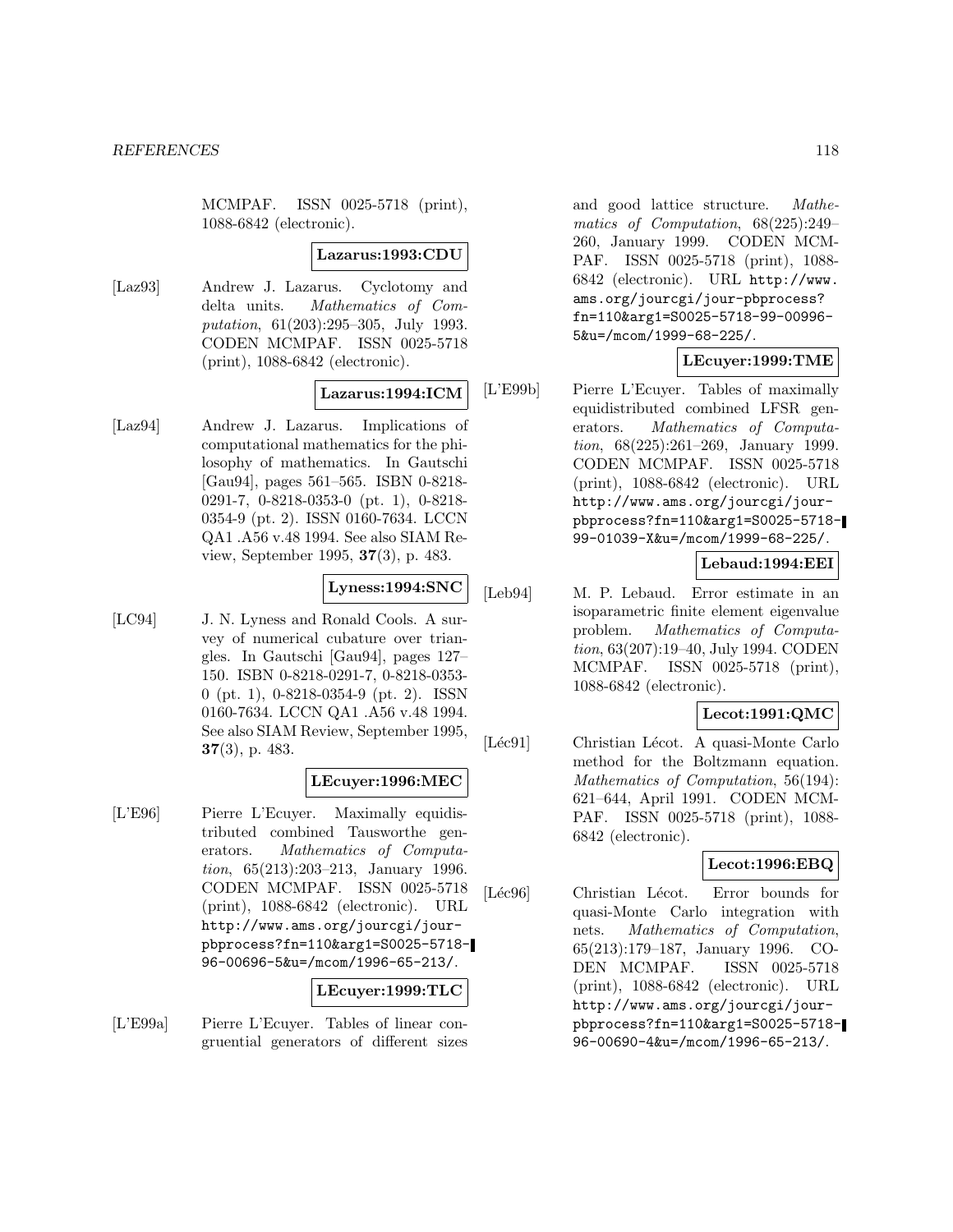#### *REFERENCES* 119

#### **Leemans:1999:ART**

[Lee99] Dimitri Leemans. An atlas of regular thin geometries for small groups. Mathematics of Computation, 68(228):1631– 1647, October 1999. CODEN MCM-PAF. ISSN 0025-5718 (print), 1088- 6842 (electronic). URL http://www. ams.org/jourcgi/jour-pbprocess? fn=110&arg1=S0025-5718-99-01130- 8&u=/mcom/1999-68-228/.

# **Lehner:1990:LHC**

[Leh90] J. Lehner. The local Hurwitz constant and Diophantine approximation on Hecke groups. Mathematics of Computation, 55(192):765–781, October 1990. CODEN MCMPAF. ISSN 0025-5718 (print), 1088-6842 (electronic).

# **Lehman:1992:LPD**

[Leh92a] J. Larry Lehman. Levels of positive definite ternary quadratic forms. Mathematics of Computation, 58(197):399– 417, S17–S22, January 1992. CODEN MCMPAF. ISSN 0025-5718 (print), 1088-6842 (electronic).

#### **Lehman:1992:SLP**

[Leh92b] J. Larry Lehman. Supplement to "Levels of positive definite ternary quadratic forms" by J. Larry Lehman. Mathematics of Computation, 58(197):S17– S22, January 1992. CODEN MCM-PAF. ISSN 0025-5718 (print), 1088- 6842 (electronic).

#### **Lehmer:1993:MWM**

[Leh93] D. H. Lehmer. The mathematical work of Morgan Ward. Mathematics of Computation, 61(203):307–311, July 1993. CODEN MCMPAF. ISSN 0025-5718 (print), 1088-6842 (electronic).

# **Lehman:1997:RES**

[Leh97] Larry Lehman. Rational eigenvectors in spaces of ternary forms. Mathematics of Computation, 66(218):833– 839, April 1997. CODEN MCM-PAF. ISSN 0025-5718 (print), 1088- 6842 (electronic). URL http://www. ams.org/jourcgi/jour-pbprocess? fn=110&arg1=S0025-5718-97-00821- 1&u=/mcom/1997-66-218/.

# **Lenferink:1991:CPI**

[Len91a] H. W. J. Lenferink. Contractivitypreserving implicit linear multistep methods. Mathematics of Computation, 56(193):177–199, January 1991. CODEN MCMPAF. ISSN 0025-5718 (print), 1088-6842 (electronic).

# **Lenstra:1991:FIB**

[Len91b] H. W. Lenstra, Jr. Finding isomorphisms between finite fields. Mathematics of Computation, 56(193):329– 347, January 1991. CODEN MCM-PAF. ISSN 0025-5718 (print), 1088- 6842 (electronic).

#### **Lenstra:1997:BRM**

[Len97] H. W. Lenstra, Jr. Book reviews: Mathematics of Computation 1943-1993: A half-century of computational mathematics, by Walter Gautschi (Editor). Mathematics of Computation, 66 (219):??, July 1997. CODEN MCM-PAF. ISSN 0025-5718 (print), 1088- 6842 (electronic).

#### **Levillain:1992:EAM**

[Lev92] Vincent Levillain. Eigenvalue approximation by a mixed method for resonant inhomogeneous cavities with metallic boundaries. Mathematics of Computation, 58(197):11–20, January 1992. CODEN MCMPAF. ISSN 0025-5718 (print), 1088-6842 (electronic).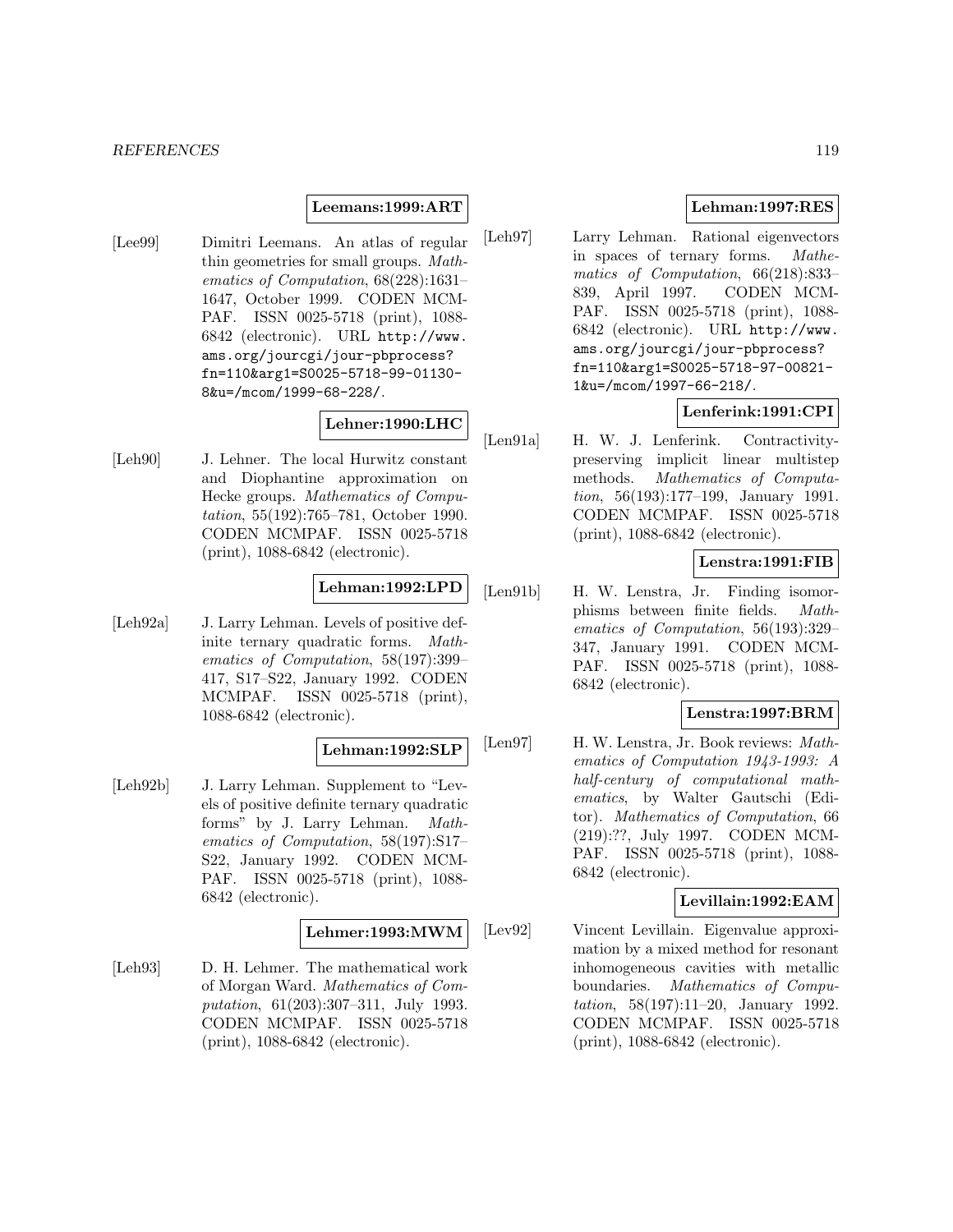# **Levin:1998:APM**

[Lev98] David Levin. The approximation power of moving least-squares. Mathematics of Computation, 67(224):1517– 1531, October 1998. CODEN MCM-PAF. ISSN 0025-5718 (print), 1088- 6842 (electronic). URL http://www. ams.org/jourcgi/jour-pbprocess? fn=110&arg1=S0025-5718-98-00974- 0&u=/mcom/1998-67-224/.

#### **Lewanowicz:1994:SAS**

[Lew94] Stanisław Lewanowicz. A simple approach to the summation of certain slowly convergent series. Mathematics of Computation, 63(208):741– 745, October 1994. CODEN MCM-PAF. ISSN 0025-5718 (print), 1088- 6842 (electronic).

## **Linzer:1993:MFF**

[LF93] Elliot Linzer and Ephraim Feig. Modified FFTs for fused multiply-add architectures. Mathematics of Computation, 60(201):347–361, January 1993. CODEN MCMPAF. ISSN 0025-5718 (print), 1088-6842 (electronic).

#### **Lotstedt:1993:FAM**

[LG93a] Per Lötstedt and Bertil Gustafsson. Fourier analysis of multigrid methods for general systems of PDEs. Mathematics of Computation, 60(202):473– 493, S3–S9, April 1993. CODEN MCM-PAF. ISSN 0025-5718 (print), 1088- 6842 (electronic).

# **Lotstedt:1993:SFA**

[LG93b] Per Lötstedt and Bertil Gustafsson. Supplement to "Fourier analysis of multigrid methods for general systems of PDEs". Mathematics of Computation, 60(202):S3–S9, April 1993. CO-DEN MCMPAF. ISSN 0025-5718 (print), 1088-6842 (electronic).

# **Lodha:1997:UAE**

[LG97] Suresh K. Lodha and Ron Goldman. A unified approach to evaluation algorithms for multivariate polynomials. Mathematics of Computation, 66(220):1521–1553, October 1997. CODEN MCMPAF. ISSN 0025-5718 (print), 1088-6842 (electronic). URL http://www. ams.org/jourcgi/jour-pbprocess? fn=110&arg1=S0025-5718-97-00862- 4&u=/mcom/1997-66-220/.

# **Lavoie:1994:GDT**

[LGRA94] J. L. Lavoie, F. Grondin, A. K. Rathie, and K. Arora. Generalizations of Dixon's theorem on the sum of a  $_3F_2$ . Mathematics of Computation, 62(205): 267–276, January 1994. CODEN MCM-PAF. ISSN 0025-5718 (print), 1088- 6842 (electronic).

# **Leydold:1998:SPA**

[LH98] Josef Leydold and Wolfgang Hörmann. A sweep-plane algorithm for generating random tuples in simple polytopes. Mathematics of Computation, 67(224):1617–1635, October 1998. CODEN MCMPAF. ISSN 0025-5718 (print), 1088-6842 (electronic). URL http://www. ams.org/jourcgi/jour-pbprocess? fn=110&arg1=S0025-5718-98-01004- 7&u=/mcom/1998-67-224/.

# **Li:1994:PMP**

[Li94a] Ren Cang Li. On perturbations of matrix pencils with real spectra. Mathematics of Computation, 62(205):231– 265, January 1994. CODEN MCM-PAF. ISSN 0025-5718 (print), 1088- 6842 (electronic).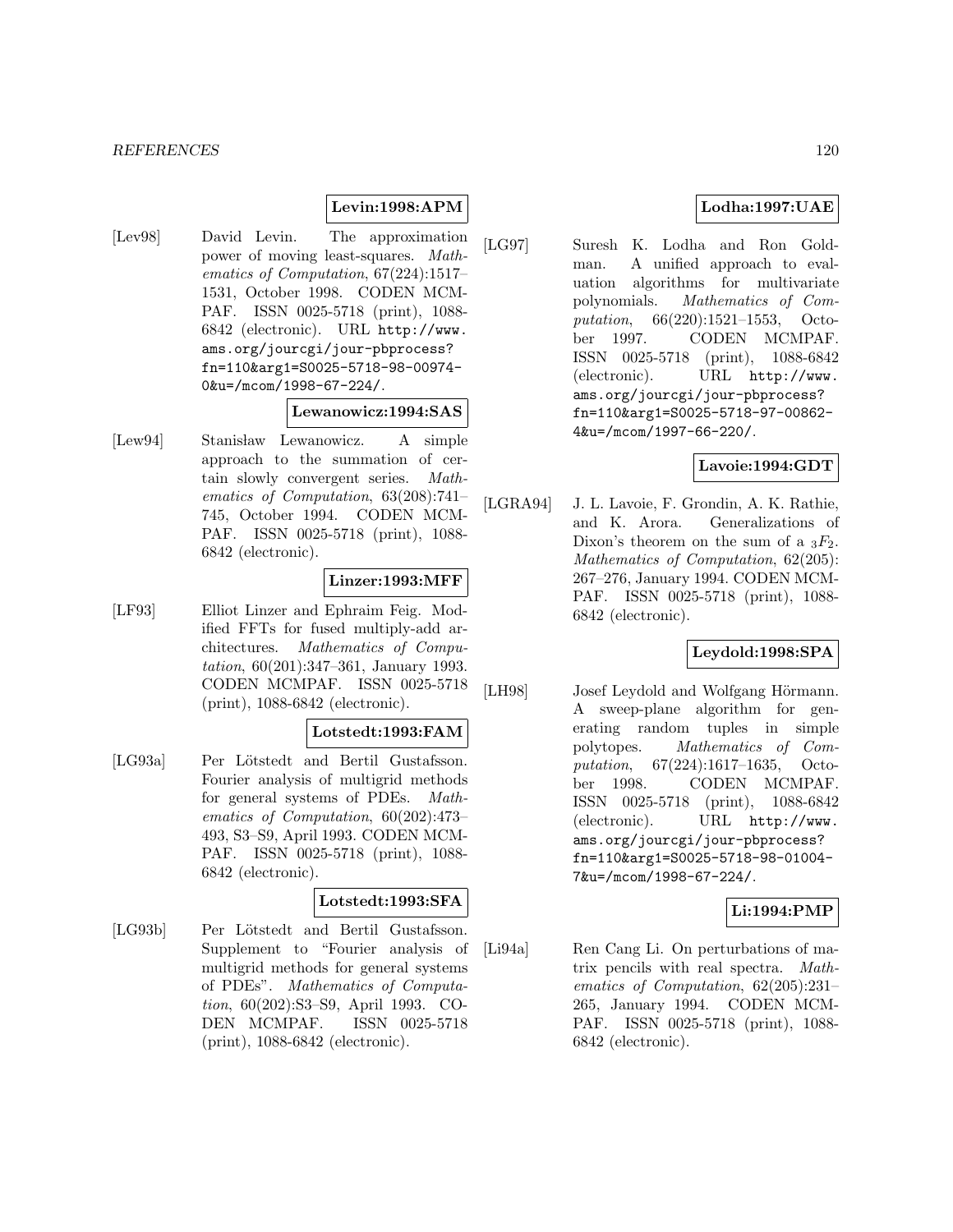#### *REFERENCES* 121

# **Li:1994:BCP**

[Li94b] Shou Fu Li. B-convergence properties of multistep Runge–Kutta methods. Mathematics of Computation, 62(206): 565–575, April 1994. CODEN MCM-PAF. ISSN 0025-5718 (print), 1088- 6842 (electronic).

#### **Li:1999:CBF**

[Li99] Ruixia Li. On the coupling of BEM and FEM for exterior problems for the Helmholtz equation. Mathematics of Computation, 68(227):945– 953, July 1999. CODEN MCM-PAF. ISSN 0025-5718 (print), 1088- 6842 (electronic). URL http://www. ams.org/jourcgi/jour-pbprocess? fn=110&arg1=S0025-5718-99-01064- 9&u=/mcom/1999-68-227/.

#### **Lin:1994:EAF**

[Lin94] E. B. Lin. Eigenvalue approximation of Fredholm integral operators. In Gautschi [Gau94], pages 317–321. ISBN 0-8218-0291-7, 0-8218-0353-0 (pt. 1), 0- 8218-0354-9 (pt. 2). ISSN 0160-7634. LCCN QA1 .A56 v.48 1994. See also SIAM Review, September 1995, **37**(3), p. 483.

#### **Lindstrom:1998:FFS**

[Lin98] Bernt Lindström. Finding finite  $B_2$ -sequences faster. *Mathemat*ics of Computation, 67(223):1173– 1178, July 1998. CODEN MCM-PAF. ISSN 0025-5718 (print), 1088- 6842 (electronic). URL http://www. ams.org/jourcgi/jour-pbprocess? fn=110&arg1=S0025-5718-98-00986- 7&u=/mcom/1998-67-223/.

# **Liu:1994:FDM**

[Liu94] Jinn Liang Liu. A finite difference method for symmetric positive differential equations. Mathematics of Computation, 62(205):105–118, January 1994. CODEN MCMPAF. ISSN 0025-5718 (print), 1088-6842 (electronic).

#### **Liu:1994:STB**

[LJ94] Anwei Liu and Barry Joe. On the shape of tetrahedra from bisection. Mathematics of Computation, 63(207): 141–154, July 1994. CODEN MCM-PAF. ISSN 0025-5718 (print), 1088- 6842 (electronic).

# **Liu:1996:QLR**

[LJ96a] Anwei Liu and Barry Joe. Quality local refinement of tetrahedral meshes based on 8-subtetrahedron subdivision. Mathematics of Computation, 65(215): 1183–1200, July 1996. CODEN MCM-PAF. ISSN 0025-5718 (print), 1088- 6842 (electronic). URL http://www. ams.org/jourcgi/jour-pbprocess? fn=110&arg1=S0025-5718-96-00748- X&u=/mcom/1996-65-215/.

#### **Lyness:1996:TCF**

[LJ96b] J. N. Lyness and S. Joe. Triangular canonical forms for lattice rules of prime-power order. Mathematics of Computation, 65(213):165– 178, January 1996. CODEN MCM-PAF. ISSN 0025-5718 (print), 1088- 6842 (electronic). URL http://www. ams.org/jourcgi/jour-pbprocess? fn=110&arg1=S0025-5718-96-00691- 6&u=/mcom/1996-65-213/.

## **Lehmer:1993:LP**

[LL93] D. H. Lehmer and Emma Lehmer. The Lehmer project. Mathematics of Computation, 61(203):313–317, July 1993. CODEN MCMPAF. ISSN 0025-5718 (print), 1088-6842 (electronic).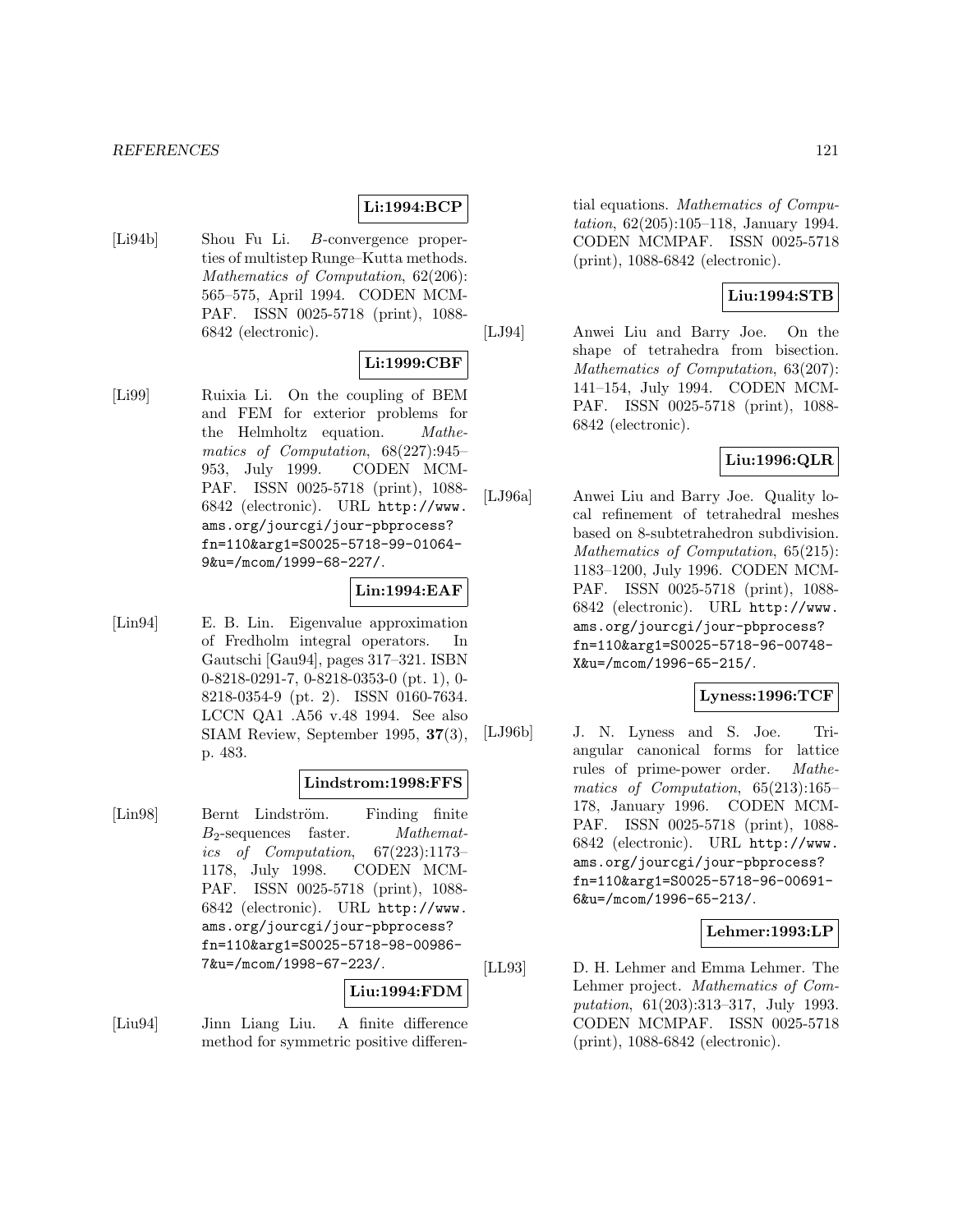# **Li:1998:NFE**

[LL98] Bo Li and Mitchell Luskin. Nonconforming finite element approximation of crystalline microstructure. Mathematics of Computation, 67(223):917– 946, July 1998. CODEN MCM-PAF. ISSN 0025-5718 (print), 1088- 6842 (electronic). URL http://www. ams.org/jourcgi/jour-pbprocess? fn=110&arg1=S0025-5718-98-00941- 7&u=/mcom/1998-67-223/.

# **LeFloch:1999:GMS**

[LL99] Philippe G. LeFloch and Jian-Guo Liu. Generalized monotone schemes, discrete paths of extrema, and discrete entropy conditions. Mathematics of Computation, 68(227):1025– 1055, July 1999. CODEN MCM-PAF. ISSN 0025-5718 (print), 1088- 6842 (electronic). URL http://www. ams.org/jourcgi/jour-pbprocess? fn=110&arg1=S0025-5718-99-01062- 5&u=/mcom/1999-68-227/.

#### **Lenstra:1993:FNF**

[LLMP93] A. K. Lenstra, H. W. Lenstra, Jr., M. S. Manasse, and J. M. Pollard. The factorization of the ninth Fermat number. Mathematics of Computation, 61(203): 319–349, July 1993. CODEN MCM-PAF. ISSN 0025-5718 (print), 1088- 6842 (electronic).

#### **Lenstra:1995:AFN**

[LLMP95] A. K. Lenstra, H. W. Lenstra, Jr., M. S. Manasse, and J. M. Pollard. Addendum: "The factorization of the ninth Fermat number" [Math. Comp. **61** (1993), no. 203, 319–349, MR 93k:11116]. Mathematics of Computation, 64(211):1357, July 1995. CODEN MCMPAF. ISSN 0025-5718 (print), 1088-6842 (electronic).

## **Lawton:1996:AME**

[LLS96] W. Lawton, S. L. Lee, and Zuowei Shen. An algorithm for matrix extension and wavelet construction. Mathematics of Computation, 65(214):723– 737, April 1996. CODEN MCM-PAF. ISSN 0025-5718 (print), 1088- 6842 (electronic). URL http://www. ams.org/jourcgi/jour-pbprocess? fn=110&arg1=S0025-5718-96-00714- 4&u=/mcom/1996-65-214/.

# **Li:1990:ESA**

[LM90] Zi-Cai Li and Rudolf Mathon. Error and stability analysis of boundary methods for elliptic problems with interfaces. Mathematics of Computation, 54(189):41–61, January 1990. CODEN MCMPAF. ISSN 0025-5718 (print), 1088-6842 (electronic).

# **Lenstra:1994:FTL**

[LM94a] A. K. Lenstra and M. S. Manasse. Factoring with two large primes. Mathematics of Computation, 63(208):785– 798, October 1994. CODEN MCM-PAF. ISSN 0025-5718 (print), 1088- 6842 (electronic).

# **Li:1994:AMH**

[LM94b] Zhilin Li and Anita Mayo. ADI methods for heat equations with discontinuities along an arbitrary interface. In Gautschi [Gau94], pages 311–315. ISBN 0-8218-0291-7, 0-8218-0353-0 (pt. 1), 0- 8218-0354-9 (pt. 2). ISSN 0160-7634. LCCN QA1 .A56 v.48 1994. See also SIAM Review, September 1995, **37**(3), p. 483.

#### **LeRoux:1999:NSF**

[LM99] Marie-Noelle Le Roux and Paul-Emile Mainge. Numerical solution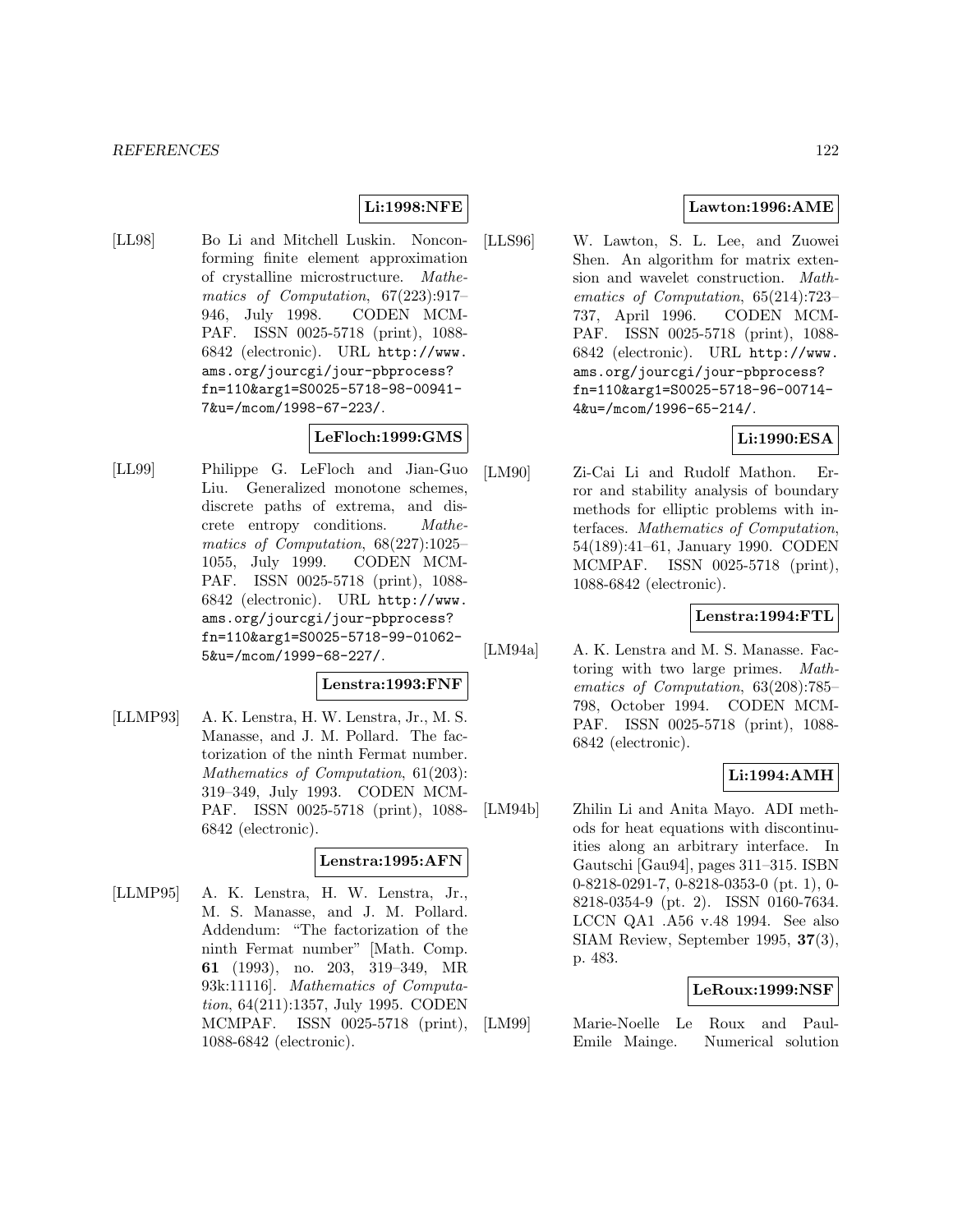of a fast diffusion equation. Mathematics of Computation, 68(226):461– 485, April 1999. CODEN MCM-PAF. ISSN 0025-5718 (print), 1088- 6842 (electronic). URL http://www. ams.org/jourcgi/jour-pbprocess? fn=110&arg1=S0025-5718-99-01063- 7&u=/mcom/1999-68-226/.

## **Loh:1996:NAC**

[LN96] Günter Löh and Wolfgang Niebuhr. A new algorithm for constructing large Carmichael numbers. Mathematics of Computation, 65(214):823– 836, April 1996. CODEN MCM-PAF. ISSN 0025-5718 (print), 1088- 6842 (electronic). URL http://www. ams.org/jourcgi/jour-pbprocess? fn=110&arg1=S0025-5718-96-00692- 8&u=/mcom/1996-65-214/.

# **Loheac:1993:PAC**

[LNS93] J.-P. Lohéac, F. Nataf, and M. Schatzman. Parabolic approximations of the convection-diffusion equation. Mathematics of Computation, 60(202):515– 530, April 1993. CODEN MCM-PAF. ISSN 0025-5718 (print), 1088- 6842 (electronic).

#### **Lubich:1993:RKM**

[LO93] Ch. Lubich and A. Ostermann. Runge– Kutta methods for parabolic equations and convolution quadrature. Mathematics of Computation, 60(201):105– 131, January 1993. CODEN MCM-PAF. ISSN 0025-5718 (print), 1088- 6842 (electronic).

#### **Lozier:1994:NES**

[LO94] D. W. Lozier and F. W. J. Olver. Numerical evaluation of special functions. In Gautschi [Gau94], pages 79–125. ISBN 0-8218-0291-7, 0-8218- 0353-0 (pt. 1), 0-8218-0354-9 (pt. 2). ISSN 0160-7634. LCCN QA1 .A56 v.48 1994. URL http://math.nist.gov/ mcsd/Reports/2001/nesf/. See also SIAM Review, September 1995, **37**(3), p. 483.

# **Lubich:1995:RKA**

[LO95] Christian Lubich and Alexander Ostermann. Runge–Kutta approximation of quasi-linear parabolic equations. Mathematics of Computation, 64(210): 601–627, April 1995. CODEN MCM-PAF. ISSN 0025-5718 (print), 1088- 6842 (electronic).

## **Lorentzen:1994:DCF**

[Lor94] Lisa Lorentzen. Divergence of continued fractions related to hypergeometric series. Mathematics of Computation, 62(206):671–686, April 1994. CODEN MCMPAF. ISSN 0025-5718 (print), 1088-6842 (electronic).

# **Louboutin:1992:FCN**

[Lou92] Stéphane Louboutin. L-functions and class numbers of imaginary quadratic fields and of quadratic extensions of an imaginary quadratic field. Mathematics of Computation, 59(199):213–230, July 1992. CODEN MCMPAF. ISSN 0025- 5718 (print), 1088-6842 (electronic).

# **Louboutin:1995:DAN**

[Lou95] Stéphane Louboutin. Determination of all nonquadratic imaginary cyclic number fields of 2-power degrees with ideal class groups of exponents  $\leq 2$ . Mathematics of Computation, 64(209):323– 340, January 1995. CODEN MCM-PAF. ISSN 0025-5718 (print), 1088- 6842 (electronic).

# **Louboutin:1997:CRC**

[Lou97] Stéphane Louboutin. Computation of relative class numbers of CM-fields.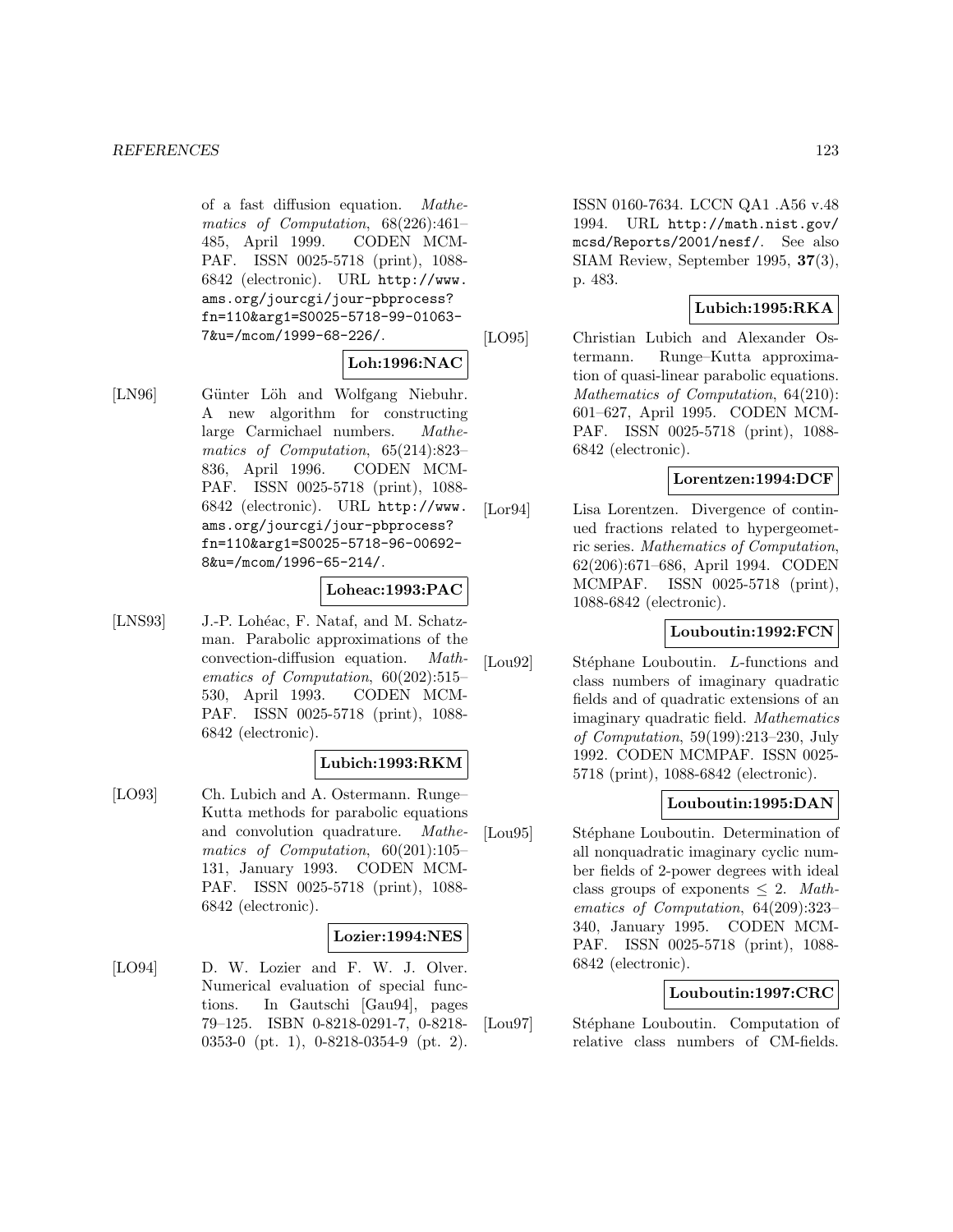Mathematics of Computation, 66(219): 1185–1194, July 1997. CODEN MCM-PAF. ISSN 0025-5718 (print), 1088- 6842 (electronic). URL http://www. ams.org/jourcgi/jour-pbprocess? fn=110&arg1=S0025-5718-97-00863- 6&u=/mcom/1997-66-219/.

# **Lozier:1996:BRI**

[Loz96] Daniel W. Lozier. Book reviews: An introduction to scientific, symbolic, and graphical computation, by Eugene Fiume. Mathematics of Computation, 65 (216):??, October 1996. CODEN MCM-PAF. ISSN 0025-5718 (print), 1088- 6842 (electronic). URL http://www. ams.org/jourcgi/jour-pbprocess? fn=110&arg1=S0025-5718-96-00768- 5&u=/mcom/1996-65-216/.

## **Lozier:1997:BRA**

[Loz97] Daniel W. Lozier. Book reviews: Abstract machine models for highly parallel computers, edited by John R. Davy and Peter M. Dew. Mathematics of Computation, 66(218): ??, April 1997. CODEN MCM-PAF. ISSN 0025-5718 (print), 1088- 6842 (electronic). URL http://www. ams.org/jourcgi/jour-pbprocess? fn=110&arg1=S0025-5718-97-00856- 9&u=/mcom/1997-66-218/.

# **Lozier:1998:BRA**

[Loz98a] Daniel W. Lozier. Book reviews: Applications on advanced architecture computers, edited by Greg Astfalk. Mathematics of Computation, 67(221): ??, January 1998. CODEN MCM-PAF. ISSN 0025-5718 (print), 1088- 6842 (electronic). URL http://www. ams.org/jourcgi/jour-pbprocess? fn=110&arg1=S0025-5718-98-00891- 6&u=/mcom/1998-67-221/.

# **Lozier:1998:BRC**

[Loz98b] Daniel W. Lozier. Book reviews: Computation of special functions, by Shanjie Zhang and Jianming Jin. Mathematics of Computation, 67(221): ??, January 1998. CODEN MCM-PAF. ISSN 0025-5718 (print), 1088- 6842 (electronic). URL http://www. ams.org/jourcgi/jour-pbprocess? fn=110&arg1=S0025-5718-98-00891- 6&u=/mcom/1998-67-221/.

# **Lozier:1998:BRN**

[Loz98c] Daniel W. Lozier. Book reviews: Numerical recipes in Fortran 90: The art of parallel scientific computing, Volume 2 of Fortan numerical recipes, second edition, by William H. Press, Saul A. Teukolsky, William T. Vetterling and Brian P. Flannery. Mathematics of Computation, 67(221): ??, January 1998. CODEN MCM-PAF. ISSN 0025-5718 (print), 1088- 6842 (electronic). URL http://www. ams.org/jourcgi/jour-pbprocess? fn=110&arg1=S0025-5718-98-00891- 6&u=/mcom/1998-67-221/.

# **Lesaint:1992:EEN**

[LP92] P. Lesaint and J. Pousin. Error estimates for a nonlinear degenerate parabolic problem. Mathematics of Computation, 59(200):339–358, October 1992. CODEN MCMPAF. ISSN 0025-5718 (print), 1088-6842 (electronic).

# **Lewanowicz:1995:AMC**

[LP95] Stanisław Lewanowicz and Stefan Paszkowski. An analytic method for convergence acceleration of certain hypergeometric series. Mathematics of Computation, 64(210):691–713, April 1995. CODEN MCMPAF. ISSN 0025- 5718 (print), 1088-6842 (electronic).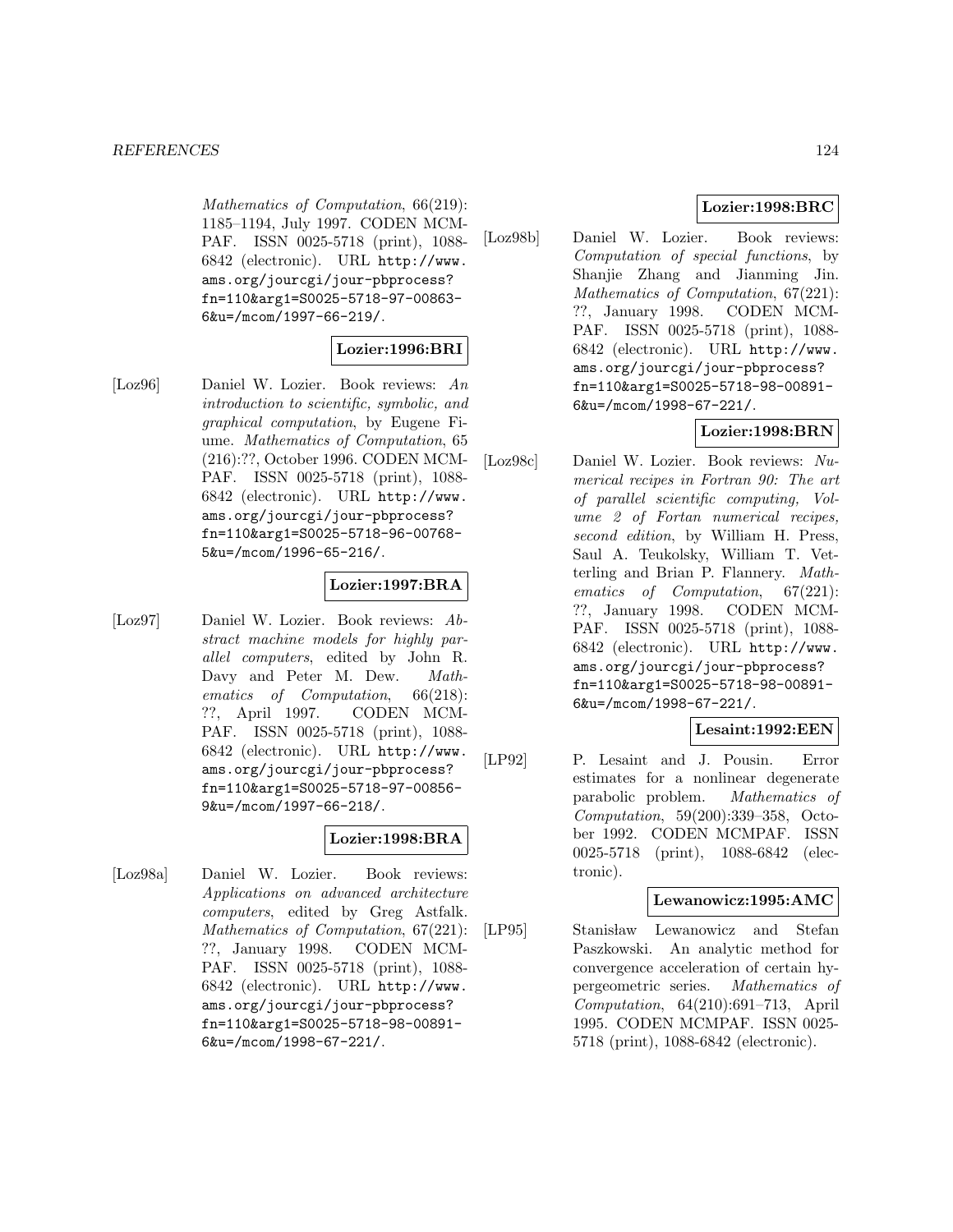#### **Lukes:1996:SRP**

[LPW96a] R. F. Lukes, C. D. Patterson, and H. C. Williams. Some results on pseudosquares. Mathematics of Computation, 65(213):361–372, S25–S27, January 1996. CODEN MCM-PAF. ISSN 0025-5718 (print), 1088- 6842 (electronic). URL http://www. ams.org/jourcgi/jour-pbprocess? fn=110&arg1=S0025-5718-96-00678- 3&u=/mcom/1996-65-213/.

**Lukes:1996:SSR**

[LPW96b] R. F. Lukes, C. D. Patterson, and H. C. Williams. Supplement to "Some results on pseudosquares". Mathematics of Computation, 65(213):S25– S27, January 1996. CODEN MCM-PAF. ISSN 0025-5718 (print), 1088- 6842 (electronic).

# **Li:1990:NSM**

[LR90] Shou Fu Li and Baogen Ruan. Nonlinear stability of multistep multiderivative methods. Mathematics of Computation, 55(192):581–589, October 1990. CODEN MCMPAF. ISSN 0025-5718 (print), 1088-6842 (electronic).

# **Leimkuhler:1994:SIC**

[LR94] B. Leimkuhler and S. Reich. Symplectic integration of constrained Hamiltonian systems. Mathematics of Computation, 63(208):589–605, October 1994. CODEN MCMPAF. ISSN 0025-5718 (print), 1088-6842 (electronic).

#### **Lenferink:1991:GRC**

[LS91a] H. W. J. Lenferink and M. N. Spijker. On a generalization of the resolvent condition in the Kreiss matrix theorem. Mathematics of Computation, 57(195): 211–220, July 1991. CODEN MCM-PAF. ISSN 0025-5718 (print), 1088- 6842 (electronic).

### **Lenferink:1991:USR**

[LS91b] H. W. J. Lenferink and M. N. Spijker. On the use of stability regions in the numerical analysis of initial value problems. Mathematics of Computation, 57(195):221–237, July 1991. CODEN MCMPAF. ISSN 0025-5718 (print), 1088-6842 (electronic).

## **Lenstra:1993:CFL**

[LS93a] H. W. Lenstra, Jr. and J. O. Shallit. Continued fractions and linear recurrences. Mathematics of Computation, 61(203):351–354, July 1993. CODEN MCMPAF. ISSN 0025-5718 (print), 1088-6842 (electronic).

#### **Lyness:1993:LRC**

[LS93b] J. N. Lyness and T. Sørevik. Lattice rules by component scaling. Mathematics of Computation, 61(204):799– 820, October 1993. CODEN MCM-PAF. ISSN 0025-5718 (print), 1088- 6842 (electronic).

#### **Lempken:1994:SPI**

[LS94] W. Lempken and R. Staszewski. The structure of the projective indecomposable modules of  $\hat{3}M_{22}$  in characteristic 2. Mathematics of Computation, 62(206):841–850, April 1994. CODEN MCMPAF. ISSN 0025-5718 (print), 1088-6842 (electronic).

#### **LeTallec:1995:DDN**

[LS95] Patrick Le Tallec and Taoufik Sassi. Domain decomposition with non-matching grids: Augmented Lagrangian approach. Mathematics of Computation, 64(212):1367–1396, October 1995. CODEN MCMPAF. ISSN 0025-5718 (print), 1088-6842 (electronic).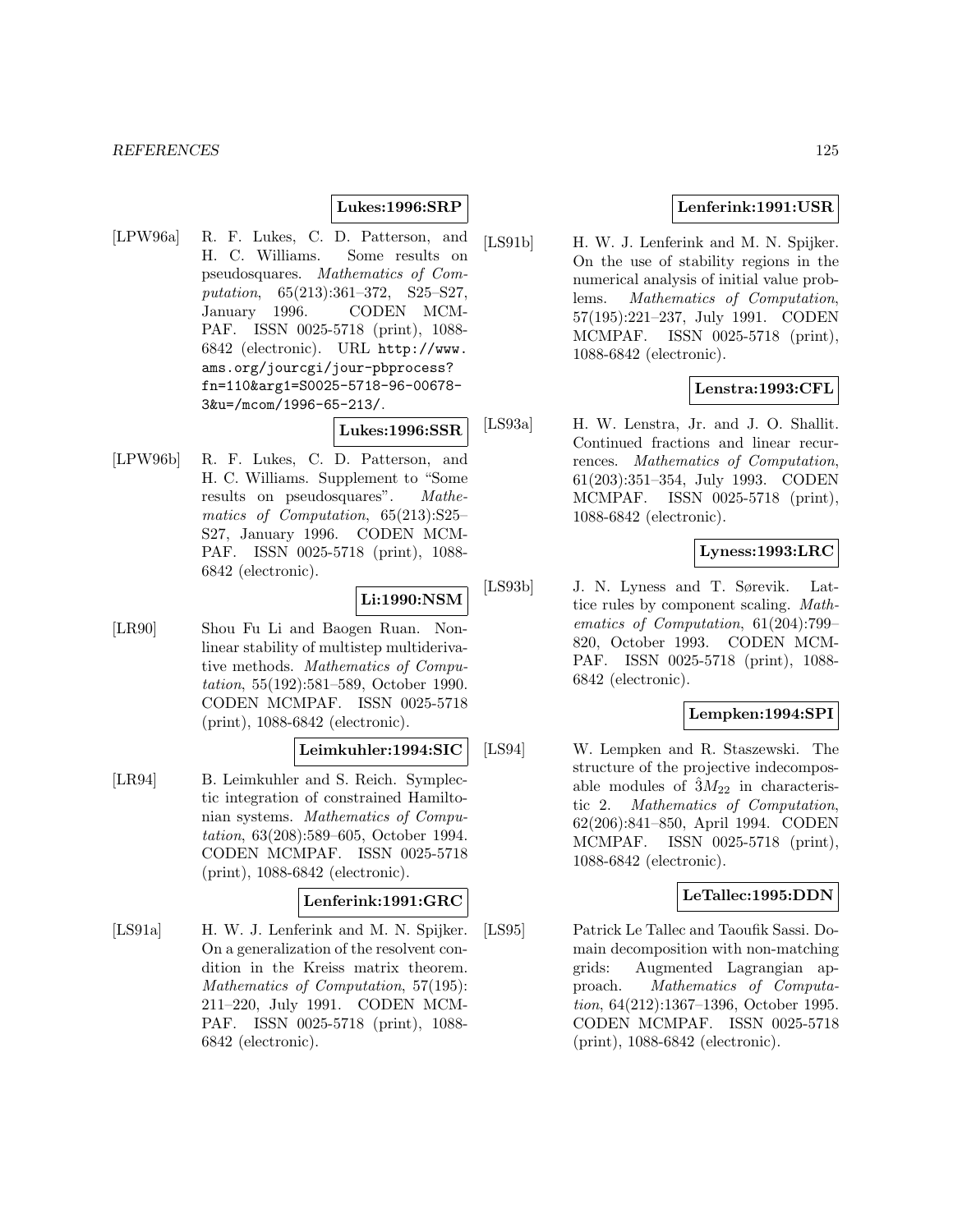# **Li:1998:NCM**

[LS98] Bao Cheng Li and Stavros Syngellakis. Numerical conformal mapping based on the generalised conjugation operator. Mathematics of Computation, 67(222): 619–639, April 1998. CODEN MCM-PAF. ISSN 0025-5718 (print), 1088- 6842 (electronic). URL http://www. ams.org/jourcgi/jour-pbprocess? fn=110&arg1=S0025-5718-98-00957- 0&u=/mcom/1998-67-222/.

# **Lin:1991:SGR**

[LSEG91] T. Lin, J. Sochacki, R. Ewing, and J. George. Some grid refinement schemes for hyperbolic equations with piecewise constant coefficients. Mathematics of Computation, 56(193):61– 86, January 1991. CODEN MCM-PAF. ISSN 0025-5718 (print), 1088- 6842 (electronic).

#### **Lyness:1991:NII**

[LSK91] J. N. Lyness, T. Sørevik, and P. Keast. Notes on integration and integer sublattices. Mathematics of Computation, 56 (193):243–255, January 1991. CODEN MCMPAF. ISSN 0025-5718 (print), 1088-6842 (electronic).

#### **Larsson:1999:SRA**

[LSS99] Stig Larsson and J.-M. Sanz-Serna. A shadowing result with applications to finite element approximation of reaction-diffusion equations. Mathematics of Computation, 68(225):55– 72, January 1999. CODEN MCM-PAF. ISSN 0025-5718 (print), 1088- 6842 (electronic). URL http://www. ams.org/jourcgi/jour-pbprocess? fn=110&arg1=S0025-5718-99-01038- 8&u=/mcom/1999-68-225/.

#### **Lubich:1996:NDE**

[LST96] Ch. Lubich, I. H. Sloan, and V. Thomée. Nonsmooth data error estimates for approximations of an evolution equation with a positive-type memory term. Mathematics of Computation, 65(213): 1–17, January 1996. CODEN MCM-PAF. ISSN 0025-5718 (print), 1088- 6842 (electronic). URL http://www. ams.org/jourcgi/jour-pbprocess? fn=110&arg1=S0025-5718-96-00677- 1&u=/mcom/1996-65-213/.

#### **Larcher:1994:RFW**

[LSW94] Gerhard Larcher, Wolfgang Ch. Schmid, and Reinhard Wolf. Representation of functions as Walsh series to different bases and an application to the numerical integration of high-dimensional Walsh series. Mathematics of Computation, 63(208):701–716, October 1994. CODEN MCMPAF. ISSN 0025-5718 (print), 1088-6842 (electronic).

# **Lukes:1997:FTE**

[LSW97] Richard F. Lukes, Renate Scheidler, and Hugh C. Williams. Further tabulation of the Erdős–Selfridge function. Mathematics of Computation, 66(220):1709–1717, October 1997. CODEN MCMPAF. ISSN 0025-5718 (print), 1088-6842 (electronic). URL http://www. ams.org/jourcgi/jour-pbprocess? fn=110&arg1=S0025-5718-97-00864- 8&u=/mcom/1997-66-220/.

# **Lasiecka:1991:NAA**

[LT91a] I. Lasiecka and R. Triggiani. Numerical approximations of algebraic Riccati equations for abstract systems modelled by analytic semigroups, and applications. Mathematics of Computation, 57 (196):639–662, S13–S37, October 1991.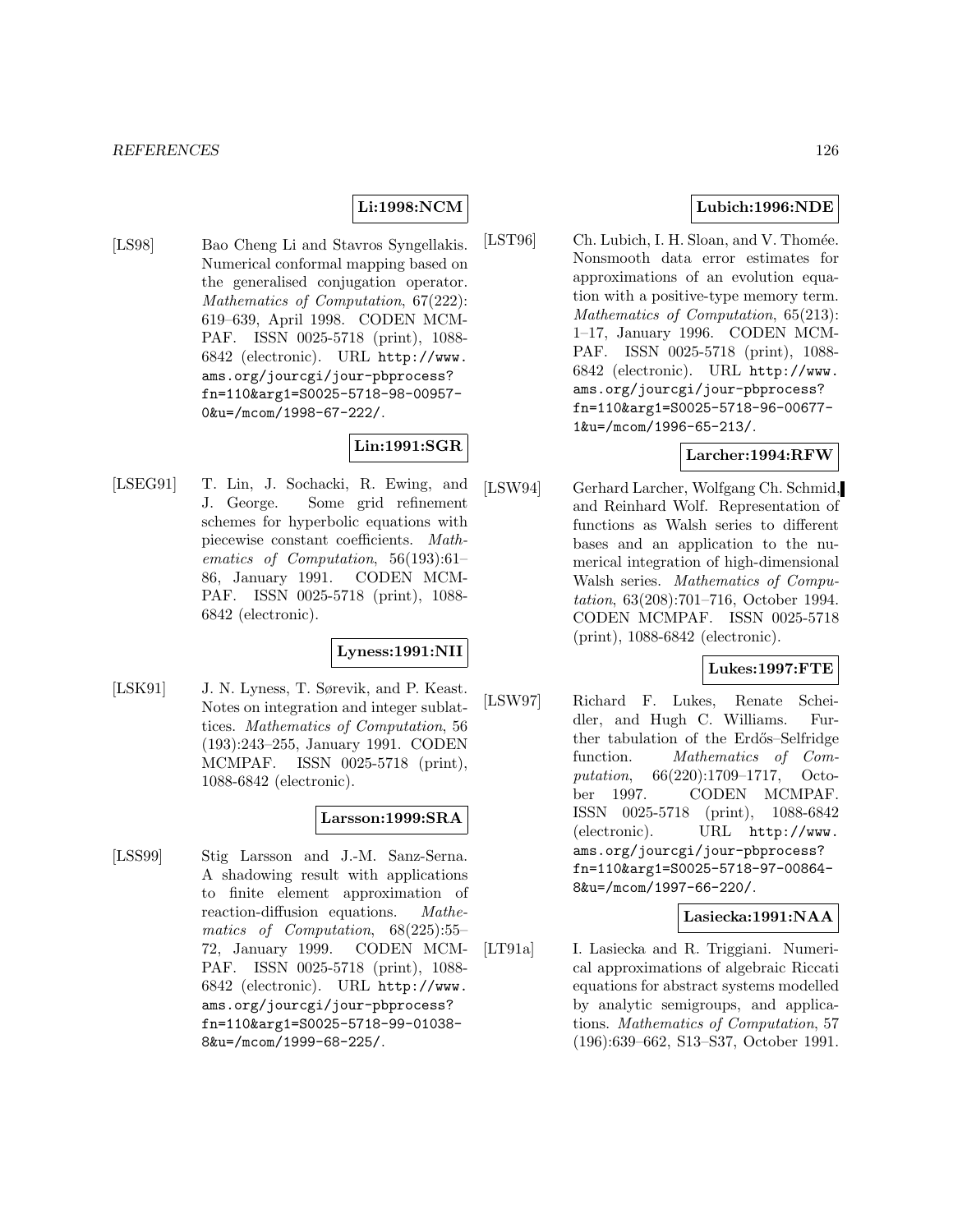CODEN MCMPAF. ISSN 0025-5718 (print), 1088-6842 (electronic).

#### **Lasiecka:1991:SNA**

[LT91b] I. Lasiecka and R. Triggiani. Supplement to numerical approximations of algebraic Riccati equations for abstract systems modelled by analytic semigroups, and applications. Mathematics of Computation, 57(196):s13– s37, October 1991. CODEN MCM-PAF. ISSN 0025-5718 (print), 1088- 6842 (electronic).

#### **LEcuyer:1991:SPT**

[LT91c] Pierre L'Ecuyer and Shu Tezuka. Structural properties for two classes of combined random number generators. Mathematics of Computation, 57(196): 735–746, October 1991. CODEN MCM-PAF. ISSN 0025-5718 (print), 1088- 6842 (electronic).

#### **Larcher:1994:NIW**

[LT94a] Gerhard Larcher and Claudia Traunfellner. On the numerical integration of Walsh series by number-theoretic methods. Mathematics of Computation, 63 (207):277–291, July 1994. CODEN MCMPAF. ISSN 0025-5718 (print), 1088-6842 (electronic).

# **Liu:1994:SMS**

[LT94b] Wen Bin Liu and Tao Tang. Spectral methods for singular perturbation problems. In Gautschi [Gau94], pages 323– 326. ISBN 0-8218-0291-7, 0-8218-0353- 0 (pt. 1), 0-8218-0354-9 (pt. 2). ISSN 0160-7634. LCCN QA1 .A56 v.48 1994. See also SIAM Review, September 1995, **37**(3), p. 483.

#### **LeTallec:1999:CAD**

[LT99] P. Le Tallec and M. D. Tidriri. Convergence analysis of domain decomposition algorithms with full overlapping for the advection-diffusion problems. Mathematics of Computation, 68(226): 585–606, April 1999. CODEN MCM-PAF. ISSN 0025-5718 (print), 1088- 6842 (electronic). URL http://www. ams.org/jourcgi/jour-pbprocess? fn=110&arg1=S0025-5718-99-01030- 3&u=/mcom/1999-68-226/.

# **Larsson:1998:NSP**

[LTW98] Stig Larsson, Vidar Thomée, and Lars B. Wahlbin. Numerical solution of parabolic integro-differential equations by the discontinuous Galerkin method. Mathematics of Computation, 67(221): 45–71, January 1998. CODEN MCM-PAF. ISSN 0025-5718 (print), 1088- 6842 (electronic). URL http://www. ams.org/jourcgi/jour-pbprocess? fn=110&arg1=S0025-5718-98-00883- 7&u=/mcom/1998-67-221/.

# **Lu:1998:CRW**

[Lu98] Weidong Lu. Convergence of a random walk method for a partial differential equation. Mathematics of Computation, 67(222):593– 602, April 1998. CODEN MCM-PAF. ISSN 0025-5718 (print), 1088- 6842 (electronic). URL http://www. ams.org/jourcgi/jour-pbprocess? fn=110&arg1=S0025-5718-98-00917- X&u=/mcom/1998-67-222/.

# **Li:1991:SDP**

[LW91] T. Y. Li and Xiao Shen Wang. Solving deficient polynomial systems with homotopies which keep the subschemes at infinity invariant. Mathematics of Computation, 56(194):693–710, April 1991. CODEN MCMPAF. ISSN 0025-5718 (print), 1088-6842 (electronic).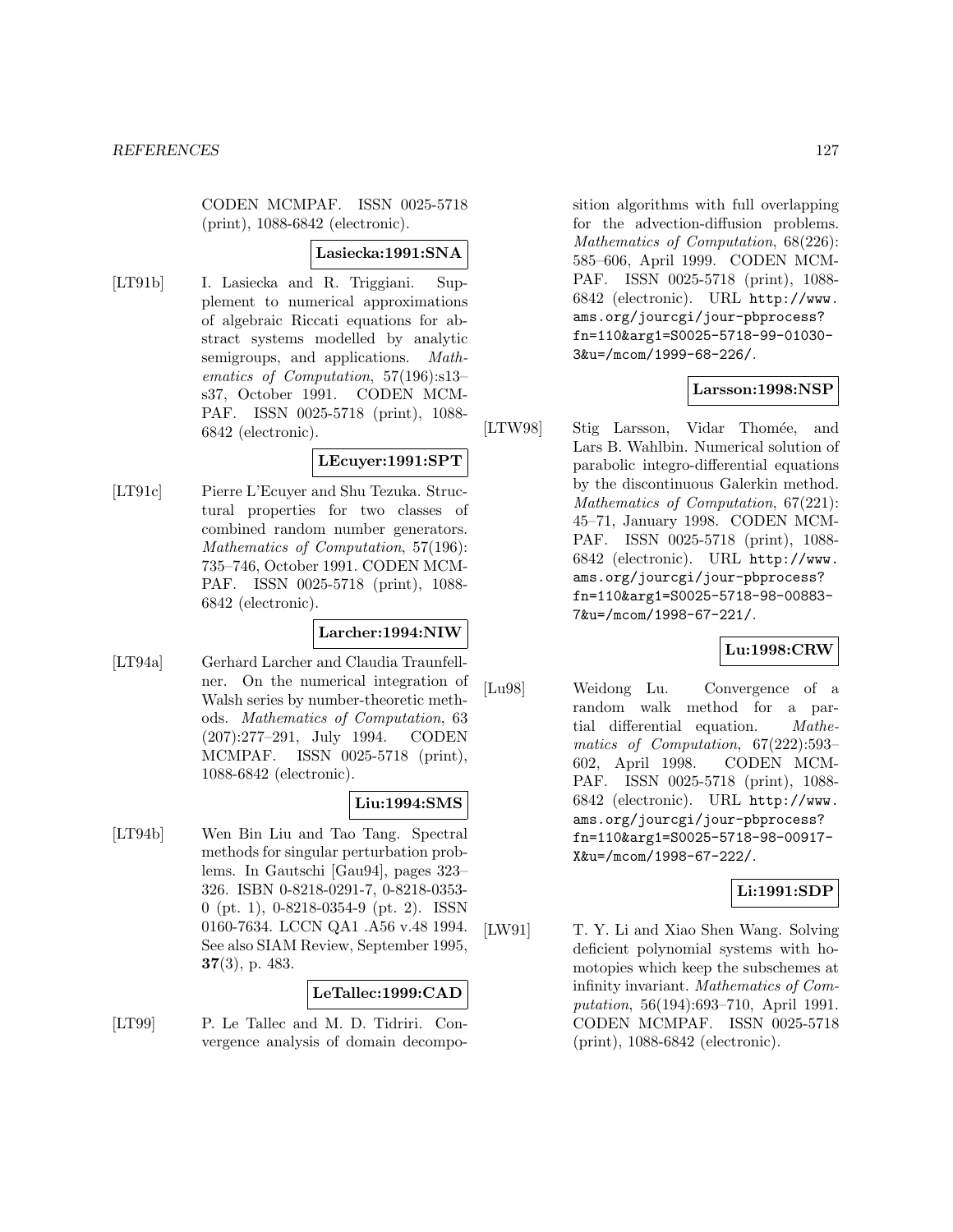#### *REFERENCES* 128

# **Li:1993:SRP**

[LW93] T. Y. Li and Xiao Shen Wang. Solving real polynomial systems with real homotopies. Mathematics of Computation, 60(202):669–680, April 1993. CODEN MCMPAF. ISSN 0025-5718 (print), 1088-6842 (electronic).

## **Li:1996:BRC**

[LW96a] T. Y. Li and Xiaoshen Wang. The BKK root count in  $\mathbb{C}^n$ . Mathematics of Computation, 65(216):1477– 1484, October 1996. CODEN MCM-PAF. ISSN 0025-5718 (print), 1088- 6842 (electronic). URL http://www. ams.org/jourcgi/jour-pbprocess? fn=110&arg1=S0025-5718-96-00778- 8&u=/mcom/1996-65-216/.

#### **Liu:1996:NSS**

[LW96b] Hailiang Liu and Jinghua Wang. Nonlinear stability of stationary discrete shocks for nonconvex scalar conservation laws. Mathematics of Computation, 65(215):1137–1153, July 1996. CODEN MCMPAF. ISSN 0025-5718 (print), 1088-6842 (electronic). URL http://www. ams.org/jourcgi/jour-pbprocess? fn=110&arg1=S0025-5718-96-00733- 8&u=/mcom/1996-65-215/.

#### **Liu:1997:DRP**

[LW97] Hailiang Liu and Jinghua Wang. Decay rate for perturbations of stationary discrete shocks for convex scalar conservation laws. Mathematics of Computation, 66(217):69– 84, January 1997. CODEN MCM-PAF. ISSN 0025-5718 (print), 1088- 6842 (electronic). URL http://www. ams.org/jourcgi/jour-pbprocess? fn=110&arg1=S0025-5718-97-00804- 1&u=/mcom/1997-66-217/.

[LX93] Jian Guo Liu and Zhou Ping Xin.  $L^1$ stability of stationary discrete shocks. Mathematics of Computation,  $60(201)$ : 233–244, January 1993. CODEN MCM-PAF. ISSN 0025-5718 (print), 1088- 6842 (electronic).

# **Xu:1996:FEG**

[lX96] Yu lin Xu. Fast evaluation of the Gaunt coefficients. Mathematics of Computation, 65(216):1601– 1612, October 1996. CODEN MCM-PAF. ISSN 0025-5718 (print), 1088- 6842 (electronic). URL http://www. ams.org/jourcgi/jour-pbprocess? fn=110&arg1=S0025-5718-96-00774- 0&u=/mcom/1996-65-216/.

## **Lyness:1994:QCS**

[Lyn94] J. N. Lyness. Quadrature over curved surfaces by extrapolation. *Mathe*matics of Computation, 63(208):727– 740, October 1994. CODEN MCM-PAF. ISSN 0025-5718 (print), 1088- 6842 (electronic).

## **Li:1992:HDA**

[LZ92] T. Y. Li and Zhonggang Zeng. Homotopy-determinant algorithm for solving nonsymmetric eigenvalue problems. Mathematics of Computation, 59 (200):483–502, October 1992. CODEN MCMPAF. ISSN 0025-5718 (print), 1088-6842 (electronic).

#### **MacLeod:1993:CEM**

[Mac93] Allan J. MacLeod. Chebyshev expansions for modified Struve and related functions. Mathematics of Computation, 60(202):735–747, April 1993. CODEN MCMPAF. ISSN 0025-5718 (print), 1088-6842 (electronic).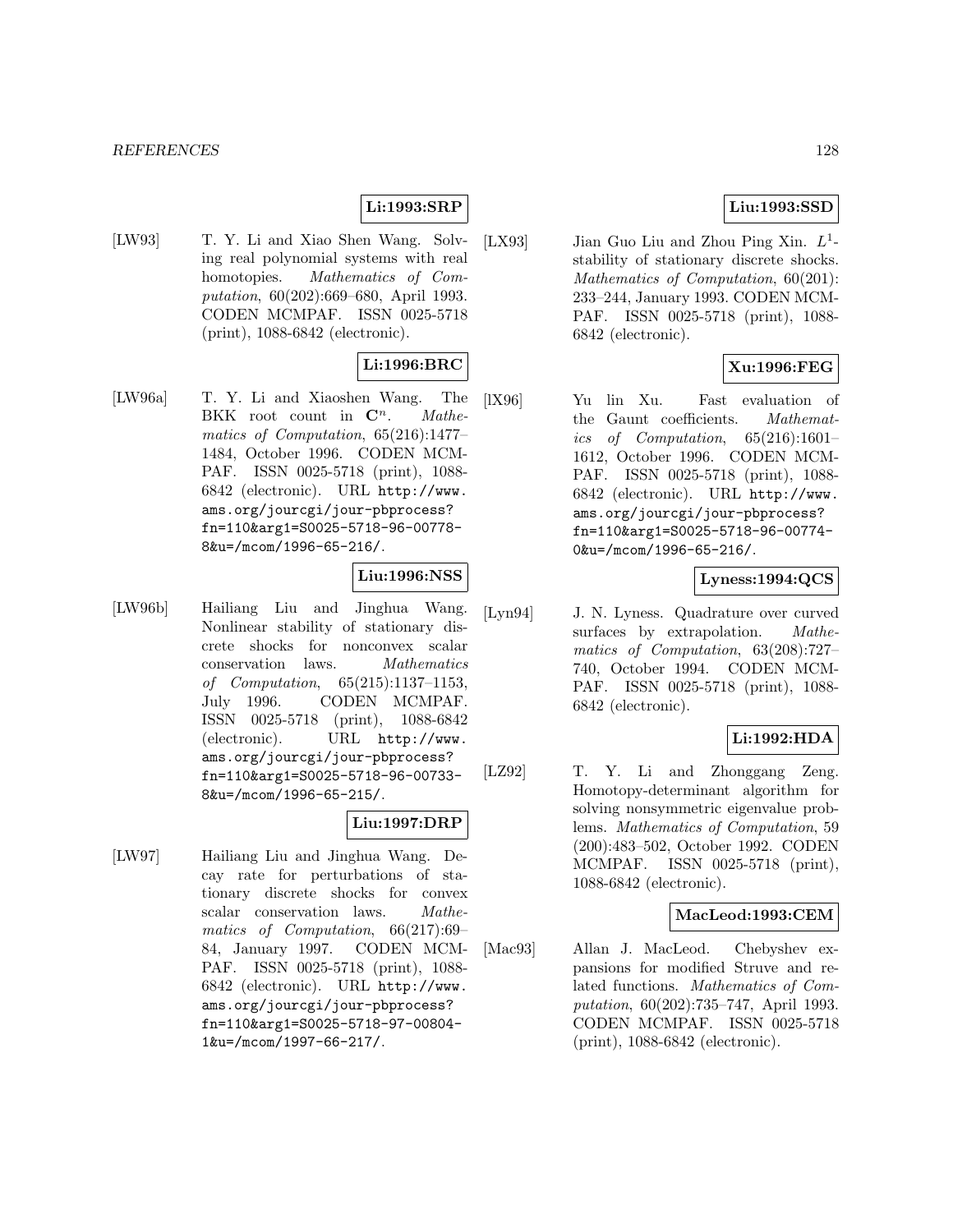#### **Mackey:1994:QJM**

[Mac94a] Niloufer Mackey. A quaternion-jacobi method for symmetric matrices. In Gautschi [Gau94], pages 327–331. ISBN 0-8218-0291-7, 0-8218-0353-0 (pt. 1), 0- 8218-0354-9 (pt. 2). ISSN 0160-7634. LCCN QA1 .A56 v.48 1994. See also SIAM Review, September 1995, **37**(3), p. 483.

#### **MacLeod:1994:CCS**

[Mac94b] Allan J. MacLeod. On constructing Chebyshev series solutions of differential equations. In Gautschi [Gau94], pages 333–336. ISBN 0-8218-0291-7, 0- 8218-0353-0 (pt. 1), 0-8218-0354-9 (pt. 2). ISSN 0160-7634. LCCN QA1 .A56 v.48 1994. See also SIAM Review, September 1995, **37**(3), p. 483.

# **MacDonald:1997:HAS**

[Mac97] D. A. MacDonald. On the highly accurate summation of certain series occurring in plate contact problems. Mathematics of Computation, 66(220):1619– 1627, October 1997. CODEN MCM-PAF. ISSN 0025-5718 (print), 1088- 6842 (electronic). URL http://www. ams.org/jourcgi/jour-pbprocess? fn=110&arg1=S0025-5718-97-00869- 7&u=/mcom/1997-66-220/.

#### **Maday:1990:ASP**

[Mad90] Y. Maday. Analysis of spectral projectors in one-dimensional domains. Mathematics of Computation, 55(192):537– 562, October 1990. CODEN MCM-PAF. ISSN 0025-5718 (print), 1088- 6842 (electronic).

#### **Maiorana:1991:CCR**

[Mai91] James A. Maiorana. A classification of the cosets of the Reed–Muller code  $\mathcal{R}(1,6)$ . Mathematics of Computation, 57(195):403–414, July 1991. CODEN MCMPAF. ISSN 0025-5718 (print), 1088-6842 (electronic).

#### **Makridakis:1993:FEA**

[Mak93] Charalambos G. Makridakis. Finite element approximations of nonlinear elastic waves. Mathematics of Computation, 61(204):569–594, October 1993. CODEN MCMPAF. ISSN 0025-5718 (print), 1088-6842 (electronic).

#### **Makroglou:1994:MCM**

[Mak94] Athena Makroglou. Multiquadric collocation methods in the numerical solution of Volterra integral and integrodifferential equations. In Gautschi [Gau94], pages 337–341. ISBN 0-8218- 0291-7, 0-8218-0353-0 (pt. 1), 0-8218- 0354-9 (pt. 2). ISSN 0160-7634. LCCN QA1 .A56 v.48 1994. See also SIAM Review, September 1995, **37**(3), p. 483.

### **Maltby:1997:PPP**

[Mal97] Roy Maltby. Pure product polynomials and the Prouhet–Tarry–Escott problem. Mathematics of Computation, 66(219):1323–1340, July 1997. CODEN MCMPAF. ISSN 0025-5718 (print), 1088-6842 (electronic). URL http://www.ams.org/jourcgi/jourpbprocess?fn=110&arg1=S0025-5718- 97-00865-X&u=/mcom/1997-66-219/.

## **Martinez:1990:LCT**

[Mar90] José Mario Martínez. Local convergence theory of inexact Newton methods based on structured least change updates. Mathematics of Computation, 55(191):143–167, July 1990. CODEN MCMPAF. ISSN 0025-5718 (print), 1088-6842 (electronic).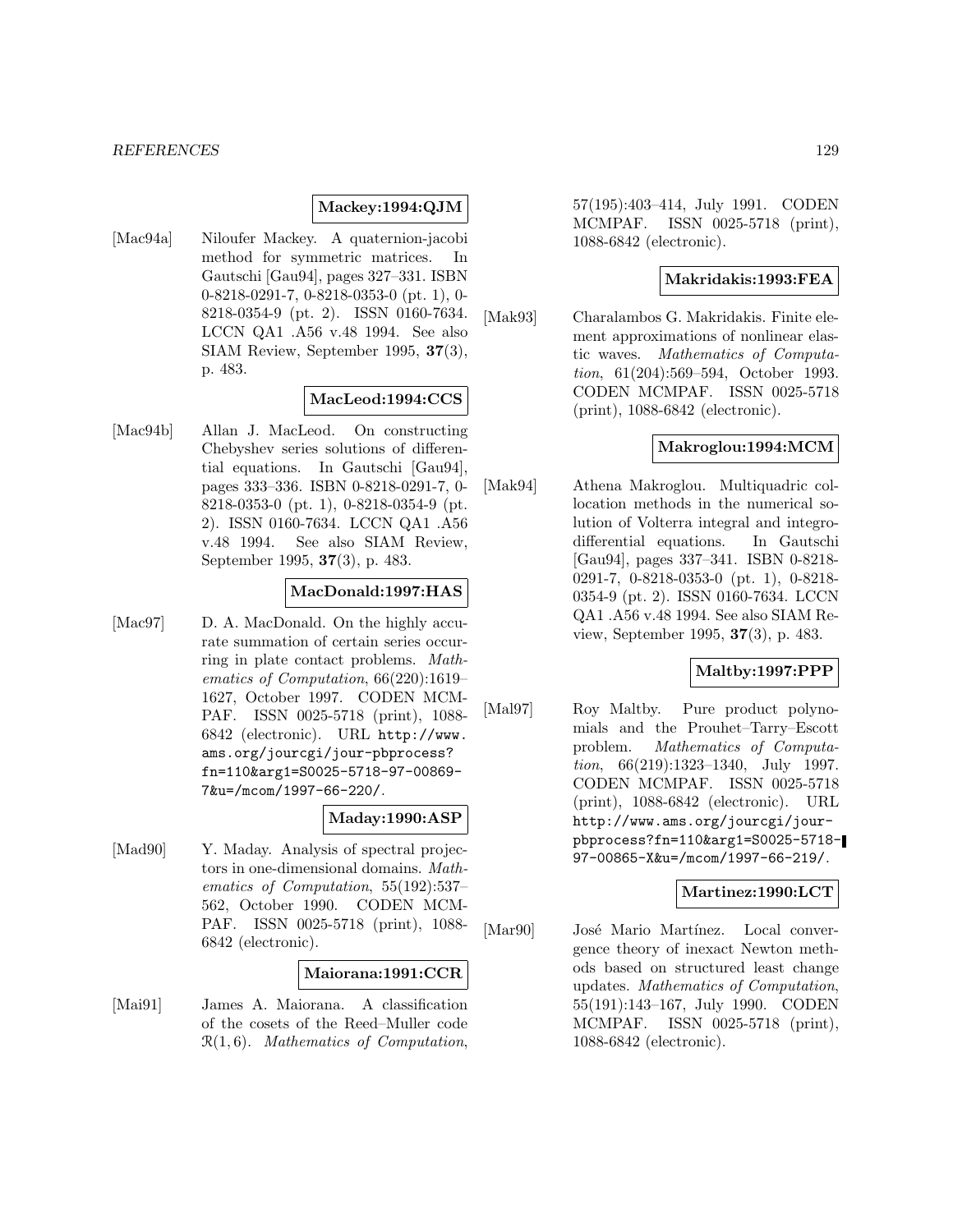#### **Martinez:1992:RBT**

[Mar92] José Mario Martínez. On the relation between two local convergence theories of least-change secant update methods. Mathematics of Computation, 59(200): 457–481, October 1992. CODEN MCM-PAF. ISSN 0025-5718 (print), 1088- 6842 (electronic).

#### **Martinez:1993:TSP**

[Mar93] José Mario Martínez. A theory of secant preconditioners. Mathematics of Computation, 60(202):681–698, April 1993. CODEN MCMPAF. ISSN 0025-5718 (print), 1088-6842 (electronic).

#### **Maschhoff:1994:MSL**

[Mas94] Kristyn J. Maschhoff. Methods for solving large eigenvalue problems associated with configuration interaction electronic structure calculations. In Gautschi [Gau94], pages 343–347. ISBN 0-8218-0291-7, 0-8218-0353-0 (pt. 1), 0- 8218-0354-9 (pt. 2). ISSN 0160-7634. LCCN QA1 .A56 v.48 1994. See also SIAM Review, September 1995, **37**(3), p. 483.

#### **Maslen:1998:ECF**

[Mas98] David K. Maslen. The efficient computation of Fourier transforms on the symmetric group. Mathematics of Computation, 67(223):1121– 1147, July 1998. CODEN MCM-PAF. ISSN 0025-5718 (print), 1088- 6842 (electronic). URL http://www. ams.org/jourcgi/jour-pbprocess? fn=110&arg1=S0025-5718-98-00964- 8&u=/mcom/1998-67-223/.

# **Mattheij:1997:RDT**

[Mat97] R. Mattheij. Reviews and descriptions of tables and books: 24. Numerical solution of initial-value problems in

differential-algebraic equations, by K. E. Brenan, S. L. Campbell, and L. R. Petzold. Mathematics of Computation, 66 (220):??, October 1997. CODEN MCM-PAF. ISSN 0025-5718 (print), 1088- 6842 (electronic). URL http://www. ams.org/jourcgi/jour-pbprocess? fn=110&arg1=S0025-5718-97-00843- 0&u=/mcom/1997-66-220/.

#### **Mayer:1992:MDD**

[May92a] Daniel C. Mayer. Multiplicities of dihedral discriminants. Mathematics of Computation, 58(198):831–847, S55– S58, April 1992. CODEN MCM-PAF. ISSN 0025-5718 (print), 1088- 6842 (electronic).

#### **Mayer:1992:SMD**

[May92b] Daniel C. Mayer. Supplement to "Multiplicities of dihedral discriminants". Mathematics of Computation, 58(198): S55–S58, April 1992. CODEN MCM-PAF. ISSN 0025-5718 (print), 1088- 6842 (electronic).

# **Mandel:1996:BDD**

[MB96] Jan Mandel and Marian Brezina. Balancing domain decomposition for problems with large jumps in coefficients. Mathematics of Computation, 65(216):1387–1401, October 1996. CODEN MCMPAF. ISSN 0025-5718 (print), 1088-6842 (electronic). URL http://www. ams.org/jourcgi/jour-pbprocess? fn=110&arg1=S0025-5718-96-00757- 0&u=/mcom/1996-65-216/.

# **McKee:1994:CDP**

[McK94] James McKee. Computing division polynomials. Mathematics of Computation, 63(208):767–771, October 1994. CODEN MCMPAF. ISSN 0025-5718 (print), 1088-6842 (electronic).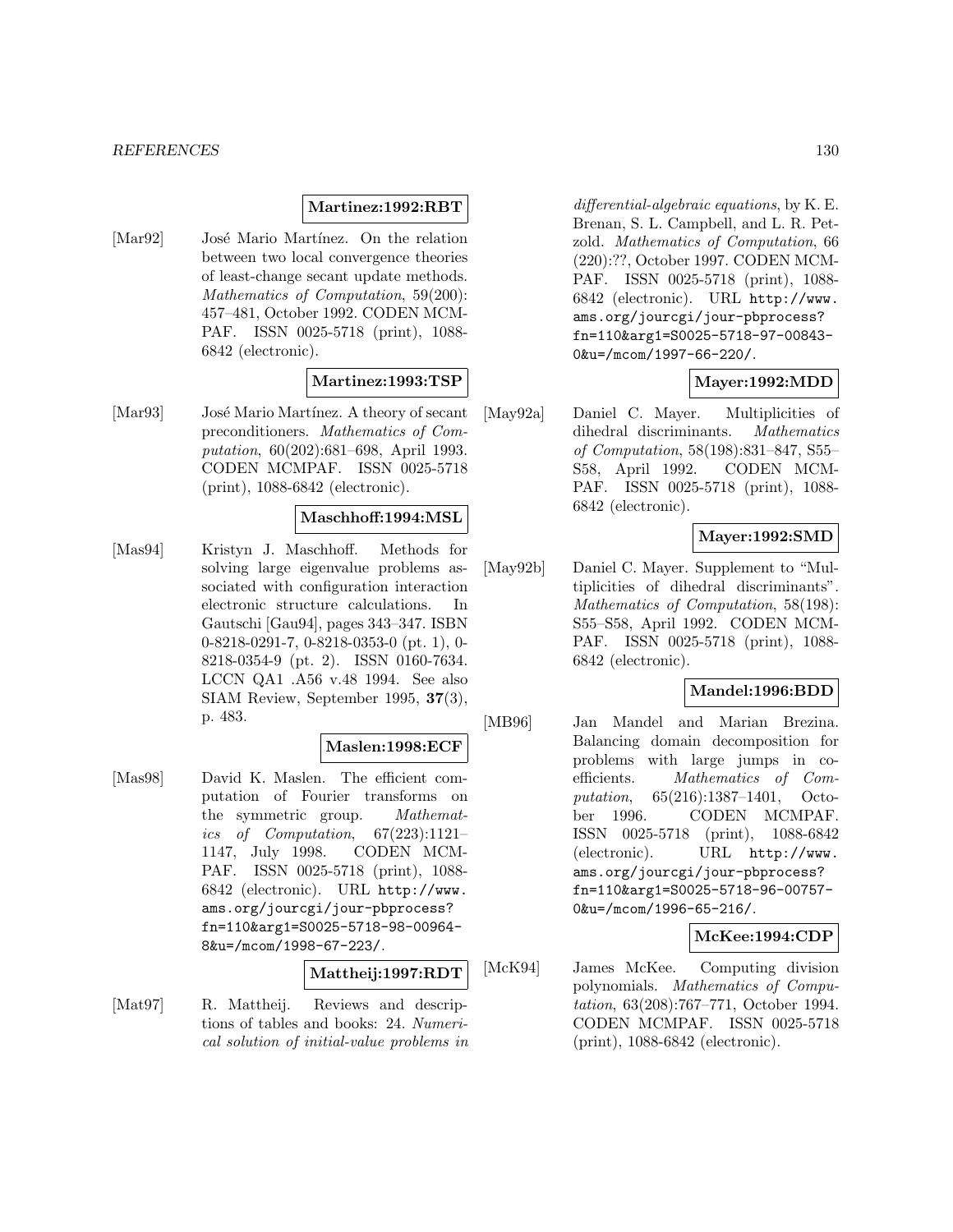#### **McKee:1999:SFF**

[McK99] James McKee. Speeding Fermat's factoring method. Mathematics of Computation, 68(228):1729–1737, October 1999. CODEN MCMPAF. ISSN 0025-5718 (print), 1088-6842 (electronic). URL http://www. ams.org/jourcgi/jour-pbprocess? fn=110&arg1=S0025-5718-99-01133- 3&u=/mcom/1999-68-228/. This paper present an  $O(N^{1/4+\epsilon}$  integer factoring algorithm that never requires arithmetic on numbers larger than the one to be factored.

# **McLean:1994:NES**

[McL94] W. McLean. Numerical evaluation of some trigonometric series. Mathematics of Computation, 63(207):271–275, July 1994. CODEN MCMPAF. ISSN 0025- 5718 (print), 1088-6842 (electronic).

#### **Meade:1996:BRM**

[Mea96] Douglas B. Meade. Book reviews: The Maple V handbook, by Martha L. Abell and James P. Braselton. Mathematics of Computation, 65(216): ??, October 1996. CODEN MCM-PAF. ISSN 0025-5718 (print), 1088- 6842 (electronic). URL http://www. ams.org/jourcgi/jour-pbprocess? fn=110&arg1=S0025-5718-96-00768- 5&u=/mcom/1996-65-216/.

### **Melman:1997:UCA**

[Mel97] A. Melman. A unifying convergence analysis of second-order methods for secular equations. Mathematics of Computation, 66(217):333– 344, January 1997. CODEN MCM-PAF. ISSN 0025-5718 (print), 1088- 6842 (electronic). URL http://www. ams.org/jourcgi/jour-pbprocess? fn=110&arg1=S0025-5718-97-00787- 4&u=/mcom/1997-66-217/.

## **Melman:1998:ATO**

[Mel98] A. Melman. Analysis of third-order methods for secular equations. Mathematics of Computation, 67(221):271– 286, January 1998. CODEN MCM-PAF. ISSN 0025-5718 (print), 1088- 6842 (electronic). URL http://www. ams.org/jourcgi/jour-pbprocess? fn=110&arg1=S0025-5718-98-00884- 9&u=/mcom/1998-67-221/.

## **Miellou:1998:NCA**

[MES98] J. C. Miellou, D. El Baz, and P. Spiteri. A new class of asynchronous iterative algorithms with order intervals. Mathematics of Computation, 67(221): 237–255, January 1998. CODEN MCM-PAF. ISSN 0025-5718 (print), 1088- 6842 (electronic). URL http://www. ams.org/jourcgi/jour-pbprocess? fn=110&arg1=S0025-5718-98-00885- 0&u=/mcom/1998-67-221/.

### **Meyer:1996:BRD**

[Mey96] Weston Meyer. Book reviews: Designing fair curves and surfaces, edited by Nickolas S. Sapidis. Mathematics of Computation, 65(214):892– 893, April 1996. CODEN MCM-PAF. ISSN 0025-5718 (print), 1088- 6842 (electronic). URL http://www. ams.org/jourcgi/jour-pbprocess? fn=110&arg1=S0025-5718-96-00700- 4&u=/mcom/1996-65-214/.

#### **Mitchell:1990:EEA**

[Mit90] Ricardo A. Mitchell. Error estimates arising from certain pseudorandom sequences in a quasi-random search method. Mathematics of Computation, 55(191):289–297, July 1990. CODEN MCMPAF. ISSN 0025-5718 (print), 1088-6842 (electronic).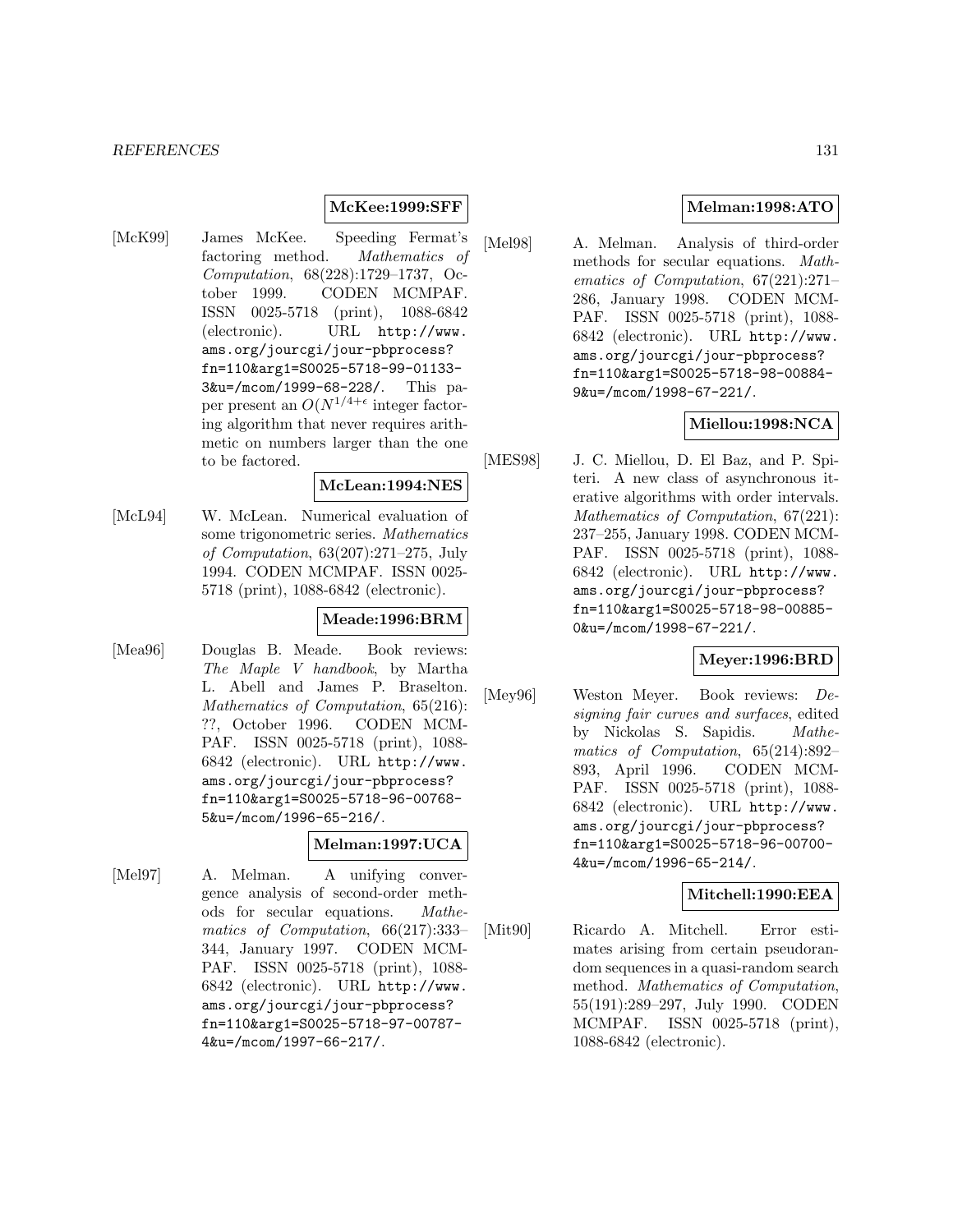#### **Moews:1991:SAC**

[MM91] David Moews and Paul C. Moews. A search for aliquot cycles below  $10^{10}$ . Mathematics of Computation, 57(196): 849–855, October 1991. CODEN MCM-PAF. ISSN 0025-5718 (print), 1088- 6842 (electronic).

#### **Mackenzie:1993:FVS**

[MM93a] J. A. Mackenzie and K. W. Morton. Finite volume solutions of convectiondiffusion test problems. Mathematics of Computation, 60(201):189–220, January 1993. CODEN MCMPAF. ISSN 0025-5718 (print), 1088-6842 (electronic).

#### **Moews:1993:SAC**

[MM93b] David Moews and Paul C. Moews. A search for aliquot cycles and amicable pairs. Mathematics of Computation, 61 (204):935–938, October 1993. CODEN MCMPAF. ISSN 0025-5718 (print), 1088-6842 (electronic).

#### **Mastroianni:1994:PAF**

[MM94a] Giuseppe Mastroianni and Giovanni Monegato. Polynomial approximations of functions with endpoint singularities and product integration formulas. Mathematics of Computation, 62(206): 725–738, April 1994. CODEN MCM-PAF. ISSN 0025-5718 (print), 1088- 6842 (electronic).

# **Morgan:1994:PNP**

[MM94b] Ilene H. Morgan and Gary L. Mullen. Primitive normal polynomials over finite fields. Mathematics of Computation, 63(208):759–765, S19–S23, October 1994. CODEN MCMPAF. ISSN 0025-5718 (print), 1088-6842 (electronic).

#### **Morgan:1994:SPN**

[MM94c] Ilene H. Morgan and Gary L. Mullen. Supplement to "Primitive normal polynomials over finite fields". Mathematics of Computation, 63(208):S19– S23, October 1994. CODEN MCM-PAF. ISSN 0025-5718 (print), 1088- 6842 (electronic).

### **Mastroianni:1995:CPI**

[MM95] G. Mastroianni and G. Monegato. Convergence of product integration rules over  $(0, \infty)$  for functions with weak<br>singularities at the origin. *Mathe*singularities at the origin. matics of Computation, 64(209):237– 249, January 1995. CODEN MCM-PAF. ISSN 0025-5718 (print), 1088- 6842 (electronic).

### **Mattman:1997:CGG**

[MM97] Thomas Mattman and John McKay. Computation of Galois groups over function fields. Mathematics of Computation, 66(218):823–831, April 1997. CODEN MCMPAF. ISSN 0025-5718 (print), 1088-6842 (electronic). URL http://www.ams.org/jourcgi/jourpbprocess?fn=110&arg1=S0025-5718- 97-00831-4&u=/mcom/1997-66-218/.

#### **Mischaikow:1998:CLE**

[MM98] Konstantin Mischaikow and Marian Mrozek. Chaos in the Lorenz equations: A computer assisted proof. Part II: Details. Mathematics of Computation, 67(223):1023– 1046, July 1998. CODEN MCM-PAF. ISSN 0025-5718 (print), 1088- 6842 (electronic). URL http://www. ams.org/jourcgi/jour-pbprocess? fn=110&arg1=S0025-5718-98-00945- 4&u=/mcom/1998-67-223/.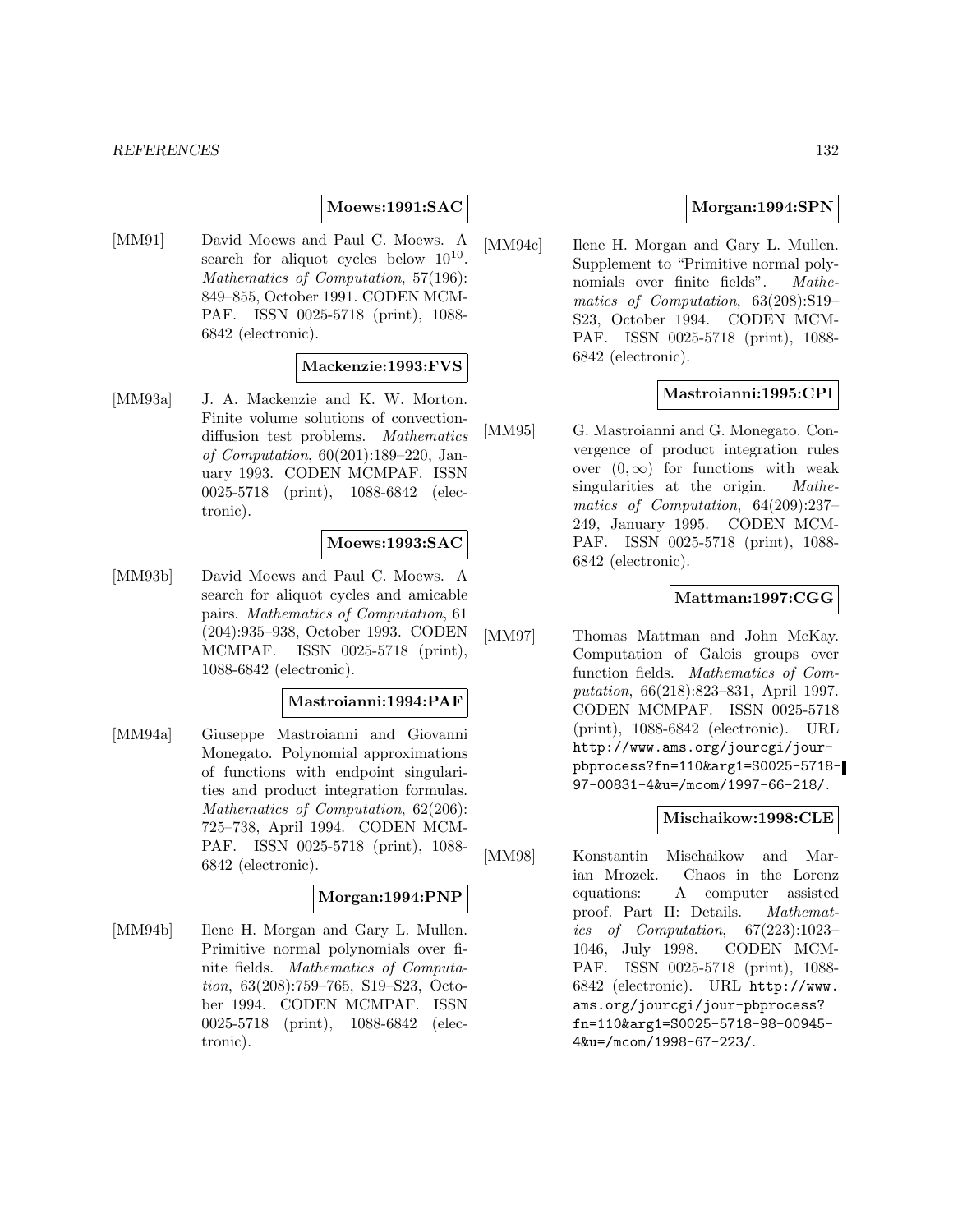#### **Madych:1990:MIC**

[MN90] W. R. Madych and S. A. Nelson. Multivariate interpolation and conditionally positive definite functions. II. Mathematics of Computation, 54(189):211– 230, January 1990. CODEN MCM-PAF. ISSN 0025-5718 (print), 1088- 6842 (electronic).

# **Muir:1993:OBC**

[MO93] Paul Muir and Brynjulf Owren. Order barriers and characterizations for continuous mono-implicit Runge–Kutta schemes. Mathematics of Computation, 61(204):675–699, October 1993. CODEN MCMPAF. ISSN 0025-5718 (print), 1088-6842 (electronic).

## **Mollin:1993:ACQ**

[Mol93] R. A. Mollin. Ambiguous classes in quadratic fields. Mathematics of Computation, 61(203):355–360, July 1993. CODEN MCMPAF. ISSN 0025-5718 (print), 1088-6842 (electronic).

#### **Montgomery:1993:NSP**

[Mon93] Peter L. Montgomery. New solutions of  $a^{p-1} \equiv 1 \pmod{p^2}$ . Mathematics of Computation, 61(203):361–363, July 1993. CODEN MCMPAF. ISSN 0025- 5718 (print), 1088-6842 (electronic).

#### **Monegato:1994:NEC**

[Mon94a] Giovanni Monegato. The numerical evaluation of a 2-D Cauchy principal value integral arising in boundary integral equation methods. Mathematics of Computation, 62(206):765–777, April 1994. CODEN MCMPAF. ISSN 0025- 5718 (print), 1088-6842 (electronic).

#### **Montgomery:1994:SRP**

[Mon94b] Peter L. Montgomery. Square roots of products of algebraic numbers. In Gautschi [Gau94], pages 567–571. ISBN 0-8218-0291-7, 0-8218-0353-0 (pt. 1), 0- 8218-0354-9 (pt. 2). ISSN 0160-7634. LCCN QA1 .A56 v.48 1994. See also SIAM Review, September 1995, **37**(3), p. 483.

#### **Morain:1989:DEP**

[Mor89] François Morain. On the lcm of the differences of eight primes. Mathematics of Computation, 52(185):225– 229, January 1989. CODEN MCM-PAF. ISSN 0025-5718 (print), 1088- 6842 (electronic). See corrigenda [Mor90].

#### **Morain:1990:CLD**

[Mor90] François Morain. Corrigenda: "On the lcm of the differences of eight primes" [Math. Comput. **52** (1989), no. 185, 225–229]. Mathematics of Computation, 54(190):911, April 1990. CODEN MCMPAF. ISSN 0025-5718 (print), 1088-6842 (electronic). See [Mor89].

#### **Morgan:1996:RAM**

[Mor96] Ronald B. Morgan. On restarting the Arnoldi method for large nonsymmetric eigenvalue problems. Mathematics of Computation, 65(215):1213– 1230, July 1996. CODEN MCM-PAF. ISSN 0025-5718 (print), 1088- 6842 (electronic). URL http://www. ams.org/jourcgi/jour-pbprocess? fn=110&arg1=S0025-5718-96-00745- 4&u=/mcom/1996-65-215/.

#### **Morini:1999:CBI**

[Mor99] Benedetta Morini. Convergence behaviour of inexact Newton methods. Mathematics of Computation, 68 (228):1605–1613, October 1999. CO-DEN MCMPAF. ISSN 0025-5718 (print), 1088-6842 (electronic). URL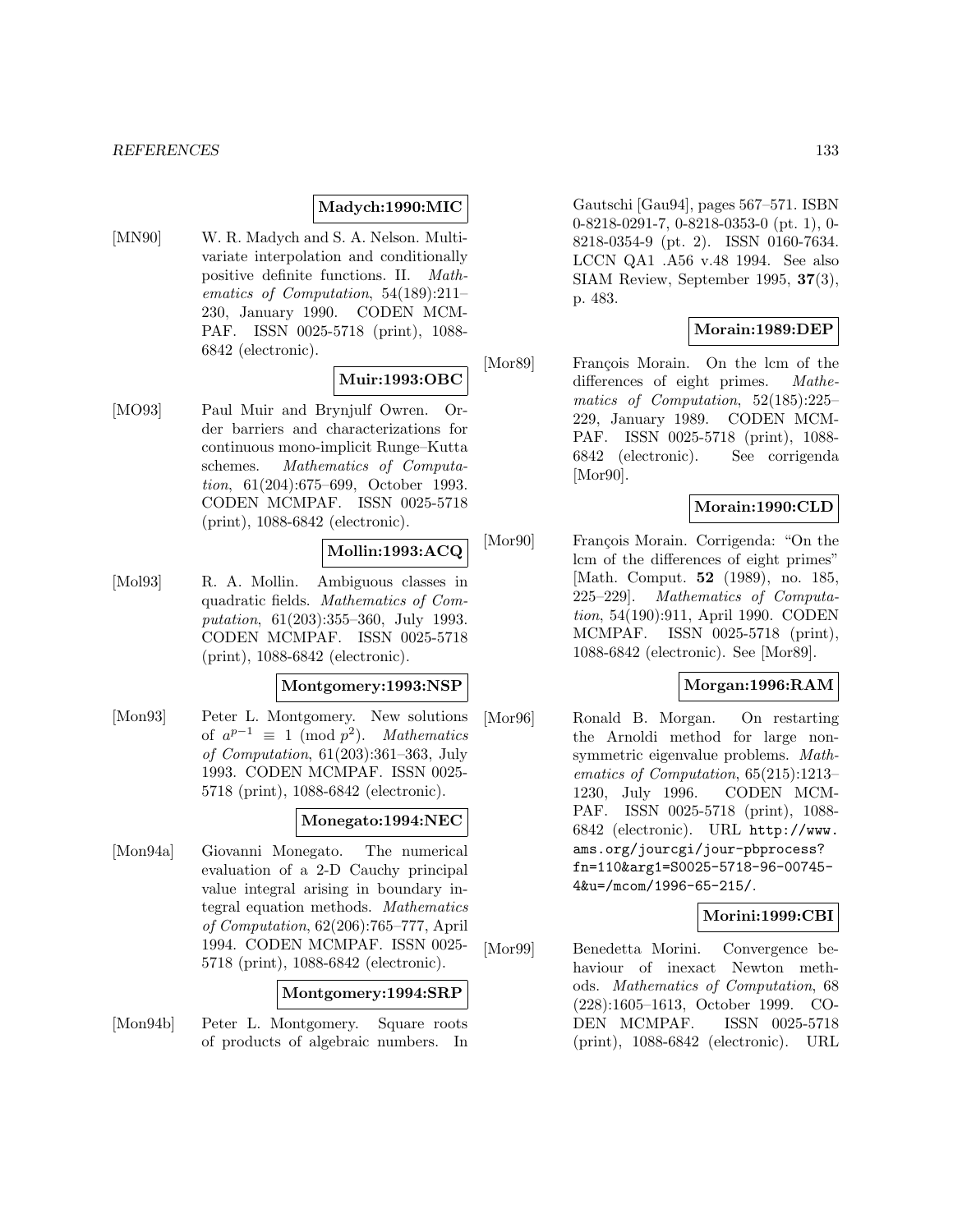http://www.ams.org/jourcgi/jourpbprocess?fn=110&arg1=S0025-5718- 99-01135-7&u=/mcom/1999-68-228/.

#### **Mossinghoff:1998:PSM**

[Mos98] Michael J. Mossinghoff. Polynomials with small Mahler measure. Mathematics of Computation, 67(224):1697– 1705, October 1998. CODEN MCM-PAF. ISSN 0025-5718 (print), 1088- 6842 (electronic). URL http://www. ams.org/jourcgi/jour-pbprocess? fn=110&arg1=S0025-5718-98-01006- 0&u=/mcom/1998-67-224/.

#### **Milner:1995:MFE**

[MP95] F. A. Milner and E.-J. Park. A mixed finite element method for a strongly nonlinear second-order elliptic problem. Mathematics of Computation, 64(211): 973–988, July 1995. CODEN MCM-PAF. ISSN 0025-5718 (print), 1088- 6842 (electronic).

### **Malmliden:1996:FIM**

[MP96] Johan F. Malmliden and N. Anders Petersson. A fast iterative method to compute the flow around a submerged body. Mathematics of Computation, 65(215): 1067–1083, July 1996. CODEN MCM-PAF. ISSN 0025-5718 (print), 1088- 6842 (electronic). URL http://www. ams.org/jourcgi/jour-pbprocess? fn=110&arg1=S0025-5718-96-00715- 6&u=/mcom/1996-65-215/.

# **Mathon:1995:ACS**

[MPR95] Rudolf A. Mathon, Kevin T. Phelps, and Alexander Rosa. Addendum: "A class of Steiner triple systems of order 21 and associated Kirkman systems" [Math. Comp. **37** (1981), no. 155, 209– 222, MR 82k:05022]. Mathematics of Computation, 64(211):1355–1356, July 1995. CODEN MCMPAF. ISSN 0025- 5718 (print), 1088-6842 (electronic).

# **Mignotte:1996:CSF**

[MPR96] Maurice Mignotte, Attila Pethö, and Ralf Roth. Complete solutions of a family of quartic Thue and index form equations. Mathematics of Computation, 65(213):341– 354, January 1996. CODEN MCM-PAF. ISSN 0025-5718 (print), 1088- 6842 (electronic). URL http://www. ams.org/jourcgi/jour-pbprocess? fn=110&arg1=S0025-5718-96-00662- X&u=/mcom/1996-65-213/.

# **Mossinghoff:1998:PPA**

[MPV98] Michael J. Mossinghoff, Christopher G. Pinner, and Jeffrey D. Vaaler. Perturbing polynomials with all their roots on the unit circle. Mathematics of Computation, 67(224):1707– 1726, October 1998. CODEN MCM-PAF. ISSN 0025-5718 (print), 1088- 6842 (electronic). URL http://www. ams.org/jourcgi/jour-pbprocess? fn=110&arg1=S0025-5718-98-01007- 2&u=/mcom/1998-67-224/.

#### **Montgomery:1990:FEF**

[MS90] Peter L. Montgomery and Robert D. Silverman. An FFT extension to the  $P-1$  factoring algorithm. Mathematics of Computation, 54(190):839–854, April 1990. CODEN MCMPAF. ISSN 0025- 5718 (print), 1088-6842 (electronic).

# **Marek:1993:ISI**

[MS93] Ivo Marek and Daniel B. Szyld. Iterative and semi-iterative methods for computing stationary probability vectors of Markov operators. Mathematics of Computation, 61(204):719– 731, October 1993. CODEN MCM-PAF. ISSN 0025-5718 (print), 1088- 6842 (electronic).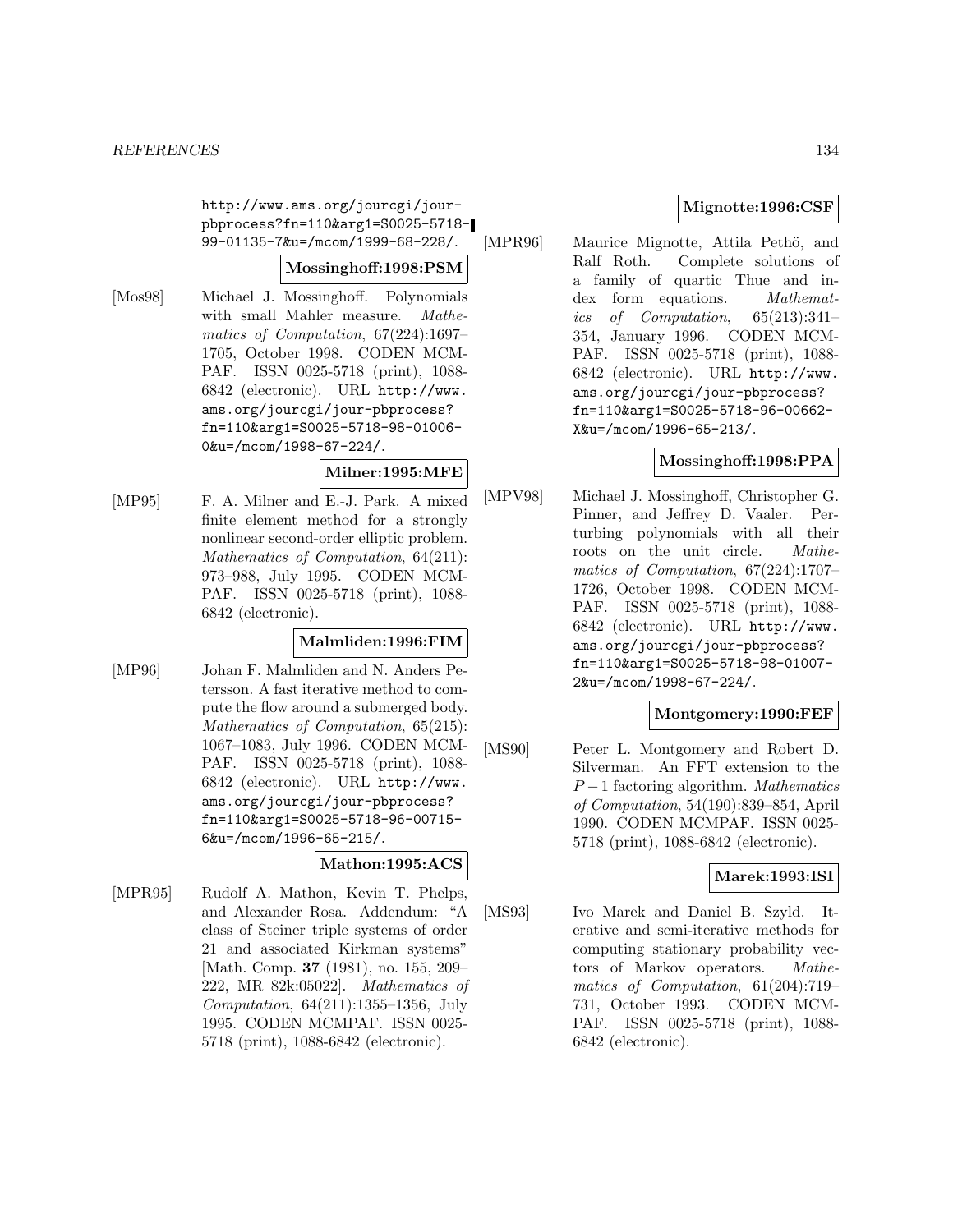## **Maeztu:1995:CSI**

[MS95] J. I. Maeztu and E. Sáinz de la Maza. Consistent structures of invariant quadrature rules for the n-simplex. Mathematics of Computation, 64(211): 1171–1192, July 1995. CODEN MCM-PAF. ISSN 0025-5718 (print), 1088- 6842 (electronic).

#### **Meerbergen:1997:IRA**

[MS97a] Karl Meerbergen and Alastair Spence. Implicitly restarted Arnoldi with purification for the shift-invert transformation. Mathematics of Computation, 66(218):667–689, April 1997. CODEN MCMPAF. ISSN 0025-5718 (print), 1088-6842 (electronic). URL http://www.ams.org/jourcgi/jourpbprocess?fn=110&arg1=S0025-5718- 97-00844-2&u=/mcom/1997-66-218/.

#### **Morken:1997:GFH**

[MS97b] Knut Mørken and Karl Scherer. A general framework for high-accuracy parametric interpolation. Mathematics of Computation, 66(217):237– 260, January 1997. CODEN MCM-PAF. ISSN 0025-5718 (print), 1088- 6842 (electronic). URL http://www. ams.org/jourcgi/jour-pbprocess? fn=110&arg1=S0025-5718-97-00796- 5&u=/mcom/1997-66-217/.

#### **Monegato:1998:HOM**

[MS98] G. Monegato and L. Scuderi. High order methods for weakly singular integral equations with nonsmooth input functions. Mathematics of Computation, 67(224):1493– 1515, October 1998. CODEN MCM-PAF. ISSN 0025-5718 (print), 1088- 6842 (electronic). URL http://www. ams.org/jourcgi/jour-pbprocess? fn=110&arg1=S0025-5718-98-01005- 9&u=/mcom/1998-67-224/.

# **Morton:1997:ACV**

[MSS97] K. W. Morton, Martin Stynes, and Endre Süli. Analysis of a cell-vertex finite volume method for convectiondiffusion problems. *Mathematics* of Computation, 66(220):1389–1406, October 1997. CODEN MCM-PAF. ISSN 0025-5718 (print), 1088- 6842 (electronic). URL http://www. ams.org/jourcgi/jour-pbprocess? fn=110&arg1=S0025-5718-97-00886- 7&u=/mcom/1997-66-220/.

#### **Malta:1996:NIF**

[MST96] Iaci Malta, Nicolau C. Saldanha, and Carlos Tomei. The numerical inversion of functions from the plane to the plane. Mathematics of Computation, 65(216):1531– 1552, October 1996. CODEN MCM-PAF. ISSN 0025-5718 (print), 1088- 6842 (electronic). URL http://www. ams.org/jourcgi/jour-pbprocess? fn=110&arg1=S0025-5718-96-00770- 3&u=/mcom/1996-65-216/.

#### **Muller:1999:CDL**

[MST99] Volker Müller, Andreas Stein, and Christoph Thiel. Computing discrete logarithms in real quadratic congruence function fields of large genus. Mathematics of Computation, 68(226): 807–822, April 1999. CODEN MCM-PAF. ISSN 0025-5718 (print), 1088- 6842 (electronic). URL http://www. ams.org/jourcgi/jour-pbprocess? fn=110&arg1=S0025-5718-99-01040- 6&u=/mcom/1999-68-226/.

# **Mignotte:1993:ASC**

[MT93] M. Mignotte and N. Tzanakis. Arithmetical study of a certain ternary recurrence sequence and related questions. Mathematics of Computation, 61(204):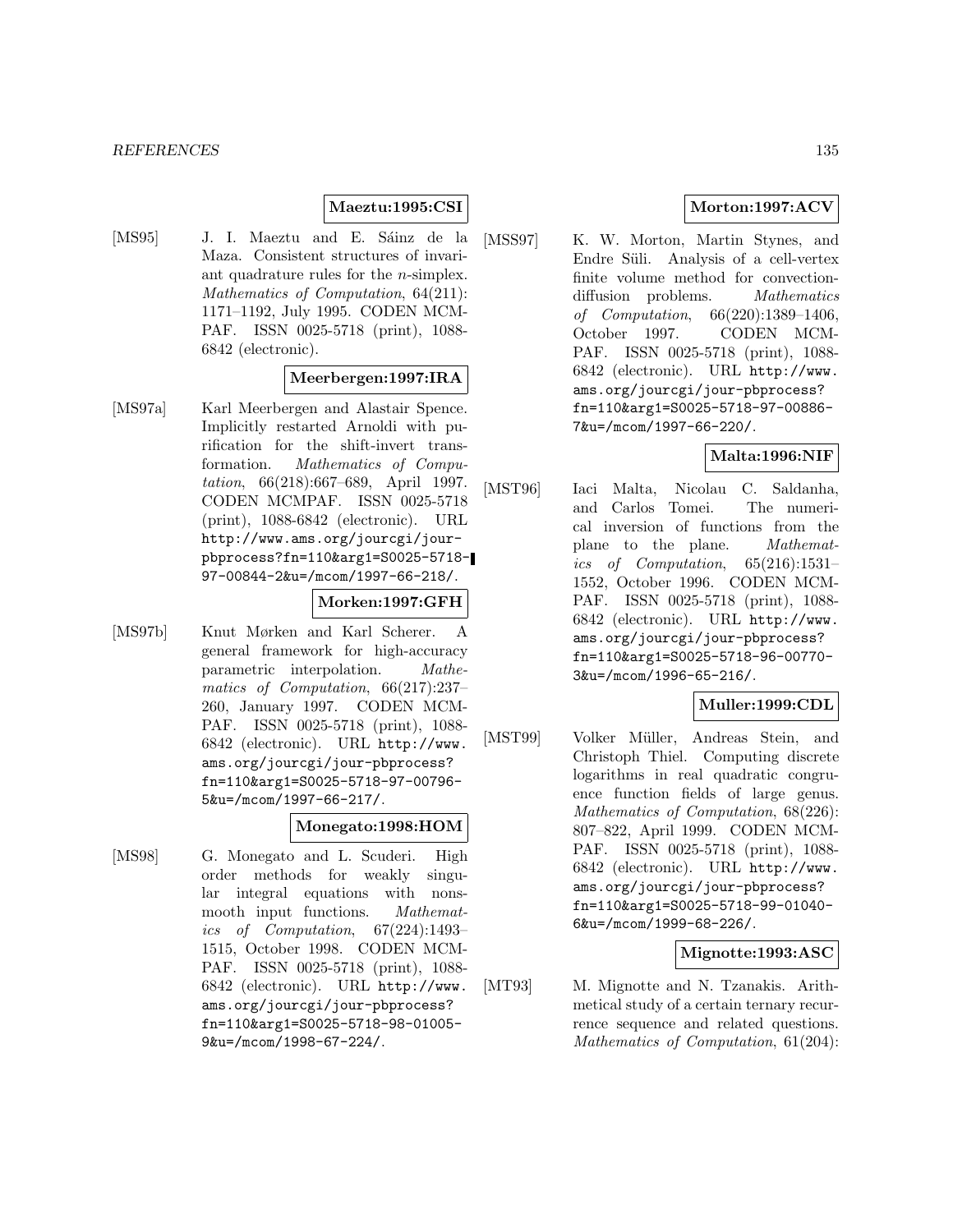901–913, October 1993. CODEN MCM-PAF. ISSN 0025-5718 (print), 1088- 6842 (electronic).

# **Moree:1994:DPI**

[MTU94] P. Moree, H. J. J. Te Riele, and J. Urbanowicz. Divisibility properties of integers x, k satisfying  $1^{k}+\cdots+(x-1)^{k} =$  $x^k$ . Mathematics of Computation, 63 (208):799–815, October 1994. CODEN MCMPAF. ISSN 0025-5718 (print), 1088-6842 (electronic).

# **Muller:1997:APA**

[Mül97] Jürgen Müller. Accelerated polynomial approximation of finite order entire functions by growth reduction. Mathematics of Computation, 66(218): 743–761, April 1997. CODEN MCM-PAF. ISSN 0025-5718 (print), 1088- 6842 (electronic). URL http://www. ams.org/jourcgi/jour-pbprocess? fn=110&arg1=S0025-5718-97-00832- 6&u=/mcom/1997-66-218/.

# **Muskat:1993:GFL**

[Mus93] Joseph B. Muskat. Generalized Fibonacci and Lucas sequences and rootfinding methods. Mathematics of Computation, 61(203):365–372, July 1993. CODEN MCMPAF. ISSN 0025- 5718 (print), 1088-6842 (electronic).

# **Menezes:1993:CPE**

[MVZ93] Alfred J. Menezes, Scott A. Vanstone, and Robert J. Zuccherato. Counting points on elliptic curves over  $f_{2^m}$ . Mathematics of Computation, 60(201):407– 420, January 1993. CODEN MCM-PAF. ISSN 0025-5718 (print), 1088- 6842 (electronic).

# **Meek:1992:CST**

[MW92a] D. S. Meek and D. J. Walton. Clothoid spline transition spirals. Mathematics

of Computation, 59(199):117–133, July 1992. CODEN MCMPAF. ISSN 0025- 5718 (print), 1088-6842 (electronic).

# **Mollin:1992:RQF**

[MW92b] R. A. Mollin and H. C. Williams. On real quadratic fields of class number two. Mathematics of Computation, 59 (200):625–632, October 1992. CODEN MCMPAF. ISSN 0025-5718 (print), 1088-6842 (electronic).

# **McCormick:1994:WCF**

[MW94a] Kent McCormick and Raymond O. Wells, Jr. Wavelet calculus and finite difference operators. Mathematics of Computation, 63(207):155–173, July 1994. CODEN MCMPAF. ISSN 0025- 5718 (print), 1088-6842 (electronic).

# **Mollin:1994:QRC**

[MW94b] R. A. Mollin and H. C. Williams. Quadratic residue covers for certain real quadratic fields. Mathematics of Computation, 62(206):885–897, April 1994. CODEN MCMPAF. ISSN 0025-5718 (print), 1088-6842 (electronic).

# **N:1993:BRB**

[N.93] H. N. Book review: Random Number Generators and Simulation, by István Deák. Mathematics of Computation, 60 (201):442, January 1993. URL http:// www.jstor.org/stable/2153189. See  $[Dea90]$ .

# **Nedelec:1994:NTU**

[Néd94] J.-C. Nédélec. New trends in the use and analysis of integral equations. In Gautschi [Gau94], pages 151–176. ISBN 0-8218-0291-7, 0-8218-0353-0 (pt. 1), 0- 8218-0354-9 (pt. 2). ISSN 0160-7634. LCCN QA1 .A56 v.48 1994. See also SIAM Review, September 1995, **37**(3), p. 483.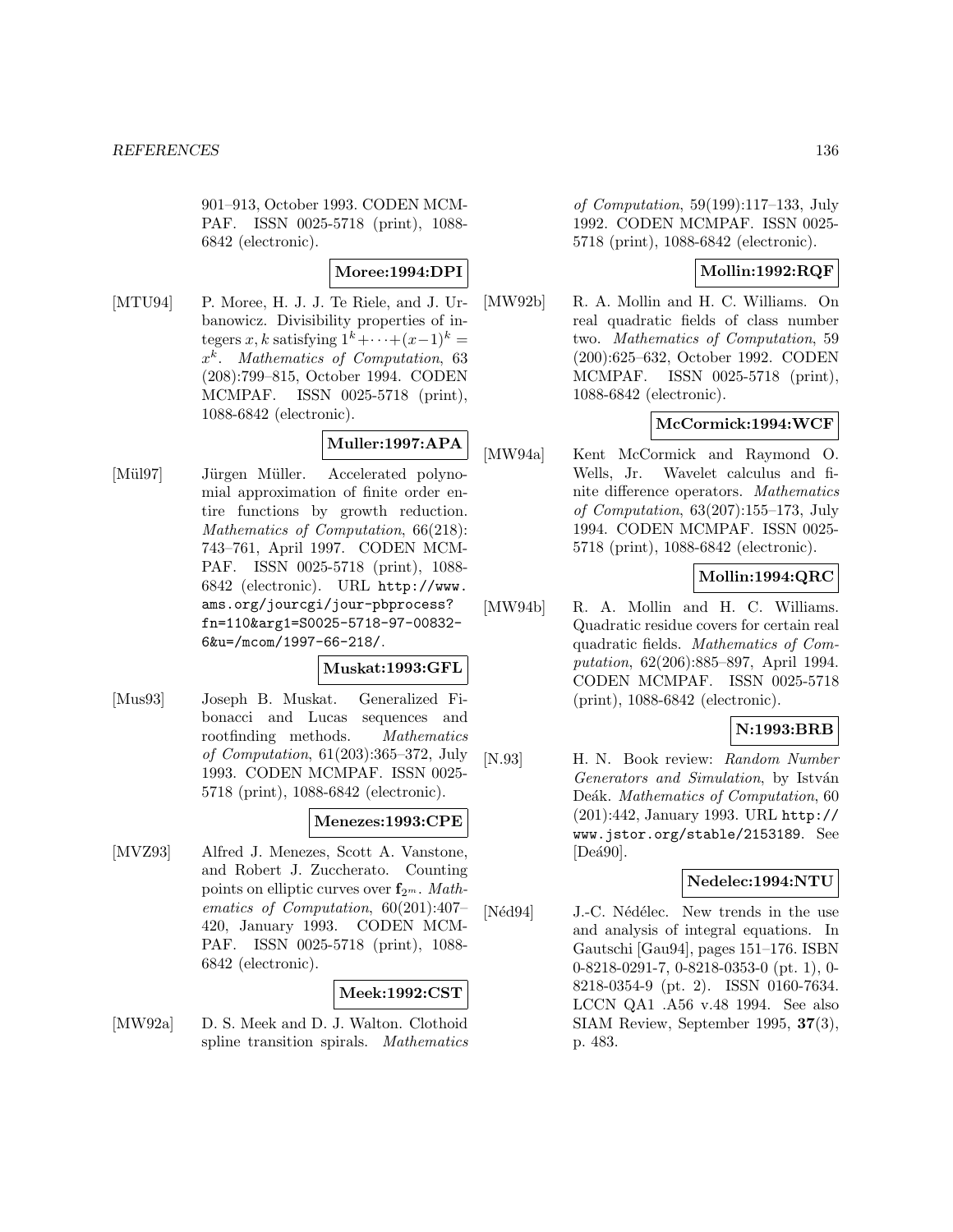#### *REFERENCES* 137

#### **Nessyahu:1996:CRA**

[Nes96] Haim Nessyahu. Convergence rate of approximate solutions to weakly coupled nonlinear systems. Mathematics of Computation, 65(214):575– 586, April 1996. CODEN MCM-PAF. ISSN 0025-5718 (print), 1088- 6842 (electronic). URL http://www. ams.org/jourcgi/jour-pbprocess? fn=110&arg1=S0025-5718-96-00716- 8&u=/mcom/1996-65-214/.

#### **Neuman:1994:NFB**

[Neu94] Edward Neuman. A new formula for box splines on three-directional meshes. Mathematics of Computation, 62(205): 227–229, January 1994. CODEN MCM-PAF. ISSN 0025-5718 (print), 1088- 6842 (electronic).

#### **Niederreiter:1995:NFA**

[NG95] Harald Niederreiter and Rainer Göttfert. On a new factorization algorithm for polynomials over finite fields. Mathematics of Computation, 64(209):347– 353, January 1995. CODEN MCM-PAF. ISSN 0025-5718 (print), 1088- 6842 (electronic).

#### **Nair:1997:TBR**

[NHA97] M. Thamban Nair, Markus Hegland, and Robert S. Anderssen. The tradeoff between regularity and stability in Tikhonov regularization. Mathematics of Computation, 66(217):193– 206, January 1997. CODEN MCM-PAF. ISSN 0025-5718 (print), 1088- 6842 (electronic). URL http://www. ams.org/jourcgi/jour-pbprocess? fn=110&arg1=S0025-5718-97-00811- 9&u=/mcom/1997-66-217/.

#### **Nicely:1999:NMP**

[Nic99] Thomas R. Nicely. New maximal prime gaps and first occurrences. Mathe-

matics of Computation, 68(227):1311– 1315, July 1999. CODEN MCM-PAF. ISSN 0025-5718 (print), 1088- 6842 (electronic). URL http://www. ams.org/jourcgi/jour-pbprocess? fn=110&arg1=S0025-5718-99-01065- 0&u=/mcom/1999-68-227/.

#### **Niederreiter:1990:LBD**

[Nie90] Harald Niederreiter. Lower bounds for the discrepancy of inversive congruential pseudorandom numbers. Mathematics of Computation, 55(191):277– 287, July 1990. CODEN MCM-PAF. ISSN 0025-5718 (print), 1088- 6842 (electronic).

#### **Niederreiter:1992:EEL**

[Nie92a] Harald Niederreiter. The existence of efficient lattice rules for multidimensional numerical integration. Mathematics of Computation, 58(197):305– 314, S7–S16, January 1992. CODEN MCMPAF. ISSN 0025-5718 (print), 1088-6842 (electronic).

#### **Niederreiter:1992:SEE**

[Nie92b] Harald Niederreiter. Supplement to "The existence of efficient lattice rules for multidimensional numerical integration" by Harald Niederreiter. Mathematics of Computation, 58(197):S7– S16, January 1992. CODEN MCM-PAF. ISSN 0025-5718 (print), 1088- 6842 (electronic).

#### **Niederreiter:1994:FPF**

[Nie94] Harald Niederreiter. Factoring polynomials over finite fields using differential equations and normal bases. Mathematics of Computation, 62(206): 819–830, April 1994. CODEN MCM-PAF. ISSN 0025-5718 (print), 1088- 6842 (electronic).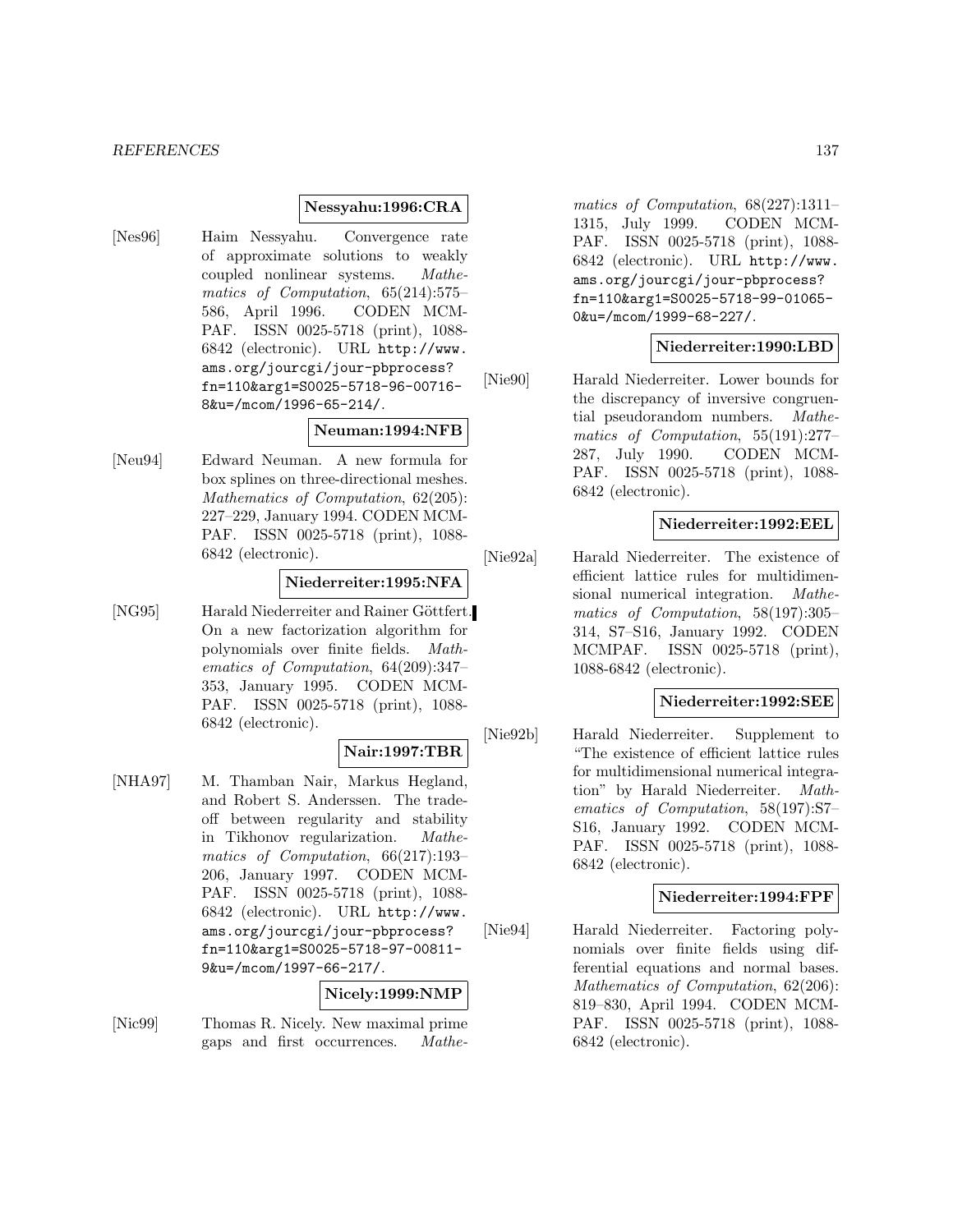#### **Niederreiter:1995:PVG**

[Nie95] Harald Niederreiter. Pseudorandom vector generation by the multiplerecursive matrix method. Mathematics of Computation, 64(209):279– 294, January 1995. CODEN MCM-PAF. ISSN 0025-5718 (print), 1088- 6842 (electronic).

#### **Niederreiter:1996:BRP**

[Nie96a] Harald Niederreiter. Book reviews: A primer for the Monte Carlo method, by Ilya M. Sobol'. Mathematics of Computation, 65(216):??, October 1996. CODEN MCMPAF. ISSN 0025-5718 (print), 1088-6842 (electronic). URL http://www. ams.org/jourcgi/jour-pbprocess? fn=110&arg1=S0025-5718-96-00768- 5&u=/mcom/1996-65-216/.

#### **Niederreiter:1996:BRC**

[Nie96b] Harald Niederreiter. Book reviews: Computational number theory and digital signal processing: Fast algorithms and error control techniques, by Hari Krishna, Bal Krishna, Kuo-Yu Lin and Jenn-Dong Sun. Mathematics of Computation, 65(214):893– 894, April 1996. CODEN MCM-PAF. ISSN 0025-5718 (print), 1088- 6842 (electronic). URL http://www. ams.org/jourcgi/jour-pbprocess? fn=110&arg1=S0025-5718-96-00700- 4&u=/mcom/1996-65-214/.

#### **Niederreiter:1996:BRD**

[Nie96c] Harald Niederreiter. Book reviews: The DFT: An owner's manual for the discrete Fourier transform, by William L. Briggs and Van Emden Henson. Mathematics of Computation, 65 (215):??, July 1996. CODEN MCM-PAF. ISSN 0025-5718 (print), 1088- 6842 (electronic). URL http://www.

ams.org/jourcgi/jour-pbprocess? fn=110&arg1=S0025-5718-96-00705- 3&u=/mcom/1996-65-215/.

#### **Niijima:1992:PEB**

[Nii92] Koichi Niijima. A posteriori error bounds for piecewise linear approximate solutions of elliptic equations of monotone type. Mathematics of Computation, 58(198):549–560, April 1992. CODEN MCMPAF. ISSN 0025-5718 (print), 1088-6842 (electronic).

## **Nochetto:1995:PPE**

[Noc95] Ricardo H. Nochetto. Pointwise a posteriori error estimates for elliptic problems on highly graded meshes. Mathematics of Computation, 64(209): 1–22, January 1995. CODEN MCM-PAF. ISSN 0025-5718 (print), 1088- 6842 (electronic).

# **Nocedal:1996:BRN**

[Noc96] Jorge Nocedal. Book reviews: Nonlinear programming, by Olvi L. Mangasarian. Mathematics of Computation, 65 (214):884, April 1996. CODEN MCM-PAF. ISSN 0025-5718 (print), 1088- 6842 (electronic). URL http://www. ams.org/jourcgi/jour-pbprocess? fn=110&arg1=S0025-5718-96-00700- 4&u=/mcom/1996-65-214/.

# **Noelle:1996:NEI**

[Noe96] Sebastian Noelle. A note on entropy inequalities and error estimates for higher-order accurate finite volume schemes on irregular families of grids. Mathematics of Computation, 65(215): 1155–1163, July 1996. CODEN MCM-PAF. ISSN 0025-5718 (print), 1088- 6842 (electronic). URL http://www. ams.org/jourcgi/jour-pbprocess? fn=110&arg1=S0025-5718-96-00737- 5&u=/mcom/1996-65-215/.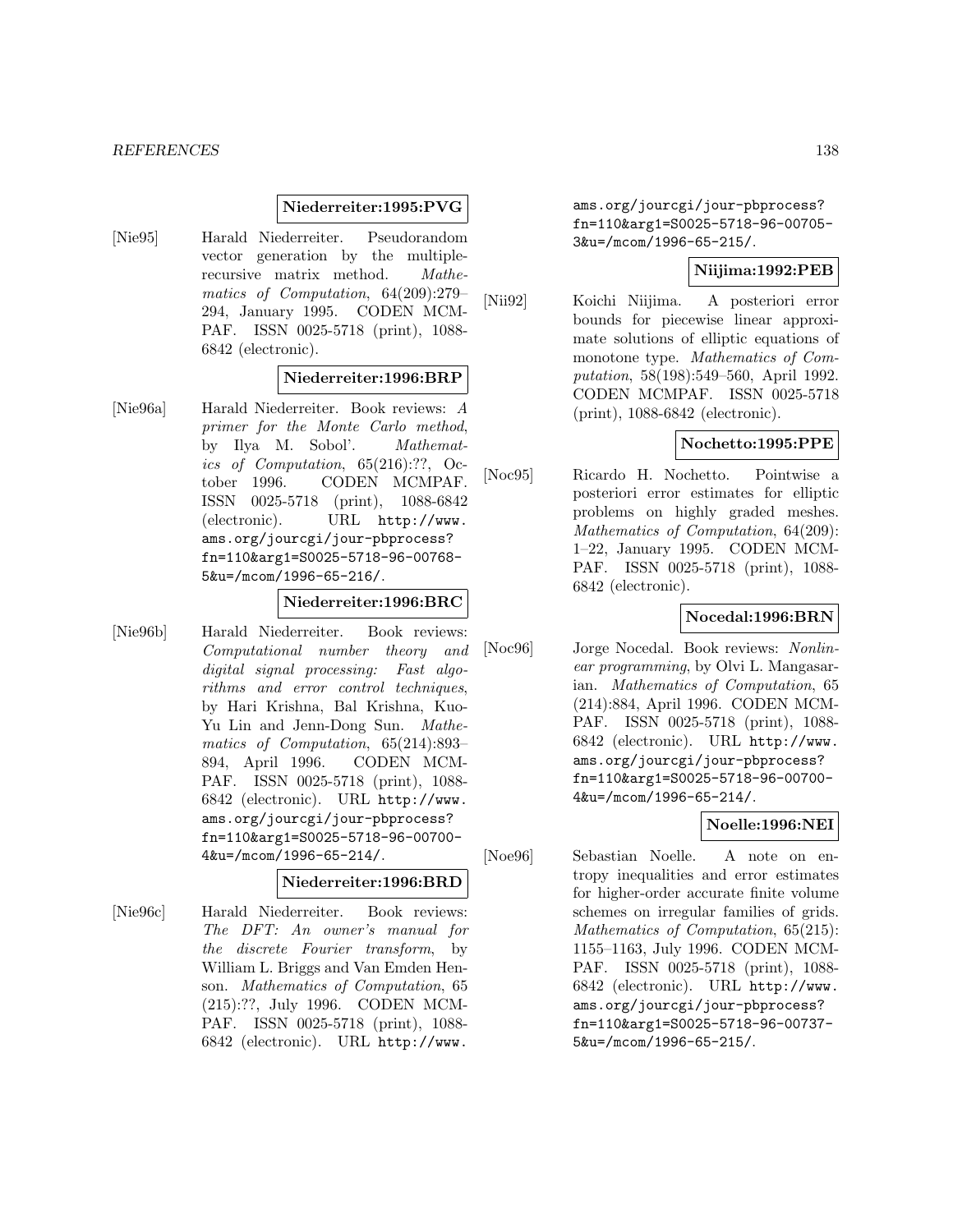#### *REFERENCES* 139

#### **Notaris:1992:GKQ**

[Not92] Sotirios E. Notaris. On Gauss– Kronrod quadrature formulae of Chebyshev type. Mathematics of Computation, 58(198):745–753, April 1992. CODEN MCMPAF. ISSN 0025-5718 (print), 1088-6842 (electronic).

#### **Nochetto:1991:AFE**

[NPV91a] R. H. Nochetto, M. Paolini, and C. Verdi. An adaptive finite element method for two-phase Stefan problems in two space dimensions. part I: Stability and error estimates. *Mathe*matics of Computation, 57(195):73–108, S1–S11, July 1991. CODEN MCM-PAF. ISSN 0025-5718 (print), 1088- 6842 (electronic).

#### **Nochetto:1991:SAF**

[NPV91b] R. H. Nochetto, M. Paolini, and C. Verdi. Supplement to an adaptive finite element method for two-phase Stefan problems in two space dimensions. part I: Stability and error estimates. Mathematics of Computation, 57(195): s1–s11, July 1991. CODEN MCM-PAF. ISSN 0025-5718 (print), 1088- 6842 (electronic).

#### **Neittaanmaki:1995:DFE**

[NRS95] P. Neittaanmäki, V. Rivkind, and G. Serëgin. A dual finite element approach for stresses of elasto-perfectly plastic bodies. Mathematics of Computation, 64(212):1455–1462, October 1995. CODEN MCMPAF. ISSN 0025- 5718 (print), 1088-6842 (electronic).

#### **Novak:1995:ACO**

[NRW95] Erich Novak, Klaus Ritter, and Henryk Woźniakowski. Average-case optimality of a hybrid secant-bisection method. Mathematics of Computation, 64(212):

1517–1539, October 1995. CODEN MCMPAF. ISSN 0025-5718 (print), 1088-6842 (electronic).

### **Niederreiter:1990:LRM**

[NS90] Harald Niederreiter and Ian H. Sloan. Lattice rules for multiple integration and discrepancy. Mathematics of Computation, 54(189):303–312, January 1990. CODEN MCMPAF. ISSN 0025-5718 (print), 1088-6842 (electronic).

## **Niklasch:1998:EUF**

[NS98] G. Niklasch and N. P. Smart. Exceptional units in a family of quartic number fields. Mathematics of Computation, 67(222):759– 772, April 1998. CODEN MCM-PAF. ISSN 0025-5718 (print), 1088- 6842 (electronic). URL http://www. ams.org/jourcgi/jour-pbprocess? fn=110&arg1=S0025-5718-98-00958- 2&u=/mcom/1998-67-222/.

# **Nagai:1998:TME**

[NTS98] Atsushi Nagai, Tetsuji Tokihiro, and Junkichi Satsuma. The Toda molecule equation and the  $\varepsilon$ -algorithm. *Mathe*matics of Computation, 67(224):1565– 1575, October 1998. CODEN MCM-PAF. ISSN 0025-5718 (print), 1088- 6842 (electronic). URL http://www. ams.org/jourcgi/jour-pbprocess? fn=110&arg1=S0025-5718-98-00987- 9&u=/mcom/1998-67-224/.

#### **Narcowich:1994:GHI**

[NW94] Francis J. Narcowich and Joseph D. Ward. Generalized Hermite interpolation via matrix-valued conditionally positive definite functions. Mathematics of Computation, 63(208):661– 687, October 1994. CODEN MCM-PAF. ISSN 0025-5718 (print), 1088- 6842 (electronic).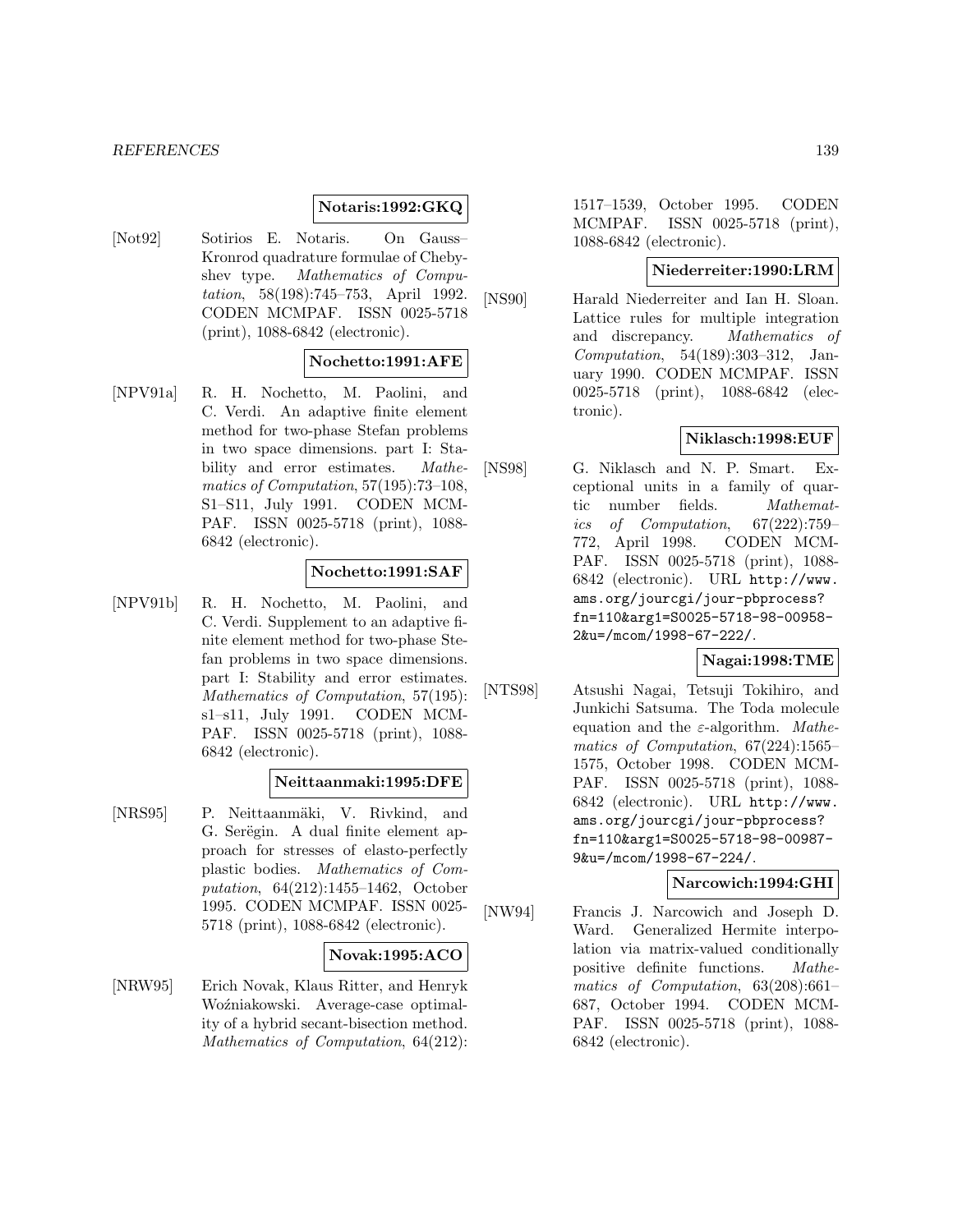#### **Nicolaides:1995:SCN**

[NW95] R. A. Nicolaides and Noel J. Walkington. Strong convergence of numerical solutions to degenerate variational problems. Mathematics of Computation, 64(209):117–127, January 1995. CODEN MCMPAF. ISSN 0025-5718 (print), 1088-6842 (electronic).

# **Nicolaides:1996:ACM**

[NW96] R. A. Nicolaides and X. Wu. Analysis and convergence of the MAC scheme. II. Navier–Stokes equations. Mathematics of Computation, 65(213):29– 44, January 1996. CODEN MCM-PAF. ISSN 0025-5718 (print), 1088- 6842 (electronic). URL http://www. ams.org/jourcgi/jour-pbprocess? fn=110&arg1=S0025-5718-96-00665- 5&u=/mcom/1996-65-213/.

# **Nicolaides:1998:CAC**

[NW98] R. A. Nicolaides and D.-Q. Wang. Convergence analysis of a covolume scheme for Maxwell's equations in three dimensions. Mathematics of Computation, 67(223):947– 963, July 1998. CODEN MCM-PAF. ISSN 0025-5718 (print), 1088- 6842 (electronic). URL http://www. ams.org/jourcgi/jour-pbprocess? fn=110&arg1=S0025-5718-98-00971- 5&u=/mcom/1998-67-223/.

# **Ni:1997:SLM**

[NY97] Q. Ni and Y. Yuan. A subspace limited memory quasi-Newton algorithm for large-scale nonlinear bound constrained optimization. Mathematics of Computation, 66(220):1509– 1520, October 1997. CODEN MCM-PAF. ISSN 0025-5718 (print), 1088- 6842 (electronic). URL http://www. ams.org/jourcgi/jour-pbprocess?

fn=110&arg1=S0025-5718-97-00866- 1&u=/mcom/1997-66-220/.

### **Odlyzko:1993:IAV**

[Odl93] Andrew M. Odlyzko. Iterated absolute values of differences of consecutive primes. Mathematics of Computation, 61(203):373–380, July 1993. CODEN MCMPAF. ISSN 0025-5718 (print), 1088-6842 (electronic).

# **Odlyzko:1994:ACN**

[Odl94] Andrew M. Odlyzko. Analytic computations in number theory. In Gautschi [Gau94], pages 451–463. ISBN 0-8218- 0291-7, 0-8218-0353-0 (pt. 1), 0-8218- 0354-9 (pt. 2). ISSN 0160-7634. LCCN QA1 .A56 v.48 1994. See also SIAM Review, September 1995, **37**(3), p. 483.

## **Olivier:1992:CSF**

[Oli92] M. Olivier. The computation of sextic fields with a cubic subfield and no quadratic subfield. Mathematics of Computation, 58(197):419–432, January 1992. CODEN MCMPAF. ISSN 0025-5718 (print), 1088-6842 (electronic).

# **Oliveira:1998:NPC**

[Oli98] Suely Oliveira. A new parallel chasing algorithm for transforming arrowhead matrices to tridiagonal form. Mathematics of Computation, 67(221):221– 235, January 1998. CODEN MCM-PAF. ISSN 0025-5718 (print), 1088- 6842 (electronic). URL http://www. ams.org/jourcgi/jour-pbprocess? fn=110&arg1=S0025-5718-98-00895- 3&u=/mcom/1998-67-221/.

# **OliveiraeSilva:1999:MES**

[Oli99] Tom´as Oliveira e Silva. Maximum excursion and stopping time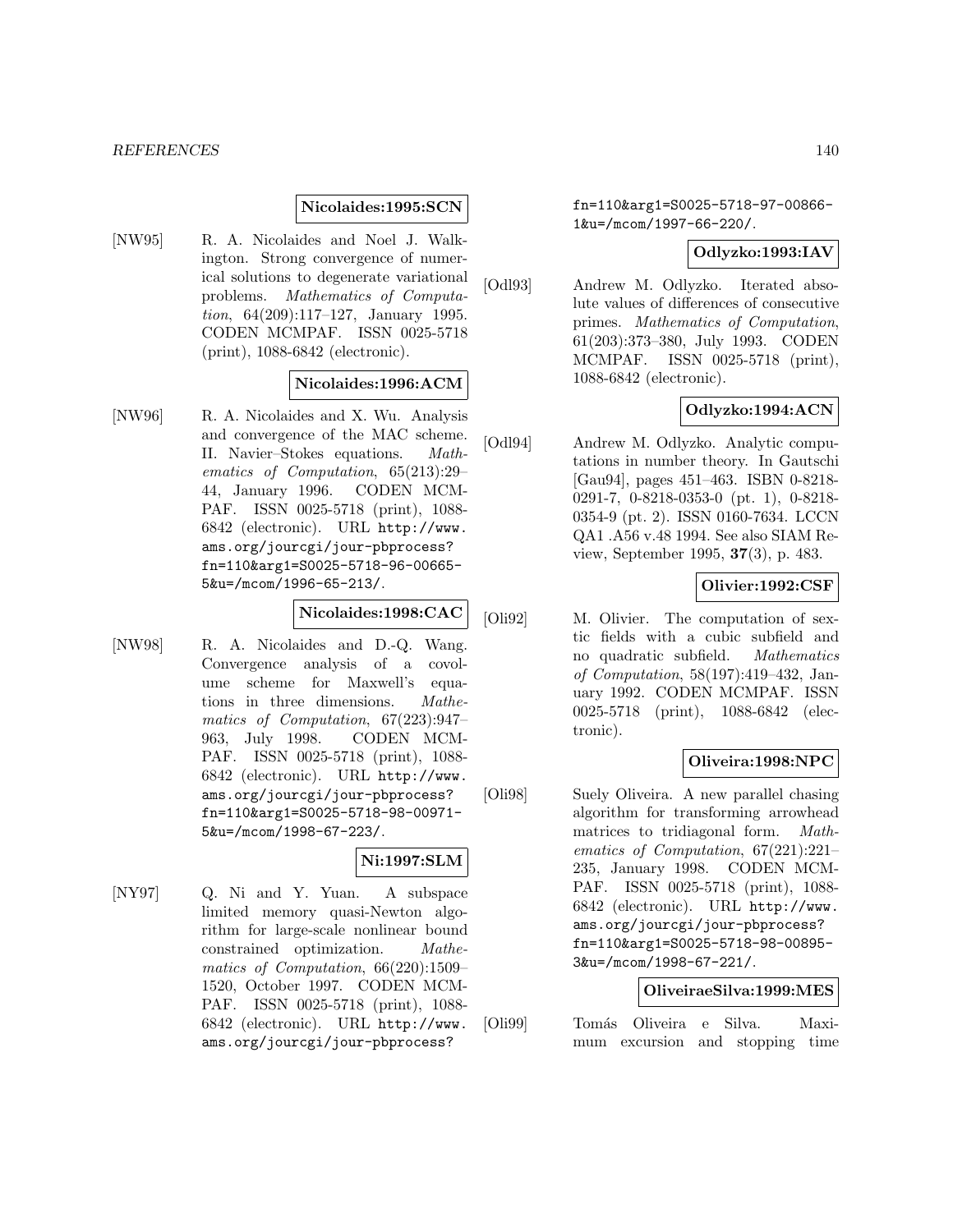record-holders for the  $3x + 1$  problem: computational results. Mathematics of Computation, 68(225):371– 384, January 1999. CODEN MCM-PAF. ISSN 0025-5718 (print), 1088- 6842 (electronic). URL http://www. ams.org/jourcgi/jour-pbprocess? fn=110&arg1=S0025-5718-99-01031- 5&u=/mcom/1999-68-225/.

#### **Olsson:1995:SPPa**

[Ols95a] Pelle Olsson. Summation by parts, projections, and stability. I. Mathematics of Computation, 64(211):1035–1065, July 1995. CODEN MCMPAF. ISSN 0025- 5718 (print), 1088-6842 (electronic).

#### **Olsson:1995:SPPb**

[Ols95b] Pelle Olsson. Summation by parts, projections, and stability. II. Mathematics of Computation, 64(212):1473– 1493, October 1995. CODEN MCM-PAF. ISSN 0025-5718 (print), 1088- 6842 (electronic).

#### **Olsson:1995:SSP**

[Ols95c] Pelle Olsson. Supplement to "Summation by parts, projections, and stability, I". Mathematics of Computation, 64(211):S23–S26, July 1995. CODEN MCMPAF. ISSN 0025-5718 (print), 1088-6842 (electronic).

#### **Ostermann:1992:RKM**

[OR92] A. Ostermann and M. Roche. Runge– Kutta methods for partial differential equations and fractional orders of convergence. Mathematics of Computation, 59(200):403–420, October 1992. CODEN MCMPAF. ISSN 0025-5718 (print), 1088-6842 (electronic).

# **ORiordan:1991:GUC**

[OS91] Eugene O'Riordan and Martin Stynes. A globally uniformly convergent finite element method for a singularly perturbed elliptic problem in two dimensions. Mathematics of Computation, 57 (195):47–62, July 1991. CODEN MCM-PAF. ISSN 0025-5718 (print), 1088- 6842 (electronic).

## **Okunbor:1992:ECM**

[OS92] Daniel Okunbor and Robert D. Skeel. Explicit canonical methods for Hamiltonian systems. Mathematics of Computation, 59(200):439–455, October 1992. CODEN MCMPAF. ISSN 0025-5718 (print), 1088-6842 (electronic).

## **Omrani:1997:CIR**

[OS97] A. Omrani and A. Shokrollahi. Computing irreducible representations of supersolvable groups over small finite fields. Mathematics of Computation, 66(218):779– 786, April 1997. CODEN MCM-PAF. ISSN 0025-5718 (print), 1088- 6842 (electronic). URL http://www. ams.org/jourcgi/jour-pbprocess? fn=110&arg1=S0025-5718-97-00839- 9&u=/mcom/1997-66-218/.

# **Oswald:1996:PND**

[Osw96] Peter Oswald. Preconditioners for nonconforming discretizations. Mathematics of Computation, 65(215):923– 941, July 1996. CODEN MCM-PAF. ISSN 0025-5718 (print), 1088- 6842 (electronic). URL http://www. ams.org/jourcgi/jour-pbprocess? fn=110&arg1=S0025-5718-96-00717- X&u=/mcom/1996-65-215/.

# **Oswald:1999:RBP**

[Osw99] Peter Oswald. On the robustness of the BPX-preconditioner with respect to jumps in the coefficients. Mathematics of Computation, 68(226):633– 650, April 1999. CODEN MCM-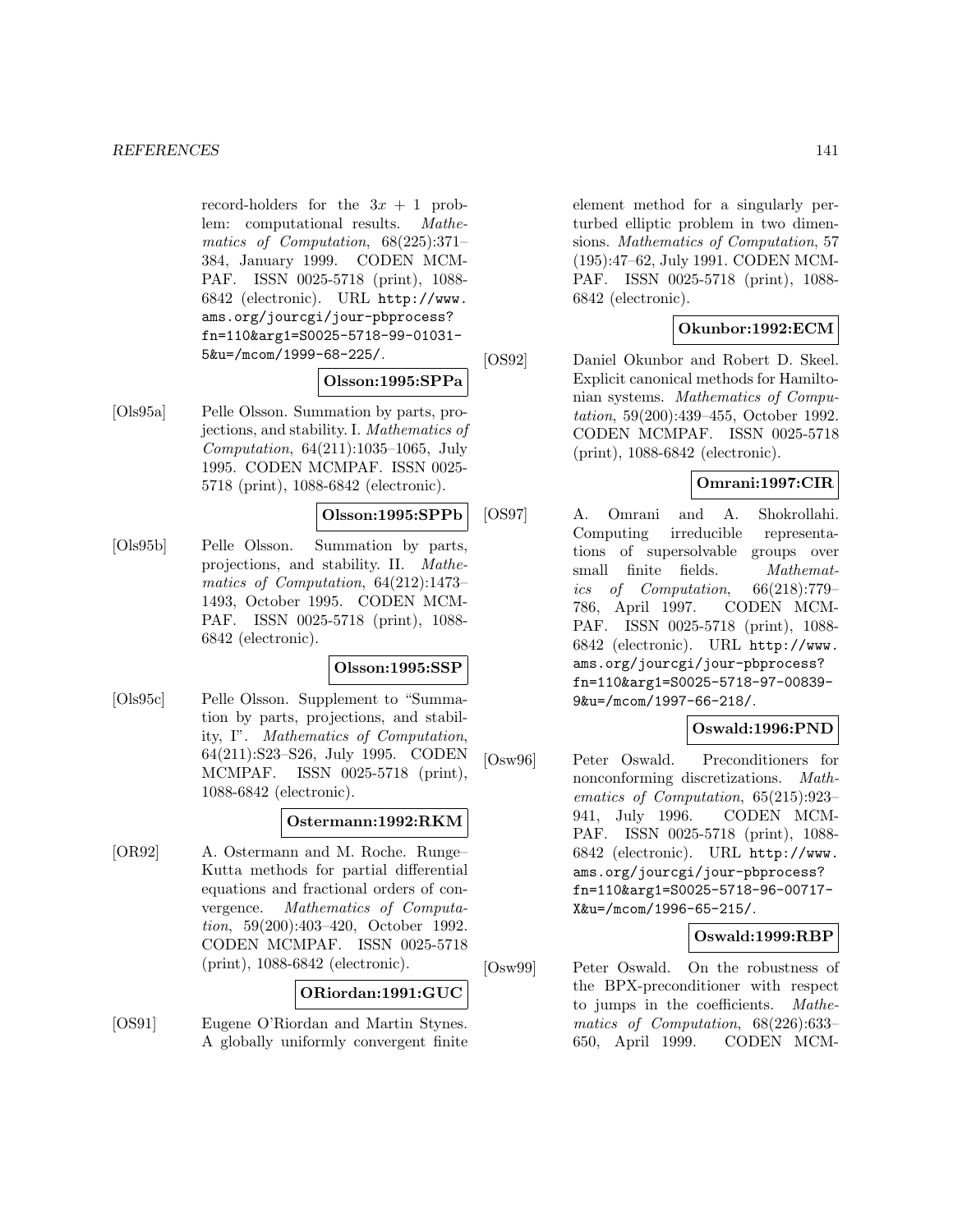PAF. ISSN 0025-5718 (print), 1088- 6842 (electronic). URL http://www. ams.org/jourcgi/jour-pbprocess? fn=110&arg1=S0025-5718-99-01041- 8&u=/mcom/1999-68-226/.

# **OShea:1994:CLN**

[OW94] Donal O'Shea and Les Wilson. Computing limiting normals to real surfaces. In Gautschi [Gau94], pages 349–353. ISBN 0-8218-0291-7, 0-8218-0353-0 (pt. 1), 0- 8218-0354-9 (pt. 2). ISSN 0160-7634. LCCN QA1 .A56 v.48 1994. See also SIAM Review, September 1995, **37**(3), p. 483.

#### **Osipenko:1997:OIA**

[OW97] K. Yu. Osipenko and K. Wilderotter. Optimal information for approximating periodic analytic functions. Mathematics of Computation, 66(220):1579– 1592, October 1997. CODEN MCM-PAF. ISSN 0025-5718 (print), 1088- 6842 (electronic). URL http://www. ams.org/jourcgi/jour-pbprocess? fn=110&arg1=S0025-5718-97-00896- X&u=/mcom/1997-66-220/.

### **Owren:1991:OBC**

[OZ91] Brynjulf Owren and Marino Zennaro. Order barriers for continuous explicit Runge–Kutta methods. Mathematics of Computation, 56(194):645–661, April 1991. CODEN MCMPAF. ISSN 0025- 5718 (print), 1088-6842 (electronic).

# **Palencia:1994:SVS**

[Pal94] C. Palencia. On the stability of variable stepsize rational approximations of holomorphic semigroups. Mathematics of Computation, 62(205):93– 103, January 1994. CODEN MCM-PAF. ISSN 0025-5718 (print), 1088- 6842 (electronic).

# **Palencia:1995:SRM**

[Pal95] C. Palencia. Stability of rational multistep approximations of holomorphic semigroups. Mathematics of Computation, 64(210):591–599, April 1995. CODEN MCMPAF. ISSN 0025-5718 (print), 1088-6842 (electronic).

## **PalamaraOrsi:1996:PIV**

[Pal96] Annamaria Palamara Orsi. Product integration for Volterra integral equations of the second kind with weakly singular kernels. Mathematics of Computation, 65(215):1201– 1212, July 1996. CODEN MCM-PAF. ISSN 0025-5718 (print), 1088- 6842 (electronic). URL http://www. ams.org/jourcgi/jour-pbprocess? fn=110&arg1=S0025-5718-96-00736- 3&u=/mcom/1996-65-215/.

# **Pan:1990:CDS**

[Pan90] Victor Pan. On computations with dense structured matrices. Mathematics of Computation, 55(191):179–190, July 1990. CODEN MCMPAF. ISSN 0025- 5718 (print), 1088-6842 (electronic).

# **Paolini:1997:QOE**

[Pao97] Maurizio Paolini. A quasi-optimal error estimate for a discrete singularly perturbed approximation to the prescribed curvature problem. Mathematics of Computation, 66(217):45– 67, January 1997. CODEN MCM-PAF. ISSN 0025-5718 (print), 1088- 6842 (electronic). URL http://www. ams.org/jourcgi/jour-pbprocess? fn=110&arg1=S0025-5718-97-00771- 0&u=/mcom/1997-66-217/.

# **Pappalardi:1997:RAC**

[Pap97] Francesco Pappalardi. On the rrank Artin Conjecture. Mathe-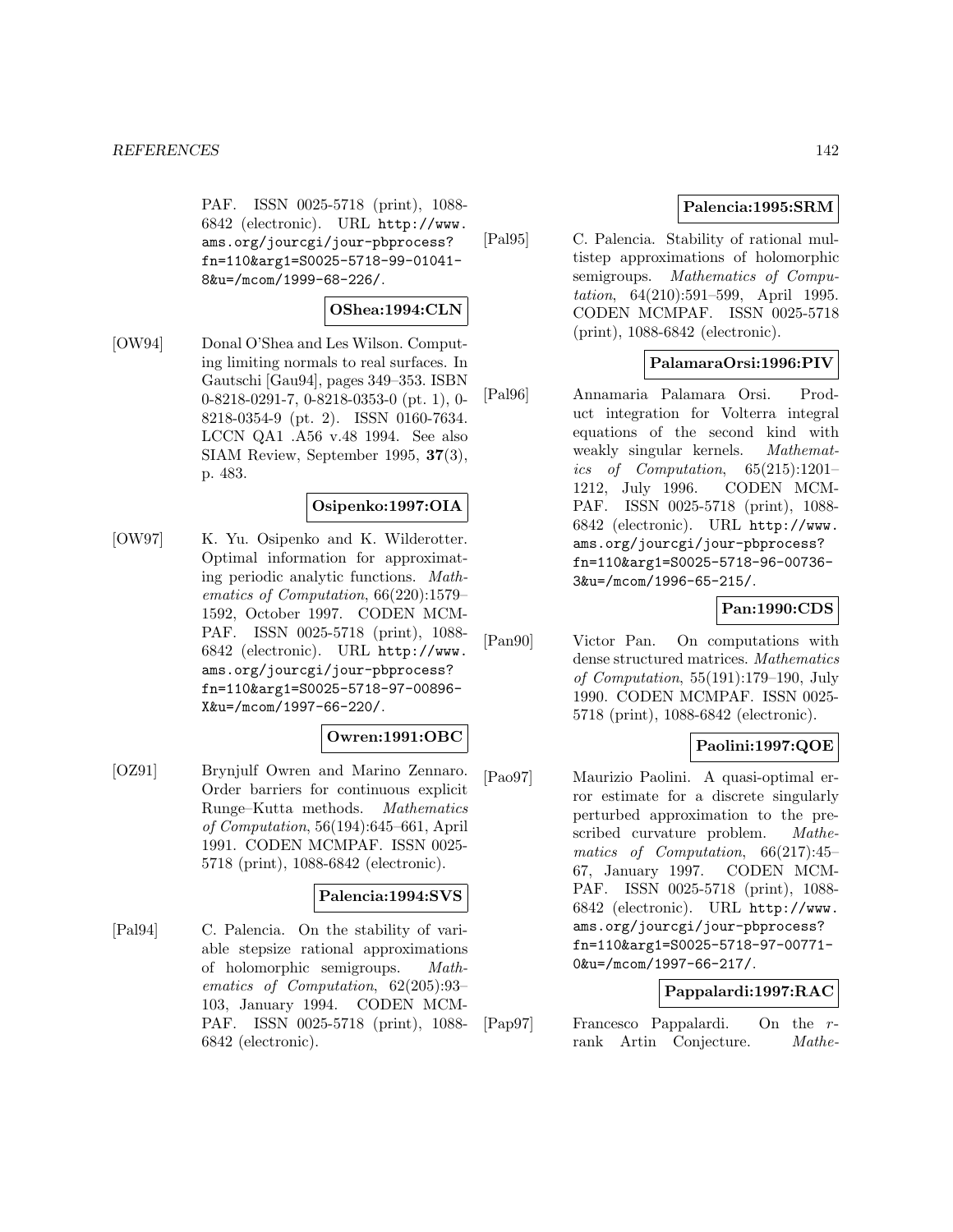matics of Computation, 66(218):853– 868, April 1997. CODEN MCM-PAF. ISSN 0025-5718 (print), 1088- 6842 (electronic). URL http://www. ams.org/jourcgi/jour-pbprocess? fn=110&arg1=S0025-5718-97-00805- 3&u=/mcom/1997-66-218/.

## **Pearson:1996:ICD**

[Pea96] Kimberly Pearson. Integral cohomology and detection of w-basic 2-groups. Mathematics of Computation, 65(213): 291–306, January 1996. CODEN MCM-PAF. ISSN 0025-5718 (print), 1088- 6842 (electronic). URL http://www. ams.org/jourcgi/jour-pbprocess? fn=110&arg1=S0025-5718-96-00679- 5&u=/mcom/1996-65-213/.

#### **Peherstorfer:1990:LCO**

[Peh90a] Franz Peherstorfer. Linear combinations of orthogonal polynomials generating positive quadrature formulas. Mathematics of Computation, 55(191): 231–241, July 1990. CODEN MCM-PAF. ISSN 0025-5718 (print), 1088- 6842 (electronic).

#### **Peherstorfer:1990:SPG**

[Peh90b] Franz Peherstorfer. On Stieltjes polynomials and Gauss–Kronrod quadrature. Mathematics of Computation, 55(192): 649–664, October 1990. CODEN MCM-PAF. ISSN 0025-5718 (print), 1088- 6842 (electronic).

# **Peherstorfer:1993:RGQ**

[Peh93] F. Peherstorfer. On the remainder of Gaussian quadrature formulas for Bernstein–Szegő weight functions. Mathematics of Computation, 60(201): 317–325, January 1993. CODEN MCM-PAF. ISSN 0025-5718 (print), 1088- 6842 (electronic).

# **Pena:1997:BSO**

[Peñ97] J. M. Peña. B-splines and optimal stability. Mathematics of Computation, 66(220):1555–1560, October 1997. CODEN MCMPAF. ISSN 0025-5718 (print), 1088-6842 (electronic). URL http://www. ams.org/jourcgi/jour-pbprocess? fn=110&arg1=S0025-5718-97-00897- 1&u=/mcom/1997-66-220/.

# **Peralta:1992:DQR**

[Per92] Ren´e Peralta. On the distribution of quadratic residues and nonresidues modulo a prime number. Mathematics of Computation, 58(197):433– 440, January 1992. CODEN MCM-PAF. ISSN 0025-5718 (print), 1088- 6842 (electronic).

#### **Peszynska:1996:FEA**

[Pes96] Małgorzata Peszyńska. Finite element approximation of diffusion equations with convolution terms. Mathematics of Computation, 65(215):1019– 1037, July 1996. CODEN MCM-PAF. ISSN 0025-5718 (print), 1088- 6842 (electronic). URL http://www. ams.org/jourcgi/jour-pbprocess? fn=110&arg1=S0025-5718-96-00738- 7&u=/mcom/1996-65-215/.

#### **Petho:1991:CSF**

[Pet91] Attila Pethö. Complete solutions to families of quartic Thue equations. Mathematics of Computation, 57(196): 777–798, October 1991. CODEN MCM-PAF. ISSN 0025-5718 (print), 1088- 6842 (electronic).

#### **Phelps:1990:CLS**

[Phe90a] Kevin T. Phelps. Cyclic large sets of Steiner triple systems of order 15. Mathematics of Computation, 55(192):821– 824, S1–S6, October 1990. CODEN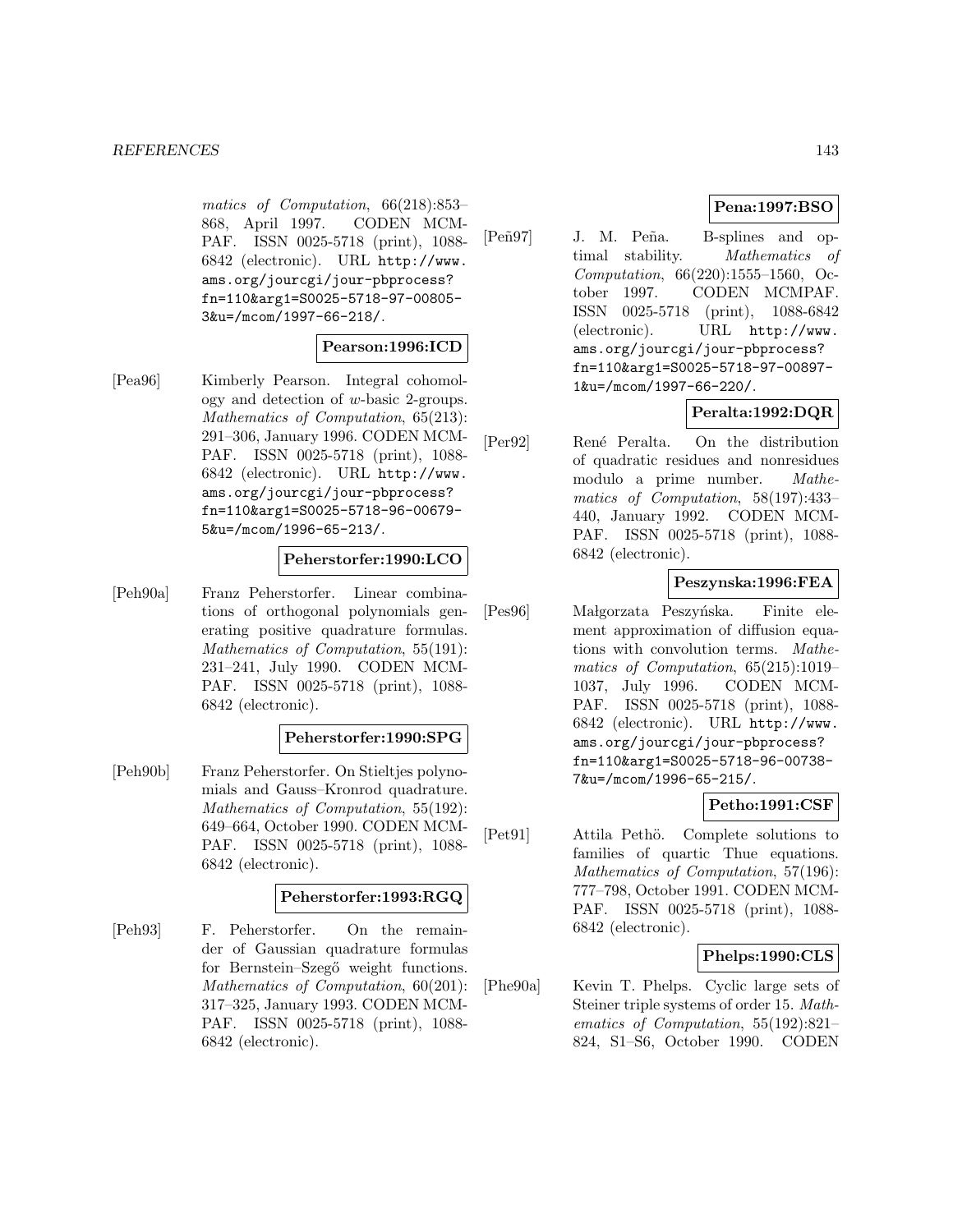MCMPAF. ISSN 0025-5718 (print), 1088-6842 (electronic).

#### **Phelps:1990:SCL**

[Phe90b] Kevin T. Phelps. Supplement to cyclic large sets of Steiner triple systems of order 15. Mathematics of Computation, 55(192):S1–S6, October 1990. CODEN MCMPAF. ISSN 0025-5718 (print), 1088-6842 (electronic).

# **Phillips:1995:CCS**

[Phi95a] Ralph Phillips. Conjugacy classes of Γ(2) and spectral rigidity. *Mathemat*ics of Computation, 64(211):1287–1306, S35–S37, July 1995. CODEN MCM-PAF. ISSN 0025-5718 (print), 1088- 6842 (electronic).

# **Phillips:1995:SCC**

[Phi95b] Ralph Phillips. Supplement to "Conjugacy classes of  $G(2)$  and spectral rigidity". Mathematics of Computation, 64 (211):S35–S37, July 1995. CODEN MCMPAF. ISSN 0025-5718 (print), 1088-6842 (electronic).

#### **Pihko:1993:MES**

[Pih93] Jukka Pihko. On the minimal elements for the sequence of all powers in the Lemoine–Kátai algorithm. Mathematics of Computation, 60(201):425– 430, January 1993. CODEN MCM-PAF. ISSN 0025-5718 (print), 1088- 6842 (electronic).

# **Pila:1990:FMA**

[Pil90] J. Pila. Frobenius maps of Abelian varieties and finding roots of unity in finite fields. Mathematics of Computation, 55(192):745–763, October 1990. CODEN MCMPAF. ISSN 0025-5718 (print), 1088-6842 (electronic).

# **Pinch:1993:CN**

[Pin93a] R. G. E. Pinch. The Carmichael numbers up to  $10^{15}$ . Mathematics of Computation, 61(203):381–391, July 1993. CODEN MCMPAF. ISSN 0025-5718 (print), 1088-6842 (electronic).

# **Pinch:1993:SQP**

[Pin93b] R. G. E. Pinch. Squares in quadratic progression. Mathematics of Computation, 60(202):841–845, April 1993. CODEN MCMPAF. ISSN 0025-5718 (print), 1088-6842 (electronic).

# **Pinner:1999:DRP**

[Pin99] Christopher Pinner. Double roots of [−1, 1] power series and related matters. Mathematics of Computation, 68(227): 1149–1178, July 1999. CODEN MCM-PAF. ISSN 0025-5718 (print), 1088- 6842 (electronic). URL http://www. ams.org/jourcgi/jour-pbprocess? fn=110&arg1=S0025-5718-99-01042- X&u=/mcom/1999-68-227/.

# **Portugal:1994:CBP**

[PJV94] Luís F. Portugal, Joaquím J. Júdice, and Luís N. Vicente. A comparison of block pivoting and interior-point algorithms for linear least squares problems with nonnegative variables. Mathematics of Computation, 63(208):625– 643, October 1994. CODEN MCM-PAF. ISSN 0025-5718 (print), 1088- 6842 (electronic).

# **Pritchard:1995:TTP**

[PMT95] Paul A. Pritchard, Andrew Moran, and Anthony Thyssen. Twenty-two primes in arithmetic progression. Mathematics of Computation, 64(211):1337– 1339, July 1995. CODEN MCM-PAF. ISSN 0025-5718 (print), 1088- 6842 (electronic).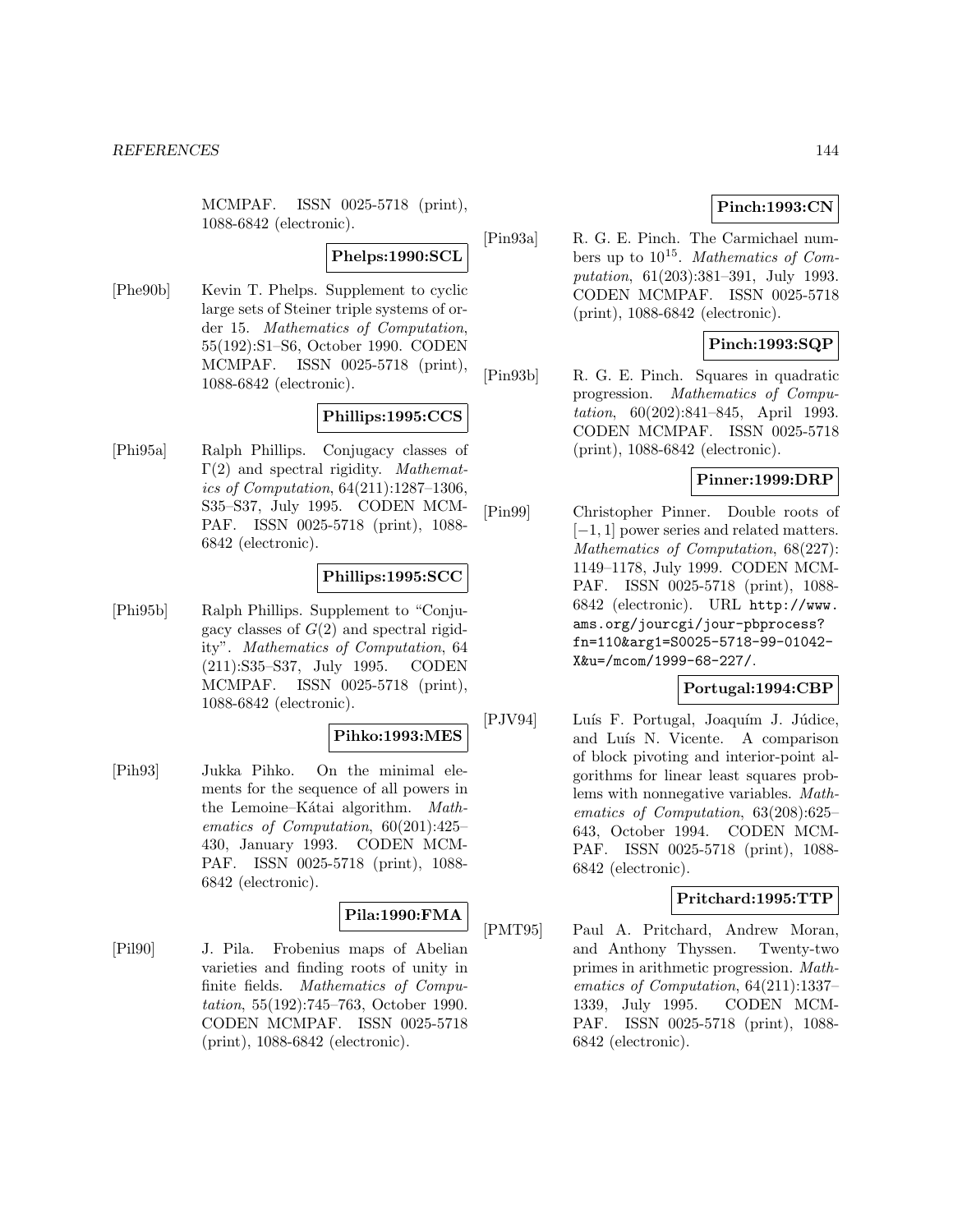#### *REFERENCES* 145

#### **Pomerance:1994:NFS**

[Pom94] Carl Pomerance. The number field sieve. In Gautschi [Gau94], pages 465– 480. ISBN 0-8218-0291-7, 0-8218-0353- 0 (pt. 1), 0-8218-0354-9 (pt. 2). ISSN 0160-7634. LCCN QA1 .A56 v.48 1994. See also SIAM Review, September 1995, **37**(3), p. 483.

#### **Powell:1997:BMC**

[Pow97] Corey Powell. Bounds for multiplicative cosets over fields of prime order. Mathematics of Computation, 66(218): 807–822, April 1997. CODEN MCM-PAF. ISSN 0025-5718 (print), 1088- 6842 (electronic). URL http://www. ams.org/jourcgi/jour-pbprocess? fn=110&arg1=S0025-5718-97-00797- 7&u=/mcom/1997-66-218/.

# **Plesken:1993:CIL**

[PP93] W. Plesken and M. Pohst. Constructing integral lattices with prescribed minimum. II. Mathematics of Computation, 60(202):817–825, April 1993. CODEN MCMPAF. ISSN 0025-5718 (print), 1088-6842 (electronic).

# **Papakostas:1996:FFO**

[PP96] S. N. Papakostas and G. Papageorgiou. A family of fifth-order Runge–Kutta pairs. Mathematics of Computation, 65(215):1165– 1181, July 1996. CODEN MCM-PAF. ISSN 0025-5718 (print), 1088- 6842 (electronic). URL http://www. ams.org/jourcgi/jour-pbprocess? fn=110&arg1=S0025-5718-96-00718- 1&u=/mcom/1996-65-215/.

# **Paulus:1999:RIQ**

[PR99] Sachar Paulus and Hans-Georg Rück. Real and imaginary quadratic representations of hyperelliptic function fields.

Mathematics of Computation, 68(227): 1233–1241, July 1999. CODEN MCM-PAF. ISSN 0025-5718 (print), 1088- 6842 (electronic). URL http://www. ams.org/jourcgi/jour-pbprocess? fn=110&arg1=S0025-5718-99-01066- 2&u=/mcom/1999-68-227/.

## **Potts:1998:FAD**

[PST98] Daniel Potts, Gabriele Steidl, and Manfred Tasche. Fast algorithms for discrete polynomial transforms. Mathematics of Computation, 67(224):1577– 1590, October 1998. CODEN MCM-PAF. ISSN 0025-5718 (print), 1088- 6842 (electronic). URL http://www. ams.org/jourcgi/jour-pbprocess? fn=110&arg1=S0025-5718-98-00975- 2&u=/mcom/1998-67-224/.

## **Parady:1990:LKT**

[PSZ90] B. K. Parady, Joel F. Smith, and Sergio E. Zarantonello. Largest known twin primes. Mathematics of Computation, 55(191):381–382, July 1990. CODEN MCMPAF. ISSN 0025-5718 (print), 1088-6842 (electronic).

# **Plonka:1992:EAP**

[PT92] G. Plonka and M. Tasche. Efficient algorithms for periodic Hermite spline interpolation. Mathematics of Computation, 58(198):693–703, April 1992. CODEN MCMPAF. ISSN 0025-5718 (print), 1088-6842 (electronic).

# **Plonka:1994:CHS**

[PT94] Gerlind Plonka and Manfred Tasche. Cardinal Hermite spline interpolation with shifted nodes. Mathematics of Computation, 63(208):645–659, October 1994. CODEN MCMPAF. ISSN 0025-5718 (print), 1088-6842 (electronic).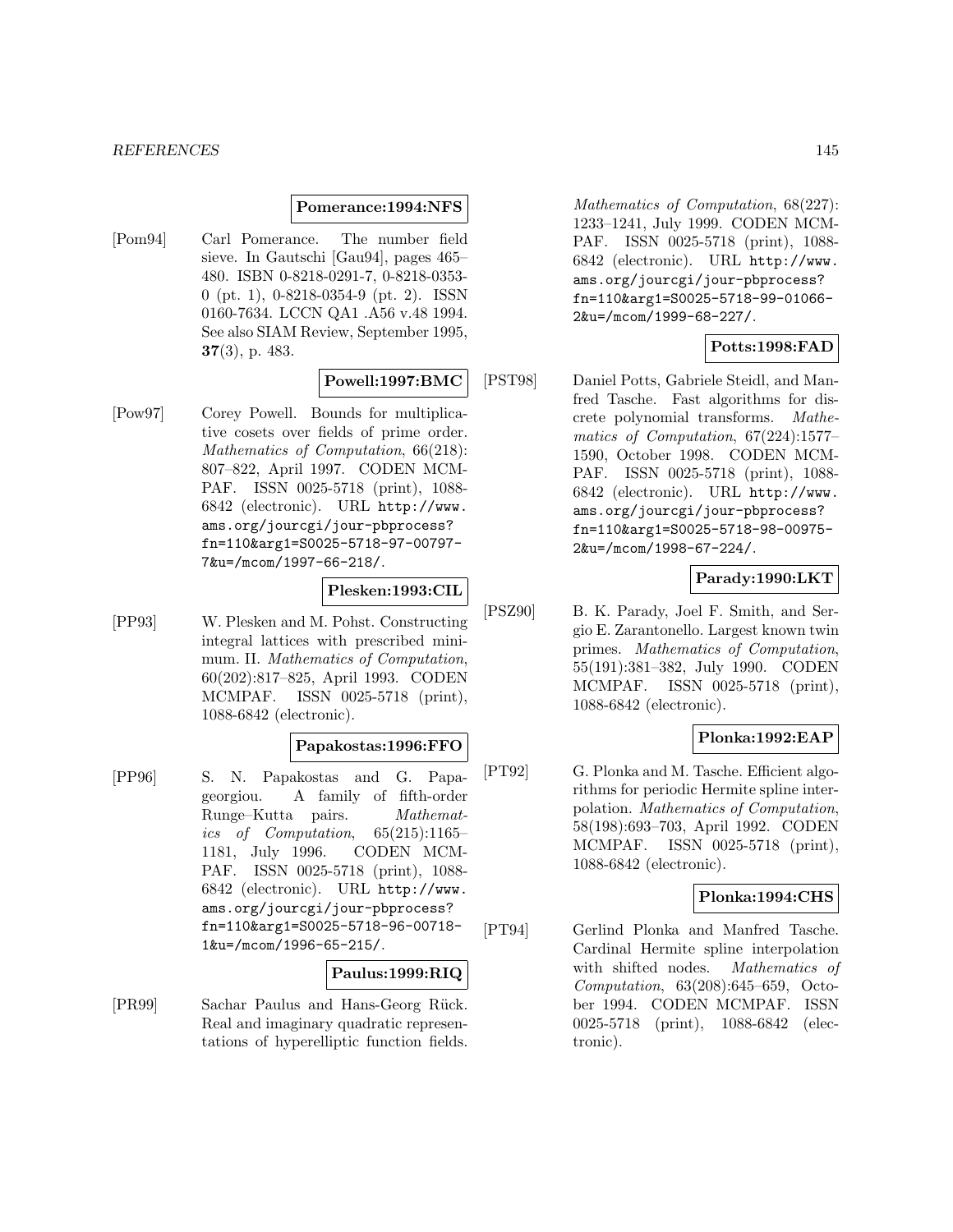## **Pohst:1993:CUG**

[Pv93] M. Pohst and J. Graf von Schmettow. On the computation of unit groups and class groups of totally complex quartic fields. Mathematics of Computation, 60(202):793–800, April 1993. CODEN MCMPAF. ISSN 0025-5718 (print), 1088-6842 (electronic).

# **Pohst:1998:TUG**

[PW98] M. Pohst and K. Wildanger. Tables of unit groups and class groups of quintic fields and a regulator bound. Mathematics of Computation, 67(221):361– 367, January 1998. CODEN MCM-PAF. ISSN 0025-5718 (print), 1088- 6842 (electronic). URL http://www. ams.org/jourcgi/jour-pbprocess? fn=110&arg1=S0025-5718-98-00927- 2&u=/mcom/1998-67-221/.

# **Quak:1996:BRH**

[Qua96a] Ewald Quak. Book reviews: Handbook on splines for the user, by Eugene V. Shikin and Alexander I. Plis. Mathematics of Computation, 65(216): ??, October 1996. CODEN MCM-PAF. ISSN 0025-5718 (print), 1088- 6842 (electronic). URL http://www. ams.org/jourcgi/jour-pbprocess? fn=110&arg1=S0025-5718-96-00768- 5&u=/mcom/1996-65-216/.

## **Quak:1996:TWH**

[Qua96b] Ewald Quak. Trigonometric wavelets for Hermite interpolation. Mathematics of Computation, 65(214):683– 722, April 1996. CODEN MCM-PAF. ISSN 0025-5718 (print), 1088- 6842 (electronic). URL http://www. ams.org/jourcgi/jour-pbprocess? fn=110&arg1=S0025-5718-96-00719- 3&u=/mcom/1996-65-214/.

# **Quak:1997:BRS**

[Qua97] Ewald Quak. Book reviews: Selected topics in approximation and computation, by Marek A. Kowalski, Krszysztof A. Sikorski and Frank Stenger. Mathematics of Computation, 66(219):??, July 1997. CODEN MCMPAF. ISSN 0025-5718 (print), 1088-6842 (electronic).

#### **Rabinowitz:1990:GNR**

[Rab90a] Philip Rabinowitz. Generalized noninterpolatory rules for Cauchy principal value integrals. Mathematics of Computation, 54(189):271–279, January 1990. CODEN MCMPAF. ISSN 0025-5718 (print), 1088-6842 (electronic).

## **Rabinowitz:1990:NEC**

[Rab90b] Philip Rabinowitz. Numerical evaluation of Cauchy principal value integrals with singular integrands. Mathematics of Computation, 55(191):265–276, July 1990. CODEN MCMPAF. ISSN 0025- 5718 (print), 1088-6842 (electronic).

## **Rabinowitz:1991:UCR**

[Rab91] Philip Rabinowitz. Uniform convergence results for Cauchy principal value integrals. Mathematics of Computation, 56(194):731–740, April 1991. CODEN MCMPAF. ISSN 0025-5718 (print), 1088-6842 (electronic).

#### **Reichel:1991:DLS**

[RAG91] L. Reichel, G. S. Ammar, and W. B. Gragg. Discrete least squares approximation by trigonometric polynomials. Mathematics of Computation, 57(195): 273–289, July 1991. CODEN MCM-PAF. ISSN 0025-5718 (print), 1088- 6842 (electronic).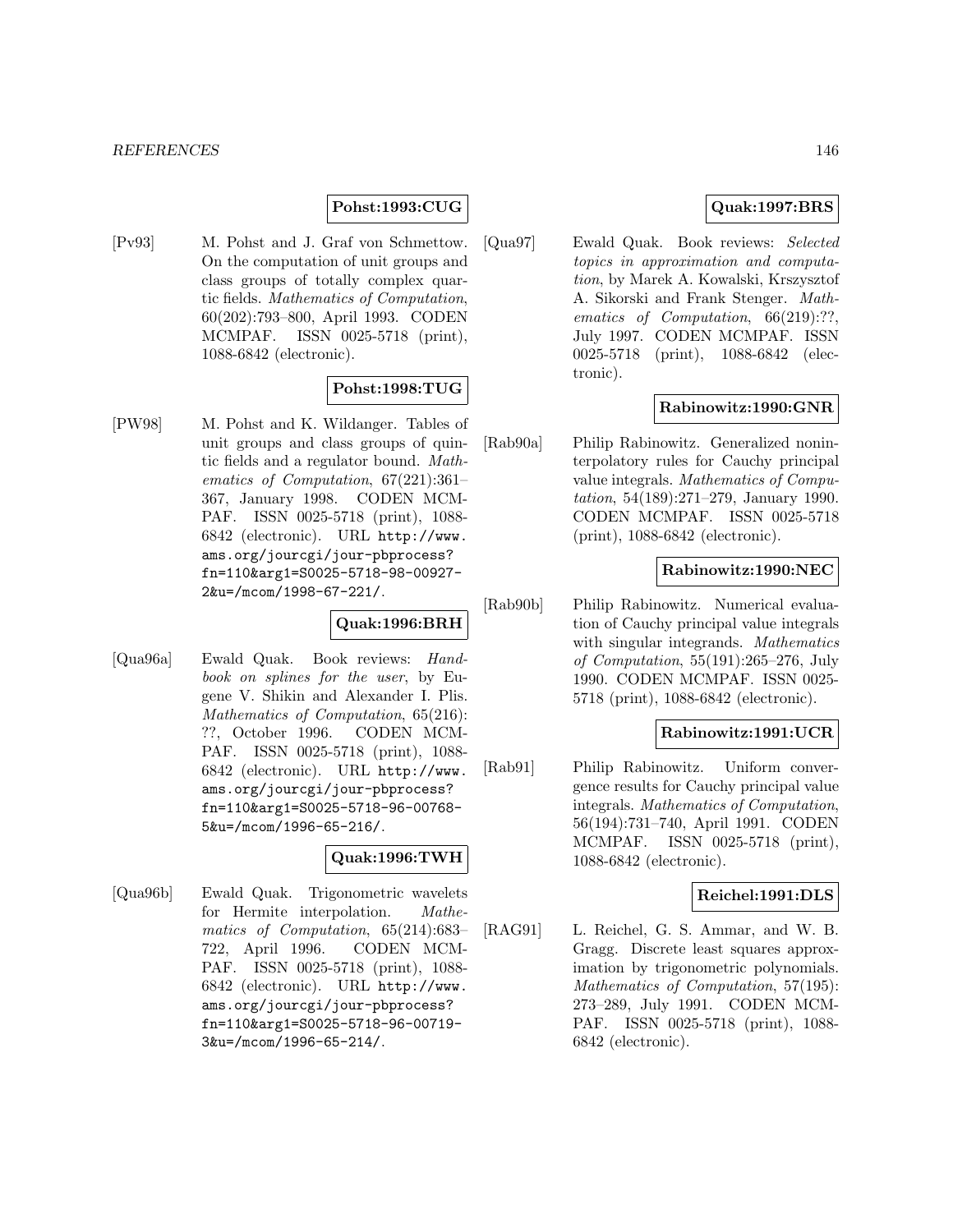# **Ray:1994:LPV**

[Ray94] Gary A. Ray. A locally parameterized version of Lehmer's problem. In Gautschi [Gau94], pages 573–576. ISBN 0-8218-0291-7, 0-8218-0353-0 (pt. 1), 0- 8218-0354-9 (pt. 2). ISSN 0160-7634. LCCN QA1 .A56 v.48 1994. See also SIAM Review, September 1995, **37**(3), p. 483.

#### **Riesel:1994:GFN**

[RB94] Hans Riesel and Anders Björn. Generalized Fermat numbers. In Gautschi [Gau94], pages 583–587. ISBN 0-8218- 0291-7, 0-8218-0353-0 (pt. 1), 0-8218- 0354-9 (pt. 2). ISSN 0160-7634. LCCN QA1 .A56 v.48 1994. See also SIAM Review, September 1995, **37**(3), p. 483.

#### **Renaut:1990:TSR**

[Ren90] R. A. Renaut. Two-step Runge– Kutta methods and hyperbolic partial differential equations. Mathematics of Computation, 55(192):563– 579, October 1990. CODEN MCM-PAF. ISSN 0025-5718 (print), 1088- 6842 (electronic).

#### **Restrepo:1997:BRM**

[Res97] Juan Mario Restrepo. Book reviews: Mathematics, climate and environment, edited by J.-I. Diaz and J.-L. Lions. Mathematics of Computation, 66 (218):??, April 1997. CODEN MCM-PAF. ISSN 0025-5718 (print), 1088- 6842 (electronic). URL http://www. ams.org/jourcgi/jour-pbprocess? fn=110&arg1=S0025-5718-97-00856- 9&u=/mcom/1997-66-218/.

# **Rivara:1996:TLS**

[RI96] María-Cecilia Rivara and Gabriel Iribarren. The 4-triangles longestside partition of triangles and linear refinement algorithms. Mathematics of Computation, 65(216):1485– 1502, October 1996. CODEN MCM-PAF. ISSN 0025-5718 (print), 1088- 6842 (electronic). URL http://www. ams.org/jourcgi/jour-pbprocess? fn=110&arg1=S0025-5718-96-00772- 7&u=/mcom/1996-65-216/.

## **Richter:1990:FEM**

[Ric90] Gerard R. Richter. A finite element method for time-dependent convectiondiffusion equations. Mathematics of Computation,  $54(189):81-106$ , January 1990. CODEN MCMPAF. ISSN 0025- 5718 (print), 1088-6842 (electronic).

#### **Richter:1992:DGM**

[Ric92] Gerard R. Richter. The discontinuous Galerkin method with diffusion. Mathematics of Computation, 58(198): 631–643, April 1992. CODEN MCM-PAF. ISSN 0025-5718 (print), 1088- 6842 (electronic).

#### **Reichel:1991:CVS**

[RO91] Lothar Reichel and Gerhard Opfer. Chebyshev–Vandermonde systems. Mathematics of Computation, 57(196):703– 721, October 1991. CODEN MCM-PAF. ISSN 0025-5718 (print), 1088- 6842 (electronic).

#### **Robinson:1993:NHS**

[Rob93] Raphael M. Robinson. Numbers having m small mth roots mod p. Mathematics of Computation, 61(203):393–413, July 1993. CODEN MCMPAF. ISSN 0025- 5718 (print), 1088-6842 (electronic).

#### **Robinson:1994:OSC**

[Rob94] Mark P. Robinson. Orthogonal spline collocation solution of nonlinear Schrödinger equations. In Gautschi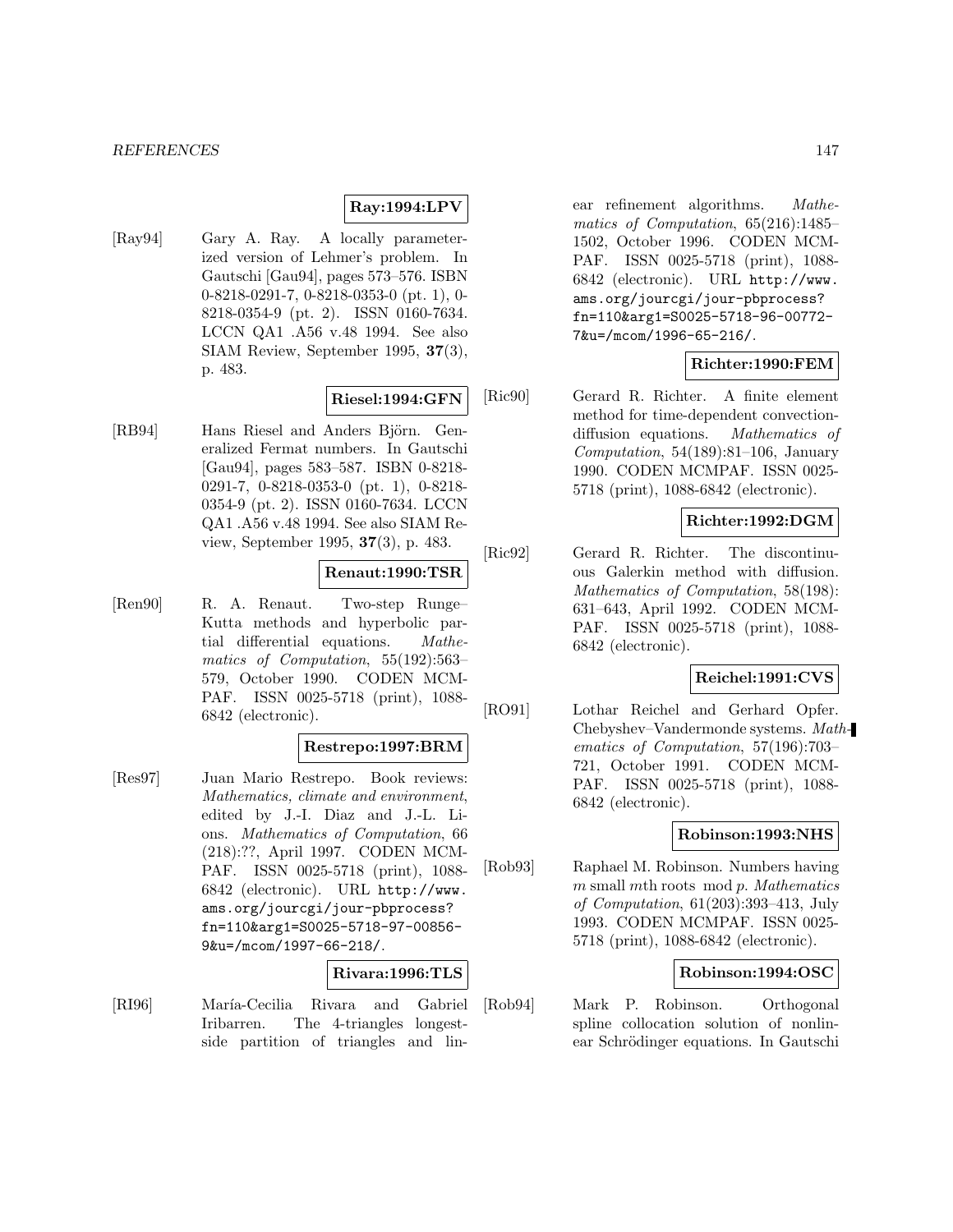[Gau94], pages 355–360. ISBN 0-8218- 0291-7, 0-8218-0353-0 (pt. 1), 0-8218- 0354-9 (pt. 2). ISSN 0160-7634. LCCN QA1 .A56 v.48 1994. See also SIAM Review, September 1995, **37**(3), p. 483.

# **Roelse:1999:FHD**

[Roe99] Peter Roelse. Factoring high-degree polynomials over **F<sup>2</sup>** with Niederreiter's algorithm on the IBM SP2. Mathematics of Computation, 68(226):869– 880, April 1999. CODEN MCM-PAF. ISSN 0025-5718 (print), 1088- 6842 (electronic). URL http://www. ams.org/jourcgi/jour-pbprocess? fn=110&arg1=S0025-5718-99-01008- X&u=/mcom/1999-68-226/.

## **Rojas:1994:WIC**

[Roj94] Raúl Rojas. Who invented the computer? The debate from the viewpoint of computer architecture. In Gautschi [Gau94], pages 361–365. ISBN 0-8218- 0291-7, 0-8218-0353-0 (pt. 1), 0-8218- 0354-9 (pt. 2). ISSN 0160-7634. LCCN QA1 .A56 v.48 1994. See also SIAM Review, September 1995, **37**(3), p. 483.

## **Rose:1995:CEC**

[Ros95a] H. E. Rose. On a class of elliptic curves with rank at most two. Mathematics of Computation, 64(211):1251–1265, S27–S34, July 1995. CODEN MCM-PAF. ISSN 0025-5718 (print), 1088- 6842 (electronic).

## **Rose:1995:SCE**

[Ros95b] H. E. Rose. Supplement to "On a class of elliptic curves with rank at most 2". Mathematics of Computation, 64(211): S27–S34, July 1995. CODEN MCM-PAF. ISSN 0025-5718 (print), 1088- 6842 (electronic).

## **Rabier:1994:CIP**

[RR94] Patrick J. Rabier and Werner C. Rheinboldt. On the computation of impasse points of quasi-linear differentialalgebraic equations. Mathematics of Computation, 62(205):133–154, January 1994. CODEN MCMPAF. ISSN 0025-5718 (print), 1088-6842 (electronic).

## **Ramare:1996:PAP**

[RR96] Olivier Ramaré and Robert Rumely. Primes in arithmetic progressions. Mathematics of Computation, 65(213): 397–425, January 1996. CODEN MCM-PAF. ISSN 0025-5718 (print), 1088- 6842 (electronic). URL http://www. ams.org/jourcgi/jour-pbprocess? fn=110&arg1=S0025-5718-96-00669- 2&u=/mcom/1996-65-213/.

# **Rahman:1990:QFF**

[RS90] Qazi I. Rahman and Gerhard Schmeisser. Quadrature formulae and functions of exponential type. Mathematics of Computation, 54(189):245–270, January 1990. CODEN MCMPAF. ISSN 0025- 5718 (print), 1088-6842 (electronic).

# **Rundell:1992:RTC**

[RS92] William Rundell and Paul E. Sacks. Reconstruction techniques for classical inverse Sturm–Liouville problems. Mathematics of Computation, 58(197):161– 183, January 1992. CODEN MCM-PAF. ISSN 0025-5718 (print), 1088- 6842 (electronic).

# **Rahman:1994:QFE**

[RS94] Qazi Ibadur Rahman and Gerhard Schmeisser. A quadrature formula for entire functions of exponential type. Mathematics of Computation, 63(207):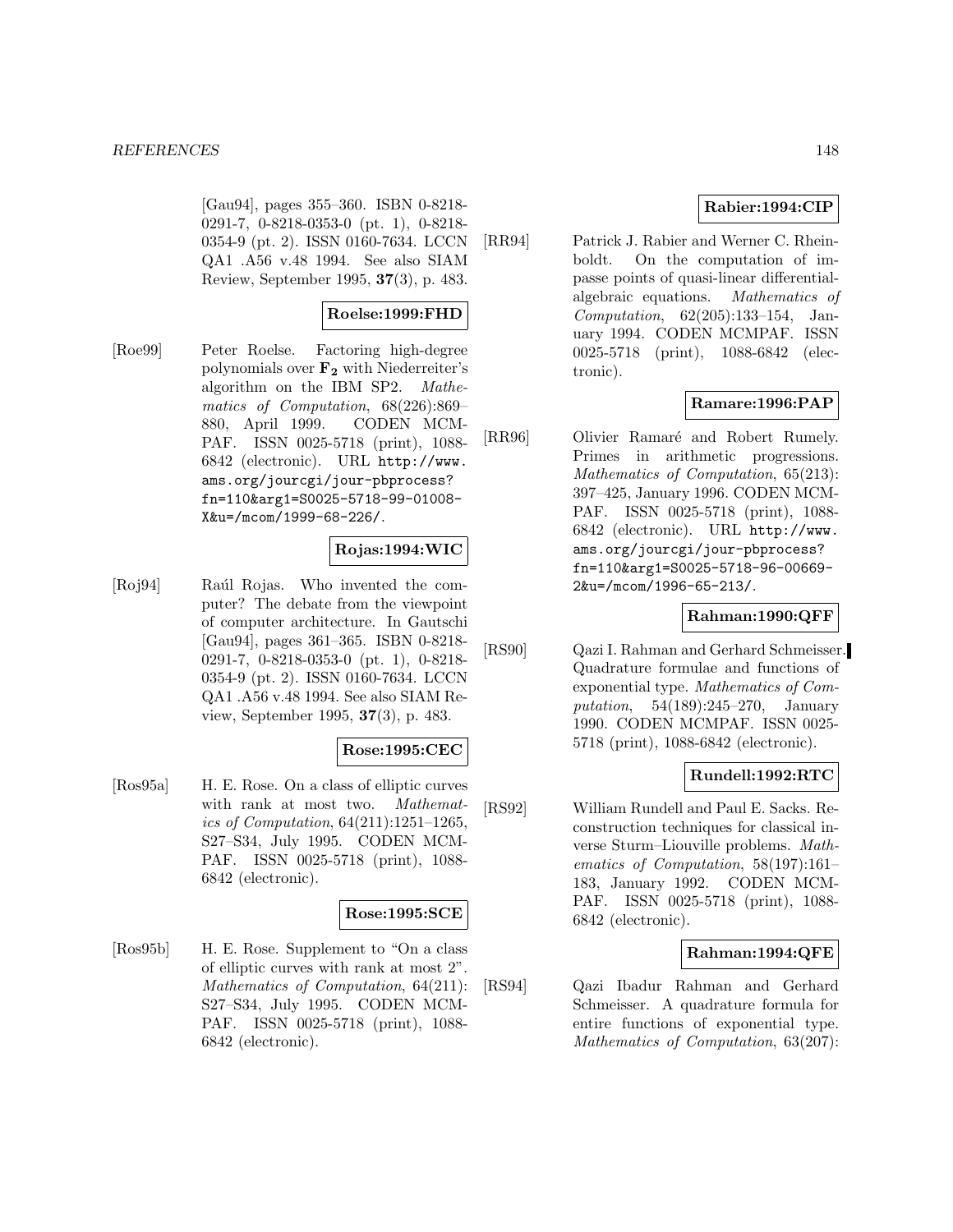215–227, July 1994. CODEN MCM-PAF. ISSN 0025-5718 (print), 1088- 6842 (electronic).

## **Rhin:1995:AMM**

[RS95] Georges Rhin and Christopher Smyth. On the absolute Mahler measure of polynomials having all zeros in a sector. Mathematics of Computation, 64(209): 295–304, January 1995. CODEN MCM-PAF. ISSN 0025-5718 (print), 1088- 6842 (electronic).

# **Rodriguez:1996:OCE**

[RS96a] Rodolfo Rodríguez and Jorge E. Solomin. The order of convergence of eigenfrequencies in finite element approximations of fluid-structure interaction problems. Mathematics of Computation, 65(216):1463– 1475, October 1996. CODEN MCM-PAF. ISSN 0025-5718 (print), 1088- 6842 (electronic). URL http://www. ams.org/jourcgi/jour-pbprocess? fn=110&arg1=S0025-5718-96-00739- 9&u=/mcom/1996-65-216/.

## **Ron:1996:SPD**

[RS96b] Amos Ron and Xingping Sun. Strictly positive definite functions on spheres in Euclidean spaces. Mathematics of Computation, 65(216):1513– 1530, October 1996. CODEN MCM-PAF. ISSN 0025-5718 (print), 1088- 6842 (electronic). URL http://www. ams.org/jourcgi/jour-pbprocess? fn=110&arg1=S0025-5718-96-00780- 6&u=/mcom/1996-65-216/.

#### **Ron:1998:CST**

[RS98] Amos Ron and Zuowei Shen. Compactly supported tight affine spline frames in  $L_2(\mathbb{R}^d)$ . *Mathematics of*<br>*Computation*, 67(221):191-207, January 1998. CODEN MCMPAF.

ISSN 0025-5718 (print), 1088-6842 (electronic). URL http://www. ams.org/jourcgi/jour-pbprocess? fn=110&arg1=S0025-5718-98-00898- 9&u=/mcom/1998-67-221/.

# **Ruck:1999:DLD**

[Rüc99] Hans-Georg Rück. On the discrete logarithm in the divisor class group of curves. Mathematics of Computation, 68(226):805–806, April 1999. CODEN MCMPAF. ISSN 0025-5718 (print), 1088-6842 (electronic). URL http://www. ams.org/jourcgi/jour-pbprocess? fn=110&arg1=S0025-5718-99-01043- 1&u=/mcom/1999-68-226/.

# **Rudin:1998:BRC**

[Rud98] Bernard D. Rudin. Book reviews: Computer algebra in industry: Problem solving in practice, edited by Arjeh M. Cohen. Mathematics of Computation, 67 (224):??, October 1998. CODEN MCM-PAF. ISSN 0025-5718 (print), 1088- 6842 (electronic). URL http://www. ams.org/jourcgi/jour-pbprocess? fn=110&arg1=S0025-5718-98-00989- 2&u=/mcom/1998-67-224/.

# **Rump:1990:RSA**

[Rum90] Siegfried M. Rump. Rigorous sensitivity analysis for systems of linear and nonlinear equations. Mathematics of Computation, 54(190):721–736, April 1990. CODEN MCMPAF. ISSN 0025-5718 (print), 1088-6842 (electronic).

## **Rumely:1993:NCC**

[Rum93a] Robert Rumely. Numerical computations concerning the ERH. Mathematics of Computation, 61(203):415–440, 517–523, S17–S23, July 1993. CODEN MCMPAF. ISSN 0025-5718 (print), 1088-6842 (electronic).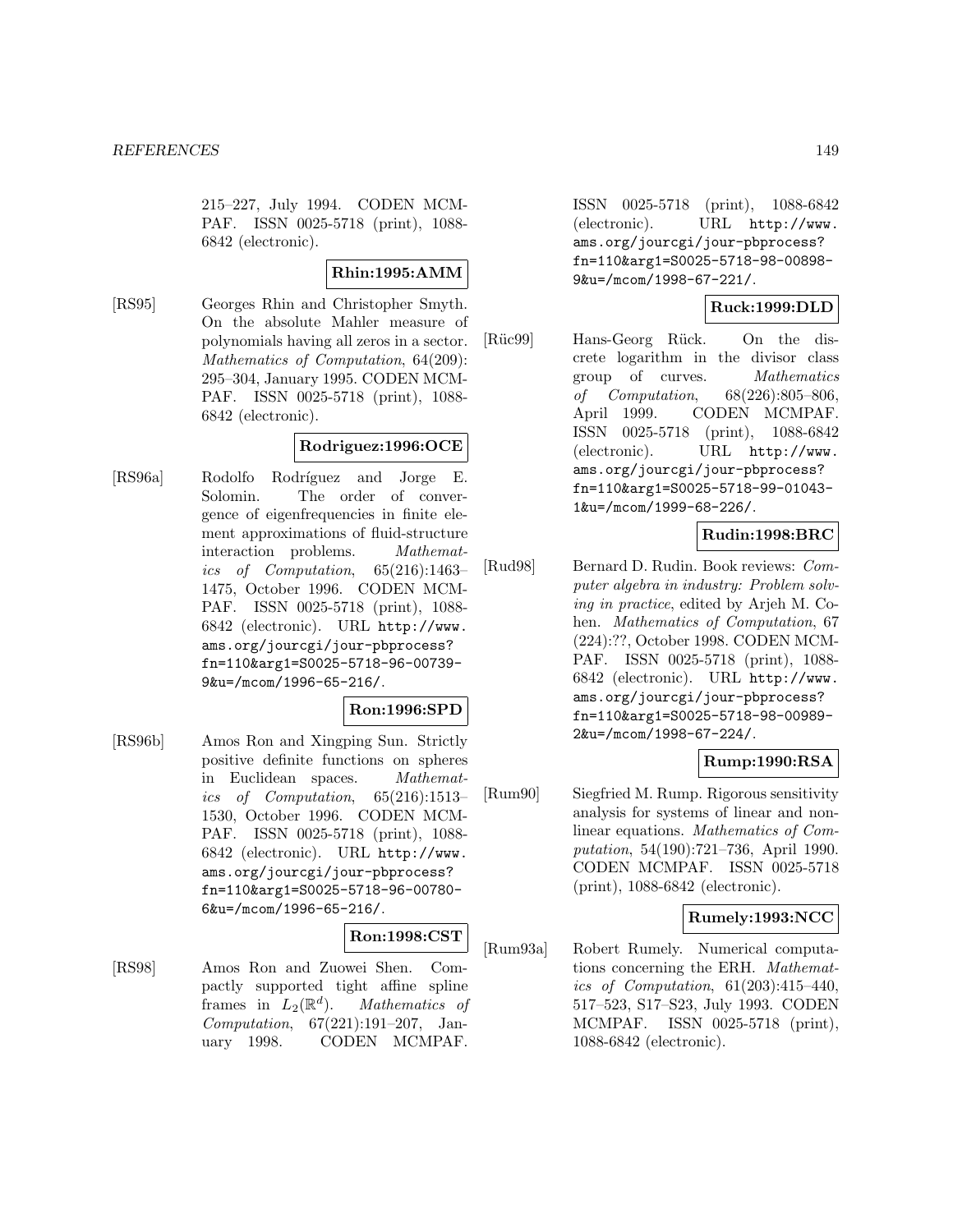#### *REFERENCES* 150

#### **Rumely:1993:SCC**

[Rum93b] Robert Rumely. Supplement to "Numerical computations concerning the ERH". Mathematics of Computation, 61(203):S17–S23, July 1993. CODEN MCMPAF. ISSN 0025-5718 (print), 1088-6842 (electronic).

## **Rump:1996:EER**

[Rum96] S. M. Rump. Expansion and estimation of the range of nonlinear functions. Mathematics of Computation, 65(216):1503–1512, October 1996. CODEN MCMPAF. ISSN 0025-5718 (print), 1088-6842 (electronic). URL http://www. ams.org/jourcgi/jour-pbprocess? fn=110&arg1=S0025-5718-96-00773- 9&u=/mcom/1996-65-216/.

## **Rusten:1996:IPP**

[RVW96] Torgeir Rusten, Panayot S. Vassilevski, and Ragnar Winther. Interior penalty preconditioners for mixed finite element approximations of elliptic problems. Mathematics of Computation, 65(214): 447–466, April 1996. CODEN MCM-PAF. ISSN 0025-5718 (print), 1088- 6842 (electronic). URL http://www. ams.org/jourcgi/jour-pbprocess? fn=110&arg1=S0025-5718-96-00720- X&u=/mcom/1996-65-214/.

#### **Anonymous:1992:TEA**

[RW92] S. M. Rudolpher and P. C. Watson. Table errata Abramowitz and Stegun, editors. Mathematics of Computation, 59(200):727, October 1992. CODEN MCMPAF. ISSN 0025-5718 (print), 1088-6842 (electronic).

#### **Rusten:1993:SPE**

[RW93] Torgeir Rusten and Ragnar Winther. Substructure preconditioners for elliptic saddle point problems. Mathematics of Computation, 60(201):23–48, January 1993. CODEN MCMPAF. ISSN 0025- 5718 (print), 1088-6842 (electronic).

## **Sheng:1994:PSH**

[SA94] Qin Sheng and Ravi P. Agarwal. Periodic solutions of higher-order difference equations in two independent variables. In Gautschi [Gau94], pages 377– 381. ISBN 0-8218-0291-7, 0-8218-0353- 0 (pt. 1), 0-8218-0354-9 (pt. 2). ISSN 0160-7634. LCCN QA1 .A56 v.48 1994. See also SIAM Review, September 1995, **37**(3), p. 483.

#### **Sandling:1992:PUG**

[San92] Robert Sandling. Presentations for unit groups of modular group algebras of groups of order 16. Mathematics of Computation, 59(200):689– 701, October 1992. CODEN MCM-PAF. ISSN 0025-5718 (print), 1088- 6842 (electronic).

## **Saouter:1998:COG**

[Sao98] Yannick Saouter. Checking the odd Goldbach conjecture up to  $10^{20}$ . Mathematics of Computation, 67(222):863– 866, April 1998. CODEN MCM-PAF. ISSN 0025-5718 (print), 1088- 6842 (electronic). URL http://www. ams.org/jourcgi/jour-pbprocess? fn=110&arg1=S0025-5718-98-00928- 4&u=/mcom/1998-67-222/.

# **Suri:1995:LEF**

[SBS95] Manil Suri, Ivo Babuška, and Christoph Schwab. Locking effects in the finite element approximation of plate models. Mathematics of Computation, 64(210): 461–482, April 1995. CODEN MCM-PAF. ISSN 0025-5718 (print), 1088- 6842 (electronic).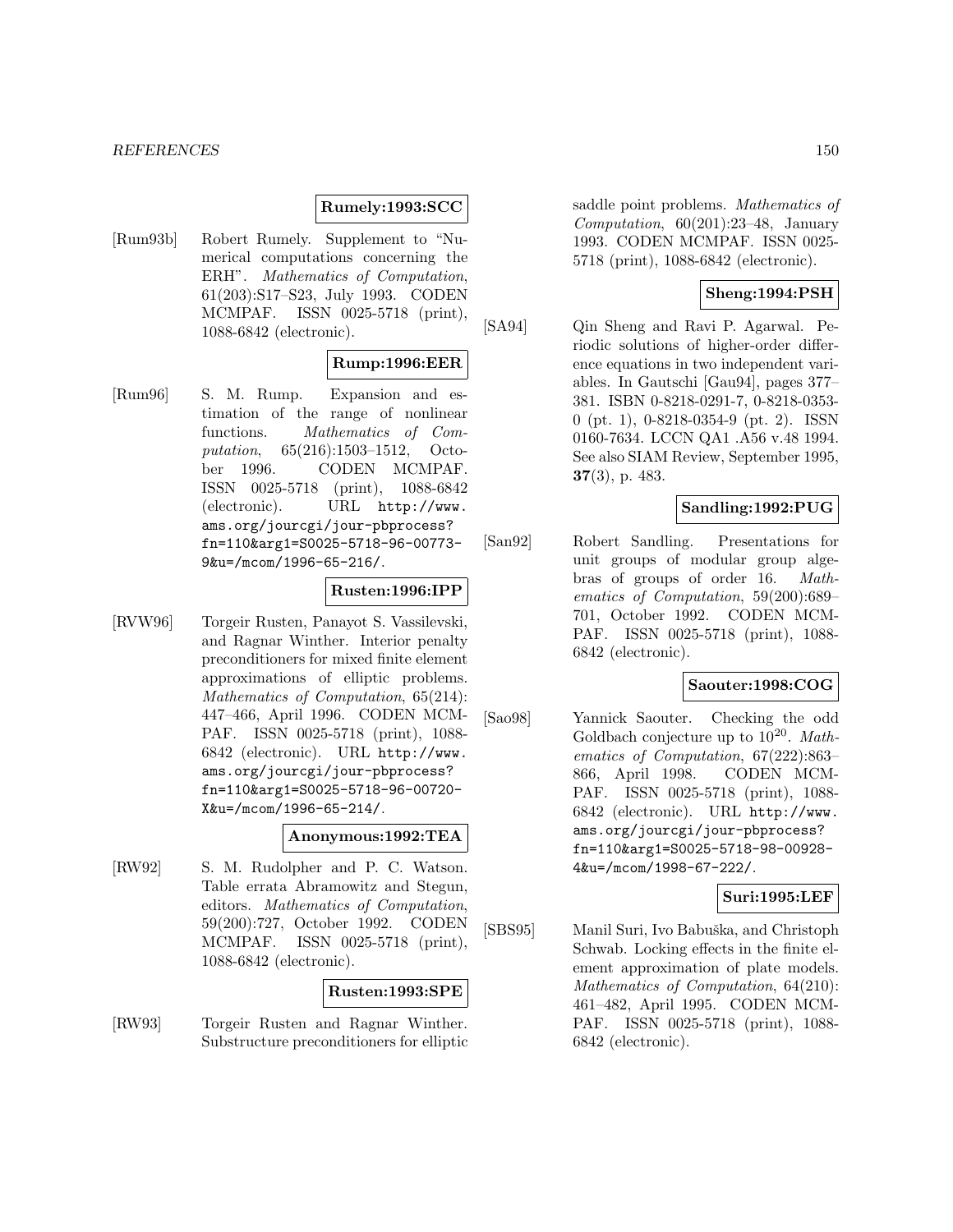## **Schneider:1991:RTM**

[Sch91] Claus Schneider. Rosenbrock-type methods adapted to differentialalgebraic systems. Mathematics of Computation, 56(193):201–213, January 1991. CODEN MCMPAF. ISSN 0025-5718 (print), 1088-6842 (electronic).

## **Schmitt:1992:KAM**

[Sch92] Bernhard A. Schmitt. Krylov approximations for matrix square roots in stiff boundary value problems. Mathematics of Computation, 58(197):191– 212, January 1992. CODEN MCM-PAF. ISSN 0025-5718 (print), 1088- 6842 (electronic).

## **Schinzel:1993:ETP**

[Sch93a] A. Schinzel. An extension of the theorem on primitive divisors in algebraic number fields. Mathematics of Computation, 61(203):441–444, July 1993. CODEN MCMPAF. ISSN 0025-5718 (print), 1088-6842 (electronic).

#### **Schneider:1993:SSP**

[Sch93b] Gerhard A. Schneider. Supplement to "The structure of the projective indecomposable modules of the Suzuki group Sz(8) in characteristic 2". Mathematics of Computation, 60(202):S29– S32, April 1993. CODEN MCM-PAF. ISSN 0025-5718 (print), 1088- 6842 (electronic).

#### **Schneider:1993:SPI**

[Sch93c] Gerhard J. A. Schneider. The structure of the projective indecomposable modules of the Suzuki group sz(8) in characteristic 2. Mathematics of Computation, 60(202):779–786, S29–S32, April 1993. CODEN MCMPAF. ISSN 0025-5718 (print), 1088-6842 (electronic).

## **Schumaker:1994:AMS**

[Sch94] Larry L. Schumaker. Applications of multivariate splines. In Gautschi [Gau94], pages 177–203. ISBN 0-8218- 0291-7, 0-8218-0353-0 (pt. 1), 0-8218- 0354-9 (pt. 2). ISSN 0160-7634. LCCN QA1 .A56 v.48 1994. See also SIAM Review, September 1995, **37**(3), p. 483.

# **Schoof:1996:BRC**

[Sch96a] René Schoof. Book reviews: A course in computational algebraic number theory, by Henri Cohen. Mathematics of Computation, 65(213): ??, January 1996. CODEN MCM-PAF. ISSN 0025-5718 (print), 1088- 6842 (electronic). URL http://www. ams.org/jourcgi/jour-pbprocess? fn=110&arg1=S0025-5718-96-00666- 7&u=/mcom/1996-65-213/.

## **Schoof:1996:BRI**

[Sch96b] René Schoof. Book reviews: Introduction to finite fields and their applications, by Rudolf Lidl and Harald Niederreiter. Mathematics of Computation, 65(215):??, July 1996. CO-DEN MCMPAF. ISSN 0025-5718 (print), 1088-6842 (electronic). URL http://www.ams.org/jourcgi/jourpbprocess?fn=110&arg1=S0025-5718- 96-00705-3&u=/mcom/1996-65-215/.

# **Schira:1997:RTA**

[Sch97] Thomas Schira. The remainder term for analytic functions of symmetric Gaussian quadratures. Mathematics of Computation, 66(217):297– 310, January 1997. CODEN MCM-PAF. ISSN 0025-5718 (print), 1088- 6842 (electronic). URL http://www. ams.org/jourcgi/jour-pbprocess? fn=110&arg1=S0025-5718-97-00798- 9&u=/mcom/1997-66-217/.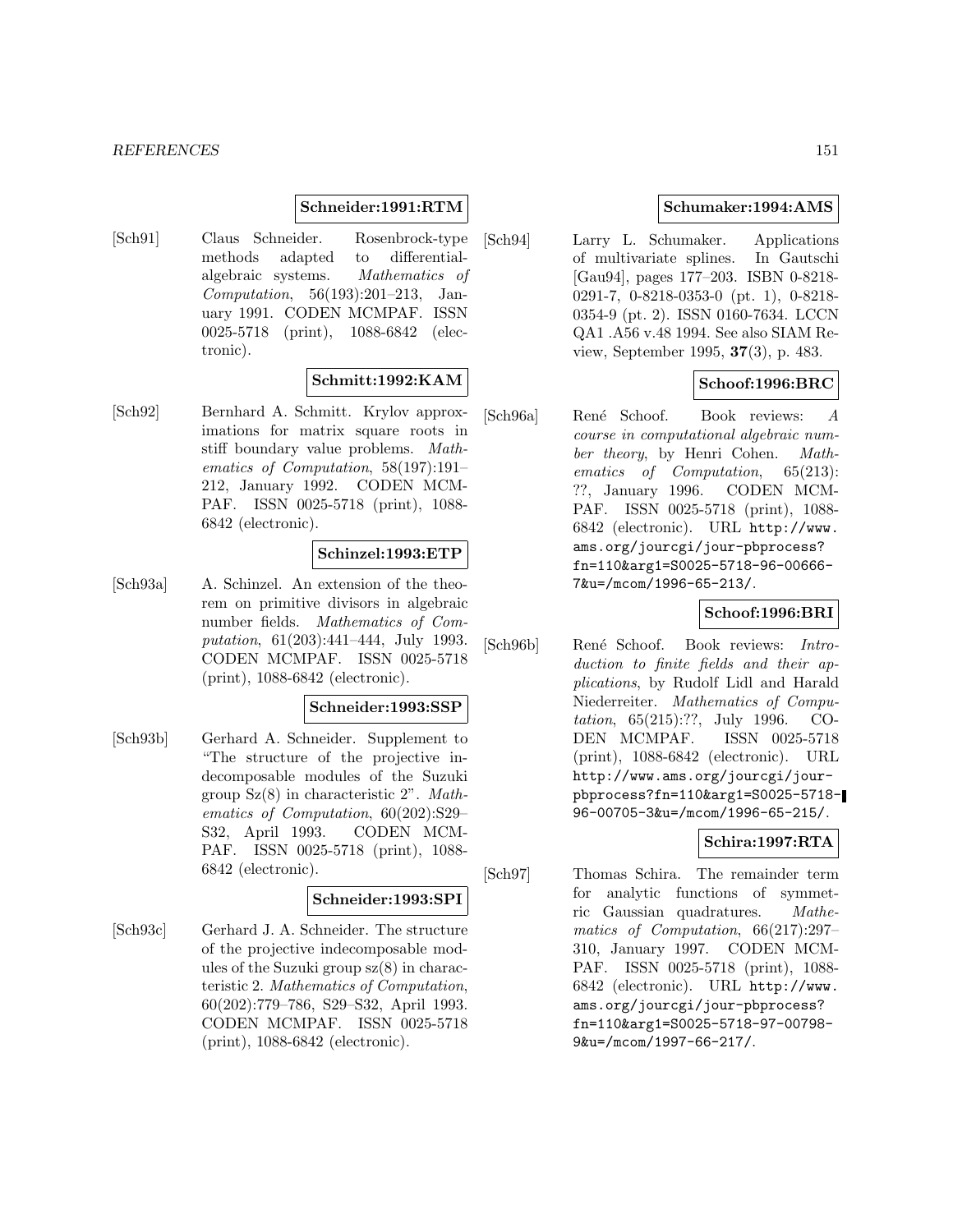## **Schatz:1998:PEE**

[Sch98a] Alfred H. Schatz. Pointwise error estimates and asymptotic error expansion inequalities for the finite element method on irregular grids: Part I. Global estimates. Mathematics of Computation, 67(223):877– 899, July 1998. CODEN MCM-PAF. ISSN 0025-5718 (print), 1088- 6842 (electronic). URL http://www. ams.org/jourcgi/jour-pbprocess? fn=110&arg1=S0025-5718-98-00959- 4&u=/mcom/1998-67-223/.

#### **Schoof:1998:MCG**

[Sch98b] Ren´e Schoof. Minus class groups of the fields of the l-th roots of unity. Mathematics of Computation, 67(223): 1225–1245, July 1998. CODEN MCM-PAF. ISSN 0025-5718 (print), 1088- 6842 (electronic). URL http://www. ams.org/jourcgi/jour-pbprocess? fn=110&arg1=S0025-5718-98-00939- 9&u=/mcom/1998-67-223/.

#### **Schaback:1999:IEB**

[Sch99] R. Schaback. Improved error bounds for scattered data interpolation by radial basis functions. Mathematics of Computation, 68(225):201– 216, January 1999. CODEN MCM-PAF. ISSN 0025-5718 (print), 1088- 6842 (electronic). URL http://www. ams.org/jourcgi/jour-pbprocess? fn=110&arg1=S0025-5718-99-01009- 1&u=/mcom/1999-68-225/.

# **Stroeker:1999:EBD**

[SdW99] Roelof J. Stroeker and Benjamin M. M. de Weger. Elliptic binomial Diophantine equations. Mathematics of Computation, 68(227):1257– 1281, July 1999. CODEN MCM-PAF. ISSN 0025-5718 (print), 1088- 6842 (electronic). URL http://www.

ams.org/jourcgi/jour-pbprocess? fn=110&arg1=S0025-5718-99-01047- 9&u=/mcom/1999-68-227/.

## **Seiler:1999:NIC**

[Sei99] Werner M. Seiler. Numerical integration of constrained Hamiltonian systems using Dirac brackets. Mathematics of Computation, 68(226):661– 681, April 1999. CODEN MCM-PAF. ISSN 0025-5718 (print), 1088- 6842 (electronic). URL http://www. ams.org/jourcgi/jour-pbprocess? fn=110&arg1=S0025-5718-99-01010- 8&u=/mcom/1999-68-226/.

## **Selmane:1999:NPN**

[Sel99] Schehrazad Selmane. Non-primitive number fields of degree eight and of signature  $(2, 3)$ ,  $(4, 2)$ , and  $(6, 1)$ with small discriminant. *Mathe*matics of Computation, 68(225):333– 344, January 1999. CODEN MCM-PAF. ISSN 0025-5718 (print), 1088- 6842 (electronic). URL http://www. ams.org/jourcgi/jour-pbprocess? fn=110&arg1=S0025-5718-99-00998- 9&u=/mcom/1999-68-225/.

# **Semaev:1998:EDL**

[Sem98a] I. A. Semaev. Evaluation of discrete logarithms in a group of p-torsion points of an elliptic curve in characteristic p. Mathematics of Computation, 67(221): 353–356, January 1998. CODEN MCM-PAF. ISSN 0025-5718 (print), 1088- 6842 (electronic). URL http://www. ams.org/jourcgi/jour-pbprocess? fn=110&arg1=S0025-5718-98-00887- 4&u=/mcom/1998-67-221/.

# **Semaev:1998:AED**

[Sem98b] Igor A. Semaev. An algorithm for evaluation of discrete logarithms in some nonprime finite fields. Mathe-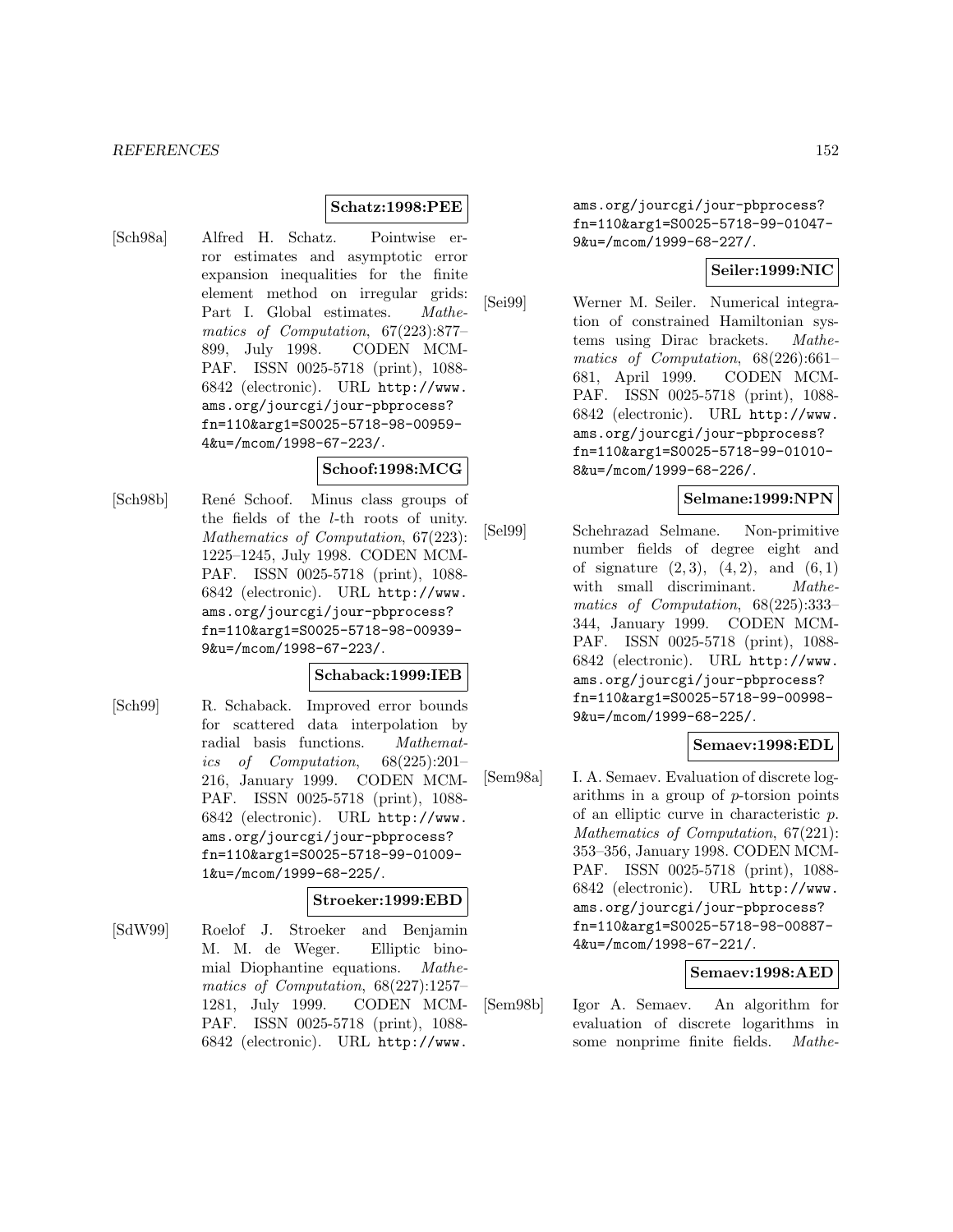matics of Computation, 67(224):1679– 1689, October 1998. CODEN MCM-PAF. ISSN 0025-5718 (print), 1088- 6842 (electronic). URL http://www. ams.org/jourcgi/jour-pbprocess? fn=110&arg1=S0025-5718-98-00969- 7&u=/mcom/1998-67-224/.

## **Serbin:1997:BRA**

[Ser97a] Steven M. Serbin. Book reviews: Afternotes on numerical analysis, by G. W. Stewart. Mathematics of Computation, 66(219):??, July 1997. CODEN MCM-PAF. ISSN 0025-5718 (print), 1088- 6842 (electronic).

# **Serra:1997:OQO**

[Ser97b] Stefano Serra. Optimal, quasi-optimal and superlinear band-Toeplitz preconditioners for asymptotically illconditioned positive definite Toeplitz systems. Mathematics of Computation, 66(218):651–665, April 1997. CO-DEN MCMPAF. ISSN 0025-5718 (print), 1088-6842 (electronic). URL http://www.ams.org/jourcgi/jourpbprocess?fn=110&arg1=S0025-5718- 97-00833-8&u=/mcom/1997-66-218/.

#### **Serra:1999:SPM**

[Ser99] Stefano Serra. Superlinear PCG methods for symmetric Toeplitz systems. Mathematics of Computation, 68(226): 793–803, April 1999. CODEN MCM-PAF. ISSN 0025-5718 (print), 1088- 6842 (electronic). URL http://www. ams.org/jourcgi/jour-pbprocess? fn=110&arg1=S0025-5718-99-01045- 5&u=/mcom/1999-68-226/.

#### **Shi:1995:PSL**

[SH95] Zhixin Shi and Brian Hassard. Precise solution of Laplace's equation. Mathematics of Computation, 64(210):515– 536, April 1995. CODEN MCM-

PAF. ISSN 0025-5718 (print), 1088- 6842 (electronic).

# **Scharlau:1998:CIL**

[SH98] Rudolf Scharlau and Boris Hemkemeier. Classification of integral lattices with large class number. Mathematics of Computation, 67(222):737– 749, April 1998. CODEN MCM-PAF. ISSN 0025-5718 (print), 1088- 6842 (electronic). URL http://www. ams.org/jourcgi/jour-pbprocess? fn=110&arg1=S0025-5718-98-00938- 7&u=/mcom/1998-67-222/.

# **Shampine:1996:BRD**

[Sha96] Lawrence F. Shampine. Book reviews: Differential equations with Mathematica, by Kevin R. Coombes, Brian R. Hunt, Ronald L. Lipsman, John E. Osborn and Garrett J. Stuck. Mathematics of Computation, 65(215): ??, July 1996. CODEN MCM-PAF. ISSN 0025-5718 (print), 1088- 6842 (electronic). URL http://www. ams.org/jourcgi/jour-pbprocess? fn=110&arg1=S0025-5718-96-00705- 3&u=/mcom/1996-65-215/.

# **Sheen:1993:SOA**

[She93] Dongwoo Sheen. Second-order absorbing boundary conditions for the wave equation in a rectangular domain. Mathematics of Computation, 61(204): 595–606, October 1993. CODEN MCM-PAF. ISSN 0025-5718 (print), 1088- 6842 (electronic).

## **Shen:1994:ESG**

[She94] Jie Shen. Efficient spectral Galerkin methods for some elliptic problems. In Gautschi [Gau94], pages 373–376. ISBN 0-8218-0291-7, 0-8218-0353-0 (pt. 1), 0- 8218-0354-9 (pt. 2). ISSN 0160-7634. LCCN QA1 .A56 v.48 1994. See also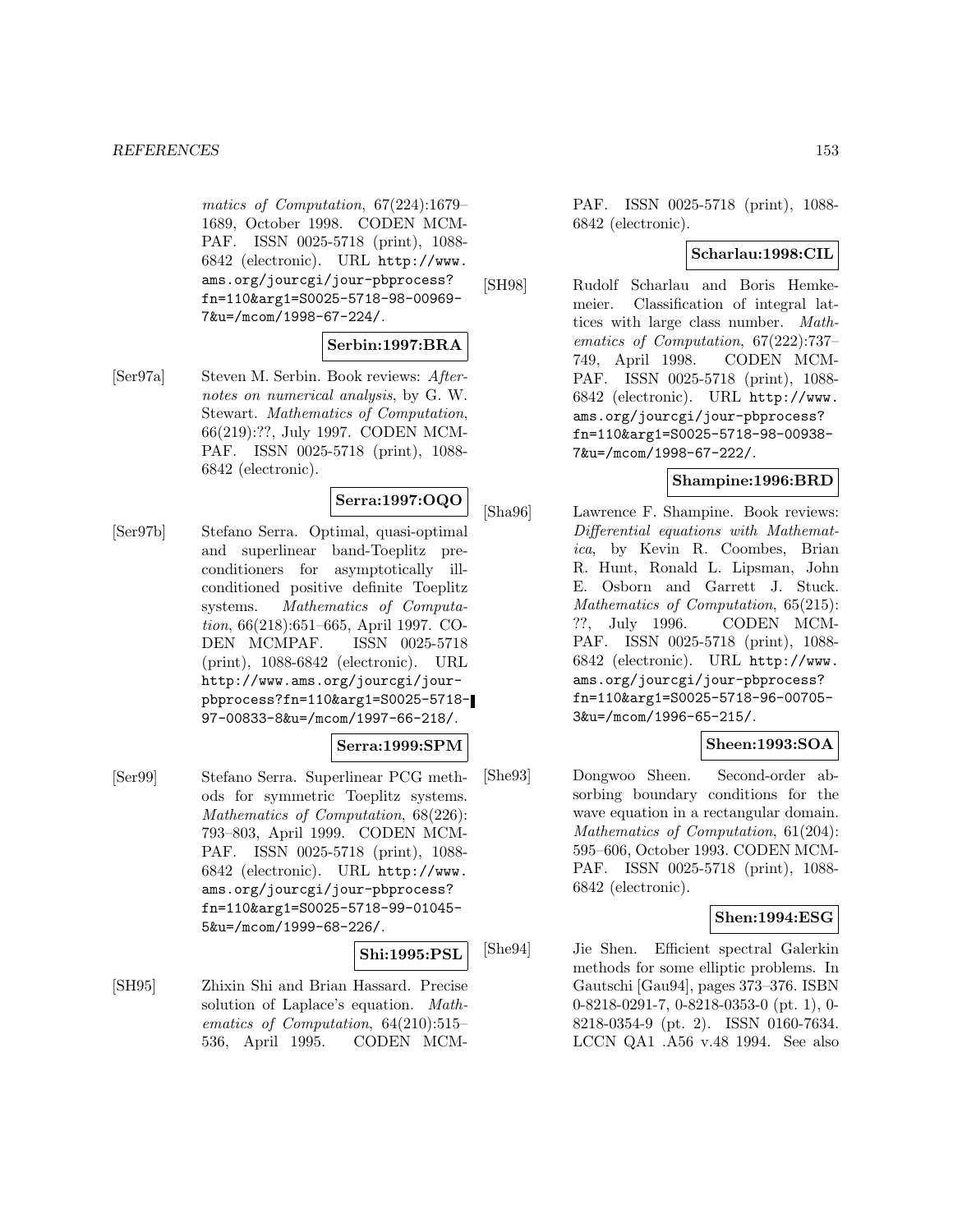SIAM Review, September 1995, **37**(3), p. 483.

#### **Shen:1996:EEP**

[She96] Jie Shen. On error estimates of the projection methods for the Navier–Stokes equations: Second-order schemes. Mathematics of Computation, 65(215): 1039–1065, July 1996. CODEN MCM-PAF. ISSN 0025-5718 (print), 1088- 6842 (electronic). URL http://www. ams.org/jourcgi/jour-pbprocess? fn=110&arg1=S0025-5718-96-00750- 8&u=/mcom/1996-65-215/.

## **Shiu:1995:CCF**

[Shi95] P. Shiu. Computation of continued fractions without input values. Mathematics of Computation, 64(211):1307– 1317, July 1995. CODEN MCM-PAF. ISSN 0025-5718 (print), 1088- 6842 (electronic).

# **Shih:1996:BRB**

[Shi96] Shagi-Di Shih. Book reviews: The boundary function method for singular perturbation problems, by Adelaida B. Vasil'eva, Valentin F. Butuzov and Leonid V. Kalachev. Mathematics of Computation, 65(215): ??, July 1996. CODEN MCM-PAF. ISSN 0025-5718 (print), 1088- 6842 (electronic). URL http://www. ams.org/jourcgi/jour-pbprocess? fn=110&arg1=S0025-5718-96-00705- 3&u=/mcom/1996-65-215/.

## **Shoup:1990:NAF**

[Sho90] Victor Shoup. New algorithms for finding irreducible polynomials over finite fields. Mathematics of Computation, 54 (189):435–447, January 1990. CODEN MCMPAF. ISSN 0025-5718 (print), 1088-6842 (electronic).

# **Shoup:1992:SPR**

[Sho92] Victor Shoup. Searching for primitive roots in finite fields. Mathematics of Computation, 58(197):369– 380, January 1992. CODEN MCM-PAF. ISSN 0025-5718 (print), 1088- 6842 (electronic).

# **Shoji:1998:ACT**

[Sho98] Isao Shoji. Approximation of continuous time stochastic processes by a local linearization method. Mathematics of Computation, 67(221):287– 298, January 1998. CODEN MCM-PAF. ISSN 0025-5718 (print), 1088- 6842 (electronic). URL http://www. ams.org/jourcgi/jour-pbprocess? fn=110&arg1=S0025-5718-98-00888- 6&u=/mcom/1998-67-221/.

#### **Shokrollahi:1999:RCN**

[Sho99] M. A. Shokrollahi. Relative class number of imaginary Abelian fields of prime conductor below 10000. Mathematics of Computation, 68(228):1717– 1728, October 1999. CODEN MCM-PAF. ISSN 0025-5718 (print), 1088- 6842 (electronic). URL http://www. ams.org/jourcgi/jour-pbprocess? fn=110&arg1=S0025-5718-99-01139- 4&u=/mcom/1999-68-228/.

## **Shparlinski:1993:BPF**

[Shp93] Igor E. Shparlinski. On bivariate polynomial factorization over finite fields. Mathematics of Computation, 60(202): 787–791, April 1993. CODEN MCM-PAF. ISSN 0025-5718 (print), 1088- 6842 (electronic).

## **Shu:1996:BRM**

[Shu96] Chi-Wang Shu. Book reviews: Mathematical and numerical aspects of wave propagation, edited by Gary Cohen. Mathematics of Computation, 65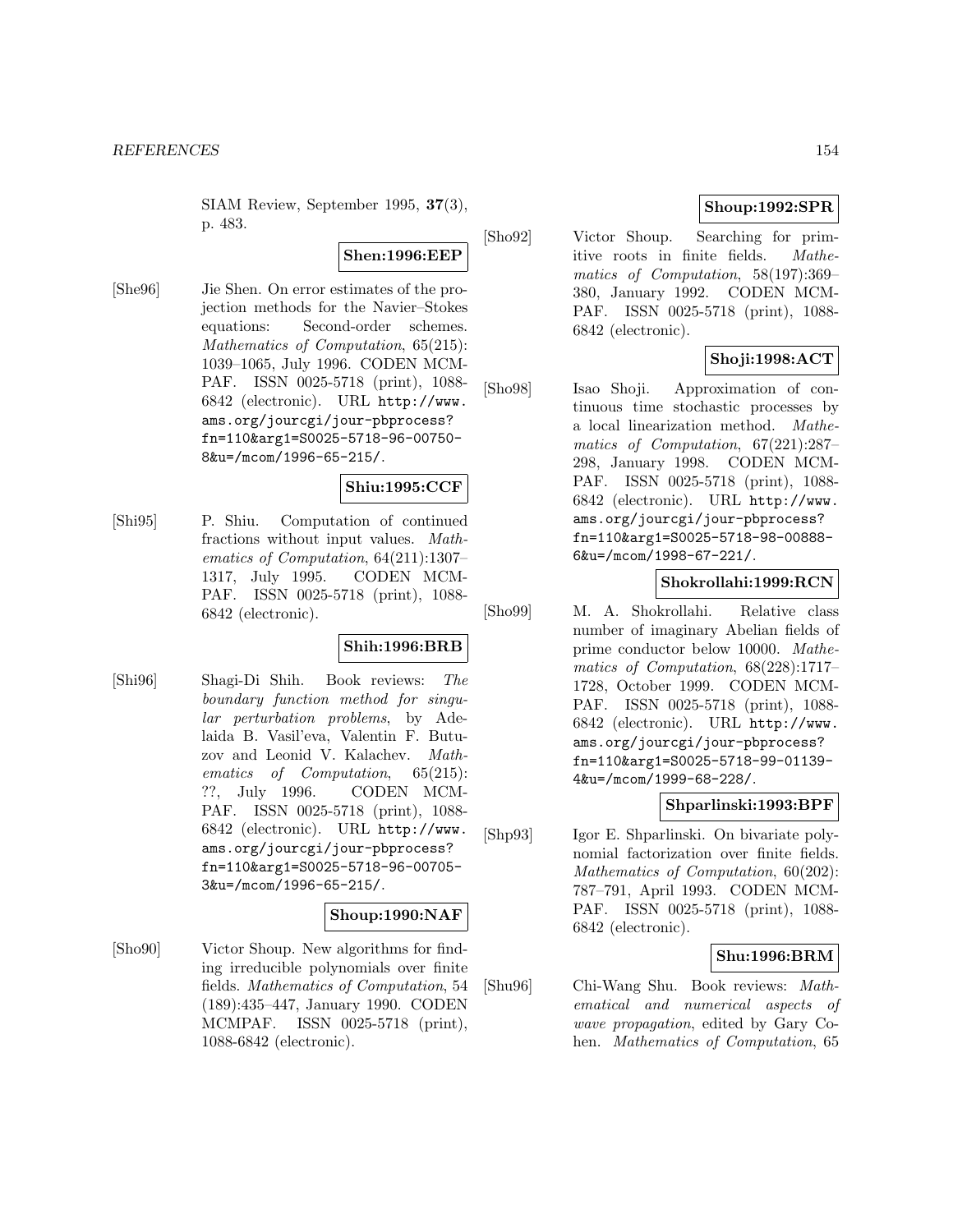(215):??, July 1996. CODEN MCM-PAF. ISSN 0025-5718 (print), 1088- 6842 (electronic). URL http://www. ams.org/jourcgi/jour-pbprocess? fn=110&arg1=S0025-5718-96-00705- 3&u=/mcom/1996-65-215/.

## **Shu:1997:RDT**

[Shu97] Chi-Wang Shu. Reviews and descriptions of tables and books: 23. A practical guide to pseudospectral methods, by Bengt Fornberg. Mathematics of Computation, 66(220): ??, October 1997. CODEN MCM-PAF. ISSN 0025-5718 (print), 1088- 6842 (electronic). URL http://www. ams.org/jourcgi/jour-pbprocess? fn=110&arg1=S0025-5718-97-00843- 0&u=/mcom/1997-66-220/.

## **Shyue:1994:FTB**

[Shy94] Keh-Ming Shyue. Front tracking based on high-resolution wave propagation methods. In Gautschi [Gau94], pages 383–387. ISBN 0-8218-0291-7, 0-8218- 0353-0 (pt. 1), 0-8218-0354-9 (pt. 2). ISSN 0160-7634. LCCN QA1 .A56 v.48 1994. See also SIAM Review, September 1995, **37**(3), p. 483.

## **Sidi:1995:CAG**

[Sid95] Avram Sidi. Convergence analysis for a generalized Richardson extrapolation process with an application to the  $d^{(1)}$ transformation on convergent and divergent logarithmic sequences. Mathematics of Computation, 64(212):1627– 1657, October 1995. CODEN MCM-PAF. ISSN 0025-5718 (print), 1088- 6842 (electronic).

## **Silverman:1990:DBW**

[Sil90] Joseph H. Silverman. The difference between the Weil height and the canonical height on elliptic curves. Math-

ematics of Computation, 55(192):723– 743, October 1990. CODEN MCM-PAF. ISSN 0025-5718 (print), 1088- 6842 (electronic).

# **Silverman:1997:CCH**

[Sil97] Joseph H. Silverman. Computing canonical heights with little (or no) factorization. Mathematics of Computation, 66(218):787– 805, April 1997. CODEN MCM-PAF. ISSN 0025-5718 (print), 1088- 6842 (electronic). URL http://www. ams.org/jourcgi/jour-pbprocess? fn=110&arg1=S0025-5718-97-00812- 0&u=/mcom/1997-66-218/.

## **Silverman:1999:CRP**

[Sil99a] Joseph H. Silverman. Computing rational points on rank 1 elliptic curves via L-series and canonical heights. Mathematics of Computation, 68(226):835– 858, April 1999. CODEN MCM-PAF. ISSN 0025-5718 (print), 1088- 6842 (electronic). URL http://www. ams.org/jourcgi/jour-pbprocess? fn=110&arg1=S0025-5718-99-01068- 6&u=/mcom/1999-68-226/.

# **Silvester:1999:BRI**

[Sil99b] David Silvester. Book reviews: Iterative methods for solving linear systems, by Anne Greenbaum. Mathematics of Computation, 68(226): ??, April 1999. CODEN MCM-PAF. ISSN 0025-5718 (print), 1088- 6842 (electronic). URL http://www. ams.org/jourcgi/jour-pbprocess? fn=110&arg1=S0025-5718-99-01060- 1&u=/mcom/1999-68-226/.

# **Sinisalo:1993:CGC**

[Sin93] Matti K. Sinisalo. Checking the Goldbach conjecture up to  $4 \cdot 10^{11}$ . Mathematics of Computation, 61(204):931–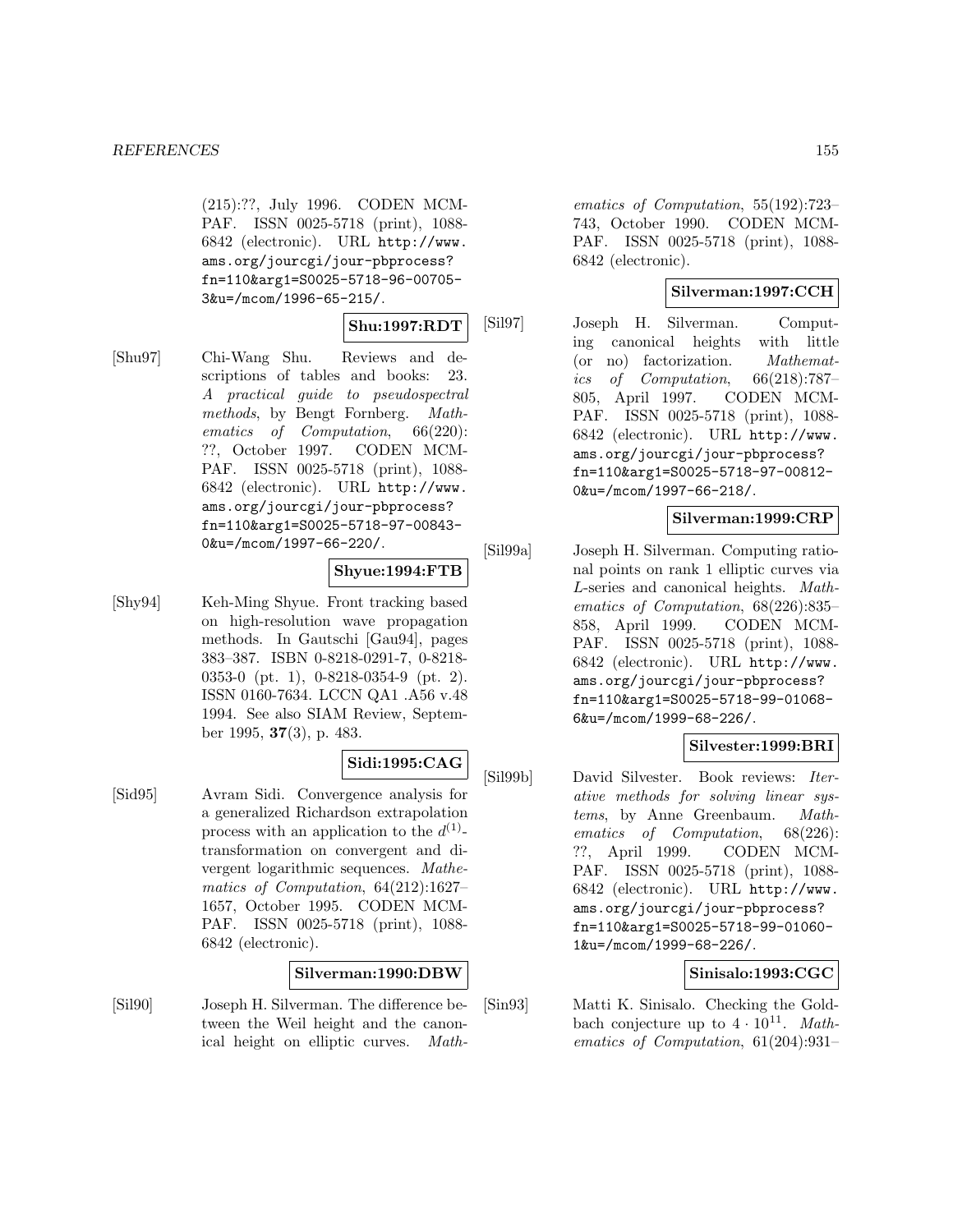934, October 1993. CODEN MCM-PAF. ISSN 0025-5718 (print), 1088- 6842 (electronic).

#### **Sekigawa:1999:NCS**

[SK99] Hiroshi Sekigawa and Kenji Koyama. Nonexistence conditions of a solution for the congruence  $x_1^k + \cdots +$  $x_c^k$  $\equiv N(\mod p^n)$ . Mathemat-<br>of Computation, 68(227):1283ics of Computation, 1297, July 1999. CODEN MCM-PAF. ISSN 0025-5718 (print), 1088- 6842 (electronic). URL http://www. ams.org/jourcgi/jour-pbprocess? fn=110&arg1=S0025-5718-99-01067- 4&u=/mcom/1999-68-227/.

# **Skoruppa:1992:CSM**

[Sko92] Nils-Peter Skoruppa. Computations of Siegel modular forms of genus two. Mathematics of Computation, 58(197): 381–398, January 1992. CODEN MCM-PAF. ISSN 0025-5718 (print), 1088- 6842 (electronic).

#### **Sloan:1990:LRP**

[SL90] I. H. Sloan and J. N. Lyness. Lattice rules: projection regularity and unique representations. Mathematics of Computation, 54(190):649–660, April 1990. CODEN MCMPAF. ISSN 0025-5718 (print), 1088-6842 (electronic).

## **Smart:1995:STC**

[Sma95] N. P. Smart. The solution of triangularly connected decomposable form equations. Mathematics of Computation, 64(210):819–840, April 1995. CODEN MCMPAF. ISSN 0025-5718 (print), 1088-6842 (electronic).

## **Smart:1999:DSS**

[Sma99] N. P. Smart. Determining the small solutions to S-unit equations. Mathematics of Computation, 68(228):1687–

1699, October 1999. CODEN MCM-PAF. ISSN 0025-5718 (print), 1088- 6842 (electronic). URL http://www. ams.org/jourcgi/jour-pbprocess? fn=110&arg1=S0025-5718-99-01140- 0&u=/mcom/1999-68-228/.

# **Smith:1996:MPD**

[Smi96] David M. Smith. A multiple-precision division algorithm. Mathematics of Computation, 65(213):157–163, January 1996. CODEN MCMPAF. ISSN 0025-5718 (print), 1088-6842 (electronic). URL http://www.ams.org/ journals/mcom/1996-65-213/S0025- 5718-96-00688-6/; http://www. ams.org/jourcgi/jour-pbprocess? fn=110&arg1=S0025-5718-96-00688- 6&u=/mcom/1996-65-213/.

## **Smyth:1991:IOM**

[Smy91] C. J. Smyth. Ideal 9th-order multigrades and Letac's elliptic curve. Mathematics of Computation, 57(196):817– 823, October 1991. CODEN MCM-PAF. ISSN 0025-5718 (print), 1088- 6842 (electronic).

# **Stynes:1991:ASP**

[SO91] Martin Stynes and Eugene O'Riordan. An analysis of a singularly perturbed two-point boundary value problem using only finite element techniques. Mathematics of Computation, 56(194): 663–675, April 1991. CODEN MCM-PAF. ISSN 0025-5718 (print), 1088- 6842 (electronic).

## **Solderitsch:1992:QFS**

[Sol92] James J. Solderitsch. Quadratic fields with special class groups. Mathematics of Computation, 59(200):633– 638, October 1992. CODEN MCM-PAF. ISSN 0025-5718 (print), 1088- 6842 (electronic).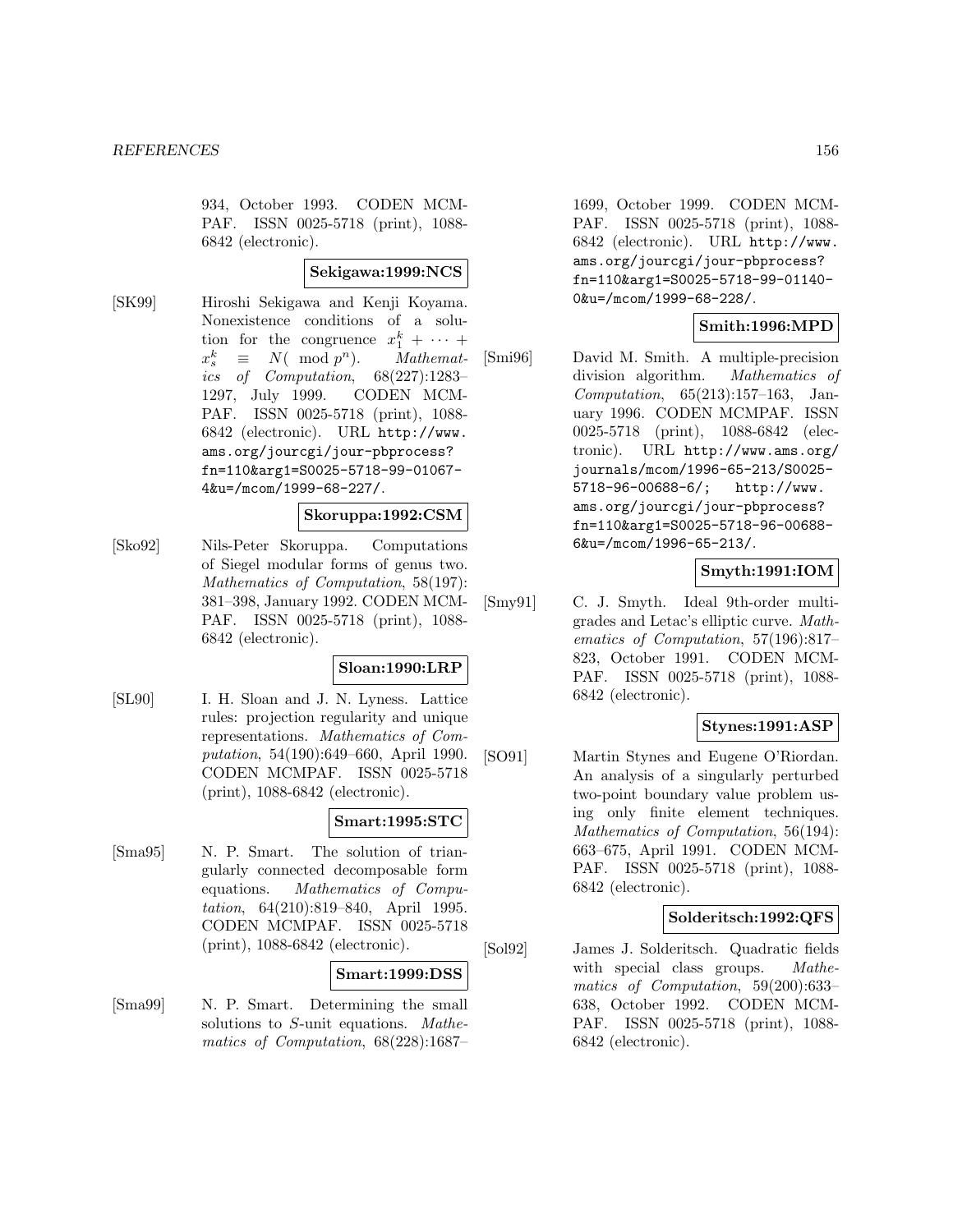## **Souvignier:1994:IFI**

[Sou94] Bernd Souvignier. Irreducible finite integral matrix groups of degree 8 and 10. With microfiche supplement. Mathematics of Computation, 63(207): 335–350, July 1994. CODEN MCM-PAF. ISSN 0025-5718 (print), 1088- 6842 (electronic).

# **Schwarz:1994:TQN**

[SPD94] A. Schwarz, M. Pohst, and F. Diaz y Diaz. A table of quintic number fields. Mathematics of Computation, 63(207): 361–376, July 1994. CODEN MCM-PAF. ISSN 0025-5718 (print), 1088- 6842 (electronic).

## **Spiess:1990:SII**

[Spi90] J¨urgen Spieß. Some identities involving harmonic numbers. Mathematics of Computation, 55(192):839– 863, October 1990. CODEN MCM-PAF. ISSN 0025-5718 (print), 1088- 6842 (electronic).

## **Spira:1994:SZT**

[Spi94] Robert Spira. Some zeros of the Titchmarsh counterexample. Mathematics of Computation, 63(208):747– 748, October 1994. CODEN MCM-PAF. ISSN 0025-5718 (print), 1088- 6842 (electronic).

## **Srinivasan:1998:CCN**

[Sri98] Anitha Srinivasan. Computations of class numbers of real quadratic fields. Mathematics of Computation, 67(223): 1285–1308, July 1998. CODEN MCM-PAF. ISSN 0025-5718 (print), 1088- 6842 (electronic). URL http://www. ams.org/jourcgi/jour-pbprocess? fn=110&arg1=S0025-5718-98-00965- X&u=/mcom/1998-67-223/.

# **Saavedra:1991:VFM**

[SS91] Patricia Saavedra and L. Ridgway Scott. Variational formulation of a model free-boundary problem. Mathematics of Computation, 57(196):451– 475, October 1991. CODEN MCM-PAF. ISSN 0025-5718 (print), 1088- 6842 (electronic).

# **Schwab:1994:LBL**

[SS94] Christoph Schwab and Manil Suri. Locking and boundary layer effects in the finite element approximation of the Reissner–Mindlin plate model. In Gautschi [Gau94], pages 367–371. ISBN 0-8218-0291-7, 0-8218-0353-0 (pt. 1), 0- 8218-0354-9 (pt. 2). ISSN 0160-7634. LCCN QA1 .A56 v.48 1994. See also SIAM Review, September 1995, **37**(3), p. 483.

## **Schwab:1996:VFE**

[SS96a] Christoph Schwab and Manil Suri. The  $p$  and  $hp$  versions of the finite element method for problems with boundary layers. Mathematics of Computation, 65(216):1403– 1429, October 1996. CODEN MCM-PAF. ISSN 0025-5718 (print), 1088- 6842 (electronic). URL http://www. ams.org/jourcgi/jour-pbprocess? fn=110&arg1=S0025-5718-96-00781- 8&u=/mcom/1996-65-216/.

## **Sen:1996:BRW**

[SS96b] Mrinal K. Sen and Paul L. Stoffa. Book reviews: Wavelets in geophysics, edited by Efi Foufoula-Georgiou and Praveen Kumar. Mathematics of Computation, 65(213): ??, January 1996. CODEN MCM-PAF. ISSN 0025-5718 (print), 1088- 6842 (electronic). URL http://www. ams.org/jourcgi/jour-pbprocess?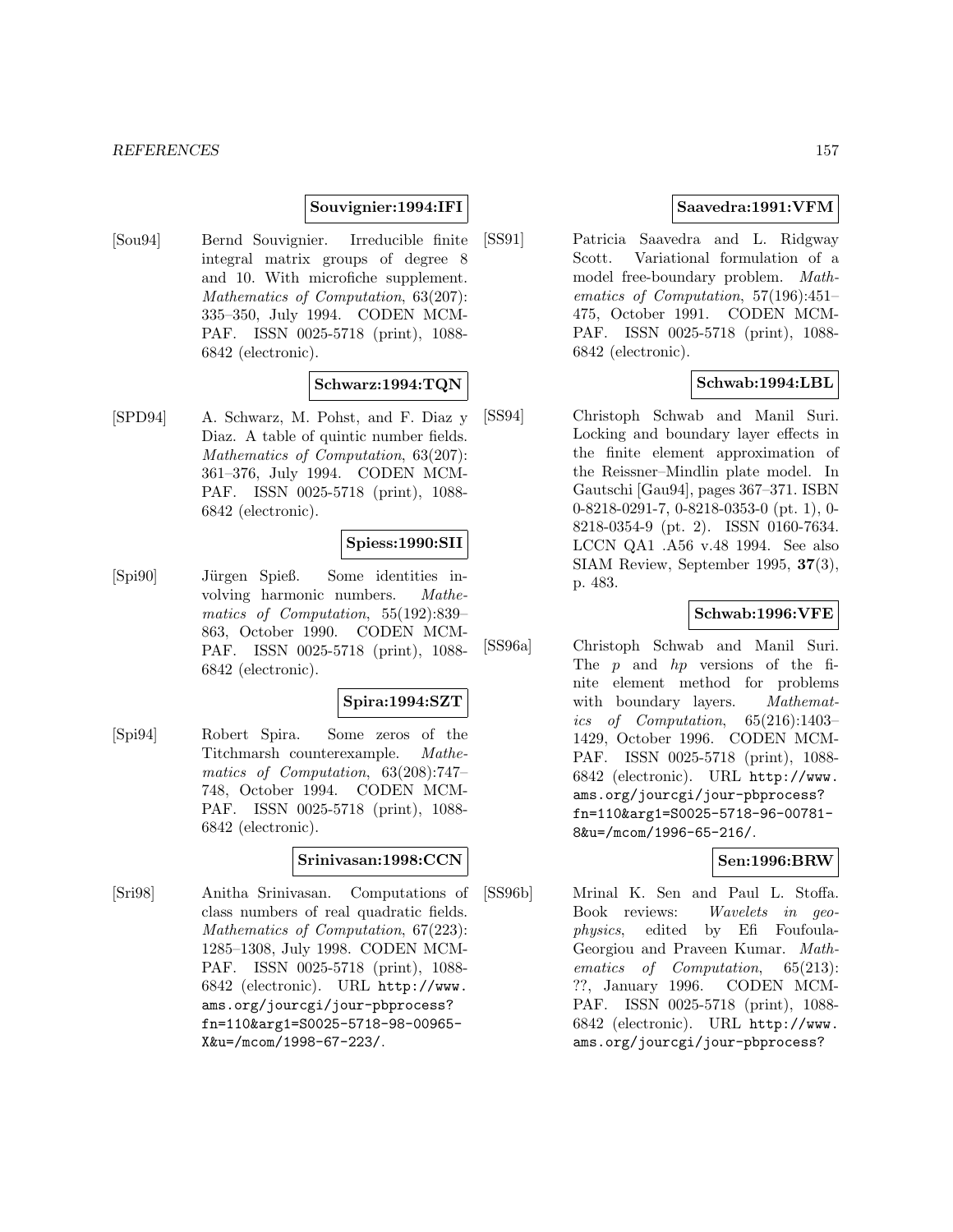fn=110&arg1=S0025-5718-96-00666- 7&u=/mcom/1996-65-213/.

#### **Sun:1996:UCM**

[SS96c] Guang Fu Sun and Martin Stynes. A uniformly convergent method for a singularly perturbed semilinear reaction– diffusion problem with multiple solutions. Mathematics of Computation, 65(215):1085–1109, July 1996. CO-DEN MCMPAF. ISSN 0025-5718 (print), 1088-6842 (electronic). URL http://www.ams.org/jourcgi/jourpbprocess?fn=110&arg1=S0025-5718- 96-00753-3&u=/mcom/1996-65-215/.

#### **Shanks:1999:ZAF**

[SSW99] Daniel C. Shanks, Patrick J. Sime, and Lawrence C. Washington. Zeros of 2 adic L-functions and congruences for class numbers and fundamental units. Mathematics of Computation, 68(227): 1243–1255, July 1999. CODEN MCM-PAF. ISSN 0025-5718 (print), 1088- 6842 (electronic). URL http://www. ams.org/jourcgi/jour-pbprocess? fn=110&arg1=S0025-5718-99-01046- 7&u=/mcom/1999-68-227/.

# **Steidl:1991:PAF**

[ST91] G. Steidl and M. Tasche. A polynomial approach to fast algorithms for discrete Fourier-cosine and Fourier-sine transforms. Mathematics of Computation, 56(193):281–296, January 1991. CODEN MCMPAF. ISSN 0025-5718 (print), 1088-6842 (electronic).

## **Strela:1996:WCP**

[ST96] V. V. Strela and E. E. Tyrtyshnikov. Which circulant preconditioner is better? *Mathemat*ics of Computation, 65(213):137– 150, January 1996. CODEN MCM-PAF. ISSN 0025-5718 (print), 10886842 (electronic). URL http://www. ams.org/jourcgi/jour-pbprocess? fn=110&arg1=S0025-5718-96-00682- 5&u=/mcom/1996-65-213/.

## **Stenberg:1990:EAS**

[Ste90] Rolf Stenberg. Error analysis of some finite element methods for the Stokes problem. Mathematics of Computation, 54(190):495–508, April 1990. CODEN MCMPAF. ISSN 0025-5718 (print), 1088-6842 (electronic).

# **Stewart:1992:EAQ**

[Ste92] G. W. Stewart. Error analysis of QR updating with exponential windowing. Mathematics of Computation, 59(199): 135–140, July 1992. CODEN MCM-PAF. ISSN 0025-5718 (print), 1088- 6842 (electronic).

## **Stetter:1994:IVP**

[Ste94a] Hans J. Stetter. Initial value problems for ordinary differential equations: development of ideas, techniques, and implementation. In Gautschi [Gau94], pages 205–224. ISBN 0-8218-0291-7, 0- 8218-0353-0 (pt. 1), 0-8218-0354-9 (pt. 2). ISSN 0160-7634. LCCN QA1 .A56 v.48 1994. See also SIAM Review, September 1995, **37**(3), p. 483.

## **Stevenhagen:1994:CNP**

[Ste94b] Peter Stevenhagen. Class number parity for the pth cyclotomic field. Mathematics of Computation, 63(208):773– 784, October 1994. CODEN MCM-PAF. ISSN 0025-5718 (print), 1088- 6842 (electronic).

# **Stenger:1995:CC**

[Ste95] Frank Stenger. Collocating convolutions. Mathematics of Computation, 64 (209):211–235, January 1995. CODEN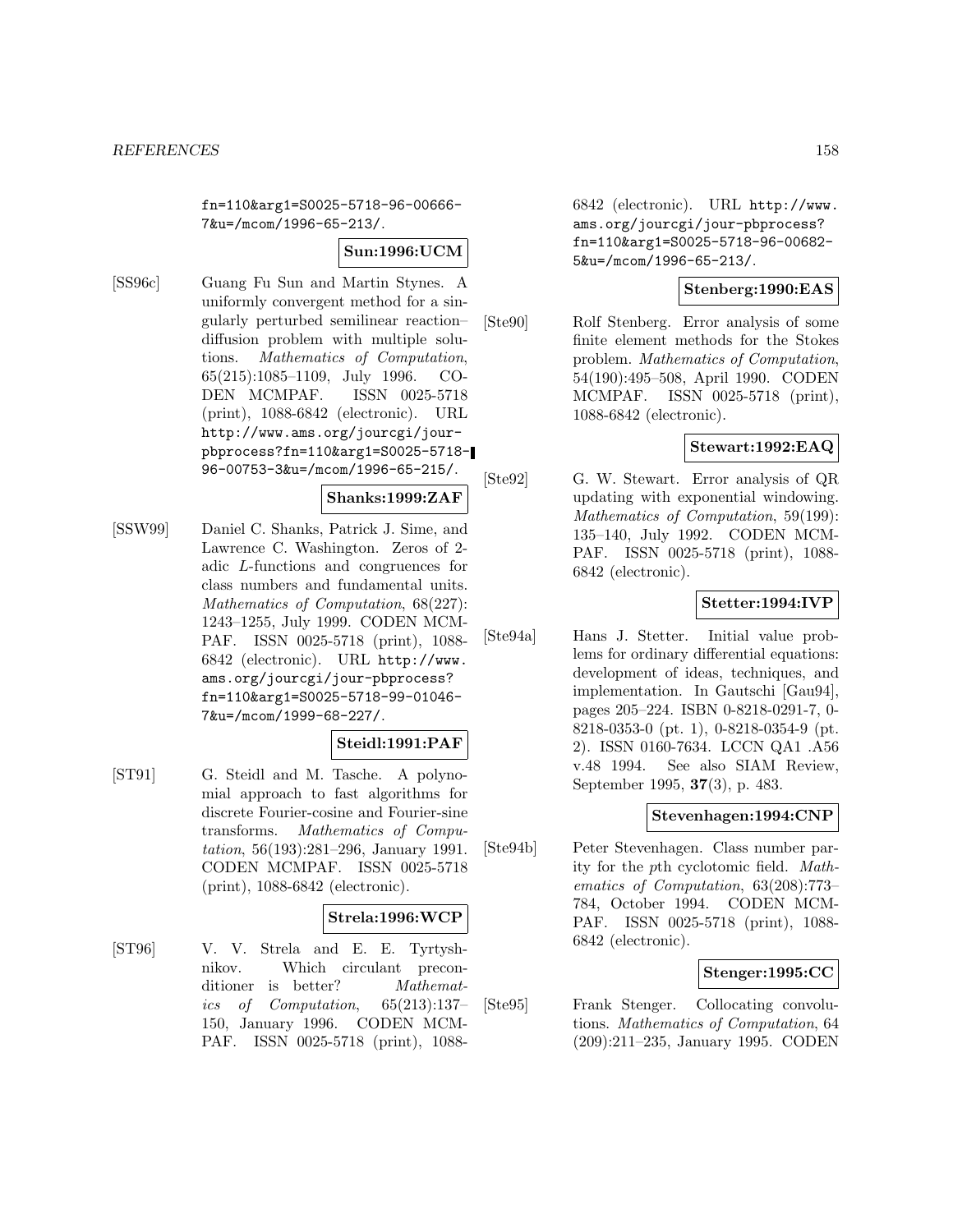MCMPAF. ISSN 0025-5718 (print), 1088-6842 (electronic).

#### **Stenger:1996:BRS**

[Ste96a] Frank Stenger. Book reviews: Solving Problems in Scientific Computing Using MAPLE and MATLAB, by Walter Gander and Jírí Hrebícek. Mathematics of Computation, 65(214):880– 882, April 1996. CODEN MCM-PAF. ISSN 0025-5718 (print), 1088- 6842 (electronic). URL http://www. ams.org/jourcgi/jour-pbprocess? fn=110&arg1=S0025-5718-96-00700- 4&u=/mcom/1996-65-214/.

#### **Stevenson:1996:FDM**

[Ste96b] Rob Stevenson. The frequency decomposition multilevel method: A robust additive hierarchical basis preconditioner. Mathematics of Computation, 65(215):983–997, July 1996. CODEN MCMPAF. ISSN 0025-5718 (print), 1088-6842 (electronic). URL http://www. ams.org/jourcgi/jour-pbprocess? fn=110&arg1=S0025-5718-96-00740- 5&u=/mcom/1996-65-215/.

#### **Stenger:1997:RDT**

[Ste97a] Frank Stenger. Reviews and descriptions of tables and books: 22. Integral equations: Theory and numerical treatment, by Wolfgang Hackbusch. Mathematics of Computation, 66(220): ??, October 1997. CODEN MCM-PAF. ISSN 0025-5718 (print), 1088- 6842 (electronic). URL http://www. ams.org/jourcgi/jour-pbprocess? fn=110&arg1=S0025-5718-97-00843- 0&u=/mcom/1997-66-220/.

#### **Stetter:1997:RDT**

[Ste97b] Hans J. Stetter. Reviews and descriptions of tables and books: 19.

Lectures on finite precision computations, by Françoise Chaitin-Chatelin and Valérie Frayssé. Mathematics of Computation, 66(220):1751– ??, October 1997. CODEN MCM-PAF. ISSN 0025-5718 (print), 1088- 6842 (electronic). URL http://www. ams.org/jourcgi/jour-pbprocess? fn=110&arg1=S0025-5718-97-00843- 0&u=/mcom/1997-66-220/.

## **Steiner:1998:CNB**

[Ste98a] Ray Steiner. Class number bounds and Catalan's equation. Mathematics of Computation, 67(223):1317– 1322, July 1998. CODEN MCM-PAF. ISSN 0025-5718 (print), 1088- 6842 (electronic). URL http://www. ams.org/jourcgi/jour-pbprocess? fn=110&arg1=S0025-5718-98-00966- 1&u=/mcom/1998-67-223/.

#### **Stetter:1998:BRC**

[Ste98b] Hans J. Stetter. Book reviews: Computational differentiation techniques, applications, and tools, edited by Martin Berg, Christian Bischof, George Corliss, and Andreas Griewank. Mathematics of Computation, 67(224): ??, October 1998. CODEN MCM-PAF. ISSN 0025-5718 (print), 1088- 6842 (electronic). URL http://www. ams.org/jourcgi/jour-pbprocess? fn=110&arg1=S0025-5718-98-00989- 2&u=/mcom/1998-67-224/.

# **Stenger:1999:BRB**

[Ste99a] Frank Stenger. Book reviews: Boundary element method, fundamentals and applications, by Frederico Paris and Jose Canas. Mathematics of Computation, 68(225):??, January 1999. URL http://www. ams.org/jourcgi/jour-pbprocess? fn=110&arg1=S0025-5718-99-00992- 8&u=/mcom/1999-68-225/.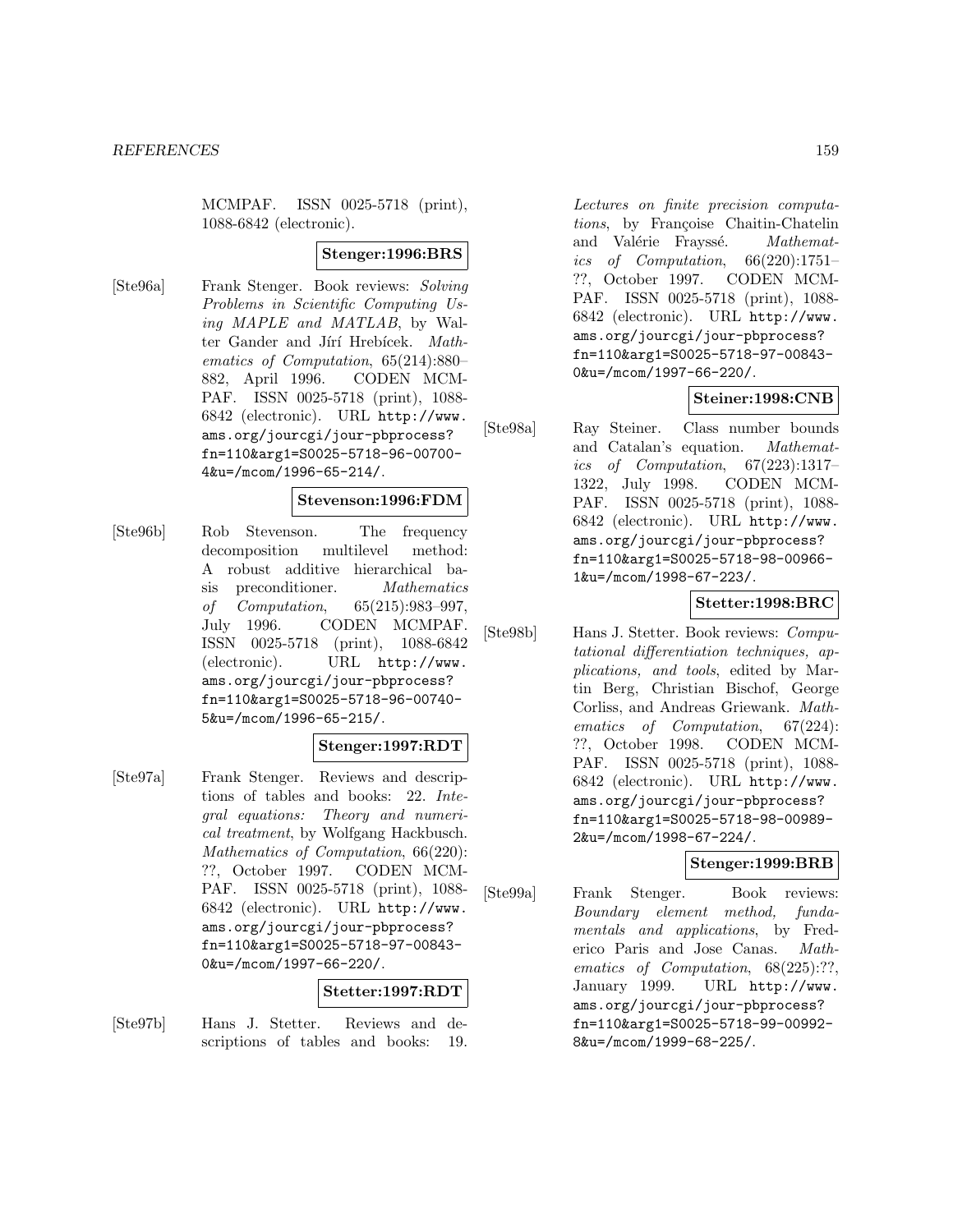## **Stetter:1999:BRN**

[Ste99b] Hans J. Stetter. Book reviews: Numerical analysis, an introduction, by Walter Gautschi. Mathematics of Computation, 68(226): 887, April 1999. CODEN MCM-PAF. ISSN 0025-5718 (print), 1088- 6842 (electronic). URL http://www. ams.org/jourcgi/jour-pbprocess? fn=110&arg1=S0025-5718-99-01060- 1&u=/mcom/1999-68-226/.

## **Stewart:1999:BRN**

[Ste99c] G. W. Stewart. Book reviews: Numerical linear algebra, by Lloyd N. Trefethen and David Bau, III. Mathematics of Computation, 68(225):??, January 1999. URL http://www. ams.org/jourcgi/jour-pbprocess? fn=110&arg1=S0025-5718-99-00992- 8&u=/mcom/1999-68-225/.

## **Strain:1992:FLT**

[Str92a] John Strain. A fast Laplace transform based on Laguerre functions. Mathematics of Computation, 58(197):275– 283, January 1992. CODEN MCM-PAF. ISSN 0025-5718 (print), 1088- 6842 (electronic).

## **Stroeker:1992:INU**

[Str92b] R. J. Stroeker. Improvement of Nakamula's upper bound for the absolute discriminant of a sextic number field with two real conjugates. Mathematics of Computation, 59(199):203–211, July 1992. CODEN MCMPAF. ISSN 0025- 5718 (print), 1088-6842 (electronic).

## **Styer:1993:STV**

[Sty93] Robert Styer. Small two-variable exponential Diophantine equations. Mathematics of Computation, 60(202):811– 816, April 1993. CODEN MCM- PAF. ISSN 0025-5718 (print), 1088- 6842 (electronic).

## **Suli:1992:ACV**

[Sül92] Endre Süli. The accuracy of cell vertex finite volume methods on quadrilateral meshes. Mathematics of Computation, 59(200):359–382, October 1992. CODEN MCMPAF. ISSN 0025-5718 (print), 1088-6842 (electronic).

## **Suleiman:1993:SNC**

[Sul93] Mohamed Bin Suleiman. Some necessary conditions for convergence of the GBDF methods. Mathematics of Computation, 60(202):635–649, April 1993. CODEN MCMPAF. ISSN 0025-5718 (print), 1088-6842 (electronic).

## **Sun:1995:SOA**

[Sun95] Zhi Zhong Sun. A second-order accurate linearized difference scheme for the two-dimensional Cahn–Hilliard equation. Mathematics of Computation, 64 (212):1463–1471, October 1995. CO-DEN MCMPAF. ISSN 0025-5718 (print), 1088-6842 (electronic).

## **Suri:1990:SCH**

[Sur90] Manil Suri. On the stability and convergence of higher-order mixed finite element methods for second-order elliptic problems. Mathematics of Computation, 54(189):1–19, January 1990. CODEN MCMPAF. ISSN 0025-5718 (print), 1088-6842 (electronic).

# **Suri:1997:RCF**

[Sur97] Manil Suri. A reduced constraint hp finite element method for shell problems. Mathematics of Computation, 66(217): 15–29, January 1997. CODEN MCM-PAF. ISSN 0025-5718 (print), 1088- 6842 (electronic). URL http://www. ams.org/jourcgi/jour-pbprocess?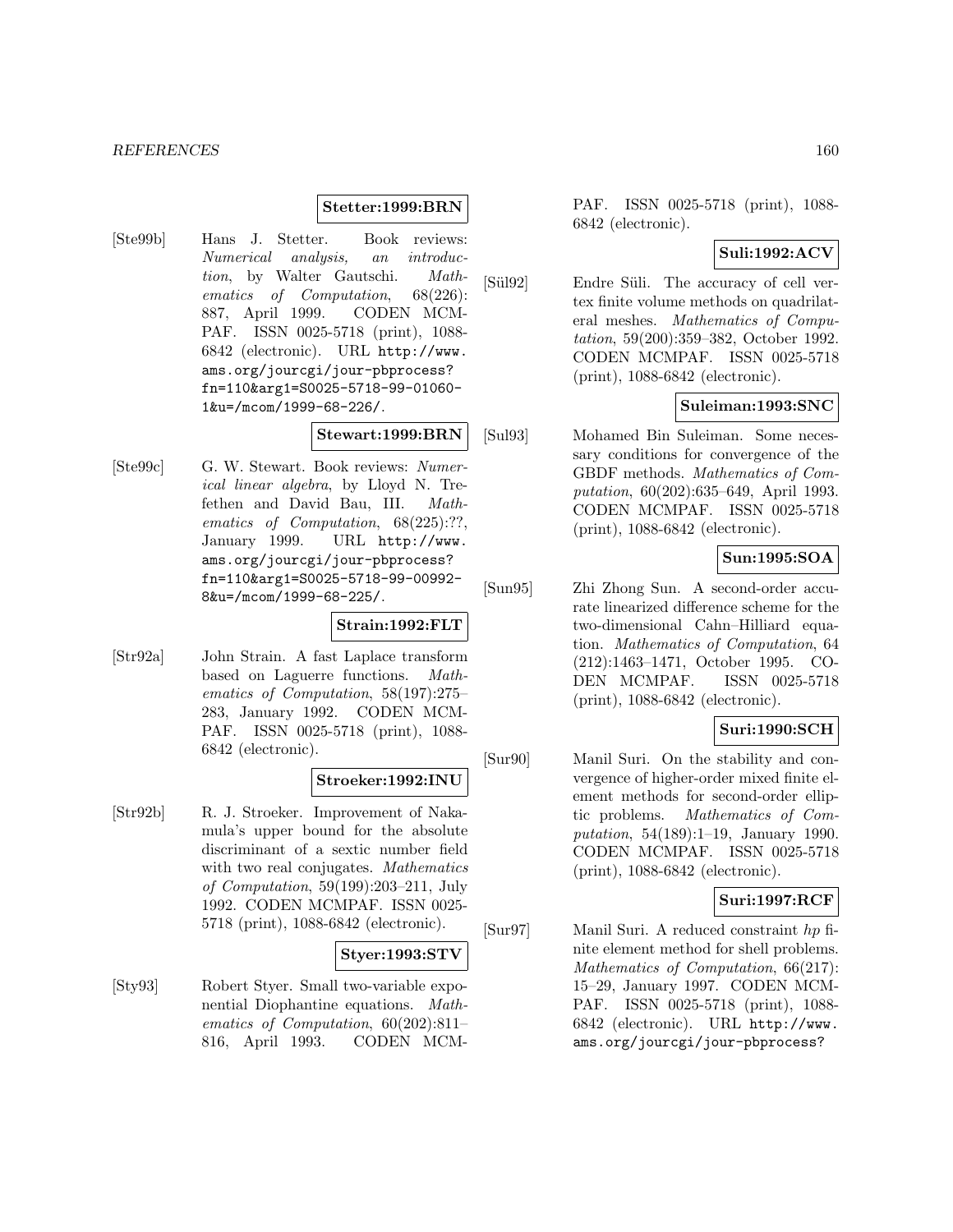fn=110&arg1=S0025-5718-97-00806- 5&u=/mcom/1997-66-217/.

**Suter:1998:NLP**

[Sut98] Ruedi Suter. The number of lattice points in alcoves and the exponents of the finite Weyl groups. Mathematics of Computation, 67(222):751– 758, April 1998. CODEN MCM-PAF. ISSN 0025-5718 (print), 1088- 6842 (electronic). URL http://www. ams.org/jourcgi/jour-pbprocess? fn=110&arg1=S0025-5718-98-00919- 3&u=/mcom/1998-67-222/.

## **Spigler:1990:NME**

[SV90] Renato Spigler and Marco Vianello. A numerical method for evaluating zeros of solutions of second-order linear differential equations. Mathematics of Computation, 55(192):591– 612, October 1990. CODEN MCM-PAF. ISSN 0025-5718 (print), 1088- 6842 (electronic).

## **Saranen:1998:FSI**

[SV98] J. Saranen and G. Vainikko. Fast solvers of integral and pseudodifferential equations on closed curves. Mathematics of Computation, 67(224):1473– 1491, October 1998. CODEN MCM-PAF. ISSN 0025-5718 (print), 1088- 6842 (electronic). URL http://www. ams.org/jourcgi/jour-pbprocess? fn=110&arg1=S0025-5718-98-00997- 1&u=/mcom/1998-67-224/.

# **Sloan:1990:CSR**

[SW90] Ian H. Sloan and Linda Walsh. A computer search of rank-2 lattice rules for multidimensional quadrature. Mathematics of Computation, 54(189):281– 302, January 1990. CODEN MCM-PAF. ISSN 0025-5718 (print), 1088- 6842 (electronic).

## **Scheidler:1992:MTN**

[SW92] Renate Scheidler and Hugh C. Williams. A method of tabulating the numbertheoretic function  $q(k)$ . Mathematics of Computation, 59(199):251–257, July 1992. CODEN MCMPAF. ISSN 0025- 5718 (print), 1088-6842 (electronic).

## **Silverman:1993:PAE**

[SW93] Robert D. Silverman and Samuel S. Wagstaff, Jr. A practical analysis of the elliptic curve factoring algorithm. Mathematics of Computation, 61(203): 445–462, July 1993. CODEN MCM-PAF. ISSN 0025-5718 (print), 1088- 6842 (electronic).

# **Schlafly:1994:CCE**

[SW94] Aaron Schlafly and Stan Wagon. Carmichael's conjecture on the Euler function is valid below  $10^{10,000,000}$ . Mathematics of Computation, 63(207): 415–419, July 1994. CODEN MCM-PAF. ISSN 0025-5718 (print), 1088- 6842 (electronic).

## **Schatz:1995:IMN**

[SW95a] A. H. Schatz and L. B. Wahlbin. Interior maximum-norm estimates for finite element methods. part II. Mathematics of Computation, 64(211):907–928, July 1995. CODEN MCMPAF. ISSN 0025- 5718 (print), 1088-6842 (electronic).

## **Shanks:1995:MSM**

[SW95b] Daniel Shanks and Samuel S. Wagstaff, Jr. 48 more solutions of Martin Davis's quaternary quartic equation. Mathematics of Computation, 64(212):1717– 1731, October 1995. CODEN MCM-PAF. ISSN 0025-5718 (print), 1088- 6842 (electronic).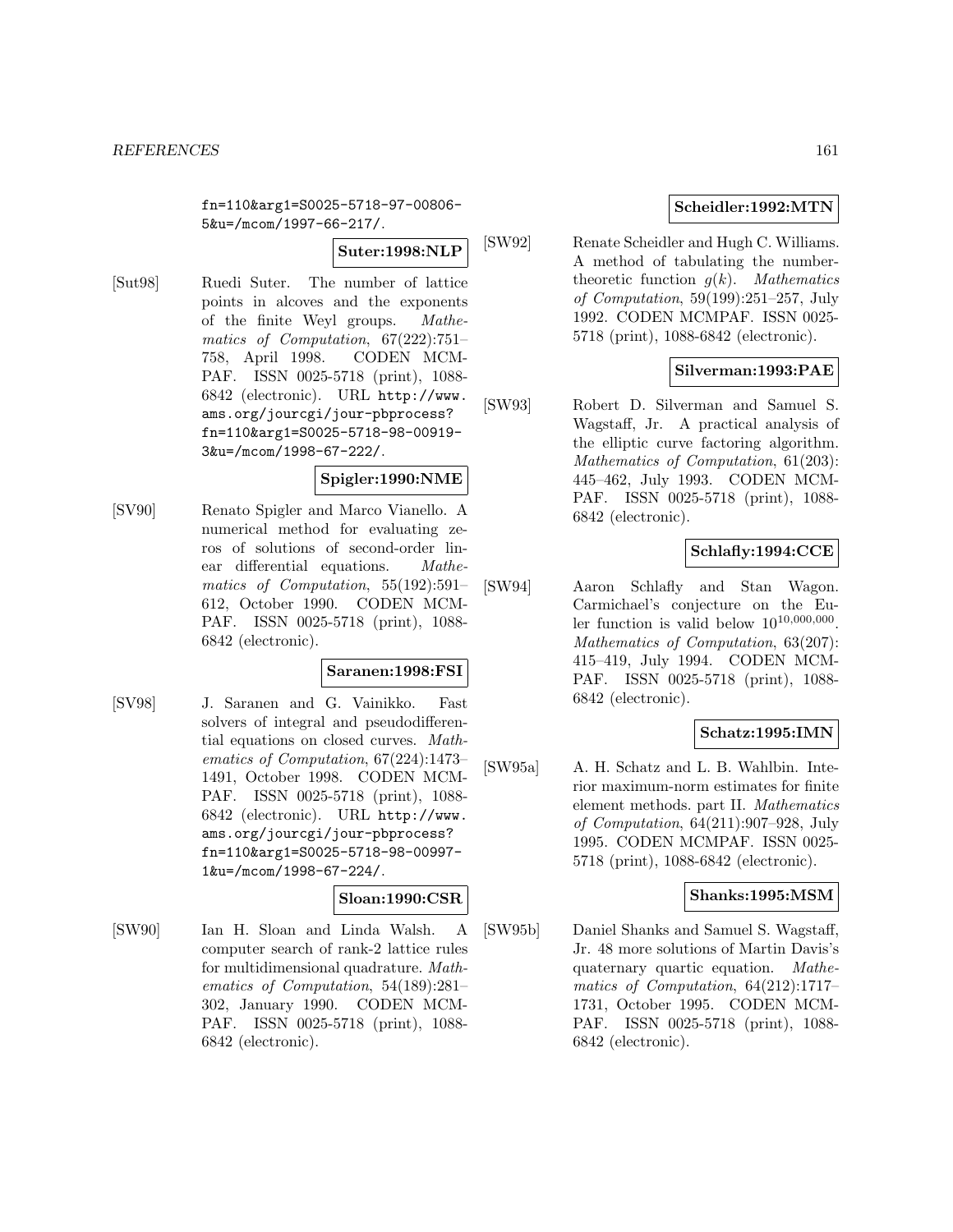## **Schatz:1996:SNE**

[SW96] Alfred H. Schatz and Jun Ping Wang. Some new error estimates for Ritz–Galerkin methods with minimal regularity assumptions. Mathematics of Computation, 65(213):19– 27, January 1996. CODEN MCM-PAF. ISSN 0025-5718 (print), 1088- 6842 (electronic). URL http://www. ams.org/jourcgi/jour-pbprocess? fn=110&arg1=S0025-5718-96-00649- 7&u=/mcom/1996-65-213/.

# **Sloan:1997:IRM**

[SW97] I. H. Sloan and H. Woźniakowski. An intractability result for multiple integration. Mathematics of Computation, 66(219):1119–1124, July 1997. CODEN MCMPAF. ISSN 0025-5718 (print), 1088-6842 (electronic). URL http://www.ams.org/jourcgi/jourpbprocess?fn=110&arg1=S0025-5718- 97-00834-X&u=/mcom/1997-66-219/.

# **Szabo:1998:FEG**

[SW98] Sándor Szabó and Coburn Ward. Factoring elementary groups of prime cube order into subsets. Mathematics of Computation, 67(223):1199– 1206, July 1998. CODEN MCM-PAF. ISSN 0025-5718 (print), 1088- 6842 (electronic). URL http://www. ams.org/jourcgi/jour-pbprocess? fn=110&arg1=S0025-5718-98-00929- 6&u=/mcom/1998-67-223/.

#### **Schwab:1999:ETB**

[SW99] C. Schwab and W. L. Wendland. On the extraction technique in boundary integral equations. Mathematics of Computation, 68(225):91–122, January 1999. CODEN MCM-PAF. ISSN 0025-5718 (print), 1088- 6842 (electronic). URL http://www. ams.org/jourcgi/jour-pbprocess?

fn=110&arg1=S0025-5718-99-01044- 3&u=/mcom/1999-68-225/.

## **Swann:1993:ULM**

[Swa93a] Howard Swann. On the use of Lagrange multipliers in domain decomposition for solving elliptic problems. Mathematics of Computation, 60(201): 49–78, January 1993. CODEN MCM-PAF. ISSN 0025-5718 (print), 1088- 6842 (electronic).

## **Swarztrauber:1993:PAC**

[Swa93b] Paul N. Swarztrauber. A parallel algorithm for computing the eigenvalues of a symmetric tridiagonal matrix. Mathematics of Computation,  $60(202)$ : 651–668, April 1993. CODEN MCM-PAF. ISSN 0025-5718 (print), 1088- 6842 (electronic).

# **Sauer:1995:MLI**

[SX95] Thomas Sauer and Yuan Xu. On multivariate Lagrange interpolation. Mathematics of Computation, 64(211):1147– 1170, July 1995. CODEN MCM-PAF. ISSN 0025-5718 (print), 1088- 6842 (electronic).

## **Scott:1990:FEI**

[SZ90] L. Ridgway Scott and Shangyou Zhang. Finite element interpolation of nonsmooth functions satisfying boundary conditions. Mathematics of Computation, 54(190):483–493, April 1990. CODEN MCMPAF. ISSN 0025-5718 (print), 1088-6842 (electronic).

## **Scott:1992:HDN**

[SZ92] L. Ridgway Scott and Shangyou Zhang. Higher-dimensional nonnested multigrid methods. Mathematics of Computation, 58(198):457–466, April 1992. CODEN MCMPAF. ISSN 0025-5718 (print), 1088-6842 (electronic).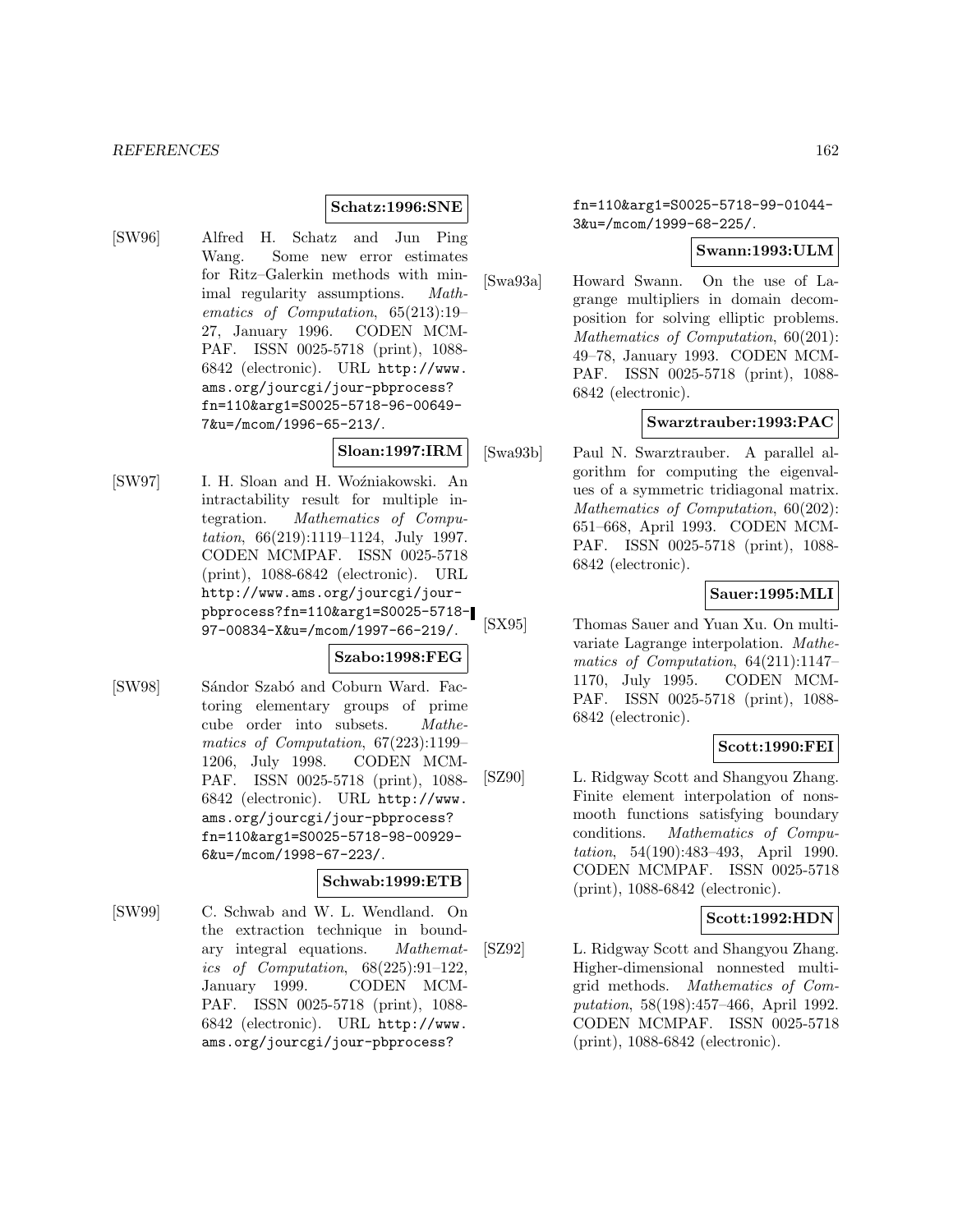#### *REFERENCES* 163

## **Tadmor:1993:TVE**

[Tad93] Eitan Tadmor. Total variation and error estimates for spectral viscosity approximations. Mathematics of Computation, 60(201):245–256, January 1993. CODEN MCMPAF. ISSN 0025-5718 (print), 1088-6842 (electronic).

## **Takeuchi:1994:EZ**

[Tak94] Kisao Takeuchi. Evaluation of  $\zeta_K(2)$ for some totally real algebraic number fields K of degree 9. In Gautschi [Gau94], pages 589–593. ISBN 0-8218- 0291-7, 0-8218-0353-0 (pt. 1), 0-8218- 0354-9 (pt. 2). ISSN 0160-7634. LCCN QA1 .A56 v.48 1994. See also SIAM Review, September 1995, **37**(3), p. 483.

## **Taya:1996:CIR**

[Tay96] Hisao Taya. Computation of  $\mathbb{Z}_3$ -<br>invariants of real quadratic fields. Mathematics of Computation, 65(214):779– 784, April 1996. CODEN MCM-PAF. ISSN 0025-5718 (print), 1088- 6842 (electronic). URL http://www. ams.org/jourcgi/jour-pbprocess? fn=110&arg1=S0025-5718-96-00721- 1&u=/mcom/1996-65-214/.

#### **Tourigny:1997:AAG**

[TB97] Y. Tourigny and M. J. Baines. Analysis of an algorithm for generating locally optimal meshes for  $L_2$  approximation by discontinuous piecewise polynomials. Mathematics of Computation, 66(218): 623–650, April 1997. CODEN MCM-PAF. ISSN 0025-5718 (print), 1088- 6842 (electronic). URL http://www. ams.org/jourcgi/jour-pbprocess? fn=110&arg1=S0025-5718-97-00823- 5&u=/mcom/1997-66-218/.

## **Tzanakis:1991:SST**

[Td91] N. Tzanakis and B. M. M. de Weger. Solving a specific Thue–Mahler equation. Mathematics of Computation, 57 (196):799–815, October 1991. CODEN MCMPAF. ISSN 0025-5718 (print), 1088-6842 (electronic).

## **Teitelbaum:1990:CCR**

[Tei90] Jeremy Teitelbaum. The computational complexity of the resolution of plane curve singularities. Mathematics of Computation, 54(190):797–837, April 1990. CODEN MCMPAF. ISSN 0025- 5718 (print), 1088-6842 (electronic).

## **Teitelbaum:1998:EAL**

[Tei98] Jeremy Teitelbaum. Euclid's algorithm and the Lanczos method over finite fields. Mathematics of Computation, 67(224):1665–1678, October 1998. CODEN MCMPAF. ISSN 0025-5718 (print), 1088-6842 (electronic). URL http://www. ams.org/jourcgi/jour-pbprocess? fn=110&arg1=S0025-5718-98-00973- 9&u=/mcom/1998-67-224/.

# **Temam:1991:SAN**

[Tem91] R. Temam. Stability analysis of the nonlinear Galerkin method. Mathematics of Computation, 57(196):477– 505, October 1991. CODEN MCM-PAF. ISSN 0025-5718 (print), 1088- 6842 (electronic).

## **Temme:1992:AII**

[Tem92] N. M. Temme. Asymptotic inversion of incomplete gamma functions. Mathematics of Computation, 58(198): 755–764, April 1992. CODEN MCM-PAF. ISSN 0025-5718 (print), 1088- 6842 (electronic).

## **Temam:1994:MMP**

[Tem94a] Roger Temam. Multiresolution methods for partial differential equations. In Gautschi [Gau94], pages 225–240. ISBN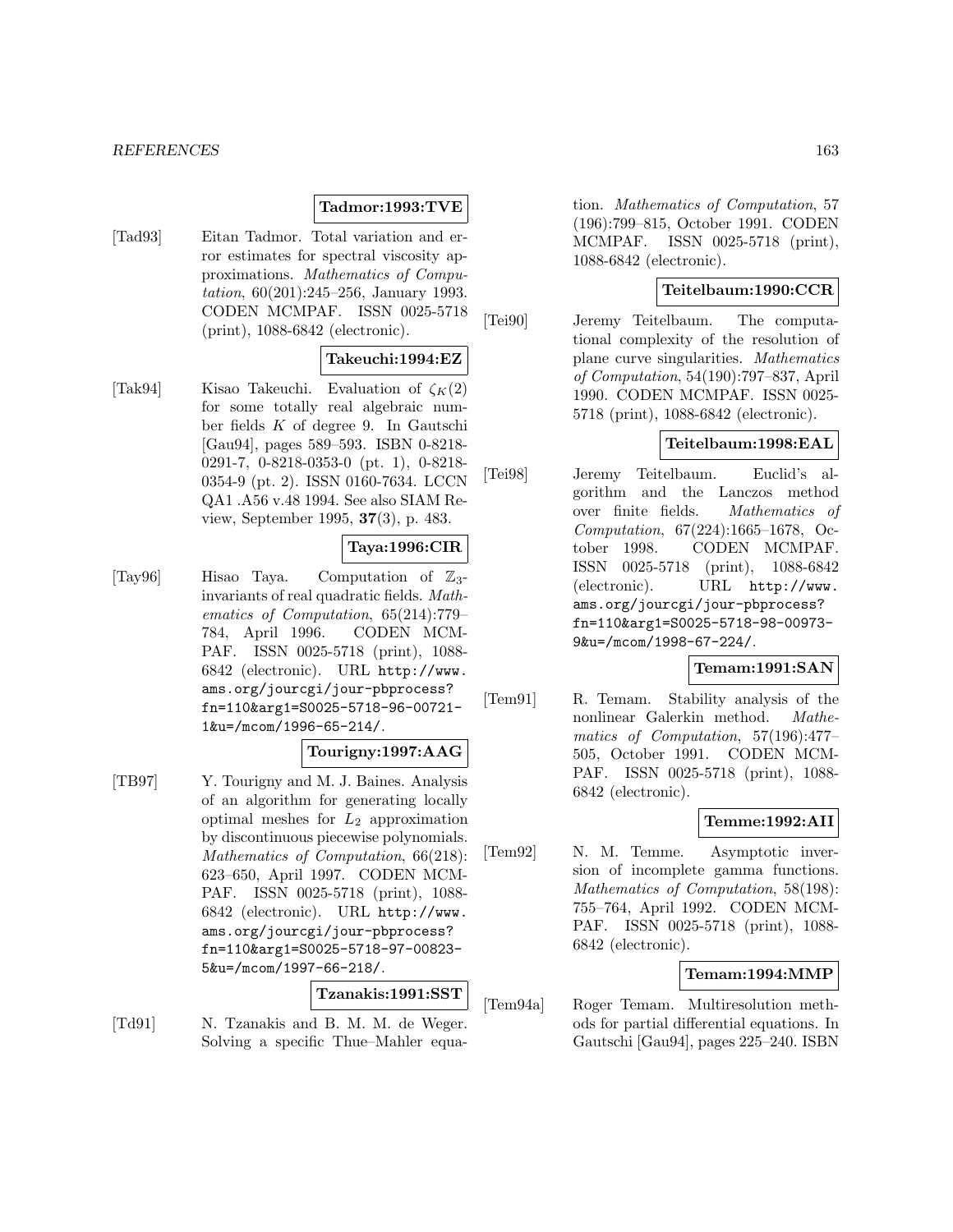0-8218-0291-7, 0-8218-0353-0 (pt. 1), 0- 8218-0354-9 (pt. 2). ISSN 0160-7634. LCCN QA1 .A56 v.48 1994. See also SIAM Review, September 1995, **37**(3), p. 483.

#### **Temme:1994:NAU**

[Tem94b] N. M. Temme. Numerical aspects of uniform Airy-type asymptotic expansions. In Gautschi [Gau94], pages 395– 398. ISBN 0-8218-0291-7, 0-8218-0353- 0 (pt. 1), 0-8218-0354-9 (pt. 2). ISSN 0160-7634. LCCN QA1 .A56 v.48 1994. See also SIAM Review, September 1995, **37**(3), p. 483.

## **Temme:1997:BRI**

[Tem97] Nico M. Temme. Book reviews: Integral transforms and their applications, by L. Debnath. Mathematics of Computation, 66(217): ??, January 1997. CODEN MCM-PAF. ISSN 0025-5718 (print), 1088- 6842 (electronic). URL http://www. ams.org/jourcgi/jour-pbprocess? fn=110&arg1=S0025-5718-97-00793- X&u=/mcom/1997-66-217/.

## **Temme:1998:BRT**

[Tem98] Nico M. Temme. Book reviews: Tables addenda for Laplace transforms, by R. G. Buschman. Mathematics of Computation, 67(222): 875, April 1998. CODEN MCM-PAF. ISSN 0025-5718 (print), 1088- 6842 (electronic). URL http://www. ams.org/jourcgi/jour-pbprocess? fn=110&arg1=S0025-5718-98-00928- 4&u=/mcom/1998-67-222/.

## **Teske:1998:SEA**

[Tes98] Edlyn Teske. A space efficient algorithm for group structure computation. Mathematics of Computation, 67(224):1637– 1663, October 1998. CODEN MCM- PAF. ISSN 0025-5718 (print), 1088- 6842 (electronic). URL http://www. ams.org/jourcgi/jour-pbprocess? fn=110&arg1=S0025-5718-98-00968- 5&u=/mcom/1998-67-224/.

# **Tezuka:1994:DDC**

[Tez94] Shu Tezuka. The k-dimensional distribution of combined GFSR sequences. Mathematics of Computation, 62(206): 809–817, April 1994. CODEN MCM-PAF. ISSN 0025-5718 (print), 1088- 6842 (electronic).

# **Tezuka:1993:CFP**

[TF93] Shu Tezuka and Masanori Fushimi. Calculation of Fibonacci polynomials for GFSR sequences with low discrepancies. Mathematics of Computation, 60(202):763–770, April 1993. CODEN MCMPAF. ISSN 0025- 5718 (print), 1088-6842 (electronic). URL http://www.jstor.org/stable/ pdfplus/2153114.pdf.

## **Tourigny:1994:DSD**

[TG94] Yves Tourigny and Michael Grinfeld. Deciphering singularities by discrete methods. Mathematics of Computation, 62(205):155–169, January 1994. CODEN MCMPAF. ISSN 0025-5718 (print), 1088-6842 (electronic).

## **Thomason:1994:EAF**

[Tho94] George Thomason. Erratum: "Zeros of approximate functional approximations" [Math. Comp. **21** (1967), 41–48, MR **38** #2945] by R. Spira. Mathematics of Computation, 63(208): 829, October 1994. CODEN MCM-PAF. ISSN 0025-5718 (print), 1088- 6842 (electronic).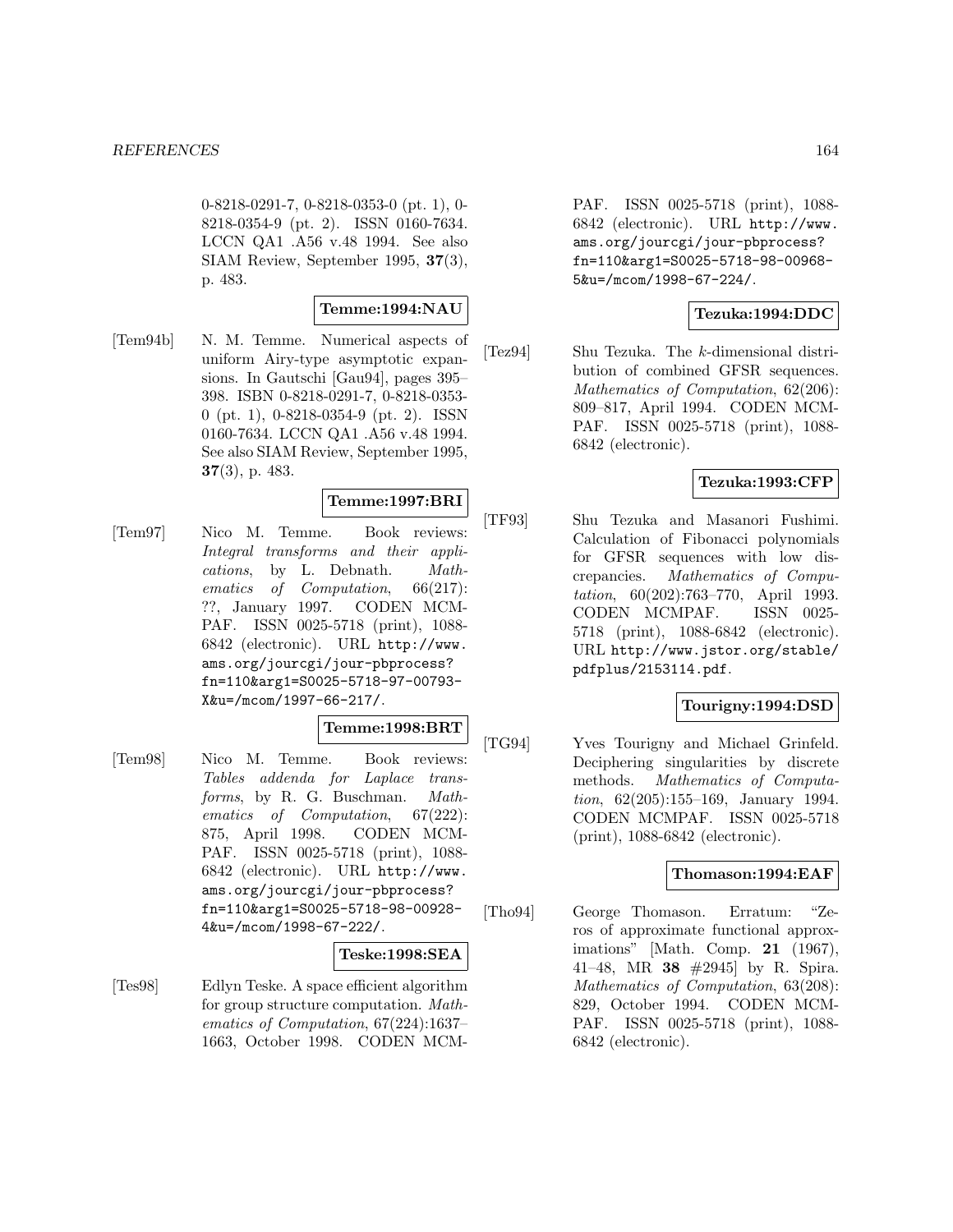#### **Thomee:1997:BRA**

[Tho97] Vidar Thomée. Book reviews: Acta numerica 1995, edited by A. Iserles. Mathematics of Computation, 66 (218):??, April 1997. CODEN MCM-PAF. ISSN 0025-5718 (print), 1088- 6842 (electronic). URL http://www. ams.org/jourcgi/jour-pbprocess? fn=110&arg1=S0025-5718-97-00856- 9&u=/mcom/1997-66-218/.

#### **Tang:1997:VMP**

[ThT97] Tao Tang and Zhen huan Teng. Viscosity methods for piecewise smooth solutions to scalar conservation laws. Mathematics of Computation, 66(218): 495–526, April 1997. CODEN MCM-PAF. ISSN 0025-5718 (print), 1088- 6842 (electronic). URL http://www. ams.org/jourcgi/jour-pbprocess? fn=110&arg1=S0025-5718-97-00822- 3&u=/mcom/1997-66-218/.

## **Tilli:1997:ASH**

[Til97] Paolo Tilli. On the asymptotic spectrum of Hermitian block Toeplitz matrices with Toeplitz blocks. Mathematics of Computation, 66(219):1147– 1159, July 1997. CODEN MCM-PAF. ISSN 0025-5718 (print), 1088- 6842 (electronic). URL http://www. ams.org/jourcgi/jour-pbprocess? fn=110&arg1=S0025-5718-97-00840- 5&u=/mcom/1997-66-219/.

## **Anonymous:1996:BRI**

[Tod96] M. J. Todd. Book reviews: Interiorpoint polynomial algorithms in convex programming, by Yurii Nesterov and Arkadii Nemirovskii. Mathematics of Computation, 65(214):884– 886, April 1996. CODEN MCM-PAF. ISSN 0025-5718 (print), 1088- 6842 (electronic). URL http://www. ams.org/jourcgi/jour-pbprocess?

fn=110&arg1=S0025-5718-96-00700- 4&u=/mcom/1996-65-214/.

# **Todd:1998:BRP**

[Tod98] Michael J. Todd. Book reviews: Primal-dual interior-point methods, by Stephen J. Wright. Mathematics of Computation, 67(222):867– 870, April 1998. CODEN MCM-PAF. ISSN 0025-5718 (print), 1088- 6842 (electronic). URL http://www. ams.org/jourcgi/jour-pbprocess? fn=110&arg1=S0025-5718-98-00928- 4&u=/mcom/1998-67-222/.

# **Tollis:1997:ZDZ**

[Tol97] Emmanuel Tollis. Zeros of Dedekind zeta functions in the critical strip. Mathematics of Computation, 66(219): 1295–1321, July 1997. CODEN MCM-PAF. ISSN 0025-5718 (print), 1088- 6842 (electronic). URL http://www. ams.org/jourcgi/jour-pbprocess? fn=110&arg1=S0025-5718-97-00871- 5&u=/mcom/1997-66-219/.

## **teRiele:1994:NMF**

[tR94] H. J. J. te Riele. A new method for finding amicable pairs. In Gautschi [Gau94], pages 577–581. ISBN 0-8218- 0291-7, 0-8218-0353-0 (pt. 1), 0-8218- 0354-9 (pt. 2). ISSN 0160-7634. LCCN QA1 .A56 v.48 1994. See also SIAM Review, September 1995, **37**(3), p. 483.

## **Tran:1995:OGM**

[Tra95] Thanh Tran. The K-operator and the Galerkin method for strongly elliptic equations on smooth curves: Local estimates. Mathematics of Computation, 64(210):501–513, April 1995. CODEN MCMPAF. ISSN 0025-5718 (print), 1088-6842 (electronic).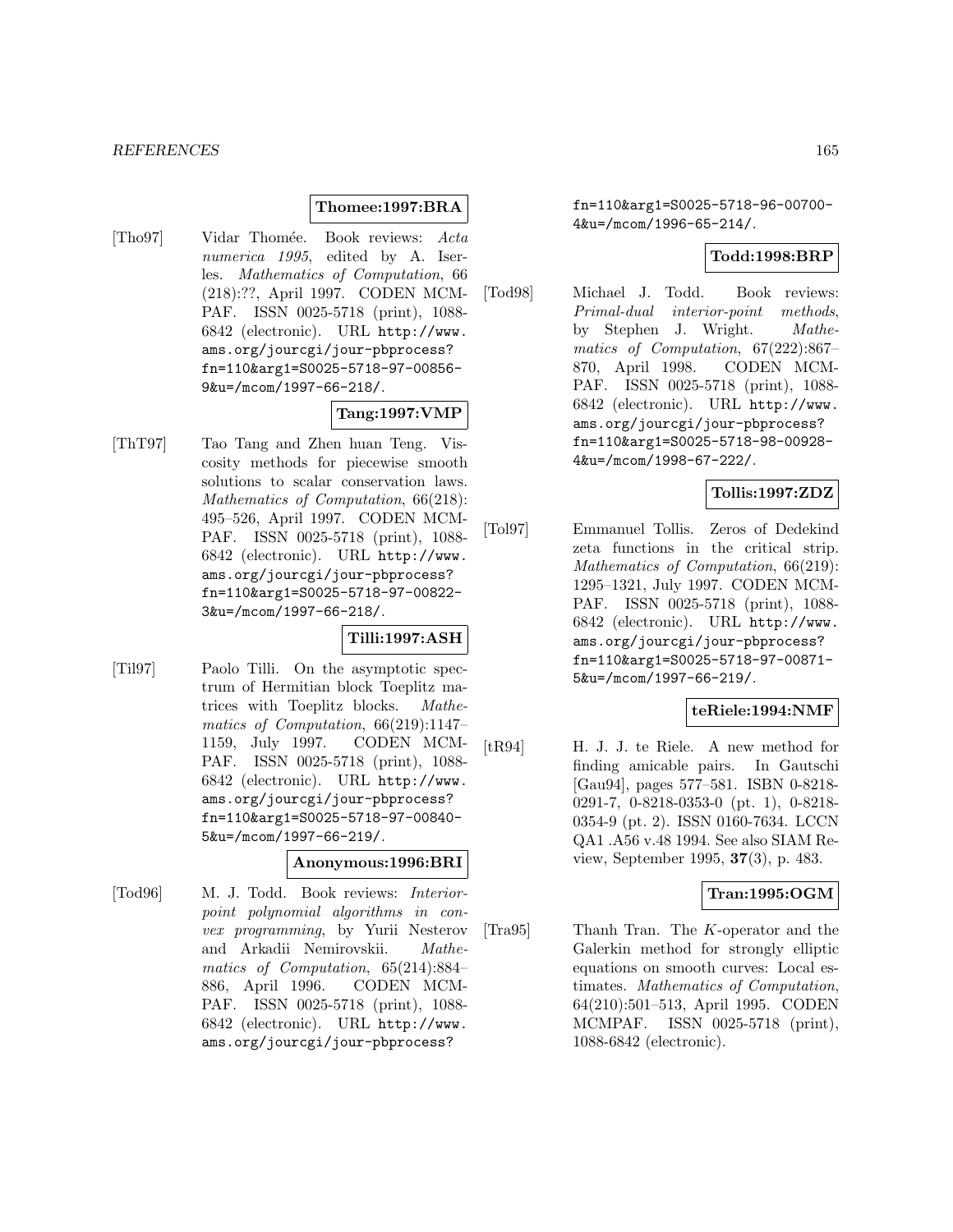#### *REFERENCES* 166

## **Tsuchiya:1990:NDS**

[Tsu90] Takuya Tsuchiya. A note on discrete solutions of the Plateau problem. Mathematics of Computation, 54(189):131– 138, January 1990. CODEN MCM-PAF. ISSN 0025-5718 (print), 1088- 6842 (electronic).

## **Tang:1994:TSM**

[TT94] Tao Tang and Zhen Huan Teng. Timesplitting methods for nonhomogeneous conservation laws. In Gautschi [Gau94], pages 389–393. ISBN 0-8218-0291-7, 0- 8218-0353-0 (pt. 1), 0-8218-0354-9 (pt. 2). ISSN 0160-7634. LCCN QA1 .A56 v.48 1994. See also SIAM Review, September 1995, **37**(3), p. 483.

## **Tang:1995:SKE**

[TT95] Tao Tang and Zhen Huan Teng. The sharpness of Kuznetsov's  $O(\sqrt{\Delta x})L^1$ error estimate for monotone difference schemes. Mathematics of Computation, 64(210):581–589, April 1995. CODEN MCMPAF. ISSN 0025-5718 (print), 1088-6842 (electronic).

#### **Trompert:1993:RKM**

[TV93] R. A. Trompert and J. G. Verwer. Runge–Kutta methods and local uniform grid refinement. Mathematics of Computation, 60(202):591–616, April 1993. CODEN MCMPAF. ISSN 0025- 5718 (print), 1088-6842 (electronic).

# **Traub:1992:MCA**

[TW92] J. F. Traub and H. Woźniakowski. The Monte Carlo algorithm with a pseudorandom generator. Mathematics of Computation, 58(197):323–339, January 1992. CODEN MCMPAF. ISSN 0025-5718 (print), 1088-6842 (electronic).

## **Thomee:1994:LTN**

[TW94] Vidar Thomée and Lars B. Wahlbin. Long-time numerical solution of a parabolic equation with memory. Mathematics of Computation, 62(206):477– 496, April 1994. CODEN MCM-PAF. ISSN 0025-5718 (print), 1088- 6842 (electronic).

## **Urabe:1996:CMI**

[Ura96a] Tohsuke Urabe. Calculation of Manin's invariant for Del Pezzo surfaces. Mathematics of Computation, 65(213):247–258, S15–S23, January 1996. CODEN MCMPAF. ISSN 0025-5718 (print), 1088-6842 (electronic). URL http://www. ams.org/jourcgi/jour-pbprocess? fn=110&arg1=S0025-5718-96-00681- 3&u=/mcom/1996-65-213/.

#### **Urabe:1996:SCM**

[Ura96b] Tohsuke Urabe. Supplement to "Calculation of Manin's invariant for Del Pezzo surfaces". Mathematics of Computation, 65(213):S15–S23, January 1996. CODEN MCMPAF. ISSN 0025-5718 (print), 1088-6842 (electronic).

## **Vallee:1991:GES**

[Val91] Brigitte Vallée. Generation of elements with small modular squares and provably fast integer factoring algorithms. Mathematics of Computation, 56(194): 823–849, April 1991. CODEN MCM-PAF. ISSN 0025-5718 (print), 1088- 6842 (electronic).

# **VanTuyl:1994:ACF**

[Van94] Andrew H. Van Tuyl. Acceleration of convergence of a family of logarithmically convergent sequences. Mathematics of Computation, 63(207):229– 246, July 1994. CODEN MCM-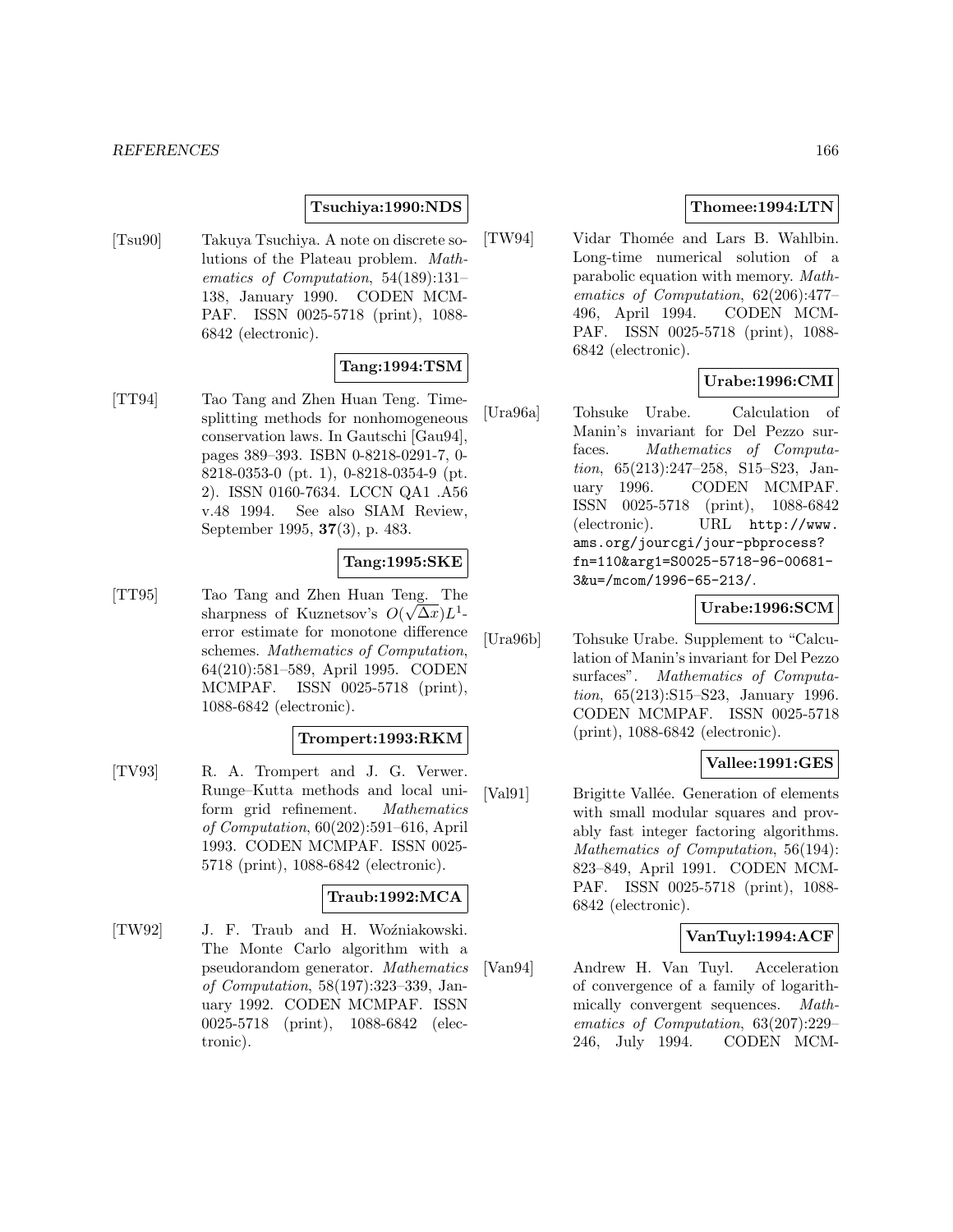PAF. ISSN 0025-5718 (print), 1088- 6842 (electronic).

# **VanLoan:1997:RDT**

[Van97] Charles Van Loan. Reviews and descriptions of tables and books: 20. Accuracy and stability of numerical algorithms, by Nicholas J. Higham. Mathematics of Computation, 66(220): ??, October 1997. CODEN MCM-PAF. ISSN 0025-5718 (print), 1088- 6842 (electronic). URL http://www. ams.org/jourcgi/jour-pbprocess? fn=110&arg1=S0025-5718-97-00843- 0&u=/mcom/1997-66-220/.

## **vanWamelen:1999:EGT**

[van99] Paul van Wamelen. Examples of genus two CM curves defined over the rationals. Mathematics of Computation, 68(225):307–320, January 1999. CODEN MCMPAF. ISSN 0025-5718 (print), 1088-6842 (electronic). URL http://www. ams.org/jourcgi/jour-pbprocess? fn=110&arg1=S0025-5718-99-01020- 0&u=/mcom/1999-68-225/.

## **Vaserstein:1991:SCP**

[Vas91] L. N. Vaserstein. Sums of cubes in polynomial rings. Mathematics of Computation, 56(193):349–357, January 1991. CODEN MCMPAF. ISSN 0025-5718 (print), 1088-6842 (electronic).

## **Vassilevski:1992:HCA**

[Vas92] P. S. Vassilevski. Hybrid V -cycle algebraic multilevel preconditioners. Mathematics of Computation, 58(198):489– 512, April 1992. CODEN MCM-PAF. ISSN 0025-5718 (print), 1088- 6842 (electronic).

## **VanDaalen:1992:VPC**

[vBv92] Edwin F. G. van Daalen, Jan Broeze, and Embrecht van Groesen. Variational principles and conservation laws in the derivation of radiation boundary conditions for wave equations. Mathematics of Computation, 58(197):55– 71, January 1992. CODEN MCM-PAF. ISSN 0025-5718 (print), 1088- 6842 (electronic).

## **Verlinden:1994:PCA**

[VC94] P. Verlinden and R. Cools. Proof of a conjectured asymptotic expansion for the approximation of surface integrals. Mathematics of Computation, 63(208): 717–725, October 1994. CODEN MCM-PAF. ISSN 0025-5718 (print), 1088- 6842 (electronic).

# **Verfurth:1994:PEE**

[Ver94] R. Verfürth. A posteriori error estimates for nonlinear problems. Finite element discretizations of elliptic equations. Mathematics of Computation, 62(206):445–475, April 1994. CODEN MCMPAF. ISSN 0025-5718 (print), 1088-6842 (electronic).

## **Verfurth:1998:PEE**

[Ver98] R. Verfürth. A posteriori error estimates for nonlinear problems.  $L^r(0,T;L^{\rho}(\Omega))$ -error estimates for finite element discretizations of parabolic equations. Mathematics of Computation, 67(224):1335–1360, October 1998. CODEN MCM-PAF. ISSN 0025-5718 (print), 1088- 6842 (electronic). URL http://www. ams.org/jourcgi/jour-pbprocess? fn=110&arg1=S0025-5718-98-01011- 4&u=/mcom/1998-67-224/.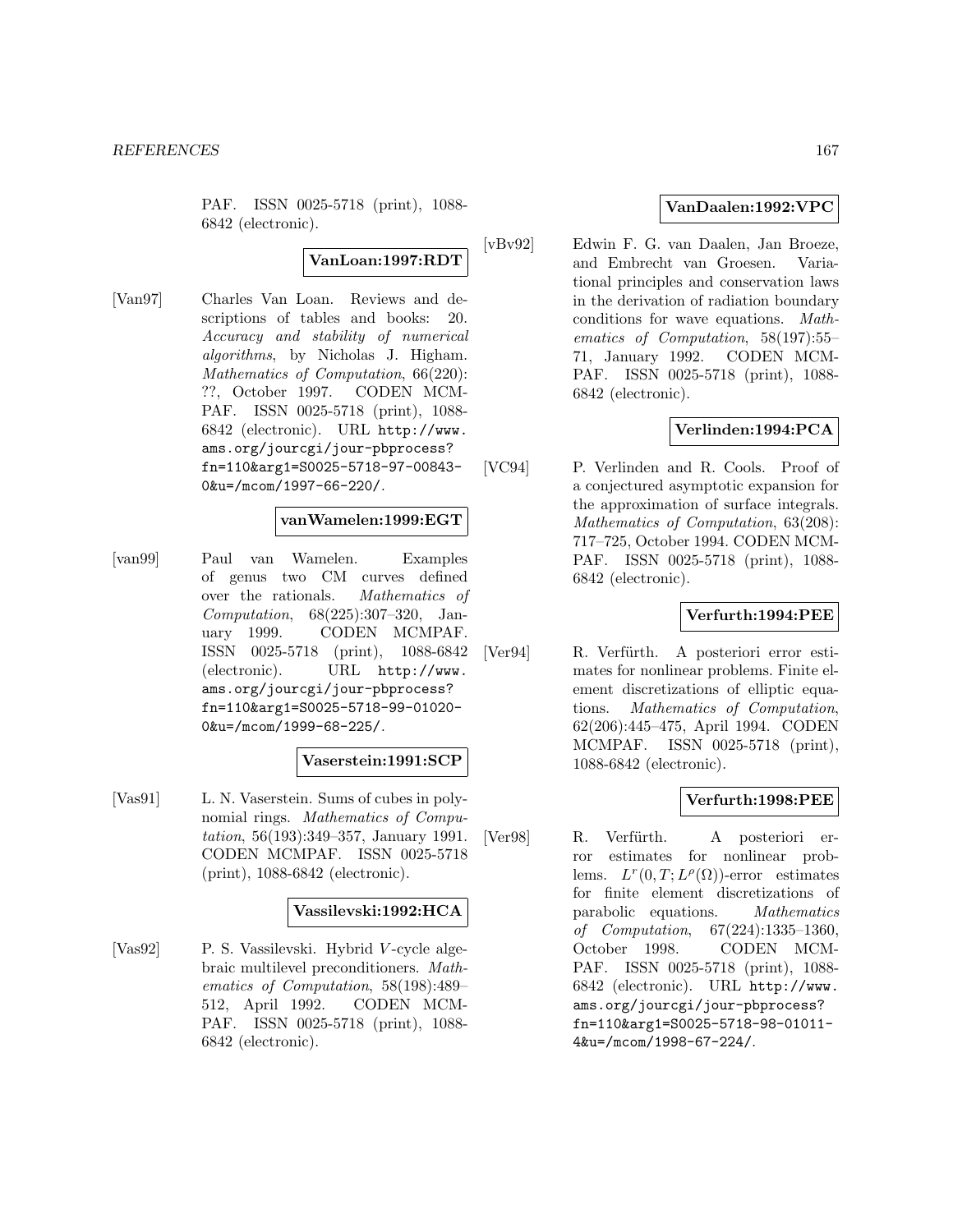## **Viallon:1991:CTP**

[Via91] Marie-Claude Viallon. Convergence of the two-point upstream weighting scheme. Mathematics of Computation, 57(196):569–584, October 1991. CODEN MCMPAF. ISSN 0025-5718 (print), 1088-6842 (electronic).

#### **vandenHijligenberg:1995:DVF**

[vKP95] Nico van den Hijligenberg, Youri Kotchetkov, and Gerhard Post. Deformations of vector fields and Hamiltonian vector fields on the plane. Mathematics of Computation, 64(211):1215–1226, July 1995. CODEN MCMPAF. ISSN 0025- 5718 (print), 1088-6842 (electronic).

#### **Voutier:1995:PDL**

[Vou95] Paul M. Voutier. Primitive divisors of Lucas and Lehmer sequences. Mathematics of Computation, 64(210):869– 888, April 1995. CODEN MCM-PAF. ISSN 0025-5718 (print), 1088- 6842 (electronic).

# **vonMatt:1996:RES**

[vS96] Urs von Matt and G. W. Stewart. Rounding errors in solving block Hessenberg systems. Mathematics of Computation, 65(213):115– 135, January 1996. CODEN MCM-PAF. ISSN 0025-5718 (print), 1088- 6842 (electronic). URL http://www. ams.org/jourcgi/jour-pbprocess? fn=110&arg1=S0025-5718-96-00667- 9&u=/mcom/1996-65-213/.

#### **VanDerHouwen:1992:EDI**

[vSC92] P. J. van der Houwen, B. P. Sommeijer, and W. Couzy. Embedded diagonally implicit Runge–Kutta algorithms on parallel computers. Mathematics of Computation, 58(197):135– 159, January 1992. CODEN MCM-

PAF. ISSN 0025-5718 (print), 1088- 6842 (electronic).

#### **vanderGeer:1992:WFT**

[vSv92] Gerard van der Geer, René Schoof, and Marcel van der Vlugt. Weight formulas for ternary Melas codes. Mathematics of Computation, 58(198):781–792, April 1992. CODEN MCMPAF. ISSN 0025- 5718 (print), 1088-6842 (electronic).

# **VanAssche:1993:QFB**

[VV93a] Walter Van Assche and Ingrid Vanherwegen. Quadrature formulas based on rational interpolation. Mathematics of Computation, 61(204):765– 783, October 1993. CODEN MCM-PAF. ISSN 0025-5718 (print), 1088- 6842 (electronic).

## **VanGeemen:1993:CFW**

[vv93b] Bert van Geemen and Duco van Straten. The cusp forms of weight 3 on  $\Gamma_2(2, 4, 8)$ . Mathematics of Computation, 61(204):849–872, October 1993. CODEN MCMPAF. ISSN 0025-5718 (print), 1088-6842 (electronic).

## **Vanmaele:1996:VAM**

[Vv96] M. Vanmaele and R. van Keer. On a variational approximation method for a class of elliptic eigenvalue problems in composite structures. Mathematics of Computation, 65(215):999– 1017, July 1996. CODEN MCM-PAF. ISSN 0025-5718 (print), 1088- 6842 (electronic). URL http://www. ams.org/jourcgi/jour-pbprocess? fn=110&arg1=S0025-5718-96-00741- 7&u=/mcom/1996-65-215/.

# **vanWamelen:1999:PGC**

[vW99] Paul van Wamelen. Proving that a genus 2 curve has complex multiplication. Mathematics of Com-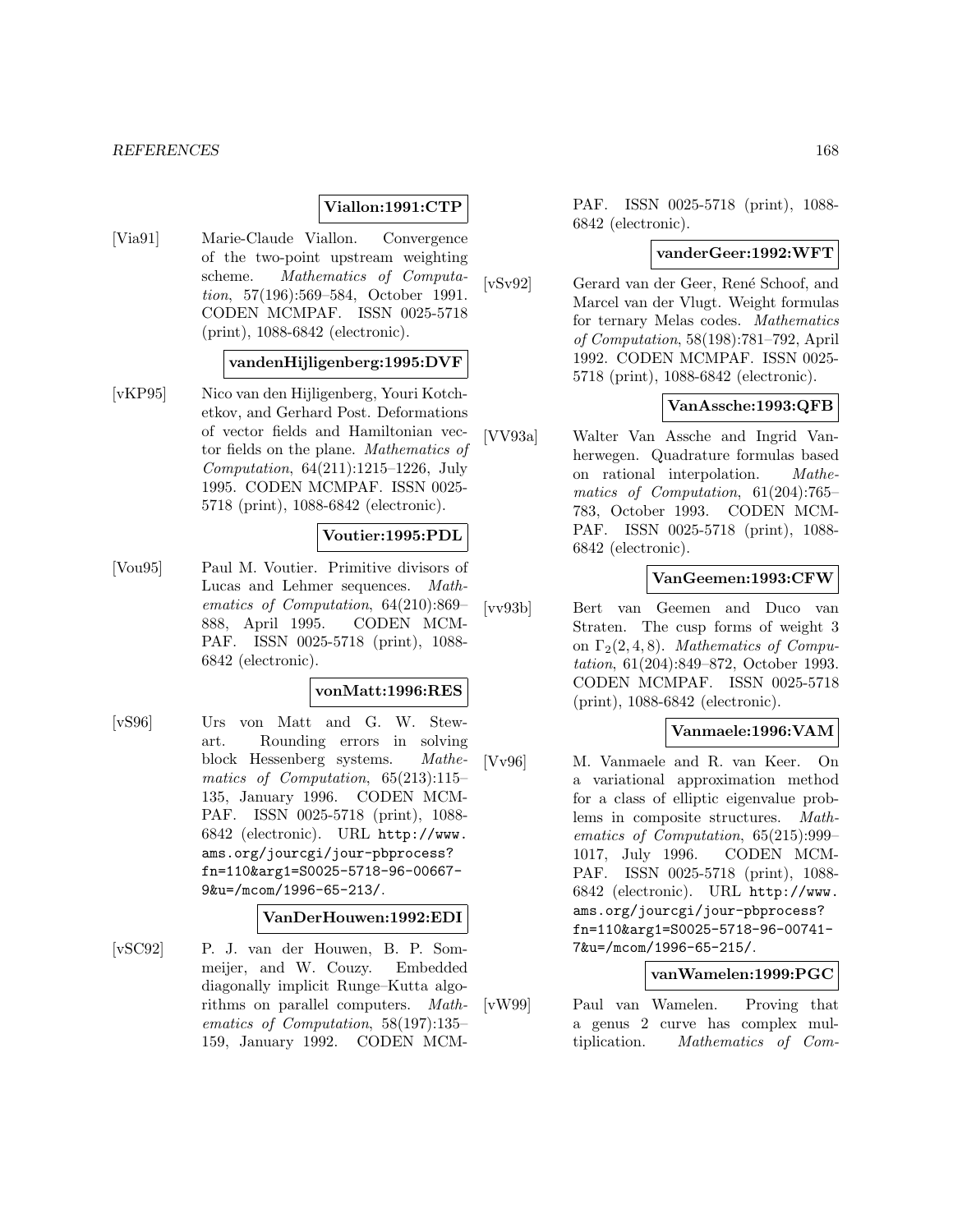putation, 68(228):1663–1677, October 1999. CODEN MCMPAF. ISSN 0025-5718 (print), 1088-6842 (electronic). URL http://www. ams.org/jourcgi/jour-pbprocess? fn=110&arg1=S0025-5718-99-01101- 1&u=/mcom/1999-68-228/.

# **Verner:1995:CER**

[VZ95] J. H. Verner and M. Zennaro. Continuous explicit Runge–Kutta methods of order 5. Mathematics of Computation, 64(211):1123–1146, July 1995. CODEN MCMPAF. ISSN 0025-5718 (print), 1088-6842 (electronic).

## **Wade:1990:SFD**

[Wad90] Bruce A. Wade. Symmetrizable finite difference operators. Mathematics of Computation, 54(190):525–543, April 1990. CODEN MCMPAF. ISSN 0025- 5718 (print), 1088-6842 (electronic).

# **Wagstaff:1994:PBE**

[Wag94] Samuel S. Wagstaff, Jr. The period of the Bell exponential integers modulo a prime. In Gautschi [Gau94], pages 595– 598. ISBN 0-8218-0291-7, 0-8218-0353- 0 (pt. 1), 0-8218-0354-9 (pt. 2). ISSN 0160-7634. LCCN QA1 .A56 v.48 1994. See also SIAM Review, September 1995, **37**(3), p. 483.

# **Wagon:1995:QST**

[Wag95] Stan Wagon. Quintuples with square triplets. Mathematics of Computation, 64(212):1755–1756, October 1995. CODEN MCMPAF. ISSN 0025-5718 (print), 1088-6842 (electronic).

# **Wagner:1996:CN**

[Wag96a] Christian Wagner. Class number 5, 6 and 7. Mathematics of Computation, 65(214):785– 800, April 1996. CODEN MCM- PAF. ISSN 0025-5718 (print), 1088- 6842 (electronic). URL http://www. ams.org/jourcgi/jour-pbprocess? fn=110&arg1=S0025-5718-96-00722- 3&u=/mcom/1996-65-214/.

# **Wagstaff:1996:BRP**

[Wag96b] S. S. Wagstaff, Jr. Book reviews: Prime numbers and computer methods for factorization, by Hans Riesel. Mathematics of Computation, 65(215): ??, July 1996. CODEN MCM-PAF. ISSN 0025-5718 (print), 1088- 6842 (electronic). URL http://www. ams.org/jourcgi/jour-pbprocess? fn=110&arg1=S0025-5718-96-00705- 3&u=/mcom/1996-65-215/.

## **Wagstaff:1996:AFP**

[Wag96c] Samuel S. Wagstaff, Jr. Aurifeuillian factorizations and the period of the Bell numbers modulo a prime. Mathematics of Computation, 65(213):383– 391, January 1996. CODEN MCM-PAF. ISSN 0025-5718 (print), 1088- 6842 (electronic). URL http://www. ams.org/jourcgi/jour-pbprocess? fn=110&arg1=S0025-5718-96-00683- 7&u=/mcom/1996-65-213/.

# **Wagstaff:1998:BRA**

[Wag98] S. S. Wagstaff, Jr. Book reviews: Algorithmic number theory, Volume I: Efficient algorithms, by Eric Bach and Jeffrey Shallit. Mathematics of Computation, 67(223): ??, July 1998. CODEN MCM-PAF. ISSN 0025-5718 (print), 1088- 6842 (electronic). URL http://www. ams.org/jourcgi/jour-pbprocess? fn=110&arg1=S0025-5718-98-00982- X&u=/mcom/1998-67-223/.

# **Wahlbin:1997:BRN**

[Wah97a] Lars B. Wahlbin. Book reviews: Numerical solution of partial differential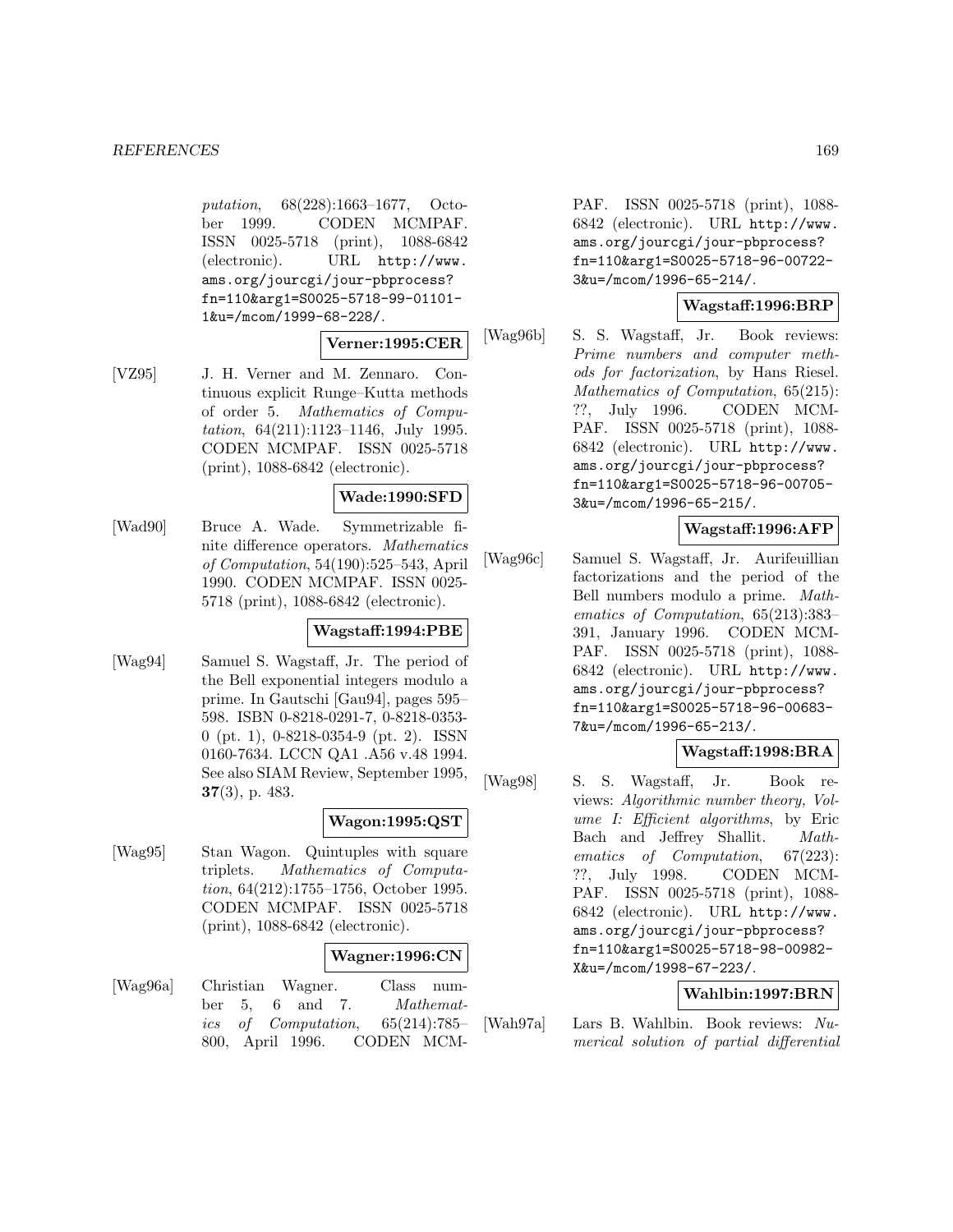equations, by K. W. Morton and D. F. Mayers. Mathematics of Computation, 66(218):??, April 1997. CODEN MCM-PAF. ISSN 0025-5718 (print), 1088- 6842 (electronic). URL http://www. ams.org/jourcgi/jour-pbprocess? fn=110&arg1=S0025-5718-97-00856- 9&u=/mcom/1997-66-218/.

## **Wahlbin:1997:RDT**

[Wah97b] Lars B. Wahlbin. Reviews and descriptions of tables and books: 27. Number-theoretic function products, by R. G. Buschman. Mathematics of Computation, 66(220): ??, October 1997. CODEN MCM-PAF. ISSN 0025-5718 (print), 1088- 6842 (electronic). URL http://www. ams.org/jourcgi/jour-pbprocess? fn=110&arg1=S0025-5718-97-00843- 0&u=/mcom/1997-66-220/.

#### **Wahlbin:1998:BRP**

[Wah98a] Lars B. Wahlbin. Book reviews: Proceedings of the Third International Conference on Spectral and High Order Methods, edited by Andrew V. Ilin and L. Ridgeway Scott. Mathematics of Computation, 67(223): ??, July 1998. CODEN MCM-PAF. ISSN 0025-5718 (print), 1088- 6842 (electronic). URL http://www. ams.org/jourcgi/jour-pbprocess? fn=110&arg1=S0025-5718-98-00982- X&u=/mcom/1998-67-223/.

## **Wahlbin:1998:BRM**

[Wah98b] Lars B. Wahlbin. Book reviews: The mathematics of surfaces, edited by Glen Mullineux. Mathematics of Computation, 67(223):??, July 1998. CO-DEN MCMPAF. ISSN 0025-5718 (print), 1088-6842 (electronic). URL http://www.ams.org/jourcgi/jourpbprocess?fn=110&arg1=S0025-5718- 98-00982-X&u=/mcom/1998-67-223/.

# **Walker:1991:IDG**

[Wal91] Peter Walker. Infinitely differentiable generalized logarithmic and exponential functions. Mathematics of Computation, 57(196):723–733, October 1991. CODEN MCMPAF. ISSN 0025-5718 (print), 1088-6842 (electronic).

# **Walkington:1992:CNF**

[Wal92] Noel J. Walkington. Convergence of nonconforming finite element approximations to first-order linear hyperbolic equations. Mathematics of Computation, 58(198):671–691, April 1992. CODEN MCMPAF. ISSN 0025-5718 (print), 1088-6842 (electronic).

## **Walsh:1999:TCS**

[Wal99] P. G. Walsh. On two classes of simultaneous Pell equations with no solutions. Mathematics of Computation, 68(225): 385–388, January 1999. CODEN MCM-PAF. ISSN 0025-5718 (print), 1088- 6842 (electronic). URL http://www. ams.org/jourcgi/jour-pbprocess? fn=110&arg1=S0025-5718-99-01048- 0&u=/mcom/1999-68-225/. See corrigendum [Wal21].

# **Walsh:2021:CTC**

[Wal21] P. G. Walsh. Corrigendum to "On two classes of simultaneous Pell equations with no solutions". Mathematics of Computation, 90(331):2503– 2505, July 2021. CODEN MCM-PAF. ISSN 0025-5718 (print), 1088- 6842 (electronic). URL https://www. ams.org/AMSMathViewer; https:/ /www.ams.org/journals/mcom/2021- 90-331/S0025-5718-2021-03677-7; https://www.ams.org/journals/mcom/ 2021-90-331/S0025-5718-2021-03677- 7/S0025-5718-2021-03677-7.pdf; https://www.ams.org/mathscinet/ search/authors.html?mrauthid=230332.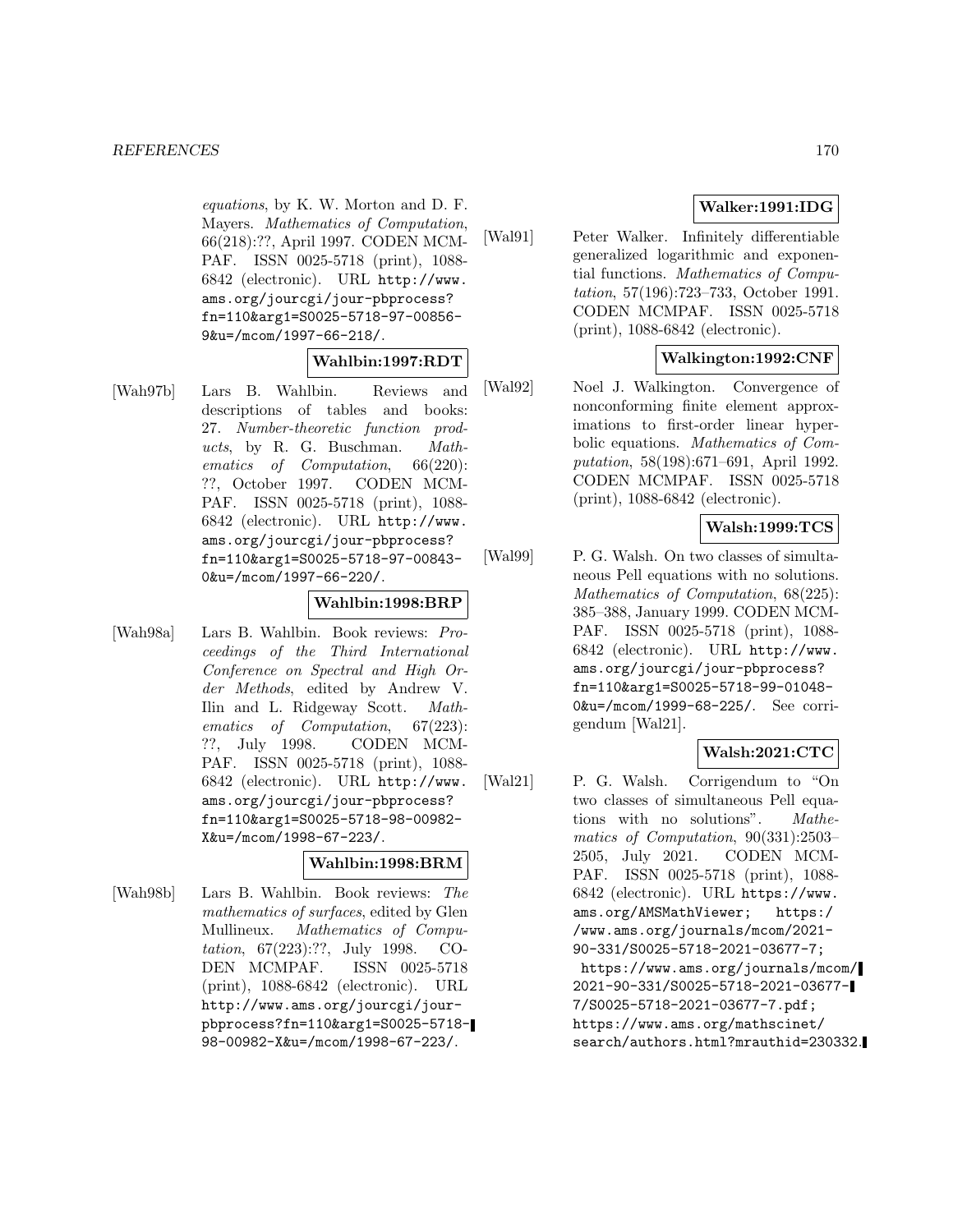## **Wan:1990:FMP**

[Wan90] Daqing Wan. Factoring multivariate polynomials over large finite fields. Mathematics of Computation, 54(190): 755–770, April 1990. CODEN MCM-PAF. ISSN 0025-5718 (print), 1088- 6842 (electronic).

## **Wang:1991:SEM**

[Wan91] Jun Ping Wang. Superconvergence and extrapolation for mixed finite element methods on rectangular domains. Mathematics of Computation, 56(194): 477–503, April 1991. CODEN MCM-PAF. ISSN 0025-5718 (print), 1088- 6842 (electronic).

## **Wan:1997:GIP**

[Wan97] Daqing Wan. Generators and irreducible polynomials over finite fields. Mathematics of Computation, 66(219): 1195–1212, July 1997. CODEN MCM-PAF. ISSN 0025-5718 (print), 1088- 6842 (electronic). URL http://www. ams.org/jourcgi/jour-pbprocess? fn=110&arg1=S0025-5718-97-00835- 1&u=/mcom/1997-66-219/.

# **Wang:1999:CNM**

[Wan99] Xinghua Wang. Convergence of Newton's method and inverse function theorem in Banach space. Mathematics of Computation, 68(225):169– 186, January 1999. CODEN MCM-PAF. ISSN 0025-5718 (print), 1088- 6842 (electronic). URL http://www. ams.org/jourcgi/jour-pbprocess? fn=110&arg1=S0025-5718-99-00999- 0&u=/mcom/1999-68-225/.

#### **Ward:1996:BRA**

[War96] J. D. Ward. Book reviews: Advances in computational mathematics: New Delhi, India, edited by H. P. Dikshit and C. A. Micchelli. Mathematics of Computation, 65(213): 432, January 1996. CODEN MCM-PAF. ISSN 0025-5718 (print), 1088- 6842 (electronic). URL http://www. ams.org/jourcgi/jour-pbprocess? fn=110&arg1=S0025-5718-96-00666- 7&u=/mcom/1996-65-213/.

## **Ward:1998:BRI**

[War98] Joseph D. Ward. Book reviews: An introduction to computational geometry for curves and surfaces, by Alan Davies and Philip Samuels. *Math*ematics of Computation, 67(223): ??, July 1998. CODEN MCM-PAF. ISSN 0025-5718 (print), 1088- 6842 (electronic). URL http://www. ams.org/jourcgi/jour-pbprocess? fn=110&arg1=S0025-5718-98-00982- X&u=/mcom/1998-67-223/.

## **Washington:1991:FCQ**

[Was91] Lawrence C. Washington. A family of cyclic quartic fields arising from modular curves. Mathematics of Computation, 57(196):763–775, October 1991. CODEN MCMPAF. ISSN 0025-5718 (print), 1088-6842 (electronic).

## **Watkins:1998:BRA**

[Wat98] David S. Watkins. Book reviews: Applied numerical linear algebra, by James W. Demmel. Mathematics of Computation, 67(224):??, October 1998. CODEN MCMPAF. ISSN 0025-5718 (print), 1088-6842 (electronic). URL http://www. ams.org/jourcgi/jour-pbprocess? fn=110&arg1=S0025-5718-98-00989- 2&u=/mcom/1998-67-224/.

## **Wang:1994:LDB**

[WBL94] Xin Wang, Edward K. Blum, and Qingnan Li. Local dynamics and bifurcation consistencies of continuous-time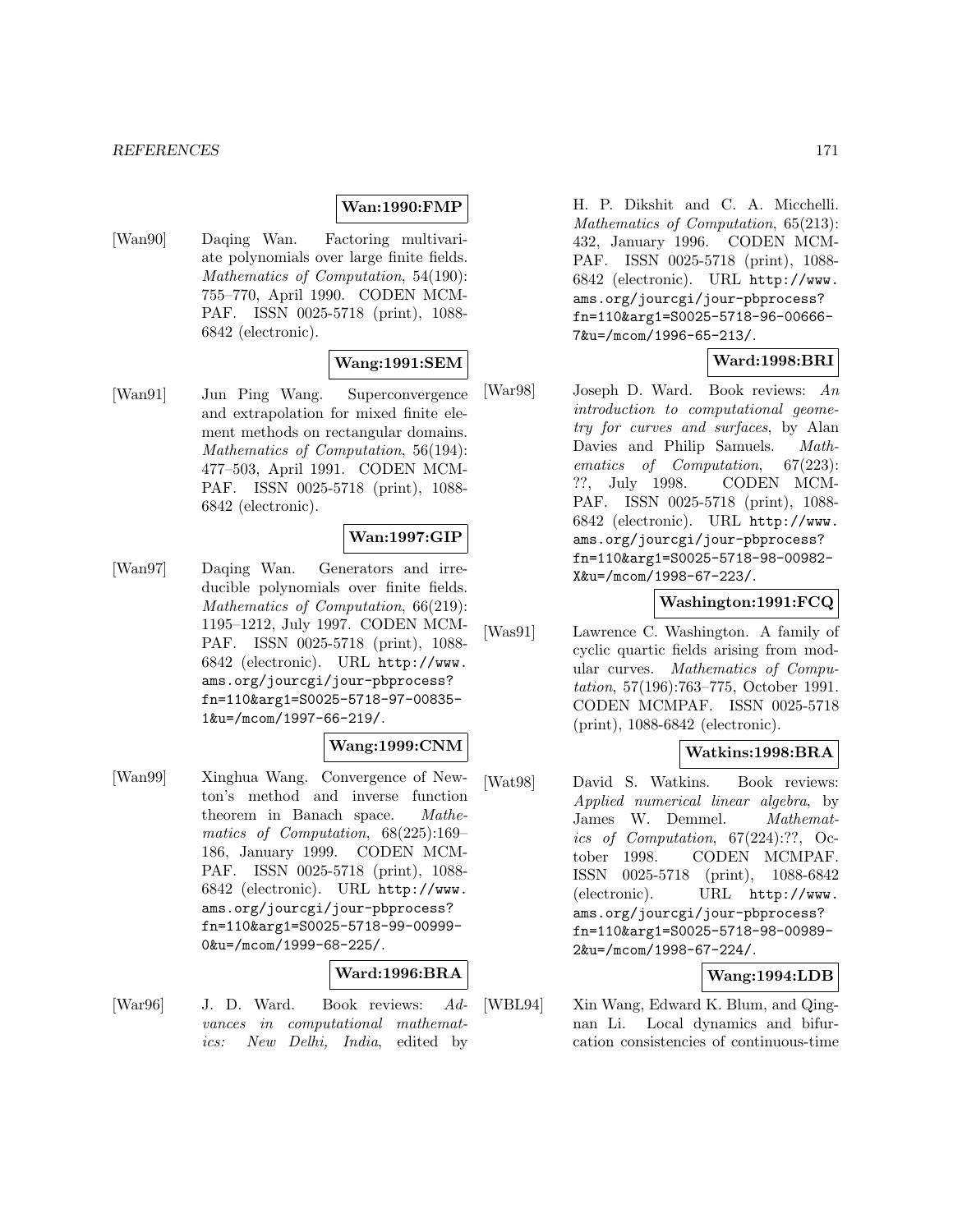dynamical systems and their numerical discretizations. In Gautschi [Gau94], pages 399–402. ISBN 0-8218-0291-7, 0- 8218-0353-0 (pt. 1), 0-8218-0354-9 (pt. 2). ISSN 0160-7634. LCCN QA1 .A56 v.48 1994. See also SIAM Review, September 1995, **37**(3), p. 483.

# **Wang:1993:URP**

[WC93] Da Kai Wang and Aaldert Compagner. On the use of reducible polynomials as random number generators. Mathematics of Computation, 60(201):363– 374, January 1993. CODEN MCM-PAF. ISSN 0025-5718 (print), 1088- 6842 (electronic).

## **Weideman:1994:CIC**

[Wei94] J. A. C. Weideman. Computing integrals of the complex error function. In Gautschi [Gau94], pages 403–407. ISBN 0-8218-0291-7, 0-8218-0353-0 (pt. 1), 0- 8218-0354-9 (pt. 2). ISSN 0160-7634. LCCN QA1 .A56 v.48 1994. See also SIAM Review, September 1995, **37**(3), p. 483.

## **Weideman:1995:CHT**

[Wei95] J. A. C. Weideman. Computing the Hilbert transform on the real line. Mathematics of Computation, 64(210): 745–762, April 1995. CODEN MCM-PAF. ISSN 0025-5718 (print), 1088- 6842 (electronic).

# **Wei:1997:EFS**

[Wei97] Musheng Wei. Equivalent formulae for the supremum and stability of weighted pseudoinverses. Mathematics of Computation, 66(220):1487– 1508, October 1997. CODEN MCM-PAF. ISSN 0025-5718 (print), 1088- 6842 (electronic). URL http://www. ams.org/jourcgi/jour-pbprocess?

fn=110&arg1=S0025-5718-97-00899- 5&u=/mcom/1997-66-220/.

## **Wendland:1999:MGM**

[Wen99] Holger Wendland. Meshless Galerkin methods using radial basis functions. Mathematics of Computation, 68(228): 1521–1531, October 1999. CO-DEN MCMPAF. ISSN 0025-5718 (print), 1088-6842 (electronic). URL http://www.ams.org/jourcgi/jourpbprocess?fn=110&arg1=S0025-5718- 99-01102-3&u=/mcom/1999-68-228/.

# **Wasilkowski:1992:PAI**

[WG92] G. W. Wasilkowski and F. Gao. On the power of adaptive information for functions with singularities. Mathematics of Computation, 58(197):285– 304, January 1992. CODEN MCM-PAF. ISSN 0025-5718 (print), 1088- 6842 (electronic).

## **Williams:1993:RHC**

[WH93] Kenneth S. Williams and Kenneth Hardy. A refinement of H. C. Williams' qth root algorithm. Mathematics of Computation, 61(203):475–483, July 1993. CODEN MCMPAF. ISSN 0025- 5718 (print), 1088-6842 (electronic).

# **Wohlmuth:1999:CPE**

[WH99] Barbara I. Wohlmuth and Ronald H. W. Hoppe. A comparison of a posteriori error estimators for mixed finite element discretizations by Raviart–Thomas elements. Mathematics of Computation, 68(228):1347– 1378, October 1999. CODEN MCM-PAF. ISSN 0025-5718 (print), 1088- 6842 (electronic). URL http://www. ams.org/jourcgi/jour-pbprocess? fn=110&arg1=S0025-5718-99-01125- 4&u=/mcom/1999-68-228/.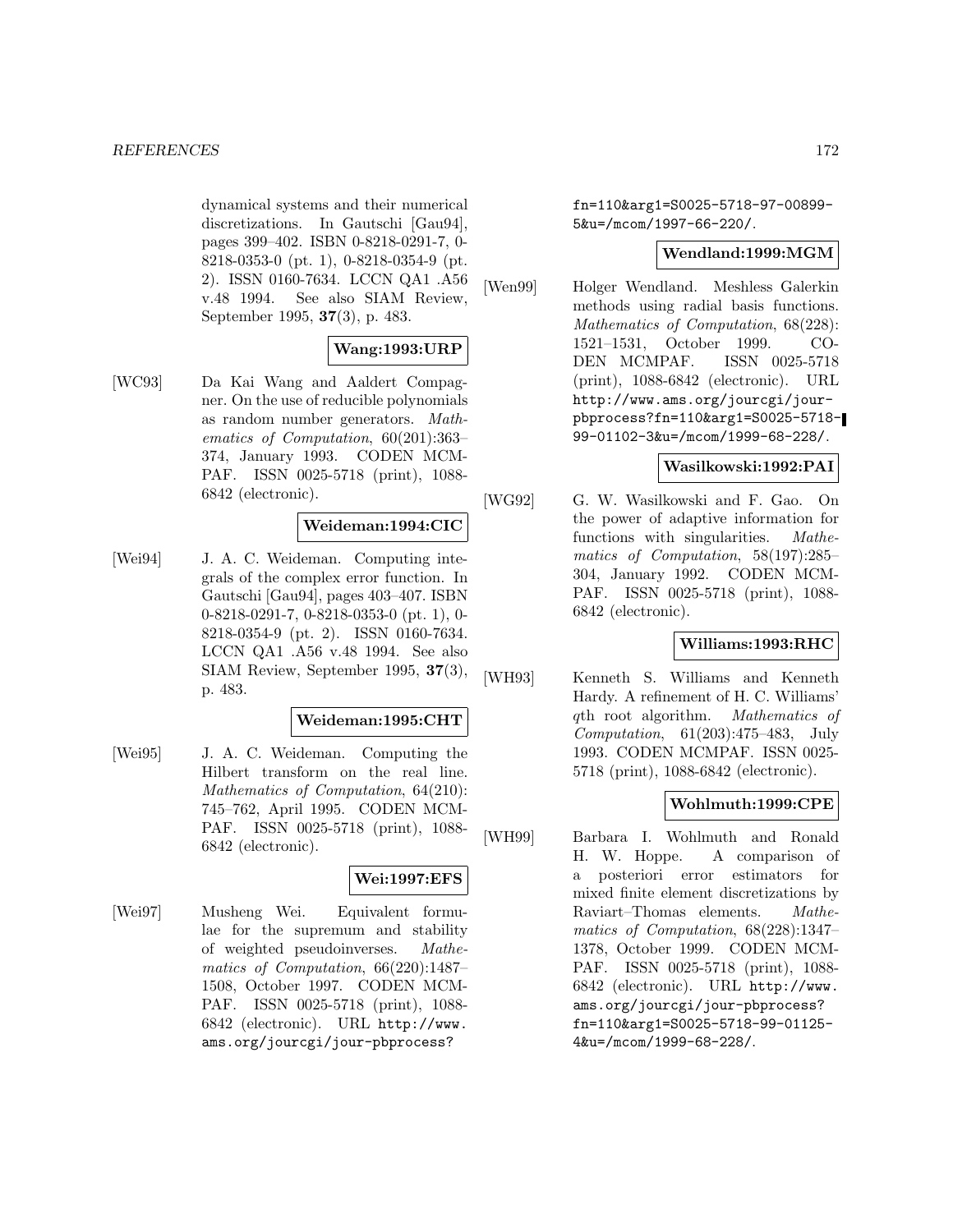#### *REFERENCES* 173

#### **Williams:1993:HWF**

[Wil93] H. C. Williams. How was  $F_6$  factored. Mathematics of Computation, 61(203): 463–474, July 1993. CODEN MCM-PAF. ISSN 0025-5718 (print), 1088- 6842 (electronic).

#### **Williams:1997:DS**

[Wil97] H. C. Williams. Daniel Shanks (1917– 1996). Mathematics of Computation, 66(219):929–934, July 1997. CO-DEN MCMPAF. ISSN 0025-5718 (print), 1088-6842 (electronic). URL http://www.ams.org/jourcgi/jourpbprocess?fn=110&arg1=S0025-5718- 97-00889-2&u=/mcom/1997-66-219/.

#### **Wimp:1998:BRS**

[Wim98] Jet Wimp. Book reviews: Special functions: An introduction to the classical functions of mathematical physics, by Nico M. Temme. Mathematics of Computation, 67(222):872– 874, April 1998. CODEN MCM-PAF. ISSN 0025-5718 (print), 1088- 6842 (electronic). URL http://www. ams.org/jourcgi/jour-pbprocess? fn=110&arg1=S0025-5718-98-00928- 4&u=/mcom/1998-67-222/.

# **Wei:1999:PEE**

[WL99] Dongming Wei and Lew Lefton. A priori  $L^{\rho}$  error estimates for Galerkin approximations to porous medium and fast diffusion equations. Mathematics of Computation, 68(227):971– 989, July 1999. CODEN MCM-PAF. ISSN 0025-5718 (print), 1088- 6842 (electronic). URL http://www. ams.org/jourcgi/jour-pbprocess? fn=110&arg1=S0025-5718-99-01021- 2&u=/mcom/1999-68-227/.

## **Woznicki:1994:SSA**

[Woź94] Zbigniew I. Woźnicki. The Sigma-SOR algorithm and the optimal strategy for the utilization of the SOR iterative method. Mathematics of Computation, 62(206):619–644, April 1994. CODEN MCMPAF. ISSN 0025-5718 (print), 1088-6842 (electronic).

## **Woznicki:1997:C**

[Woz97a] Zbigniew Woznicki. Corrigendum. Mathematics of Computation, 66(220): 1769, October 1997. CODEN MCM-PAF. ISSN 0025-5718 (print), 1088- 6842 (electronic). URL http://www. ams.org/jourcgi/jour-pbprocess? fn=110&arg1=S0025-5718-97-00908- 3&u=/mcom/1997-66-220/.

# **Woznicki:1997:ESS**

[Woz97b] Zbigniew Woznicki. Erratum: "The sigma-SOR algorithm and the optimal strategy for the utilization of the SOR iterative method" [math. comp. **62** (1994), no. 206, 619–644, MR 94g:65040]. Mathematics of Computation, 66(220):1769, October 1997. CODEN MCMPAF. ISSN 0025-5718 (print), 1088-6842 (electronic).

## **Wright:1996:BRM**

[Wri96] Francis J. Wright. Book reviews: Maple V by example, by Martha L. Abell and James P. Braselton. Mathematics of Computation, 65(214):881– 884, April 1996. CODEN MCM-PAF. ISSN 0025-5718 (print), 1088- 6842 (electronic). URL http://www. ams.org/jourcgi/jour-pbprocess? fn=110&arg1=S0025-5718-96-00700- 4&u=/mcom/1996-65-214/.

# **Wright:1997:RDT**

[Wri97] Stephen J. Wright. Reviews and descriptions of tables and books: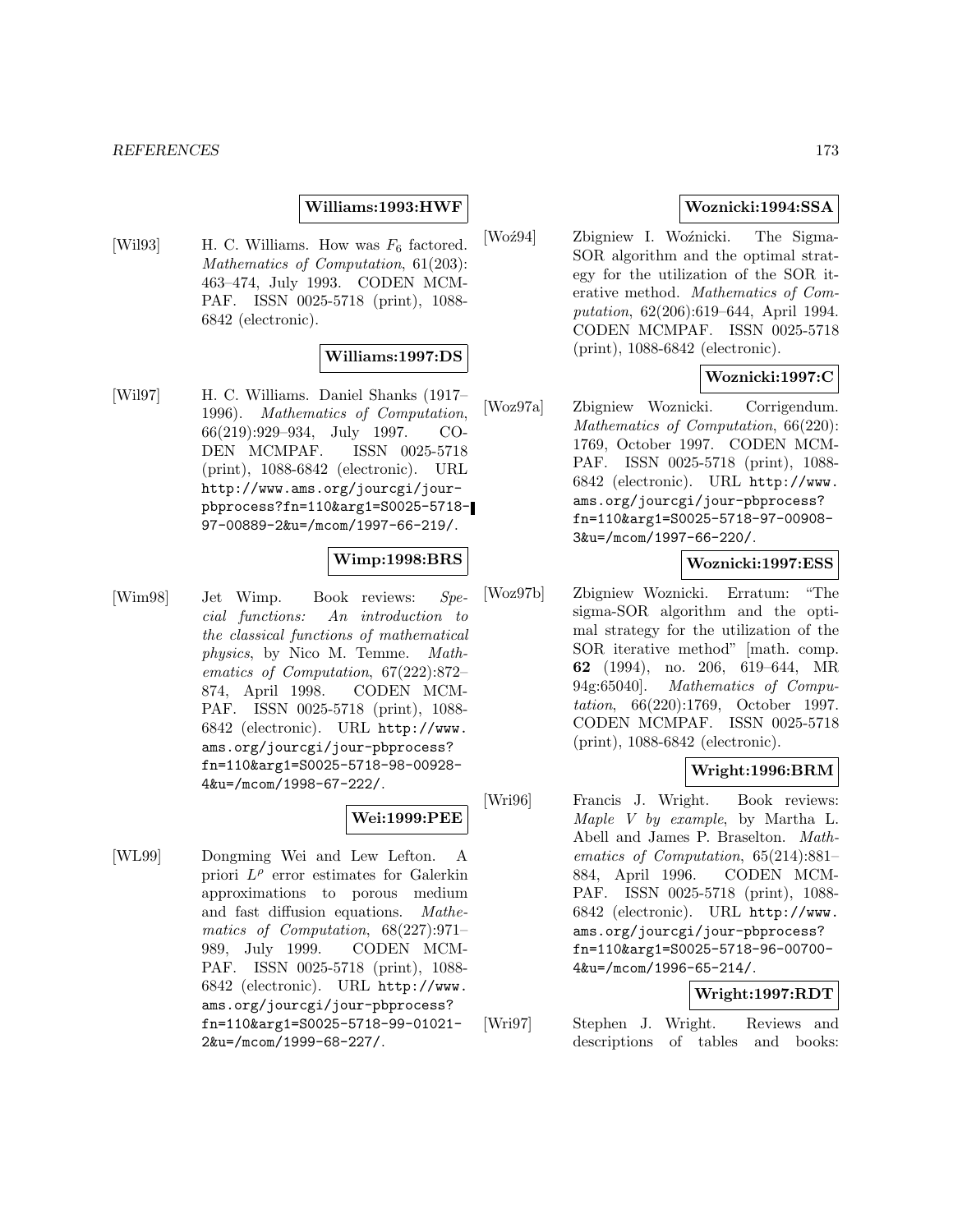25. Linear and nonlinear conjugate gradient-related methods, edited by Loyce Adams and J. L. Nazareth. Mathematics of Computation, 66(220): ??, October 1997. CODEN MCM-PAF. ISSN 0025-5718 (print), 1088- 6842 (electronic). URL http://www. ams.org/jourcgi/jour-pbprocess? fn=110&arg1=S0025-5718-97-00843- 0&u=/mcom/1997-66-220/.

# **Williams:1994:FIB**

[WS94] H. C. (Hugh Cowie) Williams and J. O. Shallit. Factoring integers before computers. In Gautschi [Gau94], pages 481– 531. ISBN 0-8218-0291-7, 0-8218-0353- 0 (pt. 1), 0-8218-0354-9 (pt. 2). ISSN 0160-7634. LCCN QA1 .A56 v.48 1994. See also SIAM Review, September 1995, **37**(3), p. 483.

## **Wei:1990:NAI**

[WT90] Yuan Wei and Tang Tao. The numerical analysis of implicit Runge– Kutta methods for a certain nonlinear integro-differential equation. Mathematics of Computation, 54(189):155– 168, January 1990. CODEN MCM-PAF. ISSN 0025-5718 (print), 1088- 6842 (electronic).

## **Wu:1995:SSD**

[Wu95] Lixin Wu. The semigroup stability of the difference approximations for initial-boundary value problems. Mathematics of Computation, 64(209):71– 88, January 1995. CODEN MCM-PAF. ISSN 0025-5718 (print), 1088- 6842 (electronic).

#### **Wasilkowski:1997:EDM**

[WW97] Grzegorz W. Wasilkowski and Henryk Woźniakowski. The exponent of discrepancy is at most  $1.4778\dots$  Mathematics of Computation, 66(219):1125–

1132, July 1997. CODEN MCM-PAF. ISSN 0025-5718 (print), 1088- 6842 (electronic). URL http://www. ams.org/jourcgi/jour-pbprocess? fn=110&arg1=S0025-5718-97-00824- 7&u=/mcom/1997-66-219/.

# **Xu:1992:PGM**

[XC92] Jinchao Xu and Xiao-Chuan Cai. A preconditioned GMRES method for nonsymmetric or indefinite problems. Mathematics of Computation, 59(200): 311–319, October 1992. CODEN MCM-PAF. ISSN 0025-5718 (print), 1088- 6842 (electronic).

# **Xu:1991:CCW**

[Xu91] Jinchao Xu. Counterexamples concerning a weighted  $L^2$  projection. Mathematics of Computation, 57(196):563– 568, October 1991. CODEN MCM-PAF. ISSN 0025-5718 (print), 1088- 6842 (electronic).

# **Xu:1992:GCB**

[Xu92] Yuan Xu. Gaussian cubature and bivariate polynomial interpolation. Mathematics of Computation, 59(200):547– 555, October 1992. CODEN MCM-PAF. ISSN 0025-5718 (print), 1088- 6842 (electronic).

#### **Xu:1994:CIP**

[Xu94a] Changsheng Xu. Computing invariant polynomials of p-adic reflection groups. In Gautschi [Gau94], pages 599–602. ISBN 0-8218-0291-7, 0-8218-0353-0 (pt. 1), 0-8218-0354-9 (pt. 2). ISSN 0160- 7634. LCCN QA1 .A56 v.48 1994. See also SIAM Review, September 1995, **37**(3), p. 483.

## **Xu:1994:CPQ**

[Xu94b] Yuan Xu. A characterization of positive quadrature formulae. Mathematics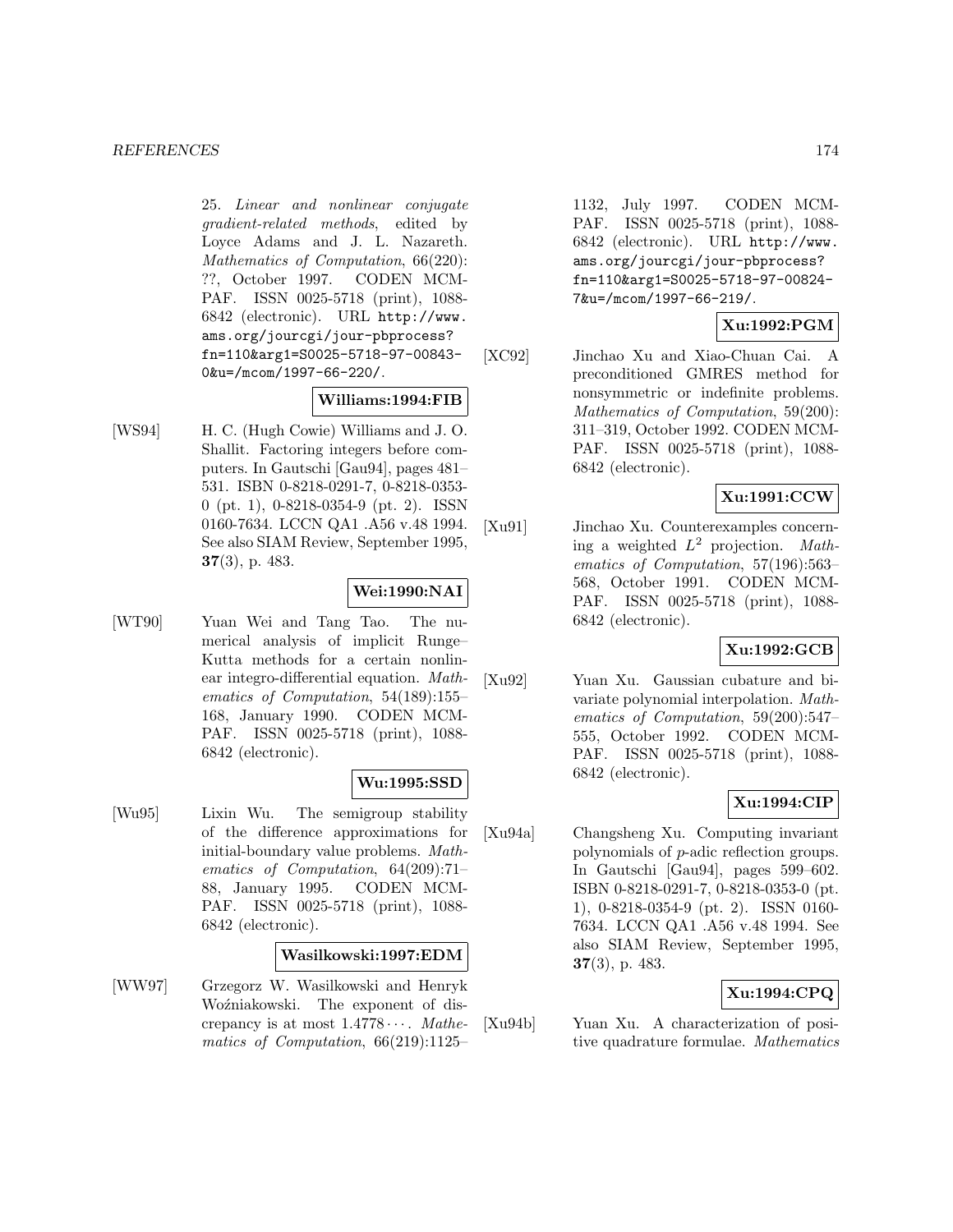of Computation, 62(206):703–718, April 1994. CODEN MCMPAF. ISSN 0025- 5718 (print), 1088-6842 (electronic).

# **Xu:1994:RFM**

[Xu94c] Yuan Xu. Recurrence formulas for multivariate orthogonal polynomials. Mathematics of Computation, 62(206):687– 702, April 1994. CODEN MCM-PAF. ISSN 0025-5718 (print), 1088- 6842 (electronic).

# **Xu:1994:QII**

[XZ94] Yuesheng Xu and Yunhe Zhao. Quadratures for improper integrals and their applications in integral equations. In Gautschi [Gau94], pages 409–413. ISBN 0-8218-0291-7, 0-8218-0353-0 (pt. 1), 0- 8218-0354-9 (pt. 2). ISSN 0160-7634. LCCN QA1 .A56 v.48 1994. See also SIAM Review, September 1995, **37**(3), p. 483.

# **Xu:1996:EMC**

[XZ96] Yuesheng Xu and Yunhe Zhao. An extrapolation method for a class of boundary integral equations. Mathematics of Computation, 65(214):587– 610, April 1996. CODEN MCM-PAF. ISSN 0025-5718 (print), 1088- 6842 (electronic). URL http://www. ams.org/jourcgi/jour-pbprocess? fn=110&arg1=S0025-5718-96-00723- 5&u=/mcom/1996-65-214/.

# **Xu:1997:PPS**

[XZ97] Jinchao Xu and Sheng Zhang. Preconditioning the Poincaré–Steklov operator by using Green's function. Mathematics of Computation, 66(217):125– 138, January 1997. CODEN MCM-PAF. ISSN 0025-5718 (print), 1088- 6842 (electronic). URL http://www. ams.org/jourcgi/jour-pbprocess?

fn=110&arg1=S0025-5718-97-00799- 0&u=/mcom/1997-66-217/.

# **Xu:1999:MFE**

[XZ99] Jinchao Xu and Ludmil Zikatanov. A monotone finite element scheme for convection-diffusion equations. Mathematics of Computation, 68(228):1429– 1446, October 1999. CODEN MCM-PAF. ISSN 0025-5718 (print), 1088- 6842 (electronic). URL http://www. ams.org/jourcgi/jour-pbprocess? fn=110&arg1=S0025-5718-99-01148- 5&u=/mcom/1999-68-228/.

# **Yamamura:1994:DIA**

[Yam94] Ken Yamamura. The determination of the imaginary Abelian number fields with class number one. Mathematics of Computation, 62(206):899–921, April 1994. CODEN MCMPAF. ISSN 0025- 5718 (print), 1088-6842 (electronic).

# **Yan:1990:CMF**

[Yan90] Yi Yan. The collocation method for first-kind boundary integral equations on polygonal regions. Mathematics of Computation, 54(189):139– 154, January 1990. CODEN MCM-PAF. ISSN 0025-5718 (print), 1088- 6842 (electronic).

# **Yang:1995:GMS**

[Yan95] Dao Qi Yang. Grid modification for second-order hyperbolic problems. Mathematics of Computation, 64(212): 1495–1509, October 1995. CODEN MCMPAF. ISSN 0025-5718 (print), 1088-6842 (electronic).

# **Yang:1996:WEI**

[Yan96a] Huanan Yang. On wavewise entropy inequalities for high-resolution schemes. I: The semidiscrete case. Mathematics of Computation, 65(213):45–67, S1–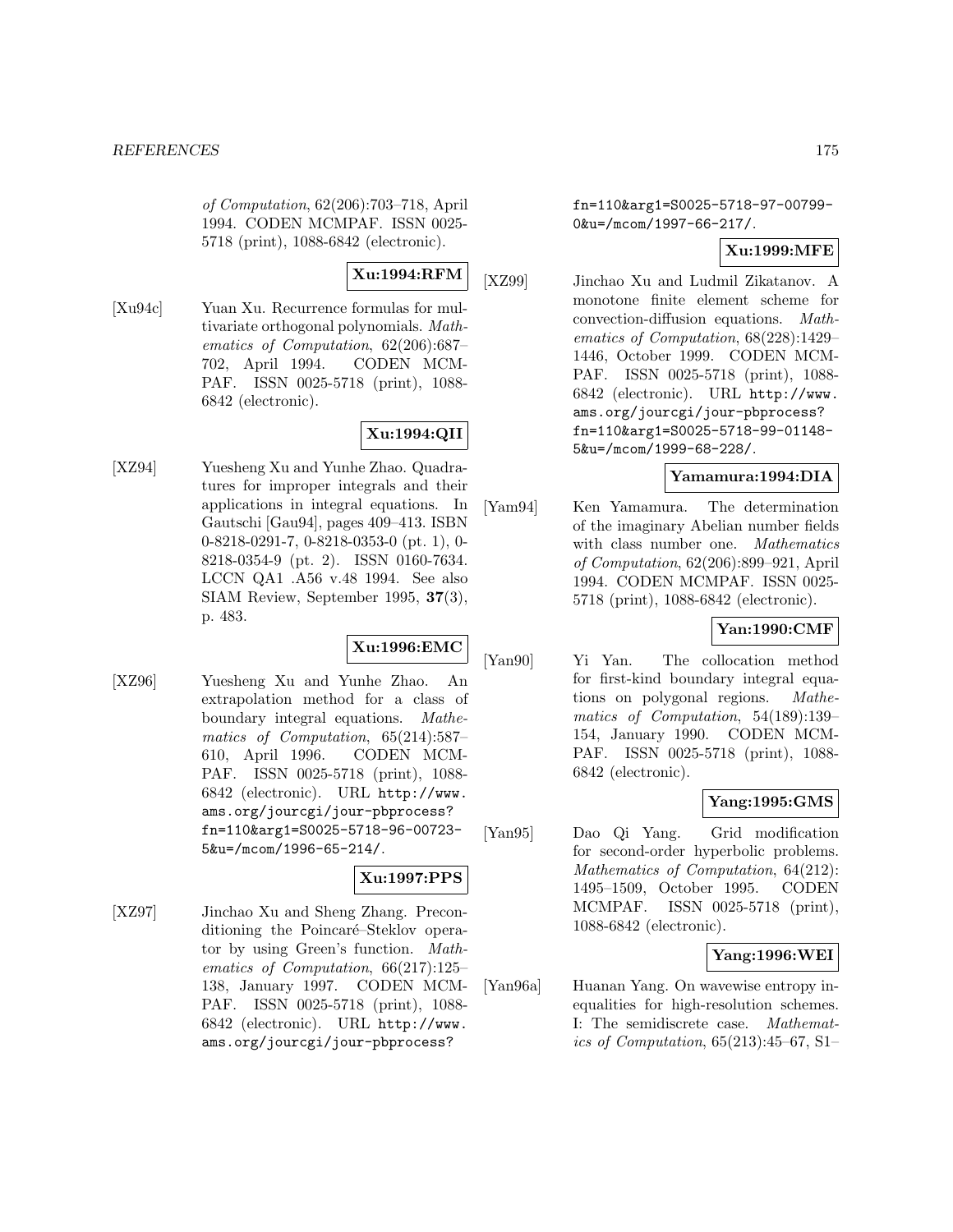S13, January 1996. CODEN MCM-PAF. ISSN 0025-5718 (print), 1088- 6842 (electronic). URL http://www. ams.org/jourcgi/jour-pbprocess? fn=110&arg1=S0025-5718-96-00668- 0&u=/mcom/1996-65-213/.

## **Yang:1996:SWE**

[Yan96b] Huanan Yang. Supplement to "On wavewise entropy inequalities for highresolution schemes. I: The semidiscrete case". Mathematics of Computation, 65 (213):S1–S13, January 1996. CODEN MCMPAF. ISSN 0025-5718 (print), 1088-6842 (electronic).

# **Yeung:1993:CPT**

[YC93] Man-Chung Yeung and Raymond H. Chan. Circulant preconditioners for Toeplitz matrices with piecewise continuous generating functions. Mathematics of Computation, 61(204):701– 718, October 1993. CODEN MCM-PAF. ISSN 0025-5718 (print), 1088- 6842 (electronic).

# **Ye:1991:CAN**

[Ye91] Qiang Ye. A convergence analysis for nonsymmetric Lánczos algorithms. Mathematics of Computation, 56(194): 677–691, April 1991. CODEN MCM-PAF. ISSN 0025-5718 (print), 1088- 6842 (electronic).

# **Ye:1994:BFV**

[Ye94] Qiang Ye. A breakdown-free variation of the nonsymmetric Lánczos algorithms. Mathematics of Computation, 62(205):179–207, January 1994. CODEN MCMPAF. ISSN 0025-5718 (print), 1088-6842 (electronic).

# **Ying:1990:VSU**

[Yin90] Lung-An Ying. Viscous splitting for the unbounded problem of the Navier–

Stokes equations. Mathematics of Computation, 55(191):89–113, July 1990. CODEN MCMPAF. ISSN 0025-5718 (print), 1088-6842 (electronic).

# **Yin:1994:SCM**

[Yin94] Guang Yan Yin. Sinc-collocation method with orthogonalization for singular Poisson-like problems. Mathematics of Computation, 62(205):21– 40, January 1994. CODEN MCM-PAF. ISSN 0025-5718 (print), 1088- 6842 (electronic).

# **Ying:1998:VMT**

[Yin98] Lung-An Ying. Vortex method for two-dimensional Euler equations in bounded domains with boundary correction. Mathematics of Computation, 67(224):1383–1400, October 1998. CODEN MCMPAF. ISSN 0025-5718 (print), 1088-6842 (electronic). URL http://www. ams.org/jourcgi/jour-pbprocess? fn=110&arg1=S0025-5718-98-00970- 3&u=/mcom/1998-67-224/.

## **Young:1998:LPF**

[You98] Jeff Young. Large primes and Fermat factors. Mathematics of Computation, 67(224):1735–1738, October 1998. CODEN MCMPAF. ISSN 0025-5718 (print), 1088-6842 (electronic). URL http://www. ams.org/jourcgi/jour-pbprocess? fn=110&arg1=S0025-5718-98-00989- 2&u=/mcom/1998-67-224/.

## **Yeow:1992:ESN**

[YR92] Meng Chee Yeow and Gordon F. Royle. Enumeration of small nonisomorphic 1-rotational twofold triple systems. with microfiche supplement. Mathematics of Computation, 59(200): 609–612, October 1992. CODEN MCM-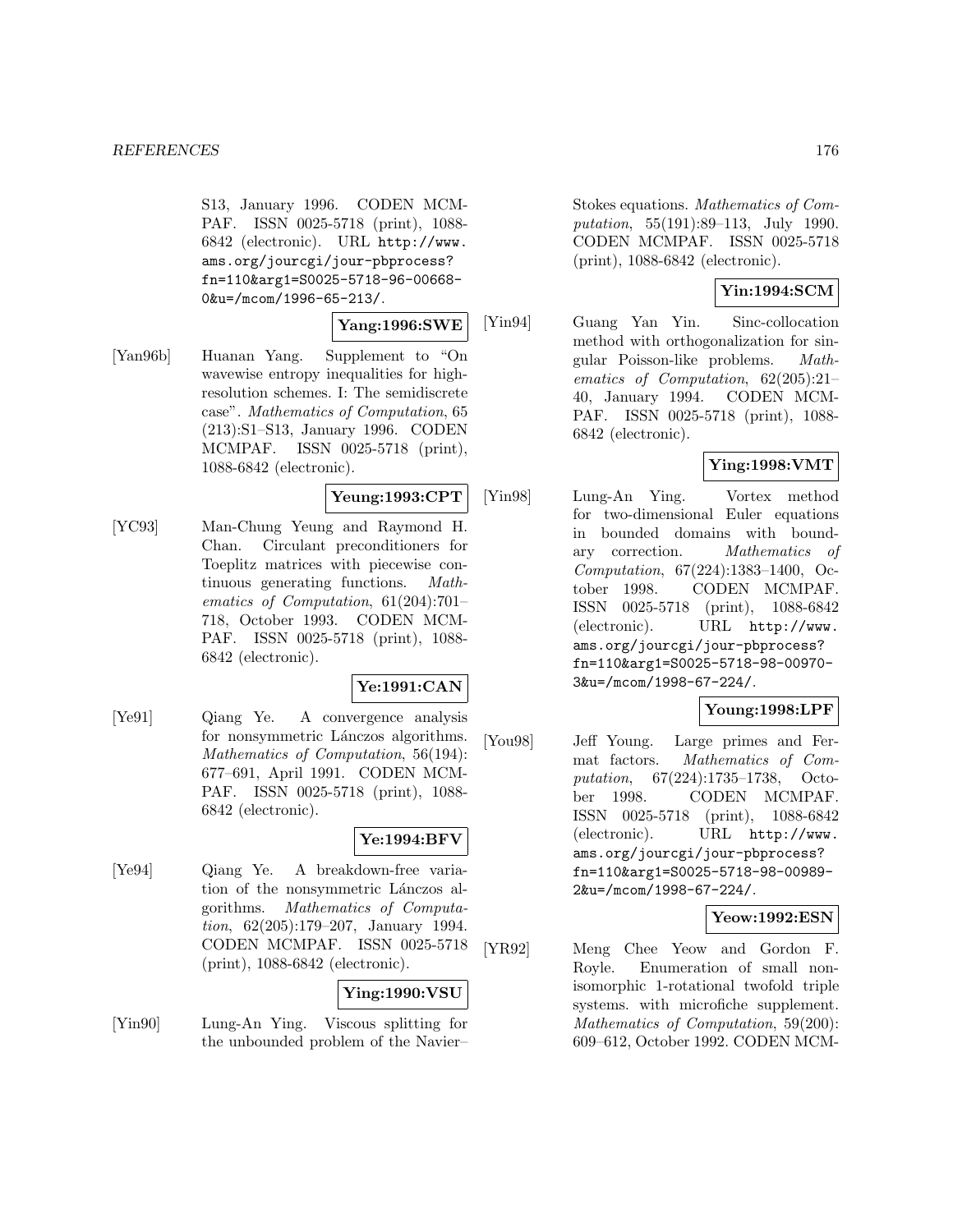PAF. ISSN 0025-5718 (print), 1088- 6842 (electronic).

## **Yui:1997:SVW**

[YZ97] Noriko Yui and Don Zagier. On the singular values of Weber modular functions. Mathematics of Computation, 66(220):1645–1662, October 1997. CODEN MCMPAF. ISSN 0025-5718 (print), 1088-6842 (electronic). URL http://www. ams.org/jourcgi/jour-pbprocess? fn=110&arg1=S0025-5718-97-00854- 5&u=/mcom/1997-66-220/.

# **Zagier:1993:ANC**

[Zag93] D. Zagier. Algebraic numbers close to both 0 and 1. Mathematics of Computation, 61(203):485–491, July 1993. CODEN MCMPAF. ISSN 0025-5718 (print), 1088-6842 (electronic).

## **Zenisek:1995:MAC**

[Žen95] Alexander Ženíšek. Maximum-angle condition and triangular finite elements of Hermite type. Mathematics of Computation, 64(211):929–941, July 1995. CODEN MCMPAF. ISSN 0025-5718 (print), 1088-6842 (electronic).

## **Zhou:1993:LSP**

[ZF93] Tian Xiao Zhou and Min Fu Feng. A least squares Petrov–Galerkin finite element method for the stationary Navier– Stokes equations. Mathematics of Computation, 60(202):531–543, April 1993. CODEN MCMPAF. ISSN 0025-5718 (print), 1088-6842 (electronic).

## **Zha:1990:RGG**

[ZH90] Hongyuan Zha and Per Christian Hansen. Regularization and the general Gauss–Markov linear model. Mathematics of Computation, 55(192):613– 624, October 1990. CODEN MCM- PAF. ISSN 0025-5718 (print), 1088- 6842 (electronic).

# **Zhang:1990:OONa**

[Zha90a] Shangyou Zhang. Optimal-order nonnested multigrid methods for solving finite element equations. I. on quasiuniform meshes. Mathematics of Computation, 55(191):23–36, July 1990. CODEN MCMPAF. ISSN 0025-5718 (print), 1088-6842 (electronic).

# **Zhang:1990:OONb**

[Zha90b] Shangyou Zhang. Optimal-order nonnested multigrid methods for solving finite element equations II: On non-quasi-uniform meshes. Mathematics of Computation, 55(192):439– 450, October 1990. CODEN MCM-PAF. ISSN 0025-5718 (print), 1088- 6842 (electronic).

# **Zhang:1993:FDG**

[Zha93a] Nai Ying Zhang. On fully discrete Galerkin approximations for partial integro-differential equations of parabolic type. Mathematics of Computation, 60(201):133–166, January 1993. CODEN MCMPAF. ISSN 0025-5718 (print), 1088-6842 (electronic).

# **Zhang:1993:SLR**

[Zha93b] Zhen Xiang Zhang. A  $B_2$ -sequence with larger reciprocal sum. Mathematics of Computation, 60(202):835–839, April 1993. CODEN MCMPAF. ISSN 0025- 5718 (print), 1088-6842 (electronic).

# **Zhang:1993:PEC**

[Zha93c] Zhen Xiang Zhang. On a problem of Erdős concerning primitive sequences. Mathematics of Computation, 60(202): 827–834, April 1993. CODEN MCM-PAF. ISSN 0025-5718 (print), 1088- 6842 (electronic).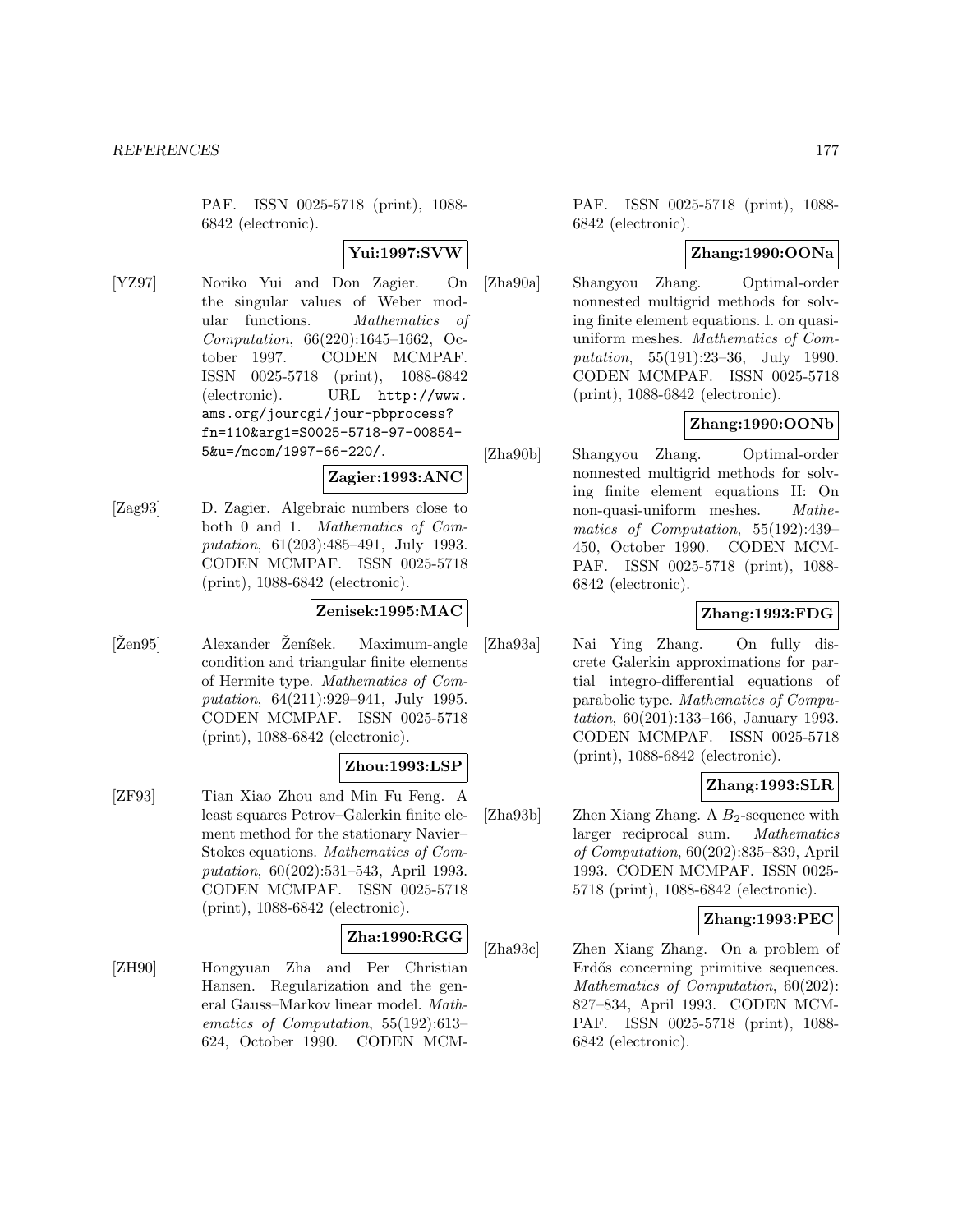#### *REFERENCES* 178

#### **Zhang:1994:FFS**

[Zha94] Zhen Xiang Zhang. Finding finite  $B_2$ -sequences with larger  $m - a_m^{1/2}$ . Mathematics of Computation, 63(207): 403–414, July 1994. CODEN MCM-PAF. ISSN 0025-5718 (print), 1088- 6842 (electronic).

## **Zhang:1995:YC**

[Zha95a] Ming Yao Zhang. On Yokoi's conjecture. Mathematics of Computation, 64(212):1675–1685, October 1995. CODEN MCMPAF. ISSN 0025-5718 (print), 1088-6842 (electronic).

## **Zhang:1995:OON**

[Zha95b] Shangyou Zhang. Optimal-order nonnested multigrid methods for solving finite element equations. III. On degenerate meshes. Mathematics of Computation, 64(209):23–49, January 1995. CODEN MCMPAF. ISSN 0025-5718 (print), 1088-6842 (electronic).

#### **Zhang:1996:UPR**

[Zha96] Zhimin Zhang. Ultraconvergence of the patch recovery technique. Mathematics of Computation, 65(216):1431– 1437, October 1996. CODEN MCM-PAF. ISSN 0025-5718 (print), 1088- 6842 (electronic). URL http://www. ams.org/jourcgi/jour-pbprocess? fn=110&arg1=S0025-5718-96-00782- X&u=/mcom/1996-65-216/.

#### **Zhang:1998:BRC**

[Zha98a] Zhimin Zhang. Book reviews: Computational mathematics in engineering and applied science: ODEs, DAEs, and PDEs, by William E. Schiesser. Mathematics of Computation, 67(222): 870–871, April 1998. CODEN MCM-PAF. ISSN 0025-5718 (print), 1088- 6842 (electronic). URL http://www.

ams.org/jourcgi/jour-pbprocess? fn=110&arg1=S0025-5718-98-00928- 4&u=/mcom/1998-67-222/.

## **Zhang:1998:DSP**

[Zha98b] Zhimin Zhang. Derivative superconvergent points in finite element solutions of Poisson's equation for the serendipity and intermediate families a theoretical justification. Mathematics of Computation, 67(222):541– 552, April 1998. CODEN MCM-PAF. ISSN 0025-5718 (print), 1088- 6842 (electronic). URL http://www. ams.org/jourcgi/jour-pbprocess? fn=110&arg1=S0025-5718-98-00942- 9&u=/mcom/1998-67-222/.

# **Zheludev:1994:SHA**

[Zhe94] Valery A. Zheludev. Spline harmonic analysis and wavelet bases. In Gautschi [Gau94], pages 415–419. ISBN 0-8218- 0291-7, 0-8218-0353-0 (pt. 1), 0-8218- 0354-9 (pt. 2). ISSN 0160-7634. LCCN QA1 .A56 v.48 1994. See also SIAM Review, September 1995, **37**(3), p. 483.

# **Zhou:1997:HAS**

[Zho97] Guohui Zhou. How accurate is the streamline diffusion finite element method? Mathematics of Computation, 66(217):31–44, January 1997. CODEN MCMPAF. ISSN 0025-5718 (print), 1088-6842 (electronic). URL http://www. ams.org/jourcgi/jour-pbprocess? fn=110&arg1=S0025-5718-97-00788- 6&u=/mcom/1997-66-217/.

# **Zhu:1992:FEA**

[Zhu92] Jiang Zhu. Finite element approximation to initial-boundary value problems of the semiconductor device equations with magnetic influence. *Mathemat*ics of Computation, 59(199):39–62, July